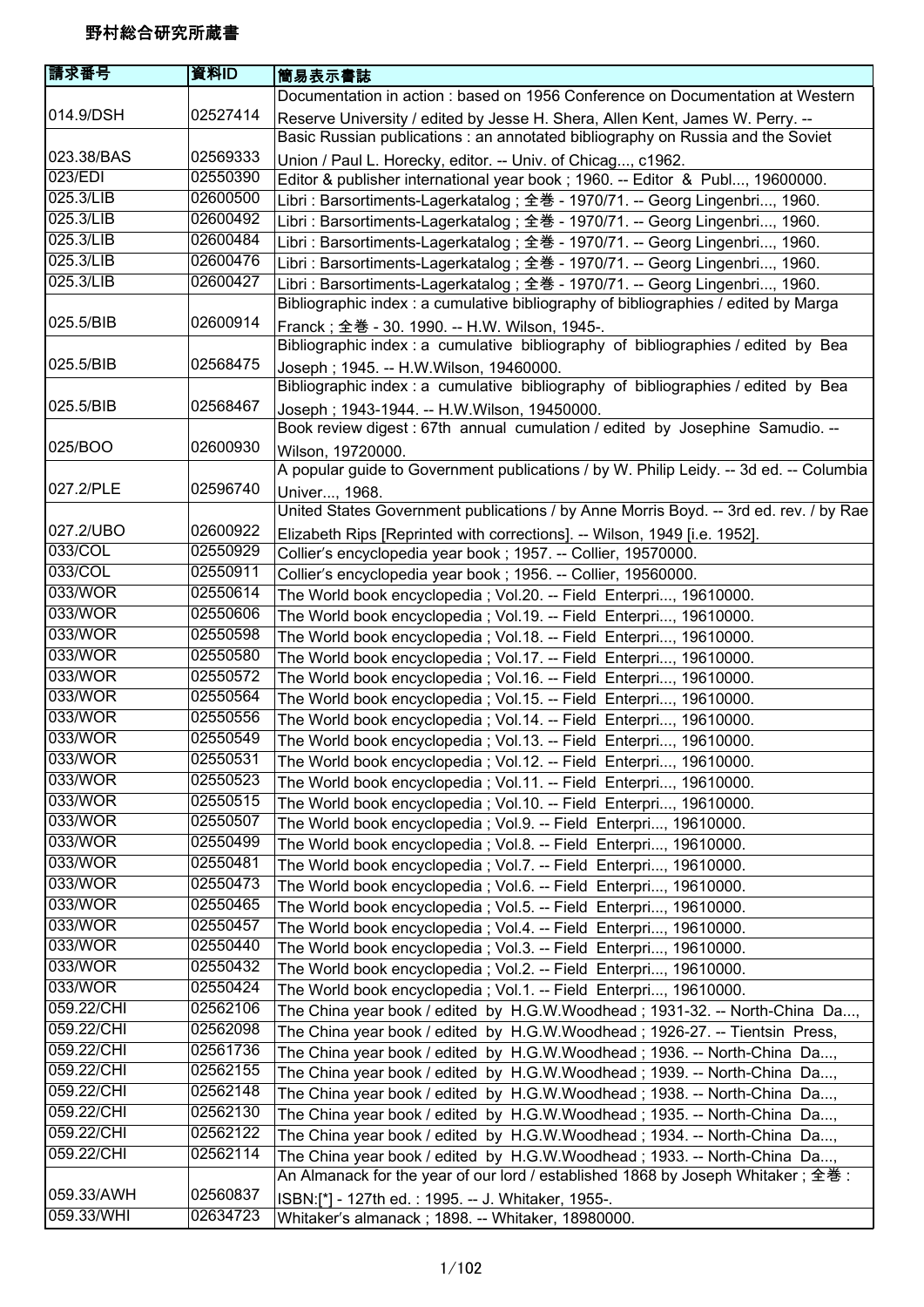| 請求番号           | 資料ID     | 簡易表示書誌                                                                                                                                                     |
|----------------|----------|------------------------------------------------------------------------------------------------------------------------------------------------------------|
| 059.33/WHI     | 02550952 | Whitaker's almanack ; 1927. -- Whitaker, 19270000.                                                                                                         |
| 059.33/WHI     | 02550945 | Whitaker's almanack; 1936. -- Whitaker, 19360000.                                                                                                          |
|                |          | The Daily mail year book for 1937 / edited by David Williamson. -- Associa-ted                                                                             |
| 059/DAI        | 02600906 | Ne, 19370000.                                                                                                                                              |
|                |          | The Daily mail year book for 1935 / edited by David Williamson. -- Associated                                                                              |
| 059/DAI        | 02560902 | New, 19350000.                                                                                                                                             |
|                |          | The World almanac and book of facts / edited by Harry Hansen; 1962. -- New York                                                                            |
| 059/WOR        | 02563385 | Worl, 19620000.                                                                                                                                            |
| 059/WOR        | 02563153 | The World almanac and book of facts for 1949. -- New York Worl, 19490000.                                                                                  |
|                |          | The World almanac and book of facts / edited by Harry Hansen; 1961. -- New York                                                                            |
| 059/WOR        | 02561702 | Worl, 19610000.<br>The World almanac and book of facts / edited by Harry Hansen; 1960. -- New York                                                         |
| 059/WOR        | 02561694 | Worl, 19600000.                                                                                                                                            |
|                |          | The World almanac and book of facts / edited by Harry Hansen; 1957. -- New York                                                                            |
| 059/WOR        | 02561686 | Worl, 19570000.                                                                                                                                            |
|                |          | The World almanac and book of facts / edited by Harry Hansen; 1956. -- New York                                                                            |
| 059/WOR        | 02561678 | Worl, 19560000.                                                                                                                                            |
|                |          | The World almanac and book of facts / edited by Harry Hansen; 1954. -- New York                                                                            |
| 059/WOR        | 02561660 | Worl, 19540000.                                                                                                                                            |
|                |          | The World almanac and book of facts / edited by Harry Hansen; 1953. -- New York                                                                            |
| 059/WOR        | 02561652 | Worl, 19530000.                                                                                                                                            |
|                |          | The World almanac and book of facts / edited by Harry Hansen; 1950. -- New York                                                                            |
| 059/WOR        | 02561645 | Worl, 19500000.                                                                                                                                            |
| 060/BUN        | 02596625 | Bibliography of proceedings of international meetings held in 1959. -- Union of                                                                            |
| 060/BUN        | 02596617 | Bibliography of proceedings of international meetings held in 1958. -- Union of                                                                            |
| 060/BUN        | 02596609 | Bibliography of proceedings of international meetings held in 1957. -- Union of                                                                            |
| 070.2/CBI      | 02567949 | Charles H / George W. Bishop, Jr -- Appleton-Centur, 1960.                                                                                                 |
|                |          | The structure of thought: a survey of natural philosophy / by Ludwig Fischer; tr. by                                                                       |
| 112/SFI        | 02606408 | W.H. Johnston. -- Allen & Unwin, 1931.                                                                                                                     |
|                |          | Logik der reinen Erkenntnis / von Hermann Cohen. -- 3. Aufl. -- B. Cassirer, 1922. --                                                                      |
| <b>116/LCC</b> | 02545994 | (System der Philosophie; 1. Teil.).                                                                                                                        |
|                |          | A treatise on government / translated from the Greek of Aristotle by William Ellis. --                                                                     |
| 131.4/TAR      | 02519452 | J.M. Dent, 1912. -- (Everyman's library; 605.).                                                                                                            |
|                |          | Free thought and official propaganda : delivered at South Place Institute on March 24,                                                                     |
| 133.54/FRU     | 02519304 | 1922 / by Bertrand Russell. -- Watts, 1922. -- (Conway memorial lecture; 13.).                                                                             |
|                |          | Allgemeine Grundlegung der Philosophie / von Heinrich Rickert. -- Verlag von J.C,                                                                          |
| 134.2/ARI      | 02513000 | 1921. -- (System der Philosophie / von Heinrich Rickert; T. 1.).                                                                                           |
|                |          | Critique of pure reason / traslated from the German of Immanuel Kant; by J. M. D.                                                                          |
| 134.2/CKA      | 02559722 | Meiklejohn. -- George Bell, 1890.                                                                                                                          |
|                |          | Kant and his English critics : a comparison of critical and empirical philosophy / by                                                                      |
| 134.2/KWA      | 02515195 | John Watson. -- Maclehose, 1881.                                                                                                                           |
| 134.21/SWA     | 02568293 | A study of Kant / by James Ward. -- at The Universi, 1922.                                                                                                 |
|                |          | Der Gegenstand der Erkenntnis: Einführung in die Transzendentalphilosophie / von                                                                           |
| 134.84/GRI     | 02556942 | Heinrich Rickert. -- 4. und 5. verb. Aufl. -- J.C.B. Mohr (P, 1921.<br>Allgemeine Einführung in die reine Phänomenologie. -- 2., unveränderter Abdruck. -- |
|                |          | Niemeyer, 1922. -- (Ideen zu einer reinen Phänomenologie und phänomenologischen                                                                            |
| 134.94/IHU     | 02551257 | Philosophie / von Edmund Husserl; Buch 1.).                                                                                                                |
|                |          | Die Philosophie des als Ob : System der theoretischen, praktischen und religi∎sen                                                                          |
| 134/PVA        | 02519213 | Fiktionen der Menschheit / von Hans Vaihinger. -- 3.Aufl -- Meiner, 19180000.                                                                              |
|                |          | Von Kant bis Hegel / von Richard Kroner; 全巻, Bd. 1, Bd. 2. -- J.C.B. Mohr (Pa,                                                                             |
|                |          | 1921-1924. -- (Grundriss der philosophischen Wissenschaften / hrsg. von Fritz                                                                              |
| 134/VKR        | 02515187 | Medicus ; hrsg. von Fritz Medicus.)                                                                                                                        |
|                |          | Von Kant bis Hegel / von Richard Kroner; 全巻, Bd. 1, Bd. 2. -- J.C.B. Mohr (Pa,                                                                             |
|                |          | 1921-1924. -- (Grundriss der philosophischen Wissenschaften / hrsg. von Fritz                                                                              |
| <b>134/VKR</b> | 02515179 | Medicus ; hrsg. von Fritz Medicus.).                                                                                                                       |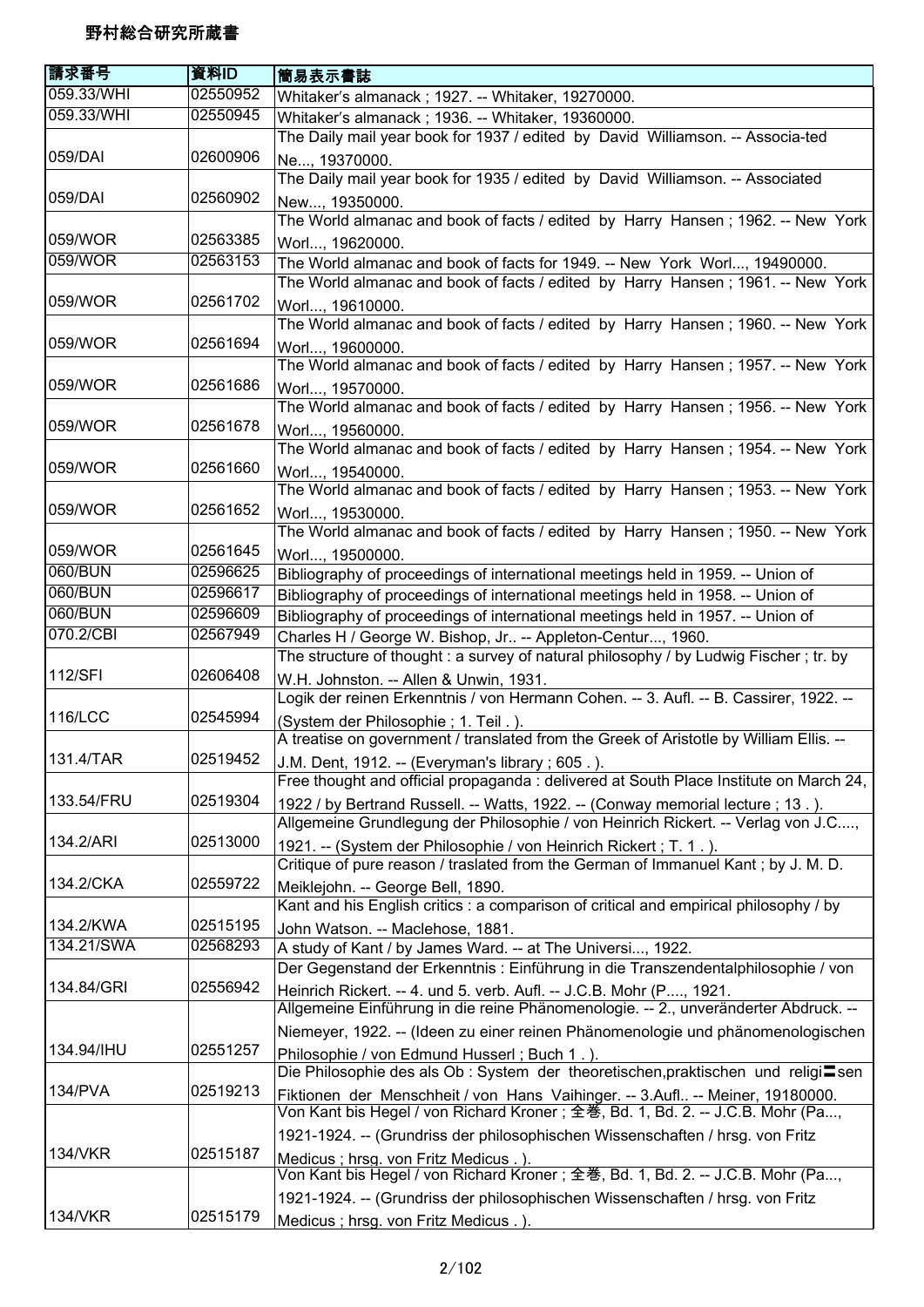| 請求番号                     | 資料ID     | 簡易表示書誌                                                                                   |
|--------------------------|----------|------------------------------------------------------------------------------------------|
|                          |          | A study of the Ethics of Spinoza : Ethica ordine geometrico demonstrata / by Harold      |
| 135.2/SJO                | 02596484 | H. Joachim. -- Clarendon, 1901.                                                          |
|                          |          | The social contract & discourses / by Jean Jacques Rousseau; tr. with an introd. by      |
| 135.48/SRO               | 02521391 | G.D.H. Cole. -- J.M. Dent, 1913. -- (Everyman's library; no. 660.).                      |
| 140/GWU                  | 02568236 | Grundriss der Psychologie / von Wilhelm Wundt. -- 15. Aufl. -- A. Kröner, 1922, c1913.   |
| <b>141/BKO</b>           | 02545978 | Der Begriff der Intuition / Josef König. -- New York; Geor, 1981.                        |
| 147/BIB                  | 02596674 | Bibliography of parapsychology / compiled by George Zorab. -- Parapsychology ,           |
| <b>150/VKU</b>           | 02606424 | Vorlesungen über Logik / Oswald Külpe; herausgegeben von Otto Selz. -- S. Hirzel,        |
|                          |          | Ethik des reinen Willens / von Hermann Cohen. -- 3. Aufl. -- B. Cassirer, 1921. --       |
| 151/ECO                  | 02545986 | (System der Philosophie; 2. Teil.).                                                      |
|                          |          | Sinnlichkeit und Vernunft : zum Aufbau einer neuen Ethik / von Albert Hofacker. --       |
| 151/SHO                  | 02546232 | Kohlhammer, 19290000.                                                                    |
|                          |          | Proceedings of the IXth International Congress for the History of Religions: Tokyo       |
|                          |          | and Kyoto 1958, August 27th - September 9th / Japanese Organizing Committee for          |
|                          |          | the IX I.C.H.R. Science Council of Japan, International Association for the history of   |
| 160.2/PIN                | 02499556 | religions. -- Maruzen, 1960.                                                             |
|                          |          | The religion universally needed : the first requisite for world citizenship / by Kojiro  |
| <b>161/RSU</b>           | 02600609 | Sugimori. -- Waseda Univ.Pr, 19630000.                                                   |
| 203.5/CUR                | 02563526 | Current biography yearbook / edited by Marjorie Dent Candee; 1956. -- Wilson,            |
| 209.7/DHA                | 02563138 | Defence of the West / B. H. Liddell Hart. -- W. Morrow, 1950.                            |
| 209/GMY                  | 02596559 | General history / by Philip van Ness Myers. -- 2nd. Rev. ed. -- Ginn, c1923.             |
|                          |          | Lectures on the industrial revolution of the eighteenth century in England : popular     |
|                          |          | addresses, notes, and other fragments / by Arnold Toynbee ; together with a              |
| 233.06/LTO               | 02507606 | reminiscence by Lord Milner. -- Longmans, Green, 1923.                                   |
|                          |          | English social history : a survey of six centuries, Chaucer to Queen Victoria / [by] G.  |
| 233/ETR                  | 02568327 | M. Trevelyan. -- Longmans, 1947.                                                         |
| 234.5/SWI                | 02563518 | Switzerland : harmony and contrasts. -- Swiss Office , 19580000.                         |
|                          |          | The overthrow of czarism. -- Victor Gollancz, 1932. -- (The history of the Russian       |
| 238.07/HTR               | 02510121 | Revolution / Leon Trotsky; translated from the Russian by Max Eastman; v. 1.).           |
| 290.1/INT                | 02567501 | An introduction to world geography / George Kish, editor. -- Prentice-Hall ;, 1956.      |
|                          |          | Hammond's world atlas : an encyclopedic atlas of the world with latest and most          |
|                          |          | authentic geographical and statistical information in map, word and picture. -- classics |
| 290.38/HAM               | 02568673 | ed. -- Hammond, 1957.                                                                    |
|                          |          | Philips' record atlas: a series of 128 pages of coloured maps of the contries of the     |
| 290.38/PHI               | 02559011 | world / edited by George Philip. -- 9th ed. -- Philip, 1937.                             |
| 292/RBA                  | 02586253 | The Russian road to China / Lindon Bates, Jr. -- Constable, 19100000.                    |
| 293/ADO                  | 02568681 | Atlas of Western Europe. -- Societe ae Euro, 1963.                                       |
|                          |          | Nippon: a charted survey of Japan 1973 / edited by The Tsuneta Yano                      |
| 302.1/NIP                | 02596872 | Memorial Society. -- Kokusei-Sha, 19730000.                                              |
|                          |          | Nippon : a charted survey of Japan 1969 / edited by The Tsuneta Yano                     |
| 302.1/NIP                | 02596864 | Memorial Society. -- Kokusei-Sha, 19690000.                                              |
|                          |          | Nippon : a charted survey of Japan 1968 / edited by The Tsuneta Yano                     |
| 302.1/NIP                | 02596856 | Menorial Society. -- Kokusei-Sha, 19680000.                                              |
| 302.22/CBL<br>302.22/HON | 02568244 | China: the pity of it / J. O. P. Bland. -- W. Heinemann, 1932.                           |
|                          | 02563146 | Hong Kong annual report; 1959. -- Government Pre, 19600000.                              |
| 302.22/RSN               | 02499333 | Red star over China / by Edgar Snow. -- Rev. ed. -- Random House, c1938.                 |
| 302.23/MEM               | 02568251 | Malaysia : a study in direct and indirect rule / by Rupert Emerson. -- Macmillan, 1937.  |
| 302.23/MSA               | 02568277 | My country Thailand (its history / by Phra Sarasas. -- Maruzen, 1942.                    |
|                          |          | Southeast Asia today--and tomorrow : a political analysis / Richard Butwell. -- F.A.     |
| 302.23/SBU               | 02565380 | Praeger, c1961. -- (Books that matter).                                                  |
| 302.23/TSI               | 02563369 | Towards a Malayan Nation / T.H.Silcock. -- Published by , 19610000.                      |
|                          |          | France and Germany : in introduction to a European problem / by W.G.Moore. --            |
| 302.3/FMO                | 02601532 | Student Christ, 19320000.                                                                |
| 302.33/BPE               | 02545630 | The British problem / by Sir Charles Petrie. -- Ivor Nicholson, 19340000.                |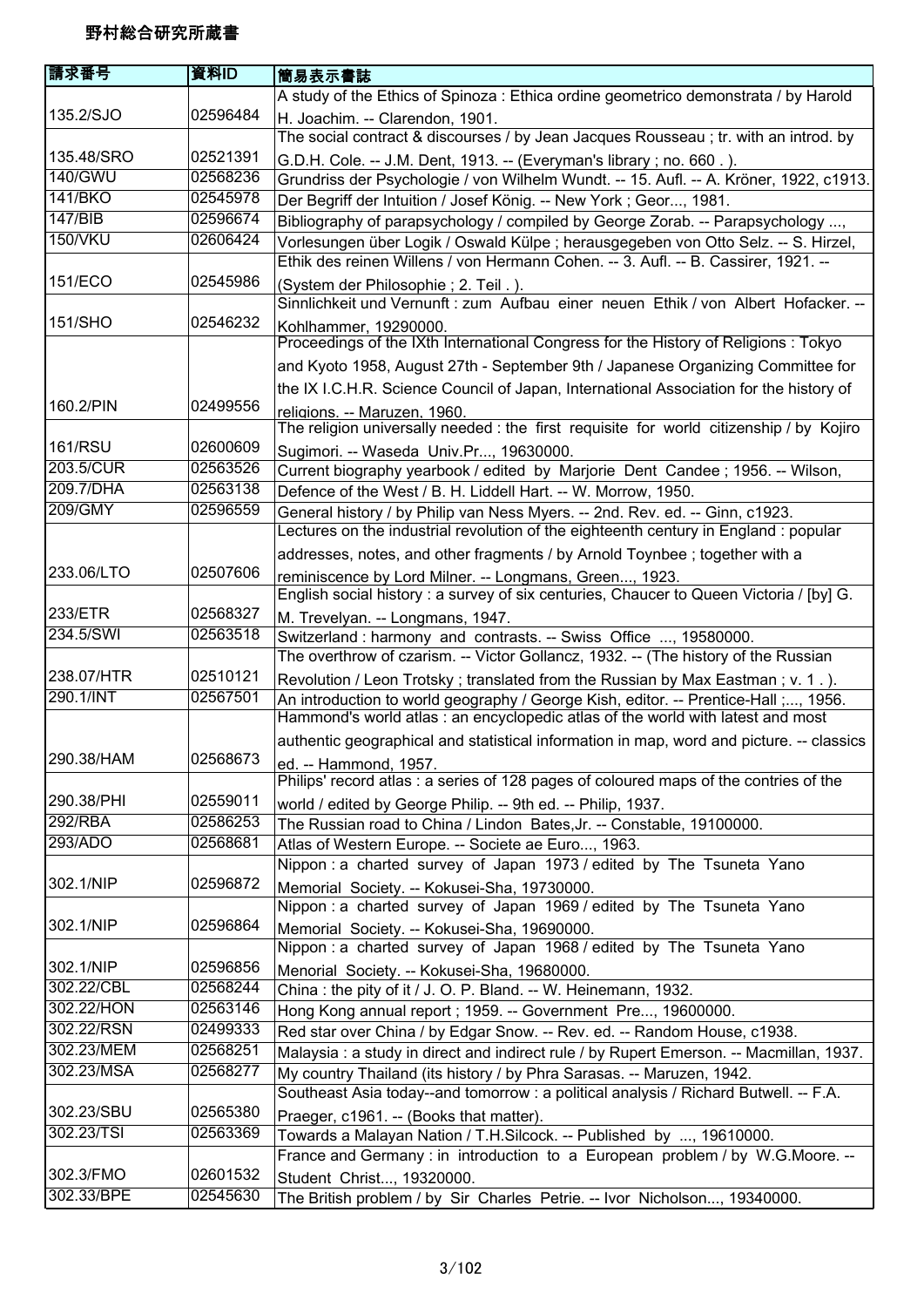| 請求番号                     | 資料ID                 | 簡易表示書誌                                                                                                                                                        |
|--------------------------|----------------------|---------------------------------------------------------------------------------------------------------------------------------------------------------------|
|                          |                      | Beitr <sup>■</sup> ge zur Deutschen Politik und Wirtschaft 1900-1933 : Gesammelte Aufs <sup>■</sup> tze                                                       |
| 302.34/BSO               | 02526820             | und Vortr <sup>-</sup> ge / von Georg Solmssen; Bd.1. -- Duncker & Hum, 19340000.                                                                             |
|                          |                      | De communistische beweging in Nederlandsch-Indië / door J. Th. Petrus Blumberger;                                                                             |
| 302.34/CBL               | 02513133             | uitgave van den Nationalen bond tegen Revolutie. -- H. D. Tjeenk Wi, 1928.                                                                                    |
|                          |                      | Deutschland Lesebuch f≡r studierende Ausl=nder : Vorstufe / bearbeitet und                                                                                    |
| 302.34/DRE               | 02585982             | hrsg.von Karl Remme. -- 2.Aufl -- Akademische Au, 19280000.                                                                                                   |
|                          |                      | Deutschland : Lesebuch für studierende Ausländer zur Einführung in die Kenntnis                                                                               |
|                          |                      | Deutschlands und seines geistigen Lebens / bearbeitet und herausgegeben von Karl                                                                              |
| 302.34/DRE               | 02546042             | Remme. -- 2. Aufl. -- Akademischen Au, [1929].                                                                                                                |
|                          |                      | Failure of a mission : Berlin 1937-1939 / by the right hon. Sir Nevile Henderson. --                                                                          |
| 302.34/FHE               | 02559573             | $(s.n.)$ , 19400000.                                                                                                                                          |
| 302.34/JCO               | 02559557             | Just back from Germany / by J.A.Cole. -- Faber and Fab, 19380000.                                                                                             |
| 302.38/IGU               | 02563435             | Inside Russia today. -- [1st ed.]. -- Harper, [1958].                                                                                                         |
| 302.38/RWI               | 02600518             | A reluctant traveller in Russia / by Tadeusz Wittlin. -- Rinehart, 1952.                                                                                      |
| 302.38/SOL               | 02564052             | Scandinavia: the background for neutrality / by Alma Luise Olson. -- Lippincott,                                                                              |
|                          |                      | Soviet handbook : statistics and data relating to the Soviet Seven-Year Plan. -- Soviet                                                                       |
| 302.38/SOV               | 02560324             | Booklets, 1959. -- (Soviet booklet; No. 57.).                                                                                                                 |
|                          |                      | Canada: the official handbook of present conditions and recent progress; 1935.                                                                                |
| 302.51/CAN<br>302.51/CAN | 02546489<br>02546471 | -- Dominion Burea, 19350000.                                                                                                                                  |
| 302.53/ACR               | 02515609             | Le Canada pays d'avenir. -- Soci=t= de, 19600000.                                                                                                             |
| 302.53/ADE               | 02509412             | America self-contained / Samuel Crowther. -- Doubleday, Dora, 1933.                                                                                           |
|                          |                      | America conquers Britain: a record of economic war / by Ludwell Denny. -- A.A.                                                                                |
| 302.53/ALO               | 02527133             | America's National Capital : a guide in pictures and text to Washington, D. C. / by E.                                                                        |
|                          |                      | John Long. -- Doubleday, [1959].<br>Annals of the American Academy of Political and Social Science / Thorsten Sellin,                                         |
| 302.53/ANN               | 02499424             |                                                                                                                                                               |
| 302.53/CCO               | 02565372             | editor; Donald Young, associate editor; Vol. 164 - Vol. 190. -- American Academ,                                                                              |
|                          |                      | The crisis of the middle class / by Lewis Corey. -- Friede, 1935.<br>Recent social trends in the United States : report of the President's Research           |
| 302.53/REC               | 02509404             |                                                                                                                                                               |
| 302/CCO                  | 02546588             | Committee on Social Trends / with a foreword by Herbert Hoover. -- Whittlesey<br>Culture in private and public life / F. R. Cowell. -- Thames & Hudson, 1959. |
|                          |                      | China and Japan. -- Royal Institute, 1938. -- (Information Department papers / Royal                                                                          |
| 302/CHI                  | 02569291             | Institute of International Affairs ; No. 21.).                                                                                                                |
|                          |                      | Modern Far Eastern international relations / by Harley Farnsworth MacNair and                                                                                 |
| 302/MMA                  | 02565919             | Donald F. Lach. -- 2nd ed. -- D. van Nostrand, c1955.                                                                                                         |
| 302/PST                  | 02556447             | A programme for progress / John Strachey. -- Random House, 1940.                                                                                              |
|                          |                      | The rich nations and the poor nations / Barbara Ward; : pbk, : hbk. -- [1st ed.]. --                                                                          |
| 302/RWA                  | 02565414             | W.W. Norton, c1962.                                                                                                                                           |
|                          |                      | The United States and Great Britain / by Carl Russell Fish, Sir Norman Angell, and                                                                            |
| 302/UFI                  | 02519429             | Real Admiral Charles L.Hussey. -- Published for , 19320000.                                                                                                   |
|                          |                      | World in transition : a guide to the shifting political and economic forces of our time /                                                                     |
| 302/WCO                  | 02559839             | by G.D.H. Cole. -- Oxford Universi, 1949.                                                                                                                     |
| 303.1/EUR                | 02561355             | The European bibliography / Hjalmar Pehrsson and Hanna Wulf, editors. -- Sijthoff,                                                                            |
| 304/CTH                  | 02564821             | The challenge of abundance / by Robert Theobald. -- [1st ed.]. -- C. N. Potter, [1961].                                                                       |
| 304/SDO                  | 02513679             | Social credit / by C.H. Douglas. -- Cecil Palmer, 1924.                                                                                                       |
|                          |                      | The way the world is going : guesses & forecasts of the years ahead / by H.G. Wells. -                                                                        |
| 304/WWE                  | 02526697             | - Ernest Benn, 1928.                                                                                                                                          |
|                          |                      | Information please almanac 1958 / planned and supervised by Dan Golenpaul                                                                                     |
| 305.9/INF                | 02510006             | Associates. -- Macmillan, 19580000.                                                                                                                           |
|                          |                      | Information please almanac: atlas and yearbook. / planned and supervised by                                                                                   |
| 305.9/INF                | 02499481             | Dan Golenpaul Associates; 1963. -- Simon and Sch, 19620000.<br>The statesman's year-book : statistical and historical annual of the states of the world /     |
|                          |                      | edited by J. Scott Keltie; with the assistance of I.P.A. Renwick; 全巻: ISBN:[*] - 71st                                                                         |
| 305.9/STA                | 02601946             | ed.: 1934. -- Macmillan Press, [18--]-.                                                                                                                       |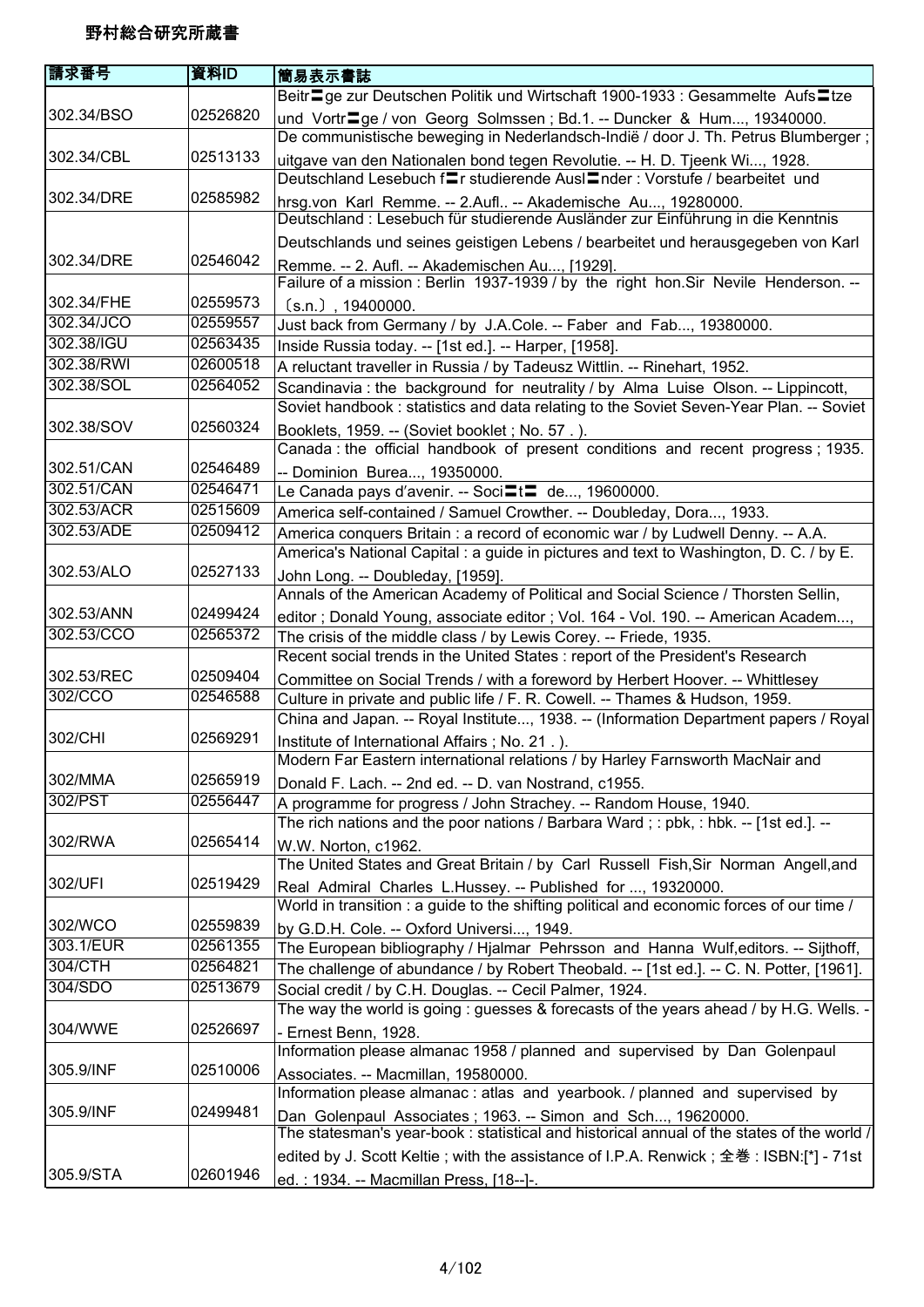| 請求番号                 | 資料ID     | 簡易表示書誌                                                                                                                                                             |
|----------------------|----------|--------------------------------------------------------------------------------------------------------------------------------------------------------------------|
|                      |          | The statesman's year-book : statistical and historical annual of the states of the world /                                                                         |
|                      |          | edited by J. Scott Keltie; with the assistance of I.P.A. Renwick; 全巻: ISBN:[*] - 71st                                                                              |
| 305.9/STA            | 02601938 |                                                                                                                                                                    |
|                      |          | ed.: 1934. -- Macmillan Press, [18--]-.<br>The statesman's year-book: statistical and historical annual of the states of the world /                               |
|                      |          | edited by J. Scott Keltie; with the assistance of I.P.A. Renwick; 全巻: ISBN:[*] - 71st                                                                              |
| 305.9/STA            | 02601920 | ed.: 1934. -- Macmillan Press, [18--]-.                                                                                                                            |
|                      |          | The statesman's year-book: statistical and historical annual of the states of the world /                                                                          |
|                      |          | edited by J. Scott Keltie; with the assistance of I.P.A. Renwick; 全巻: ISBN:[*] - 71st                                                                              |
| 305.9/STA            | 02601912 | ed.: 1934. -- Macmillan Press, [18--]-.                                                                                                                            |
|                      |          | The statesman's year-book : statistical and historical annual of the states of the world /                                                                         |
|                      |          | edited by J. Scott Keltie; with the assistance of I.P.A. Renwick; 全巻: ISBN:[*] - 71st                                                                              |
| 305.9/STA            | 02563302 | ed.: 1934. -- Macmillan Press, [18--]-.<br>The rise of European liberalism : an essay in interpretation / by Harold J. Laski. -- G.                                |
| 309.1/RLA            | 02564078 | Allen & Unwi, 1936.                                                                                                                                                |
| 309.3/FBE            | 02601565 | Fifty years of international Socialism / by Max Beer. -- Allen & Unwin, 1935.                                                                                      |
|                      |          | Der Imperialismus als jüngste Etappe des Kapitalismus / N. Lenin. -- Neue                                                                                          |
|                      |          | durchgesehene, ergänzte und berichtigte Aufl. -- Literatur und P, c1926. --                                                                                        |
| 309.3/ILE            | 02564805 | (Marxistische Bibliothek: Werke des Marxismus-Leninismus; Band 1.).                                                                                                |
|                      |          | Der Imperialismus als höchstes Stadium des Kapitalismus : gemeinverständliche                                                                                      |
|                      |          | Studie / N. Lenin. -- 3., durchgesehene, erg. und berichtigte Aufl. -- Verlag für Lit,                                                                             |
| 309.3/ILE            | 02564797 | c1930. -- (Marxistische Bibliothek : Werke des Marxismus-Leninismus ; Bd. 1.).                                                                                     |
|                      |          | Wegweiser: Studien zur Geistesgeschichte des Sozialismus / von Max Adler. -- 4.                                                                                    |
| 309.3/WAD            | 02634715 | Aufl. -- J.H.W. Dietz Na, 1923. -- (Internationale Bibliothek; 56.).                                                                                               |
| 309.3/WLE            | 02513471 | W.I.Lenin S〓mtliche Werke ; Bd.13. -- Verlag f〓r , 19270000.                                                                                                       |
| 309.33/SCO           | 02568210 | A sceptical examination of contemporary British philosophy / Adrian Coates. --                                                                                     |
|                      |          | The economic doctrines of Karl Marx / by Karl Kautsky; translated by H.J. Stenning. --                                                                             |
| 309.4/EKA            | 02509990 | A & C Black, 1925.                                                                                                                                                 |
| 309.4/PBE            | 02601649 | Planning under socialism : and other addresses / by William H. Beveridge. --                                                                                       |
| 309.56/FFA           | 02560183 | Fabian tract / published and sold by the Fabian Society. -- Fabian Society,                                                                                        |
|                      |          | The I.W.W.: a study of American syndicalism / by Paul Frederick Brissenden. -- 2nd                                                                                 |
| 309.66/IBR           | 02600781 | ed. -- Columbia Univer, 1920. -- (Studies in history, economics and public law;                                                                                    |
|                      |          | Fascism and social revolution : a study of the economic and politics of the last states                                                                            |
| 309.8/FDU            | 02601722 | of capitalism in decay / by R. Palme Dutt. -- Lawrence, 1934.                                                                                                      |
|                      |          | The growth of fascism in Great Britain / W.A. Rudlin; introduction by Harold J. Laski. -                                                                           |
| 309.8/GRU            | 02601730 | - G. Allen & Unwi, 1935.                                                                                                                                           |
|                      |          | The making of the corporate state : a study of fascist development / by Harold Elsdale                                                                             |
| 309.8/MGO<br>309/NRU | 02601714 | Goad. -- Christophers, 1932.                                                                                                                                       |
|                      | 02559730 | New hopes for a changing world / Bertrand Russell. -- Allen & Unwin, 1951.                                                                                         |
| 309/UDI              | 02541670 | Über Sozialismus : fünfundzwanzig Vorlesungen / von Karl Diehl. -- 5. unver. Alfl --                                                                               |
|                      |          | G. Fischer, 1923.<br>Handwörterbuch der Staatswissenschaften / herausgegeben von J. Conrad  [et al.];                                                              |
| 310.3/HAN            | 02634558 |                                                                                                                                                                    |
|                      |          | 全巻 - Bd. 8. -- 3. Aufl., gänzlich umgearbeitet Aufl. -- G. Fischer, 1909-1911.<br>Handwörterbuch der Staatswissenschaften / herausgegeben von J. Conrad  [et al.]; |
| 310.3/HAN            | 02634541 |                                                                                                                                                                    |
|                      |          | 全巻 - Bd. 8. -- 3. Aufl., gänzlich umgearbeitet Aufl. -- G. Fischer, 1909-1911.<br>Handwörterbuch der Staatswissenschaften / herausgegeben von J. Conrad  [et al.]; |
| 310.3/HAN            | 02634533 |                                                                                                                                                                    |
|                      |          | 全巻 - Bd. 8. -- 3. Aufl., gänzlich umgearbeitet Aufl. -- G. Fischer, 1909-1911.<br>Handwörterbuch der Staatswissenschaften / herausgegeben von J. Conrad  [et al.]; |
| 310.3/HAN            | 02634525 |                                                                                                                                                                    |
|                      |          | 全巻 - Bd. 8. -- 3. Aufl., gänzlich umgearbeitet Aufl. -- G. Fischer, 1909-1911.<br>Handwörterbuch der Staatswissenschaften / herausgegeben von J. Conrad  [et al.]; |
| 310.3/HAN            | 02634517 |                                                                                                                                                                    |
|                      |          | 1. Bd. - 7. Bd -- 2., gänzlich umgearbeitete Aufl. -- G. Fischer, 1898-1901.<br>Handwörterbuch der Staatswissenschaften / herausgegeben von J. Conrad  [et al.];   |
| 310.3/HAN            | 02634509 | 全巻 - Bd. 8. -- 3. Aufl., gänzlich umgearbeitet Aufl. -- G. Fischer, 1909-1911.                                                                                     |
|                      |          | Handwörterbuch der Staatswissenschaften / herausgegeben von J. Conrad  [et al.];                                                                                   |
| 310.3/HAN            | 02634491 | 全巻 - Bd. 8. -- 3. Aufl., gänzlich umgearbeitet Aufl. -- G. Fischer, 1909-1911.                                                                                     |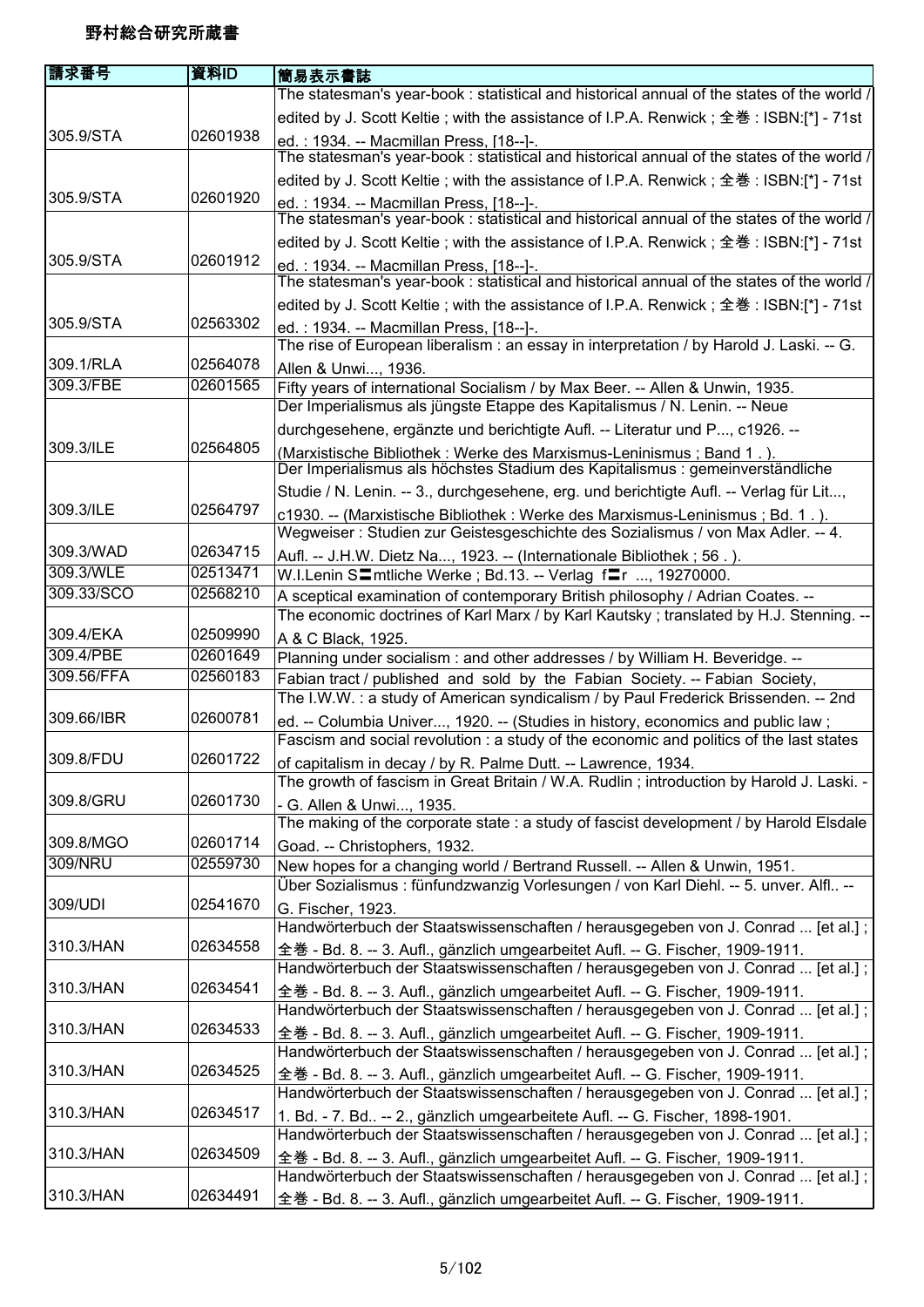| 請求番号       | 資料ID     | 簡易表示書誌                                                                                      |
|------------|----------|---------------------------------------------------------------------------------------------|
|            |          | Handwörterbuch der Staatswissenschaften / herausgegeben von J. Conrad  [et al.];            |
| 310.3/HAN  | 02634483 | 全巻 - Bd. 8. -- 3. Aufl., gänzlich umgearbeitet Aufl. -- G. Fischer, 1909-1911.              |
|            |          | Handwörterbuch der Staatswissenschaften / herausgegeben von J. Conrad  [et al.];            |
| 310.3/HAN  | 02634475 | 全巻 - Bd. 8. -- 3. Aufl., gänzlich umgearbeitet Aufl. -- G. Fischer, 1909-1911.              |
|            |          | Handw <sup>-</sup> Trterbuch der Staatswissenschaften / Hrsg.von Ludwig Elster, Adolf Weber |
| 310.3/HAN  | 02602274 | and Friedrich Wieser; Erg <sup>n</sup> zung.Bd -- 4.Aufl -- Gustav Fischer, 19290000.       |
|            |          | Handw <sup>-</sup> Trterbuch der Staatswissenschaften / Hrsg.von Ludwig Elster, Adolf Weber |
| 310.3/HAN  | 02602266 | and Friedrich Wieser; Erg nzung.Bd -- 4.Aufl -- Gustav Fischer, 19290000.                   |
|            |          | Handw <sup>-</sup> rterbuch der Staatswissenschaften / Hrsg.von Ludwig Elster, Adolf Weber  |
| 310.3/HAN  | 02602258 | and Friedrich Wieser; 8.Bd. -- 4.Aufl -- Gustav Fischer, 19280000.                          |
|            |          | Handw <sup>T</sup> rterbuch der Staatswissenschaften / Hrsg.von Ludwig Elster, Adolf Weber  |
| 310.3/HAN  | 02602241 | and Friedrich Wieser; 7.Bd -- 4.Aufl -- Gustav Fischer, 19260000.                           |
|            |          | Handw <sup>-</sup> Trterbuch der Staatswissenschaften / Hrsg.von Ludwig Elster, Adolf Weber |
| 310.3/HAN  | 02602233 | and Friedrich Wieser; 6.Bd -- 4.Aufl -- Gustav Fischer, 19250000.                           |
|            |          | Handw <sup>-</sup> rterbuch der Staatswissenschaften / Hrsg.von Ludwig Elster, Adolf Weber  |
| 310.3/HAN  | 02602225 | and Friedrich Wieser; 5.Bd -- 4.Aufl -- Gustav Fischer, 19230000.                           |
|            |          | Handw <sup>-</sup> rterbuch der Staatswissenschaften / Hrsg.von Ludwig Elster, Adolf Weber  |
| 310.3/HAN  | 02602217 | and Friedrich Wieser; 4.Bd -- 4.Aufl -- Gustav Fischer, 19270000.                           |
|            |          | Handw <sup>T</sup> rterbuch der Staatswissenschaften / Hrsg.von Ludwig Elster, Adolf Weber  |
| 310.3/HAN  | 02602209 | and Friedrich Wieser; 3.Bd -- 4.Aufl -- Gustav Fischer, 19260000.                           |
|            |          | Handw <sup>-</sup> Trterbuch der Staatswissenschaften / Hrsg.von Ludwig Elster, Adolf Weber |
| 310.3/HAN  | 02602191 | and Friedrich Wieser; 2.Bd -- 4.Aufl -- Gustav Fischer, 19240000.                           |
|            |          | Handw <sup>-</sup> Trterbuch der Staatswissenschaften / Hrsg.von Ludwig Elster, Adolf Weber |
| 310.3/HAN  | 02602183 | and Friedrich Wieser; 1.Bd -- 4.Aufl -- Gustav Fischer, 19230000.                           |
|            |          | Handwörterbuch der Staatswissenschaften / herausgegeben von J. Conrad  [et al.];            |
| 310.3/HAN  | 02602175 | 1. Bd. - 7. Bd -- 2., gänzlich umgearbeitete Aufl. -- G. Fischer, 1898-1901.                |
|            |          | Handwörterbuch der Staatswissenschaften / herausgegeben von J. Conrad  [et al.];            |
| 310.3/HAN  | 02602167 | 1. Bd. - 7. Bd -- 2., gänzlich umgearbeitete Aufl. -- G. Fischer, 1898-1901.                |
|            |          | Handwörterbuch der Staatswissenschaften / herausgegeben von J. Conrad  [et al.];            |
| 310.3/HAN  | 02602159 | 1. Bd. - 7. Bd -- 2., gänzlich umgearbeitete Aufl. -- G. Fischer, 1898-1901.                |
|            |          | Handwörterbuch der Staatswissenschaften / herausgegeben von J. Conrad  [et al.];            |
| 310.3/HAN  | 02602142 | 1. Bd. - 7. Bd -- 2., gänzlich umgearbeitete Aufl. -- G. Fischer, 1898-1901.                |
|            |          | Handwörterbuch der Staatswissenschaften / herausgegeben von J. Conrad  [et al.];            |
| 310.3/HAN  | 02602134 | 1. Bd. - 7. Bd -- 2., gänzlich umgearbeitete Aufl. -- G. Fischer, 1898-1901.                |
|            |          | Handwörterbuch der Staatswissenschaften / herausgegeben von J. Conrad  [et al.];            |
| 310.3/HAN  | 02602126 | 1. Bd. - 7. Bd -- 2., gänzlich umgearbeitete Aufl. -- G. Fischer, 1898-1901.                |
| 310.5/COM  | 02563450 | The commonwealth year book; 1959. -- 3rd ed -- Europa Pub., 19590000.                       |
|            |          | The Empire and commonwealth year book 1953-4 / edited by Ronald S.Russell. --               |
| 310.5/EMP  | 02560753 | Newman Neame, 19530000.                                                                     |
| 311.1/CHO  | 02507598 | The challenge to liberty / by Herbert Clark Hoover. -- C. Scribner, 1934.                   |
| 311.1/MHI  | 02601664 | Mein Kampf / von Adolf Hitler. -- 57.Aufl -- Nachfolger, 19330000.                          |
| 311.1/ORO  | 02601706 | On our way / by Franklin D. Roosevelt. -- John Day, c1934.                                  |
|            |          | Godwin's "Political justice" : a reprint of the essay on "Property," from the original      |
| 311.2/GOD  | 02601656 | edition / edited by H.S. Salt. -- Allen & Unwin, 1918.                                      |
| 311.23/EBR | 02562213 | English political thought in the nineteenth century / by Crane Brinton. -- Benn, 1933.      |
|            |          | Political thought in England: Bacon to Halifax / G.P. Gooch. -- Maruzen, 1961. --           |
| 311.23/PGO | 02519437 | (Home university library of modern knowledge).                                              |
| 311.7/CBU  | 02601748 | The challenge to democracy / by C. Delisle Burns. -- Allen & Unwin, 1934.                   |
|            |          | Soviet communism : a new civilisation? / by Sidney and Beatrice Webb ; 全巻, v. 1, v.         |
| 311.9/SWE  | 02562064 | 2. -- Longmans, Green, 1935.                                                                |
|            |          | Soviet communism : a new civilisation? / by Sidney and Beatrice Webb; 全巻, v. 1, v.          |
| 311.9/SWE  | 02562056 | 2. -- Longmans, Green, 1935.                                                                |
| 311/GLA    | 02562239 | A grammar of politics / by Harold J.Laski. -- Allen & Unwin, 19600000.                      |
|            |          | Introduction to political science / by Conley H. Dillon, Carl Leiden  [et al.]. -- Van      |
| 311/IDI    | 02563047 | Nostrand, 1958. -- (Van Nostrand political science series ; . ).                            |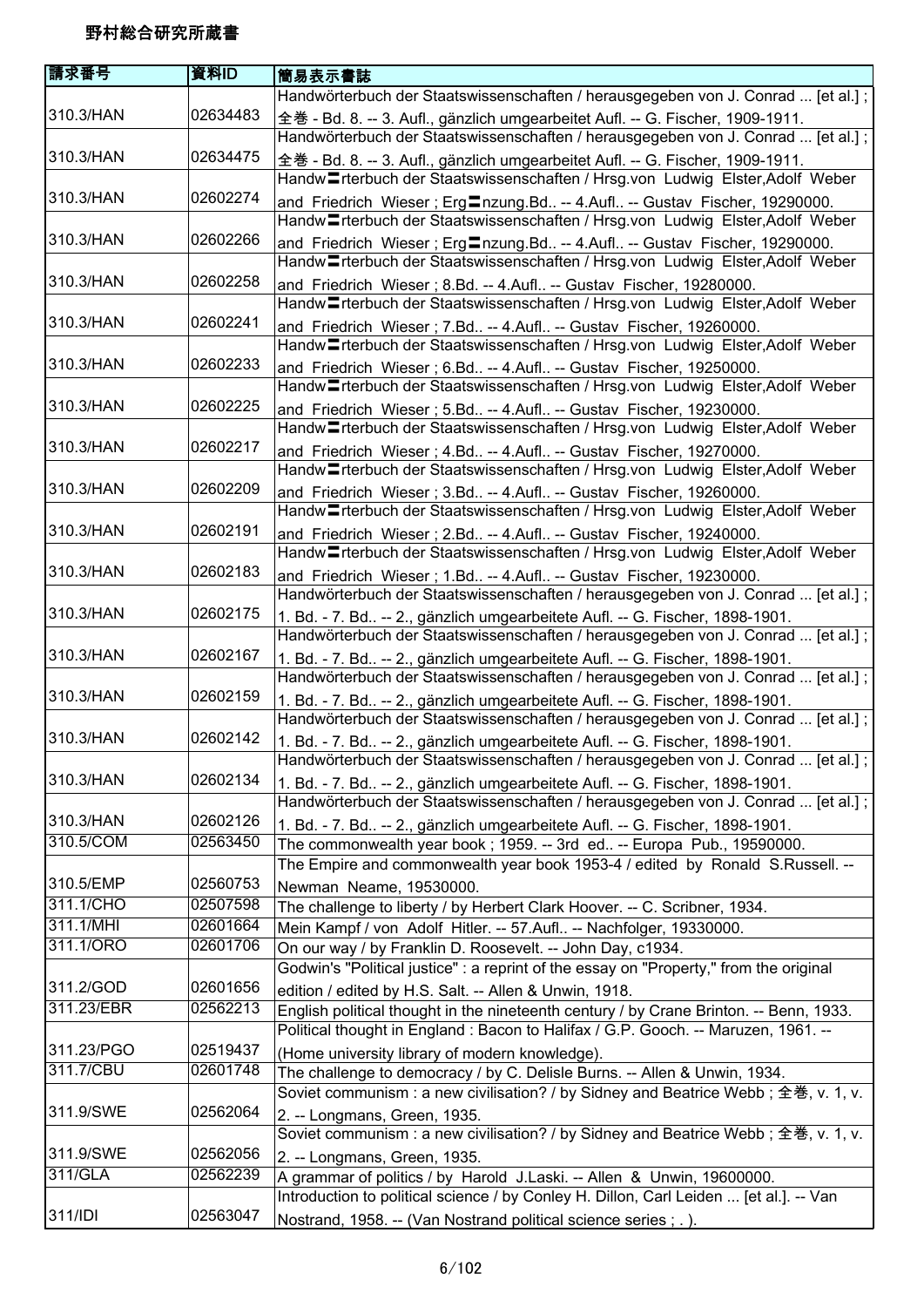| 請求番号                   | 資料ID     | 簡易表示書誌                                                                                                                                                 |
|------------------------|----------|--------------------------------------------------------------------------------------------------------------------------------------------------------|
|                        |          | Power and society : a framework for political inquiry / Harold D. Lasswell and                                                                         |
| 311/PLA                | 02563039 | Abraham Kaplan. -- Yale University, 1950.                                                                                                              |
|                        |          | Political realism and the crisis of world politics : an American approach to foreign                                                                   |
| 311/PTH                | 02562221 | policy / by Kenneth W. Thompson. -- Princeton Unive, 1960.                                                                                             |
| 312.1/PKE              | 02563161 | The problem of Japan / by Malcolm D. Kennedy. -- Nisbet, 1935.                                                                                         |
|                        |          | The existing legal situation as it relates to the conflict in the Far East / by Quincy                                                                 |
| 312.2/EWR              | 02563914 | Wright. -- Institute of Pa, 1939. -- (I.P.R; .).                                                                                                       |
|                        |          | A threat to the peace: North Viet-Nam's effort to conquer South Viet-Nam; pt. 1, pt. 2.                                                                |
|                        |          | -- Department of S, 1961. -- (Far Eastern series ; 110 .) (Department of State                                                                         |
| 312.2/TUN              | 02563492 | publication; 7308.).                                                                                                                                   |
|                        |          | A threat to the peace: North Viet-Nam's effort to conquer South Viet-Nam; pt. 1, pt. 2.                                                                |
|                        |          | -- Department of S, 1961. -- (Far Eastern series ; 110 .) (Department of State                                                                         |
| 312.2/TUN              | 02563468 | publication; 7308.).                                                                                                                                   |
|                        |          | Governments and politics of Southeast Asia / edited by George McTurnan Kahin;                                                                          |
| 312.23/GOV             | 02499325 | contributors, David A. Wilson  [et al.]. -- Cornell Univers, 1959.                                                                                     |
|                        |          | Indonesian independence and the United Nations / by Alastair MacDonald Taylor;                                                                         |
| 312.23/ITA             | 02513448 | with a foreword by the Lester B. Pearson. -- Cornell Univ. P, 1960.                                                                                    |
| 312.25/NDE             | 02563906 | New patterns of democracy in India / Vera Micheles Dean. -- Harvard Univ. P, 1959.                                                                     |
|                        |          | British imperial preference in relation to Australia / by Vincent F. Cleary. -- Catholic                                                               |
| 312.3/BCL              | 02521045 | Univer, 1934.                                                                                                                                          |
|                        |          | Documents concerning German-Polish relations and the outbreak of hostilities                                                                           |
|                        |          | between Great Britain and Germany on September 3 / presented by the Secretary of                                                                       |
|                        |          | State for Foreign Affairs to Parliament by command of His Majesty. -- His Majesty's                                                                    |
| 312.3/DOC              | 02586790 | S, 1939. -- (Miscellaneous ; no. 9, 1939.) (Papers by command ; 6106.).                                                                                |
|                        |          | Europe in crisis : the political drama in Western Europe / by R.B.Mowat. --                                                                            |
| 312.3/EMO              | 02600716 | Arrowsmith, 19360000.                                                                                                                                  |
|                        |          | Europe's needs and resources : trends, and prospects in eighteen countries / [by] J.                                                                   |
| 312.3/EUR<br>312.3/GTE | 02550879 | Frederic Dewhurst, John O. Coppock, P. Lamartine Yates, and associates. --                                                                             |
|                        | 02600526 | Germany plots with the Kremlin / by T.H.Tetens. -- Schuman, 19530000.                                                                                  |
| 312.3/NEW              | 02586279 | New governments in Europe : the trend toward dictatorship / by Vera Micheles Dean                                                                      |
| 312.3/WBI              | 02534865 | [et al.]; with an introduction by Raymond Leslie Buell. -- Nelson, 1935.                                                                               |
|                        |          | The walls of Europe / by John Biggs-Davison. -- Johnson, 1962.<br>Documents on British foreign policy / edited by W. N. Medlicott and Douglas Dakin;   |
| 312.33/DOC             | 02550861 |                                                                                                                                                        |
|                        |          | assisted by Gillian Bennet; 全巻 - v. 24. -- Her Majesty's S, 1947-.<br>The first workers' government : or new times for Henry Dubb / G.R. Mitchison. -- |
| 312.33/FMI             | 02601789 | Gollancz, 1934.                                                                                                                                        |
| 312.33/HPA             | 02499986 | How Britain rules Africa / George Padmore. -- Wishart Books, 1936.                                                                                     |
|                        |          | The decline of Liberalism as an ideology : with particular reference to German politico-                                                               |
|                        |          | legal thought / by John H. Hallowell. -- Kegan Paul, 1946. -- (International library of                                                                |
| 312.34/DHA             | 02563963 | sociology and social reconstruction; .).                                                                                                               |
| 312.35/FEN             | 02600633 | French policy and developments in Indochina / by Thomas E. Ennis. -- University of                                                                     |
|                        |          | The Fascist government of Italy / Herbert W. Schneider. -- D. Van Nostrand, 1936. --                                                                   |
| 312.37/FSC             | 02563898 | (The governments of modern Europe; .).                                                                                                                 |
|                        |          | From Stalin to Khrushchev / Goronwy J. Jones ; with a foreword by Dame Kathleen                                                                        |
| 312.38/FJO             | 02515666 | Courtney. -- Linden Press, 1960.                                                                                                                       |
| 312.38/SDA             | 02513463 | Soviet Russia and the Far East / by David J. Dallin. -- Yale University, 1948.                                                                         |
|                        |          | America faces Russia: Russian-American relations from early times to our day /                                                                         |
| 312.53/ABA             | 02513430 | Thomas A. Bailey. -- Cornell Univers, 1950.                                                                                                            |
|                        |          | American government and politics / by Charles A. Beard, with the collaboration of                                                                      |
| 312.53/ABE             | 02499457 | William Beard. -- 10th ed. -- Macmillan, 1949.                                                                                                         |
|                        |          | America and a new world order / by Graeme K. Howard ; with a foreword by Major-                                                                        |
| 312.53/AHO             | 02509347 | General James G. Harbord. -- C. Scribner, 1940.                                                                                                        |
| 312.53/AME             | 02601516 | American democracy and its ways / ed. by Moriji Yamaga. -- Iwanami Shoten, 1947.                                                                       |
|                        |          | Cost of government in the United States : 1934-1936 / by Lewis H.Kimmel. --                                                                            |
| 312.53/CKI             | 02551067 | National Indus, 19370000. -- (National Industrial Conference Board studies :                                                                           |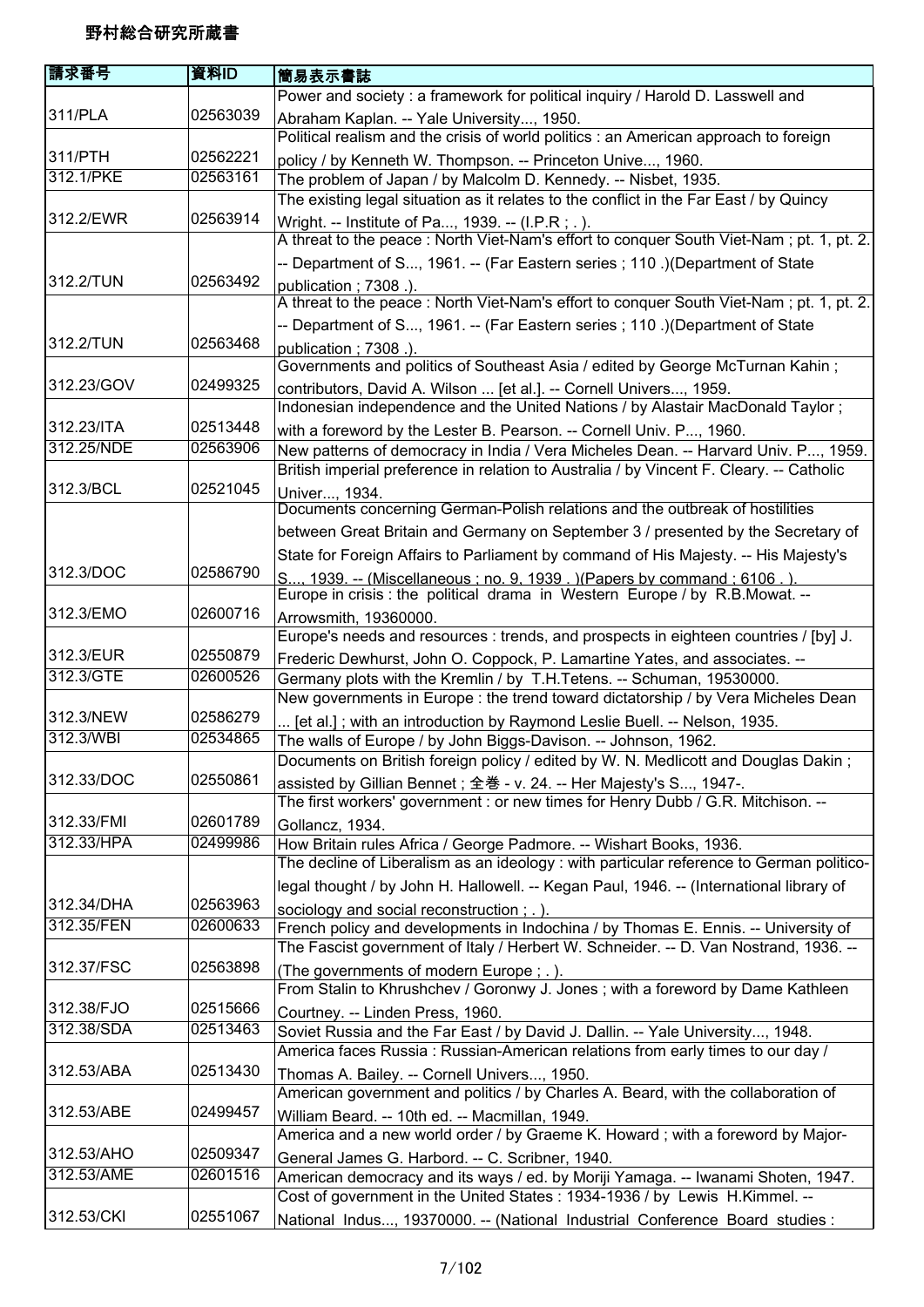| 請求番号       | 資料ID     | 簡易表示書誌                                                                                  |
|------------|----------|-----------------------------------------------------------------------------------------|
|            |          | Dictionary of American politics / edited by Edward Conrad Smith and Arnold John         |
| 312.53/DIC | 02565463 | Zurcher. -- Barnes & Noble, c1955. -- (Everyday handbooks; 261.).                       |
|            |          | The new American political economy : a synthesis of politics and economics / by         |
| 312.53/NDI | 02564235 | Marshall E. Dimock. -- Harper, c1962.                                                   |
| 312.53/PRA | 02541746 | Power control / by H.S.Raushenbush and Harry W.Laidler. -- New Republic,                |
| 312.53/PSM | 02499432 | The promise of American politics / by T.V. Smith. -- 2nd ed. -- University of C, 1936.  |
|            |          | The two-party system in the United States / William Goodman. -- 2nd ed. -- D. Van       |
| 312.53/TGO | 02510147 | Nostrand, c1960. -- (Van Nostrand political science series; .).                         |
|            |          | Blut und Ehre : ein Kampf für deutsche Wiedergeburt Reden und Aufsätze 1919-1933        |
| 312.8/BRO  | 02601698 | / Alfred Rosenberg ; hrsg. von Thilo von Trotha. -- Eher Nachf, 1934.                   |
| 312.9/PPA  | 02562189 | Das politische Antlitz der Erde : ein weltpolitischer Atlas / Walther Pahl. -- W.       |
|            |          | The economics of defense in the nuclear age / Charles J. Hitch and Roland N.            |
| 312/EHI    | 02513489 | McKean; with contributions by Stephen Enke  [et al.]. -- Harvard Univers, 1961,         |
|            |          | The great powers in world politics : international relations and economic nationalism / |
| 312/GSI    | 02560811 | by Frank H. Simonds and Brooks Emeny. -- American Book C, 1935.                         |
|            |          | Major foreign powers : the governments of Great Britain, France, the Soviet Union and   |
|            |          | China / John C. Ranney, Gwendolen M. Carter ; under the General editorship of           |
| 312/MRA    | 02556736 | Benjamin F. Wright. -- Harcourt, Brace, 1949.                                           |
|            |          | Theodore Roosevelt and the Japanese-American crises : an account of the                 |
|            |          | international complications arising from the race problem on the Pacific coast / by     |
| 312/TBA    | 02518264 | Thomas A. Bailey. -- Stanford Univ. , [c1934].                                          |
| 312/WDU    | 02601623 | World politics / by R. Palme Dutt. -- Victor Gollancz, 1936.                            |
|            |          | Die Gesetzgebung des Kabinetts Hitler : die Gesetze in Reich und Preußen /              |
| 314.34/GES | 02507580 | herausgegeben von Werner Hoche; 全巻 - Heft 33. -- F. Vahlen, 1933-1939. --               |
|            |          | Die Gesetzgebung des Kabinetts Hitler : die Gesetze in Reich und Preußen /              |
| 314.34/GES | 02507572 | herausgegeben von Werner Hoche; 全巻 - Heft 33. -- F. Vahlen, 1933-1939. --               |
|            |          | Die Gesetzgebung des Kabinetts Hitler : die Gesetze in Reich und Preußen /              |
| 314.34/GES | 02507564 | herausgegeben von Werner Hoche; 全巻 - Heft 33. -- F. Vahlen, 1933-1939. --               |
|            |          | Die Gesetzgebung des Kabinetts Hitler : die Gesetze in Reich und Preußen /              |
| 314.34/GES | 02507556 | herausgegeben von Werner Hoche; 全巻 - Heft 33. -- F. Vahlen, 1933-1939. --               |
|            |          | Die Gesetzgebung des Kabinetts Hitler : die Gesetze in Reich und Preußen /              |
| 314.34/GES | 02507549 | herausgegeben von Werner Hoche; 全巻 - Heft 33. -- F. Vahlen, 1933-1939. --               |
|            |          | Die Gesetzgebung des Kabinetts Hitler : die Gesetze in Reich und Preußen /              |
| 314.34/GES | 02507531 | herausgegeben von Werner Hoche; 全巻 - Heft 33. -- F. Vahlen, 1933-1939. --               |
|            |          | Die Gesetzgebung des Kabinetts Hitler : die Gesetze in Reich und Preußen /              |
| 314.34/GES | 02507523 | herausgegeben von Werner Hoche; 全巻 - Heft 33. -- F. Vahlen, 1933-1939. --               |
|            |          | Die Gesetzgebung des Kabinetts Hitler : die Gesetze in Reich und Preußen /              |
| 314.34/GES | 02507515 | herausgegeben von Werner Hoche; 全巻 - Heft 33. -- F. Vahlen, 1933-1939. --               |
|            |          | Die Gesetzgebung des Kabinetts Hitler : die Gesetze in Reich und Preußen /              |
| 314.34/GES | 02507507 | herausgegeben von Werner Hoche; 全巻 - Heft 33. -- F. Vahlen, 1933-1939. --               |
|            |          | Die Gesetzgebung des Kabinetts Hitler : die Gesetze in Reich und Preußen /              |
| 314.34/GES | 02507499 | herausgegeben von Werner Hoche; 全巻 - Heft 33. -- F. Vahlen, 1933-1939. --               |
|            |          | Die Gesetzgebung des Kabinetts Hitler : die Gesetze in Reich und Preußen /              |
| 314.34/GES | 02507481 | herausgegeben von Werner Hoche; 全巻 - Heft 33. -- F. Vahlen, 1933-1939. --               |
|            |          | Die Gesetzgebung des Kabinetts Hitler : die Gesetze in Reich und Preußen /              |
| 314.34/GES | 02507473 | herausgegeben von Werner Hoche; 全巻 - Heft 33. -- F. Vahlen, 1933-1939. --               |
|            |          | Die Gesetzgebung des Kabinetts Hitler : die Gesetze in Reich und Preußen /              |
| 314.34/GES | 02507465 | herausgegeben von Werner Hoche; 全巻 - Heft 33. -- F. Vahlen, 1933-1939. --               |
|            |          | Die Gesetzgebung des Kabinetts Hitler : die Gesetze in Reich und Preußen /              |
| 314.34/GES | 02507457 | herausgegeben von Werner Hoche; 全巻 - Heft 33. -- F. Vahlen, 1933-1939. --               |
|            |          | Die Gesetzgebung des Kabinetts Hitler : die Gesetze in Reich und Preußen /              |
| 314.34/GES | 02507440 | herausgegeben von Werner Hoche; 全巻 - Heft 33. -- F. Vahlen, 1933-1939. --               |
|            |          | Die Gesetzgebung des Kabinetts Hitler : die Gesetze in Reich und Preußen /              |
| 314.34/GES | 02507432 | herausgegeben von Werner Hoche; 全巻 - Heft 33. -- F. Vahlen, 1933-1939. --               |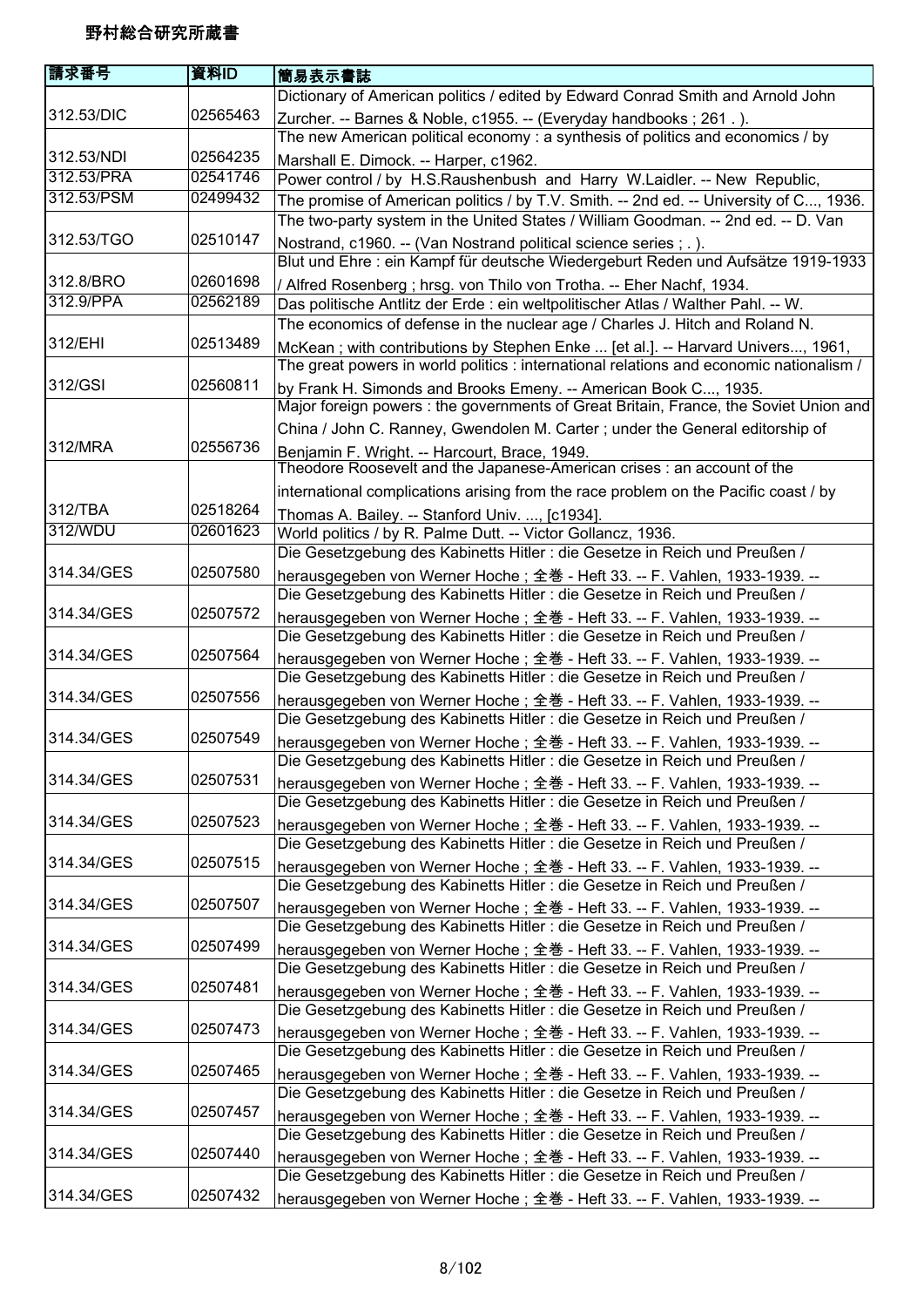| 請求番号       | 資料ID     | 簡易表示書誌                                                                                                                                                  |
|------------|----------|---------------------------------------------------------------------------------------------------------------------------------------------------------|
|            |          | Die Gesetzgebung des Kabinetts Hitler : die Gesetze in Reich und Preußen /                                                                              |
| 314.34/GES | 02507424 | herausgegeben von Werner Hoche; 全巻 - Heft 33. -- F. Vahlen, 1933-1939. --<br>Die Gesetzgebung des Kabinetts Hitler : die Gesetze in Reich und Preußen / |
| 314.34/GES | 02507416 |                                                                                                                                                         |
|            |          | herausgegeben von Werner Hoche; 全巻 - Heft 33. -- F. Vahlen, 1933-1939. --<br>Die Gesetzgebung des Kabinetts Hitler : die Gesetze in Reich und Preußen / |
| 314.34/GES | 02507408 |                                                                                                                                                         |
|            |          | herausgegeben von Werner Hoche; 全巻 - Heft 33. -- F. Vahlen, 1933-1939. --<br>Die Gesetzgebung des Kabinetts Hitler : die Gesetze in Reich und Preußen / |
| 314.34/GES | 02507390 |                                                                                                                                                         |
|            |          | herausgegeben von Werner Hoche; 全巻 - Heft 33. -- F. Vahlen, 1933-1939. --<br>Die Gesetzgebung des Kabinetts Hitler : die Gesetze in Reich und Preußen / |
| 314.34/GES | 02507382 | herausgegeben von Werner Hoche; 全巻 - Heft 33. -- F. Vahlen, 1933-1939. --                                                                               |
|            |          | Die Gesetzgebung des Kabinetts Hitler : die Gesetze in Reich und Preußen /                                                                              |
| 314.34/GES | 02507374 | herausgegeben von Werner Hoche; 全巻 - Heft 33. -- F. Vahlen, 1933-1939. --                                                                               |
|            |          | Die Gesetzgebung des Kabinetts Hitler : die Gesetze in Reich und Preußen /                                                                              |
| 314.34/GES | 02507366 | herausgegeben von Werner Hoche; 全巻 - Heft 33. -- F. Vahlen, 1933-1939. --                                                                               |
|            |          | Die Gesetzgebung des Kabinetts Hitler : die Gesetze in Reich und Preußen /                                                                              |
| 314.34/GES | 02507358 | herausgegeben von Werner Hoche; 全巻 - Heft 33. -- F. Vahlen, 1933-1939. --                                                                               |
|            |          | Die Gesetzgebung des Kabinetts Hitler : die Gesetze in Reich und Preußen /                                                                              |
| 314.34/GES | 02507341 | herausgegeben von Werner Hoche; 全巻 - Heft 33. -- F. Vahlen, 1933-1939. --                                                                               |
|            |          | Die Gesetzgebung des Kabinetts Hitler : die Gesetze in Reich und Preußen /                                                                              |
| 314.34/GES | 02507333 | herausgegeben von Werner Hoche; 全巻 - Heft 33. -- F. Vahlen, 1933-1939. --                                                                               |
|            |          | Die Gesetzgebung des Kabinetts Hitler : die Gesetze in Reich und Preußen /                                                                              |
| 314.34/GES | 02507325 | herausgegeben von Werner Hoche; 全巻 - Heft 33. -- F. Vahlen, 1933-1939. --                                                                               |
|            |          | Die Gesetzgebung des Kabinetts Hitler : die Gesetze in Reich und Preußen /                                                                              |
| 314.34/GES | 02507317 | herausgegeben von Werner Hoche; 全巻 - Heft 33. -- F. Vahlen, 1933-1939. --                                                                               |
|            |          | Die Gesetzgebung des Kabinetts Hitler : die Gesetze in Reich und Preußen /                                                                              |
| 314.34/GES | 02507309 | herausgegeben von Werner Hoche; 全巻 - Heft 33. -- F. Vahlen, 1933-1939. --                                                                               |
|            |          | Die Gesetzgebung des Kabinetts Hitler : die Gesetze in Reich und Preußen /                                                                              |
| 314.34/GES | 02507291 | herausgegeben von Werner Hoche; 全巻 - Heft 33. -- F. Vahlen, 1933-1939. --                                                                               |
|            |          | Die Gesetzgebung des Kabinetts Hitler : die Gesetze in Reich und Preußen /                                                                              |
| 314.34/GES | 02507283 | herausgegeben von Werner Hoche; 全巻 - Heft 33. -- F. Vahlen, 1933-1939. --                                                                               |
|            |          | Die Gesetzgebung des Kabinetts Hitler : die Gesetze in Reich und Preußen /                                                                              |
| 314.34/GES | 02507275 | herausgegeben von Werner Hoche; 全巻 - Heft 33. -- F. Vahlen, 1933-1939. --                                                                               |
|            |          | Die Gesetzgebung des Kabinetts Hitler : die Gesetze in Reich und Preußen /                                                                              |
| 314.34/GES | 02507267 | herausgegeben von Werner Hoche; 全巻 - Heft 33. -- F. Vahlen, 1933-1939. --                                                                               |
| 314.53/UUN | 02563062 | U.S.government organization manual; 1962-63. -- U.S. G.P.O., 19620000.                                                                                  |
| 314.53/UUN | 02563054 | United States government organization manual ; 1960-61. -- U.S. G.P.O., 19600000.                                                                       |
| 315.53/EHA | 02568186 | The economics of the political parties : with special attention to President Eisenhower                                                                 |
|            |          | and Kennedy / Seymour Edwin Harris. -- Macmillan, c1962.                                                                                                |
| 315.53/RBE | 02602365 | Return to secret party funds : value of reed committee / by Perry Belmont. -- G.P.                                                                      |
| 316.5/WST  | 02585776 | Putnam's S, 1927.                                                                                                                                       |
| 316.8/DTH  | 02562205 | Weltrevolutions-Krieg / von Eduard Stadtler. -- Neuer Zeitverla, 1937.<br>Danger spots in world population / by Warren S. Thompson. -- Knopf, 19290000. |
| 316.82/NKA | 02600807 | Nationalism and revolution in Indonesia / George McTurnan Kahin. -- Cornell                                                                             |
| 316/IDU    | 02562171 | If war comes / by R.Ernest Dupuy and George Fielding Eliot. -- Macmillan,                                                                               |
| 316/WVE    | 02568285 | Worlds in collision / Immanuel Velikovsky. -- Doubleday, 1950.                                                                                          |
| 318/FMA    | 02602084 | Financial administration in local government / by A. H. Marshall. -- Published for t,                                                                   |
|            |          | Municipal functions / by Herman G. James. -- Appleton, c1917. -- (The national                                                                          |
| 318/MJA    | 02601680 | municipal league series).                                                                                                                               |
| 319.33/BKI | 02563849 | British diplomacy in China / by E. Victor Gordon Kiernan. -- Cambridge Univ, 1939.                                                                      |
| 319.8/AFI  | 02600690 | America's interest in world peace / Irving Fisher. -- Funk & Wagnalls, 1924.                                                                            |
| 319.8/RHE  | 02606614 | Reden und Aufs Ltze aus dem Kriege / Helfferich. -- Stilke, 19170000.                                                                                   |
|            |          | What next in Central Europe : the problem of security and the indivisibility of                                                                         |
| 319.8/WCO  | 02565174 | peace / by Victor Cornea; with a preface by C.R.Attlee. -- Shakespeare He,                                                                              |
| 319.8/WHE  | 02568319 | Der Weltkrieg / von Karl Hellerich; 3.Band. -- Ullstein, 19190000.                                                                                      |
| 319.8/WHE  | 02568301 | Der Weltkrieg / von Karl Hellerich; 2.Band. -- Ullstein, 19190000.                                                                                      |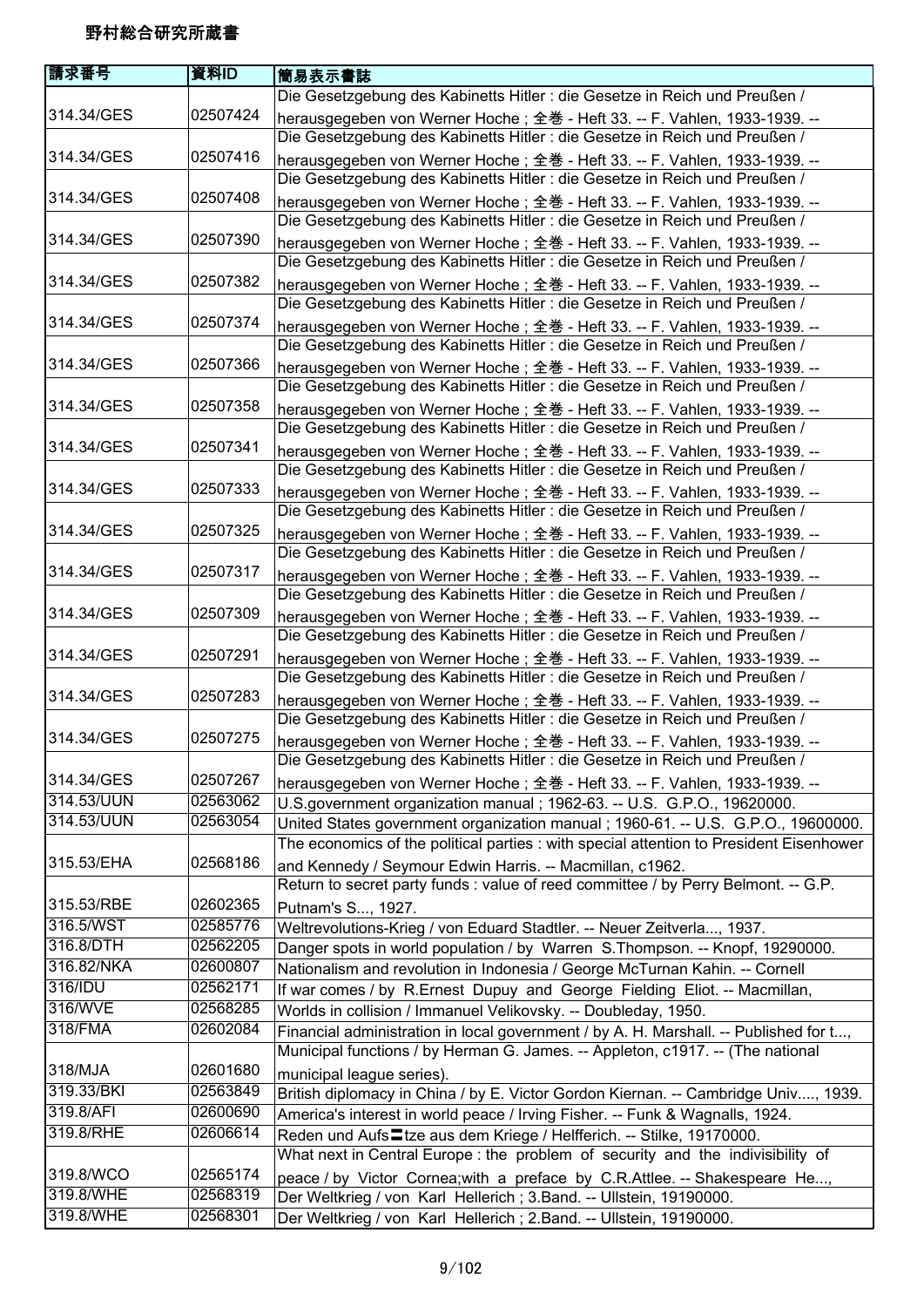| 請求番号      | 資料ID     | 簡易表示書誌                                                                                                                                    |
|-----------|----------|-------------------------------------------------------------------------------------------------------------------------------------------|
| 319.8/WRU | 02601631 | Which way to peace / by Bertrand Russell. -- Joseph, 1936.                                                                                |
|           |          | Everyman's United Nations : a ready reference to the structure, functions and work of                                                     |
| 319.9/EVE | 02563930 | the United Nations and its related ageneies. -- 3rd ed -- United Nations, 1952.                                                           |
| 319.9/FLE | 02563989 | Fundamentals of world organization / by Werner Levi. -- University of M, c1950.                                                           |
|           |          | The United Nations and how it works / David Cushman Coyle. -- Rev. ed. -- Columbia                                                        |
| 319.9/UCO | 02563922 | Univer, 1961.                                                                                                                             |
|           |          | A guide to diplomatic practice / by Ernest Satow. -- 4th ed / edited by Sir Nevile Bland.                                                 |
| 319/GSA   | 02507093 | -- Longmans, Green, 1957.                                                                                                                 |
|           |          | The contingency of the laws of nature / Etienne Émile Marie Boutroux ; authorized                                                         |
| 321.1/CBO | 02568228 | translation by Fred Rothwell. -- Open Court Publ, 1916.                                                                                   |
|           |          | Wirtschaft und Recht nach der materialistischen Geschichtsauffassung : eine                                                               |
|           |          | sozialphilosophische Untersuchung / von Rudolf Stammler. -- 3., verbesserte Aufl. --                                                      |
| 321.1/WST | 02535029 | Veit, 1914.                                                                                                                               |
|           |          | Constitutional law / compiled by Ben Bruce Blakeney; 全巻, pt. 1, pt. 2. -- Yûhikaku,                                                       |
| 322.5/MAT | 02546513 | 1951-. -- (Materials for the study of American law / compiled by Ben Bruce Blakeney;                                                      |
|           |          | Constitutional law / compiled by Ben Bruce Blakeney; 全巻, pt. 1, pt. 2. -- Yûhikaku,                                                       |
| 322.5/MAT | 02546505 | 1951-. -- (Materials for the study of American law / compiled by Ben Bruce Blakeney;                                                      |
| 324/PUB   | 02510113 | The Public general acts and church assembly measures of 1954. -- Her Majesty',                                                            |
|           |          | Cyclopedia of the law of private corporations / by William Meade Fletcher; Vol.20. --                                                     |
| 325.2/CFL | 02508075 | Rev.and permanent ed. -- Callaghan, 19330000.                                                                                             |
|           |          | Cyclopedia of the law of private corporations / by John Evarts Tracy; Vol.19. --                                                          |
| 325.2/CFL | 02508067 |                                                                                                                                           |
|           |          | Rev.and permanent ed. -- Callaghan, 19330000.<br>Cyclopedia of the law of private corporations / by John Evarts Tracy ; Vol.19. -- 1959   |
| 325.2/CFL | 02508059 |                                                                                                                                           |
|           |          | rev.vol./by Osw. -- Callaghan, 19590000.<br>Cyclopedia of the law of private corporations / by William Meade Fletcher; Vol.18. --         |
| 325.2/CFL | 02508042 |                                                                                                                                           |
|           |          | Rev.and permanent ed. -- Callaghan, 19330000.<br>Cyclopedia of the law of private corporations / by William Meade Fletcher; Vol.17. --    |
| 325.2/CFL | 02508034 |                                                                                                                                           |
|           |          | Rev.and permanent ed. -- Callaghan, 19330000.<br>Cyclopedia of the law of private corporations / by William Meade Fletcher; Vol.16. --    |
| 325.2/CFL | 02508026 |                                                                                                                                           |
|           |          | 1942 replacement vol. -- Callaghan, 19420000.<br>Cyclopedia of the law of private corporations / by William Meade Fletcher; Vol.15A.      |
| 325.2/CFL | 02508018 |                                                                                                                                           |
|           |          | -- 1938 replacement vol. -- Callaghan, 19380000.<br>Cyclopedia of the law of private corporations / by William Meade Fletcher; Vol.15.--  |
| 325.2/CFL | 02508000 |                                                                                                                                           |
|           |          | 1938 replacement vol. -- Callaghan, 19380000.<br>Cyclopedia of the law of private corporations / by William Meade Fletcher; Vol.14. --    |
| 325.2/CFL | 02507994 |                                                                                                                                           |
|           |          | 1945 replacement vol. -- Callaghan, 19450000.<br>Cyclopedia of the law of private corporations / by William Meade Fletcher; Vol.13. --    |
| 325.2/CFL | 02507986 |                                                                                                                                           |
|           |          | 1943 replacement vol. -- Callaghan, 19430000.<br>Cyclopedia of the law of private corporations / by William Meade Fletcher; Vol.12. --    |
| 325.2/CFL | 02507978 |                                                                                                                                           |
|           |          | 1957 rev.vol. / by M. -- Callaghan, 19570000.<br>Cyclopedia of the law of private corporations / by William Meade Fletcher; Vol.12. --    |
| 325.2/CFL | 02507960 |                                                                                                                                           |
|           |          | Rev.and permanent ed. -- Callaghan, 19320000.<br>Cyclopedia of the law of private corporations / by William Meade Fletcher; Vol.12A.      |
| 325.2/CFL | 02507952 |                                                                                                                                           |
|           |          | -- 1957 rev.vol. / by M. -- Callaghan, 19570000.<br>Cyclopedia of the law of private corporations / by William Meade Fletcher; Vol.11. -- |
| 325.2/CFL | 02507945 |                                                                                                                                           |
|           |          | Rev.and permanent ed. -- Callaghan, 19320000.                                                                                             |
| 325.2/CFL | 02507937 | Cyclopedia of the law of private corporations / by William Meade Fletcher; Vol.10. --                                                     |
|           |          | Rev.and permanent ed. -- Callaghan, 19310000.                                                                                             |
| 325.2/CFL | 02507929 | Cyclopedia of the law of private corporations / by William Meade Fletcher; Vol.9. --                                                      |
|           |          | Rev.and permanent ed. -- Callaghan, 19310000.                                                                                             |
| 325.2/CFL | 02507911 | Cyclopedia of the law of private corporations / by William Meade Fletcher; Vol.8. --                                                      |
|           |          | Rev.and permanent ed. -- Callaghan, 19310000.                                                                                             |
|           |          | Cyclopedia of the law of private corporations / by William Meade Fletcher; Vol.7. --                                                      |
| 325.2/CFL | 02507903 | Rev.and permanent ed. -- Callaghan, 19310000.                                                                                             |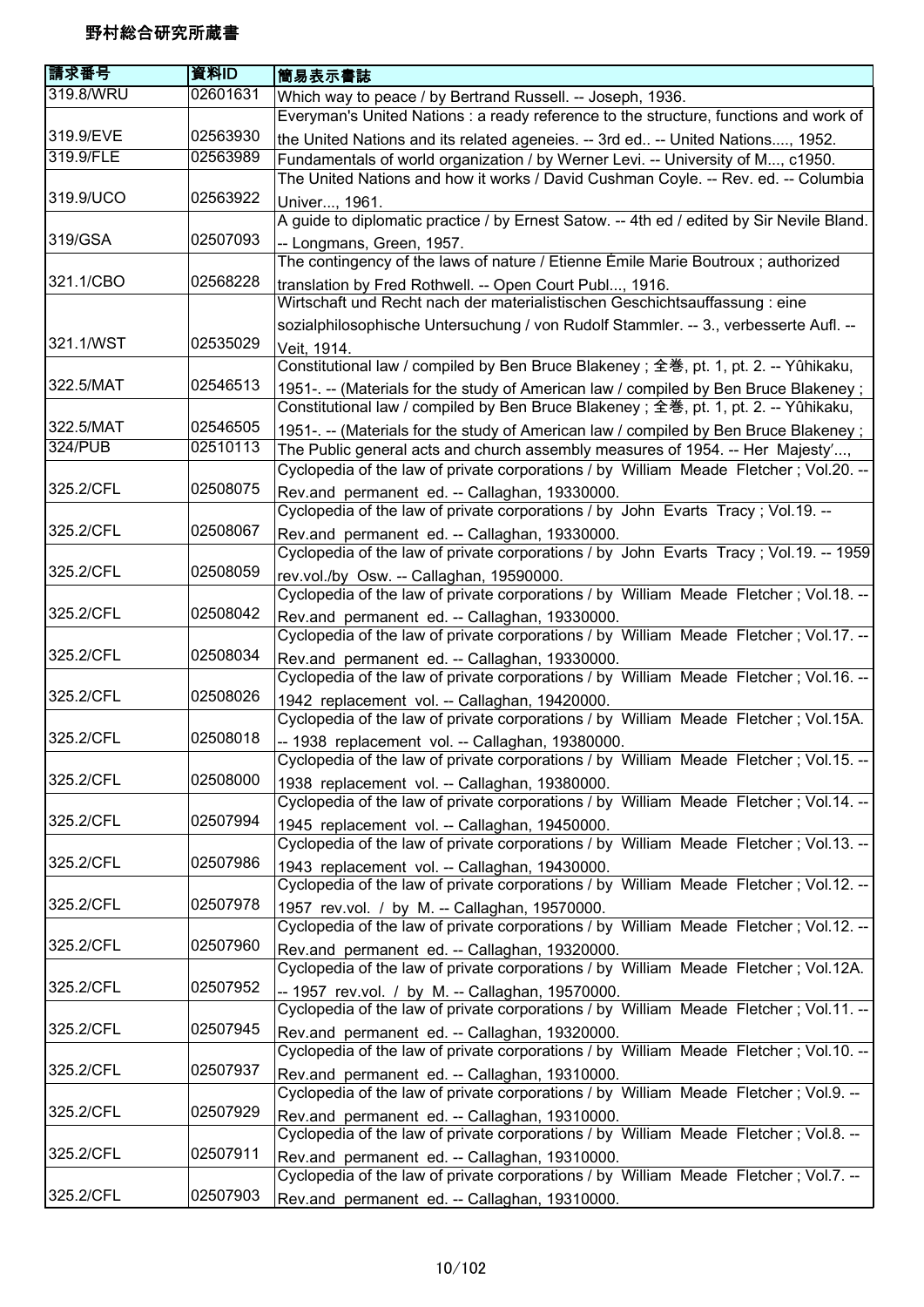| 請求番号       | 資料ID     | <b> 簡易表示書誌</b>                                                                                                                                       |
|------------|----------|------------------------------------------------------------------------------------------------------------------------------------------------------|
|            |          | Cyclopedia of the law of private corporations / by William Meade Fletcher; Vol.6A. --                                                                |
| 325.2/CFL  | 02507895 | 1950 replacement vol. -- Callaghan, 19500000.<br>Cyclopedia of the law of private corporations / by William Meade Fletcher; Vol.6. --                |
| 325.2/CFL  | 02507887 | 1950 replacement vol. -- Callaghan, 19500000.<br>Cyclopedia of the law of private corporations / by William Meade Fletcher; Vol.5. --                |
| 325.2/CFL  | 02507879 | 1952 replacement vol. -- Callaghan, 19520000.                                                                                                        |
| 325.2/CFL  | 02507861 | Cyclopedia of the law of private corporations / by William Meade Fletcher; Vol.4. --<br>Rev.and permanent ed. -- Callaghan, 19310000.                |
| 325.2/CFL  | 02507853 | Cyclopedia of the law of private corporations / by William Meade Fletcher; Vol.3. --<br>1947 replacement vol. -- Callaghan, 19470000.                |
|            |          | Cyclopedia of the law of private corporations / by William Meade Fletcher; Vol.2. --                                                                 |
| 325.2/CFL  | 02507846 | 1954 rev.vol./ by Mo. -- Callaghan, 19540000.<br>Cyclopedia of the law of private corporations / by William Meade Fletcher; Vol.1. --                |
| 325.2/CFL  | 02507838 | Rev.and permanent ed. -- Callaghan, 19310000.<br>Encyclopedic dictionary of business law / prepared by the editorial staff of Prentice-              |
| 325.2/ENC  | 02510741 | Hall. -- Prentice-Hall, 1961.                                                                                                                        |
|            |          | Gesellschaftslehre : Hauptprobleme der philosophischen Soziologie / von Alfred                                                                       |
| 325.2/GVI  | 02513455 | Vierkandt. -- F. Enke, 1923.                                                                                                                         |
|            |          | New York laws affecting business corporations / J.B.R. Smith, editor. -- 16th ed --                                                                  |
| 325.2/NEW  | 02568954 | United States C, 1935.                                                                                                                               |
|            |          | The new commercial code of Japan: amended in 1948 / translated, edited & revised                                                                     |
| 325/NEW    | 02586139 | by Sumio Fukuda. -- Tokyo News Serv, c1942.                                                                                                          |
|            | 02556843 | Corporate reorganizations : their federal tax status / Robert S. Holzman. -- 2nd ed. --                                                              |
| 327.38/CHO |          | Ronald Press, 1956.<br>Statistical year-book of the League of Nations = Annuaire statistique de la Soci $\square \square$                            |
|            |          | des Nations / League of Nations. Economic Intelligence Service ; 1939/40. --                                                                         |
| 329.32/SLE | 02513083 | League of Nat, 19400000. -- (SIrie de publications de la SociItI des<br>Statistical year-book of the League of Nations / League of Nations. Economic |
|            |          | Intelligence Service; 1938/39. -- League of Nat, 19390000. -- (Series of League                                                                      |
| 329.32/SLE | 02513075 | of Nations publications; .).<br>Statistical year-book of the League of Nations / League of Nations. Economic                                         |
|            |          | Intelligence Service; 1936/37. -- League of Nat, 19370000. -- (Series of League                                                                      |
| 329.32/SLE | 02513067 | of Nations publications; .).<br>Statistical year-book of the League of nations / League of Nations. Economic                                         |
|            |          | Intelligence Service; 1931/32. -- League of Nat, 19320000. -- (Series of League                                                                      |
| 329.32/SLE | 02513059 | of Nations publications; .).                                                                                                                         |
|            |          | The Sino-Japanese controversy and the League of Nations / by Westel W.                                                                               |
| 329.33/SWI | 02508083 | Willoughby. -- Johns Hopkins P, 1935.                                                                                                                |
|            |          | Peace. -- 7th ed. / edited by H. Lauterpacht. -- Longmans, Green, 1948. --                                                                           |
| 329/IOP    | 02585578 | (International law : a treatise / by L. Oppenheim ; v. 1).                                                                                           |
| 329/IOP    | 02585560 | International law: a treatise / by L.Oppenheim; Vol.1. -- 8th ed -- Longmans,                                                                        |
| 330.3/CRO  | 02499879 | Crowell's dictionary of business and finance. -- Rev. ed. -- Crowell, 1930.                                                                          |
|            |          | Deutsch-englisches Glossarium finanzieller und wirtschaftlicher Fachausdrücke / von                                                                  |
| 330.3/DGU  | 02565307 | C. A. Guston und C. M. Corner. -- 4. Aufl -- Knapp, 1962.                                                                                            |
|            |          | A dictionary of economic terms. -- 3rd. ed. (rev.) / edited by J.R. Winton. -- Routledge                                                             |
| 330.3/DIC  | 02519445 | & K. , 1951.                                                                                                                                         |
|            |          | Dictionary of economics and business / by Erwin Esser Nemmers and Cornelius C.                                                                       |
| 330.3/DNE  | 02509982 | Janzen. -- Littlefield, Ad, 1959. -- (Littlefield college outlines ; 33.).                                                                           |
| 330.3/DSL  | 02510014 | A dictionary of economics / Harold S. Sloan and Arnold J. Zurcher. -- 3rd ed. rev. --                                                                |
|            |          | Barnes & Noble, 1958. -- (Everyday handbooks; 266.).                                                                                                 |
| 330.3/DSL  | 02499861 | A dictionary of economics / by Harold S.Sloan and Arnold J.Zurcher. -- Barnes &                                                                      |
|            |          | Nobl, 19490000.<br>Encyclopedic dictionary of business / prepared by the editorial staff. -- Prentice-Hall,                                          |
| 330.3/ENC  | 02516045 | 1956, c1952.                                                                                                                                         |
|            |          |                                                                                                                                                      |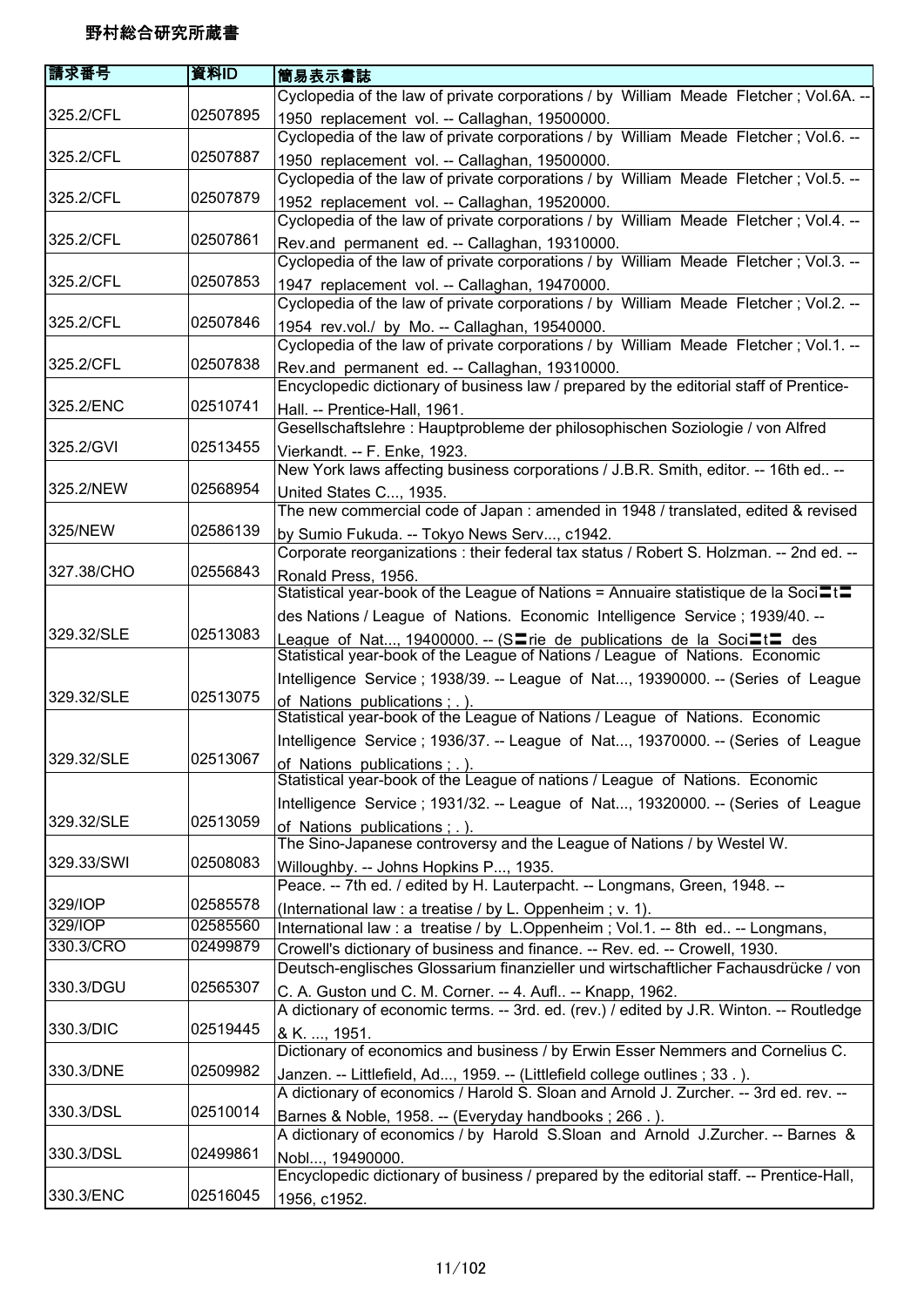| 請求番号                   | 資料ID     | 簡易表示書誌                                                                                                                                                                        |
|------------------------|----------|-------------------------------------------------------------------------------------------------------------------------------------------------------------------------------|
|                        |          | Encyclopedic dictionary of business finance / prepared by the editorial staff of                                                                                              |
| 330.3/ENC              | 02514925 | Prentice-Hall, Inc. -- Prentice-Hall I, 1962, c1960.                                                                                                                          |
|                        |          | The economist's handbook : a manual of statistical sources / by Gerlof                                                                                                        |
| 330.3/EVE              | 02518579 | Verwey; with assistance of D.C.Renooij. -- Economist's , 19340000.                                                                                                            |
|                        |          | Glossary of German financial and economic terms / by C.A. Gunston and C.M.                                                                                                    |
| 330.3/GGU              | 02567816 | Corner. -- English Univers, 1953.                                                                                                                                             |
|                        |          | A glossary in English, French, German, Spanish of terms used in home economics                                                                                                |
| 330.3/GLO              | 02596799 | education / edited by F.F.Laidler. -- Constable & C, 19630000.                                                                                                                |
|                        |          | Juristen National Ekonomen Politiker: ihr Leben und ihre Lehren / mit Bild und                                                                                                |
| 330.3/JUR              | 02585875 | Faksimile von Lujo Brentano;hrsg.von W.Prager. -- Prager, 19270000.                                                                                                           |
|                        |          | Ökonomisches Wörterbuch : übersetzung aus dem Russischen / Gesamtredaktion:                                                                                                   |
| 330.3/OEK              | 02535656 | G.A. Koslow und S. P. Perwuschin. -- Verlag die Wirt, 1960.                                                                                                                   |
|                        |          | Palgrave's dictionary of political economy / edited by Henry Higgs; 全巻 - v. 3. --                                                                                             |
| 330.3/PAL              | 02516003 | Macmillan, [1926].                                                                                                                                                            |
|                        |          | Palgrave's dictionary of political economy / edited by Henry Higgs; 全巻 - v. 3. --                                                                                             |
| 330.3/PAL              | 02515997 | Macmillan, [1926].                                                                                                                                                            |
|                        |          | Palgrave's dictionary of political economy / edited by Henry Higgs; 全巻 - v. 3. --                                                                                             |
| 330.3/PAL              | 02515989 | Macmillan, [1926].                                                                                                                                                            |
|                        |          | Systematic glossary English/French/Spanish/Russian of selected economic and social                                                                                            |
| 330.3/SYS              | 02562783 | terms. -- Pergamon, 1963.                                                                                                                                                     |
|                        |          | Gablers Wirtschafts-Lexikon / hrsg. von R. Sellien und H. Sellien; unter Mitwirkung                                                                                           |
|                        |          | von führenden Fachleuten aus Wirtschaftswissenschaft und-praxis; 全巻, Bd. 1. A-K,                                                                                              |
| 330.3/WDR              | 02550994 | Bd. 2. L-Z. -- 4, Aufl -- Betriebswirtsch, 1961.                                                                                                                              |
|                        |          | Gablers Wirtschafts-Lexikon / hrsg. von R. Sellien und H. Sellien; unter Mitwirkung                                                                                           |
|                        |          | von führenden Fachleuten aus Wirtschaftswissenschaft und-praxis; 全巻, Bd. 1. A-K,                                                                                              |
| 330.3/WDR              | 02550986 | Bd. 2. L-Z. -- 4, Aufl -- Betriebswirtsch, 1961.                                                                                                                              |
| 330.3/WIR              | 02527489 | Wirtschaftsw <sup>-</sup> rterbuch / Reinhart von Eichborn; 2. -- Econ-Verlag, 19620000.                                                                                      |
|                        |          | Wörterbuch der Volkswirtschaft in drei Bänden / bearbeitet von Gerhard Albrecht  [et]                                                                                         |
|                        |          | al.]; herausgegeben von Ludwig Elster; Bd. 1, Bd. 2, Bd. 3. -- 4. völlig umgearb. Aufl.                                                                                       |
| 330.3/WOE              | 02551208 | -- G. Fischer, 1931-1933.                                                                                                                                                     |
|                        |          | Wörterbuch der Volkswirtschaft in drei Bänden / bearbeitet von Gerhard Albrecht  [et]                                                                                         |
|                        |          | al.]; herausgegeben von Ludwig Elster; Bd. 1, Bd. 2, Bd. 3. -- 4. völlig umgearb. Aufl.                                                                                       |
| 330.3/WOE              | 02551190 | -- G. Fischer, 1931-1933.                                                                                                                                                     |
|                        |          | Wörterbuch der Volkswirtschaft in drei Bänden / bearbeitet von Gerhard Albrecht  [et]                                                                                         |
|                        |          | al.]; herausgegeben von Ludwig Elster; Bd. 1, Bd. 2, Bd. 3. -- 4. völlig umgearb. Aufl.                                                                                       |
| 330.3/WOE              | 02551182 | -- G. Fischer, 1931-1933.                                                                                                                                                     |
| 330.4/EDE              | 02568806 | Essays in economics / Ely Devons. -- G. Allen & Unwi, 1961.                                                                                                                   |
|                        |          | Economic issues : readings and cases / Campbell R. McConnell and Robert C.                                                                                                    |
| 330.4/EMA              | 02510733 | Bingham. -- Mcgraw-Hill, 1963.                                                                                                                                                |
|                        |          | Foreign trade and finance : essays in international economic equilibrium and                                                                                                  |
| 330.4/FOR<br>330.4/GCO | 02546554 | adjustment / edited by William R. Allen and Clark Lee Allen. -- Macmillan, c1959.                                                                                             |
|                        | 02606788 | Gold: four essays for laymen / by G.D.H. Cole. -- G. Allen & Unwi, 1930.                                                                                                      |
| 330.4/GDE              | 02545358 | Geist und Wirtschaft : Betrachtungen über die Aussichten der deutschen Akademiker /                                                                                           |
| 330.4/GGR              | 02559037 | von Ferdinand Graf von Degenfeld-Schonburg. -- Mohr, 1927.                                                                                                                    |
| 330.4/HMA              | 02606945 | Gold / by T.E. Gregory. -- P.S. King, 1933.                                                                                                                                   |
|                        |          | How the world makes its living / by Logan Grant McPherson. -- Century, 19190000.                                                                                              |
| 330.4/INT              | 02600468 | International economic papers / translations prepared for the International Economic                                                                                          |
|                        |          | Association; edited by Alan T. Peacock  [et al.]; no. 1 - no. 12. -- Macmillan, 1951-                                                                                         |
| 330.4/INT              | 02600450 | International economic papers / translations prepared for the International Economic                                                                                          |
|                        |          | Association; edited by Alan T. Peacock  [et al.]; no. 1 - no. 12. -- Macmillan, 1951-<br>International economic papers / translations prepared for the International Economic |
| 330.4/INT              | 02600443 |                                                                                                                                                                               |
|                        |          | Association; edited by Alan T. Peacock  [et al.]; no. 1 - no. 12. -- Macmillan, 1951-<br>International economic papers / translations prepared for the International Economic |
| 330.4/INT              | 02600435 |                                                                                                                                                                               |
| 330.4/LGA              | 02556819 | Association; edited by Alan T. Peacock  [et al.]; no. 1 - no. 12. -- Macmillan, 1951-                                                                                         |
|                        |          | The liberal hour / John Kenneth Galbraith. -- Houghton Miffli, c1960                                                                                                          |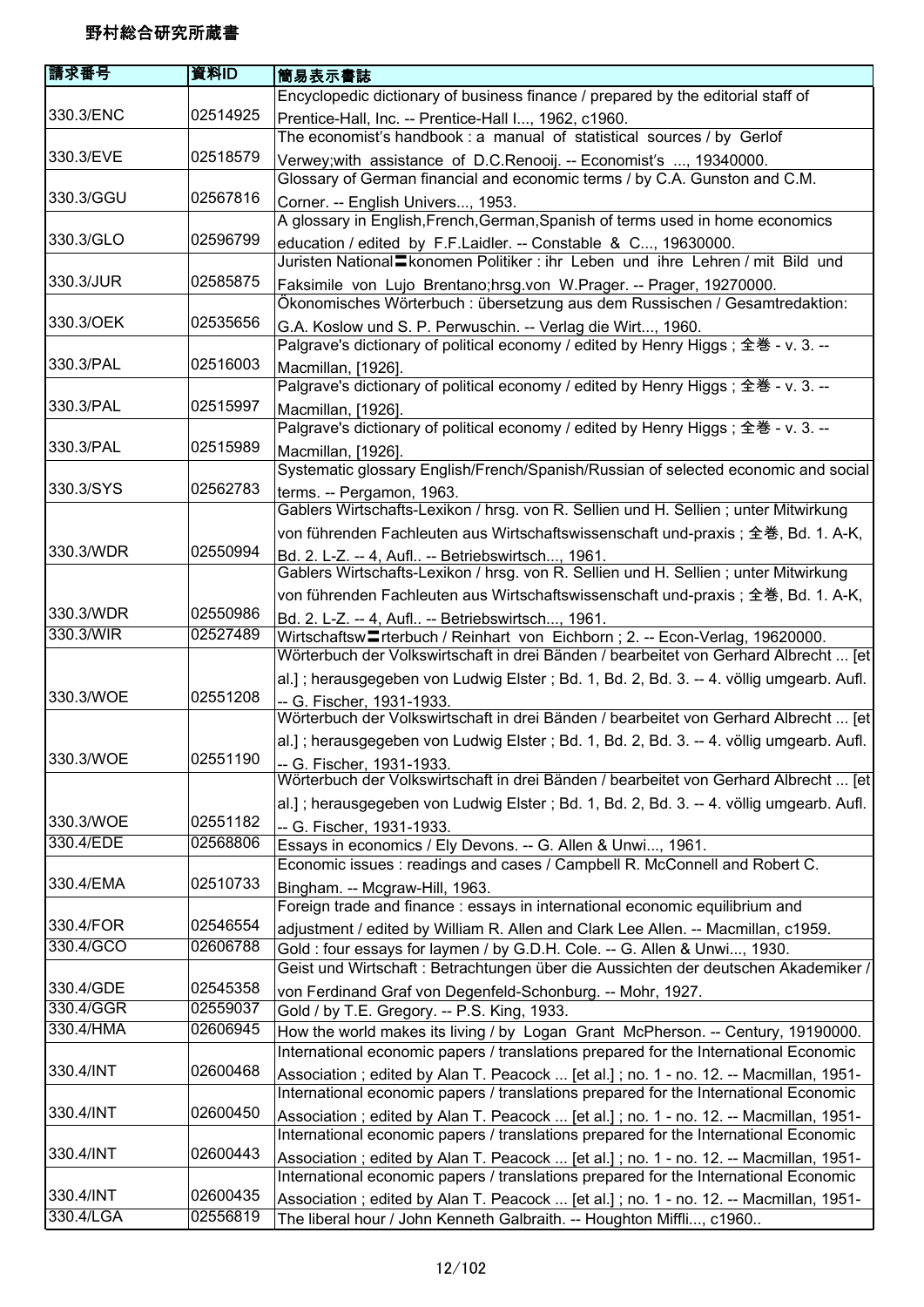| 請求番号       | 資料ID     | 簡易表示書誌                                                                                                                                                          |
|------------|----------|-----------------------------------------------------------------------------------------------------------------------------------------------------------------|
| 330.4/MAN  | 02515112 | Management in a rapidly changing economy / edited by Dan H. Fenn, Jr -- McGraw-                                                                                 |
|            |          | Permanent prosperity and how to get it / by John Bauer and Nathaniel Gold. --                                                                                   |
| 330.4/PBA  | 02519056 | Harper & Brot, 19340000.                                                                                                                                        |
|            |          | The Economist : guide to weights & measures / compiled by the Statistical                                                                                       |
| 330.5/ECO  | 02563567 | Department of the Economist. -- Economist, 00000000.                                                                                                            |
| 330.5/OXF  | 02601490 | Oxford economic papers ; No.3.March 1940. -- Clarendon Pres, 19400000.                                                                                          |
|            |          | British economic statistics : a report / by C. F. Carter and A. D. Roy. -- Univercity                                                                           |
|            |          | Pres, 1954. -- (Economic and social studies / National Institute of Economic and                                                                                |
| 330.59/BCA | 02527711 | Social Research; 14.).                                                                                                                                          |
|            |          | Business annals / by Willard Long Thorp ; with an introductory chapter by Wesley C.                                                                             |
|            |          | Mitchell; and a foreword by Edwin F. Gay. -- National Bureau -- (Publications of the                                                                            |
| 330.59/BTH | 02507127 | National Bureau of Economic Research; no. 8.).                                                                                                                  |
|            |          | Business statistics : a supplement to the survey of current business ; 1961 ed --                                                                               |
| 330.59/BUN | 02587178 | Government Pri, 19610000.                                                                                                                                       |
|            |          | Business statistics : a supplement to the survey of current business; 1959 ed --                                                                                |
| 330.59/BUN | 02587160 | Government Pri, 19590000.                                                                                                                                       |
|            |          | Business statistics : a supplement to the survey of current business; 1957 ed --                                                                                |
| 330.59/BUN | 02587152 | Government Pri, 19570000.                                                                                                                                       |
|            |          | Business statistics : a supplement to the survey of current business; 1955. --                                                                                  |
| 330.59/BUN | 02587145 | Government Pri, 19550000.                                                                                                                                       |
|            |          | Business statistics : a supplement to the survey of current business; 1953 ed --                                                                                |
| 330.59/BUN | 02587137 | Government Pri, 19530000.                                                                                                                                       |
| 330.59/ECO | 02562015 | The Economic almanac; 1960. -- Published for , 19600000.                                                                                                        |
|            |          | The Economic almanac.1953-1954 / Published for the Conference Board by                                                                                          |
| 330.59/ECO | 02513240 | Thomas Y.Crowell. -- 19530000.                                                                                                                                  |
|            |          | Narrenspiegel der Statistik : die Umrisse eines statistischen Weltbildes / von Ernst                                                                            |
| 330.59/NWA | 02559862 | Wagemann. -- Hanseatische Ve, [1935]                                                                                                                            |
|            |          | Proceedings of the business and economic statistics section; 1958. -- American                                                                                  |
| 330.59/PAN | 02586741 | Stati, 19580000.                                                                                                                                                |
|            |          | Proceedings of the Business and Economic Statistics Section : papers prensented at                                                                              |
|            |          | the annual meeting of the American Statistical Association, under the sponsorship of                                                                            |
| 330.59/PAN | 02586691 | the Business and Economic Statistics Section ; 1957 - 1969. -- American Statis,                                                                                 |
|            |          | Sample surveys of current interest ; 8th reort. -- Statistical Of, 19600000. -                                                                                  |
| 330.59/SAM | 02558880 | (Statistical papers : No.9; Series C.).                                                                                                                         |
|            |          | Statistics : written about the years 1898-1900 / Sir Robert Giffen; edited with an                                                                              |
| 330.59/SGI | 02545028 | introduction by Henry Higgs; with the assistance of George Udny Yule. -- Macmillan,                                                                             |
|            |          | Statistisches Taschenjahrbuch der Weltwirtschaft : Produktion, Aussenhandel, 1940/41                                                                            |
| 330.59/SHI | 02560944 | / von Ernst Hickmann. -- Radiger, 19400000.                                                                                                                     |
| 330.59/SIN | 02563237 | Statistical year book ; 1937. -- Statistical Of, 19370000.                                                                                                      |
| 330.59/STA | 02563203 | Statistical survey of economy of Japan 1960. -- Ministry of F, 19610000.                                                                                        |
| 330.59/STA | 02562429 | Statistisches Handbuch der Weltwirtschaft; 1937. -- Verlag fr , 19370000.                                                                                       |
| 330.59/STA | 02562411 | Statistisches Handbuch der Weltwirtschaft; (1935). -- Verlag fram., 19360000.                                                                                   |
|            |          | Wirtschafts-Jahrbuch f=r Industrie und Handel des Deutschen Reiches und der                                                                                     |
| 330.59/WIR | 02515013 | Nachfolgestaaten Esterreich-Ungarns; Jg.1928/29 Bd.2. -- Schulze, 19280000.                                                                                     |
| 330.59/WIR | 02499812 | Wirtschaftsstatistisches, Jahrbuch, 1933-1935. -- 10. Jahrg. -- Kammer fre                                                                                      |
| 330.59/WUN | 02568558 | World economic review ; 1935. -- U.S. Government , 19360000.                                                                                                    |
| 330.59/WUN | 02568541 | World economic review. -- U.S. Government, 1935.                                                                                                                |
| 330.6/CUN  | 02561058 | Committee on finance & industry : report. -- His Majesty's S, 1931.                                                                                             |
| 330.6/FIN  | 02510766 | Financial leaders of new Japan.1955. -- Japan Export , 19550000.                                                                                                |
|            |          | The law of international institutions in Europe : being an account of some recent                                                                               |
|            |          | developments in the field of international law / by A.H. Robertson. -- Manchester                                                                               |
| 330.6/LRO  | 02527273 | Univ, 1961. -- (The Melland Schill lectures; 1961).<br>Verb <sup>l</sup> nde Beh <sup>l</sup> rden Organisationen der Wirtschaft 1966 / Paulini. -- Hoppenstedt |
| 330.6/VPA  | 02596708 | Wi, 19660000.                                                                                                                                                   |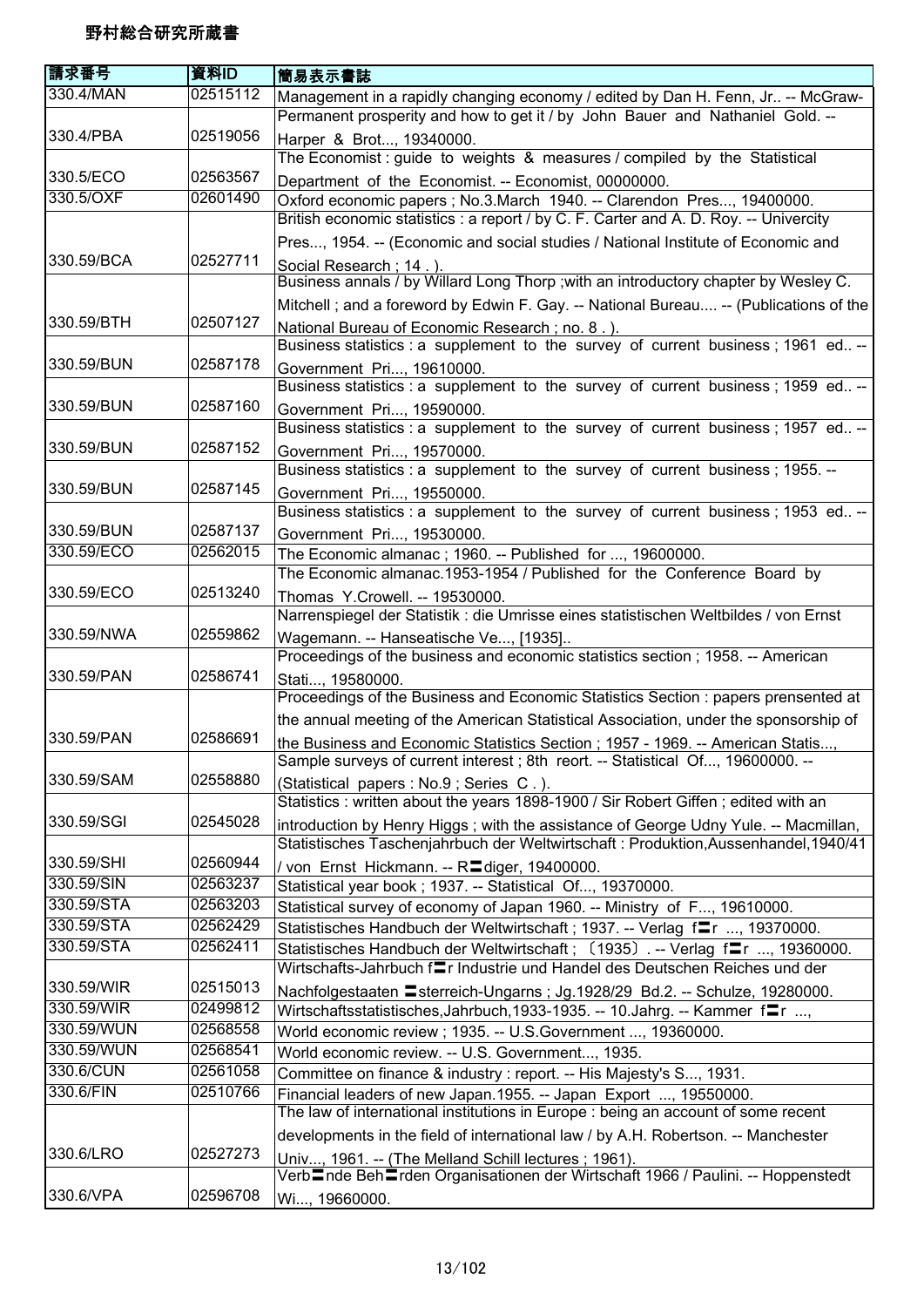| 請求番号      | 資料ID     | 簡易表示書誌                                                                                                                                                                                              |
|-----------|----------|-----------------------------------------------------------------------------------------------------------------------------------------------------------------------------------------------------|
|           |          | World economic agencies : law and practice / by Charles Henry Alexandrowicz. --                                                                                                                     |
| 330.6/WAL | 02567436 | Stevens, 1962.                                                                                                                                                                                      |
|           |          | Währungssysteme. -- G. Braun, 1914. -- (Ausgewählte Lesestücke zum Studium der                                                                                                                      |
|           |          | politischen Ökonomie / herausgegeben von Karl Diehl und Paul Mombert; 10. Bd                                                                                                                        |
| 330.8/AUS | 02567337 | )(Zur Lehre vom Geld; 2.).<br><br>Kapitalzins und Unternehmergewinn. -- G. Braun, 1913. -- (Ausgewählte Lesestücke                                                                                  |
|           |          | zum Studium der politischen Ökonomie / herausgegeben von Karl Diehl und Paul                                                                                                                        |
| 330.8/AUS | 02567329 | Mombert : 8. Bd. . ).<br>Wirtschaftskrisen. -- G. Braun, 1913. -- (Ausgewählte Lesestücke zum Studium der                                                                                           |
| 330.8/AUS | 02567311 | politischen Ökonomie / herausgegeben von Karl Diehl und Paul Mombert; 7. Bd).<br>Ausgew <sup>-</sup> Thite Lesest <sup>-</sup> Cke zum Studium der politischen <sup>-</sup> Konomie / hrsg.von Karl |
| 330.8/AUS | 02567303 | Diehl und Paul Mombert; Bd.1. -- 2.Aufl -- Braun, 19120000.                                                                                                                                         |
| 330/ECO   | 02527513 | Economic tracts for the times / G.D.H. Cole. -- Macmillan, 1932.                                                                                                                                    |
|           |          | Economic problems : a book of selected readings / by Fred Rogers Fairchild and                                                                                                                      |
| 330/EFA   | 02606002 | Ralph Theodore Compton. -- Macmillan, 1928.                                                                                                                                                         |
|           |          | Die gesellschaftliche Schichtung im Kapitalismus / mit beiträgen von G. Albrecht  [et                                                                                                               |
|           |          | al.]. -- J.C.B. Mohr, 1926. -- (Grundriss der Sozialökonomik / bearbeitet von S.                                                                                                                    |
| 330/GRU   | 02513653 | Altmann  [et al.]; 9. Abt. . ) (Das soziale System des Kapitalismus; 1. T. . ).                                                                                                                     |
|           |          | Außenhandel und Außenhandelspolitik (Die internationalen Wirtschaftsbeziehungen) /                                                                                                                  |
|           |          | von Franz Eulenburg. -- J. C. B. Mohr, 1929. -- (Grundriss der Sozialökonomik /                                                                                                                     |
| 330/GRU   | 02513646 | bearbeitet von S. Altmann  [et al.]; Abt. 8.).                                                                                                                                                      |
|           |          | Land- und forstwirtschaftliche Produktion : Versicherungswesen / bearbeitet von Th.                                                                                                                 |
|           |          | Brinkmann  [et al.]. -- J.C.B. Mohr, 1922. -- (Grundriss der Sozialökonomik /                                                                                                                       |
| 330/GRU   | 02513638 | bearbeitet von S. Altmann  [et al.]; 7. Abt. . ).<br>Die autonome und staatliche soziale Binnenpolitik im Kapitalismus / mit Beiträgen von                                                          |
|           |          | Th. Brauer  [et al.]. -- J.C.B. Mohr, 1927. -- (Grundriss der Sozialökonomik /                                                                                                                      |
| 330/GRU   | 02513620 | bearbeitet von S. Altmann  [et al.] ; 9. Abt. . )(Das soziale System des Kapitalismus ;<br>Industrie, Bauwesen, Bergwesen / mit Beiträgen von E. Gothein  [et al.]. -- 2.,                          |
| 330/GRU   | 02513612 | neubearb. Aufl. -- Mohr, 1923. -- (Grundriss der Sozialökonomik / bearbeitet von S.<br>Transportwesen / von Kurt Wiedenfeld. -- J.C.B. Mohr, 1930. -- (Grundriss der                                |
| 330/GRU   | 02513604 | Sozialökonomik / bearbeitet von S. Altmann  [et al.]; 5. Abt. . ) (Handel; T. 3.).<br>Wirtschaft und Gesellschaft / von Max Weber ; 全巻, 1. Halbbd, 2. Halbbd. -- 2., verm.                          |
|           |          | Aufl. -- J.C.B. Mohr, 1925. -- (Grundriss der Sozialökonomik / bearbeitet von S.                                                                                                                    |
| 330/GRU   | 02514750 | Altmann  [et al.]; 3. Abt. . ).                                                                                                                                                                     |
|           |          | Der moderne Handel / von Julius Hirsch. -- 2., völlig neubearbeitet Aufl. -- J. C. B.                                                                                                               |
|           |          | Mohr, 1925. -- (Grundriss der Sozialökonomik / bearbeitet von S. Altmann  [et al.];                                                                                                                 |
| 330/GRU   | 02513596 | Abt. 5. ) (Handel; T. 2.).<br>Entwicklung / von Heinrich Sieveking. -- 2., neubearbeitete Aufl. -- J. C. B. Mohr,                                                                                   |
|           |          |                                                                                                                                                                                                     |
| 330/GRU   | 02513588 | 1925. -- (Grundriss der Sozialökonomik / bearbeitet von S. Altmann  [et al.]; Abt. 5.                                                                                                               |
|           |          | )(Handel; T. 1.).<br>Spezifische Elemente der modernen kapitalistischen Wirtschaft / mit beiträgen von C.                                                                                           |
|           |          | Brinkmann  [et al.]; 1. T -- J.C.B. Mohr, 1925. -- (Grundriss der Sozialökonomik /                                                                                                                  |
| 330/GRU   | 02513570 | bearbeitet von S. Altmann  [et al.]; Abt. 4.).                                                                                                                                                      |
| 330/GRU   | 02513562 | Grundriss der Sozial Ekonomik; 3.Abt.1.Halbbd. -- Mohr, 19250000.                                                                                                                                   |
|           |          | Wirtschaft und Gesellschaft / bearbeitet von Max Weber. -- J.C.B. Mohr, 1922. --                                                                                                                    |
| 330/GRU   | 02513554 | (Grundriss der Sozialökonomik / bearbeitet von S. Altmann  [et al.]; 3. Abt. .).                                                                                                                    |
|           |          | Wirtschaft und Technik / von Friedrich von Gottl-Ottlilienfeld. -- 2., neubearb. Aufl. --                                                                                                           |
| 330/GRU   | 02513547 | J.C.B. Mohr, 1923. -- (Grundriss der Sozialökonomik / bearbeitet von S. Altmann  [et]                                                                                                               |
|           |          | al.]; Abt. 2. )(Die natürlichen und technischen Beziehungen der Wirtschaft; T. 2.).<br>Wirtschaft und Natur / mit beiträgen von H. Herkner  [et al.]. -- 2., neubearb. Aufl. --                     |
|           |          | J.C.B. Mohr, 1923. -- (Grundriss der Sozialökonomik / bearbeitet von S. Altmann  [et]                                                                                                               |
| 330/GRU   | 02513539 | al.]; Abt. 2. )(Die natürlichen und technischen Beziehungen der Wirtschaft; T. 1.).<br>Theorie der gesellschaftlichen Wirtschaft / von Friedrich Freiherrn v. Wieser. -- 2. Aufl.                   |
|           |          | -- J.C.B. Mohr, 1924. -- (Grundriss der Sozialökonomik / bearbeitet von S. Altmann                                                                                                                  |
| 330/GRU   | 02513521 | [et al.]; 1. Abt) (Historische und theoretische Grundlagen; 2. T).                                                                                                                                  |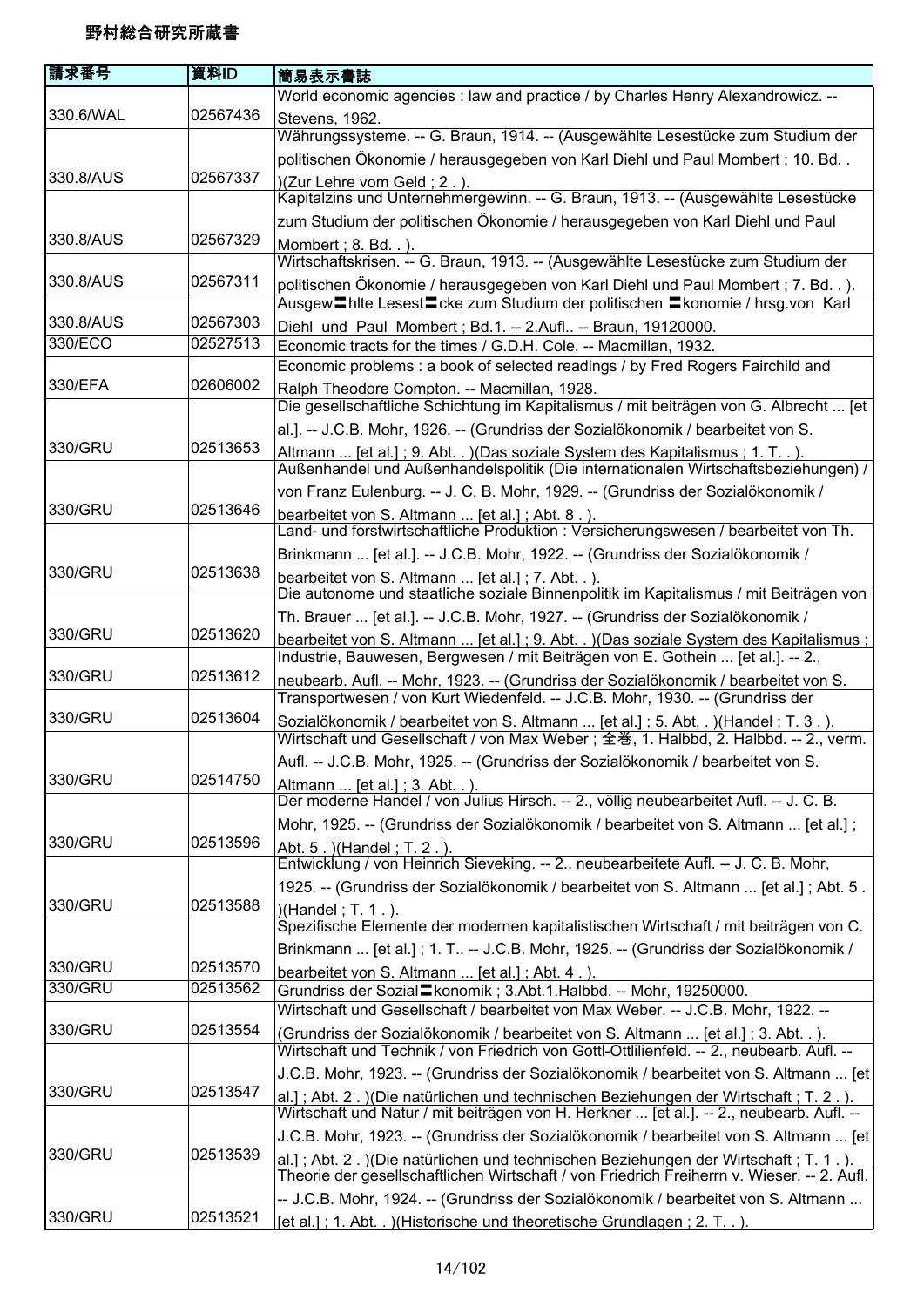| 請求番号                     | 資料ID     | 簡易表示書誌                                                                                                                                                                 |
|--------------------------|----------|------------------------------------------------------------------------------------------------------------------------------------------------------------------------|
|                          |          | Wirtschaft und Wirtschaftswissenschaft / mit beiträgen von K. Bücher  [et al.]. -- 2.,                                                                                 |
|                          |          | erw. Aufl. -- J.C.B. Mohr, 1924. -- (Grundriss der Sozialökonomik / bearbeitet von S.                                                                                  |
| 330/GRU                  | 02513513 | Altmann  [et al.]; Abt. 1. )(Historische und theoretische Grundlagen; T. 1.).                                                                                          |
| 330/OHA                  | 02515971 | Our economic system / by H. Gordon Hayes; 全巻, vol. 1, vol. 2. -- H. Holt, 1928.                                                                                        |
| 330/OHA                  | 02515963 | Our economic system / by H. Gordon Hayes; 全巻, vol. 1, vol. 2. -- H. Holt, 1928.                                                                                        |
|                          |          | Power : a preface to the social sciences / Marbury B. Ogle, Louis Schneider, Jay W.                                                                                    |
| 330/POG                  | 02510238 | Wiley. -- Harper & Brothe, c1954.                                                                                                                                      |
| 331.1/CBO                | 02527091 | A critique of economics : doctrinal and methodological / O. Fred Boucke. -- Macmillan,                                                                                 |
| 331.1/EEN                | 02500080 | Economics for development / Stephen Enke. -- Prentice-Hall, c1963.                                                                                                     |
|                          |          | An econometric model of the United States 1929-1952 / by L. R. Klein and A. S.                                                                                         |
| 331.1/EKL                | 02563708 | Goldberger. -- North-Holland P, 1955. -- (Contributions to economic analysis; 9.).<br>Economic development : analysis and case studies / by Adamantios Pepelasis, Leon |
| 331.1/EPE                | 02545309 | Mears, Irma Adelman. -- Harper & Row, [c1961]. -- (Harper international student                                                                                        |
|                          |          | Industrial development : a guide for accelerating economic growth / Murray D. Bryce. -                                                                                 |
| 331.1/IBR                | 02568699 | - McGraw-Hill, c1960.                                                                                                                                                  |
|                          |          | Money, growth, and methodology and other essays in economics : in honor of Johan                                                                                       |
|                          |          | = kerman, March 31, 1961 / edited by Hugo Hegeland. -- Cwk Gleerup, 19610000. -                                                                                        |
| 331.16/MON               | 02499697 | - (Lund social science studies : No.20; .).                                                                                                                            |
|                          |          | An appraisal of the 1950 census income data / by the Conference on Research in                                                                                         |
| 331.19/APP               | 02510089 | Income and Wealth. -- Princeton Unive, 1958. -- (Studies in income and wealth ; v.                                                                                     |
|                          |          | Business statistics : a book of cases and materials / by Joseph Lyons Snider. -- 2nd                                                                                   |
| 331.19/BSN               | 02515708 | ed. -- McGraw-Hill, 1932.                                                                                                                                              |
| 331.19/COS               | 02559979 | Commercial calculations / by R.S.Osborne. -- Effingham Wils, 19170000.                                                                                                 |
|                          |          | Economic analysis for engineering and managerial decision-making / Norman N.                                                                                           |
| 331.19/EBA               | 02514826 | Barish. -- Mcgraw-Hill, 1962                                                                                                                                           |
| 331.19/EBA               | 02545218 | Economic forecasting / V. Lewis Bassie. -- McGraw-Hill, 1958.                                                                                                          |
|                          |          | Economic system analysis : concepts and perspectives / Friedrich Baerwald. --                                                                                          |
| 331.19/EBA               | 02507788 | Fordham Univ.P, 19600000.                                                                                                                                              |
| 331.19/EBO               | 02560076 | Economic analysis / by Kenneth E. Boulding. -- Rev. ed. -- Hamish Hamilton, c1948.                                                                                     |
| 331.19/ECA<br>331.19/HMI | 02545093 | An economist's protest / by Edwin Cannan. -- King & Son, 1927.                                                                                                         |
|                          | 02507101 | Handbook of business mathematics / William R. Minrath. -- Van Nostrand, 1959.<br>Introduction to mathematical analysis with applications to problems of economics / by |
|                          |          | Paul H. Daus and William M. Whyburn. -- Addison-Wesley, 1965 [c1958]. -- (Addison-                                                                                     |
| 331.19/IDA               | 02559847 | Wesley series in mathematics ; . ).<br>Input-Output-Analyse / von Heinz Platt. -- Anton Hain, 1957. -- (Schriften zur                                                  |
| 331.19/IPL               | 02534709 | wirtschaftswissenschaftlichen Forschung; Bd. 6.).                                                                                                                      |
|                          |          | Linear programming and the theory of the firm / Kenneth E. Boulding and W. Allen                                                                                       |
| 331.19/LBO               | 02510139 | Spivey; with contributions by Sherrill Cleland  [et al.]. -- Macmillan, c1960.<br>Mathematical analysis for economists / R[oy] G[eorge] D[ouglas] Allen. -- Macmillan, |
|                          |          | 1953. -- (London School of Economics and Political Science; .) (Studies in statistics                                                                                  |
| 331.19/MAL               | 02556579 | and scientific method; No. 3.).                                                                                                                                        |
|                          |          | Methods of statistical analysis in economics and business / Edward Erwin Lewis. --                                                                                     |
| 331.19/MLE               | 02516029 | Houghton Miffli, [c1953].                                                                                                                                              |
| 331.19/MTI               | 02510279 | Mathematics and statistics for economists / by Gerhard Tintner. -- Rinehart, c1953.<br>A priori information and time series analysis : essays in economic theory and   |
| 331.19/PFI               | 02563690 | measurement / Franklin M. Fisher. -- North-Holland, 1962. -- (Contributions to                                                                                         |
|                          |          | Readings in economic analysis / edited by Richard V.Clemence; Vol.2. -- Addison-                                                                                       |
| 331.19/REA               | 02534741 | Wesley, 19500000.                                                                                                                                                      |
|                          |          | Readings in economic analysis / edited by Richard V. Clemence ; v. 1. -- Addison-                                                                                      |
| 331.19/REA               | 02534733 | Wesley, 1950.                                                                                                                                                          |
| 331.19/RES               | 02507234 | Essays in economic analysis / by Abba P. Lerner. -- Macmillan, 1953.                                                                                                   |
| 331.19/RSE               | 02526671 | Readings and problems in statistical methods / by Horace Secrist. -- Macmillan, 1920.                                                                                  |
| 331.19/SHO               | 02518983 | Sociological aspects of economic growth / Bert F. Hoselitz. -- Free Press, c1960.                                                                                      |
| 331.19/TKL               | 02510774 | A textbook of econometrics / Lawrence R. Klein. -- Row, Peterson, c1953.                                                                                               |
| 331.2/CHO                | 02535128 | Contemporary economic thought / by Paul T. Homan. -- Harper, 1928.                                                                                                     |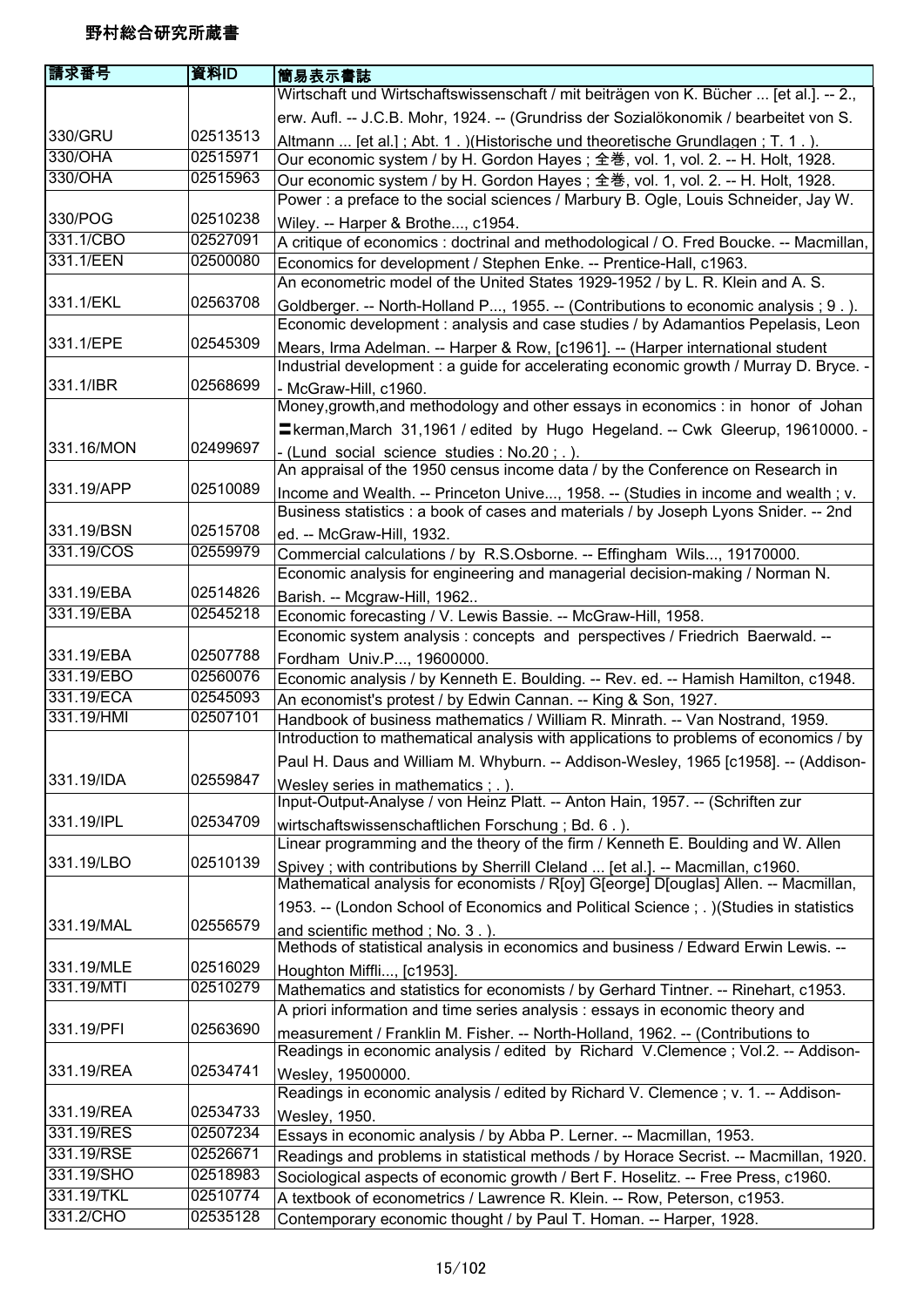| 請求番号       | 資料ID     | <b> 簡易表示書誌</b>                                                                                                                                                                       |
|------------|----------|--------------------------------------------------------------------------------------------------------------------------------------------------------------------------------------|
|            |          | The Douglas manual: being a recension of passages from works of Major C.H.                                                                                                           |
| 331.2/DOU  | 02500304 | Douglas outlining Social Credit / compiled by Philip Mairet. -- Nott, 19340000.                                                                                                      |
|            |          | The frontiers of economic knowledge : essays / by Arthur F. Burns. -- Published for                                                                                                  |
| 331.2/FBU  | 02519098 | t, 1954. -- (National Bureau of Economic Research general series; no. 57).                                                                                                           |
|            |          | The great economists: their lives and their conceptions of the world / by Robert L.                                                                                                  |
|            |          | Heilbroner. -- Revised for publication in England with two supplementary chapters / by                                                                                               |
| 331.2/GHE  | 02509644 | Paul Streeten. -- Eyre & Spottisw, 1955.<br>A history of economic doctrines : from the time of the physiocrats to the present day /                                                  |
|            |          | by Charles Gide and Charles Rist; authorised translation from the second revised and                                                                                                 |
|            |          | augmented edition of 1913 under the direction of the late Professor William Smart by                                                                                                 |
| 331.2/HGI  | 02602001 | R. Richards. -- D.C. Heath, [1915].                                                                                                                                                  |
|            |          | History of economic thought : a book of readings / edited by K. William Kapp and Lore                                                                                                |
| 331.2/HIS  | 02559516 | L. Kapp. -- Barnes & Noble, c1949. -- (College outline series ; 62.).                                                                                                                |
| 331.2/LAW  | 02563575 | Laws / edited by the Holding Company Liquidation Commission. -- Kaiguchi Pub. C,                                                                                                     |
|            |          | Lesest〓cke der Volkswirtschaftslehre / Zusammengestellt von dem Lehrk〓rper                                                                                                           |
| 331.2/LES  | 02516086 | der Keiogijuku Universit <sup>1</sup> t; Bd.1. -- Keiogijuku Shu, 19260000.                                                                                                          |
|            |          | The return to laisser faire : the case for individualism / by Ernest John Pickstone Benn.                                                                                            |
| 331.2/RBE  | 02566057 | -- Ernest Benn, 1928.                                                                                                                                                                |
| 331.23/MCO | 02546349 | Money / by B.A. Corry. -- Macmillan, 1962.                                                                                                                                           |
| 331.34/MHE | 02515005 | Mercantilism / by Eli F.Heckscher; authorized translation by Mendel Shapiro;                                                                                                         |
|            |          | Vol.1. -- Allen & Unwin, 19310000.<br>Betrachtungen über die Bildung und die Verteilung des Reichtums / Anne Robert                                                                  |
|            |          | Jacques Turgot ; aus dem französischen Orginal ins Deutsche übersetzt von Velentin                                                                                                   |
|            |          | Dorn; und eingeleitet von Heinrich Waentig. -- 3. Aufl. -- G. Fischer, 1924. --                                                                                                      |
| 331.35/BTU | 02565216 | (Sammlung sozialwissenschaftlicher Meister: Bd. 1.) (Physiokratische Schriften: 1.<br>The economics of physiocracy : essays and translations / Ronald L. Meek. -- Allen &            |
| 331.35/EME | 02515237 | Unwin, c1962. -- (University of Glasgow social and economic studies; New ser. 2.).                                                                                                   |
|            |          | The physiocrats : six lectures on the French économistes of the 18th century / by                                                                                                    |
| 331.35/PHI | 02527117 | Henry Higgs. -- Macmillan, 1897.<br>An inquiry into the nature and causes of the wealth of nations / by Adam Smith;                                                                  |
|            |          | edited, with an introduction, notes, marginal summary and an enlarged index by Edwin                                                                                                 |
| 331.42/ISM | 02515955 | Cannan ; 全巻, v. 1, v. 2. -- 3rd ed. -- Methuen, 1922.<br>An inquiry into the nature and causes of the wealth of nations / by Adam Smith ;                                            |
|            |          |                                                                                                                                                                                      |
|            |          | edited, with an introduction, notes, marginal summary and an enlarged index by Edwin                                                                                                 |
| 331.42/ISM | 02515948 | Cannan; 全巻, v. 1, v. 2. -- 2nd ed. -- Methuen, 1920.                                                                                                                                 |
| 331.42/SEL | 02600666 | Select chapters and passages from the wealth of nations of Adam Smith 1776. --                                                                                                       |
|            |          | Macmillan, 19230000.<br>Grundsätze der politischen Okonomie : mit Rücksicht auf ihre praktische Anwendung /                                                                          |
|            |          | von T.R. Malthus ; nach der zweiten sehr vermehrten Auflage des englischen                                                                                                           |
|            |          | Originals übersetzt von V. Marinoff. -- R.L. Prager, 1910. -- (Bibliothek der                                                                                                        |
| 331.43/GMA | 02607026 | Volkswirtschaftslehre und Gesellschaftswissenschaft : 19 . ).<br>Marx and Engels on Malthus : selections from the writings of Marx and Engels dealing                                |
|            |          | with the theories of Thomas Robert Malthus / edited with and introductory essay and                                                                                                  |
|            |          | notes by Ronald L. Meek; translations from the German by Dorothea L. Meek and                                                                                                        |
| 331.43/MAR | 02568921 | Ronald L. M. -- International P, c1954.                                                                                                                                              |
|            |          | Principles of political economy: considered with a view to their practical applications /                                                                                            |
|            |          | T. R. Malthus. -- 2. ed. with considerable additions form the auther's own manuscript                                                                                                |
| 331.43/PMA | 02607018 | and an original memoir. -- Kelley, 1951                                                                                                                                              |
|            |          | Parallel chapters from the first and second editions of an essay on the principle of                                                                                                 |
| 331.43/PMA | 02519494 | population:1798-1803 / by T.R. Malthus. -- Macmillan, 1895. -- (Economic classics ; .  <br>Principles of political economy : considered with a view to their practical application / |
| 331.43/PMA | 02510287 |                                                                                                                                                                                      |
|            |          | by T. R. Malthus. -- International E, 1936. -- (Tokyo series of reprints of rare<br>Economic essays / by David Ricardo; edited with introductory essay and notes by E.               |
| 331.44/ERI | 02526150 | C. K. Gonner. -- G. Bell and Son, 1923.                                                                                                                                              |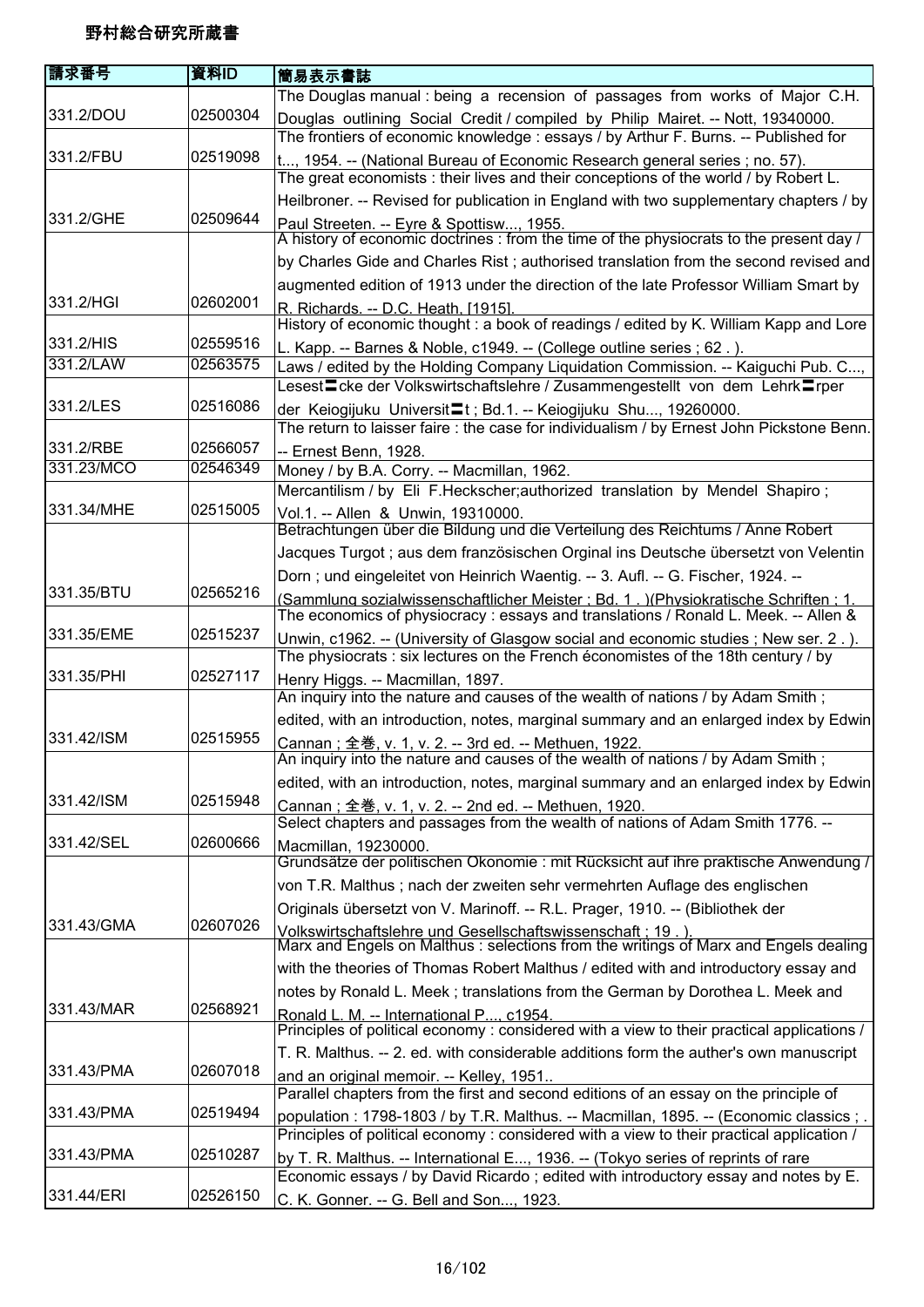| 請求番号       | 資料ID     | <b> 簡易表示書誌</b>                                                                                                                                                            |
|------------|----------|---------------------------------------------------------------------------------------------------------------------------------------------------------------------------|
|            |          | The first six chapters of the Principles of political economy and taxation of David                                                                                       |
| 331.44/FRI | 02519312 | Ricardo. -- Macmillan, 1895. -- (Economic classics ; .).<br>Notes on Malthus' "Princinciples of political economy" / by David Ricardo; edited with                        |
| 331.44/NRI | 02514958 | an introduction and notes by Jacob H. Hollander and T. E. Gregory. -- John Hopkins<br>Principles of political economy and taxation / by David Ricardo; edited, with       |
| 331.44/PRI | 02565323 | introductory essay, notes and appendices, by E.C.K. Gonner. -- G. Bell, 1924.                                                                                             |
|            |          | Ricardo als Begründer der theoretischen Nationalökonomie : eine Einführung in sein<br>Hauptwerk und zugleich in die Grundprobleme der nationalökonomischen Theorie, zur   |
| 331.44/RAM | 02606101 | hundertjährigen Wiederkehr seines Todestages (11. September 1823) / von Alfred                                                                                            |
|            |          | The life of John Stuart Mill / by Michael St. John Packe; with a preface by F.A. Hayek.                                                                                   |
| 331.45/LPA | 02513117 | -- Secker and Warb, 1954.                                                                                                                                                 |
|            |          | Principles of political economy : with some of their applications to social philosophy /                                                                                  |
| 331.45/PMI | 02559524 | by John Stuart Mill. -- G. Routledge, 1903.<br>Principles of political economy: with some of their applications to social philosophy /                                    |
|            |          | by John Stuart Mill; edited with an introd. by W. J. Ashley. -- New impression. --                                                                                        |
| 331.45/PMI | 02507713 | Longmans, Green, 1915.                                                                                                                                                    |
|            |          | Industrial efficiency and social economy / by Nassau W.Senior; original                                                                                                   |
| 331.46/ISE | 02561264 | mss.arranged and edited by S.Leon Levy; Vol.2. -- Holt, 19280000.                                                                                                         |
|            |          | Industrial efficiency and social economy / by Nassau W.Senior; original                                                                                                   |
| 331.46/ISE | 02560456 | mss.arranged and edited by S.Leon Levy; Vol.1. -- Holt, 19280000.                                                                                                         |
| 331.5/DSO  | 02600799 | Deutscher Sozialismus / Werner Sombart. -- Buchholz & Weis, 1934.                                                                                                         |
|            |          | Die deutsche Volkswirtschaft im neunzehnten Jahrhundert und im Anfang des 20 /                                                                                            |
| 331.5/DSO  | 02499242 | von Werner Sombart. -- 5. mit der 4. gleichlautende Aufl. -- G. Bondi, 1921, c1912.<br>Die Entstehung der Volkswirtschaft : Vorträge und Aufsätze / von Karl Bücher ; 全巻, |
| 331.5/EBU  | 02566099 | 1, 2. -- 16. Aufl. -- H. Laup, 1922-.<br>Die Entstehung der Volkswirtschaft : Vortr <sup>o</sup> ge und Aufs <sup>ot</sup> tze / von Karl Botcher;                        |
| 331.5/EBU  | 02566081 | 2.Sammlung. -- 7.Aufl -- Laupp, 19220000.                                                                                                                                 |
|            |          | Die Entstehung der Volkswirtschaft : Vorträge und Versuche / von Karl Bücher. -- 7.                                                                                       |
| 331.5/EBU  | 02566073 | Aufl -- Laupp, 1910.                                                                                                                                                      |
|            |          | Fordismus : über Industrie und technische Vernunft / Friedrich v. Gottl-Ottlilienfled. --                                                                                 |
| 331.5/FGO  | 02565133 | 3. Aufl. -- Verlag von Gust, 1926.<br>Grundlagen der Nationalökonomie / von Wilhelm Roscher. -- 26 Aufl / eng. von Robert                                                 |
|            |          | Pöhlmann. -- J. G. Cotta, 1922. -- (System der Volkswirtschaft : ein Hand- und                                                                                            |
| 331.5/GRO  | 02535961 | Lesebuch für Geschäftsmänner und Studierende / von Wilhelm Roscher; Bd. 1.).                                                                                              |
|            |          | Grundriss der Allgemeinen Volkswirtschaftslehre / von Gustav Schmoller; 2.T. --                                                                                           |
| 331.5/GSC  | 02499127 | 2.Aufl. -- Duncker und H, 19230000.                                                                                                                                       |
|            |          | Grundriss der Allgemeinen Volkswirtschaftslehre. / von Gustav Schmoller ; 1.T. --                                                                                         |
| 331.5/GSC  | 02499119 | 2.Aufl. -- Duncker und H, 19230000.                                                                                                                                       |
|            |          | Die gewerbliche Arbeiterfrage / von Werner Sombart. -- 2., verb. Aufl. -- G.J.                                                                                            |
| 331.5/GSO  | 02560969 | Göschen, 1912. -- (Sammlung Göschen; 209.).                                                                                                                               |
|            |          | Gesammelte Aufs Ltze zur Religionssoziologie / von Max Weber; 3. -- 2.Aufl --                                                                                             |
| 331.5/GWE  | 02563021 | Mohr, 19230000.                                                                                                                                                           |
|            |          | Gesammelte Aufs Ltze zur Religionssoziologie / von Max Weber; 2. -- 2.Aufl --                                                                                             |
| 331.5/GWE  | 02563013 | Mohr, 19230000.                                                                                                                                                           |
|            |          | Gesammelte Aufs <sup>1</sup> tze zur Religionssoziologie / von Max Weber; 1. -- 2.Aufl --                                                                                 |
| 331.5/GWE  | 02563005 | Mohr, 19220000.                                                                                                                                                           |
| 331.5/GWE  | 02509859 | Gesammelte politische Schriften / von Max Weber. -- みすず書房, 1954.                                                                                                          |
| 331.5/JSO  | 02521268 | Die Juden und das Wirtschaftsleben / Werner Sombart. -- Duncker & Humbl, 1911.                                                                                            |
|            |          | Krieg und Kapitalismus / Werner Sombart. -- Duncker & Humbl, 1913. -- (Studien                                                                                            |
| 331.5/KSO  | 02561710 | zur Entwicklungsgeschichte des modernen Kapitalismus / Werner Sombart ; Bd. 2.).                                                                                          |
|            |          | Luxus und Kapitalismus / Werner Sombart. -- Duncker & Humbl, 1913. -- (Studien                                                                                            |
| 331.5/LSO  | 02513711 | zur Entwicklungsgeschichte des modernen Kapitalismus / Werner Sombart; Bd. 1.).                                                                                           |
|            |          | Luxus und Kapitalismus / Werner Sombart. -- Duncker & Humbl, 1913. -- (Studien                                                                                            |
| 331.5/LSO  | 02499085 | zur Entwicklungsgeschichte des modernen Kapitalismus / Werner Sombart ; Bd. 1.).                                                                                          |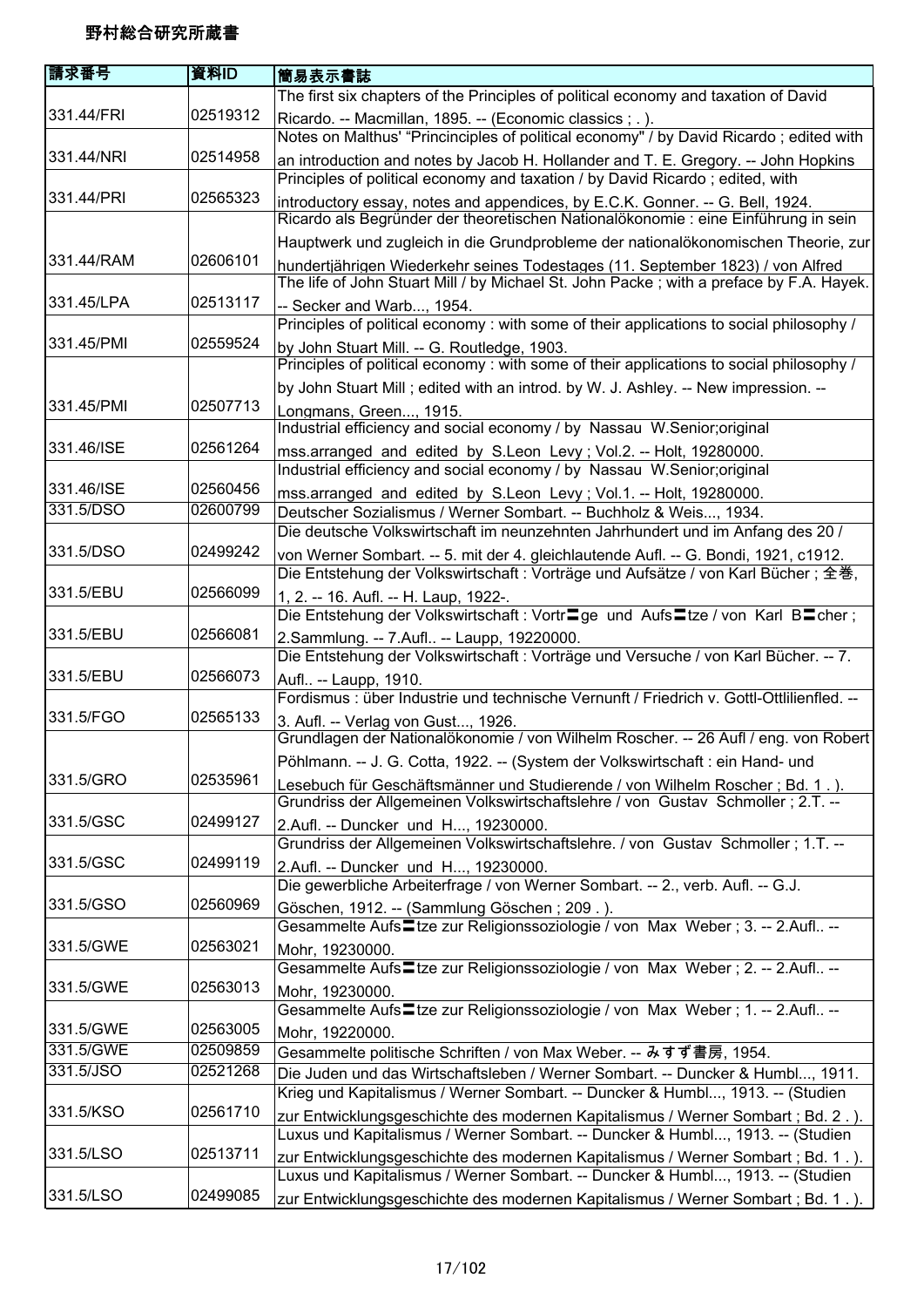| 請求番号      | 資料ID     | 簡易表示書誌                                                                                                                                              |
|-----------|----------|-----------------------------------------------------------------------------------------------------------------------------------------------------|
|           |          | Das Wirtschaftsleben im Zeitalter des Hochkapitalismus / Werner Sombart; 全巻, 1.                                                                     |
|           |          | Halbbd, 2. Halbbd. -- Duncker & Humbl, 1927. -- (Der moderne Kapitalismus :                                                                         |
|           |          | historisch-systematische Darstellung des gesamteuropäischen Wirtschaftslebens von                                                                   |
| 331.5/MSO | 02554970 | seinen Anfängen bis zur Gegenwart / Werner Sombart : Bd. 3. ).<br>Das europäische Wirtschaftsleben im Zeitalter des Frühkapitalismus vornehmlich im |
|           |          | 16. / Werner Sombart; 全巻, Halbbd. 1, Halbbd. 2. -- 5., unveränderte Aufl. -- Duncker                                                                |
|           |          | & Humbl, 1922. -- (Der moderne Kapitalismus : historisch-systematische Darstellung                                                                  |
|           |          | des gesamteuropäischen Wirtschaftslebens von seinen Anfängen bis zur Gegenwart /                                                                    |
| 331.5/MSO | 02554962 | Werner Sombart : Bd. 2.).<br>Das europäische Wirtschaftsleben im Zeitalter des Frühkapitalismus vornehmlich im                                      |
|           |          | 16. / Werner Sombart; 全巻, Halbbd. 1, Halbbd. 2. -- 5., unveränderte Aufl. -- Duncker                                                                |
|           |          | & Humbl, 1922. -- (Der moderne Kapitalismus : historisch-systematische Darstellung                                                                  |
|           |          | des gesamteuropäischen Wirtschaftslebens von seinen Anfängen bis zur Gegenwart /                                                                    |
| 331.5/MSO | 02554954 | Werner Sombart : Bd. 2. ).<br>Einleitung ; Die vorkapitalistische Wirtschaft ; Die historischen Grundlagen des                                      |
|           |          | modernen Kapitalismus / Werner Sombart ; Halbbd. 1, Halbbd. 2. -- 4., unveränderte                                                                  |
|           |          | Aufl. -- Duncker & Humbl, 1921. -- (Der moderne Kapitalismus : historisch-                                                                          |
|           |          | systematische Darstellung des gesamteuropäischen Wirtschaftslebens von seinen                                                                       |
| 331.5/MSO | 02554947 |                                                                                                                                                     |
|           |          | Anfängen bis zur Gegenwart / Werner Sombart : Bd. 1).<br>Einleitung ; Die vorkapitalistische Wirtschaft ; Die historischen Grundlagen des           |
|           |          | modernen Kapitalismus / Werner Sombart ; Halbbd. 1, Halbbd. 2. -- 4., unveränderte                                                                  |
|           |          | Aufl. -- Duncker & Humbl, 1921. -- (Der moderne Kapitalismus : historisch-                                                                          |
|           |          | systematische Darstellung des gesamteuropäischen Wirtschaftslebens von seinen                                                                       |
| 331.5/MSO | 02554939 | Anfängen bis zur Gegenwart / Werner Sombart : Bd. 1).<br>Das Wirtschaftsleben im Zeitalter des Hochkapitalismus / Werner Sombart ; 全巻,              |
|           |          | Halbbd. 1, Halbbd. 2. -- Duncker & Humbl, 1928. -- (Der moderne Kapitalismus:                                                                       |
|           |          | historisch-systematische Darstellung des gesamteuropäischen Wirtschaftslebens von                                                                   |
| 331.5/MSO | 02554921 | seinen Anfängen bis zur Gegenwart / Werner Sombart : Bd. 3 . ).<br>Das Wirtschaftsleben im Zeitalter des Hochkapitalismus / Werner Sombart ; 全巻,    |
|           |          | Halbbd. 1, Halbbd. 2. -- Duncker & Humbl, 1928. -- (Der moderne Kapitalismus:                                                                       |
|           |          | historisch-systematische Darstellung des gesamteuropäischen Wirtschaftslebens von                                                                   |
| 331.5/MSO | 02554913 | seinen Anfängen bis zur Gegenwart / Werner Sombart : Bd. 3.).<br>Das europäische Wirtschaftsleben im Zeitalter des Frühkapitalismus vornehmlich im  |
|           |          | 16. / Werner Sombart; 全巻, Halbbd. 1, Halbbd. 2. -- 5., unveränderte Aufl. -- Duncker                                                                |
|           |          | & Humbl, 1922. -- (Der moderne Kapitalismus : historisch-systematische Darstellung                                                                  |
|           |          | des gesamteuropäischen Wirtschaftslebens von seinen Anfängen bis zur Gegenwart /                                                                    |
| 331.5/MSO | 02554905 | Werner Sombart : Bd. 2.)<br>Das europäische Wirtschaftsleben im Zeitalter des Frühkapitalismus vornehmlich im                                       |
|           |          | 16. / Werner Sombart ; 全巻, Halbbd. 1, Halbbd. 2. -- 5., unveränderte Aufl. -- Duncker                                                               |
|           |          | & Humbl, 1922. -- (Der moderne Kapitalismus : historisch-systematische Darstellung                                                                  |
|           |          | des gesamteuropäischen Wirtschaftslebens von seinen Anfängen bis zur Gegenwart /                                                                    |
| 331.5/MSO | 02554897 | <u>Werner Sombart : Bd. 2 . ).</u><br>Die vorkapitalistische Wirtschaft / Werner Sombart ; 全巻, Halbbd. 1, Halbbd. 2. --                             |
|           |          | Duncker & Humbl, 1928. -- (Der moderne Kapitalismus : historisch-systematische                                                                      |
|           |          | Darstellung des gesamteuropäischen Wirtschaftslebens von seinen Anfängen bis zur                                                                    |
| 331.5/MSO | 02554889 | Gegenwart / Werner Sombart : Bd. 1 . ).<br>Die vorkapitalistische Wirtschaft / Werner Sombart ; 全巻, Halbbd. 1, Halbbd. 2. --                        |
|           |          | Duncker & Humbl, 1928. -- (Der moderne Kapitalismus : historisch-systematische                                                                      |
|           |          | Darstellung des gesamteuropäischen Wirtschaftslebens von seinen Anfängen bis zur                                                                    |
| 331.5/MSO | 02554871 | Gegenwart / Werner Sombart ; Bd. 1.)                                                                                                                |
|           |          | Das nationale System der politischen Oekonomie / von Friedrich List. -- 5. Aufl. -- G.                                                              |
| 331.5/NLI | 02567352 | Fischer, 1928. -- (Sammlung sozialwissenschaftlicher Meister; Bd. 3.).                                                                              |
|           |          | The national system of political economy / by Friedrich List; translated by Sampson S.                                                              |
| 331.5/NLI | 02564417 | Lloyd; with an introduction by J. Shield Nicholson. -- Longmans, Green, 1916.                                                                       |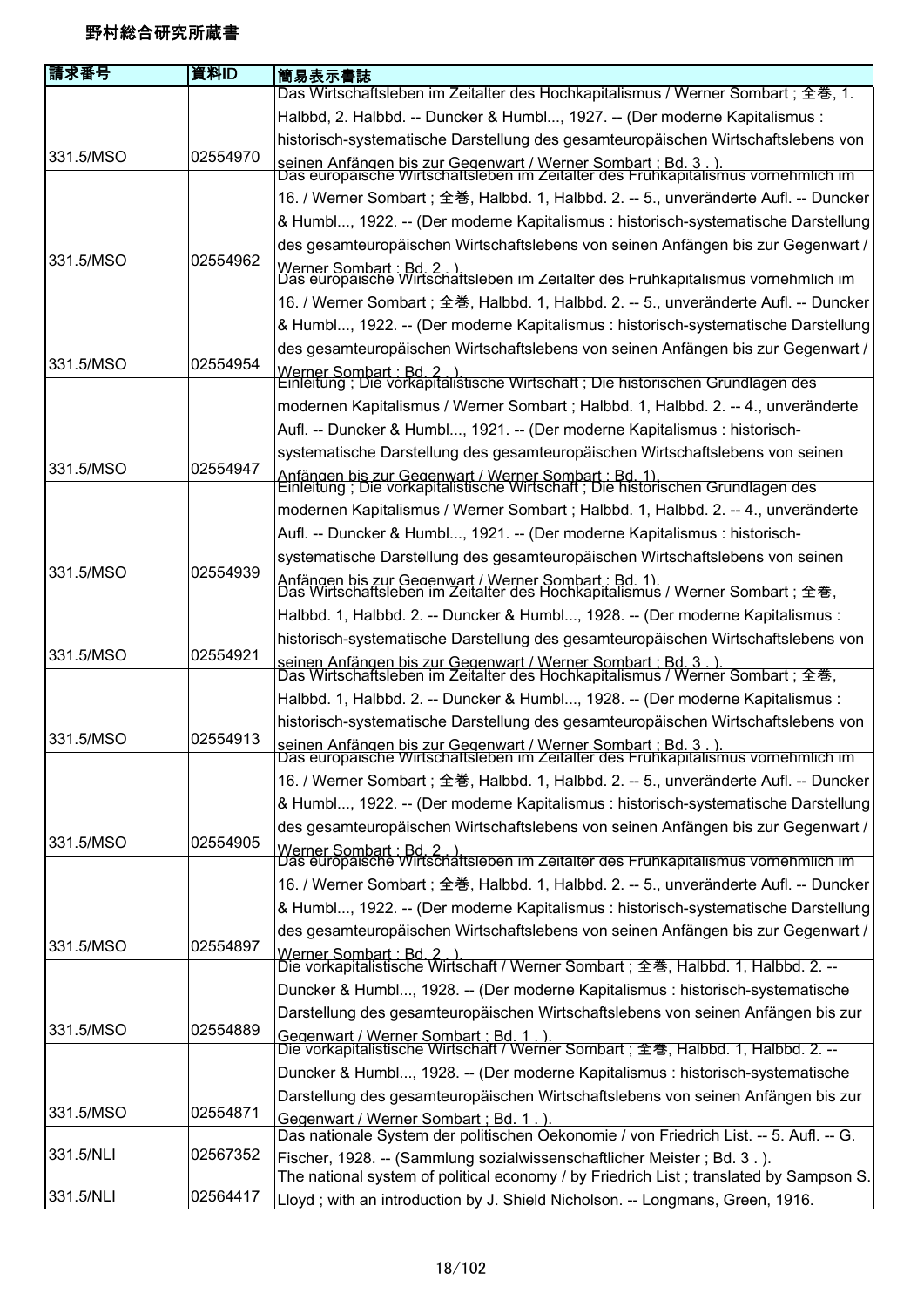| 請求番号      | 資料ID     | 簡易表示書誌                                                                                                                                     |
|-----------|----------|--------------------------------------------------------------------------------------------------------------------------------------------|
|           |          | The Protestant ethic and the spirit of capitalism / Max Weber; translated by Talcott                                                       |
| 331.5/PWE | 02559904 | Parsons; with a foreword by R.H. Tawney. -- Charles Scribne, 1930.                                                                         |
|           |          | The quintessence of capitalism: a study of the history and psychology of the                                                               |
|           |          | modern business man / by Werner Sombart; translated and edited by M. Epstein. -                                                            |
| 331.5/QSO | 02516011 | - T.F.Unwin, 19150000.                                                                                                                     |
| 331.5/SSO | 02541696 | Sozialismus und soziale Bewegung / von Werner Sombart. -- 9. Aufl. -- G. Fischer,                                                          |
| 331.5/WGO | 02569127 | Wirtschaftspolitik und Theorie / Friedrich von Gottl-Ottlilienfeld. -- Junker und Dün,                                                     |
|           |          | Die Akkumulation des Kapitals / Rosa Luxemburg. -- Vereinigung Int, 1923. --                                                               |
| 331.6/ALU | 02499093 | (Gesammelte Werke / Rosa Luxemburg ; Bd. 6.).                                                                                              |
|           |          | Der Produktionsprozess des Kapitals / Karl Muhs. -- G. Fischer, 1927. -- (Anti-Marx:                                                       |
| 331.6/AMU | 02510493 | Betrachtungen über den inneren Aufbau der Marxschen Ökonomik / Karl Muhs; Bd. 1                                                            |
|           |          | Bolshevism at a deadlock / by Karl Kautsky; translated by B. Pritchard. -- G. Allen &                                                      |
| 331.6/BKA | 02601540 | Unwi, 1931.                                                                                                                                |
|           |          | Capitalist enterprise and social progress / by Maurice Dobb. -- G. Routledge, 1925. --                                                     |
| 331.6/CDO | 02565877 | (Studies in economics and political science; no. 81.).                                                                                     |
|           |          | A contribution to the critique of political economy / by Karl Marx ; translated from the                                                   |
| 331.6/CMA | 02507648 | second German edition by N.I. Stone. -- Charles H. Kerr, c1904.                                                                            |
|           |          | Das Finanzkapital / von Rud. Hilferding. -- Verlag der Wien, 1927. -- (Marx-Studien:                                                       |
|           |          | Blätter zur Theorie und Politik des wissenschaftlichen Sozialismus / herausgegeben                                                         |
| 331.6/FHI | 02521276 | von Max Adler und Rudolf Hilferding; Bd. 3.).                                                                                              |
| 331.6/FPA | 02534642 | From capitalism to freedom: containing a study in Marxian economics / H.W.                                                                 |
|           |          | Parkinson. -- The Labor Pub., 1925.                                                                                                        |
| 331.6/KLO | 02565224 | Karl Marx / by Achille Loria; authorised translation from the Italian with a foreword by                                                   |
|           |          | Eden & Cedar Paul. -- T. Seltzer, 1920.<br>Das Kapital : Kritik der politischen Ekonomie / Karl Marx;hrsg.von Friedrich                    |
| 331.6/KMA | 02600898 |                                                                                                                                            |
|           |          | Engels; Bd.3 Teil 2 Buch 3. -- Verlagsgenossen, 19340000.<br>Das Kapital : Kritik der politischen = konomie / Karl Marx;hrsg.von Friedrich |
| 331.6/KMA | 02600880 |                                                                                                                                            |
|           |          | Engels; Bd.3 Teil 1 Buch 3. -- Verlagsgenossen, 19330000.<br>Das Kapital : Kritik der politischen = konomie / Karl Marx;hrsg.von Friedrich |
| 331.6/KMA | 02600872 | Engels; Bd.3 Teil 1 Buch 3. -- Verlagsgenossen, 19330000.                                                                                  |
|           |          | Das Kapital : Kritik der politischen = konomie / Karl Marx;hrsg.von Friedrich                                                              |
| 331.6/KMA | 02600864 | Engels ; Bd.2 Buch 2. -- Verlags-genosse, 19330000.                                                                                        |
|           |          | Das Kapital : Kritik der politischen = konomie / Karl Marx;hrsg.von Friedrich                                                              |
| 331.6/KMA | 02600856 | Engels; Bd.2 Buch 2. -- Verlags-genosse, 19330000.                                                                                         |
|           |          | Das Kapital : Kritik der politischen Ekonomie / Karl Marx;hrsg.von Friedrich                                                               |
| 331.6/KMA | 02600849 | Engels; Bd.2 Buch (1). -- Verlagsgenossen, 19330000.                                                                                       |
|           |          | Das Kapital : Kritik der politischen = konomie / Karl Marx;hrsg.von Friedrich                                                              |
| 331.6/KMA | 02600831 | Engels; Bd.1 Buch (3). -- Verlagsgenossen, 19320000.                                                                                       |
|           |          | Das Kapital : Kritik der politischen = konomie / Karl Marx; hrsg.von Friedrich                                                             |
| 331.6/KMA | 02600823 | Engels; Bd.1 Buch (2). -- Verlagsgenossen, 19320000.                                                                                       |
|           |          | Das Kapital : Kritik der politischen Oekonomie / von Karl Marx ; Bd.3,2 T -- Dietz,                                                        |
| 331.6/KMA | 02515773 | 19290000.                                                                                                                                  |
|           |          | Das Kapital : Kritik der politischen Oekonomie / von Karl Marx ; Bd.3,1 T -- Dietz,                                                        |
| 331.6/KMA | 02515765 | 19290000.                                                                                                                                  |
| 331.6/KMA | 02515757 | Das Kapital : Kritik der politischen Oekonomie / von Karl Marx ; Bd.2. -- Dietz,                                                           |
|           |          | Das Kapital : Kritik der politischen <b>E</b> konomie / von Karl Marx ; Bd.1. -- 9.Aufl. --                                                |
| 331.6/KMA | 02515740 | Dietz, 19310000.                                                                                                                           |
|           |          | Political economy and capitalism: some essays in economic tradition / by Maurice                                                           |
| 331.6/PDO | 02527588 | Dobb. -- Routledge & Keg, 1937.                                                                                                            |
| 331.6/PWI | 02546364 | The political economy of communism / P.J.D. Wiles. -- Blackwell, 1962.                                                                     |
|           |          | David Ricardo(T; Von Ricardo zur Vulgärökonomie / von Karl Marx. -- 5. unveränd.                                                           |
|           |          | Aufl. -- Dietz, 1923. -- (Theorien über den Mehrwert : aus dem nachgelassenen                                                              |
| 331.6/TMA | 02567279 | Manuskript "Zur Kritik der politischen Ökonomie" / von Karl Marx ; hrsg. von Karl                                                          |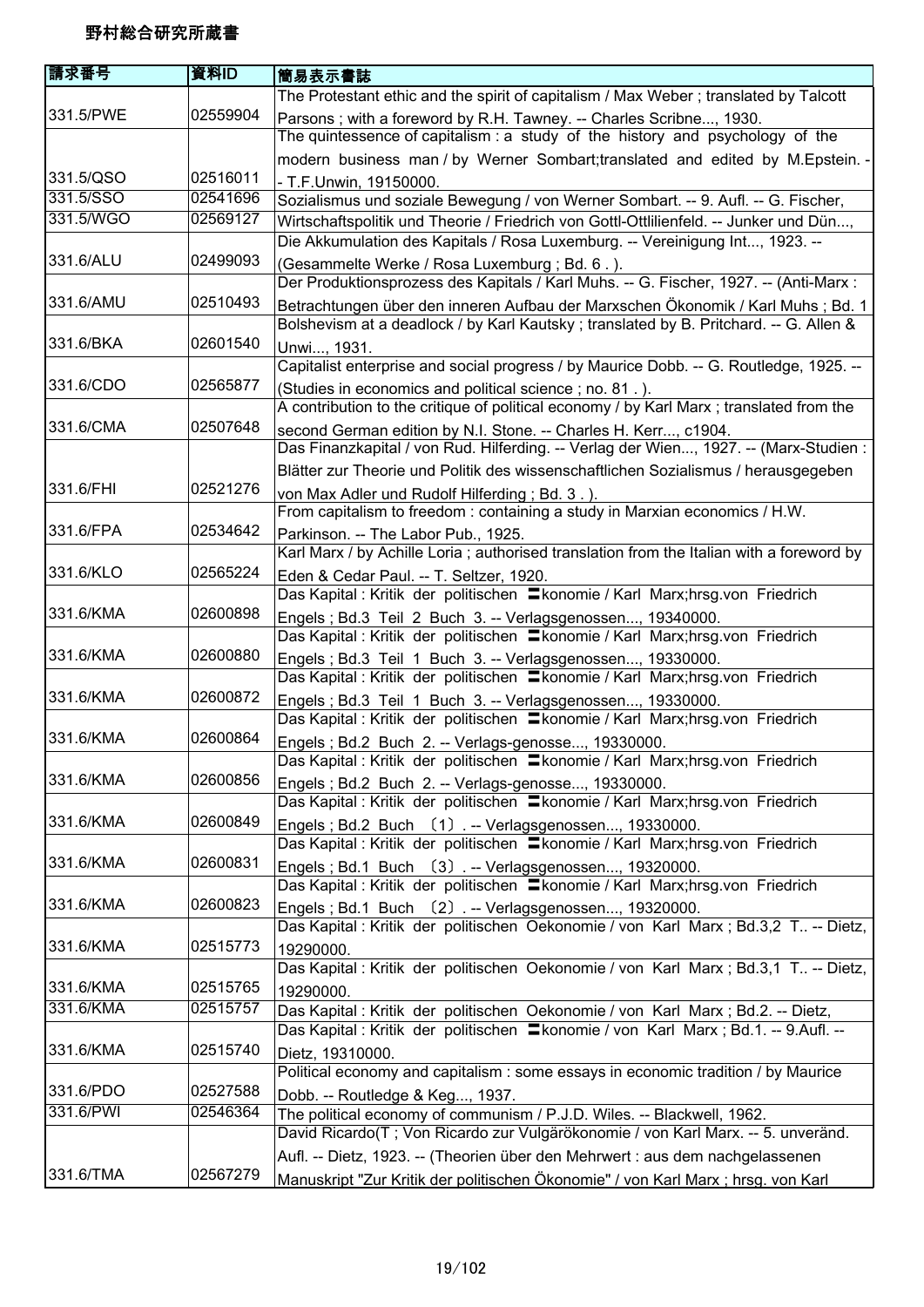| 請求番号       | 資料ID     | 簡易表示書誌                                                                                                                                                                     |
|------------|----------|----------------------------------------------------------------------------------------------------------------------------------------------------------------------------|
|            |          | Die Anfänge der Theorie vom Mehrwert bis Adam Smith; David Ricardo(T / von Karl                                                                                            |
|            |          | Marx. -- 5. unveränd. Aufl. -- Dietz, 1923. -- (Theorien über den Mehrwert : aus dem                                                                                       |
|            |          | nachgelassenen Manuskript "Zur Kritik der politischen Ökonomie" / von Karl Marx;                                                                                           |
| 331.6/TMA  | 02567261 | <u>hrsg. von Karl Kautsky : [Bd.] 1-2(1) . ).</u><br>Von Ricardo zur Vulgärökonomie / von Karl Marx ; hrsg. von Karl Kauskÿ. -- 4.,                                        |
|            |          |                                                                                                                                                                            |
|            |          | unveränd. Aufl. -- J. H. W. Dietz , 1921. -- (Theorien über den Mehrwert : aus dem                                                                                         |
|            |          | nachgelassenen Manuskript "Zur Kritik der politischen Ökonomie" / von Karl Marx;                                                                                           |
| 331.6/TMA  | 02600815 | hrsa. von Karl Kautsk $\ddot{v}$ : Bd. 3.).                                                                                                                                |
|            |          | David Ricardo / von Karl Marx ; hrsg. von Karl Kauskÿ ; 全巻, T. 1, T. 2. -- 4.,                                                                                             |
| 331.6/TMA  | 02560894 | unveränd. Aufl. -- J. H. W. Dietz , 1921. -- (Theorien über den Mehrwert : aus dem                                                                                         |
|            |          | nachgelassenen Manuskript "Zur Kritik der politischen Ökonomie" / von Karl Marx;<br>David Ricardo / von Karl Marx; hrsg. von Karl Kausky; 全巻, T. 1, T. 2. -- 4.,           |
|            |          | unveränd. Aufl. -- J. H. W. Dietz , 1921. -- (Theorien über den Mehrwert : aus dem                                                                                         |
| 331.6/TMA  | 02560886 | <u>nachgelassenen Manuskript "Zur Kritik der politischen Ökonomie" / von Karl Marx ;</u><br>Die Anfänge der Theorie vom Mehrwert bis Adam Smith / von Karl Marx ;          |
|            |          | herausgegeben von Karl Kautskÿ. -- 4., unveränd. Aufl. -- J. H. W. Dietz , 1921. --                                                                                        |
|            |          | (Theorien über den Mehrwert : aus dem nachgelassenen Manuskript "Zur Kritik der                                                                                            |
| 331.6/TMA  | 02560878 | politischen Ökonomie" / von Karl Marx ; hrsg. von Karl Kautskÿ ; Bd. 1.).                                                                                                  |
|            |          | Theorien Eber den Mehrwert : aus dem nachgelassenen Manuskript "Zur Kritik                                                                                                 |
|            |          | der politischen = konomie" / von Karl Marx; hrsg. von Karl Kautsky; Bd. 3. -- 3. Aufl                                                                                      |
| 331.6/TMA  | 02560860 | -- Dietz, 19190000.                                                                                                                                                        |
|            |          | Theorien Eber den Mehrwert : aus dem nachgelassenen Manuskript "Zur Kritik                                                                                                 |
|            |          | der politischen = konomie" / von Karl Marx;hrsg.von Karl Kautsky; Bd.2. -- 3.Aufl                                                                                          |
| 331.6/TMA  | 02560852 | -- Dietz, 19190000.<br>David Ricardo / von Karl Marx ; herausgegeben von Karl Kautskÿ ; 全巻, T. 1, T. 2. --                                                                 |
|            |          |                                                                                                                                                                            |
|            |          | 2., unveränderte Aufl. -- Dietz, 1910. -- (Internationale Bibliothek; Bd. 36-37.                                                                                           |
| 331.6/TMA  | 02560845 | )(Theorien über den Mehrwert : aus dem nachgelassenen Manuskript "Zur Kritik der                                                                                           |
|            |          | politischen Ökonomie" / von Karl Marx : herausgegeben von Karl Kautskÿ : Bd. 2.).<br>The theory of capitalist development : principles of Marxian political economy / Paul |
| 331.6/TSW  | 02559268 | M. Sweezy. -- D. Dobson, 1946.                                                                                                                                             |
| 331.6/WCO  | 02596948 | What Marx really meant / by G.D.H. Cole. -- Victor Gollancz, 1934.                                                                                                         |
| 331.6/ZMA  | 02567295 | Zur Kritik der politischen Ökonomie / von Karl Marx; hrsg. von Karl Kautsky. -- 9.                                                                                         |
|            |          | Aufl -- Diez, 1922.                                                                                                                                                        |
| 331.7/BME  | 02535037 | The balance of payments / by J.E. Meade. -- Oxford Universi, 1951. -- (Theory of                                                                                           |
|            |          | international economic policy series / by J. E. Meade; v. 1.).<br>The economics of control: principles of welfare economics / by Abba P. Lerner. --                        |
| 331.7/ELE  | 02559920 | Macmillan, c1944.                                                                                                                                                          |
| 331.7/ESA  | 02561728 | Economics : an introductory analysis / Paul A. Samuelson. -- 6th ed. -- McGraw-Hill,                                                                                       |
| 331.7/PFO  | 02515252 | Papers on current finance / by H.S. Foxwell. -- Macmillan, 1919.                                                                                                           |
|            |          | Secular movements in production and prices : their nature and their bearing upon                                                                                           |
| 331.7/SKU  | 02515260 | cyclical fluctuations / by Simon S. Kuznets. -- Houghton Miffli, 1930. -- (Hart; 46.).<br>Geschichte und Kritik der Kapitalzins-Theorien / von Eugen Böhm-Bawerk. -- 4.,   |
|            |          | unveränd. Aufl. / mit einem Geleitwort von Friedrich Wieser. -- G. Fischer, 1921. --                                                                                       |
| 331.71/GBO | 02514057 | (Kapital und Kapitalzins / von Eugen von Böhm-Bawerk ; Abt. 1.).                                                                                                           |
|            |          | Grundsätze der Volkswirtschaftslehre / von Carl Menger. -- 2. Aufl. / mit einem                                                                                            |
|            |          | Geleitwort von Richard Schüller; aus dem Nachlass herausgegeben von Karl                                                                                                   |
| 331.71/GME | 02499770 | Menger. -- Hölder-Pichler, 1923.                                                                                                                                           |
| 331.71/GWI | 02563559 | Das Gesetz der Macht / von Friedrich Wieser. -- Julius Springer, 1926.                                                                                                     |
|            |          | An introduction to the theory of value : on the lines of Menger, Wieser and Böhm-                                                                                          |
| 331.71/ISM | 02559458 | Bawerk / by William Smart. -- 4th ed. -- Macmillan, 1920.                                                                                                                  |
|            |          | Money and the mechanism of exchange / by W. Stanley Jevons. -- 23rd ed -- K.                                                                                               |
| 331.71/MJE | 02518744 | Paul, Trench, 1910. -- (The international scientific series; v. 17.).                                                                                                      |
| 331.71/NWI | 02568905 | Der natürliche Werth / von Friedrich von Wieser. -- A. Hölder, 1889.                                                                                                       |
| 331.71/NWI | 02515229 | Der natürliche Werth / von Friedrich von Wieser. -- A. Hölder, 1889.                                                                                                       |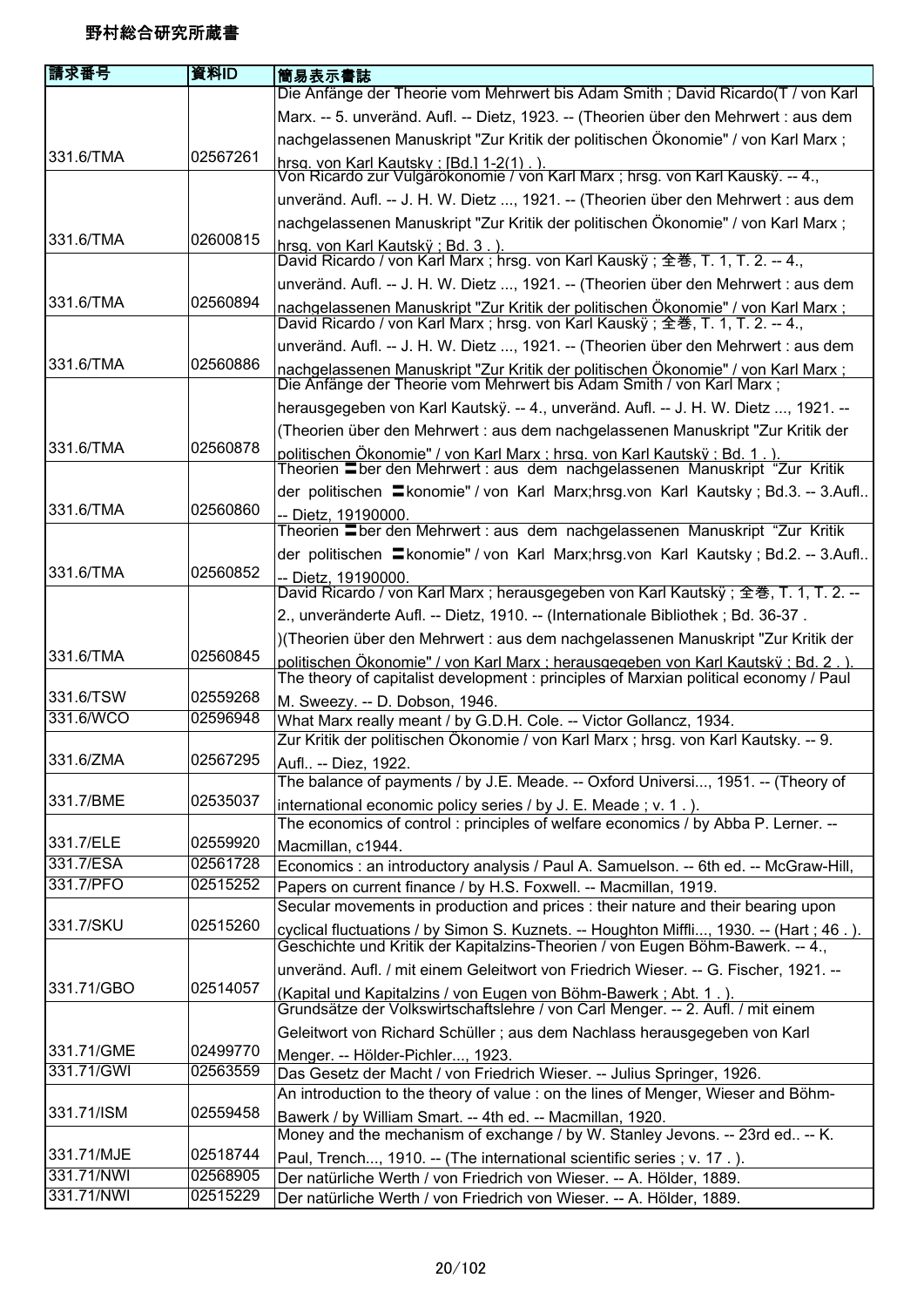| 請求番号       | 資料ID     | 簡易表示書誌                                                                                                                                                                      |
|------------|----------|-----------------------------------------------------------------------------------------------------------------------------------------------------------------------------|
|            |          | Positive Theorie des Kapitales / von Eugen von Böhm-Bawerk; 全巻, Bd. 1, Bd. 2. --                                                                                            |
|            |          | 4. Aufl. / mit einem Geleitwort von Friedrich Wieser. -- G. Fischer, 1921. -- (Kapital                                                                                      |
| 331.71/PBO | 02514073 | und Kapitalzins / von Eugen von Böhm-Bawerk; Abt. 2.).                                                                                                                      |
|            |          | Positive Theorie des Kapitales / von Eugen von Böhm-Bawerk; 全巻, Bd. 1, Bd. 2. --                                                                                            |
|            |          | 4. Aufl. / mit einem Geleitwort von Friedrich Wieser. -- G. Fischer, 1921. -- (Kapital                                                                                      |
| 331.71/PBO | 02514065 | und Kapitalzins / von Eugen von Böhm-Bawerk; Abt. 2.).                                                                                                                      |
|            |          | The positive theory of capital / by Eugen v. Böhm-Bawerk; translated with a preface                                                                                         |
| 331.71/PBO | 02499473 | and analysis, by William Smart. -- reprint. -- G.E. Stechert, 1923.                                                                                                         |
|            |          | Social economics / by Friedrich von Wieser; translated by A. Ford Hinrichs; with a                                                                                          |
| 331.71/SWI | 02535508 | preface by Wesley Clair Mitchell. -- Greenberg, c1927. -- (Adelphi economic series; .                                                                                       |
|            |          | Collectivist economic planning : critical studies on the possibilities of socialism / by                                                                                    |
|            |          | N.G. Pierson  [et al.]; edited, with an introduction and a concluding essay by F.A.                                                                                         |
| 331.72/COL | 02560027 | Hayek. -- G. Routledge, 1935.                                                                                                                                               |
|            |          | Capitalism / by Joseph A. Schumpeter. -- 4th ed. with a new chapter. -- George Allen                                                                                        |
| 331.72/CSC | 02563443 | & , 1954.                                                                                                                                                                   |
|            |          | Epistemological problems of economics / by Ludwig von Mises ; translated from the                                                                                           |
|            |          | German by George Reisman. -- Van Nostrand, 1960. -- (William Volker Fund series in                                                                                          |
| 331.72/EMI | 02568053 | the humane studies $;$ $\ldots$ ).                                                                                                                                          |
| 331.72/ESS | 02510394 | Essays of J.A / edited by Richard V. Clemence. -- Addison-Wesley , 1951.                                                                                                    |
|            |          | Geldtheorie und Konjunkturtheorie / von Friedrich A. Hayek. -- Hölder-Pichler, 1929.                                                                                        |
| 331.72/GHA | 02568897 | -- (Beiträge zur Konjunkturforschung; 1.).                                                                                                                                  |
|            |          | Ten great economists : from Marx to Keynes / Joseph A. Schumpeter. -- Oxford                                                                                                |
| 331.72/GSC | 02509628 | Universi, 1951.                                                                                                                                                             |
| 331.72/HMI | 02606069 | Human action : a treatise on economics / by Ludwig von Mises. -- W. Hodge, 1949.                                                                                            |
| 331.72/IHA | 02534683 | Individualism and economic order / by Friedrich A. Hayek. -- Routledge & Keg,                                                                                               |
|            |          | Imperialism amd social classes / by Joseph A.Schumpeter;transl.by Heinz                                                                                                     |
| 331.72/ISC | 02601508 | Norden;edited and with an introduction by Paul M.Sweezy. -- Basil Blackwel,                                                                                                 |
|            |          | Monetary nationalism and international stability / by F. A. von Hayek. -- 2nd ed --                                                                                         |
| 331.72/MHA | 02563120 | Longmans, Green, 1939. -- (Publications of the Graduate Institute of International                                                                                          |
|            |          | Prices and production / by Friedrich A. Hayek. -- 2nd, rev. and enl. ed. -- G.                                                                                              |
| 331.72/PHA | 02601805 | Routledge, 1935. -- (Studies in economics and political science; no. 107.).                                                                                                 |
|            |          | Prices and production / by Friedrich A. Hayek. -- 2nd, rev. and enl. ed. -- G.                                                                                              |
| 331.72/PHA | 02601797 | Routledge, 1935. -- (Studies in economics and political science; no. 107.).<br>Prosperity and depression: a theoretical analysis of cyclical movements / by Gottfried       |
|            |          |                                                                                                                                                                             |
| 331.72/PHA | 02600989 | von Haberler. -- League of Natio, 1937. -- (Series of League of Nations publications;                                                                                       |
|            |          | II. ) (Economic and financial 1936; .).                                                                                                                                     |
| 331.72/PHA | 02567857 | Profits : and other essays on the theory of industrial fluctuations / by Friedrich A. von                                                                                   |
|            |          | Hayek. -- Routledge & Keg, 1939.<br>Profits : and other essays on the theory of industrial fluctuations / by Friedrich A. von                                               |
| 331.72/PHA | 02526655 |                                                                                                                                                                             |
| 331.72/PHA | 02509834 | Hayek. -- Routledge & Keg, 1939.<br>The pure theory of capital / by Friedrich A. Hayek. -- Macmillan, 1941.                                                                 |
| 331.72/PHA | 02499507 | The pure theory of capital / by Friedrich A. Hayek. -- Macmillan, 1941.                                                                                                     |
| 331.72/RHA | 02507242 | The road to serfdom / by F.A. Hayek. -- George Routledg, 1944.                                                                                                              |
|            |          | The Schumpeterian system / by Richard V. Clemence and Francis S. Doody. --                                                                                                  |
| 331.72/SCL | 02560068 |                                                                                                                                                                             |
|            |          | Addison-Wesley, 1950.<br>The theory of money and credit / by Ludwig von Mises; translated from the German                                                                   |
| 331.72/TMI | 02562742 |                                                                                                                                                                             |
|            |          | by H.E. Batson. -- New ed., enl. with an essay on monetary reconstruction. -- Yale<br>Theorie des Geldes und der Umlaufsmittel / von Ludwig Mises. -- 2.neubearbeitete      |
| 331.72/TMI | 02499382 | Auf. -- Duncker & Hum, 19240000.                                                                                                                                            |
|            |          | The theory of economic development : an inquiry into profits, capital, credit, interest,                                                                                    |
|            |          | and the business cycle / by Joseph A. Schumpeter ; translated from the German by                                                                                            |
| 331.72/TSC | 02568798 |                                                                                                                                                                             |
|            |          | Redvers Opie. -- Harvard Univers, 1951. -- (Harvard economic studies ; v. 46.).<br>The theory of economic development : an inquiry into profits, capital, credit, interest, |
|            |          | and the business cycle / by Joseph A. Schumpeter ; translated from the German by                                                                                            |
| 331.72/TSC | 02515211 | Redvers Opie. -- Harvard Univers, 1934. -- (Harvard economic studies ; v. 46.).                                                                                             |
|            |          |                                                                                                                                                                             |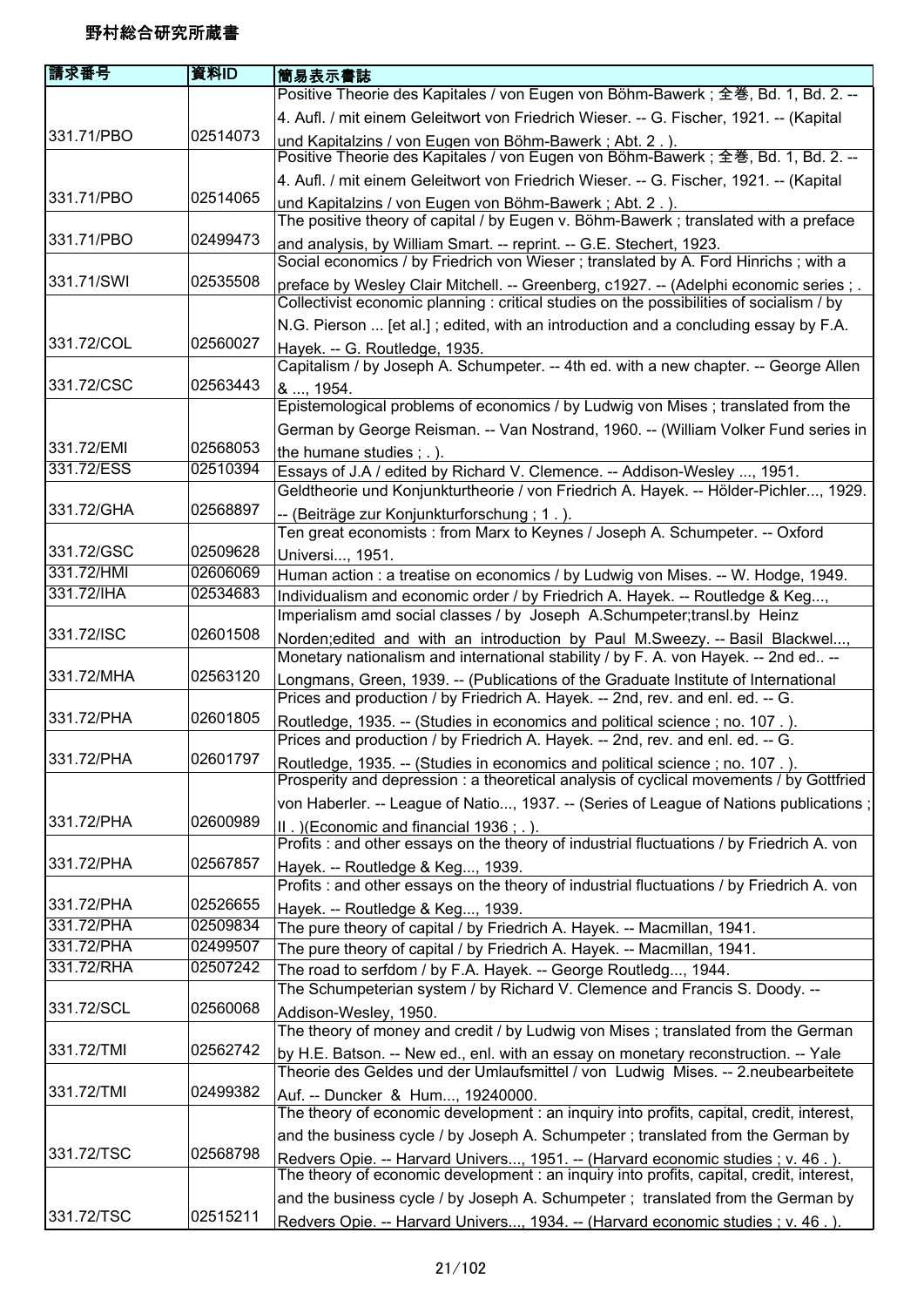| 請求番号                     | 資料ID                 | 簡易表示書誌                                                                                                                                                         |
|--------------------------|----------------------|----------------------------------------------------------------------------------------------------------------------------------------------------------------|
|                          |                      | Theorie der wirtschaftlichen Entwicklung : eine Untersuchung über                                                                                              |
|                          |                      | Unternehmergewinn, Kapital, Kredit, Zins und den Konjunkturzyklus / von Joseph                                                                                 |
| 331.72/TSC               | 02513943             | Schumpeter. -- 2., neubearbeitete Aufl. -- Duncker & Humbl, 1926.                                                                                              |
|                          |                      | Theorie der wirtschaftlichen Entwicklung : eine Untersuchung über                                                                                              |
|                          |                      | Unternehmergewinn, Kapital, Kredit, Zins und den Konjunkturzyklus / von Joseph                                                                                 |
| 331.72/TSC               | 02513935             | Schumpeter. -- 4. Aufl. -- Duncker & Humbl, 1935.                                                                                                              |
| 331.73/EHI               | 02545606             | Essays in world economics / by J.R. Hicks. -- Clarendon Press, 1959.                                                                                           |
| 331.73/RHI               | 02565299             | A revision of demand theory / by J.R. Hicks. -- Clarendon Press, 1956.                                                                                         |
|                          |                      | The social framework : an introduction to economics / by J. R. Hicks. -- 3rd ed --                                                                             |
| 331.73/SHI               | 02567790             | Clarendon Press, [1960].                                                                                                                                       |
| 331.73/THI               | 02600963             | The theory of wages / by J.R. Hicks. -- 2nd ed -- Macmillan, c1963.                                                                                            |
|                          |                      | Value and capital : an inquiry into some fundamental principles of economic theory /                                                                           |
| 331.73/VHI               | 02527521             | by J.R. Hicks. -- 2nd ed. -- Clarendon Press, 1946.                                                                                                            |
| 331.74/API               | 02565331             | Alfred Marshall and current thought / by A. C. Pigou. -- Macmillan, 1953.                                                                                      |
| 331.74/ARO               | 02534691             | The accumulation of capital / by Joan Robinson. -- Macmillan, 1956.                                                                                            |
| 331.74/BHA               | 02545424             | The British economy / Roy Harrod. -- McGraw-Hill, 1963 -- (Economics handbook                                                                                  |
| 331.74/BHA               | 02545416             | The British economy / Roy Harrod. -- McGraw-Hill, 1963 -- (Economics handbook                                                                                  |
| 331.74/BRO               | 02601383             | Banking policy and the price level : an essay in the theory of the trade cycle / by D.H.                                                                       |
|                          |                      | Robertson. -- 4th print., rev -- Augustus M. Kel, 1949.<br>Banking policy and the price level : an essay in the theory of the trade cycle / by D.H.            |
| 331.74/BRO               | 02527000             |                                                                                                                                                                |
| 331.74/CHA               | 02518918             | Robertson. -- P.S. King, 1926.                                                                                                                                 |
| 331.74/CHA               | 02550630             | Capital and employment / R.G. Hawtrey. -- 2nd ed. -- Longmans, Green, 1952.                                                                                    |
| 331.74/CHA               | 02550622             | Currency and credit / by R.G. Hawtrey. -- Longmans, Green, 1919.<br>Currency and credit / by R.G. Hawtrey. -- 4th ed. -- Longmans, Green, 1950.                |
| 331.74/CRI               | 02567725             | The critics of Keynesian economics / ed. by Henry Hazlitt. -- D. Van Nostrand,                                                                                 |
|                          |                      | The control of industry / by D.H.Robertson; with an introduction by J.M.Keynes. --                                                                             |
| 331.74/CRO               | 02519577             | Revised ed -- Nisbet, 19330000. -- (Cambridge economic handbooks : 4 ; . ).                                                                                    |
|                          |                      | The control of industry / by D.H.Robertson; with an introduction by C.W.Guillebaud.                                                                            |
| 331.74/CRO               | 02519569             | -- Revised ed -- Nisbet, 19490000. -- (Cambridge economic handbooks : 4; .).                                                                                   |
| 331.74/CRO               | 02521383             | Collected economic papers / Joan Robinson. -- Blackwell, c1951.                                                                                                |
| 331.74/DHA               | 02565349             | The dollar: Sir George Watson lectures, 1953 / by Roy Harrod. -- Macmillan, 1953.                                                                              |
|                          |                      | Economic issues of the 1960s / Alvin H. Hansen. -- McGraw-Hill, 1960. -- (Economics                                                                            |
| 331.74/EHA               | 02545937             | handbook series; .).                                                                                                                                           |
| 331.74/EHA               | 02500247             | Economic destiny / by R.G. Hawtrey -- Longmans, Green, 1944.                                                                                                   |
| 331.74/EKE               | 02559565             | The end of laissez-faire / John Maynard Keynes. -- Leonard & Virgi, 1926.                                                                                      |
|                          |                      | Essays in biography / by John Maynard Keynes. -- New ed. with three additional                                                                                 |
| 331.74/EKE               | 02567865             | essays / edited by Geoffrey Keynes. -- R. Hart-Davis, 1951.                                                                                                    |
| 331.74/EKE               | 02526689             | Essays in persuasion / by John Maynard Keynes. -- Hart-Davis, 1952.                                                                                            |
|                          |                      | Elements of economics of industry : being the first volume of Elements of economics /                                                                          |
| 331.74/EMA               | 02518702             | by Alfred Marshall. -- 4th ed. -- Macmillan, 1907. -- (Elements of economics ; v. 1).                                                                          |
| 331.74/EPI               | 02564383             | Economics in practice : six lectures on current issues / by A. C. Pigou. -- Macmillan,                                                                         |
|                          |                      | Employment and equilibrium: a theoretical discussion / by A.C. Pigou. -- 2nd (rev.)                                                                            |
| 331.74/EPI               | 02560084             | ed. -- Macmillan, 1949.                                                                                                                                        |
| 331.74/EPI<br>331.74/ERO | 02518926<br>02565356 | Economic essays and addresses / by A.C. Pigou and Dennis H. Robertson. -- P.S.                                                                                 |
| 331.74/ERO               | 02550697             | An essay on Marxian economics / by Joan Robinson. -- Macmillan, 1949.                                                                                          |
| 331.74/ERO               | 02556652             | Essays in monetary theory / by D.H. Robertson. -- Staples Press, 1940.                                                                                         |
| 331.74/ERO               | 02498970             | Essays in the theory of economic growth / Joan Robinson. -- Macmillan, c1962.                                                                                  |
| 331.74/FHA               | 02546539             | Essays in monetary theory / by D. H. Robertson. -- P.S. King & Son, 1940.                                                                                      |
|                          |                      | Fiscal policy and business cycles / by Alvin H. Hansen. -- W. W. Norton & , c1941.<br>Foundations of economic analysis / by Paul Anthony Samuelson. -- Harvard |
| 331.74/FSA               | 02559755             |                                                                                                                                                                |
| 331.74/GHA               | 02515328             | Univers, c1947. -- (Harvard economic studies ; v. 80).<br>A guide to Keynes / Alvin H. Hansen. -- McGraw-Hill, 1953. -- (Economic handbook                     |
| 331.74/GKE               | 02596849             | The general theory of employment / by John Maynard Keynes. -- Macmillan, 1936.                                                                                 |
|                          |                      | The general theory of employment interest and money / by John Maynard Keynes. --                                                                               |
| 331.74/GKE               | 02555100             | Macmillan, 1951.                                                                                                                                               |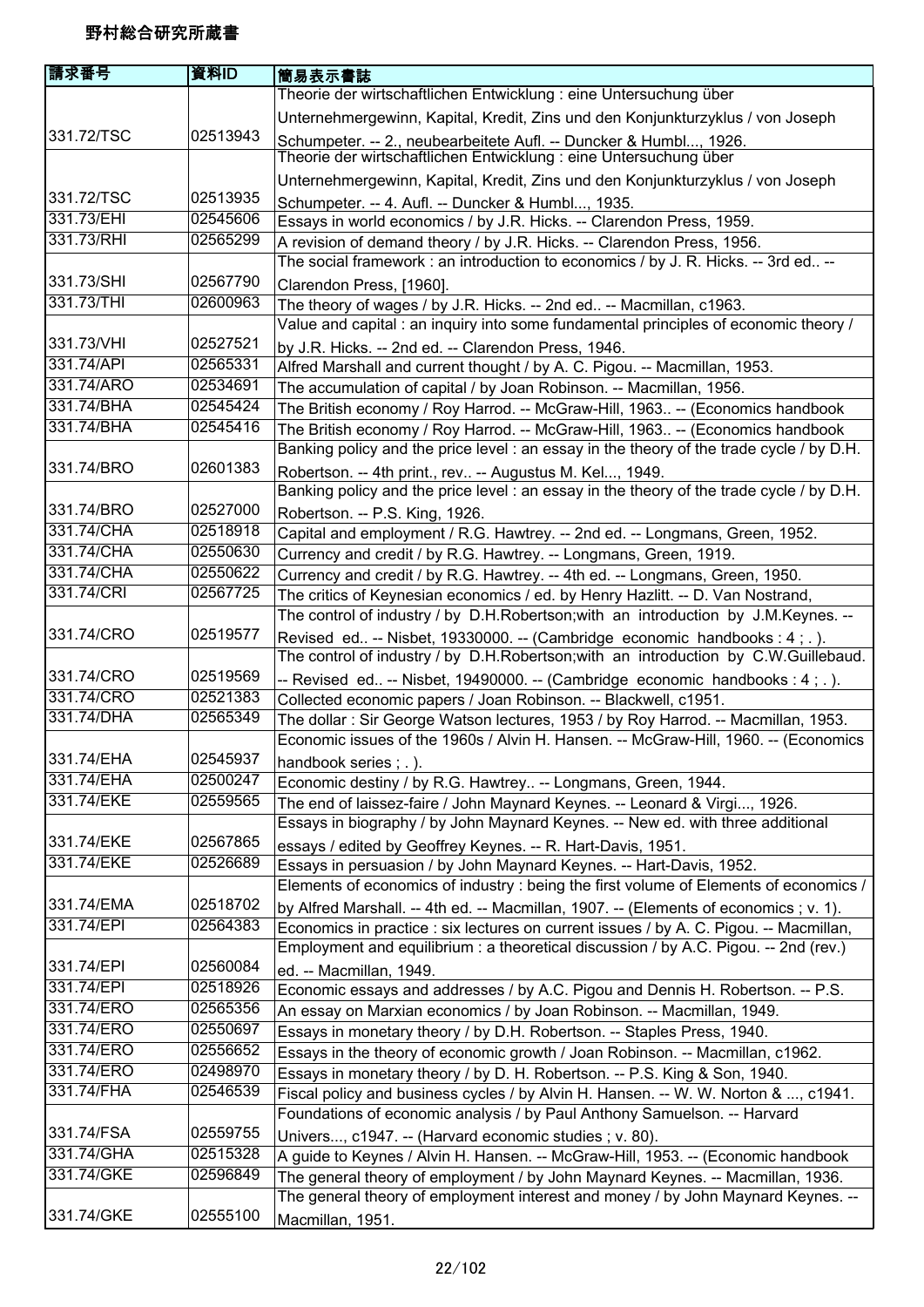| 請求番号       | 資料ID     | 簡易表示書誌                                                                                    |
|------------|----------|-------------------------------------------------------------------------------------------|
|            |          | How to pay for the war: a radical plan for the Chancellor of the Exchequer / by John      |
| 331.74/HKE | 02565265 | Maynard Keynes. -- Macmillan, 1940.                                                       |
|            |          | International economics / by R. F. Harrod; with an introduction by C. W. Guillebaud. --   |
| 331.74/IHA | 02527075 | Nisbet & Co., 1949. -- (Cambridge economic handbooks; 8.).                                |
|            |          | Industry and trade : a study of industrial technique and business organization, and of    |
|            |          | their influences on the conditions of various classes and nations / by Alfred Marshall. - |
| 331.74/IMA | 02561256 | - 3rd ed. -- Macmillan, c1920.                                                            |
| 331.74/IRO | 02565240 | Introduction to the theory of employment / by Joan Robinson. -- Macmillan, 1949.          |
|            |          | John Maynard Keynes: economist and policy maker / by Seymour E. Harris. --                |
| 331.74/JHA | 02606390 | Scribner, 1955. -- (Twentieth century library; .).                                        |
| 331.74/KEY | 02606853 | Keynes' General theory : reports of three decades. -- St. Martin's Pr, [1964].            |
| 331.74/LKE | 02601524 | Laissez-Faire and Communism / by John Maynard Keynes. -- New Republic, 1926               |
| 331.74/LPI | 02564045 | Lapses from full employment / by A. C. Pigou. -- Macmillan, 1945.                         |
|            |          | Monetary theory and fiscal policy / by Alvin H. Hansen. -- McGraw-Hill, 1949. --          |
| 331.74/MHA | 02527547 | (Economic handbook series : .).                                                           |
| 331.74/MMA | 02602035 | Money credit & commerce / by Alfred Marshall. -- Macmillan, 1923.                         |
|            |          | The new economics : Keynes' influence on theory and public policy / edited with           |
| 331.74/NEW | 02518900 | introductions by Seymour E. Harris. -- [Ist ed.]. -- A. A. Knopf, 1947.                   |
| 331.74/NME | 02606937 | A neo-classical theory of economic growth / by J. E. Meade. -- George Allen & ,           |
|            |          | Papers relating to political economy / by F. Y. Edgeworth; 全巻 - v. 3. -- Pub. on          |
| 331.74/PED | 02510550 | behalf , 1925.                                                                            |
|            |          | Principles of economics : an introductory volume / by Alfred Marshall. -- 8th ed. --      |
| 331.74/PMA | 02561272 | Macmillan, 1922                                                                           |
| 331.74/PMA | 02507192 | Principles of economics / by Alfred Marshall ; Vol. 1. -- 5th ed -- Macmillan & Co,       |
|            |          | Readings in economics / edited by Paul A. Samuelson, Robert L. Bishop, John R.            |
| 331.74/REA | 02534758 | Coleman. -- 1st ed. -- McGraw-Hill, 1952.                                                 |
| 331.74/RKE | 02562163 | A revision of the treaty / by John Maynard Keynes. -- Macmillan, 1922.                    |
| 331.74/SPI | 02585917 | A study in public finance / by A.C. Pigou. -- 3rd (rev.) ed. -- Macmillan, 1947.          |
|            |          | The structure of competitive industry / by E.A.G. Robinson; with an introduction by       |
| 331.74/SRO | 02545655 | C.W. Guillebaud. -- [Rev. ed.]. -- Nisbet ; Cambri, 1953. -- (Cambridge economic          |
| 331.74/THA | 02606929 | Topical comment : essays in dynamic economics applied / Roy Harrod. -- Macmillan,         |
| 331.74/THA | 02527042 | Towards the rescue of sterling / R.G. Hawtrey. -- New York: Long, 1954.                   |
|            |          | Two memoirs : Dr. Melchior: a defeated enemy and my early beliefs / by John               |
| 331.74/TKE | 02605962 | Maynard Keynes; introduced by David Garnet. -- Rupert Hart-Dav, 1949.                     |
| 331.74/TKE | 02527497 | A treatise on probability / by John Maynard Keynes. -- Macmillan, 1952.                   |
| 331.74/TKE | 02499010 | A tract on monetary reform / by John Maynard Keynes. -- Macmillan, 1923.                  |
| 331.74/URO | 02546422 | Utility and all that / by D.H. Robertson. -- Allen & Unwin, 1952.                         |
| 331.74/VPI | 02526952 | The veil of money / by A. C. Pigou. -- Macmillan, 1949.                                   |
|            |          | The crisis in the world's monetary system : being the Rhodes memorial lectures            |
| 331.75/CCA | 02596641 | delivered in trinity term 1932 / by Gustav Cassel. -- Clarendon, 1932.                    |
|            |          | The crisis in the world's monetary system : being the Rhodes memorial lectures            |
| 331.75/CCA | 02513927 | delivered in trinity term 1932 / by Gustav Cassel. -- Clarendon, 1932.                    |
| 331.75/DCA | 02545549 | The downfall of the gold standard / by Gustav Cassel. -- At the Clarendo, 1936.           |
|            |          | Selected papers on economic theory / Knut Wicksell, edited by Erik Lindahl. -- George     |
| 331.75/SWI | 02500221 | Allen & , c1958. -- (Library of economics ; . ).                                          |
|            |          | Theoretische Sozialökonomie / von Gustav Cassel. -- 5., neubearbeitete Aufl. -- A.        |
| 331.75/TCA | 02569135 | Deichertsche, 1932.                                                                       |
|            |          | Theoretische Sozialökonomie / von Gustav Cassel. -- 5., neubearbeitete Aufl. -- A.        |
| 331.75/TCA | 02513968 | Deichertsche, 1932.                                                                       |
|            |          | Theoretische Sozialökonomie / von Gustav Cassel. -- 4., verb. und wesentlich erw.         |
| 331.75/TCA | 02513950 | Aufl. -- A. Deichert, 1927.                                                               |
|            |          | The theory of social economy / by Gustav Cassel; translated by Joseph McCabe. --          |
| 331.75/TCA | 02507218 | Harcourt, Brace, 1924.                                                                    |
|            |          | Value capital and rent / Knut Wicksell; translated by S.H. Frowein; with a foreword by    |
| 331.75/VWI | 02500213 | Professor G.L.S. Shackle. -- Allen & Unwin, 1954. -- (Library of economics series ; . ).  |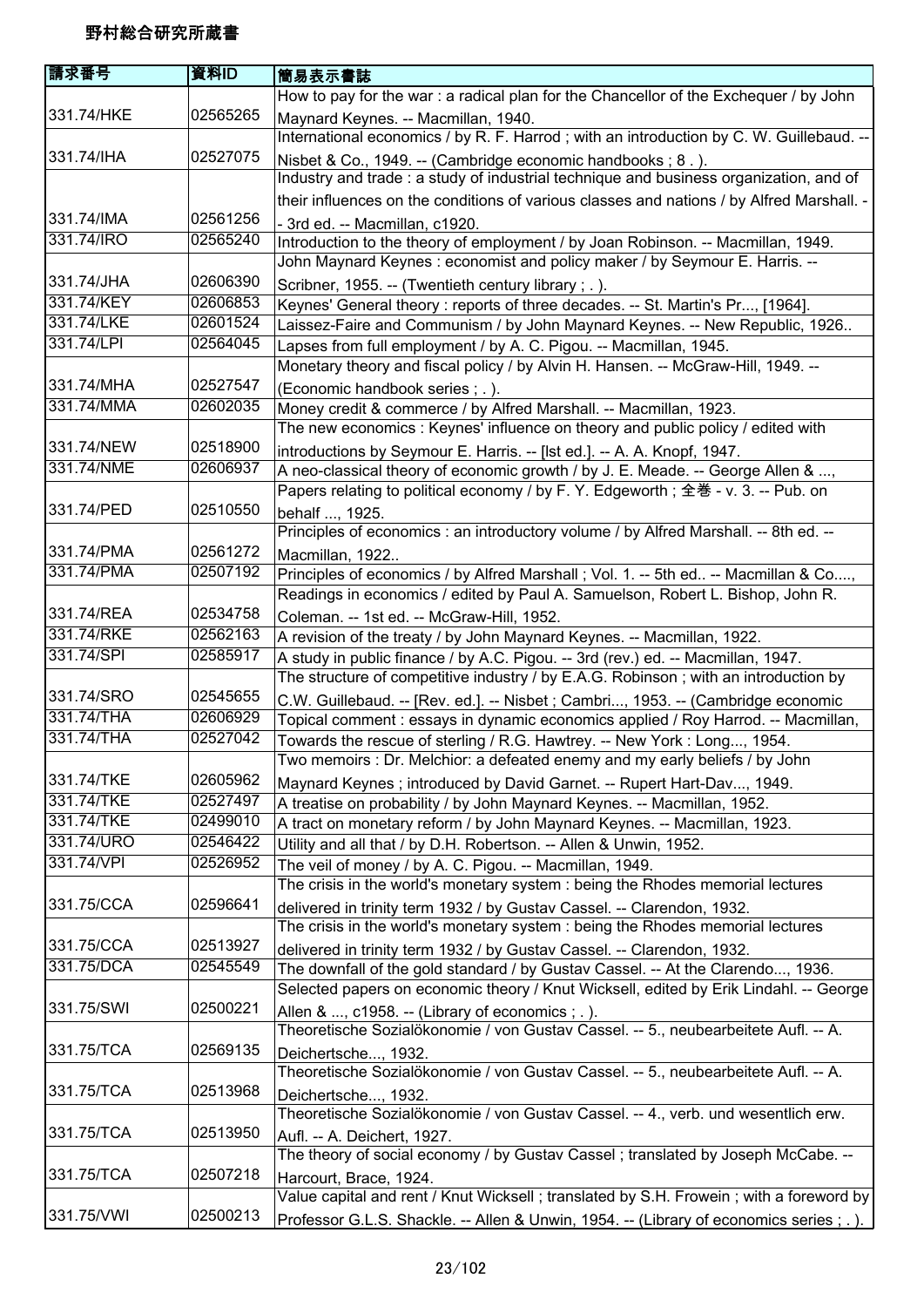| 請求番号       | 資料ID     | 簡易表示書誌                                                                                                                  |
|------------|----------|-------------------------------------------------------------------------------------------------------------------------|
|            |          | Absentee ownership and business enterprise in recent times : the case of America /                                      |
| 331.76/AVE | 02513851 | by Thorstein Veblen. -- B.W. Huebsch, I, 1923.                                                                          |
|            |          | Absentee ownership and business enterprise in recent times : the case of America /                                      |
| 331.76/AVE | 02513844 | by Thorstein Veblen. -- George Allen & , 1924.                                                                          |
|            |          | Business cycles and their causes / Wesley Clair Mitchell ; Binder 1 : pbk. -- 4th                                       |
| 331.76/BMI | 02519346 | printing. -- University of C, 1960, c1941.                                                                              |
|            |          | The backward art of spending money : and other essays / by Wesley C. Mitchell. --                                       |
| 331.76/BMI | 02513893 | McGraw-Hill, 1937.                                                                                                      |
|            |          | Business cycles : the problem and its setting / by Wesley C. Mitchell ; with a foreword                                 |
|            |          | by Edwin F. Gay. -- National Bureau, c1927. -- (Publications of the National Bureau                                     |
| 331.76/BMI | 02513877 | of Economic Research; no. 10.).                                                                                         |
|            |          | Business cycles : the problem and its setting / by Wesley C. Mitchell ; with a foreword                                 |
|            |          | by Edwin F. Gay. -- National Bureau, c1927. -- (Publications of the National Bureau                                     |
| 331.76/BMI | 02513869 | of Economic Research; no. 10.).                                                                                         |
| 331.76/CCL | 02513802 | The control of trusts / by John Bates Clark and John Maurice Clark. -- Rewritten and                                    |
|            |          | enlarged ed. -- Macmillan, 1914.<br>The distribution of wealth: a theory of wages, interest and profits / by John Bates |
| 331.76/DCL | 02507200 |                                                                                                                         |
| 331.76/EBU | 02601763 | Clark. -- Macmillan, 1899.<br>The economic world / by Arthur R. Burns and Eveline M. Burns. -- Univ. of London,         |
|            |          | Economic essays in honor of Wesley Clair Mitchell : presented to him by his former                                      |
| 331.76/ECO | 02513885 | students on the occasion of his sixtieth birthday. -- Columbia Univer, 1935.                                            |
|            |          | Strategic factors in business cycles / John Maurice Clark; with an introd. by the                                       |
|            |          | Committee on Recent Economic Changes. -- National Bureau, 1935, c1934. --                                               |
| 331.76/SCL | 02601995 | (Publications of the National Bureau of Economic Research; no. 24.).                                                    |
|            |          | Strategic factors in business cycles / John Maurice Clark; with an introd. by the                                       |
|            |          | Committee on Recent Economic Changes. -- National Bureau, 1935, c1934. --                                               |
| 331.76/SCL | 02559854 | (Publications of the National Bureau of Economic Research; no. 24.).                                                    |
| 331.76/SCL | 02513695 | Social control of business / by John Maurice Clark. -- University of C, 1926.                                           |
|            |          | The trend of economics / by Morris Albert Copeland  [et al.]; edited, with an                                           |
| 331.76/TRE | 02535938 | introduction, by Rexford Guy Tugwell. -- A. A. Knopf, 1924. -- (Borzoi text books;.).                                   |
| 331.76/TVE | 02518272 | The theory of business enterprise / Veblen. -- (s.n.), 19000000.                                                        |
|            |          | America's capacity to consume / by M. Leven., Harold G. Moulton and Clark                                               |
| 331.8/ALE  | 02500015 | Warburton. -- The Brookings I, 1934.                                                                                    |
| 331.8/CAN  | 02546182 | Capital and interest / by Montgomery D.Anderson. -- Business Pub., 19340000.                                            |
| 331.8/CCA  | 02545879 | The control of distribution costs and sales / by William B.Castenholz. -- Harper,                                       |
| 331.8/CDO  | 02513661 | The control and distribution of productior / by C.H.Douglas. -- Palmer, 19220000.                                       |
|            |          | Dynamic economics : theoretical and statistical studies of demand, production and                                       |
| 331.8/DRO  | 02535672 | prices / by Charles Frederick Roos. -- Principia Pres, 19340000.                                                        |
| 331.8/EBA  | 02536084 | Economic processes and policies / by William J. Baumol and Lester V. Chandler. --                                       |
| 331.8/ECO  | 02510220 | Harper, c1954.<br>Economic activity analysis / edited by Oskar Morgenstern. -- Chapman, c1954.                          |
| 331.8/EKA  | 02569044 | Essays on economic stability and growth / by Nicholas Kaldor. -- G. Duckworth, 1960.                                    |
|            |          | An essay in the theory of Profits and income distribution / B.S. Keistead. -- Basil                                     |
| 331.8/EKE  | 02534634 | Blackwell, 1953.                                                                                                        |
|            |          | An essay on economy & value : being an enquiry into the real nature of economy / by                                     |
| 331.8/EMA  | 02568970 | Alec L. Macfie. -- Macmillan, 1936.                                                                                     |
|            |          | Full employment, inflation and common stock / by Melvin L.Greenhut; foreword by                                         |
| 331.8/FGR  | 02510055 | Donald Dewey. -- Public Affairs, 19610000.                                                                              |
|            |          | Fluctuations : the principles of dynamic business economics / Sharman J. Maisel. --                                     |
| 331.8/FMA  | 02510303 | Wiley, c1957.                                                                                                           |
| 331.8/GAM  | 02510501 | Grundz <sup>-</sup> ge der Volkswohlstandslehre: 1.Teil / von Alfred Amonn. -- G.Fischer,                               |
| 331.8/GWE  | 02500288 | A general theory of the price level / Sidney Weintraub. -- Chilton, c1959.                                              |
|            |          | A history of the theories of production and distribution in English political economy                                   |
| 331.8/HCA  | 02556645 | from 1776 to 1848 / by Edwin Cannan. -- 3rd ed. -- P.S. King, 1917.                                                     |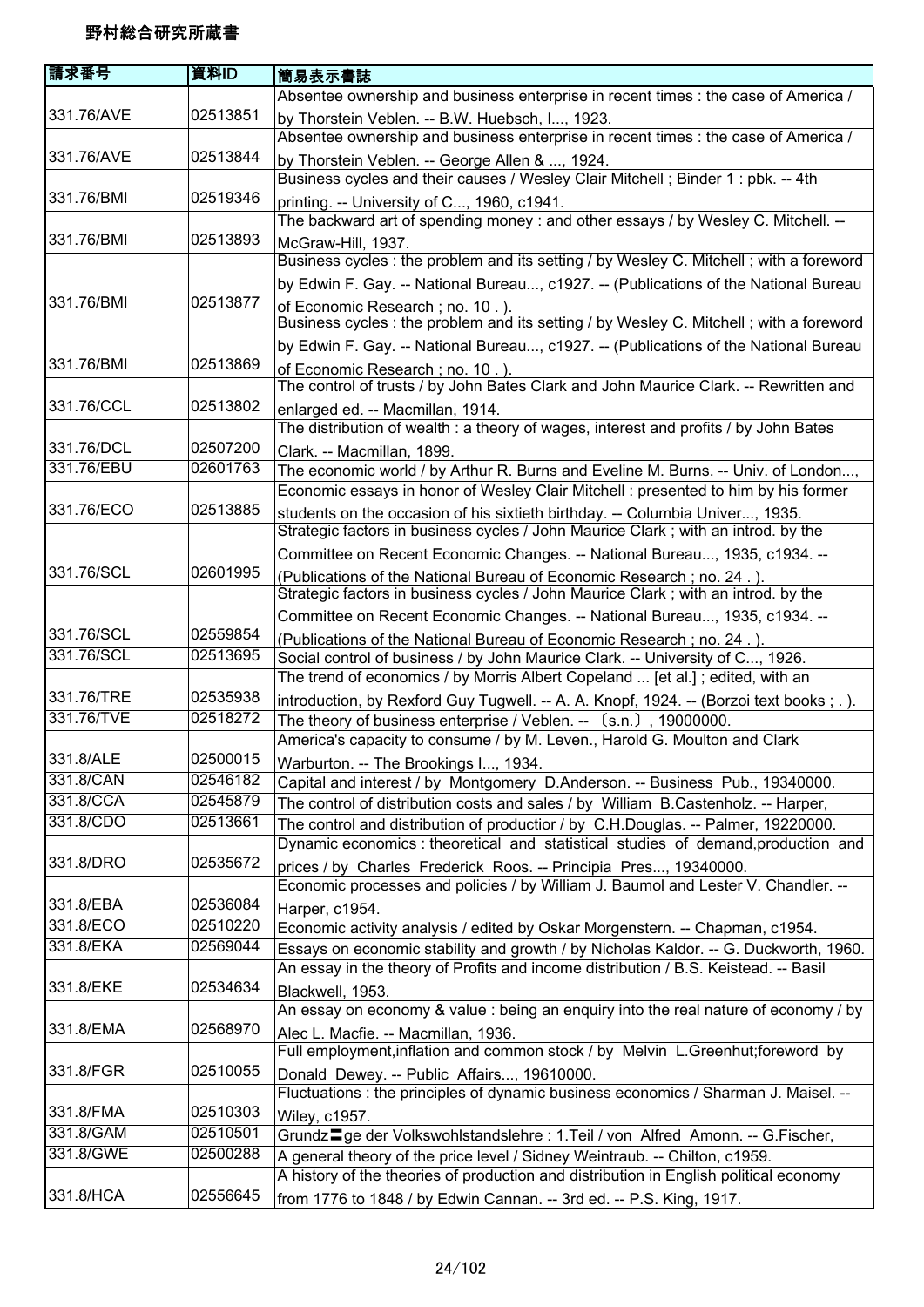| 請求番号       | 資料ID     | 簡易表示書誌                                                                                        |
|------------|----------|-----------------------------------------------------------------------------------------------|
|            |          | A history of the theories of production & distribution : in English political economy from    |
| 331.8/HCA  | 02509529 | 1776 to 1848 / Edwin Cannan. -- 3rd. ed. -- Staples Press, 1917.                              |
| 331.8/IBO  | 02499689 | Intermediate price and income theory / M.M. Bober. -- Rev. ed. -- W.W. Norton,                |
| 331.8/ICO  | 02606630 | Input-output analysis : technical supplement. -- National Bureau, 1954.                       |
|            |          | Intermediate income and growth theory / Melvin L. Greenhut, Frank H. Jackson. --              |
| 331.8/IGR  | 02556611 | Prentice-Hall, 1961.                                                                          |
|            |          | Income and employment / Theodore Morgan. -- 2nd ed. -- Prentice-Hall, 1952. --                |
| 331.8/IMO  | 02518934 | (Prentice-Hall economics series ; .).                                                         |
| 331.8/IMO  | 02518884 | Income and economic progress / by Harold G. Moulton. -- The Brookings I, 1935.                |
|            |          | Income & wealth of the United States : trends and structure / edited by Simon Kuznets         |
|            |          | ; papers by Simon Kuznets & Raymond Goldsmith. -- Bowes & Bowes, 1952. --                     |
| 331.8/INC  | 02565836 | (International association for research in income and wealth series ; 2.).                    |
|            |          | Income & wealth of the United States : trends and structure / edited by Simon Kuznets         |
|            |          | ; papers by Simon Kuznets & Raymond Goldsmith. -- Bowes & Bowes, 1952. --                     |
| 331.8/INC  | 02535409 | (International association for research in income and wealth series ; 2.).                    |
|            |          | Kapital und Produktion / von Richard von Strigl. -- J. Springer, 1934. -- (Beiträge zur       |
| 331.8/KST  | 02568616 | Konjunkturforschung; Nr. 7.).                                                                 |
|            |          | Der Kampf zwischen Kapital und Arbeit : Gewerkschaften und Arbeitgeberverbände in             |
| 331.8/KWE  | 02515443 | Deutschland / von Adolf Weber. -- 3. und 4. Aufl. -- J.C.B. Mohr, 1921.                       |
|            |          | Der Kampf zwischen Kapital und Arbeit : Gewerkschaften und Arbeitgeberverb $\blacksquare$ nde |
| 331.8/KWE  | 02499713 | in Deutschland / von Adolf Weber. -- 3.und 4.Aufl. -- Mohr, 19210000.                         |
|            |          | A multi-sectoral study of economic growth / by Leif Johansen. -- North-Holland P,             |
| 331.8/MJO  | 02562734 | 1960. -- (Contributions to economic analysis; 21.).                                           |
| 331.8/MJO  | 02535011 | Money : survey lectures in economic theory / Harry G. Johnson. -- Allen, c1964.               |
|            |          | Money, income and employment / by Erich Schneider ; translated by Kunt Klappholz. -           |
| 331.8/MSC  | 02606838 | - Allen & Unwin, 1962.                                                                        |
|            |          | National income and the price level : a study in macrotheory / Martin J. Bailey. --           |
| 331.8/NBA  | 02527620 | McGraw-Hill, 1962.                                                                            |
|            |          | National income and the price level : a study in macrotheory / Martin J. Bailey. --           |
| 331.8/NBA  | 02510386 | McGraw-Hill, 1962.                                                                            |
| 331.8/OBE  | 02515351 | On economic growth : an essay in pure theory. -- Clarendon Press, 1960.                       |
| 331.8/OBU  | 02500197 | The only way out / Emile Burns. -- Martin Lawrenc, 19320000.                                  |
|            |          | Papers on national income and allied topics / edited by V. K. R. V. Rao, S. R. Sen, M.        |
| 331.8/PAP  | 02513034 | V. Divatia and Uma Datta; 全巻 - vol. 3. -- Asia Publ. Hous, c1960-.                            |
|            |          | Purchasing power and trade depression : a critique of under-consumption theories /            |
| 331.8/PDU  | 02565364 | E.F.M. Durbin. -- J. Cape, 1933.                                                              |
|            |          | Planning and the price mechanism : the liberal-socialist solution / by James Edward           |
| 331.8/PME  | 02568384 | Meade. -- G. Allen & Unwi, 1948.                                                              |
|            |          | Planning and the price mechanism : the liberal-socialist solution / by James Edward           |
| 331.8/PME  | 02568376 | Meade. -- G. Allen & Unwi, 1948.                                                              |
|            |          | Production of commodities by means of commodities : prelude to a critique of                  |
| 331.8/PSR  | 02510196 | economic theory / by Piero Sraffa. -- Cambridge Unive, c1960.                                 |
| 331.8/RBI  | 02600658 | The remedy for overproduction and unemployment / by Hugo Bilgram. -- Vanguard                 |
|            |          | Scarcity and growth : the economics of natural resource availability / by Harold J.           |
| 331.8/SBA  | 02565109 | Barnett and Chandler Morse. -- Published for R, c1963.                                        |
| 331.8/SKU  | 02606952 | Six lectures on economic growth / Simon Smith Kuznets. -- Free Press of G, c1959.             |
|            |          | Shares of upper income groups in income and savings / Simon Kuznets. -- National              |
| 331.8/SKU  | 02535755 | Bureau, 1950. -- (Occasional paper ; 35.).                                                    |
|            |          | Shares of upper income groups in income and savings / Simon Kuznets; assisted by              |
|            |          | Elizabeth Jenks. -- National Bureau, c1953. -- (General series (National Bureau of            |
| 331.8/SKU  | 02535607 | Economic Research); no. 55. ).                                                                |
| 331.8/TRA  | 02566065 | The theory of free competition / by C. J. Ratzloff -- Univ. of Pennsy, 1936.                  |
| 331.81/CBU | 02565034 | Comparative economic organization / by Arthur Robert Burns. -- 1955.                          |
| 331.81/MEN | 02535078 | The menace of overproduction : its cause, extent, and cure. -- J. Wiley, 1930.                |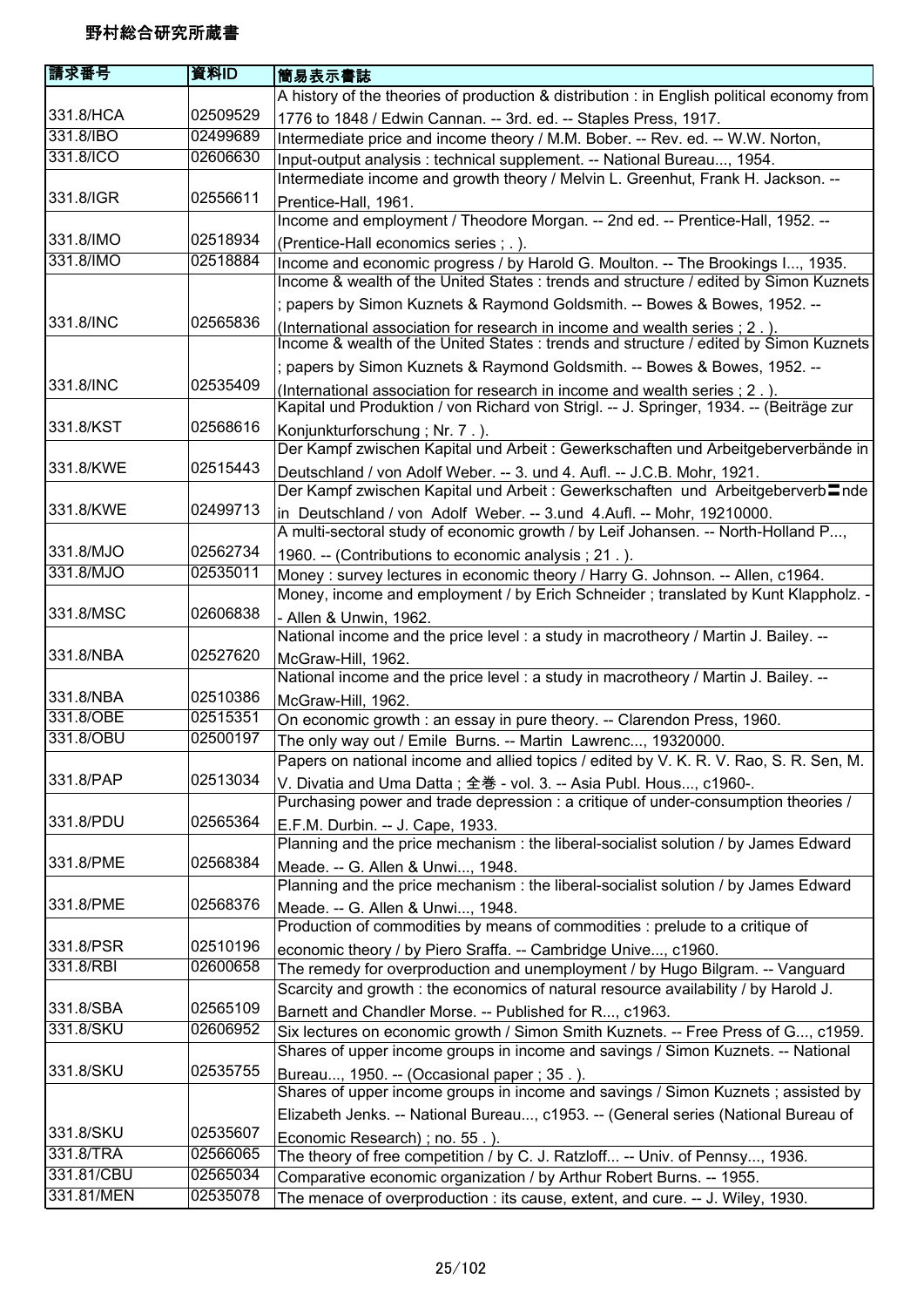| 請求番号       | 資料ID     | 簡易表示書誌                                                                                      |
|------------|----------|---------------------------------------------------------------------------------------------|
|            |          | Monopoly and competition and their regulation : papers and proceedings of a                 |
|            |          | conference held by the International Economic Association / edited by Edward H.             |
| 331.81/MON | 02519205 | Chamberlin. -- Macmillan, 1954.                                                             |
|            |          | Output / by Conference on Research in Income and Wealth. -- Princeton Unive,                |
| 331.81/OUT | 02585685 | 1961. -- (Studies in income and wealth; vol. 25.).                                          |
| 331.81/PGO | 02519544 | The problem of trust and monopoly control / by A.P.L.Gordon. -- Routledge,                  |
|            |          | Problems of monopoly and economic warfare / by F. Zeuthen with a preface by                 |
| 331.81/PZE | 02566024 | Professor Joseph A. Schumpeter. -- George Routledg, 1930.                                   |
|            |          | The propensity to monopolize / by Louis Jacques Zimmerman. -- North-Holland, 1952.          |
| 331.81/PZI | 02527596 | -- (Contributions to economic analysis ; 2.).                                               |
| 331.82/CCO | 02585990 | Capital imports into sterling countries / by A.R. Conan. -- Macmillan : St, 1960.           |
| 331.82/DFO | 02545713 | The depreciation of capital : analytically considered / R.F. Fowler. -- King & Son, 1934.   |
|            |          | The export of capital / by C.K. Hobson. -- Constable, 1914. -- (Studies in economics        |
| 331.82/EHO | 02564102 | and political science; Series of monographs, no. 38.).                                      |
|            |          | The export of capital / by C.K. Hobson. -- Constable, 1914. -- (Studies in economics        |
| 331.82/EHO | 02510097 | and political science; Series of monographs, no. 38.).                                      |
|            |          | The formation of capital / by Harold G. Moulton. -- Brookings Insti, 1935. --               |
| 331.82/FMO | 02564011 | (Publication (Brookings Institution; no. 59.).                                              |
|            |          | Der Imperialismus und die Akkumulation des Kapitals / N. Bucharin. -- Verlag für Lit,       |
| 331.82/IBU | 02564789 | c1926. -- (Marxistische Bibliothek : Werke des Marxismus-Leninismus ; Bd. 9.).              |
|            |          | The basing-point system : an economic analysis of a controversial pricing practice / by     |
| 331.84/BMA | 02516037 | Fritz Machlup. -- Blakiston, c1949.                                                         |
|            |          | The control of monopoly in the United Kingdom / Paul H. Guénault and J.M. Jackson.          |
| 331.84/CGU | 02527869 | -- Longmans, c1960.                                                                         |
|            |          | Competition and its regulation / by Andreas G. Papandreou and John T. Wheeler. --           |
| 331.84/CPA | 02560050 | Prentice-Hall, 1954.                                                                        |
|            |          | Demand analysis : a study in econometrics / by Herman Wold, in association with Lars        |
| 331.84/DWO | 02499150 | Juréen. -- Wiley, c1953. -- (Wiley series in probability and mathematical statistics ; . ). |
| 331.84/EYA | 02560100 | The economics of resale price maintenance / by B. S. Yamey. -- Pitman, 1954.                |
| 331.84/FBR | 02559052 | The framework of the pricing system / by E. H. Phelps Brown. -- Chapman & Hall,             |
|            |          | The fall of prices : a brief account of the facts, the probable causes and possible cures   |
| 331.84/FTO | 02526978 | / by John A. Todd. -- Oxford Universi, 1931.                                                |
|            |          | Der gerechte Preis : Geschichte einer wirtschaftsethinschen Idee / von Hans Georg           |
|            |          | Schachtschabel. -- Junker und Dün, 1939. -- (Neue deutsche Forschungen; Bd.                 |
| 331.84/GSC | 02561249 | 214.) (Abteilung Nationalökonomie; Bd. 15.).                                                |
|            |          | An introduction to the study of prices : with special reference to the history of the       |
| 331.84/ILA | 02526176 | nineteenth century / by Walter T. Layton. -- [1920 ed]. -- Macmillan, 1920.                 |
|            |          | Manufacturing : a volume of industries of America / by Malcolm Keir. -- Ronald Press        |
| 331.84/MKE | 02515161 | C, c1928.                                                                                   |
| 331.84/MMU | 02564995 | Monopoly: a history and theory / Vernon Arthur Mund. -- Princeton Univ, 1933.               |
|            |          | Money and its relations to prices : being an inquiry into the causes, measurement           |
| 331.84/MPR | 02596963 | and effects of changes in general prices / by L.L.Price. -- Allen & Unwin,                  |
| 331.84/PDI | 02569093 | The psychological theory of value / by George Binney Dibblee. -- Constable, 1924.           |
| 331.84/PRO | 02546224 | The problem of rising prices / by William Fellner  [et al.]. -- Organization fo, 1961.      |
| 331.84/PRO | 02546216 | The problem of rising prices / by William Fellner  [et al.]. -- Organization fo, 1961.      |
|            |          | Pricing and equilibrium: an introduction to static and dynamic analysis / by Erich          |
| 331.84/PSC | 02560118 | Schneider; translated from the original German by T. W. Hutchison. -- W. Hodge,             |
|            |          | Readings in price theory / selected by a committee of the Economic Association;             |
|            |          | [selection committee for this volume, George J. Stigler, Kenneth E. Boulding]. -- G.        |
| 331.84/REA | 02586147 | Allen & Unwi, 1953. -- (Blakiston series of republished articles on economics ; v. 6.       |
|            |          | Social Value : a study in economic theory critical and constructive / by<br>B. M.           |
| 331.84/SAN | 02564367 | Anderson, Jr -- Houghton Miffli, c1911. -- (Hart; 11.).                                     |
|            |          | Supply and demand / by Sir Hubert Henderson. -- Nisbet, 1951. -- (Cambridge                 |
| 331.84/SHE | 02565257 | economic handbooks; 1.).                                                                    |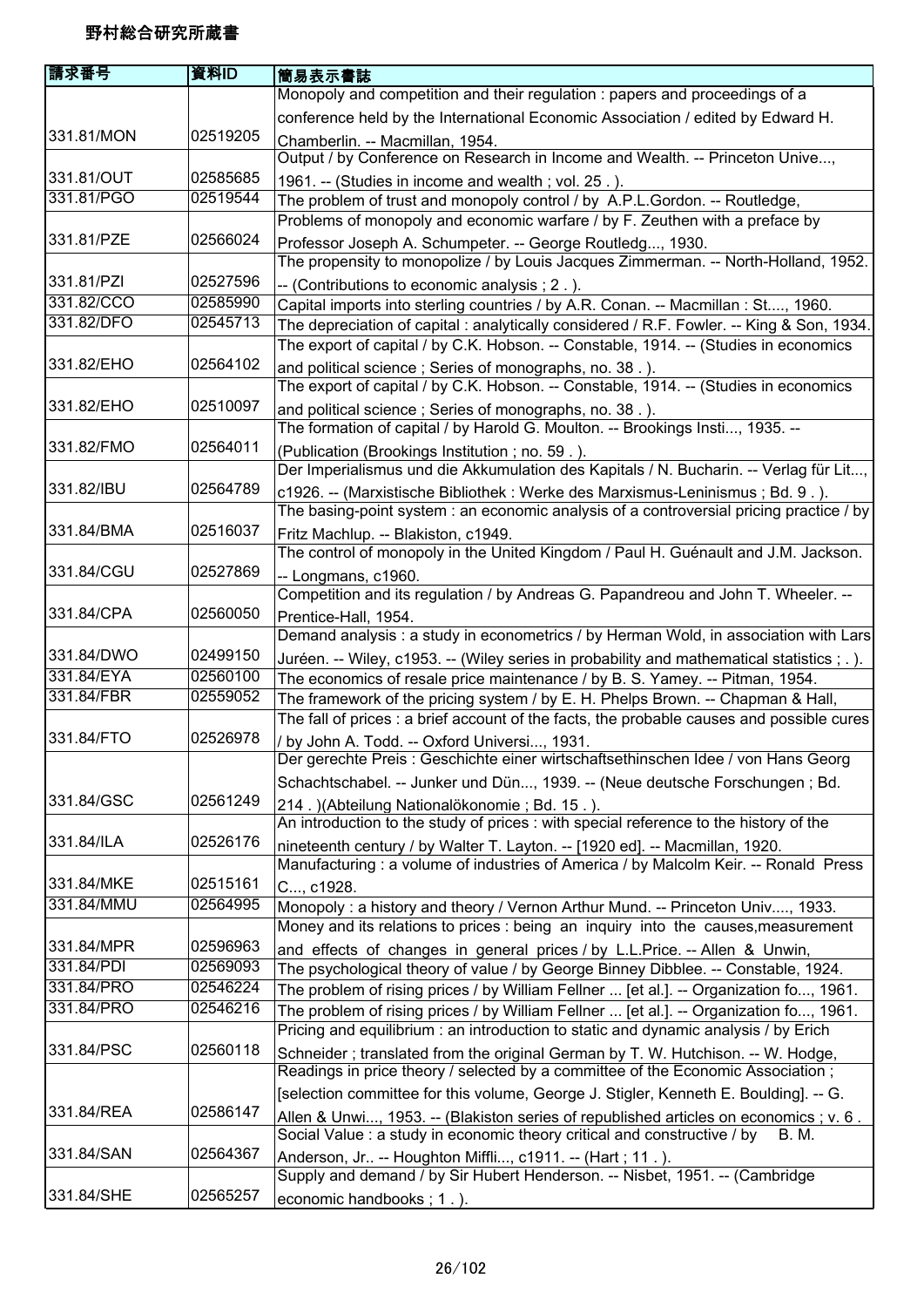| 請求番号       | 資料ID     | 簡易表示書誌                                                                                                                                                                 |
|------------|----------|------------------------------------------------------------------------------------------------------------------------------------------------------------------------|
|            |          | Theory and policy of accounting prices / by A. Qayum. -- North-Holland P, 1960. --                                                                                     |
| 331.84/TQA | 02563674 | (Contributions to economic analysis; 20.).                                                                                                                             |
| 331.84/TSP | 02564359 | The true nature of value / by Rufus Farrington Sprague. -- Univ.of Chicag,                                                                                             |
| 331.84/TSP | 02564342 | The true nature of value / by Rufus Farrington Sprague. -- Univ.of Chicag,                                                                                             |
| 331.84/TST | 02566008 | The theory of price / by George J. Stigler. -- Enlarged ed -- Macmillan, c1946.                                                                                        |
|            |          | Theory of markets / Thin Tun. -- Harvard Univers, 1960. -- (Harvard economic                                                                                           |
| 331.84/TTH | 02534980 | studies; v. 114.).                                                                                                                                                     |
|            |          | Untersuchungen zur Frage des inneren Marktes / von Werner Arnold. -- Ebering,                                                                                          |
| 331.84/UAR | 02546257 | 1930. -- (Volkswirtschaftliche Studien; Heft 27.).                                                                                                                     |
|            |          | British incomes and savings / by H.F. Lydall. -- Blackwell, 1955. -- (Oxford University                                                                                |
| 331.85/BLY | 02559805 | Institute of Statistics Monograph; no. 5.).                                                                                                                            |
| 331.85/DCA | 02513752 | The distribution of wealth / by Thomas Nixon Carver. -- Macmillan, 1918.                                                                                               |
| 331.85/DIS | 02596526 | The distribution of income in relation to economic progress. -- Brookings Inst,                                                                                        |
|            |          | The distribution of income: being a study of what the national wealth is and of how it                                                                                 |
| 331.85/DSM | 02513257 | is distributed according to economic worth / by William Smart. -- 3rd ed. -- Macmillan,                                                                                |
|            |          | The economic basis of fair wages / by Jacob D.Cox.,Jr -- Ronald Press, 19260000.                                                                                       |
| 331.85/ECO | 02563831 | -- (Ronald manufac turing industries library; .).                                                                                                                      |
| 331.85/ERO | 02568814 | The economics of wages and the distribution of income. -- Macmillan, 1961.                                                                                             |
|            |          | The falling rate of profit : Marx's law and its significance to twentieth-century capitalism                                                                           |
| 331.85/FGI | 02507226 | / by Joseph M. Gillman. -- Dennis Dobson, c1957.                                                                                                                       |
| 331.85/IKR | 02509826 | The international distribution of raw materials / by Herman Kranold. -- George                                                                                         |
| 331.85/IKR | 02509818 | The international distribution of raw materials / by Herman Kranold. -- George                                                                                         |
| 331.85/NKU | 02500163 | New fashions in wage theory / by Jürgen Kuczynski. -- Lawrence & Wish, 1937                                                                                            |
| 331.85/NOB | 02565737 | Notes on the theory of profit / by George O'Brien. -- Hodges, Figgis, 1929.                                                                                            |
|            |          | Die politische Okonomie des Rentners : die Wert- und Profittheorie der                                                                                                 |
|            |          | österreichischen Schule / N. Bucharin ; [Einzige vom Verfasser autorisierte                                                                                            |
|            |          |                                                                                                                                                                        |
| 331.85/PBU | 02564938 | Übersetzung von Anna Lifschitz]. -- 2., durchgesehene Aufl. -- Verlag für Lit, c1926.                                                                                  |
| 331.85/PHO | 02515419 | -- (Marxistische Bibliothek: Werke des Marxismus-Leninismus ; Bd. 2.)                                                                                                  |
| 331.85/PVA | 02563823 | Poverty in plenty : the ethics of income / by J.A. Hobson. -- G. Allen & Unwi, 1931.                                                                                   |
| 331.85/TDA | 02556959 | The principles of wages / by Willem L. Valk. -- P.S. King, 1928.                                                                                                       |
|            |          | Theories of aggregate income distribution / by Paul Davidson. -- Rutgers Univers,<br>The wage-price issue : a theoretical analysis / by William G. Bowen. -- Princeton |
| 331.85/WBO | 02535805 |                                                                                                                                                                        |
| 331.86/CCL | 02559391 | Unive, 1960.                                                                                                                                                           |
|            |          | A critique of Russian statistics / by Colin Clark. -- Macmillan, 1939.<br>Comparative national products and price levels : a study of Western Europe and the           |
| 331.86/COM | 02527679 |                                                                                                                                                                        |
|            |          | United States / [by] Milton Gilbert and associates. -- Organisation fo, [1960].<br>The distribution of national capital / by G. W. Danielsand H. Campion --            |
| 331.86/DDA | 02555027 |                                                                                                                                                                        |
|            |          | Manchester Univ, 1936<br>An inquiry into national income of Japan / by the Research Division of the Japan                                                              |
|            |          |                                                                                                                                                                        |
| 331.86/IJA | 02545705 | Economic Federation. -- Japan Economic , 1939. -- (East Asia economic intelligence                                                                                     |
|            |          | series / by the Research Division of the Japan Economic Federation; no. 1.).<br>Income of the American people / by Herman P. Miller; for the Social Science            |
|            |          |                                                                                                                                                                        |
|            |          | Research Council in cooperation with the U.S. Dept. of Commerce, Bureau of the                                                                                         |
| 331.86/IMI | 02512952 | Census. -- J. Wiley, c1955. -- (Census monograph series ; .).                                                                                                          |
|            | 02606598 | An introduction to national income and income analysis / Richard Ruggles. -- 1st ed.,                                                                                  |
| 331.86/IRU |          | 2nd impression. -- McGraw-Hill, 1949.                                                                                                                                  |
|            |          | An introduction to national income and income analysis / Richard Ruggles. -- 1st ed.,                                                                                  |
| 331.86/IRU | 02512960 | 2nd impression. -- McGraw-Hill, 1949.                                                                                                                                  |
| 331.86/NCL | 02562247 | National income and outlay / by Colin Clark. -- Macmillan, 1937.                                                                                                       |
| 331.86/NHE | 02606994 | National income: statics and dynamics / John S. Henderson. -- Harper, c1961.                                                                                           |
|            |          | The national income of Hong Kong / Ronald A. Ma and Edward F. Szczepanik. --                                                                                           |
| 331.86/NMA | 02555001 | Hong Kong Unive, 1955.                                                                                                                                                 |
|            |          | National income behavior: an introduction to algebraic analysis / by Thomas C.                                                                                         |
| 331.86/NSC | 02510030 | Schelling. -- McGraw-Hill, 1951. -- (Economics handbook series ; . ).                                                                                                  |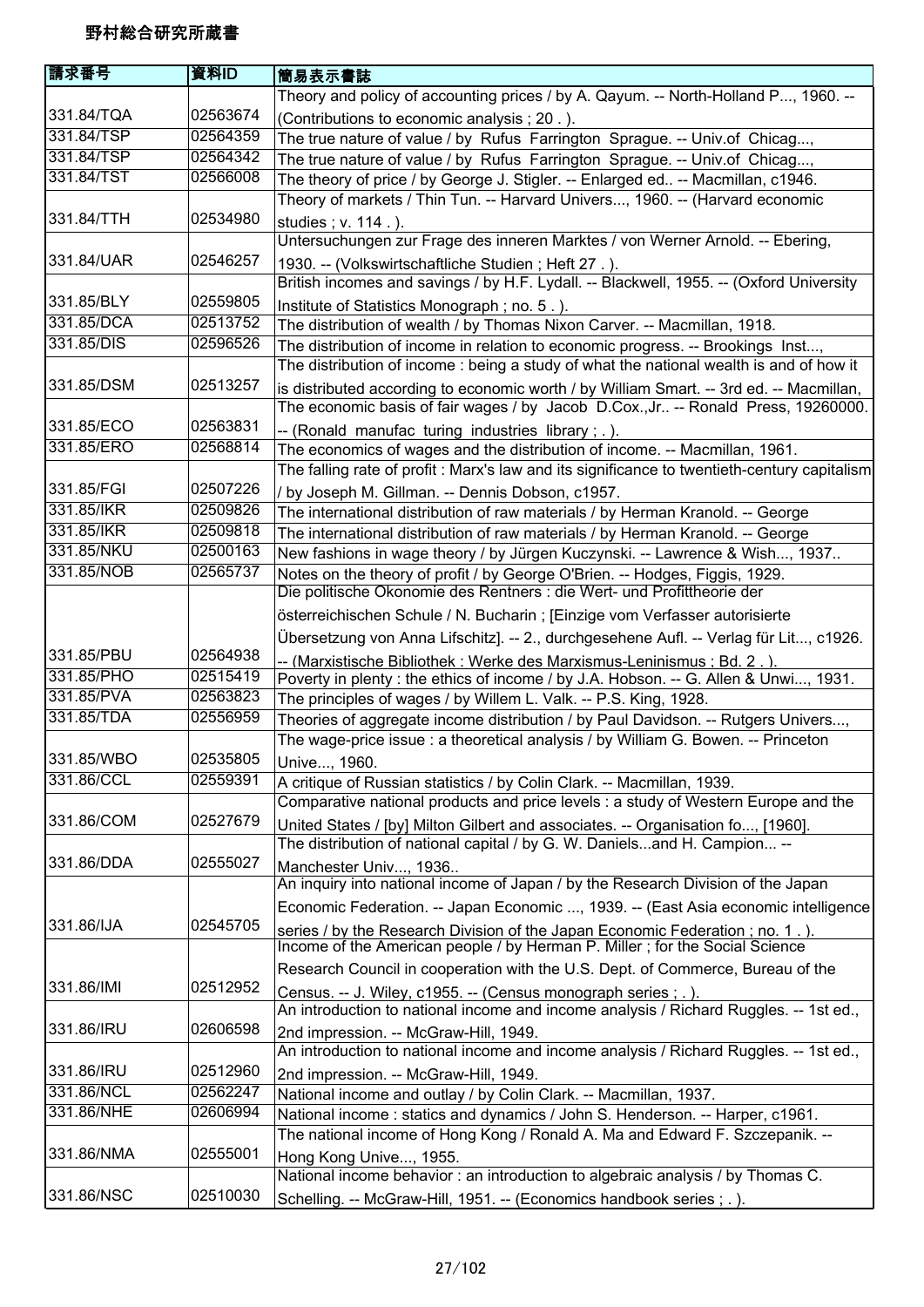| 請求番号       | 資料ID     | 簡易表示書誌                                                                                   |
|------------|----------|------------------------------------------------------------------------------------------|
|            |          | United Kingdom.Central Statistical Office National income and expenditure; 1946-         |
| 331.86/NUN | 02586832 | 1953. -- H.M.S.O., 19540000.                                                             |
|            |          | United Kingdom.Central Statistical Office National income and expenditure; 1946-         |
| 331.86/NUN | 02586824 | 1952. -- H.M.S.O., 19530000.                                                             |
| 331.86/OOH | 02527646 | On national accounting / Ingvar Ohlsson. -- Konjunkturinsti, 1953.                       |
| 331.86/PSO | 02527562 | Public finance and national income / by Harold M. Somers. -- Blakiston, c1949.           |
|            |          | The science of wealth / J.A. Hobson. -- 4th ed. / revised by R.F. Harrod. -- Oxford      |
| 331.86/SHO | 02600740 | Universi, 1950. -- (The Home university library of modern knowledge; 16.).               |
|            |          | The science of wealth / J.A. Hobson. -- 4th ed. / revised by R.F. Harrod. -- Oxford      |
| 331.86/SHO | 02519411 | Universi, 1950. -- (The Home university library of modern knowledge; 16.).               |
|            |          | The share of top wealth-holders in national wealth, 1922-56 / Robert J. Lampman. --      |
| 331.86/SLA | 02510048 | Princeton Unive, 1962. -- (National Bureau of Economic Research general series;          |
|            |          | U.S: a supplement to the Survey of current business / U.S. Dept. of Commerce. --         |
| 331.86/UUN | 02563211 | U.S. Govt. Prin, [1958].                                                                 |
|            |          | Wealth : a brief explanation of the causes of economic welfare / by Edwin Cannan. --     |
| 331.86/WCA | 02507689 | 2. ed., 4. impr -- King & Son, 1917.                                                     |
| 331.87/CON | 02562668 | Consumer instalment credit ; Vol.1 Part 1. -- U.S. Government , 19570000.                |
|            |          | Consumer economic problems / W. Harmon Wilson and Elvin S. Eyster. -- 6th ed. --         |
| 331.87/CWI | 02510519 | South-Western P, 1961.                                                                   |
|            |          | The demand for durable goods / by Arnold C. Harberger; with essays by Arnold C.          |
| 331.87/DEM | 02585735 | Haberger [and others]. -- University of C, c1960. -- (Studies in economics ; . ).        |
|            |          | The decline and rise of the consumer: a philosophy of consumer cooperation / by          |
| 331.87/DKA | 02499499 | Horace M. Kallen. -- D. Appleton-Cen, c1936.                                             |
|            |          | Distributed lags and investment analysis / by L. M. Koyck. -- North-Holland, 1954. --    |
| 331.87/DKO | 02563666 | (Contributions to economic analysis; 4.).                                                |
|            |          | Economic principles of consumption / by Paul H. Nystrom. -- Ronald Press, c1929. --      |
| 331.87/ENY | 02500189 | (Merchandising and distribution series).                                                 |
| 331.87/EWA | 02519247 | Economics of consumption / by Warren C. Waite. -- First ed. -- McGraw-Hill Boo,          |
|            |          | Family composition and consumption / Martin Heidenhain David. -- North-Holland P,        |
| 331.87/FDA | 02563682 | 1962 -- (Contributions to economic analysis; 25.).                                       |
| 331.87/FUN | 02562817 | Foreign investments in the United States. -- U.S.G.P.O., 19370000.                       |
| 331.87/GHA | 02562874 | Geld und Kredit : gesammelte Aufsätze, neue Folge / von L. Albert Hahn. -- J.C.B.        |
|            |          | Home and foreign investment : studies in capital accumulation / A. K. Cairncross. --     |
| 331.87/HCA | 02526093 | The University , 1953.                                                                   |
|            |          | How to build more income and capital through tax protected investments / by              |
| 331.87/HJK | 02550382 | J.K.Lasser Tax Institute and John D.Cunnion. -- Business Repor, 19580000.                |
|            |          | Investment : principles and practices / by Ralph Eastman Badger and Harry                |
| 331.87/IBA | 02527166 | G.Guthmann.--Rev.ed -- Prentice-Hall, 19360000.                                          |
| 331.87/ICL | 02528636 | Introduction to investments / John C. Clendenin. -- 3rd ed. -- McGraw-Hill, 1960.        |
|            |          | Individuals'saving : volume and Composition / Irwin Friend and Vito Natrella. --         |
| 331.87/IFR | 02499838 | Wiley, 19540000.                                                                         |
| 331.87/IHA | 02527174 | Investments : analysis and management / Douglas A. Hayes. -- Macmillian, 1961.           |
|            |          | International comparisons of cost of living : a study of certain problems connected with |
|            |          | the making of index numbers of food costs and of rents / International Labour Office. -- |
| 331.87/INT | 02551315 | P.S. King, 1934. -- (Studies and reports; series N, no. 20.).                            |
|            |          | Personal finance : principles and case problems / by Arthur W. Hanson and Jerome B.      |
| 331.87/PHA | 02535326 | Cohen. -- R. D. Irwin, 1954.                                                             |
|            |          | Savings in the modern economy : a symposium / edited by Walter W. Heller, Francis        |
| 331.87/SAV | 02535144 | M. Boddy and Carl L. Nelson. -- Minnesota Unive, 1953.                                   |
|            |          | Savings in the modern economy: a symposium / edited by Walter W. Heller, Francis         |
| 331.87/SAV | 02535136 | M. Boddy and Carl L. Nelson. -- Minnesota Unive, 1953.                                   |
|            |          | A study in the theory of economic evolution / by Trygve Haavelmo. -- North-Holland       |
| 331.87/SHA | 02563658 | P, 1954. -- (Contributions to economic analysis; 3.).                                    |
|            |          | A study in the theory of economic evolution / by Trygve Haavelmo. -- North-Holland       |
| 331.87/SHA | 02563633 | P, 1954. -- (Contributions to economic analysis; 3.).                                    |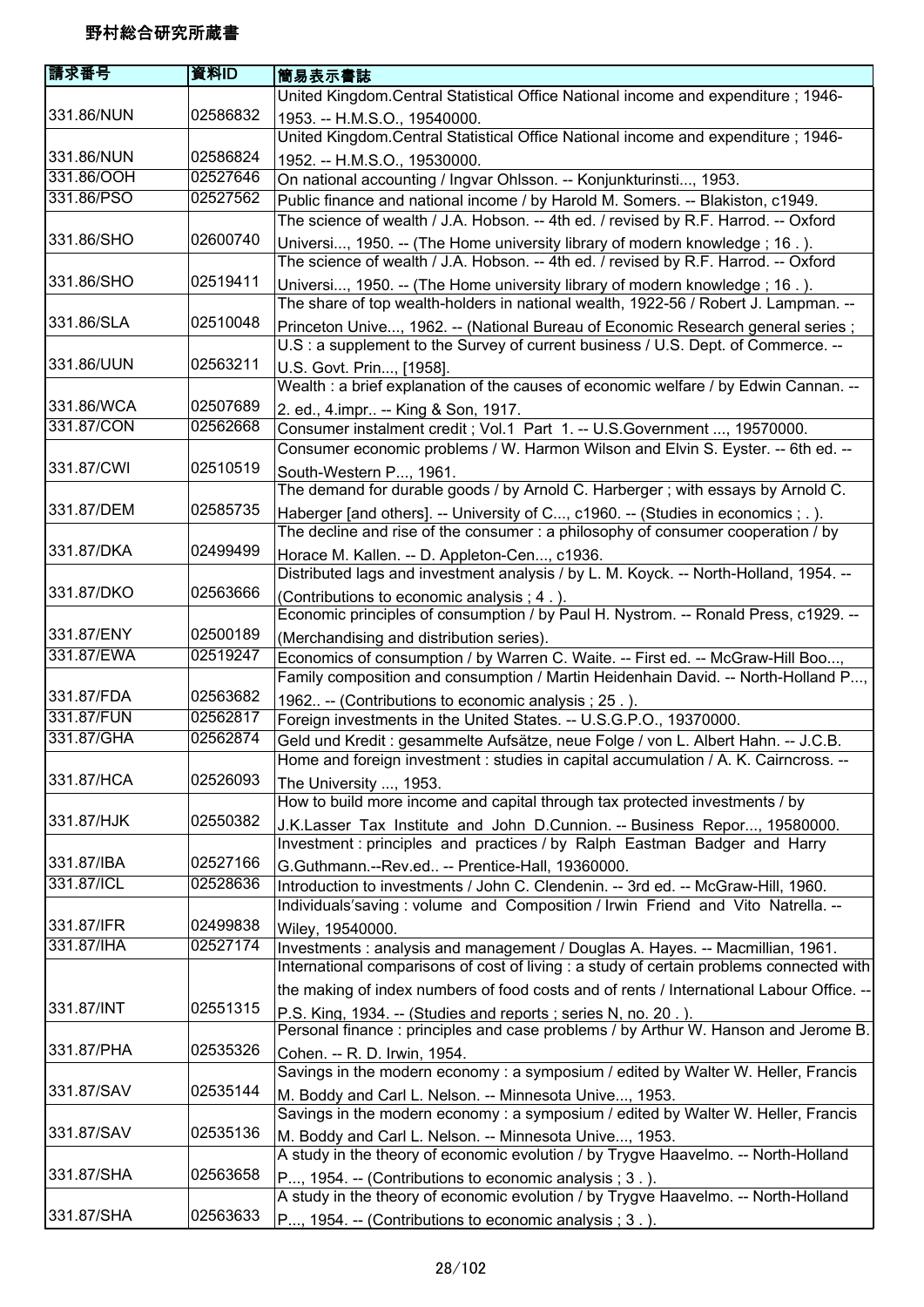| 請求番号       | 資料ID     | 簡易表示書誌                                                                                                                                                                     |
|------------|----------|----------------------------------------------------------------------------------------------------------------------------------------------------------------------------|
| 331.87/SHA | 02527190 | A study in the theory of investment / by Trygve Haavelmo. -- University of C, c1960.<br>The theory of consumer demand : a critical appraisal / Geoffrey P.E. Clarkson. --  |
| 331.87/TCL | 02513281 | Prentice-Hall, 1963. -- (Prentice-Hall international series in management; .).<br>Les th <b></b> ories modernes de la sousconsommation / Tihomir J.Markovitch. -- Rivi∎re, |
| 331.87/TMA | 02606846 | 19380000. -- (Biblioth = que g = n = rale d' = conomie politique ; . ).                                                                                                    |
|            |          | Der volkswirtschaftliche Kreditfonds : Versuch einer Lösung des Kreditproblems / von                                                                                       |
| 331.87/VNA | 02562916 | Robert Nöll von der Nahmer. -- Heymann, 1934.                                                                                                                              |
| 331.88/EMP | 02550804 | Employment / edited by Juanita M. Kreps. -- Duke University, 1963.                                                                                                         |
|            |          | The growth of public employment in Great Britain / Moses Abramovitz, Vera F.                                                                                               |
| 331.88/GAB | 02550812 | Eliasberg. -- Princeton Unive, 1957. -- (National Bureau of Economic Research                                                                                              |
|            |          | Planning for employment : a preliminary study / by Some Members of Parliament.                                                                                             |
| 331.88/PSO | 02565455 | -- Macmillan, 19350000.<br>Allgemeine Volkswirtschaftslehre / von Wilhelm Lexis. -- 3. Aufl. / mit einer Einleitung                                                        |
|            |          | und einem Nachtrag von Karl Diehl. -- B. G. Teubner, 1926. -- (Die Kultur der                                                                                              |
| 331/ALE    | 02518520 | Gegenwart: ihre Entwicklung und ihre Ziele / herausgegeben von Paul Hinneberg;<br>The common sense of political economy / by Philip H. Wicksteed; edited with an           |
| 331/CWI    | 02566040 | introduction by Lionel Robbins; 全巻, v. 1, v. 2. -- G. Routledge, 1933-1967.<br>The common sense of political economy / by Philip H. Wicksteed; edited with an              |
| 331/CWI    | 02509438 | introduction by Lionel Robbins; 全巻, v. 1, v. 2. -- G. Routledge, 1933-1967.<br>The Dawes plan and the new economics / by George P. Auld; with foreword by Rufus            |
| 331/DAU    | 02509891 | C. Dawes. -- Doubleday, Page, 1927.                                                                                                                                        |
|            |          | The dynamic economy: a dialogue in play form / by Harold G.Moulton; with the                                                                                               |
| 331/DMO    | 02601839 | collaboration of Frank Palmer. -- Brookings Inst, 19500000.                                                                                                                |
|            |          | Economics : an introduction to analysis and policy / George Leland Bach. -- 3rd ed. --                                                                                     |
| 331/EBA    | 02563880 | Prentice-Hall, c1960.                                                                                                                                                      |
|            |          | Economics : an introduction to analysis and policy / George Leland Bach. -- Prentice-                                                                                      |
| 331/EBA    | 02499721 | Hall, 1954.                                                                                                                                                                |
| 331/EBU    | 02515203 | The economic theory of the leisure class / by Nikolai Bukharin. -- International P,                                                                                        |
|            |          | Economic theory in review / by James S. Earley  [et al.]; edited by C. Lawrence                                                                                            |
| 331/ECO    | 02510618 | Christenson. -- Indiana Univers, 1949. -- (Indiana University publications ; no. 8.).                                                                                      |
| 331/EED    | 02519106 | Economics : principles and problems / by Lionel D. Edie. -- Thomas Y. Crowe,                                                                                               |
| 331/EFI    | 02514008 | Elementary principles of economics / by Irving Fisher. -- The Macmillan C, c1912.                                                                                          |
| 331/EFR    | 02515336 | Essays in positive economics / by Milton Friedman. -- The University , c1953.                                                                                              |
| 331/EGL    | 02509461 | The economic consequences of progress / by Roy Glenday. -- George Routledg,                                                                                                |
| 331/EJO    | 02567360 | Economic theory and practice / by Trevor Johnes. -- King, 19270000.                                                                                                        |
| 331/ELE    | 02500007 | Economic theory and organizational analysis / Harvey Leibenstein. -- Harper, c1960.                                                                                        |
|            |          | Economics and sociology : a plea for cooperation in the social sciences / by Adolf                                                                                         |
| 331/ELO    | 02634731 | L≣we;with a foreword by Morris Ginsberg. -- Allen & Unwin, 19350000.                                                                                                       |
|            |          | Economics : principles, problems, and policies / Campbell R. McConnel. -- 2nd ed. --                                                                                       |
| 331/EMA    | 02499671 | McGraw-Hill, c1963.                                                                                                                                                        |
| 331/EMC    | 02507747 | Elementary economics : principles and policies / Campbell R. McConnell. -- McGraw-                                                                                         |
|            |          | Economics and action / by Pierre Mendès-France and Gabriel Ardant. -- Columbia                                                                                             |
| 331/EME    | 02500239 | Univer, 1955. -- (Science and society series; .).                                                                                                                          |
|            |          | An essay on the nature & significance of economic science / by Lionel Robbins. -- 2nd                                                                                      |
| 331/ERO    | 02507259 | ed., rev. and extended. -- Macmillan, 1952.                                                                                                                                |
|            |          | Economic theory and Western European integration / by Tibor Scitovsky. -- Stanford                                                                                         |
| 331/ESC    | 02535987 | Univer, 1958.                                                                                                                                                              |
|            |          | Economic theory and Western European integration / by Tibor Scitovsky. -- Unwin,                                                                                           |
| 331/ESC    | 02534873 | 1962. -- (Unwin university books; 2.).<br>Wirtschaftspläne und Wirtschaftliches Gleichgewicht in der Verkehrswirtschaft / von                                              |
|            |          | Erich Schneider. -- 7., verb. Aufl. -- J.C.B. Mohr, 1961. -- (Einführung in die                                                                                            |
| 331/ESC    | 02507812 | Wirtschaftstheorie / von Erich Schneider ; Teil 2.).                                                                                                                       |
|            |          | Theorie des Wirtschaftskreislaufs / von Erich Schneider. -- 9., erweiterte Aufl. -- J. C.                                                                                  |
| 331/ESC    | 02507804 | B. Mohr, 1961. -- (Einführung in die Wirtschaftstheorie / von Erich Schneider ; Teil 1.                                                                                    |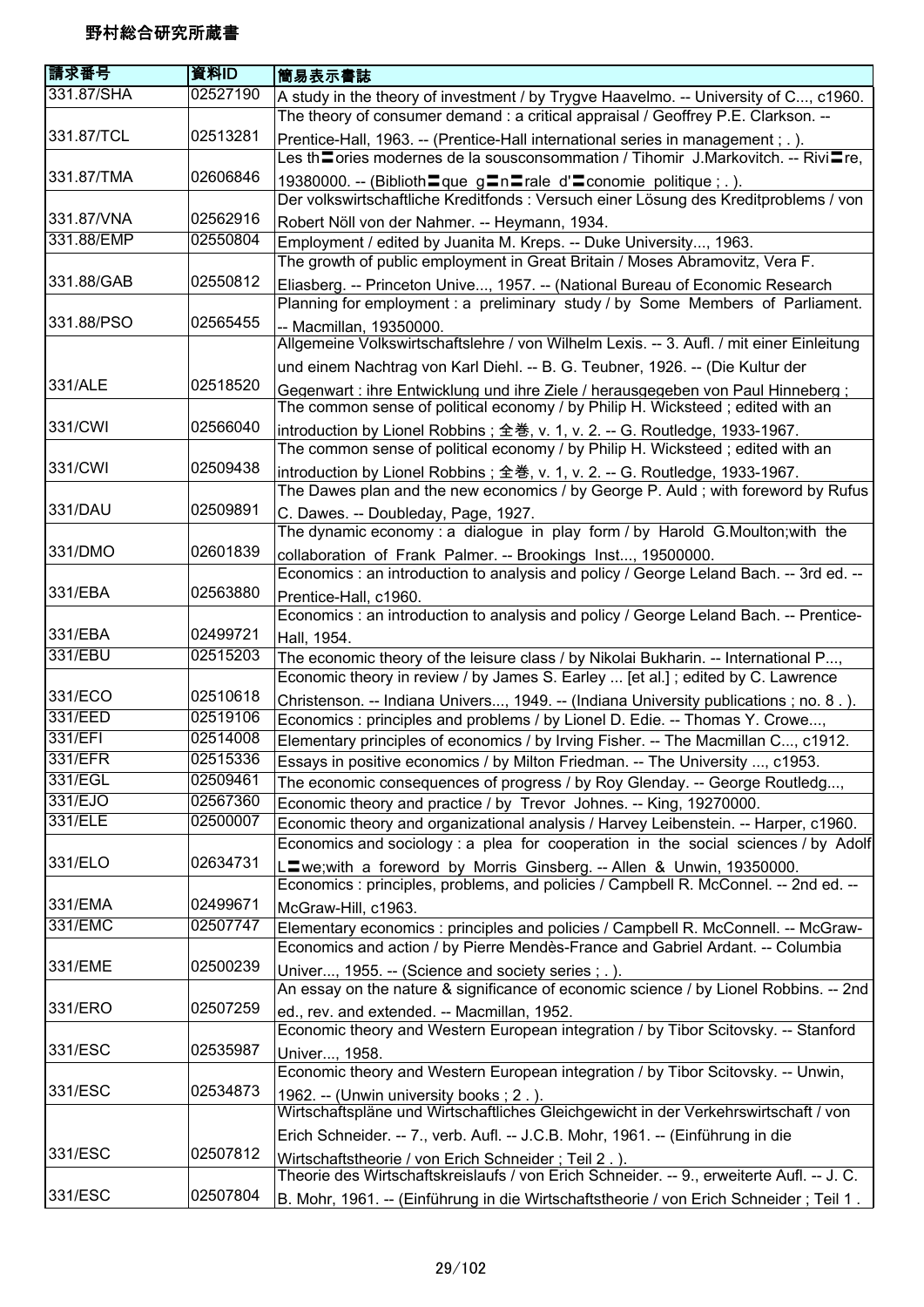| 請求番号    | 資料ID     | 簡易表示書誌                                                                                                                                                               |
|---------|----------|----------------------------------------------------------------------------------------------------------------------------------------------------------------------|
|         |          | Geld / von Erich Schneider. -- 6., verb. und erw. Aufl. -- J.C.B. Mohr, 1961. --                                                                                     |
| 331/ESC | 02509651 | (Einführung in die Wirtschaftstheorie / von Erich Schneider; Teil 3.).                                                                                               |
| 331/ESE | 02564375 | Economics : briefer course / by Henry Rogers Seager. -- H. Holt, c1909.                                                                                              |
| 331/ESM | 02513166 | Economic moralism : an essay in constructive economics. -- George Allen & ,                                                                                          |
|         |          | Fundament der Volkswirtschaftslehre / von Othmar Spann. -- 3. neuerdings                                                                                             |
| 331/FSP | 02507796 |                                                                                                                                                                      |
|         |          | durchgesehene Aufl. -- G. Fischer, 1923, c1918.<br>Fundament der Volkswirtschaftslehre / von Othmar Spann. -- 4. neuerdings                                          |
| 331/FSP | 02499168 |                                                                                                                                                                      |
| 331/FWA | 02559029 | durchgesehene Aufl. (6. und 7. Tausend). -- G. Fischer, 1929.                                                                                                        |
|         |          | The four kinds of economic value / by Correa Moylan Walsh. -- Harvard Univers,<br>Grunds - tze der Volkswirtschaftslehre / von Robert Liefmann; 2.Band. -- 2.Aufl -- |
| 331/GLI | 02561751 |                                                                                                                                                                      |
|         |          | Deutsche Verla, 19220000.                                                                                                                                            |
|         |          | Grundlagen der Wirtschaft / von Robert Liefmann. -- 3., neu bearb. Aufl. -- Deutsche                                                                                 |
| 331/GLI | 02561744 | Verlag, 1923. -- (Grundsätze der Volkswirtschaftslehre / von Robert Liefmann ; Bd. 1                                                                                 |
|         |          | Grundlagen der Wirtschaft / von Robert Liefmann. -- 3., neu bearb. Aufl. -- Deutsche                                                                                 |
| 331/GLI | 02534790 | Verlag, 1923. -- (Grundsätze der Volkswirtschaftslehre / von Robert Liefmann ; Bd. 1                                                                                 |
| 331/GMU | 02567287 | Grundwork of economics / by Radhakamal Mukerjee. -- Longmans, Green,                                                                                                 |
|         |          | Grundzüge der theoretischen Nationalökonomik / [von Franz Oppenheimer]. -- G.                                                                                        |
|         |          | Fischer, 1926. -- (Grundriß der theoretischen Ökonomik / von Franz Oppenheimer; 2.                                                                                   |
| 331/GOP | 02510212 | T. (für Vorgeschrittene).).                                                                                                                                          |
|         |          | Grundriss der Politischen Oekonomie / von Eugen von Philippovich und Felir                                                                                           |
| 331/GPH | 02519080 | Somary ; 2.Bd.2.T. -- Mohr, 19210000.                                                                                                                                |
|         |          | Grundriss der Politischen Oekonomie / von Eugen von Philippovich; 2.Bd.1.T. --                                                                                       |
| 331/GPH | 02519072 | Mohr, 19220000.                                                                                                                                                      |
|         |          | Allgemeine Volkswirtschaftslehre / von Eugen von Philippovich. -- 18., unberänderte                                                                                  |
| 331/GPH | 02519064 | Aufl -- Mohr, 1923. -- (Grundriß der Politischen Oekonomie / von Eugen von                                                                                           |
|         |          | Grundzüge der Wirtschaftslehre / von Heinr. Sieveking. -- G.A. Gloeckner, 1925. --                                                                                   |
| 331/GSI | 02559045 | (Handels-Hochschul-Bibliothek; Bd. 20.).                                                                                                                             |
|         |          | Die Haupttheorien der Volkswirtschaftslehre : auf lehrgeschichtlicher Grundlage / von                                                                                |
| 331/HSP | 02567246 | Othmar Spann. -- 23. Aufl -- Quelle & Meyer, 1933. -- (Wissenschaft und Bildung;                                                                                     |
|         |          | An introduction to economic analysis and policy / by J.E. Meade. -- 2nd ed. -- Oxford                                                                                |
| 331/IME | 02565232 | Universi, 1937.                                                                                                                                                      |
|         |          | Konkrete Grundbedingungen der Volkswirtschaft : gesammelte Aufsätze / von Lujo                                                                                       |
| 331/KBR | 02567238 | Brentano. -- F. Meiner, 1924. -- (Gesammelte Reden und Aufsätze; Bd. 2.).                                                                                            |
| 331/KWR | 02607000 |                                                                                                                                                                      |
|         |          | A key to modern economics / David McCord Wright. -- Macmillan, c1954.<br>The long view and the short : studies in economic theory and policy / by Jacob Viner. -     |
| 331/LVI | 02605970 |                                                                                                                                                                      |
|         |          | - Free Press, c1958.<br>Modern economics / Arthur Edward Burns, Alfred C. Neal, D.S. Watson; under the                                                               |
| 331/MBU | 02499887 |                                                                                                                                                                      |
|         |          | general editorship of Albert Gailord Hart. -- 2nd ed. -- Hatcourt, Brace, c1953.                                                                                     |
|         |          | Macro-economics : the measurement, analysis, and control of aggregate economic                                                                                       |
| 331/MDE | 02559771 | activity / Thomas F. Dernburg, Duncan M. McDougall. -- McGraw-Hill, c1960.                                                                                           |
| 331/MFA | 02526929 | Manual of political economy / Henry Fawcett. -- 6. ed. -- Publishing Co., 1886.                                                                                      |
| 331/MFE | 02515450 | A macroeconomic theory of workable competition / C.E. Ferguson. -- Duke Univ.                                                                                        |
| 331/MON | 02515468 | Money: in honor of John Henry Williams. -- Macmillan, c1951.                                                                                                         |
| 331/OCA | 02513919 | On quantitative thinking in economics / Gustav Cassel. -- The Clarendon P, 1935                                                                                      |
|         |          | Outlines of political economy / by Sir Sydney Chapman. -- [New impression]. --                                                                                       |
| 331/OCH | 02567345 | Longmans, Green, 1921.                                                                                                                                               |
| 331/PCA | 02513737 | Principles of political economy / by Thomas Nixon Carver. -- Ginn, c1919.                                                                                            |
|         |          | Principles of social economy / by Val≣re Fallon;translated by John                                                                                                   |
| 331/PFA | 02526960 | L.McNulty;revised and adapted for the United States by Bert C.Go. -- Benziger,                                                                                       |
|         |          | The principles of economics: with applications to practical problems / by Frank A.                                                                                   |
| 331/PFE | 02513687 | Fetter. -- 2nd ed., with new bibliographies and exercises. -- Century, 1910.                                                                                         |
|         |          | Plain talks on economics : leading principles and their application to the issues of                                                                                 |
| 331/PFR | 02565430 | today / by Fabian Franklin. -- Putnam, 1924.                                                                                                                         |
|         |          | Problem economics / by Dexter Merriam Keezer, Addison Thayer Cutler and                                                                                              |
| 331/PKE | 02499135 | Frank Richardson Garfield. -- Harper & Brot, 19280000.                                                                                                               |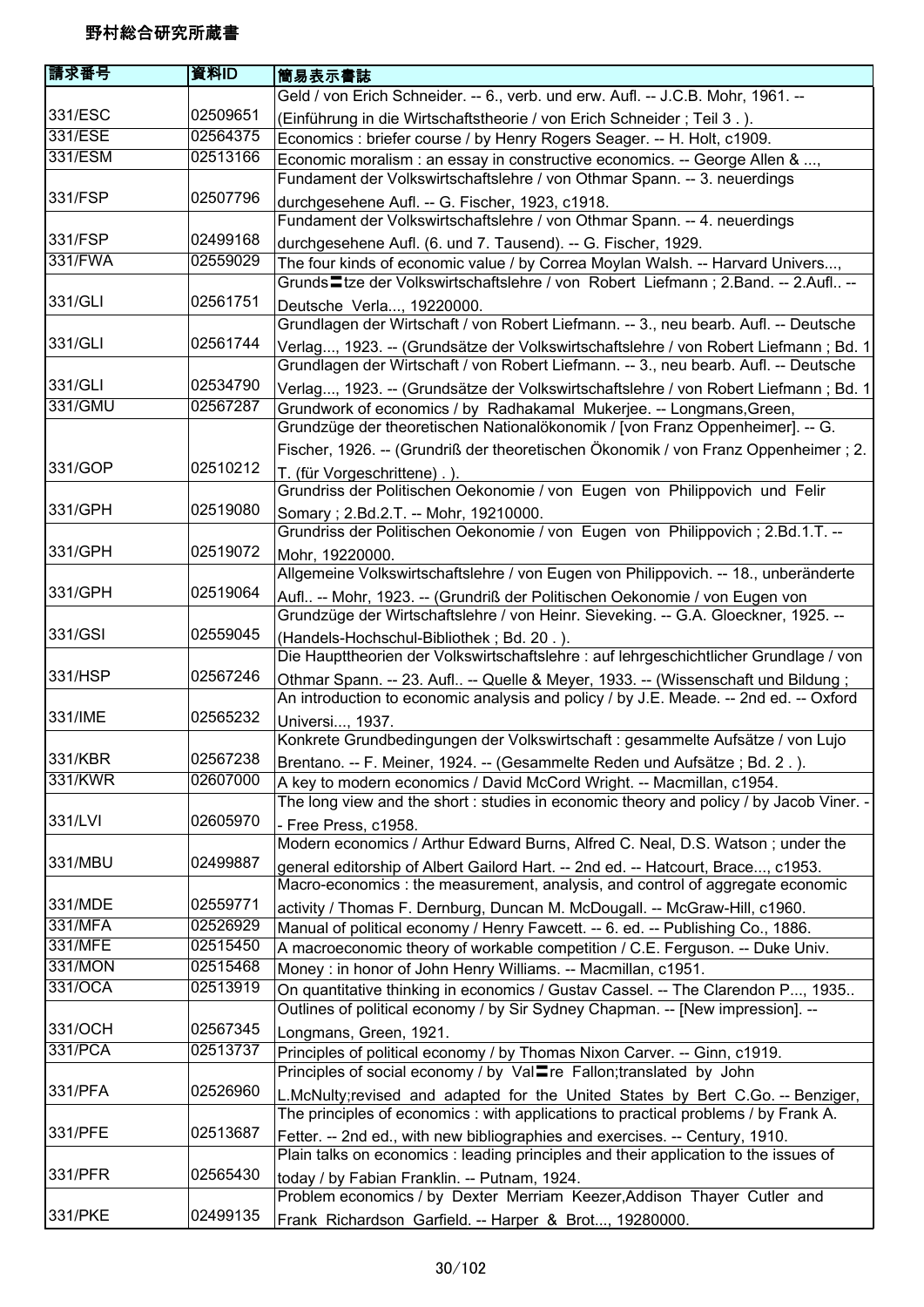| 請求番号    | 資料ID     | 簡易表示書誌                                                                                    |
|---------|----------|-------------------------------------------------------------------------------------------|
|         |          | Principles of economics : with special reference to American conditions / by Edwin        |
| 331/PSE | 02513794 | R.A. Seligman. -- 4th ed., rev. and enl -- Longmans, Green, 1909. -- (American            |
|         |          | Principles of economics : with special reference to American conditions / Edwin R. A.     |
| 331/PSE | 02513786 | Seligman. -- 8th ed., rev -- Longmans, 1919. -- (American citizen series ; .).            |
|         |          | Principles of economics: being a revision of Introduction to economics / by Henry         |
| 331/PSE | 02500171 | Rogers Seager. -- H. Holt, c1913.                                                         |
|         |          | Social economy and the price system : an essay in welfare economics / Raymond T.          |
| 331/SBY | 02559912 | Bye. -- Macmillan, c1950.                                                                 |
|         |          | A study in econometrics : the demand for electricity in the United States / by Franklin   |
|         |          | M. Fisher in association with Carl Kaysen. -- North-Holland, 1962. -- (Contributions to   |
| 331/SFI | 02606713 | economic analysis ; 27. ).                                                                |
|         |          | The scope and method of political economy / by John Neville Keynes. -- 4th ed. --         |
| 331/SKE | 02526937 | Macmillan, 1917.                                                                          |
|         |          | Studies in the theory of economic expansion / by Erik Lundberg. -- Kelley & Millma,       |
| 331/SLU | 02509537 | 1954. -- (Reprints of economic classics).                                                 |
|         |          | System der politischen Ekonomie / Gustav Ruhland; bearbeitet von GEnther                  |
| 331/SRU | 02509453 | Pacyna. -- Blut und Bode, 19390000.                                                       |
|         |          | Schein und Wirklichkeit in der Volkswirtschaft : sechs Jahrzehnte im Dienste der          |
|         |          | Volkswirtschaftlehre : Beiträge zur Klärung sozialökonomischer Gegenwartsprobleme         |
| 331/SWE | 02568830 | / von Adolf Weber. -- Duncker & Humbl, 1961.                                              |
| 331/TAD | 02568822 | Theories of economic growth and development / Irma Adelman. -- Stanford Univer,           |
|         |          | The theory of marginal value / by L.V. Birck. -- G. Routledge, 1922. -- (Studies in       |
|         |          | economics and political science; no. 63 in the series of monographs by writers            |
| 331/TBI | 02499994 | connected with the London School of Economics and Political Science.).                    |
|         |          | Die Lehre von der Zirkulation : Wert und Preis, Geld und Kredit / von Karl Diehl. -- G.   |
| 331/TDI | 02550374 | Fischer, 1927. -- (Theoretische Nationalökonomie ; Bd. 3.)                                |
|         |          | Einleitung in die Nationalökonomie / von Karl Diehl. -- 2. unveränd. Aufl. -- G. Fischer, |
| 331/TDI | 02550366 | 1922. -- (Theoretische Nationalökonomie ; Bd. 1.).                                        |
|         |          | Die Lehre von der Zirkulation : Wert und Preis, Geld und Kredit / von Karl Diehl. -- G.   |
| 331/TDI | 02514941 | Fischer, 1927. -- (Theoretische Nationalökonomie ; Bd. 3.).                               |
|         |          | Die Lehre von der Produktion / von Karl Diehl. -- G. Fischer, 1924. -- (Theoretische      |
| 331/TDI | 02499101 | Nationalökonomie / von Kahl Diehl; Bd. 2.).                                               |
| 331/TKO | 02515021 | Three essays on the state of economic science / Tjalling C. Koopmans. -- McGraw-          |
|         |          | Theorie der reinen und politischen Ökonomie : ein Lehr- und Lesebuch für                  |
| 331/TOP | 02499143 | Studierende und Gebildete / von Franz Oppenheimer. -- Georg Reimer, 1910.                 |
|         |          | Types of economic theory / by Othmar Spann;transl.from the 19th German edition            |
| 331/TSP | 02500676 | by Eden & Cedar Paul. -- Allen & Unwin, 19300000.                                         |
|         |          | Technik und Wirtschaft / von W.G. Waffenschmidt. -- G. Fischer, 1928. -- (Grundrisse      |
| 331/TWA | 02499846 | zum Studium der Nationalökonomie; Bd. 18.).                                               |
|         |          | Vierteljahrshefte zur Wirtschaftsforschung / Herausgeber, Ernst Wagemann. --              |
| 331/VIE | 02499648 | Hanseat, 19370000.                                                                        |
|         |          | Volkscharakter und Wirtschaft : ein wirtschafts-philosophisches Essay / von Hermann       |
| 331/VLE | 02500312 | Levy. -- B.G. Teubner, 1926.                                                              |
|         |          | Welfare economics and the theory of the state / by William J. Baumol. -- London           |
| 331/WBA | 02568772 | School o, 1952. -- (Publications of the London School of Economics).                      |
|         |          | Die Wirtschaft der Gegenwart und ihre Gesetze : ein sozialistisches Lehrbuch der          |
| 331/WBR | 02568947 | National Ekonomie / von Alfred Braunthal. -- Laub, 19300000.                              |
|         |          | Konjunkturen und Krisen internationaler Verkehr : Hauptprobleme der                       |
|         |          | Finanzwissenschaft, ökonomische Theorie des Sozialismus / dargestellt von Edgar           |
| 331/WIR | 02510543 | Allix  [et al.]. -- J. Springer, 1928. -- (Die Wirtschaftstheorie der Gegenwart in        |
|         |          | Einkommensbildung: Allgemeine Prinzipien, Lohn, Zins, Grundrente,                         |
|         |          | Unternehmergewinn, Spezialprobleme / dargestellt von Alfred Amonn  [et al.]. -- J.        |
| 331/WIR | 02510535 | Springer, 1928. -- (Die Wirtschaftstheorie der Gegenwart in Darstellungen; Bd. 3.).       |
|         |          | Wert / dargestellt von Albert Aftalion  [et al.]. -- J. Springer, 1932. -- (Die           |
| 331/WIR | 02510527 | Wirtschaftstheorie der Gegenwart in Darstellungen; Bd. 2.).                               |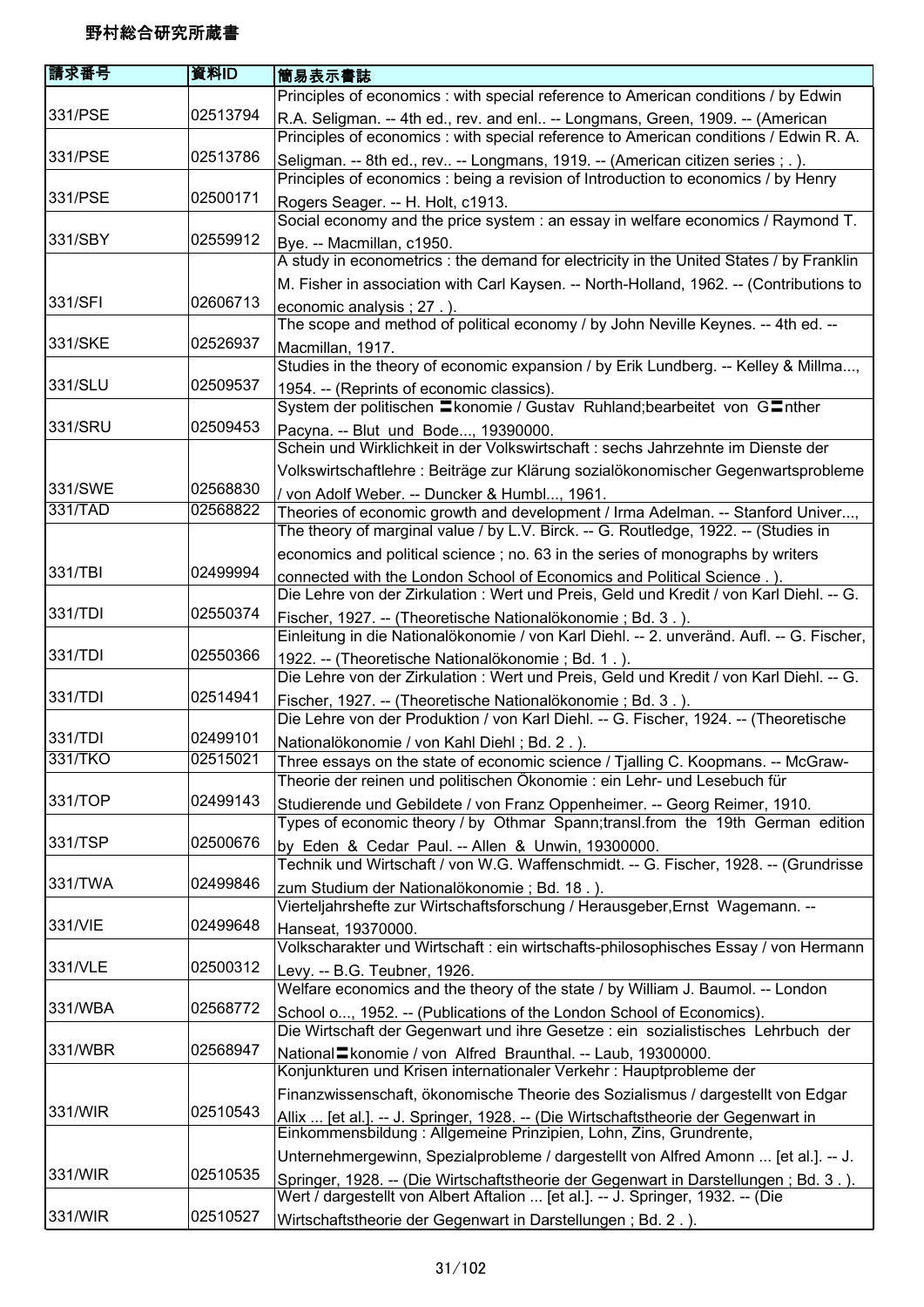| 請求番号       | 資料ID     | 簡易表示書誌                                                                                     |
|------------|----------|--------------------------------------------------------------------------------------------|
|            |          | Wirtschaftspolitische Strategie : von den obersten Grundsätzen wirtschaftlicher            |
| 331/WWA    | 02499283 | Staatskunst / von Ernst Wagemann. -- Hanseatische Ve, c1937.                               |
|            |          | Foreign economic policy for the United States / edited by Seymour E. Harris. --            |
| 332.02/FHA | 02545465 | Harvard Univers, 1948.                                                                     |
|            |          | Aspects et probl=mes du capitalisme contemporain / par Maximilien Charrier. -- La          |
| 332.06/ACH | 02568988 | Pens Le U, 19600000.                                                                       |
|            |          | Der Ausgang des Kapitalismus : Ideengeschichte seiner Überwindung / von Paul               |
| 332.06/AJO | 02556595 | Jostock. -- Duncker & Humbl, 1928.                                                         |
| 332.06/CST | 02563476 | Contemporary capitalism / by John Strachey. -- Victor Gollancz, 1956.                      |
| 332.06/CWA | 02526705 | Capitalism and morality / by Lewis Watt. -- Cassell, 1929.                                 |
|            |          | The evolution of modern capitalism : a study of machine production / by John A.            |
| 332.06/EHO | 02567840 | Hobson. -- Macmillan, 1949.                                                                |
|            |          | The evolution of modern capitalism : a study of machine production / by John A.            |
|            |          | Hobson. -- New ed -- Walter Scott, 1917. -- (The contemporary science series /             |
| 332.06/EHO | 02567832 | edited by Havelock Ellis; .).                                                              |
|            |          | Entwicklungsgesetze des Kapitalismus : Ekonomische, geschichtstheoretische und             |
|            |          | soziologische Studiesn zur Modernen Wirtschaftsverfassung / von Alfred M <sup>ller-</sup>  |
| 332.06/EMU | 02521201 | Armack. -- Junker und D, 19320000.                                                         |
|            |          | Ende des Kapitalismus? : die Notwendigkeit freier Erwerbswirtschaft / Adolf Weber. --      |
| 332.06/EWE | 02499275 | 2. Wesentlich erweiterte Aufl. -- Max Hueber, 1929.                                        |
|            |          | Production in modern order / by Leon Carroll Marshall. -- University of C, c1929. --       |
| 332.06/IMA | 02568038 | (Industrial society; pt. 2.).                                                              |
|            |          | The emergence of the modern order / Leon Carroll Marshall. -- Univ. of Chicag,             |
| 332.06/IMA | 02568020 | 1929. -- (Industrial society; pt. 1.).                                                     |
|            |          | In defence of capitalism / Adolf Weber; translated by H.J.Stenning. -- Allen &             |
| 332.06/IWE | 02527026 | Unwin, 19290000.                                                                           |
|            |          | "Kapitalismus" : eine begrifflich-terminologische Studie / von Richard Passow. -- 2.,      |
| 332.06/KPA | 02518504 | neu durchges. Aufl. -- G. Fischer, 1927.                                                   |
|            |          | "Kapitalismus" : eine begrifflich-terminologische Studie / von Richard Passow. -- 2.,      |
| 332.06/KPA | 02534725 | neu durchges. Aufl. -- G. Fischer, 1927.                                                   |
|            |          | Der Kapitalismus : Einführung in die Marxistische Wirtschaftstheorie / von Emil J.         |
| 332.06/KWA | 02514966 | Walter. -- Sozialwissensch, 1930.                                                          |
|            |          | Making capitalism work: a program for preserving freedom and stabilizing prosperity /      |
| 332.06/MAK | 02526911 | [by] Dexter Merriam Keezer. -- McGraw-Hill, [1950].                                        |
|            |          | Der moderne Industrialismus / von Herbert von Beckerath. -- Gustav Fischer, 1930. --       |
| 332.06/MBE | 02568046 | (Grundrisse zum Studium der Nationalökonomie ; Bd. 11, I.).                                |
| 332.06/MWI | 02518611 | Modern capitalism and economic progress / by Thomas Wilson. -- Macmillan, 1950.            |
| 332.06/NST | 02506988 | The nature of capitalist crisis / John Strachey. -- Covici.Friede.P, 19350000.             |
|            |          | Planning under capitalism : the problem of planning in Great Britain / by A.W. Rather. -   |
| 332.06/PRA | 02509883 | - King, 1935.                                                                              |
|            |          | Religion and the rise of capitalism: a historical study $/$ R. H. Tawney; with a prefatory |
| 332.06/RTA | 02606648 | note by Charles Gore. -- reprint edition. -- Murray, 1948.                                 |
| 332.06/SBA | 02515625 | Scientific capitalism / Gerald Barradas. -- Pageant, [c1956].                              |
|            |          | The economics of communist Eastern Europe / Nicolas Spulber. -- Published joint,           |
| 332.07/ESP | 02512978 | 1957. -- (Technology Press books in the social sciences ; . ).                             |
|            |          | Soviet economic aid : the new aid trade policy in underdeveloped countries. --             |
| 332.07/SBE | 02518298 | Published for t, 1958.                                                                     |
| 332.07/SDU | 02634756 | Socialist credit policy / by E.F.M. Durbin. -- Victor Gollancz, 1933.                      |
|            |          | Soviet industrial economics in the electrical industry / A.S.Konson; transl.by             |
| 332.07/SKO | 02568160 | A.Skotnicki. -- Israel Program, 19620000.                                                  |
|            |          | Le capital dans l'économie japonaise / Roger Cukierman ; préface de Maurice Byé ;          |
|            |          | avant-propos de René Capitant. -- Presses univers, 1962. -- (Études économiques            |
| 332.1/CCU  | 02521243 | internationales; .).                                                                       |
|            |          | Capital formation in Japan / by Henry Rosovsky. -- [Private reproduction]. -- Free         |
| 332.1/CRO  | 02509388 | Press of G, c1961.                                                                         |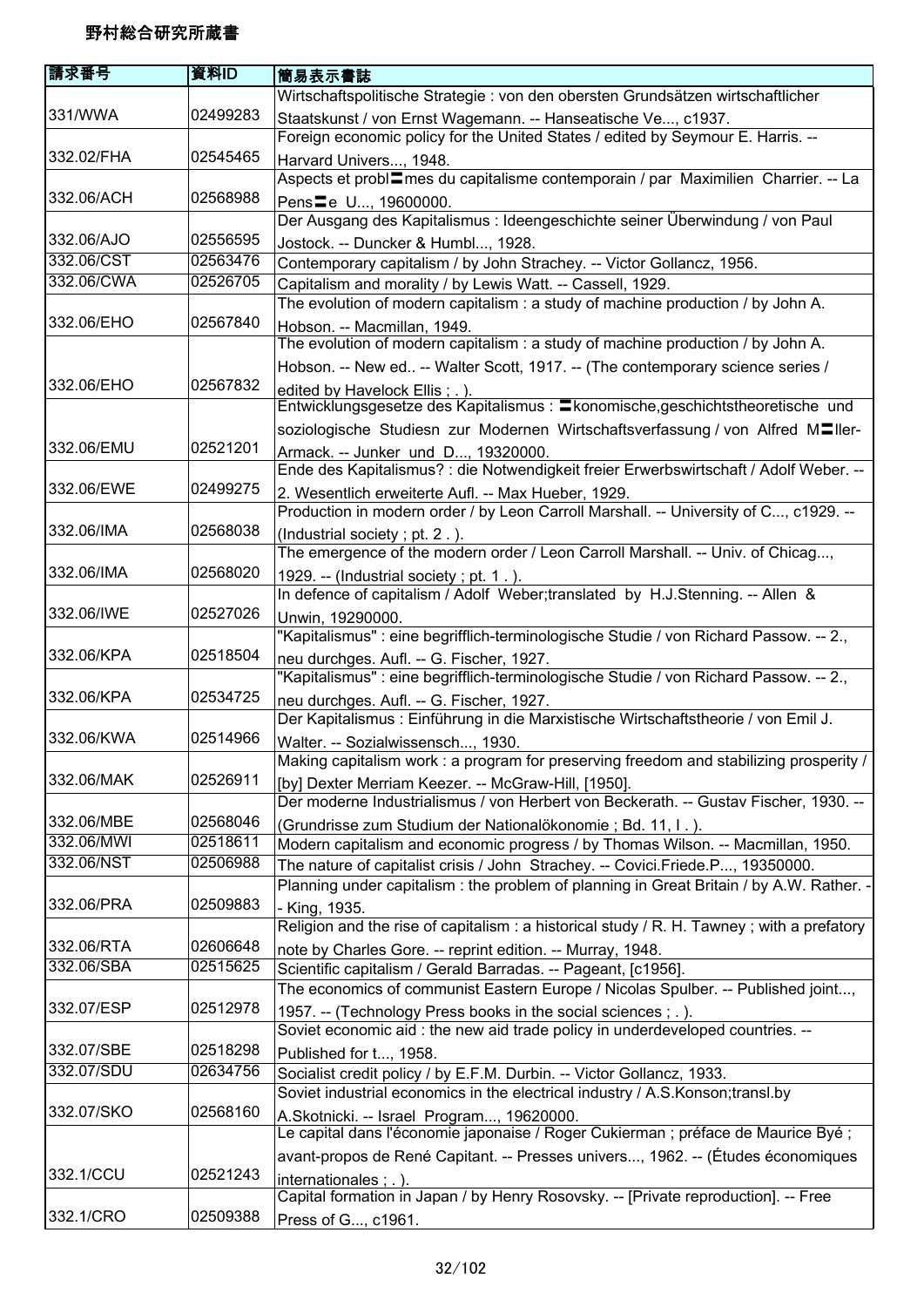| 請求番号       | 資料ID     | 簡易表示書誌                                                                                                                        |
|------------|----------|-------------------------------------------------------------------------------------------------------------------------------|
|            |          | Growth and cycles in the Japanese economy / Miyohei Shinohara. -- Kinokuniya                                                  |
| 332.1/GSH  | 02499234 | Booo -- (Economic research series / Institute of Economic Research, Hitotsubashi                                              |
|            |          | The Japanese Economy: a survey prepared for the F.B.I. / by the Economist                                                     |
| 332.1/JFE  | 02546406 | Intelligence Unit. -- Federation of B, 1962.                                                                                  |
|            |          | The Japanese Economy: a survey prepared for the F.B.I. / by the Economist                                                     |
| 332.1/JFE  | 02546398 | Intelligence Unit. -- Federation of B, 1962.                                                                                  |
|            |          | Japan : ein Beitrag zur Analyse des wirtschaftlichen Wachstums / Karl Hax. --                                                 |
|            |          | Westdeutscher V, 1961. -- (Die Industrielle Entwicklung ; Abt. A.) (Untersuchungen                                            |
| 332.1/JHA  | 02515518 | sur Volkswirtschaftspolitik; Bd. 13.).                                                                                        |
|            |          | Japan: Zusammenbruch und Wiederaufbau seiner Wirtschaft / Martin Schwind. --                                                  |
| 332.1/JSC  | 02546380 | Econ-Verlag, 1954.                                                                                                            |
|            |          | A look at Japan: report of a visit made by Sir Norman Kipping and J. R. M. Whitehorn,                                         |
| 332.1/LOO  | 02546414 | October 1961. -- 1961.                                                                                                        |
| 332.1/PRO  | 02510626 | The Problems of Japanese regional economy. -- Keizai Doyukai, 19610000.                                                       |
|            |          | Fremde Einflüsse im modernen japanischen Recht / von Wilhelm Röhl. -- A. Metzner,                                             |
| 332.16/FRO | 02546273 | c1959. -- (Schriften des Instituts für Asienkunde in Hamburg ; Bd. 4.).                                                       |
|            |          | Eastern industrialization and its effect on the West, with special reference to Great                                         |
| 332.2/EHU  | 02560175 | Britain and Japan / by G.E. Hubbard; assisted by Denzil Baring; with a conclusion by                                          |
|            |          | T.E. Gregory. -- Oxford Universi, 1935.                                                                                       |
| 332.2/FAR  | 02586717 | Far Eastern economic review : and Asian textile survey.1961 yearbook. -- Far                                                  |
|            |          | Eastern E, 19610000.<br>Economic history of Manchuria : compiled in commemoration of the decennial of the                     |
| 332.22/ECO | 02596690 |                                                                                                                               |
|            |          | ANK of Chosen. -- Bank of Chosen, 1921.<br>The economic development of Communist China / by T.J. Hughes and D.E.T. Luard. -   |
| 332.22/EHU | 02509875 |                                                                                                                               |
|            |          | - Oxford Universi, 1959.<br>Economic development of Communist China : an appraisal of the first five years of                 |
|            |          | industrialization / by Choh-Ming Li. -- University of C, 1959. -- (Publications of the                                        |
| 332.22/ELI | 02515526 |                                                                                                                               |
|            |          | Bureau of Business and Economic Research; .).<br>Economic development and the use of energy resources in communist China / by |
| 332.22/EWU | 02558906 | Yuan-Li Wu; with assitance of H. C. Ling. -- Frederick A. Pr, c1963. -- (Hoover                                               |
|            |          | The national income of Communist China / by Alexander Eckstein; with the                                                      |
| 332.22/NEC | 02585669 | assistance of Y.C. Yin and Helen Yin. -- Free Press of G, c1961.                                                              |
|            |          | Three essays on the international economics of Communist China / edited by C.F.                                               |
| 332.22/THR | 02563245 | Remer. -- University of M, c1959.                                                                                             |
|            |          | The Commonwealth economy in Southeast Asia. -- Published for t, 1959. -- (Duke                                                |
| 332.23/CSI | 02564755 | University; no. 10.).                                                                                                         |
|            |          | Ownership and control in the Malayan economy: a study of the structure of ownership                                           |
|            |          | and control and its effects on the development of secondary industries and economic                                           |
| 332.23/OPU | 02596682 | growth in Malaya and Singapore / J. J. Puthucheary. -- Pub. by Donald , 1960.                                                 |
| 332.23/RSI | 02499978 | Readings in malayan economics / edited by T.H. -- Donald Moore fo, 1961.                                                      |
| 332.23/SMA | 02563799 | Someday Malaysia / by Eduardo L.Martelino. -- Pageant Press, 19590000.                                                        |
|            |          | Indonesia's economic stabilization and development / by Benjamin Higgins. -- Institute                                        |
| 332.24/IHI | 02513208 | of Pa, 1957.                                                                                                                  |
| 332.25/ACH | 02515385 | Agricultural and industrial problems in India / by Alfred Chatterton. -- Natesan,                                             |
|            |          | The industrial evolution of India in recent times / by D.R.Gadgil. -- 3rd ed -- Oxford                                        |
| 332.25/IGA | 02507150 | Univ.Pr, 19330000.                                                                                                            |
|            |          | Middle Eastern capitalism : nine essays / A. J. Meyer. -- Harvard Univers --                                                  |
| 332.25/MME | 02545291 | (Harvard Middle Eastern studies; ; 2.).                                                                                       |
| 332.25/SBA | 02556678 | A study of Indian economics / Pramathanath Banerjea. -- 7th ed. -- University of C,                                           |
|            |          | Economic developments in the middle east, 1945 to 1954 : supplement to World                                                  |
| 332.26/EUN | 02586998 | Economic Report, 1953-54. -- United Nations, 19550000.                                                                        |
| 332.26/EUN | 02586980 | Economic developments in the Middle East, 1959-1961. -- United Nations, 1962.                                                 |
| 332.26/EUN | 02586972 | Economic developments in the Middle East, 1959-1961. -- United Nations, 1962.                                                 |
|            |          | Economic developments in the Middle East 1958-1959 : supplement to World                                                      |
| 332.26/EUN | 02586964 | Economic Survey, 1959. -- United Nations, 19600000.                                                                           |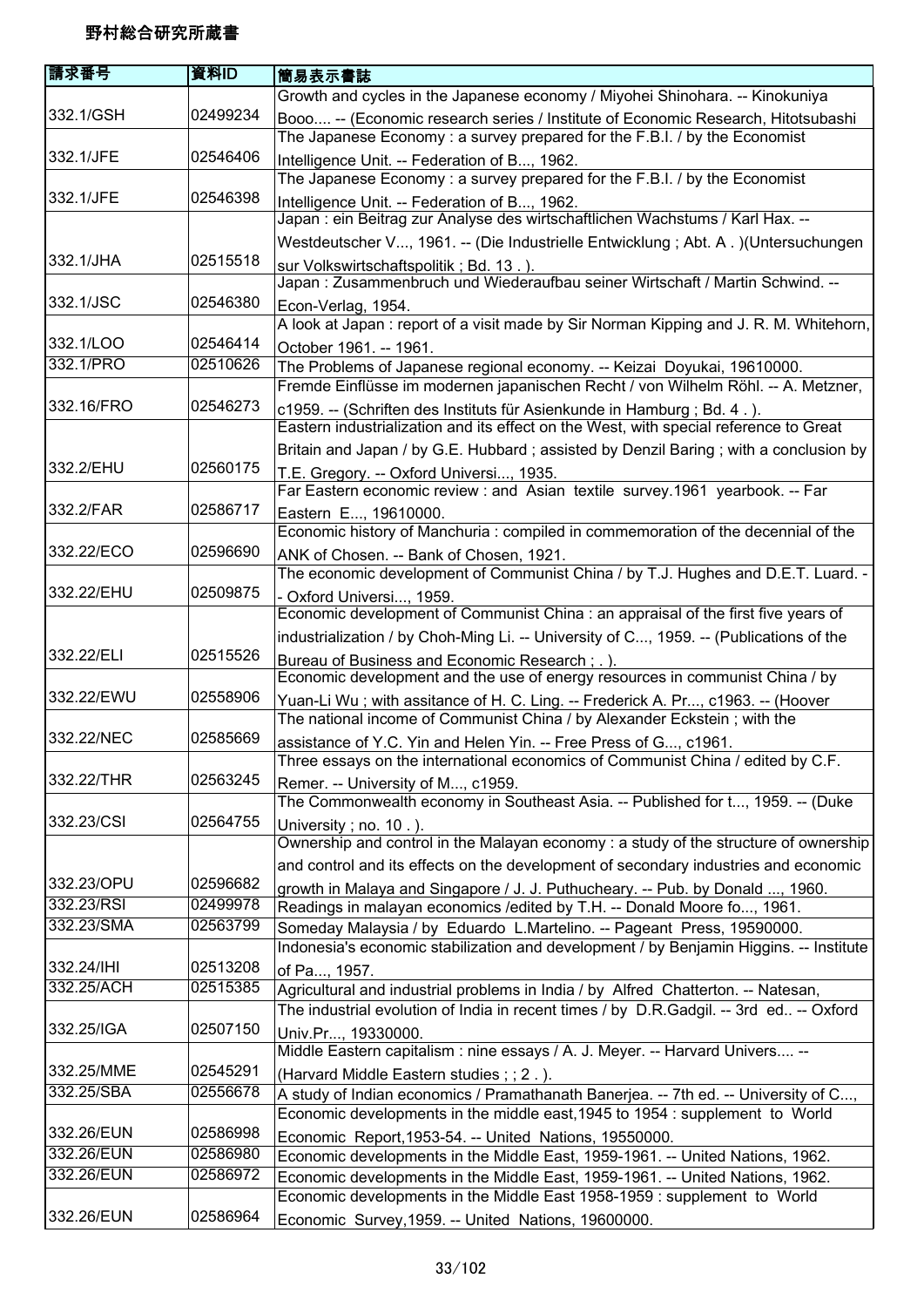| 請求番号       | 資料ID     | 簡易表示書誌                                                                                                          |
|------------|----------|-----------------------------------------------------------------------------------------------------------------|
|            |          | Economic developments in the Middle East 1957-1958 : supplement to World                                        |
| 332.26/EUN | 02586956 | Economic Survey, 1958. -- United Nations, 19590000.                                                             |
|            |          | Review of economic conditions in the Middle East 1951-52 : supplement to world                                  |
| 332.26/RUN | 02586949 | economic report. -- United Nations, 19530000.                                                                   |
| 332.3/ANN  | 02568459 | Annual economic review ; 10th. -- OEEC, 19590000.                                                               |
| 332.3/ANN  | 02568442 | Annual economic review ; 12th. -- OEEC, 19610000.                                                               |
|            |          | Europe at sixes and sevens: the Common Market, the Free Trade Association, and                                  |
| 332.3/EBE  | 02565075 | the United States / by Emile Benoit ; with a foreword by Walter Hallstein. -- Columbia                          |
|            |          | The economic development of France and Germany 1815-1914 / by J.H. Clapham. --                                  |
| 332.3/ECL  | 02565778 | 4th ed. -- Cambridge Unive, c1945.                                                                              |
|            |          | The economic performance of self-service in Europe : report / prepared by K.H.                                  |
| 332.3/ECO  | 02606531 | Henksmeier. -- Organisation fo, 1960.                                                                           |
|            |          | Economic conditions in member and associated countries of the OEEC; 1961. --                                    |
| 332.3/ECO  | 02601482 | OEEC, 19610000.                                                                                                 |
| 332.3/ECO  | 02601433 | Economic surveys by the OECD; 1963. -- OECD, 19630000.                                                          |
|            |          | Economic conditions in member and associated countries of the OEEC; 1960. --                                    |
| 332.3/ECO  | 02601425 | OEEC, 19600000.                                                                                                 |
| 332.3/ECO  | 02601417 | Economic surveys by the OECD; 1962. -- OECD, 19620000.                                                          |
|            |          | Economic problems in Europe to-day / edited by W.Henderson Pringle; with an                                     |
| 332.3/ECO  | 02555118 | introduction by Sir Charles Grant Robertson. -- Black, 19280000.                                                |
| 332.3/EKI  | 02561157 | Economic growth in France and Britain / Charles P. Kindleberger. -- Harvard                                     |
|            |          | Europe the way ahead : towards economic expansion and dollar balance. --                                        |
| 332.3/EOR  | 02521227 | Organisation fo, 1952.                                                                                          |
| 332.3/EST  | 02509552 | European reckoning: the six and Britain's future / E. Strauss. -- Allen & Unwin, 1962.                          |
|            |          | Economic survey of Europe since the war : a reappraisal of problems and                                         |
| 332.3/EUN  | 02587004 | prospects. -- United Nations, 19530000.                                                                         |
|            |          | Europe's future consumption / contributors, A. Amundsen  [et al.]; edited by J.                                 |
| 332.3/EUR  | 02569077 | Sandee. -- North-Holland P, 1964. -- (ASEPELT ; v. 2.).                                                         |
|            |          | Der Europ lische Wirtschaftsrat OEEC Handbuch 1959 / hrsg.vom                                                   |
| 332.3/EUR  | 02545432 | Bundesministerium fret Wirtschaft. -- Verlag Frett, 19590000.                                                   |
|            |          | The flow of financial resources to countries in course of economic development /                                |
| 332.3/FLO  | 02546281 | OEEEC. -- Organisation fo, 1961.                                                                                |
|            |          | Growth and stagnation in the European economy / by Ingvar Svennilson. -- United                                 |
| 332.3/GSV  | 02601078 | Nations , 1954.                                                                                                 |
| 332.3/IOR  | 02510659 | Interim report on the European recovery programme. -- Vol.2. -- O.E.E.C., 19480000.                             |
|            |          | Industrial growth and population change : a regional study of the coalfield areas of                            |
|            |          | North-West Europe in the later nineteenth century. -- Cambridge Univ, 1961. --                                  |
| 332.3/IWR  | 02596492 | (Cambridge studies in economic history ; .).                                                                    |
|            |          | The new Europe and its economic future : a Twentieth Century Fund survey / by                                   |
| 332.3/NBA  | 02562809 | Arnold B. Barach; graphics by Rudolf Modley. -- Macmillan, c1964.                                               |
|            |          | The politics and economics of European integration : Britain, Europe, and the United                            |
| 332.3/PKI  | 02567089 | States / U. W. Kitzinger. -- Frederick A. Pr, 1963.                                                             |
|            |          | Les probl <sup>-</sup> mes de la pond <sup>-</sup> ration dans les Institutions Europ <sup>-</sup> ennes / Bora |
| 332.3/PLJ  | 02507119 | Ljubisavljevic;pr≣face de Paul Reuter. -- Sythoff, 19590000. -- (Aspects Europ=                                 |
|            |          | Regional economic analysis in Britain and the Commonwealth : a bibliographic guide /                            |
| 332.3/RHA  | 02596591 | [by] F.E. Ian Hamilton. -- Weidenfeld and , 1969.                                                               |
|            |          | Retailing in Europe : present structure and future trends / by James B. Jefferys and                            |
| 332.3/RJE  | 02499937 | Derek Knee. -- Macmillan, 1962.                                                                                 |
|            |          | Transitional economic systems : the Polish-Czech example / by Dorothy W. Douglas. -                             |
| 332.3/TDO  | 02559938 | - Routledge & Keg, 1953. -- (International library of sociology and social                                      |
|            |          | Value and plan : economic calculation and organization in Eastern Europe / edited,                              |
|            |          | with introd. by Gregory Grossman. -- Greenwood Press, 1976, c1960. -- (Russian and                              |
| 332.3/VAL  | 02560308 | East European studies; .).                                                                                      |
|            |          | Greek economics / Introduction & translation by M. L. W. Laistner. -- J. M. Dent, 1923.                         |
| 332.31/GRE | 02559474 | -- (The Library of Greek thought; .).                                                                           |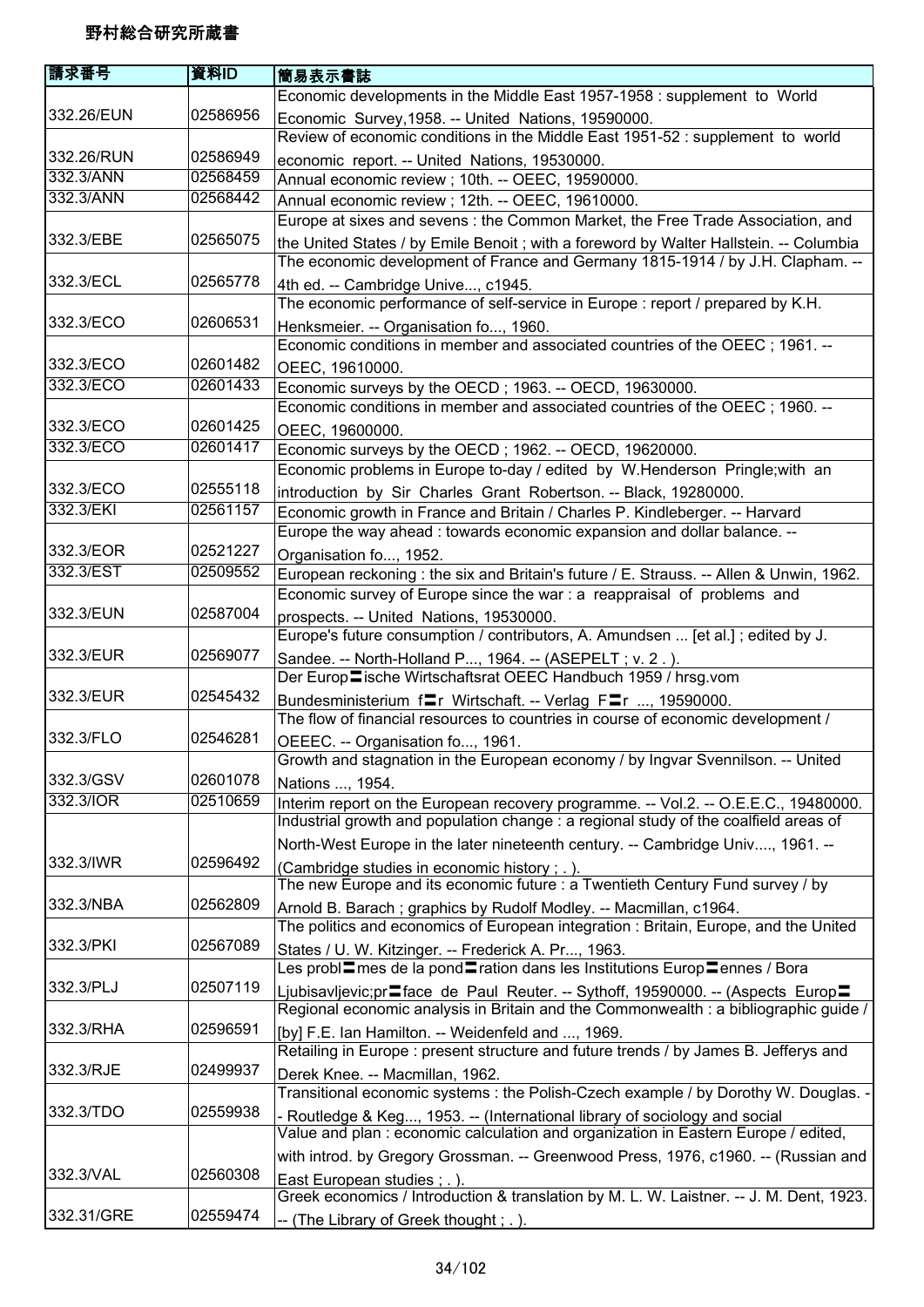| 請求番号       | 資料ID     | 簡易表示書誌                                                                                                                                                               |
|------------|----------|----------------------------------------------------------------------------------------------------------------------------------------------------------------------|
| 332.33/BAL | 02546372 | British industries and their organization / by G. C. Allen. -- 3rd ed. -- Longmans,                                                                                  |
| 332.33/BCO | 02606192 | British trade and industry: past and future / by G.D.H. Cole. -- Macmillan, 1932.                                                                                    |
|            |          | The British government and commercial negotiations with Europe / by John Ehrman. -                                                                                   |
| 332.33/BEH | 02534881 | - Cambridge Unive, 1962.                                                                                                                                             |
|            |          | Britain under protection : an examination of the government's protectionist policy /                                                                                 |
| 332.33/BFI | 02518595 | by Ranald M.Findlay; foreword by Sir Archibald Sinclair. -- Allen & Unwin,                                                                                           |
|            |          | Britain's trade and agriculture : their recent evolution and future development /                                                                                    |
| 332.33/BFO | 02513216 | Montague Fordham; with a preface by the Earl of Radnor. -- Allen & Unwin,                                                                                            |
| 332.33/BRI | 02555092 | Britain's industrial future. -- Benn, 1928.                                                                                                                          |
|            |          | The British economy in the nineteen-fifties / edited by G.D.N. Worswick and P.H. Ady.                                                                                |
| 332.33/BRI | 02509602 | -- Clarendon Press, 1962.                                                                                                                                            |
|            |          | The British economy / edited by G.D.N. Worswick and P.H. Ady. -- Clarendon Press,                                                                                    |
| 332.33/BRI | 02509586 | 1952. -- (Oxford economic papers ; .).                                                                                                                               |
|            |          | British incomes and property: the application of official statistics to economic                                                                                     |
| 332.33/BST | 02535052 |                                                                                                                                                                      |
|            |          | problems / by J.C. Stamp. -- P.S. King, 1916. -- (Studies in economics and political<br>Commonwealth stocktaking / by L.St.Clare Grondona; with twenty-two pages of  |
| 332.33/CGR | 02510428 |                                                                                                                                                                      |
| 332.33/DHU | 02561413 | coloured diagrams by Mrs.St.Clare Grondona;statistic. -- Butterworths, 19530000.<br>The decline & fall of British capitalism / by Keith Hutchison. -- J. Cape, 1951. |
|            |          | The economic organisation of England : an outline history / by Sir William                                                                                           |
| 332.33/EAS | 02600765 |                                                                                                                                                                      |
|            |          | Ashley; with three supplementary chapters by G.C.Allen. -- Longmans, Green,                                                                                          |
| 332.33/EEM | 02568426 | The economic situation of the British colonial empire / the Empire Economic Union. --                                                                                |
|            |          | Abbey House, 1931.                                                                                                                                                   |
| 332.33/EPR | 02509909 | The economic problems of Europe : pre-war and after / by M. Philips Price ; foreword                                                                                 |
|            |          | by Sidney Webb. -- G. Allen & Unwi, 1928.<br>Finance and trade under Edward III / by Members of the History School; edited by                                        |
|            |          |                                                                                                                                                                      |
|            |          | George Unwin. -- Manchester Univ, 1918. -- (Publications of the University of                                                                                        |
| 332.33/FIN | 02515849 | Manchester; Historical series; no. 32).                                                                                                                              |
|            |          | Geschichte der Handelskrisen in England im Zusammenhang mit der Entwicklung des                                                                                      |
|            |          | englischen Wirtschaftslebens 1640-1840 / von Mentor Bouniatian. -- Reinhardt, 1908                                                                                   |
| 332.33/GBO | 02556710 | -- (Studien zur Theorie und Geschichte der Wirtschaftskrisen; II.).                                                                                                  |
| 332.33/IBA |          | Investment and growth policies in British industrial firms / Tibor Barna. -- The                                                                                     |
| 332.33/IDE | 02566180 | University , 1962. -- (Occasional papers / the National Institute of Economic and                                                                                    |
|            | 02526663 | An introduction to British economic statistics / by Ely Devons. -- The University ,                                                                                  |
| 332.33/LUT | 02566230 | Lancashire and the Far East / by Freda Utley. -- G. Allen & Unwi, 1931.                                                                                              |
|            |          | The new industrial revolution : a study for the general reader of rationalisation and                                                                                |
| 332.33/NME | 02526259 | post-war tendencies of capitalism and labour. -- Victor Gollancz, 1928.                                                                                              |
|            |          | Outlines of English industrial history / by W. Cunningham and Ellen A. Mcarthur. --                                                                                  |
| 332.33/OCU | 02518777 | Cambridge Unive, 1920. -- (Cambridge historical series; .).                                                                                                          |
| 332.33/PCO | 02519718 | A plan for Britain / by G.D.H.Cole. -- Clarion Press, 19000000.                                                                                                      |
| 332.33/PCU | 02507614 | The progress of capitalism in England / by W. Cunningham. -- Cambridge Univ,                                                                                         |
|            |          | Savings in Great Britain 1922-1935 : an analysis of the causes of variations in                                                                                      |
| 332.33/SRA | 02521359 | savings / by E.A.Radice. -- Oxford Univ.Pr, 19390000. -- (Oxford studies in                                                                                          |
|            |          | The structure of British industry : a symposium / edited by Duncan Burn ; 全巻, v. 1, v.                                                                               |
|            |          | 2. -- Cambridge Univ, 1958. -- (Economic and social studies / National Institute of                                                                                  |
| 332.33/STR | 02526739 | Economic and Social Research; 15.).                                                                                                                                  |
|            |          | The structure of British industry : a symposium / edited by Duncan Burn ; 全巻, v. 1, v.                                                                               |
|            |          | 2. -- Cambridge Univ, 1958. -- (Economic and social studies / National Institute of                                                                                  |
| 332.33/STR | 02526721 | Economic and Social Research; 15.).                                                                                                                                  |
|            |          | Wirtschaft / von Georg Solmssen. -- Duncker & Humbl, 1934. -- (Beiträge zur                                                                                          |
| 332.34/BSO | 02512986 | deutschen Politik und Wirtschaft; .).                                                                                                                                |
| 332.34/CWA | 02535060 | Combines and rationalisation in Germany / by D. Warriner. -- P.S. King, 1931.                                                                                        |
| 332.34/DBI | 02509941 | Deutschland und die Weltwirtschaft / Gregor Bienstock. -- Dietz, 19310000.                                                                                           |
| 332.34/DBI | 02509511 | Deutschland und die Weltwirtschaft / Gregor Bienstock. -- J.H.W. Dietz Na, 1931.                                                                                     |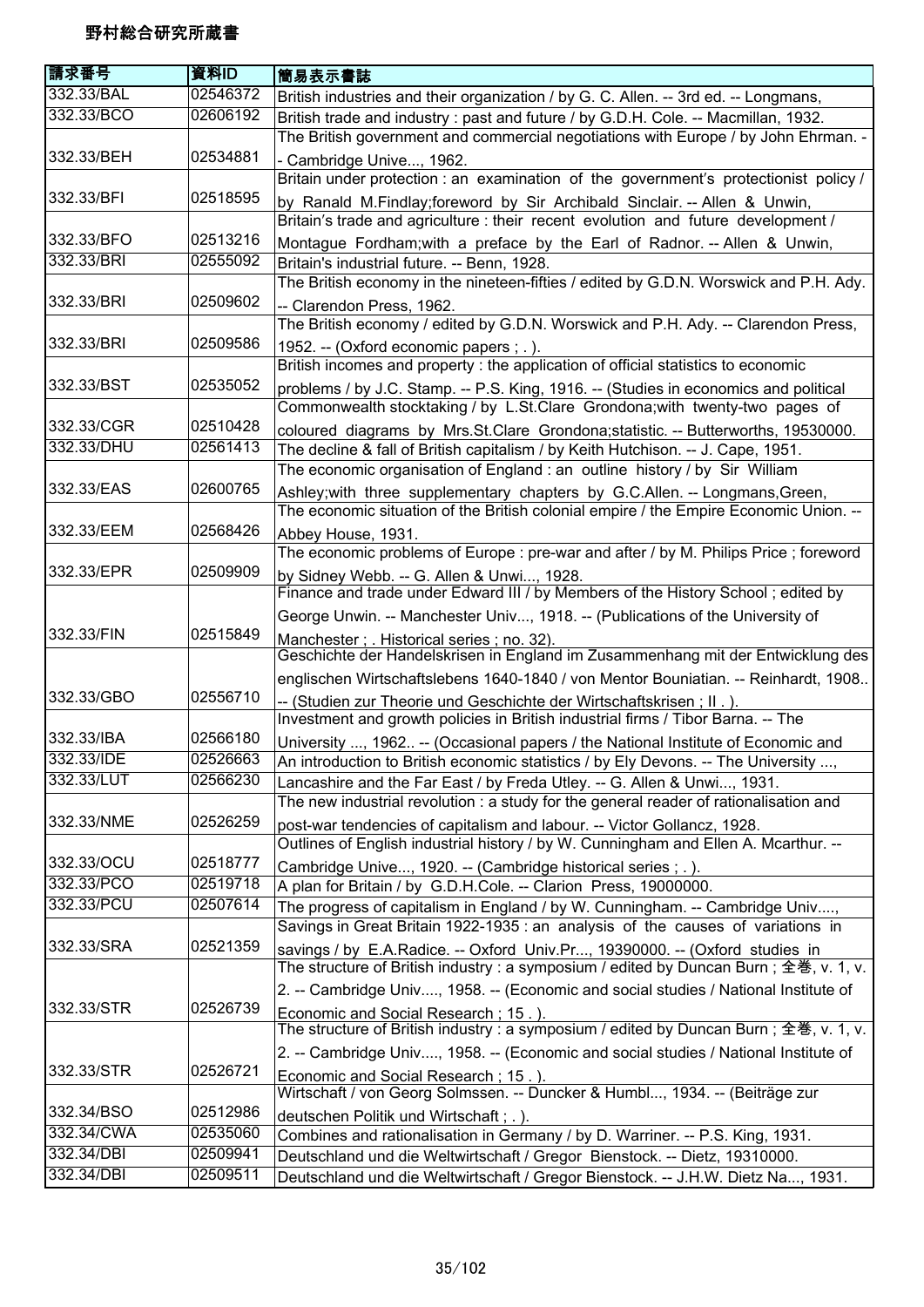| Der deutsche Staat : auf nationaler und sozialer Grundlage neue Wege in Staat,<br>Finanz und Wirtschaft / von Gottfried Feder. -- 16. / 17. Aufl -- Nachf, 1933. --<br>332.34/DFE<br>02563971<br>(Nationalsozialistische Bibliothek; Heft 35.).<br>332.34/DHE<br>02564854<br>Deutschlands Kampf um seine Rohstoffe / von Max Hessenland. -- 3. Aufl. --<br>332.34/EPO<br>02560498<br>The economic pattern of modern Germany / Norman J.G. Pounds. -- Murray, 1963.<br>332.34/EPO<br>02509560<br>The economic pattern of modern Germany / Norman J.G. Pounds. -- Murray, 1963.<br>Die Epochen der deutschen Wirtschaftsentwicklung / Hans Proesler. -- Verlag der<br>332.34/EPR<br>02568756<br>Hoch, 1927.<br>332.34/GEI<br>02565422<br>Germany's default : the economics of Hitlerism / by Paul Einzig. -- Macmillan, 1934.<br>Germany's comeback in the world market / by Ludwig Erhard; with the assistance of<br>02545333<br>332.34/GER<br>Dr. von Maltzan; edited by Herbert Gross; translated by W.H. Johnston. -- G. Allen &<br>Grundprobleme der Investitionsfinanzierung in Westdeutschland / Kurt Zieschang. --<br>332.34/GZI<br>02562908<br>Akademie-Verlag, 1959. -- (Schriften des Instituts für Wirtschaftswissenschaften; Nr.<br>Industrial Germany: A study of its monopoly organisations and their control by the<br>332.34/ILE<br>02545325<br>state / by Hermann Levy. -- Cambridge Unive, 1935.<br>Jahrbuch fra nationalsozialistische Wirtschaft: hrsg.von Otto Manckmeier. --<br>332.34/JAH<br>02500692<br>Kohlhammer, 19350000.<br>332.34/KFE<br>02567253<br>Kampf gegen die Hochfinanz / von Gottfried Feder. -- Eher, 1933.<br>Die M <sup>n</sup> chtigen und der Tyrann: Tycoons and Tyrant / Louis P. Lochner. -- Bei<br>332.34/MLO<br>02535094<br>Franz Sch, 19550000.<br>332.34/PGO<br>02565273<br>Poland : and her economic development / Roman Górecki. -- Allen & Unwin, c1935.<br>Postwar trade in divided Germany : the internal and international issues / by Karel<br>332.34/PHO<br>02545762<br>Holbik and Henry Myers. -- Johns Hopkins P, c1964.<br>Strukturwandlungen der deutschen Volkswirtschaft : Vorlesungen / herausgegeben<br>332.34/STR<br>02586774<br>von Bernhard Harms; 全巻, Bd. 1, Bd. 2. -- 2., vervollständigte Aufl. -- R. Hobbing,<br>Strukturwandlungen der deutschen Volkswirtschaft : Vorlesungen / herausgegeben<br>332.34/STR<br>02586766<br>von Bernhard Harms; 全巻, Bd. 1, Bd. 2. -- 2., vervollständigte Aufl. -- R. Hobbing,<br>332.34/SWI<br>02519700<br>The Swiss economy in 1962. -- Swiss Credit , 19620000.<br>The West German economy : a handy guide to facts and figures. -- Deutsches<br>332.34/WES<br>02551174<br>Indu, 19590000.<br>Wege zu nationalsozialistischer Geld-, Kredit- und Währungspolitik: Grundlagen<br>332.34/WFO<br>02565547<br>positiver Wirtchaftsgesteltung / Albrecht Forstmann. -- Reimar Hobbing, 1933. -- (Volk<br>Wirtschaftsführung im Grossdeutschen Reich : politische Aufgaben und wirtschaftliche<br>332.34/WMI<br>02634566<br>Möglichkeiten / von Gerold von Minden. -- Schmidt, 1939.<br>American growth and the balance of payments : a study of the long swing / Jeffrey G.<br>02601003<br>332.35/AWI<br>Williamson. -- University of N, c1964.<br>332.35/FEI<br>02509867<br>France's crisis / by Paul Einzig. -- Macmillan, 1934.<br>The French debt problem / by Harold G. Moulton and Cleona Lewis, with the aid of the<br>Council and staff of the Institute of Economics. -- Macmillan, 1925. -- (Investigations in<br>332.35/FMO<br>02559433<br>international economic reconstruction; .).<br>332.35/FRE<br>02601474<br>The French economy. -- Union Bank of, 19600000.<br>332.35/IBI<br>02596880<br>Institutions financières et économiques en France / André Bisson. -- Berger-Levrault,<br>Investment and growth in mature economies : the case of Belgium / by A.<br>332.35/ILA<br>02559326<br>Lamfalussy -- Macmillian; Ne, 1961.<br>Price control and the Reign of terror / by William Finley Shepard. -- University of C,<br>332.35/PSH<br>02527687<br>1953. -- (University of California publications in history ; v. 45.).<br>The development of the Soviet economic system : an essay on the experience of<br>planning in the U.S.S.R. / by Alexander Baykov. -- Reprint ed. -- Cambridge Unive,<br>332.38/DBA<br>02559409<br>1950. -- (Economic and social studies / National Institute of Economic and Social<br>Economic geography of the U.S.S.R. / N. Baransky; translated from the Russian by<br>332.38/EBA<br>02509636<br>S.Belsky. -- Moscow Foreign , 1956.<br>Economic planning in Soviet Russia / by Boris Brutzkus; with a foreword by F.A.<br>332.38/EBR<br>02545077<br>Hynek; [translated from the German by Gilbert Gardiner]. -- G. Routledge & , 1935.<br>Economic trends in the Soviet Union / edited by Abram Bergson and Simon Kuznets. - | 請求番号       | 資料ID | <b> 簡易表示書誌</b> |
|---------------------------------------------------------------------------------------------------------------------------------------------------------------------------------------------------------------------------------------------------------------------------------------------------------------------------------------------------------------------------------------------------------------------------------------------------------------------------------------------------------------------------------------------------------------------------------------------------------------------------------------------------------------------------------------------------------------------------------------------------------------------------------------------------------------------------------------------------------------------------------------------------------------------------------------------------------------------------------------------------------------------------------------------------------------------------------------------------------------------------------------------------------------------------------------------------------------------------------------------------------------------------------------------------------------------------------------------------------------------------------------------------------------------------------------------------------------------------------------------------------------------------------------------------------------------------------------------------------------------------------------------------------------------------------------------------------------------------------------------------------------------------------------------------------------------------------------------------------------------------------------------------------------------------------------------------------------------------------------------------------------------------------------------------------------------------------------------------------------------------------------------------------------------------------------------------------------------------------------------------------------------------------------------------------------------------------------------------------------------------------------------------------------------------------------------------------------------------------------------------------------------------------------------------------------------------------------------------------------------------------------------------------------------------------------------------------------------------------------------------------------------------------------------------------------------------------------------------------------------------------------------------------------------------------------------------------------------------------------------------------------------------------------------------------------------------------------------------------------------------------------------------------------------------------------------------------------------------------------------------------------------------------------------------------------------------------------------------------------------------------------------------------------------------------------------------------------------------------------------------------------------------------------------------------------------------------------------------------------------------------------------------------------------------------------------------------------------------------------------------------------------------------------------------------------------------------------------------------------------------------------------------------------------------------------------------------------------------------------------------------------------------------------------------------------------------------------------------------------------------------------------------------------------------------------------------------------------------------------------------------------------------------------------------------------------------------------------------------------------------------------------------------------------------------------------------------------------------------------------------------------------------------------------------------------------------------------------------------------------------------------------------------------------------------------------------------------------------------------------------------------------------------------------------------------------------------------------------------------------------------------|------------|------|----------------|
|                                                                                                                                                                                                                                                                                                                                                                                                                                                                                                                                                                                                                                                                                                                                                                                                                                                                                                                                                                                                                                                                                                                                                                                                                                                                                                                                                                                                                                                                                                                                                                                                                                                                                                                                                                                                                                                                                                                                                                                                                                                                                                                                                                                                                                                                                                                                                                                                                                                                                                                                                                                                                                                                                                                                                                                                                                                                                                                                                                                                                                                                                                                                                                                                                                                                                                                                                                                                                                                                                                                                                                                                                                                                                                                                                                                                                                                                                                                                                                                                                                                                                                                                                                                                                                                                                                                                                                                                                                                                                                                                                                                                                                                                                                                                                                                                                                                                                       |            |      |                |
|                                                                                                                                                                                                                                                                                                                                                                                                                                                                                                                                                                                                                                                                                                                                                                                                                                                                                                                                                                                                                                                                                                                                                                                                                                                                                                                                                                                                                                                                                                                                                                                                                                                                                                                                                                                                                                                                                                                                                                                                                                                                                                                                                                                                                                                                                                                                                                                                                                                                                                                                                                                                                                                                                                                                                                                                                                                                                                                                                                                                                                                                                                                                                                                                                                                                                                                                                                                                                                                                                                                                                                                                                                                                                                                                                                                                                                                                                                                                                                                                                                                                                                                                                                                                                                                                                                                                                                                                                                                                                                                                                                                                                                                                                                                                                                                                                                                                                       |            |      |                |
|                                                                                                                                                                                                                                                                                                                                                                                                                                                                                                                                                                                                                                                                                                                                                                                                                                                                                                                                                                                                                                                                                                                                                                                                                                                                                                                                                                                                                                                                                                                                                                                                                                                                                                                                                                                                                                                                                                                                                                                                                                                                                                                                                                                                                                                                                                                                                                                                                                                                                                                                                                                                                                                                                                                                                                                                                                                                                                                                                                                                                                                                                                                                                                                                                                                                                                                                                                                                                                                                                                                                                                                                                                                                                                                                                                                                                                                                                                                                                                                                                                                                                                                                                                                                                                                                                                                                                                                                                                                                                                                                                                                                                                                                                                                                                                                                                                                                                       |            |      |                |
|                                                                                                                                                                                                                                                                                                                                                                                                                                                                                                                                                                                                                                                                                                                                                                                                                                                                                                                                                                                                                                                                                                                                                                                                                                                                                                                                                                                                                                                                                                                                                                                                                                                                                                                                                                                                                                                                                                                                                                                                                                                                                                                                                                                                                                                                                                                                                                                                                                                                                                                                                                                                                                                                                                                                                                                                                                                                                                                                                                                                                                                                                                                                                                                                                                                                                                                                                                                                                                                                                                                                                                                                                                                                                                                                                                                                                                                                                                                                                                                                                                                                                                                                                                                                                                                                                                                                                                                                                                                                                                                                                                                                                                                                                                                                                                                                                                                                                       |            |      |                |
|                                                                                                                                                                                                                                                                                                                                                                                                                                                                                                                                                                                                                                                                                                                                                                                                                                                                                                                                                                                                                                                                                                                                                                                                                                                                                                                                                                                                                                                                                                                                                                                                                                                                                                                                                                                                                                                                                                                                                                                                                                                                                                                                                                                                                                                                                                                                                                                                                                                                                                                                                                                                                                                                                                                                                                                                                                                                                                                                                                                                                                                                                                                                                                                                                                                                                                                                                                                                                                                                                                                                                                                                                                                                                                                                                                                                                                                                                                                                                                                                                                                                                                                                                                                                                                                                                                                                                                                                                                                                                                                                                                                                                                                                                                                                                                                                                                                                                       |            |      |                |
|                                                                                                                                                                                                                                                                                                                                                                                                                                                                                                                                                                                                                                                                                                                                                                                                                                                                                                                                                                                                                                                                                                                                                                                                                                                                                                                                                                                                                                                                                                                                                                                                                                                                                                                                                                                                                                                                                                                                                                                                                                                                                                                                                                                                                                                                                                                                                                                                                                                                                                                                                                                                                                                                                                                                                                                                                                                                                                                                                                                                                                                                                                                                                                                                                                                                                                                                                                                                                                                                                                                                                                                                                                                                                                                                                                                                                                                                                                                                                                                                                                                                                                                                                                                                                                                                                                                                                                                                                                                                                                                                                                                                                                                                                                                                                                                                                                                                                       |            |      |                |
|                                                                                                                                                                                                                                                                                                                                                                                                                                                                                                                                                                                                                                                                                                                                                                                                                                                                                                                                                                                                                                                                                                                                                                                                                                                                                                                                                                                                                                                                                                                                                                                                                                                                                                                                                                                                                                                                                                                                                                                                                                                                                                                                                                                                                                                                                                                                                                                                                                                                                                                                                                                                                                                                                                                                                                                                                                                                                                                                                                                                                                                                                                                                                                                                                                                                                                                                                                                                                                                                                                                                                                                                                                                                                                                                                                                                                                                                                                                                                                                                                                                                                                                                                                                                                                                                                                                                                                                                                                                                                                                                                                                                                                                                                                                                                                                                                                                                                       |            |      |                |
|                                                                                                                                                                                                                                                                                                                                                                                                                                                                                                                                                                                                                                                                                                                                                                                                                                                                                                                                                                                                                                                                                                                                                                                                                                                                                                                                                                                                                                                                                                                                                                                                                                                                                                                                                                                                                                                                                                                                                                                                                                                                                                                                                                                                                                                                                                                                                                                                                                                                                                                                                                                                                                                                                                                                                                                                                                                                                                                                                                                                                                                                                                                                                                                                                                                                                                                                                                                                                                                                                                                                                                                                                                                                                                                                                                                                                                                                                                                                                                                                                                                                                                                                                                                                                                                                                                                                                                                                                                                                                                                                                                                                                                                                                                                                                                                                                                                                                       |            |      |                |
|                                                                                                                                                                                                                                                                                                                                                                                                                                                                                                                                                                                                                                                                                                                                                                                                                                                                                                                                                                                                                                                                                                                                                                                                                                                                                                                                                                                                                                                                                                                                                                                                                                                                                                                                                                                                                                                                                                                                                                                                                                                                                                                                                                                                                                                                                                                                                                                                                                                                                                                                                                                                                                                                                                                                                                                                                                                                                                                                                                                                                                                                                                                                                                                                                                                                                                                                                                                                                                                                                                                                                                                                                                                                                                                                                                                                                                                                                                                                                                                                                                                                                                                                                                                                                                                                                                                                                                                                                                                                                                                                                                                                                                                                                                                                                                                                                                                                                       |            |      |                |
|                                                                                                                                                                                                                                                                                                                                                                                                                                                                                                                                                                                                                                                                                                                                                                                                                                                                                                                                                                                                                                                                                                                                                                                                                                                                                                                                                                                                                                                                                                                                                                                                                                                                                                                                                                                                                                                                                                                                                                                                                                                                                                                                                                                                                                                                                                                                                                                                                                                                                                                                                                                                                                                                                                                                                                                                                                                                                                                                                                                                                                                                                                                                                                                                                                                                                                                                                                                                                                                                                                                                                                                                                                                                                                                                                                                                                                                                                                                                                                                                                                                                                                                                                                                                                                                                                                                                                                                                                                                                                                                                                                                                                                                                                                                                                                                                                                                                                       |            |      |                |
|                                                                                                                                                                                                                                                                                                                                                                                                                                                                                                                                                                                                                                                                                                                                                                                                                                                                                                                                                                                                                                                                                                                                                                                                                                                                                                                                                                                                                                                                                                                                                                                                                                                                                                                                                                                                                                                                                                                                                                                                                                                                                                                                                                                                                                                                                                                                                                                                                                                                                                                                                                                                                                                                                                                                                                                                                                                                                                                                                                                                                                                                                                                                                                                                                                                                                                                                                                                                                                                                                                                                                                                                                                                                                                                                                                                                                                                                                                                                                                                                                                                                                                                                                                                                                                                                                                                                                                                                                                                                                                                                                                                                                                                                                                                                                                                                                                                                                       |            |      |                |
|                                                                                                                                                                                                                                                                                                                                                                                                                                                                                                                                                                                                                                                                                                                                                                                                                                                                                                                                                                                                                                                                                                                                                                                                                                                                                                                                                                                                                                                                                                                                                                                                                                                                                                                                                                                                                                                                                                                                                                                                                                                                                                                                                                                                                                                                                                                                                                                                                                                                                                                                                                                                                                                                                                                                                                                                                                                                                                                                                                                                                                                                                                                                                                                                                                                                                                                                                                                                                                                                                                                                                                                                                                                                                                                                                                                                                                                                                                                                                                                                                                                                                                                                                                                                                                                                                                                                                                                                                                                                                                                                                                                                                                                                                                                                                                                                                                                                                       |            |      |                |
|                                                                                                                                                                                                                                                                                                                                                                                                                                                                                                                                                                                                                                                                                                                                                                                                                                                                                                                                                                                                                                                                                                                                                                                                                                                                                                                                                                                                                                                                                                                                                                                                                                                                                                                                                                                                                                                                                                                                                                                                                                                                                                                                                                                                                                                                                                                                                                                                                                                                                                                                                                                                                                                                                                                                                                                                                                                                                                                                                                                                                                                                                                                                                                                                                                                                                                                                                                                                                                                                                                                                                                                                                                                                                                                                                                                                                                                                                                                                                                                                                                                                                                                                                                                                                                                                                                                                                                                                                                                                                                                                                                                                                                                                                                                                                                                                                                                                                       |            |      |                |
|                                                                                                                                                                                                                                                                                                                                                                                                                                                                                                                                                                                                                                                                                                                                                                                                                                                                                                                                                                                                                                                                                                                                                                                                                                                                                                                                                                                                                                                                                                                                                                                                                                                                                                                                                                                                                                                                                                                                                                                                                                                                                                                                                                                                                                                                                                                                                                                                                                                                                                                                                                                                                                                                                                                                                                                                                                                                                                                                                                                                                                                                                                                                                                                                                                                                                                                                                                                                                                                                                                                                                                                                                                                                                                                                                                                                                                                                                                                                                                                                                                                                                                                                                                                                                                                                                                                                                                                                                                                                                                                                                                                                                                                                                                                                                                                                                                                                                       |            |      |                |
|                                                                                                                                                                                                                                                                                                                                                                                                                                                                                                                                                                                                                                                                                                                                                                                                                                                                                                                                                                                                                                                                                                                                                                                                                                                                                                                                                                                                                                                                                                                                                                                                                                                                                                                                                                                                                                                                                                                                                                                                                                                                                                                                                                                                                                                                                                                                                                                                                                                                                                                                                                                                                                                                                                                                                                                                                                                                                                                                                                                                                                                                                                                                                                                                                                                                                                                                                                                                                                                                                                                                                                                                                                                                                                                                                                                                                                                                                                                                                                                                                                                                                                                                                                                                                                                                                                                                                                                                                                                                                                                                                                                                                                                                                                                                                                                                                                                                                       |            |      |                |
|                                                                                                                                                                                                                                                                                                                                                                                                                                                                                                                                                                                                                                                                                                                                                                                                                                                                                                                                                                                                                                                                                                                                                                                                                                                                                                                                                                                                                                                                                                                                                                                                                                                                                                                                                                                                                                                                                                                                                                                                                                                                                                                                                                                                                                                                                                                                                                                                                                                                                                                                                                                                                                                                                                                                                                                                                                                                                                                                                                                                                                                                                                                                                                                                                                                                                                                                                                                                                                                                                                                                                                                                                                                                                                                                                                                                                                                                                                                                                                                                                                                                                                                                                                                                                                                                                                                                                                                                                                                                                                                                                                                                                                                                                                                                                                                                                                                                                       |            |      |                |
|                                                                                                                                                                                                                                                                                                                                                                                                                                                                                                                                                                                                                                                                                                                                                                                                                                                                                                                                                                                                                                                                                                                                                                                                                                                                                                                                                                                                                                                                                                                                                                                                                                                                                                                                                                                                                                                                                                                                                                                                                                                                                                                                                                                                                                                                                                                                                                                                                                                                                                                                                                                                                                                                                                                                                                                                                                                                                                                                                                                                                                                                                                                                                                                                                                                                                                                                                                                                                                                                                                                                                                                                                                                                                                                                                                                                                                                                                                                                                                                                                                                                                                                                                                                                                                                                                                                                                                                                                                                                                                                                                                                                                                                                                                                                                                                                                                                                                       |            |      |                |
|                                                                                                                                                                                                                                                                                                                                                                                                                                                                                                                                                                                                                                                                                                                                                                                                                                                                                                                                                                                                                                                                                                                                                                                                                                                                                                                                                                                                                                                                                                                                                                                                                                                                                                                                                                                                                                                                                                                                                                                                                                                                                                                                                                                                                                                                                                                                                                                                                                                                                                                                                                                                                                                                                                                                                                                                                                                                                                                                                                                                                                                                                                                                                                                                                                                                                                                                                                                                                                                                                                                                                                                                                                                                                                                                                                                                                                                                                                                                                                                                                                                                                                                                                                                                                                                                                                                                                                                                                                                                                                                                                                                                                                                                                                                                                                                                                                                                                       |            |      |                |
|                                                                                                                                                                                                                                                                                                                                                                                                                                                                                                                                                                                                                                                                                                                                                                                                                                                                                                                                                                                                                                                                                                                                                                                                                                                                                                                                                                                                                                                                                                                                                                                                                                                                                                                                                                                                                                                                                                                                                                                                                                                                                                                                                                                                                                                                                                                                                                                                                                                                                                                                                                                                                                                                                                                                                                                                                                                                                                                                                                                                                                                                                                                                                                                                                                                                                                                                                                                                                                                                                                                                                                                                                                                                                                                                                                                                                                                                                                                                                                                                                                                                                                                                                                                                                                                                                                                                                                                                                                                                                                                                                                                                                                                                                                                                                                                                                                                                                       |            |      |                |
|                                                                                                                                                                                                                                                                                                                                                                                                                                                                                                                                                                                                                                                                                                                                                                                                                                                                                                                                                                                                                                                                                                                                                                                                                                                                                                                                                                                                                                                                                                                                                                                                                                                                                                                                                                                                                                                                                                                                                                                                                                                                                                                                                                                                                                                                                                                                                                                                                                                                                                                                                                                                                                                                                                                                                                                                                                                                                                                                                                                                                                                                                                                                                                                                                                                                                                                                                                                                                                                                                                                                                                                                                                                                                                                                                                                                                                                                                                                                                                                                                                                                                                                                                                                                                                                                                                                                                                                                                                                                                                                                                                                                                                                                                                                                                                                                                                                                                       |            |      |                |
|                                                                                                                                                                                                                                                                                                                                                                                                                                                                                                                                                                                                                                                                                                                                                                                                                                                                                                                                                                                                                                                                                                                                                                                                                                                                                                                                                                                                                                                                                                                                                                                                                                                                                                                                                                                                                                                                                                                                                                                                                                                                                                                                                                                                                                                                                                                                                                                                                                                                                                                                                                                                                                                                                                                                                                                                                                                                                                                                                                                                                                                                                                                                                                                                                                                                                                                                                                                                                                                                                                                                                                                                                                                                                                                                                                                                                                                                                                                                                                                                                                                                                                                                                                                                                                                                                                                                                                                                                                                                                                                                                                                                                                                                                                                                                                                                                                                                                       |            |      |                |
|                                                                                                                                                                                                                                                                                                                                                                                                                                                                                                                                                                                                                                                                                                                                                                                                                                                                                                                                                                                                                                                                                                                                                                                                                                                                                                                                                                                                                                                                                                                                                                                                                                                                                                                                                                                                                                                                                                                                                                                                                                                                                                                                                                                                                                                                                                                                                                                                                                                                                                                                                                                                                                                                                                                                                                                                                                                                                                                                                                                                                                                                                                                                                                                                                                                                                                                                                                                                                                                                                                                                                                                                                                                                                                                                                                                                                                                                                                                                                                                                                                                                                                                                                                                                                                                                                                                                                                                                                                                                                                                                                                                                                                                                                                                                                                                                                                                                                       |            |      |                |
|                                                                                                                                                                                                                                                                                                                                                                                                                                                                                                                                                                                                                                                                                                                                                                                                                                                                                                                                                                                                                                                                                                                                                                                                                                                                                                                                                                                                                                                                                                                                                                                                                                                                                                                                                                                                                                                                                                                                                                                                                                                                                                                                                                                                                                                                                                                                                                                                                                                                                                                                                                                                                                                                                                                                                                                                                                                                                                                                                                                                                                                                                                                                                                                                                                                                                                                                                                                                                                                                                                                                                                                                                                                                                                                                                                                                                                                                                                                                                                                                                                                                                                                                                                                                                                                                                                                                                                                                                                                                                                                                                                                                                                                                                                                                                                                                                                                                                       |            |      |                |
|                                                                                                                                                                                                                                                                                                                                                                                                                                                                                                                                                                                                                                                                                                                                                                                                                                                                                                                                                                                                                                                                                                                                                                                                                                                                                                                                                                                                                                                                                                                                                                                                                                                                                                                                                                                                                                                                                                                                                                                                                                                                                                                                                                                                                                                                                                                                                                                                                                                                                                                                                                                                                                                                                                                                                                                                                                                                                                                                                                                                                                                                                                                                                                                                                                                                                                                                                                                                                                                                                                                                                                                                                                                                                                                                                                                                                                                                                                                                                                                                                                                                                                                                                                                                                                                                                                                                                                                                                                                                                                                                                                                                                                                                                                                                                                                                                                                                                       |            |      |                |
|                                                                                                                                                                                                                                                                                                                                                                                                                                                                                                                                                                                                                                                                                                                                                                                                                                                                                                                                                                                                                                                                                                                                                                                                                                                                                                                                                                                                                                                                                                                                                                                                                                                                                                                                                                                                                                                                                                                                                                                                                                                                                                                                                                                                                                                                                                                                                                                                                                                                                                                                                                                                                                                                                                                                                                                                                                                                                                                                                                                                                                                                                                                                                                                                                                                                                                                                                                                                                                                                                                                                                                                                                                                                                                                                                                                                                                                                                                                                                                                                                                                                                                                                                                                                                                                                                                                                                                                                                                                                                                                                                                                                                                                                                                                                                                                                                                                                                       |            |      |                |
|                                                                                                                                                                                                                                                                                                                                                                                                                                                                                                                                                                                                                                                                                                                                                                                                                                                                                                                                                                                                                                                                                                                                                                                                                                                                                                                                                                                                                                                                                                                                                                                                                                                                                                                                                                                                                                                                                                                                                                                                                                                                                                                                                                                                                                                                                                                                                                                                                                                                                                                                                                                                                                                                                                                                                                                                                                                                                                                                                                                                                                                                                                                                                                                                                                                                                                                                                                                                                                                                                                                                                                                                                                                                                                                                                                                                                                                                                                                                                                                                                                                                                                                                                                                                                                                                                                                                                                                                                                                                                                                                                                                                                                                                                                                                                                                                                                                                                       |            |      |                |
|                                                                                                                                                                                                                                                                                                                                                                                                                                                                                                                                                                                                                                                                                                                                                                                                                                                                                                                                                                                                                                                                                                                                                                                                                                                                                                                                                                                                                                                                                                                                                                                                                                                                                                                                                                                                                                                                                                                                                                                                                                                                                                                                                                                                                                                                                                                                                                                                                                                                                                                                                                                                                                                                                                                                                                                                                                                                                                                                                                                                                                                                                                                                                                                                                                                                                                                                                                                                                                                                                                                                                                                                                                                                                                                                                                                                                                                                                                                                                                                                                                                                                                                                                                                                                                                                                                                                                                                                                                                                                                                                                                                                                                                                                                                                                                                                                                                                                       |            |      |                |
|                                                                                                                                                                                                                                                                                                                                                                                                                                                                                                                                                                                                                                                                                                                                                                                                                                                                                                                                                                                                                                                                                                                                                                                                                                                                                                                                                                                                                                                                                                                                                                                                                                                                                                                                                                                                                                                                                                                                                                                                                                                                                                                                                                                                                                                                                                                                                                                                                                                                                                                                                                                                                                                                                                                                                                                                                                                                                                                                                                                                                                                                                                                                                                                                                                                                                                                                                                                                                                                                                                                                                                                                                                                                                                                                                                                                                                                                                                                                                                                                                                                                                                                                                                                                                                                                                                                                                                                                                                                                                                                                                                                                                                                                                                                                                                                                                                                                                       |            |      |                |
|                                                                                                                                                                                                                                                                                                                                                                                                                                                                                                                                                                                                                                                                                                                                                                                                                                                                                                                                                                                                                                                                                                                                                                                                                                                                                                                                                                                                                                                                                                                                                                                                                                                                                                                                                                                                                                                                                                                                                                                                                                                                                                                                                                                                                                                                                                                                                                                                                                                                                                                                                                                                                                                                                                                                                                                                                                                                                                                                                                                                                                                                                                                                                                                                                                                                                                                                                                                                                                                                                                                                                                                                                                                                                                                                                                                                                                                                                                                                                                                                                                                                                                                                                                                                                                                                                                                                                                                                                                                                                                                                                                                                                                                                                                                                                                                                                                                                                       |            |      |                |
|                                                                                                                                                                                                                                                                                                                                                                                                                                                                                                                                                                                                                                                                                                                                                                                                                                                                                                                                                                                                                                                                                                                                                                                                                                                                                                                                                                                                                                                                                                                                                                                                                                                                                                                                                                                                                                                                                                                                                                                                                                                                                                                                                                                                                                                                                                                                                                                                                                                                                                                                                                                                                                                                                                                                                                                                                                                                                                                                                                                                                                                                                                                                                                                                                                                                                                                                                                                                                                                                                                                                                                                                                                                                                                                                                                                                                                                                                                                                                                                                                                                                                                                                                                                                                                                                                                                                                                                                                                                                                                                                                                                                                                                                                                                                                                                                                                                                                       |            |      |                |
|                                                                                                                                                                                                                                                                                                                                                                                                                                                                                                                                                                                                                                                                                                                                                                                                                                                                                                                                                                                                                                                                                                                                                                                                                                                                                                                                                                                                                                                                                                                                                                                                                                                                                                                                                                                                                                                                                                                                                                                                                                                                                                                                                                                                                                                                                                                                                                                                                                                                                                                                                                                                                                                                                                                                                                                                                                                                                                                                                                                                                                                                                                                                                                                                                                                                                                                                                                                                                                                                                                                                                                                                                                                                                                                                                                                                                                                                                                                                                                                                                                                                                                                                                                                                                                                                                                                                                                                                                                                                                                                                                                                                                                                                                                                                                                                                                                                                                       |            |      |                |
|                                                                                                                                                                                                                                                                                                                                                                                                                                                                                                                                                                                                                                                                                                                                                                                                                                                                                                                                                                                                                                                                                                                                                                                                                                                                                                                                                                                                                                                                                                                                                                                                                                                                                                                                                                                                                                                                                                                                                                                                                                                                                                                                                                                                                                                                                                                                                                                                                                                                                                                                                                                                                                                                                                                                                                                                                                                                                                                                                                                                                                                                                                                                                                                                                                                                                                                                                                                                                                                                                                                                                                                                                                                                                                                                                                                                                                                                                                                                                                                                                                                                                                                                                                                                                                                                                                                                                                                                                                                                                                                                                                                                                                                                                                                                                                                                                                                                                       |            |      |                |
|                                                                                                                                                                                                                                                                                                                                                                                                                                                                                                                                                                                                                                                                                                                                                                                                                                                                                                                                                                                                                                                                                                                                                                                                                                                                                                                                                                                                                                                                                                                                                                                                                                                                                                                                                                                                                                                                                                                                                                                                                                                                                                                                                                                                                                                                                                                                                                                                                                                                                                                                                                                                                                                                                                                                                                                                                                                                                                                                                                                                                                                                                                                                                                                                                                                                                                                                                                                                                                                                                                                                                                                                                                                                                                                                                                                                                                                                                                                                                                                                                                                                                                                                                                                                                                                                                                                                                                                                                                                                                                                                                                                                                                                                                                                                                                                                                                                                                       |            |      |                |
|                                                                                                                                                                                                                                                                                                                                                                                                                                                                                                                                                                                                                                                                                                                                                                                                                                                                                                                                                                                                                                                                                                                                                                                                                                                                                                                                                                                                                                                                                                                                                                                                                                                                                                                                                                                                                                                                                                                                                                                                                                                                                                                                                                                                                                                                                                                                                                                                                                                                                                                                                                                                                                                                                                                                                                                                                                                                                                                                                                                                                                                                                                                                                                                                                                                                                                                                                                                                                                                                                                                                                                                                                                                                                                                                                                                                                                                                                                                                                                                                                                                                                                                                                                                                                                                                                                                                                                                                                                                                                                                                                                                                                                                                                                                                                                                                                                                                                       |            |      |                |
|                                                                                                                                                                                                                                                                                                                                                                                                                                                                                                                                                                                                                                                                                                                                                                                                                                                                                                                                                                                                                                                                                                                                                                                                                                                                                                                                                                                                                                                                                                                                                                                                                                                                                                                                                                                                                                                                                                                                                                                                                                                                                                                                                                                                                                                                                                                                                                                                                                                                                                                                                                                                                                                                                                                                                                                                                                                                                                                                                                                                                                                                                                                                                                                                                                                                                                                                                                                                                                                                                                                                                                                                                                                                                                                                                                                                                                                                                                                                                                                                                                                                                                                                                                                                                                                                                                                                                                                                                                                                                                                                                                                                                                                                                                                                                                                                                                                                                       |            |      |                |
|                                                                                                                                                                                                                                                                                                                                                                                                                                                                                                                                                                                                                                                                                                                                                                                                                                                                                                                                                                                                                                                                                                                                                                                                                                                                                                                                                                                                                                                                                                                                                                                                                                                                                                                                                                                                                                                                                                                                                                                                                                                                                                                                                                                                                                                                                                                                                                                                                                                                                                                                                                                                                                                                                                                                                                                                                                                                                                                                                                                                                                                                                                                                                                                                                                                                                                                                                                                                                                                                                                                                                                                                                                                                                                                                                                                                                                                                                                                                                                                                                                                                                                                                                                                                                                                                                                                                                                                                                                                                                                                                                                                                                                                                                                                                                                                                                                                                                       |            |      |                |
|                                                                                                                                                                                                                                                                                                                                                                                                                                                                                                                                                                                                                                                                                                                                                                                                                                                                                                                                                                                                                                                                                                                                                                                                                                                                                                                                                                                                                                                                                                                                                                                                                                                                                                                                                                                                                                                                                                                                                                                                                                                                                                                                                                                                                                                                                                                                                                                                                                                                                                                                                                                                                                                                                                                                                                                                                                                                                                                                                                                                                                                                                                                                                                                                                                                                                                                                                                                                                                                                                                                                                                                                                                                                                                                                                                                                                                                                                                                                                                                                                                                                                                                                                                                                                                                                                                                                                                                                                                                                                                                                                                                                                                                                                                                                                                                                                                                                                       |            |      |                |
|                                                                                                                                                                                                                                                                                                                                                                                                                                                                                                                                                                                                                                                                                                                                                                                                                                                                                                                                                                                                                                                                                                                                                                                                                                                                                                                                                                                                                                                                                                                                                                                                                                                                                                                                                                                                                                                                                                                                                                                                                                                                                                                                                                                                                                                                                                                                                                                                                                                                                                                                                                                                                                                                                                                                                                                                                                                                                                                                                                                                                                                                                                                                                                                                                                                                                                                                                                                                                                                                                                                                                                                                                                                                                                                                                                                                                                                                                                                                                                                                                                                                                                                                                                                                                                                                                                                                                                                                                                                                                                                                                                                                                                                                                                                                                                                                                                                                                       |            |      |                |
|                                                                                                                                                                                                                                                                                                                                                                                                                                                                                                                                                                                                                                                                                                                                                                                                                                                                                                                                                                                                                                                                                                                                                                                                                                                                                                                                                                                                                                                                                                                                                                                                                                                                                                                                                                                                                                                                                                                                                                                                                                                                                                                                                                                                                                                                                                                                                                                                                                                                                                                                                                                                                                                                                                                                                                                                                                                                                                                                                                                                                                                                                                                                                                                                                                                                                                                                                                                                                                                                                                                                                                                                                                                                                                                                                                                                                                                                                                                                                                                                                                                                                                                                                                                                                                                                                                                                                                                                                                                                                                                                                                                                                                                                                                                                                                                                                                                                                       |            |      |                |
|                                                                                                                                                                                                                                                                                                                                                                                                                                                                                                                                                                                                                                                                                                                                                                                                                                                                                                                                                                                                                                                                                                                                                                                                                                                                                                                                                                                                                                                                                                                                                                                                                                                                                                                                                                                                                                                                                                                                                                                                                                                                                                                                                                                                                                                                                                                                                                                                                                                                                                                                                                                                                                                                                                                                                                                                                                                                                                                                                                                                                                                                                                                                                                                                                                                                                                                                                                                                                                                                                                                                                                                                                                                                                                                                                                                                                                                                                                                                                                                                                                                                                                                                                                                                                                                                                                                                                                                                                                                                                                                                                                                                                                                                                                                                                                                                                                                                                       |            |      |                |
|                                                                                                                                                                                                                                                                                                                                                                                                                                                                                                                                                                                                                                                                                                                                                                                                                                                                                                                                                                                                                                                                                                                                                                                                                                                                                                                                                                                                                                                                                                                                                                                                                                                                                                                                                                                                                                                                                                                                                                                                                                                                                                                                                                                                                                                                                                                                                                                                                                                                                                                                                                                                                                                                                                                                                                                                                                                                                                                                                                                                                                                                                                                                                                                                                                                                                                                                                                                                                                                                                                                                                                                                                                                                                                                                                                                                                                                                                                                                                                                                                                                                                                                                                                                                                                                                                                                                                                                                                                                                                                                                                                                                                                                                                                                                                                                                                                                                                       |            |      |                |
|                                                                                                                                                                                                                                                                                                                                                                                                                                                                                                                                                                                                                                                                                                                                                                                                                                                                                                                                                                                                                                                                                                                                                                                                                                                                                                                                                                                                                                                                                                                                                                                                                                                                                                                                                                                                                                                                                                                                                                                                                                                                                                                                                                                                                                                                                                                                                                                                                                                                                                                                                                                                                                                                                                                                                                                                                                                                                                                                                                                                                                                                                                                                                                                                                                                                                                                                                                                                                                                                                                                                                                                                                                                                                                                                                                                                                                                                                                                                                                                                                                                                                                                                                                                                                                                                                                                                                                                                                                                                                                                                                                                                                                                                                                                                                                                                                                                                                       |            |      |                |
|                                                                                                                                                                                                                                                                                                                                                                                                                                                                                                                                                                                                                                                                                                                                                                                                                                                                                                                                                                                                                                                                                                                                                                                                                                                                                                                                                                                                                                                                                                                                                                                                                                                                                                                                                                                                                                                                                                                                                                                                                                                                                                                                                                                                                                                                                                                                                                                                                                                                                                                                                                                                                                                                                                                                                                                                                                                                                                                                                                                                                                                                                                                                                                                                                                                                                                                                                                                                                                                                                                                                                                                                                                                                                                                                                                                                                                                                                                                                                                                                                                                                                                                                                                                                                                                                                                                                                                                                                                                                                                                                                                                                                                                                                                                                                                                                                                                                                       |            |      |                |
|                                                                                                                                                                                                                                                                                                                                                                                                                                                                                                                                                                                                                                                                                                                                                                                                                                                                                                                                                                                                                                                                                                                                                                                                                                                                                                                                                                                                                                                                                                                                                                                                                                                                                                                                                                                                                                                                                                                                                                                                                                                                                                                                                                                                                                                                                                                                                                                                                                                                                                                                                                                                                                                                                                                                                                                                                                                                                                                                                                                                                                                                                                                                                                                                                                                                                                                                                                                                                                                                                                                                                                                                                                                                                                                                                                                                                                                                                                                                                                                                                                                                                                                                                                                                                                                                                                                                                                                                                                                                                                                                                                                                                                                                                                                                                                                                                                                                                       |            |      |                |
|                                                                                                                                                                                                                                                                                                                                                                                                                                                                                                                                                                                                                                                                                                                                                                                                                                                                                                                                                                                                                                                                                                                                                                                                                                                                                                                                                                                                                                                                                                                                                                                                                                                                                                                                                                                                                                                                                                                                                                                                                                                                                                                                                                                                                                                                                                                                                                                                                                                                                                                                                                                                                                                                                                                                                                                                                                                                                                                                                                                                                                                                                                                                                                                                                                                                                                                                                                                                                                                                                                                                                                                                                                                                                                                                                                                                                                                                                                                                                                                                                                                                                                                                                                                                                                                                                                                                                                                                                                                                                                                                                                                                                                                                                                                                                                                                                                                                                       |            |      |                |
|                                                                                                                                                                                                                                                                                                                                                                                                                                                                                                                                                                                                                                                                                                                                                                                                                                                                                                                                                                                                                                                                                                                                                                                                                                                                                                                                                                                                                                                                                                                                                                                                                                                                                                                                                                                                                                                                                                                                                                                                                                                                                                                                                                                                                                                                                                                                                                                                                                                                                                                                                                                                                                                                                                                                                                                                                                                                                                                                                                                                                                                                                                                                                                                                                                                                                                                                                                                                                                                                                                                                                                                                                                                                                                                                                                                                                                                                                                                                                                                                                                                                                                                                                                                                                                                                                                                                                                                                                                                                                                                                                                                                                                                                                                                                                                                                                                                                                       |            |      |                |
|                                                                                                                                                                                                                                                                                                                                                                                                                                                                                                                                                                                                                                                                                                                                                                                                                                                                                                                                                                                                                                                                                                                                                                                                                                                                                                                                                                                                                                                                                                                                                                                                                                                                                                                                                                                                                                                                                                                                                                                                                                                                                                                                                                                                                                                                                                                                                                                                                                                                                                                                                                                                                                                                                                                                                                                                                                                                                                                                                                                                                                                                                                                                                                                                                                                                                                                                                                                                                                                                                                                                                                                                                                                                                                                                                                                                                                                                                                                                                                                                                                                                                                                                                                                                                                                                                                                                                                                                                                                                                                                                                                                                                                                                                                                                                                                                                                                                                       |            |      |                |
|                                                                                                                                                                                                                                                                                                                                                                                                                                                                                                                                                                                                                                                                                                                                                                                                                                                                                                                                                                                                                                                                                                                                                                                                                                                                                                                                                                                                                                                                                                                                                                                                                                                                                                                                                                                                                                                                                                                                                                                                                                                                                                                                                                                                                                                                                                                                                                                                                                                                                                                                                                                                                                                                                                                                                                                                                                                                                                                                                                                                                                                                                                                                                                                                                                                                                                                                                                                                                                                                                                                                                                                                                                                                                                                                                                                                                                                                                                                                                                                                                                                                                                                                                                                                                                                                                                                                                                                                                                                                                                                                                                                                                                                                                                                                                                                                                                                                                       |            |      |                |
|                                                                                                                                                                                                                                                                                                                                                                                                                                                                                                                                                                                                                                                                                                                                                                                                                                                                                                                                                                                                                                                                                                                                                                                                                                                                                                                                                                                                                                                                                                                                                                                                                                                                                                                                                                                                                                                                                                                                                                                                                                                                                                                                                                                                                                                                                                                                                                                                                                                                                                                                                                                                                                                                                                                                                                                                                                                                                                                                                                                                                                                                                                                                                                                                                                                                                                                                                                                                                                                                                                                                                                                                                                                                                                                                                                                                                                                                                                                                                                                                                                                                                                                                                                                                                                                                                                                                                                                                                                                                                                                                                                                                                                                                                                                                                                                                                                                                                       |            |      |                |
|                                                                                                                                                                                                                                                                                                                                                                                                                                                                                                                                                                                                                                                                                                                                                                                                                                                                                                                                                                                                                                                                                                                                                                                                                                                                                                                                                                                                                                                                                                                                                                                                                                                                                                                                                                                                                                                                                                                                                                                                                                                                                                                                                                                                                                                                                                                                                                                                                                                                                                                                                                                                                                                                                                                                                                                                                                                                                                                                                                                                                                                                                                                                                                                                                                                                                                                                                                                                                                                                                                                                                                                                                                                                                                                                                                                                                                                                                                                                                                                                                                                                                                                                                                                                                                                                                                                                                                                                                                                                                                                                                                                                                                                                                                                                                                                                                                                                                       |            |      |                |
|                                                                                                                                                                                                                                                                                                                                                                                                                                                                                                                                                                                                                                                                                                                                                                                                                                                                                                                                                                                                                                                                                                                                                                                                                                                                                                                                                                                                                                                                                                                                                                                                                                                                                                                                                                                                                                                                                                                                                                                                                                                                                                                                                                                                                                                                                                                                                                                                                                                                                                                                                                                                                                                                                                                                                                                                                                                                                                                                                                                                                                                                                                                                                                                                                                                                                                                                                                                                                                                                                                                                                                                                                                                                                                                                                                                                                                                                                                                                                                                                                                                                                                                                                                                                                                                                                                                                                                                                                                                                                                                                                                                                                                                                                                                                                                                                                                                                                       |            |      |                |
|                                                                                                                                                                                                                                                                                                                                                                                                                                                                                                                                                                                                                                                                                                                                                                                                                                                                                                                                                                                                                                                                                                                                                                                                                                                                                                                                                                                                                                                                                                                                                                                                                                                                                                                                                                                                                                                                                                                                                                                                                                                                                                                                                                                                                                                                                                                                                                                                                                                                                                                                                                                                                                                                                                                                                                                                                                                                                                                                                                                                                                                                                                                                                                                                                                                                                                                                                                                                                                                                                                                                                                                                                                                                                                                                                                                                                                                                                                                                                                                                                                                                                                                                                                                                                                                                                                                                                                                                                                                                                                                                                                                                                                                                                                                                                                                                                                                                                       |            |      |                |
|                                                                                                                                                                                                                                                                                                                                                                                                                                                                                                                                                                                                                                                                                                                                                                                                                                                                                                                                                                                                                                                                                                                                                                                                                                                                                                                                                                                                                                                                                                                                                                                                                                                                                                                                                                                                                                                                                                                                                                                                                                                                                                                                                                                                                                                                                                                                                                                                                                                                                                                                                                                                                                                                                                                                                                                                                                                                                                                                                                                                                                                                                                                                                                                                                                                                                                                                                                                                                                                                                                                                                                                                                                                                                                                                                                                                                                                                                                                                                                                                                                                                                                                                                                                                                                                                                                                                                                                                                                                                                                                                                                                                                                                                                                                                                                                                                                                                                       |            |      |                |
|                                                                                                                                                                                                                                                                                                                                                                                                                                                                                                                                                                                                                                                                                                                                                                                                                                                                                                                                                                                                                                                                                                                                                                                                                                                                                                                                                                                                                                                                                                                                                                                                                                                                                                                                                                                                                                                                                                                                                                                                                                                                                                                                                                                                                                                                                                                                                                                                                                                                                                                                                                                                                                                                                                                                                                                                                                                                                                                                                                                                                                                                                                                                                                                                                                                                                                                                                                                                                                                                                                                                                                                                                                                                                                                                                                                                                                                                                                                                                                                                                                                                                                                                                                                                                                                                                                                                                                                                                                                                                                                                                                                                                                                                                                                                                                                                                                                                                       |            |      |                |
| 02564656<br>- Harvard Univers, 1963.                                                                                                                                                                                                                                                                                                                                                                                                                                                                                                                                                                                                                                                                                                                                                                                                                                                                                                                                                                                                                                                                                                                                                                                                                                                                                                                                                                                                                                                                                                                                                                                                                                                                                                                                                                                                                                                                                                                                                                                                                                                                                                                                                                                                                                                                                                                                                                                                                                                                                                                                                                                                                                                                                                                                                                                                                                                                                                                                                                                                                                                                                                                                                                                                                                                                                                                                                                                                                                                                                                                                                                                                                                                                                                                                                                                                                                                                                                                                                                                                                                                                                                                                                                                                                                                                                                                                                                                                                                                                                                                                                                                                                                                                                                                                                                                                                                                  | 332.38/ECO |      |                |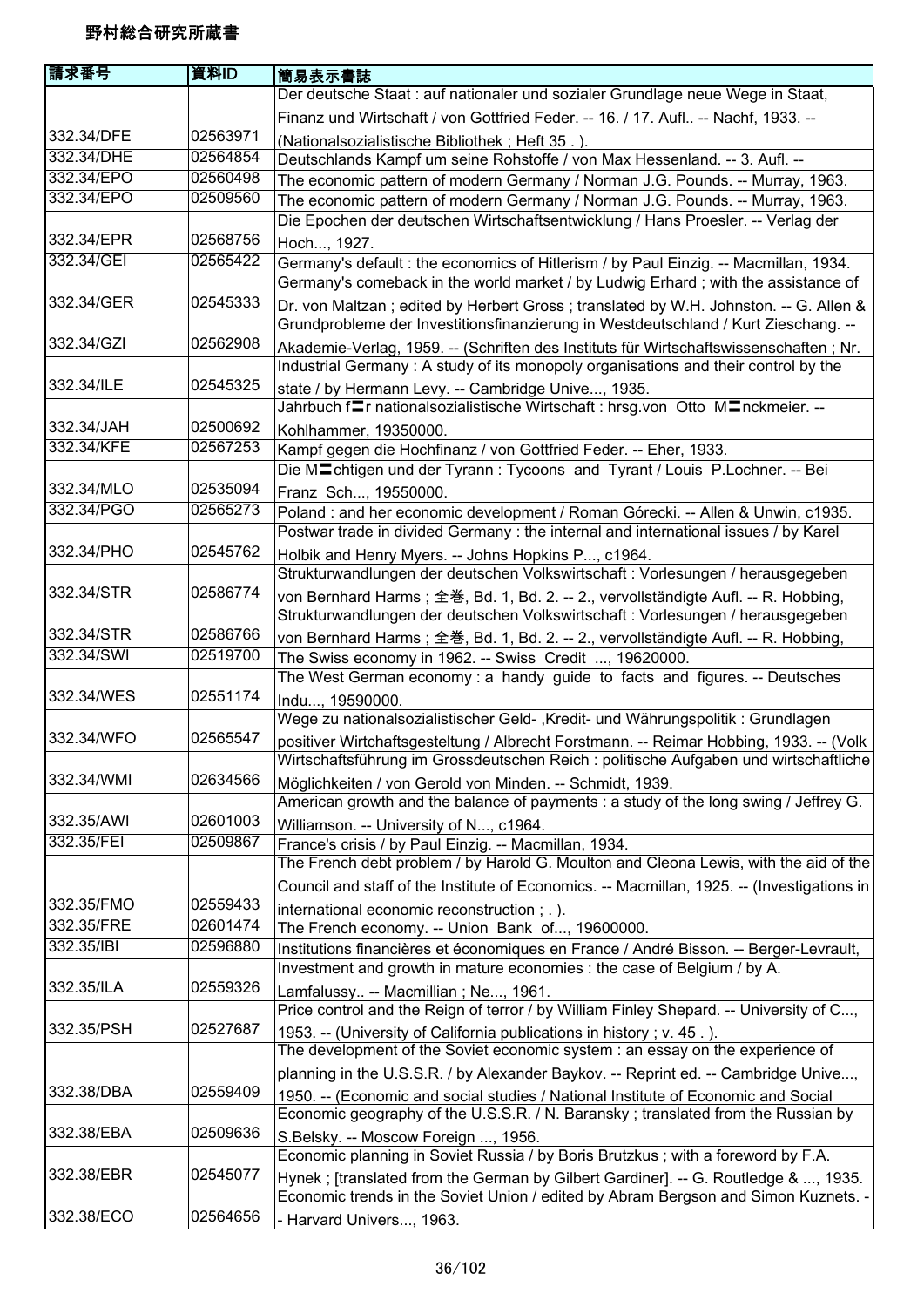| 請求番号       | 資料ID     | 簡易表示書誌                                                                                                                                                                   |
|------------|----------|--------------------------------------------------------------------------------------------------------------------------------------------------------------------------|
|            |          | Economic trends in the Soviet Union / edited by Abram Bergson and Simon Kuznets. -                                                                                       |
| 332.38/ECO | 02560290 | - Harvard Univers, 1963.                                                                                                                                                 |
| 332.38/ECO | 02521128 | Economic survey of Denmark ; 1960. -- Schultz, 19600000.                                                                                                                 |
|            |          | Economic geography of the USSR / edited by S.S. Balzak, V.F. Vasyutin, and Ya.G.                                                                                         |
|            |          | Feigin. -- American ed. / edited by Chauncy D. Harris; translated from the Russian by                                                                                    |
| 332.38/ECO | 02556686 | Robert M. Hankin and Olga Adler Titelbaum; preface by John A. Morrison. --                                                                                               |
| 332.38/FOR | 02545051 | Forty years of Soviet power in facts and figures. -- Foreign Languag, 1958.                                                                                              |
|            |          | The growth of Soviet economic power and its consequences for Canada and the                                                                                              |
| 332.38/GLI | 02560316 | United States / by Franklin A.Lindsay. -- Canadian-Americ, 19590000.                                                                                                     |
|            |          | Investitionen und Wirtschaftsentwicklung in der Sowjetunion / von Ernst Eisendrath. --                                                                                   |
|            |          | Duncker & Humbl, 1959. -- (Sonderhefte / Deutsches Institut für                                                                                                          |
| 332.38/IEI | 02560332 |                                                                                                                                                                          |
| 332.38/IHI | 02518868 | Wirtschaftsforschung; Neue Folge, Heft 46. ) (Reihe A; .).                                                                                                               |
|            |          | Industrialized Russia / by Alcan Hirsch. -- Chemical Catal, 19340000.                                                                                                    |
|            |          | Die landwirtschaftliche Produktion der Sowjetunion / von Hans Gade. -- Dunker &                                                                                          |
| 332.38/LGA | 02521193 | Humblo, 1960. -- (Deutsches Institut für Wirtschaftsforschung; Sonderheft, n.F., Nr.                                                                                     |
|            |          | Quantity planning and price planning in the Soviet Union / by Hans Hirsch; translated                                                                                    |
| 332.38/QHI | 02518850 | from the German by Karl Scholz; edited by William N. Loucks. -- University of P,                                                                                         |
|            |          | The real national income of Soviet Russia since 1928 / Abram Bergson. -- Harvard                                                                                         |
| 332.38/RBE | 02527638 | Univers, 1961.                                                                                                                                                           |
|            |          | The real national income of Soviet Russia since 1928 / Abram Bergson. -- Harvard                                                                                         |
| 332.38/RBE | 02500114 | Univers, 1961.                                                                                                                                                           |
| 332.38/RBU | 02564839 | Russia's productive system / by Emile Burns. -- Victor Gollancz, 1930.                                                                                                   |
| 332.38/RSC | 02500122 | Russia's Soviet economy / Harry Schwartz. -- Jonathan Cape, 1951.                                                                                                        |
|            |          | Soviet economic warfare / by Robert Loring Allen; introduction by Erwin D. Canham. -                                                                                     |
| 332.38/SAL | 02560480 | - Public Affairs , c1960.                                                                                                                                                |
|            |          | Die sowjetische Wirtschaftspolitik am Scheidewege / von Erik Boettcher. -- J. C. B.                                                                                      |
| 332.38/SBO | 02562924 | Mohr, 1959. -- (Veröffentlichungen der Akademie für Gemeinwirtschaft; .).                                                                                                |
|            |          | The Second five-year plan : for the development of the national economy of the                                                                                           |
|            |          | U.S.S.R(1933-1937) / with a foreword by V.I.Mezhlauk;transl.from the Russian                                                                                             |
| 332.38/SEC | 02512911 |                                                                                                                                                                          |
| 332.38/SGO | 02535003 | and edited by I.B.Lasker and John Swift. -- Lawrence & Wi, 19300000.                                                                                                     |
|            |          | Soviet marketing: distribution in a controlled economy. -- Free Press of G, 1963.                                                                                        |
| 332.38/SJA | 02528610 | Soviet prices of producers' goods / by Naum Jasny. -- Stanford Univer, c1952. --                                                                                         |
|            |          | (Miscellaneous publications ; 11C).                                                                                                                                      |
|            |          | The Soviet economy during the Plan era / by Naum Jasny. -- Stanford Univer,                                                                                              |
| 332.38/SJA | 02535789 | c1951. -- (Miscellaneous publications; 11A.).                                                                                                                            |
|            |          | The Soviet economy : a collection of Western and Soviet views / edited by Harry G.                                                                                       |
| 332.38/SOV | 02564664 | Shaffer; pbk. -- Appleton-Centur, c1963.                                                                                                                                 |
|            |          | Soviet economic institutions : the social structure of production units / by Alexander                                                                                   |
|            |          | Vucinich; introduction by Sergius Yakobson. -- Stanford Univer, c1952. -- (Hoover                                                                                        |
| 332.38/SVU | 02535771 | Institute studies; ser. E. )(Institutions; 1.).                                                                                                                          |
|            |          | Volksrepublik Bulgarien : Natur und Wirtschaft / Anastas Beskov. -- Verlag die                                                                                           |
| 332.39/VBE | 02521011 | Wi, 19600000.                                                                                                                                                            |
|            |          | Finance and development in West Africa : the Sierra Leone experience / by N.A. Cox-                                                                                      |
| 332.4/FCO  | 02551018 | George. -- Dennis Dobson, 1961.                                                                                                                                          |
|            |          | The American economic impact on Canada / by Hugh G.J. Aitken; John J. Deutsch                                                                                            |
|            |          | [et al.]. -- Published for t, 1959. -- (Duke University Commonwealth-Studies Center                                                                                      |
| 332.5/AME  | 02500148 | publications; no. 12.).                                                                                                                                                  |
|            |          | Canadian-American dependence : an interindustry analysis of production and prices /                                                                                      |
| 332.5/CWO  | 02562726 |                                                                                                                                                                          |
|            |          | Ronald J. Wonnacott. -- North-Holland, 1961. -- (Contributions to economic analysis;<br>Economic plan and action : recent American developments / by Charlton Ogburn. -- |
| 332.5/EOG  | 02564219 |                                                                                                                                                                          |
|            |          | Harper, c1959.                                                                                                                                                           |
|            |          | Canada in the world economy. -- Harvard Univers, 1959. -- (Harvard economic                                                                                              |
| 332.51/CST | 02556587 | studies; v. 108.).                                                                                                                                                       |
|            |          | American capitalism: the concept of countervailing power / by John Kenneth                                                                                               |
| 332.53/AGA | 02607034 | Galbraith. -- Hamilton, 1952.                                                                                                                                            |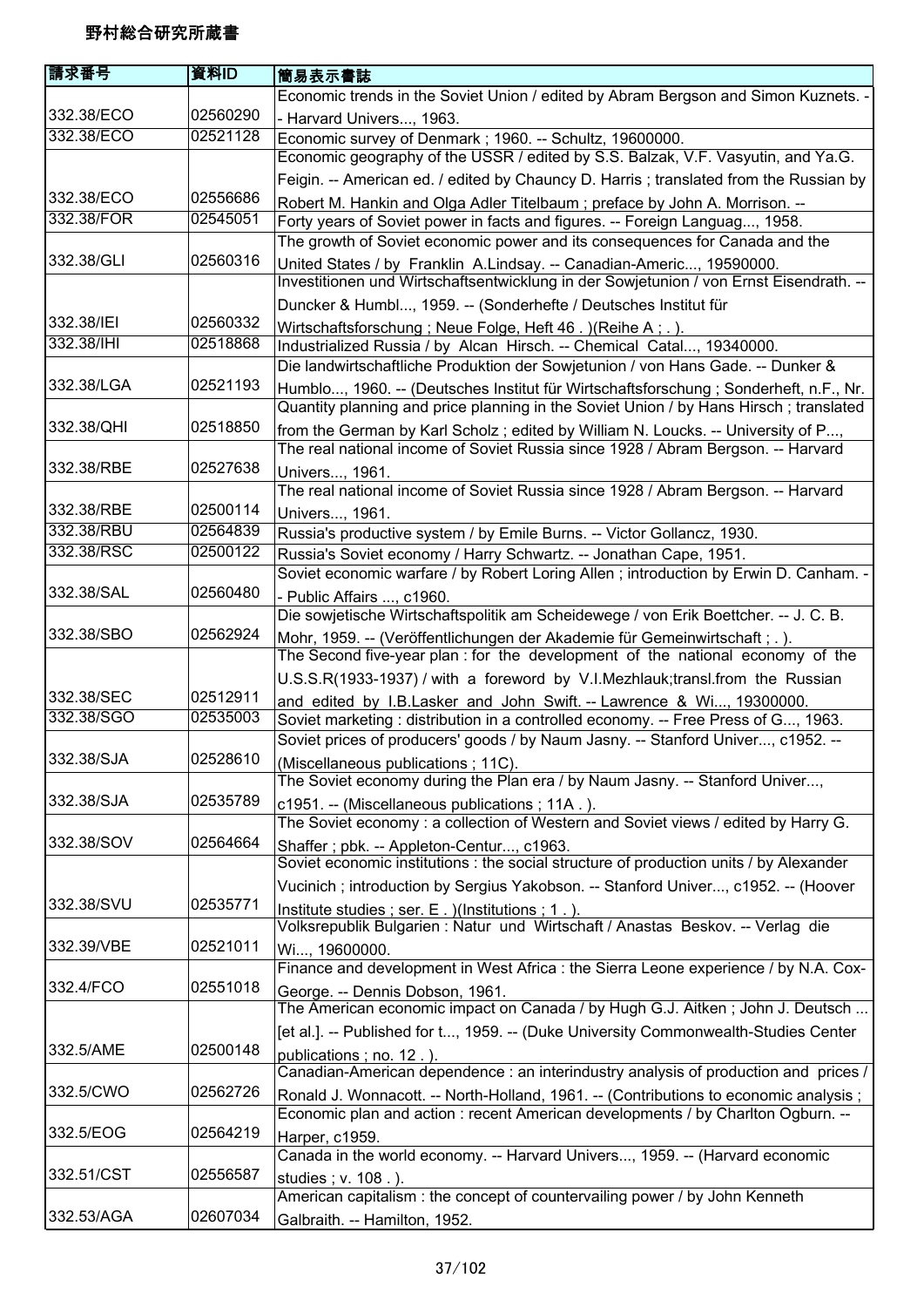| 請求番号                     | 資料ID     | 簡易表示書誌                                                                                                                                                                     |
|--------------------------|----------|----------------------------------------------------------------------------------------------------------------------------------------------------------------------------|
|                          |          | American capitalism : the concept of countervailing power / by John Kenneth                                                                                                |
| 332.53/AGA               | 02569176 | Galbraith. -- Rev. ed. -- H. Hamilton, 1957.                                                                                                                               |
|                          |          | The American economy: principles, practices, and policies / by Clement Lowell                                                                                              |
| 332.53/AHA               | 02535581 | Harriss. -- R.D. Irwin, 1953. -- (The Irwin series in economics ; . ).                                                                                                     |
| 332.53/AKR               | 02564888 | American economic development / Herman E. Krooss. -- Prentice-Hall :, 1955.                                                                                                |
|                          |          | American income and its use / by Elizabeth E. Hoyt  [et al.]; with a commentary by                                                                                         |
| 332.53/AME               | 02534998 | Walter G. Muelder. -- Harper, c1954. -- (Series on ethics and economic life).                                                                                              |
| 332.53/ANE               | 02535599 | The American economic system / by Frank D. Newbury. -- McGraw-Hill, 1950.                                                                                                  |
|                          |          | America's capacity to produce / by Edwin G. Nourse and associates Frederick G.                                                                                             |
|                          |          | Tryon  [et al.]. -- Brookings Insti, 1934. -- (Publication / Institute of Economics of                                                                                     |
| 332.53/ANO               | 02515617 | the Brookings Institution; no. 55.).                                                                                                                                       |
|                          |          | American economic problems / S. Howard Patterson, A.W. Selwyn Little, Henry Reed                                                                                           |
| 332.53/APA               | 02499960 | Burch. -- Macmillan, c1941.                                                                                                                                                |
| 332.53/AWH               | 02565117 | American resources : their management and conservation / J. Russell Whitaker &                                                                                             |
| 332.53/CCA               | 02499317 | Edward A. Ackerman. -- Harcourt, [c1951].                                                                                                                                  |
|                          |          | Conquest: America's painless imperialism / by John Carter. -- Harcourt, Brace,                                                                                             |
| 332.53/DBA               | 02585727 | Distribution's place in the American economy since 1869 / by Harold Barger. --                                                                                             |
| 332.53/DCO               | 02601060 | Princeton Unive, 1955. -- (National Bureau of Economic Research; no. 58.).                                                                                                 |
|                          |          | The decline of American capitalism / Lewis Corey. -- Covici, Friede, [1934].<br>Dynamics of economic growth: The American economy, 1957-1975 / Charles F.                  |
| 332.53/DRO               | 02519643 | Roos. -- The Econometric, c1957.                                                                                                                                           |
|                          |          | Inflation et stabilisation alternées : le développement économique des États-Unis (des                                                                                     |
|                          |          | origines coloniales au temps présent) Avec une carte etdixdiagrammes / Francois                                                                                            |
| 332.53/DSI               | 02568996 | Simian. -- Les Éditions D, 1934.                                                                                                                                           |
| 332.53/EAL               | 02519254 | Economics of American industry / by E.B.Alderfer and H.E.Michl. -- McGraw-Hill,                                                                                            |
|                          |          | Economics of American industry / by E. B. Alderfer and H. E. Michl. -- 3rd ed. --                                                                                          |
| 332.53/EAL               | 02535763 | McGraw-Hill, 1957.                                                                                                                                                         |
|                          |          | Economic areas of the United States / Donald J. Bogue and Calvin L. Beale. -- Free                                                                                         |
| 332.53/EBO               | 02510691 | Press of G, c1961. -- (Studies in population distribution; no. 15.).                                                                                                       |
|                          |          | Depression decade: from New Era through New Deal, 1929-1941 / by Broadus                                                                                                   |
|                          |          | Mitchell. -- Rinehart, c1947. -- (The Economic history of the United States / edited by                                                                                    |
| 332.53/ECO               | 02521037 | Henry David  [et al.]; $v. 9.$ ).                                                                                                                                          |
| 332.53/ECR               | 02601011 | Economic development of the United States / John R. Craf. -- McGraw-Hill, 1952.                                                                                            |
|                          |          | Economics of the Kennedy years and a look ahead / Seymour E. Harris. -- Harper &                                                                                           |
| 332.53/EHA               | 02601979 | Row, [c1964]                                                                                                                                                               |
|                          | 02527083 | Economic history of the United States / by Donald L. Kemmerer and Merlin H. Hunter.                                                                                        |
| 332.53/EKE<br>332.53/ENO | 02605996 | -- Rev. ed. -- Littlefield, Ad, c1954. -- (New students outline series ; . ).                                                                                              |
|                          |          | The economic growth of the United States / Douglass C. North. -- Prentice-Hall,<br>The empire of high finance / by Victor Perlo; [charts by Ellen Perlo]. -- International |
| 332.53/EPE               | 02518421 |                                                                                                                                                                            |
| 332.53/EPE               | 02515153 | P, c1957.<br>The economic impact of America / George Peel. -- Macmillan, 1928.                                                                                             |
|                          |          | Financing American prosperity: a symposium of economists / editors Paul T. Homan,                                                                                          |
| 332.53/FIN               | 02515500 | Fritz Machlup. -- The Twentieth C, 1945.                                                                                                                                   |
|                          |          | Fluctuations in American business / by Walter Buckingham Smith and Arthur Harrison                                                                                         |
| 332.53/FSM               | 02551885 | Cole. -- Harvard Univers, c1935. -- (Harvard economic studies ; v. 50.).                                                                                                   |
|                          |          | Income and welfare in the United States / James N. Morgan  [et al.]; with the                                                                                              |
| 332.53/INC               | 02565125 | assistance of Norma Meyers and Barbara Baldwin. -- McGraw-Hill, c1962.                                                                                                     |
|                          |          | Long-range projections for economic growth : the American economy in 1970. --                                                                                              |
| 332.53/LON               | 02535797 | National Plann, 19590000. -- (Planning pamphlet : No.107; .).                                                                                                              |
|                          |          | Make everybody rich : industry's new goal / by Benjamin A.Javits;in collaboration                                                                                          |
| 332.53/MJA               | 02565398 | with Charles W.Wood. -- Forbes, 19290000.                                                                                                                                  |
|                          |          | Modern American Capitalism : ideologies and issues / R. Joseph Monsen, Jr --                                                                                               |
| 332.53/MMO               | 02519684 | Houghton Miffli, 1963.                                                                                                                                                     |
|                          |          | Maturity and stagnation in American capitalism / by J. Steindl. -- B. Blackwell, 1952. --                                                                                  |
| 332.53/MST               | 02510444 | (Oxford University Institute of Statistics Monograph; no. 4.).                                                                                                             |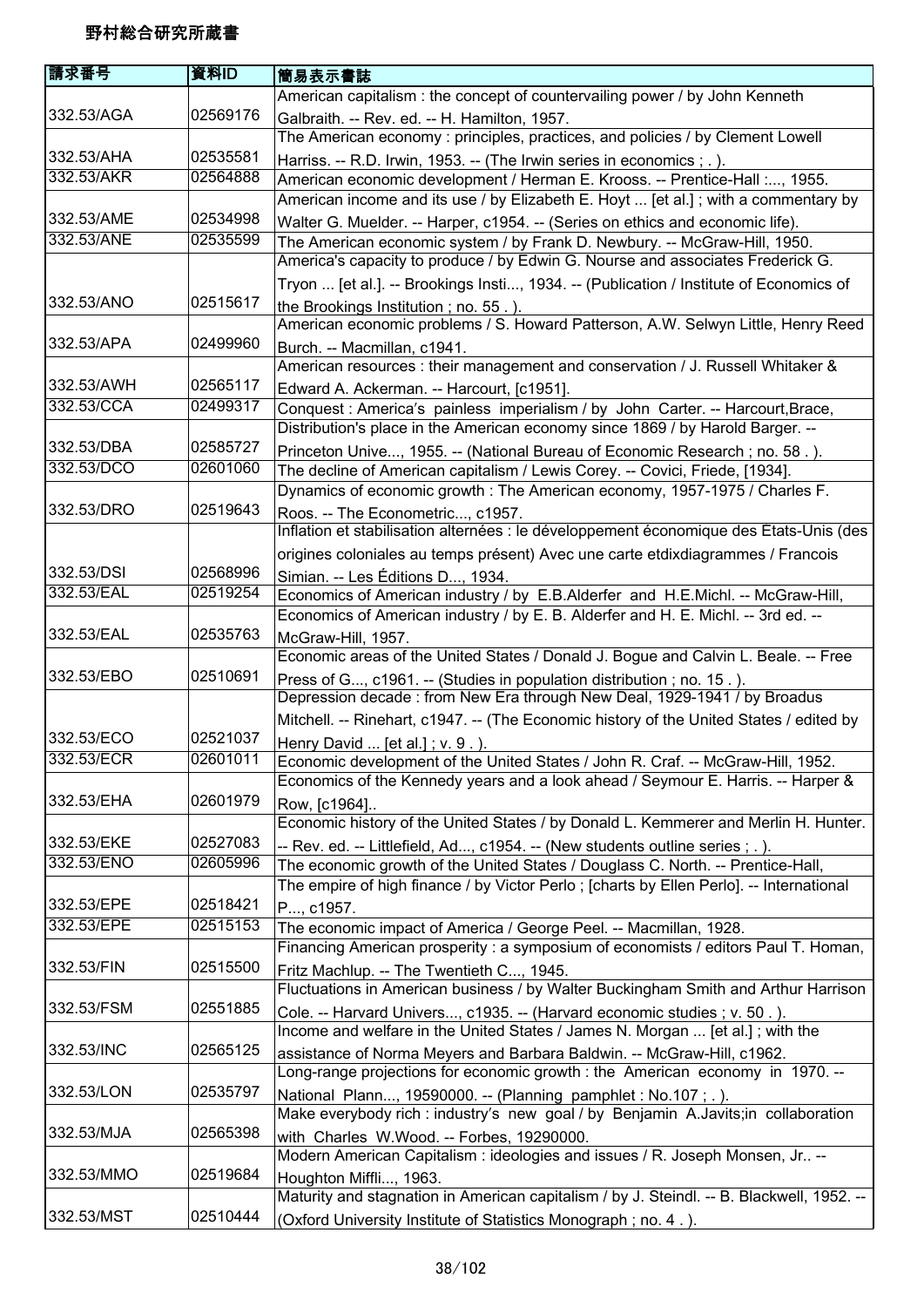| 請求番号       | 資料ID     | 簡易表示書誌                                                                                                                                                             |
|------------|----------|--------------------------------------------------------------------------------------------------------------------------------------------------------------------|
|            |          | The national wealth of the United States in the postwar period / Raymond W.                                                                                        |
| 332.53/NGO | 02510063 | Goldsmith. -- Princeton Unive, 1962. -- (Studies in capital formation and financing;                                                                               |
|            |          | Production trends in the United States since 1870 / Arthur F. Burns. -- National                                                                                   |
| 332.53/PBU | 02499705 | Bureau, 1934. -- (Publications of the National Bureau of Economic Research; no.                                                                                    |
|            |          | The present economic revolution in the United States / by Thomas Nixon Carver. --                                                                                  |
| 332.53/PCA | 02513745 | Little, Brown, 1925.                                                                                                                                               |
|            |          | The present economic revolution in the United States / by Thomas Nixon Carver. --                                                                                  |
| 332.53/PCA | 02513729 | Little, Brown, 1925.                                                                                                                                               |
|            |          | Planning for freedom: the public law of American capitalism / by Eugene V. Rostow. --                                                                              |
| 332.53/PRO | 02515070 | Yale University, c1960.                                                                                                                                            |
|            |          | Potentials of the American economy : selected essays of Sumner H. Slichter / edited                                                                                |
| 332.53/PSL | 02568194 | by John T. Dunlop. -- Harvard Univers, 1961. -- (Wertheim publications in industrial                                                                               |
|            |          | The recovery problem in the United States / [by Harold G. Moulton  et al.]. -- The                                                                                 |
| 332.53/REC | 02534907 | Brookings I, 1936. -- (Publication; no. 72.).                                                                                                                      |
|            |          | Representative industries in the United States / ed. by H.T. Warshow. -- Henry Holt,                                                                               |
| 332.53/REP | 02518660 | [c1928]. -- (American business series / general editor Roswell C. McCrea; .).                                                                                      |
|            |          | Resources in America's future : patterns of requirements and availabilities, 1960-2000                                                                             |
| 332.53/RLA | 02515054 | / by Hans H. Landsberg, Leonard L. Fischman, and Joseph L. Fisher. -- Published for                                                                                |
|            |          | Saving American capitalism : a liberal economic program / edited by Seymour E.                                                                                     |
| 332.53/SAV | 02605988 | Harris. -- Knopf, 1950.                                                                                                                                            |
|            |          | The sources of economic growth in the United States and the alternatives before us. --                                                                             |
| 332.53/SDE | 02568418 | Committee for E, [1962]. -- (Committee for Economic Development; no. 13.).                                                                                         |
|            |          | The strategy of raw materials : a study of America in peace and war / by Brooks                                                                                    |
| 332.53/SEM | 02515096 | Emeny; with the statistical assistance of J. Edward Ely. -- Macmillan, 1934.                                                                                       |
|            |          | The strategy of raw materials : a study of American in peace and war / by Brooks                                                                                   |
| 332.53/SEM | 02500684 | Emeny; with the statistical assistance of J. Edward Ely. -- Macmillan, 19380000.                                                                                   |
|            |          | The structure of American economy: an empirical application of equilibrium analysis /                                                                              |
| 332.53/SLE | 02526770 | by Wassily W. Leontief. -- 2nd ed., enlarged. -- Oxford Univ. Pr, 1951.                                                                                            |
|            |          | Studies in the structure of the American economy : theoretical and empirical                                                                                       |
| 332.53/SLE | 02535615 | explorations in input-output analysis / by Wassily Leontief  [et al.]. -- Oxford                                                                                   |
|            |          | The structure of the American economy / a report prepared by the industrial                                                                                        |
| 332.53/SUN | 02561322 | section under the direction of Gardiner C.Means; Pt.1. -- U.S.Government ,                                                                                         |
|            |          | The triumph of American capitalism : the development of forces in American history to                                                                              |
| 332.53/THA | 02514859 | the end of the nineteenth century / by Louis M. Hacker. -- Simon and Schus, 1940.                                                                                  |
|            |          | The third American revolution : an interpretation / by Benson Y. Landis. --                                                                                        |
| 332.53/TLA | 02567824 | Association Pr, 19330000.                                                                                                                                          |
|            |          | Trends in the American economy in the nineteenth century : a report of the National                                                                                |
|            |          | Bureau of Economic Research, New York. -- Princeton Unive, 1960. -- (Studies in                                                                                    |
| 332.53/TRE | 02510071 | income and wealth; v. 24.).                                                                                                                                        |
|            |          | Soviet influence in Latin America : the role of economic relations / by Robert                                                                                     |
| 332.6/SAL  | 02521136 | Loring Allen. -- Public Affairs, 19590000.                                                                                                                         |
| 332.71/ABU | 02550887 | Australian domestic product / by N.G. Butlin. -- Cambridge Unive, c1962.                                                                                           |
|            |          | Borrowing and business in Australia : a study of the correlation between imports of                                                                                |
| 332.71/BWO | 02556637 | capital and changes in national prosperity / by Gordon Wood. -- Oxford Universi,                                                                                   |
|            |          | New Zealand's interests and policies in the Far East / by Ian F. G. Milner. -- Institute of                                                                        |
| 332.72/NMI | 02562973 | Pa, 1940. -- $(I.P.R ; .)$ .                                                                                                                                       |
|            |          | The economics of location / August Lösch; translated from the second revised edition                                                                               |
| 332.9/ELO  | 02510436 | by William H. Woglom; with the assistance of Wolfgang F. Stolper. -- Yale                                                                                          |
| 332.9/GBO  | 02562775 | A geography of world economy / Hans Boesch. -- Van Nostrand, 1964. -- (The Van                                                                                     |
|            |          | Nostrand series in geography; .).                                                                                                                                  |
| 332.9/GEO  | 02526168 | Geographic aspects of international relations / Charles C. Colby, editor; by Isaiah                                                                                |
|            |          | Bowman  [et al.]. -- University of C, 1938. -- (Lectures on the Harris Foundation;<br>Geography of commodity production / by Richard M. Highsmith and J. Granville |
| 332.9/GHI  | 02551141 |                                                                                                                                                                    |
|            |          | Jensen. -- Lippincott, c1958. -- (The Lippincott college geography series ; . ).                                                                                   |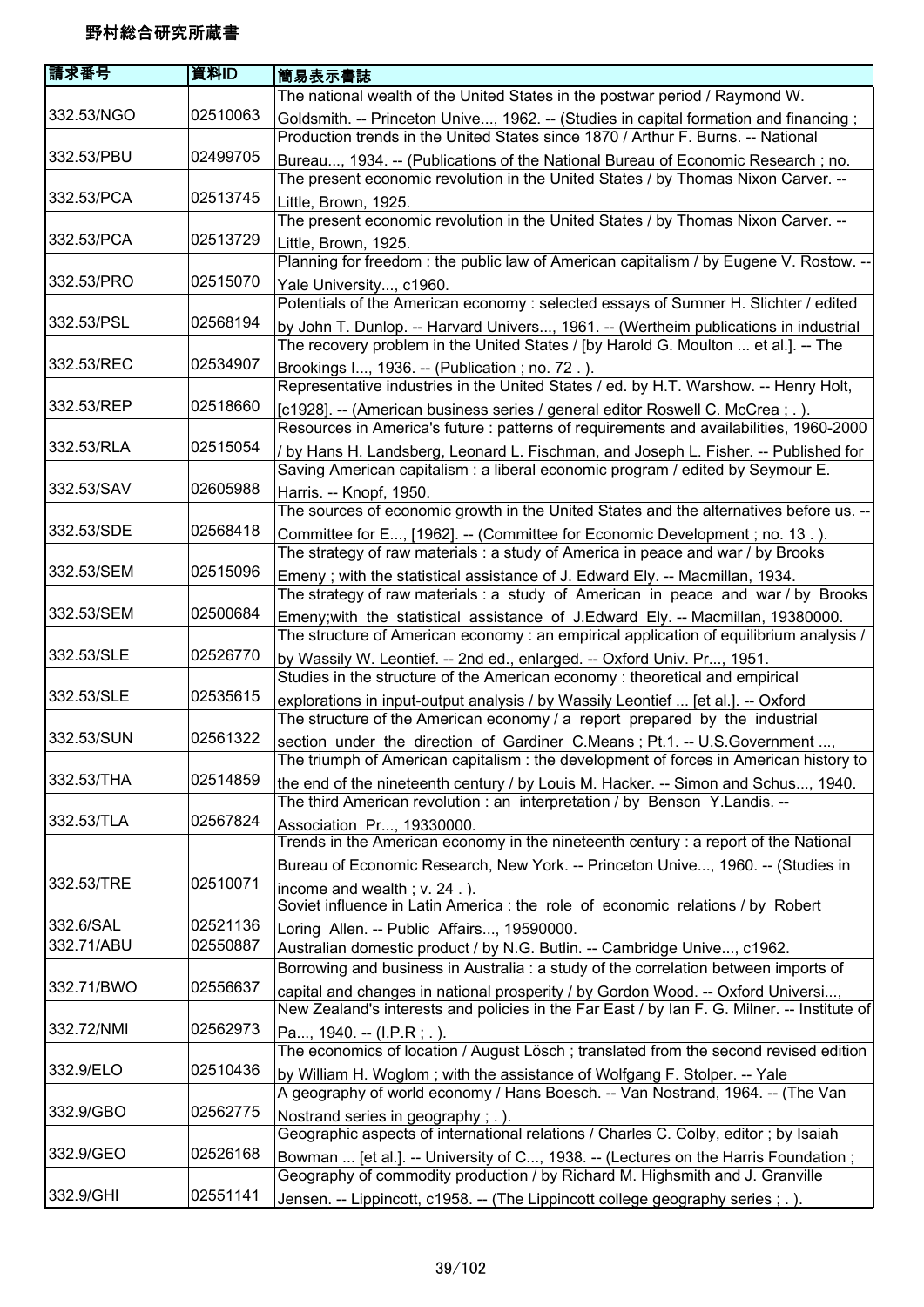| 請求番号               | 資料ID                 | 簡易表示書誌                                                                                                                                        |
|--------------------|----------------------|-----------------------------------------------------------------------------------------------------------------------------------------------|
|                    |                      | The geography of economic activity / [by] Richard S. Thoman, Edgar C. Conkling                                                                |
|                    |                      | [and] Maurice H. Yeates. Cartography by Henry W. Castner. -- McGraw-Hill, 1962. --                                                            |
| 332.9/GTH          | 02550192             | (McGraw-Hill series in geography; .).                                                                                                         |
|                    |                      | The Middle East and North Africa / prepared by the Economist Intelligence Unit, Itd.,                                                         |
|                    |                      | and the Cartographic Dept. of the Clarendon Press. -- Oxford Universi, 1960                                                                   |
| 332.9/MID          | 02510576             | [reprinted 1970]. -- (Oxford Regional Economic Atlas; .).                                                                                     |
|                    |                      | Production and trade: a geographical survey of all the countries of the world /                                                               |
| 332.9/PTA          | 02546547             | E.G.R.Taylor. -- G.Philip, 19300000.<br>Regional economic planning: techniques of analysis for less developed areas;                          |
|                    |                      |                                                                                                                                               |
|                    |                      | papers and proceedings of the 1st study conference on problems of economic                                                                    |
| 332.9/REG          | 02561165             | development organised by the European productivity agency / edited by Walter Isard                                                            |
|                    |                      | and John H. Cumberland. -- Organisation fo 1961.<br>The Shorter Oxford economic atlas of the world / prepared by the Economist                |
| 332.9/SHO          | 02510584             | Intelligence Unit and the Cartographic Department of the Clarendon Press. -- 2nd ed. -                                                        |
|                    |                      | Entwicklung der kapitalistischen Wirtschaft in Deutschland. -- Dietz, 1931. --                                                                |
|                    |                      | (Allgemeine Wirtschaftsgeschichte : eine Übersicht über die Wirtschaftsentwicklung                                                            |
| 332/ACU<br>332/CBL | 02515492<br>02555035 | von der primitiven Sammelwirtschaft bis zum Hochkapitalismus / von Heinrich Cunow                                                             |
| 332/CBU            | 02507697             | Comparative economic systems / Ralph H. Blodgett. -- Rev. ed. -- Macmillan, 1949.                                                             |
|                    |                      | Capitalism / by Emile Burns. -- Gollancz, 1933.<br>Current economic problems / by Paul F.Gemmill and Ralph H.Blodgett. -- 3rd ed              |
| 332/CGE            | 02555076             | -- Harper, 19470000.                                                                                                                          |
|                    |                      | Changes in the structure of world economics since the war / by Felix Somary. -- P.S.                                                          |
| 332/CSO            | 02567212             | King, 1931.                                                                                                                                   |
|                    |                      | Comparisons of the United States and Soviet Economies; Part 1-3. --                                                                           |
| 332/CUN            | 02601441             | U.S.Government , 19590000.                                                                                                                    |
| 332/DOK            | 02562676             | Dokumente zur Vorgeschichte des Krieges. -- Gedruckt in der, 1939.                                                                            |
|                    |                      | Economic handbook of the Pacific area / edited by Frederick V. Field; foreword by                                                             |
| 332/ECO            | 02559789             | Newton D. Baker. -- Doubleday, Dora, 1934.                                                                                                    |
|                    |                      | Economic consequences of the size of nations : proceedings of a conference held by                                                            |
| 332/ECO            | 02555050             | the International Economic Association / edited by E.A.G. Robinson. -- Macmillan,                                                             |
| 332/ECO            | 02554996             | The Economic lessons of 1929-1931 : the first eleven bulleti. -- King, 19320000.                                                              |
| 332/ECO            | 02526812             | Economic systems of the Commomwealth / by Calvin B. Hoover. -- Published for t,                                                               |
|                    |                      | 1962. -- (Duke University Commonwealth-Studies Center publications ; 16.).<br>Economic comparisons USA USSR : population and area, basic      |
| 332/ECO            | 02514917             | production, exports, levels of living, military. -- National Indus, 19580000.                                                                 |
|                    |                      | The economics of freedom: the progressand fufure of aid to Europe / By Howard S.                                                              |
|                    |                      | Ellis; assisted by the research staff of the Council on Foreign Relations; with an                                                            |
|                    |                      | introd. by Dwight D. Eisenhower. -- [1st ed.]. -- Published for t, 1950 --                                                                    |
| 332/EEL            | 02565786             | (Publications of the Council on Foreign Relations : . ).<br>Economic development in the nineteenth century : France, Germany, Russia, and the |
|                    |                      | United States / by Late L.C.A. Knowles. -- R. & K. Paul, 1958. -- (Studies in                                                                 |
| 332/EKN            | 02606663             | economics and political science; .).                                                                                                          |
|                    |                      | The export economies : their pattern of development in historical perspective. --                                                             |
| 332/ELE            | 02606978             | Harvard U.P.; , 1960.                                                                                                                         |
|                    |                      | The experience of economic growth : case studies in economic history / edited by                                                              |
| 332/EXP            | 02561124             | Barry E. Supple. -- Random House, c1963.<br>Industrial revolution and the economic world of to-day : a study of industrial changes            |
|                    |                      | and their effects in Great Britain and of contemporary economic structure / by L.W.                                                           |
| 332/IWH            | 02507622             | White and E.W. Shanahan. -- Longmans, Green, 1932.                                                                                            |
|                    |                      | Kapitalismus und Sozialismus : zur Lehre von den Wirtschaftsperioden / von Karl                                                               |
| 332/KKU            | 02518496             | Kumpmann. -- G.D.Baedeker, 19290000.                                                                                                          |
| 332/KRE            | 02601755             | The key to prosperity / by Noel M.P.Reilly. -- Allen & Unwin, 19310000.                                                                       |
|                    |                      | The logic of British and American industry : a realistic analysis of economic structure                                                       |
| 332/LFL            | 02518280             | and government / Philip Sargant Florence. -- Routledge, [1953].                                                                               |
| 332/LTI            | 02606655             | Lessons from the past. -- Elsevier, 1963.                                                                                                     |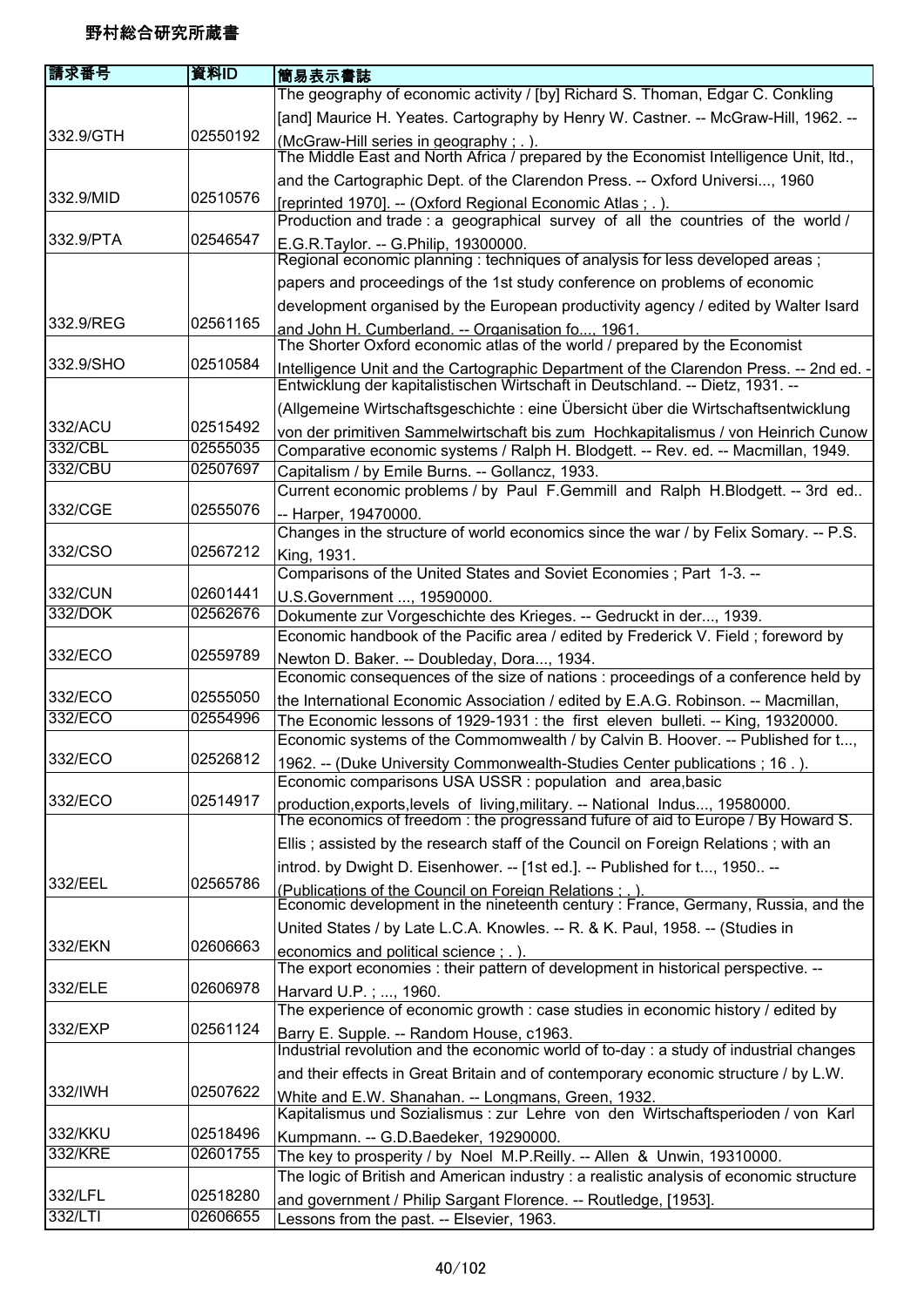| 請求番号       | 資料ID     | 簡易表示書誌                                                                                                                                                                     |
|------------|----------|----------------------------------------------------------------------------------------------------------------------------------------------------------------------------|
| 332/MWI    | 02601771 | The main currents of social and industrial change / by T.G. Williams. -- I. Pitman,                                                                                        |
| 332/PKA    | 02499663 | Psychological analysis of economic behavior / by George Katona. -- McGraw-Hill,                                                                                            |
|            |          | The political economy of national security : a study of the economic aspects of the                                                                                        |
| 332/PSC    | 02564763 | contemporary power struggle / by James R. Schlesinger. -- F.A. Praeger, [c1960].                                                                                           |
|            |          | Towards stability: the problem of economic balance / by Sumner H.Slichter. --                                                                                              |
| 332/TSL    | 02500205 | Henry Holt, 19340000.                                                                                                                                                      |
| 333.02/BRI | 02550747 | British economic foreign policy / J. Henry Richardson. -- G. Allen, 1936.                                                                                                  |
|            |          | Codes : the road to economic stability / by Bruno Burn ; in collaboration with S. Flink.                                                                                   |
| 333.02/CBU | 02510378 | - McGraw-Hill, 1934.                                                                                                                                                       |
|            |          | Can prosperity be sustained? : policies for full employment and full production without                                                                                    |
| 333.02/CJA | 02563393 | price inflation in a free economy / Neil H. Jacoby. -- Holt, 1956.                                                                                                         |
|            |          | The challenge of coexistence : a study of Soviet economic diplomacy / by Milton                                                                                            |
| 333.02/CKO | 02560472 | Kovner. -- Public Affairs, 19610000.                                                                                                                                       |
|            |          | The Critical decade : an economic policy for America and the free world / by                                                                                               |
| 333.02/CRE | 02606200 | Henry S.Reuss. -- McGraw-Hill, 19640000.                                                                                                                                   |
| 333.02/DES | 02519031 | A Description of the "New Deal" / by Fred Rogers Fairchild[et al.]. -- Macmillan,                                                                                          |
|            |          | The economics of Soviet planning / by Abram Bergson. -- Yale Univ. Pres, 1964. --                                                                                          |
| 333.02/EBE | 02596534 | (Studies in comparative economics ; 5.).                                                                                                                                   |
| 333.02/EGA | 02519049 | Economic development / John Kenneth Galbraith. -- Harvard Univers, 1964.                                                                                                   |
| 333.02/EHA | 02559367 | The economic policy of Soviet Russia / by Paul Haensel. -- P.S. King, 1930.                                                                                                |
| 333.02/EHA | 02518892 | The economic policy of Soviet Russia / by Paul Haensel. -- P.S. King, 1930.                                                                                                |
|            |          | Economic control: Australian experiments in "rationalisation"and "safeguarding" /                                                                                          |
|            |          | by Neil Skene Smith; with an introduction by Hugh Dalton. -- P.S.King, 19290000.                                                                                           |
| 333.02/ESM | 02500296 | -- (Studies in economics and political science: No.99; .).                                                                                                                 |
|            |          | The economic consequences of the New Deal / by Benjamin Stolberg and Warren Jay                                                                                            |
| 333.02/EST | 02568004 | Vinton. -- Harcourt, Brace, c1935.                                                                                                                                         |
| 333.02/EWE | 02509420 | Economic policy in practice : the Netherlands 1950-1957 / by C. Weststrate. -- H. E.                                                                                       |
| 333.02/EWI | 02515476 | Stenfert , 1959.                                                                                                                                                           |
| 333.02/FKI | 02514974 | Economic foreign policy of the United States / by Benjamin H. Williams. -- McGraw-                                                                                         |
|            |          | Federal budget and fiscal policy / by Lewis H. Kimmel. -- Brookings Insti, c1959.<br>Federal expenditure policy for economic growth and stability : papers submitted by    |
| 333.02/FUN | 02585933 |                                                                                                                                                                            |
|            |          | panelists appearing before the Subcommittee on Fiscal Policy. -- U.S. Govt. Prin,<br>Federal expenditure and policy for economic growth and stability : hearing before the |
|            |          | Subcommitte on Fiscal Policy of the Joint Economic Committee, Congress of the                                                                                              |
|            |          | United States, Eighty-fifth Congress, first session, pursuant to sec. 5(a) of Public Law                                                                                   |
| 333.02/FUN | 02585925 |                                                                                                                                                                            |
| 333.02/GIL | 02527141 | 304, 79th Congress. -- U.S. Govt. Prin, 1958.<br>Government finance and fiscal policy in post-war Britain / A.R. Llersic. -- Staples                                       |
|            |          | The menace of recovery : what the New Deal means / by William MacDonald. --                                                                                                |
| 333.02/MMA | 02515641 | Macmillan, 19340000.                                                                                                                                                       |
|            |          | The Monroe Doctrine : and the growth of western hemisphere solidarity / Richard                                                                                            |
|            |          | K.Showman and Lyman S.Judson, compiler. -- Wilson, 19410000. -- (The reference                                                                                             |
| 333.02/MON | 02586238 | shelf: Vol.14.No.7; .).                                                                                                                                                    |
|            |          | National policy for economic welfare at home and abroad / edited by Robert                                                                                                 |
| 333.02/NAT | 02568202 | Lekachman. -- Russell & Rus, 19610000. -- (Columbia university bicentenial                                                                                                 |
| 333.02/NKE | 02519171 | Nationalisation in Britain : the end of a dogma / by R. Kelf-Cohen. -- 2nd ed. --                                                                                          |
|            |          | The New Deal under the microscope : an economic discussion / by Anthony Wayne                                                                                              |
| 333.02/NRO | 02556660 | Rosinia. -- L. W. Arkin and, c1939.                                                                                                                                        |
| 333.02/PFR | 02526267 | A primer of New Deal economics / by J. George Frederick. -- Business Bourse, 1933.                                                                                         |
| 333.02/RFA | 02527059 | Russia's 5-year plan / by Michael Farbman. -- New Republic, 19310000.                                                                                                      |
|            |          | The revolution in world trade : and American economic policy / by Samuel Lubell. --                                                                                        |
| 333.02/RLU | 02555084 | Harper, [c1955].                                                                                                                                                           |
|            |          | Soviet economic policy in the East : Turkey, Persia, Afghanistan, Mongolia and Tana                                                                                        |
| 333.02/SCO | 02526580 | Tuva, Sin Kiang / by Violet Conolly. -- Oxford universi, 1933.                                                                                                             |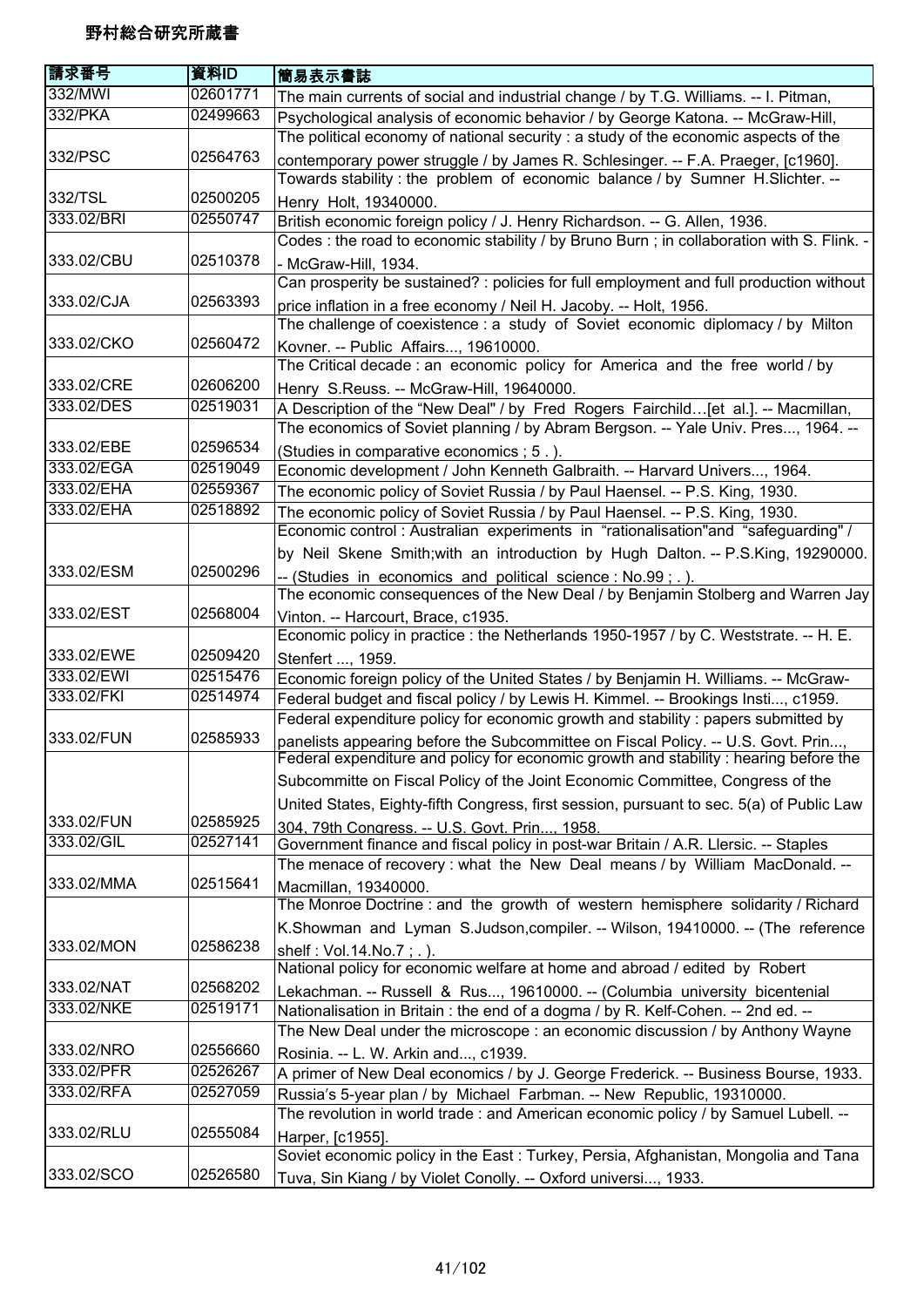| 請求番号       | 資料ID     | 簡易表示書誌                                                                                  |
|------------|----------|-----------------------------------------------------------------------------------------|
|            |          | Soziale und wirtschaftspolitische Anschauungen in Deutschland : vom Beginn des          |
|            |          | neunzehnten Jahrhunderts bis zur Gegenwart / von P. Mombert. -- Quelle & Meyer,         |
| 333.02/SMO | 02545614 | 1919. -- (Wissenschaft und Bildung; 155.).                                              |
|            |          | Supply and trade in the U.S.S.R / by W. Nodel. -- V. Gollancz, 1934. -- (The New        |
| 333.02/SNO | 02527067 | Soviet library; 1.).                                                                    |
|            |          | Soviet economic growth : conditions and perspectives / Abram Bergson, editor. --        |
| 333.02/SOV | 02545929 | Row, Peterson, c1953.                                                                   |
|            |          | A survey of economic development : with special reference to Great Britain / by         |
| 333.02/SRE | 02519015 | J.F.Rees. -- Sir Isaac Pit, 19330000.                                                   |
|            |          | United Nations and U.S.foreign economic policy / by Benjamin Higgins. -- R.D.Irwin,     |
| 333.02/UHI | 02606259 | 19620000. -- (Irwin series in economics; .).                                            |
|            |          | United States economic policy and international relations / Raymond F. Mikesell. -- 1st |
| 333.02/UMI | 02499614 | ed. -- McGraw-Hill, 1952. -- (Economics handbooks series; .).                           |
| 333.02/UPE | 02564227 | USA and USSR : the economic race / Victor Perlo. -- International P, c1960.             |
| 333.09/BLU | 02499598 | Business law : principles and cases / by Harold F.Lusk. -- 6th ed -- Irwin,             |
|            |          | Casebook of law and business / by William H. Spencer. -- McGraw-Hill, 1939. --          |
| 333.09/CSP | 02585628 | (Business and economics publications series; .).                                        |
|            |          | Guide to economic laws of Japan / by Financial Commissioner's Office, Ministry of       |
| 333.09/GJA | 02521367 | Finance. -- Kōbunsha Co, 1950.                                                          |
|            |          | Market power: size and shape under the Sherman Act / by G.E. Hale and Rosemary          |
| 333.09/MHA | 02568129 | D. Hale. -- Little, Brown, 1958. -- (The Trade regulation series ; . ).                 |
|            |          | Statistical laws of demand and supply : with special application to sugar / by Henry    |
| 333.09/SSC | 02559490 | Schultz. -- University of C, 1928. -- (Materials for the study of business ; . ).       |
|            |          | Wirtschaft und Recht nach der materialistischen Geschichtsauffassung : eine             |
|            |          | sozialphilosophische Untersuchung / von Rudolf Stammler. -- 3., verbesserte Aufl. --    |
| 333.09/WST | 02600955 | Veit, 1914.                                                                             |
| 333.1/BLE  | 02545085 | British planning and nationalization / by Ben W. Lewis. -- Allen, c1952.                |
|            |          | Economic planning: the French experience / translated by Daphne Woodward. --            |
| 333.1/EBA  | 02596807 | Heinemann, 1964.                                                                        |
|            |          | Economic planning : the plans of fourteen countries with analyses of the plans /        |
| 333.1/EHA  | 02545010 | Seymour E. Harris. -- Knopf, c1949                                                      |
|            |          | Economic planning in France / John Hackett and Anne-Marie Hackett; with a               |
| 333.1/EHA  | 02509578 | foreword by Pierre Massé. -- G. Allen & Unwi, 1963.                                     |
|            |          | Economic planning and the tariff : an essay on social philosophy / by James Gerald      |
| 333.1/ESM  | 02534717 | Smith. -- Princeton Unive, 1934.                                                        |
|            |          | NRA economic planning / by Charles Frederick Roos. -- Principia Press, 1937. --         |
| 333.1/NRO  | 02527216 | (Monograph / Cowles Commission for Research in Economics; no. 2.).                      |
| 333.1/OBL  | 02499820 | Our expanding economy: an introduction / Ralph H. Blodgett. -- Rinehart, 1955.          |
| 333.1/PBU  | 02559953 | The problems and practice of economic planning / by Raymond Burrows. -- P.S. King,      |
| 333.1/PCO  | 02513232 | Principles of economic planning / by G.D.H. Cole. -- Macmillan, 1935.                   |
| 333.1/PLA  | 02526606 | The planned economy in Soviet Russia / by Edward Lamb. -- Dorrance, 19340000.           |
|            |          | The principles of economic planning : a study prepared for the Fabian Society / W.      |
| 333.1/PLE  | 02509503 | Arthur Lewis. -- New ed. with a new introduction. -- Dennis Dobson, 1952.               |
| 333.1/SOV  | 02545069 | Soviet seven-year plan / with a foreword by A. W. Haslett. -- Todd Reference , 1959.    |
| 333.2/EEI  | 02560019 | The economic foundations of fascism / by Paul Einzig. -- Macmillan, 1933.               |
|            |          | Fascist economic policy : an analysis of Italy's economic experiment / by William G.    |
| 333.2/FWE  | 02559995 | Welk. -- Harvard Univers, 1938. -- (Harvard economic studies; vol. 62.).                |
|            |          | Price control in fascist Italy / by Henry S.Miller. -- Columbia Univ, 19380000. --      |
| 333.2/PMI  | 02499176 | (Studies in history, economics and public law: N.444; .).                               |
|            |          | Ueber Form, Wirkungen und MIglichkeiten der Devisenzwangswirtschaft : ein               |
|            |          | Beitrag anhand der Entwicklung und der Folge-erscheinungen des deutschen                |
| 333.2/UBA  | 02507176 | Devisennotrechts / von Wilhelm Bartels. -- Baum, 19340000.                              |
|            |          | The vampire economy : doing business under fascism / Guenter Reimann. --                |
| 333.2/VRE  | 02564961 | Vanguard Press, [c.1939.].                                                              |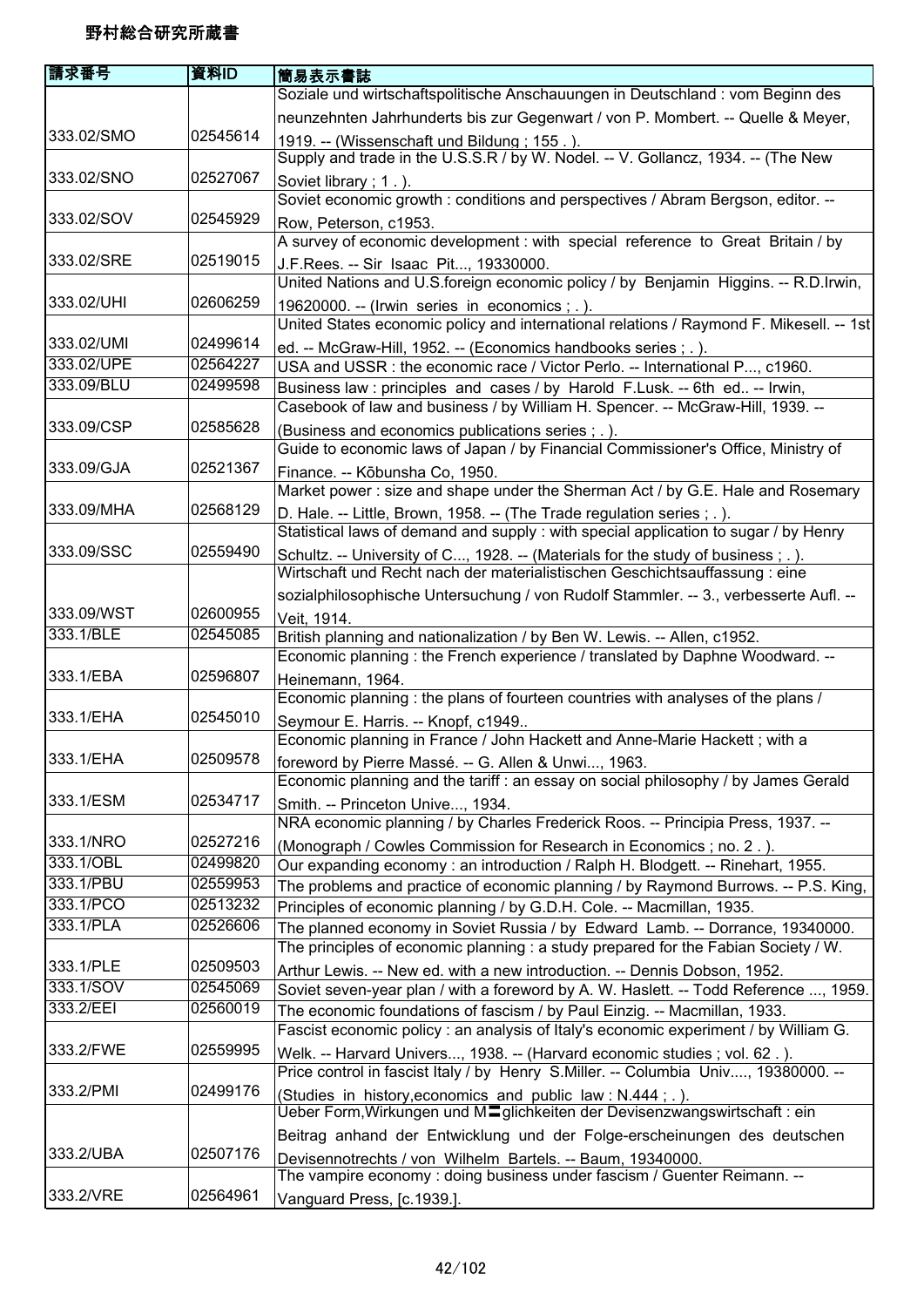| 請求番号      | 資料ID     | 簡易表示書誌                                                                                 |
|-----------|----------|----------------------------------------------------------------------------------------|
|           |          | Credit of the nations : a study of the European war / by J. Laurence Laughlin. -- P.S. |
| 333.3/CLA | 02600591 | King, 1919, c1918.                                                                     |
|           |          | Die Europ lischen Wirtschaftsprobleme vor und Nach dem Kriege / von Philips            |
| 333.3/DPR | 02499309 | Price; mit einem Vorwort von Sidney Webb. -- Verlag Robert , 19290000.                 |
|           |          | Economic mobilization and stabilization : selected materials on the economics of       |
| 333.3/ECH | 02555068 | war and defense / Lester V.Chandler and Donald H.Wallace. -- Holt, 19510000.           |
| 333.3/ECL | 02515369 | The economic effort of war / by R.W.B. Clarke. -- G. Allen & Unwi, 1940.               |
| 333.3/EEI | 02555043 | Economic problems of the next war / by Paul Einzig. -- Macmillan, 1939.                |
| 333.3/FST | 02535292 | The financial aftermath of war / by Josiah Stamp. -- Benn, 1932.                       |
|           |          | How to pay for the war: an essay on the financing of war / by Evan F. M. Durbin. --    |
| 333.3/HDU | 02519361 | George Routledg, 1939.                                                                 |
|           |          | Internationale Hebung der Preise als Ausweg aus der Krise / von Wl. Woytinsky. -- H.   |
| 333.3/IWO | 02566016 | Buske, 1931. -- (Veröffentlichungen der Frankfurter Gesellschaft für                   |
|           |          | Lessons of the British war economy / edited by D. N. Chester. -- Cambridge Unive,      |
| 333.3/LES | 02499291 | 1951. -- (Economic and social studies / National Institute of Economic and Social      |
|           |          | A Picture of world economic conditions : in the summer of 1929; No.3. -- National      |
| 333.3/PIC | 02507069 | Indus, 19290000. -- (Studies of international problems; .).                            |
|           |          | A Picture of world economic conditions : at the beginning of 1930; No.4. -- National   |
| 333.3/PIC | 02507051 | Indus, 19300000. -- (Studies of international problems; .).                            |
|           |          | A Picture of world economic donditions : at the beginning of 1932; No.7. -- National   |
| 333.3/PIC | 02507044 | Indus, 19320000.                                                                       |
|           |          | A Picture of world economic conditions : at the begining of 1929; No.2. -- National    |
| 333.3/PIC | 02507036 | Indus, 19290000. -- (Studies of international problems; .).                            |
|           |          | A Picture of world economic conditions. -- National Indus, 19280000. -- (Studies of    |
| 333.3/PIC | 02507028 | international problems; .).                                                            |
| 333.3/SPL | 02563351 | Society at war / by Caroline E. Playne. -- George Allen & , 1931.                      |
|           |          | Taxation during the war / by Sir Josiah Stamp. -- Humphrey Milfo, 19320000. --         |
| 333.3/TST | 02499341 | (Economic and social history of the World War. British series ; . ).                   |
|           |          | The War finance of France. -- Yale Univ.Pres, 19270000. -- (Economic and social        |
| 333.3/WAR | 02499531 | history of the world war; .).                                                          |
|           |          | War finance: as viewed from the roof of the world in Switzerland / by<br>Clarence W.   |
| 333.3/WBA | 02526242 | Barron. -- H. Mifflin, c1919.                                                          |
|           |          | The war and the shipping industry / by C. Ernest Fayle. -- Milford, 1927. -- (Economic |
| 333.3/WFA | 02513091 | and social history of the World War; British War.).                                    |
| 333.3/WLU | 02551398 | War economy and crisis / by Hyman Lumer. -- International P, c1954.                    |
| 333.3/WNI | 02600534 | War finance / by J. Shield Nicholson. -- P. S. King, 1917.                             |
| 333.3/WSM | 02600583 | War finance and its consequences / by F.Fairer Smith. -- Faber & Faber, 19000000.      |
| 333.3/WWI | 02559078 | War and Lombard Street / by Hartley Withers. -- Smith, Elder, 1915.                    |
|           |          | Alliance born of danger: America, the Common Market, and the Atlantic partnership /    |
| 333.5/ACE | 02534923 | Charles A. Cerami. -- Harcourt, Brace, c1963.                                          |
|           |          | Die Aussichten [d]er Wirtschaftsentwicklung in der EWG von 1960 bis 1970 : Bericht     |
| 333.5/AUS | 02569192 | einer Arbeitsgruppen / [Europäische Wirtschaftsgemeinschaft. Kommission]. -- s.n.],    |
|           |          | British trade in the Common Market : plain facts about the Common Market / Colin       |
| 333.5/BCL | 02534949 | Clark; in collaboration with Henryk Frankel; with the assistance of Lynden Moore. --   |
| 333.5/BCO | 02534899 | Business practice in the common market : a short guide / Heinz Commer. -- P. Mall,     |
|           |          | Common market law: texts and commentaries / Alan Campbell, Dennis Thompson;            |
| 333.5/CCA | 02567402 | with a foreword by Lord Denning ; 全巻, [Original v.], 1. supplement. -- Stevens, 1962-  |
|           |          | Common market law : texts and commentaries / Alan Campbell, Dennis Thompson. --        |
| 333.5/CCA | 02551299 | Stevens, c1963.                                                                        |
|           |          | The common market / J.F. Deniau; english translation by Graham Heath. -- Barrie        |
| 333.5/CDE | 02567618 | and Rock, 1960.                                                                        |
|           |          | The Common Market : a comprehensive guide / Stuart R. de la Mahotiere. -- Hodder       |
| 333.5/CDE | 02519486 | & Stough, 1961.11.                                                                     |
| 333.5/CDE | 02536043 | The Common Market / J.F. Deniau. -- 3rd ed -- Barrie and Rock, 1962.                   |
| 333.5/CDE | 02534857 | The Common Market / J.F. Deniau. -- 3rd ed -- Barrie and Rock, 1962.                   |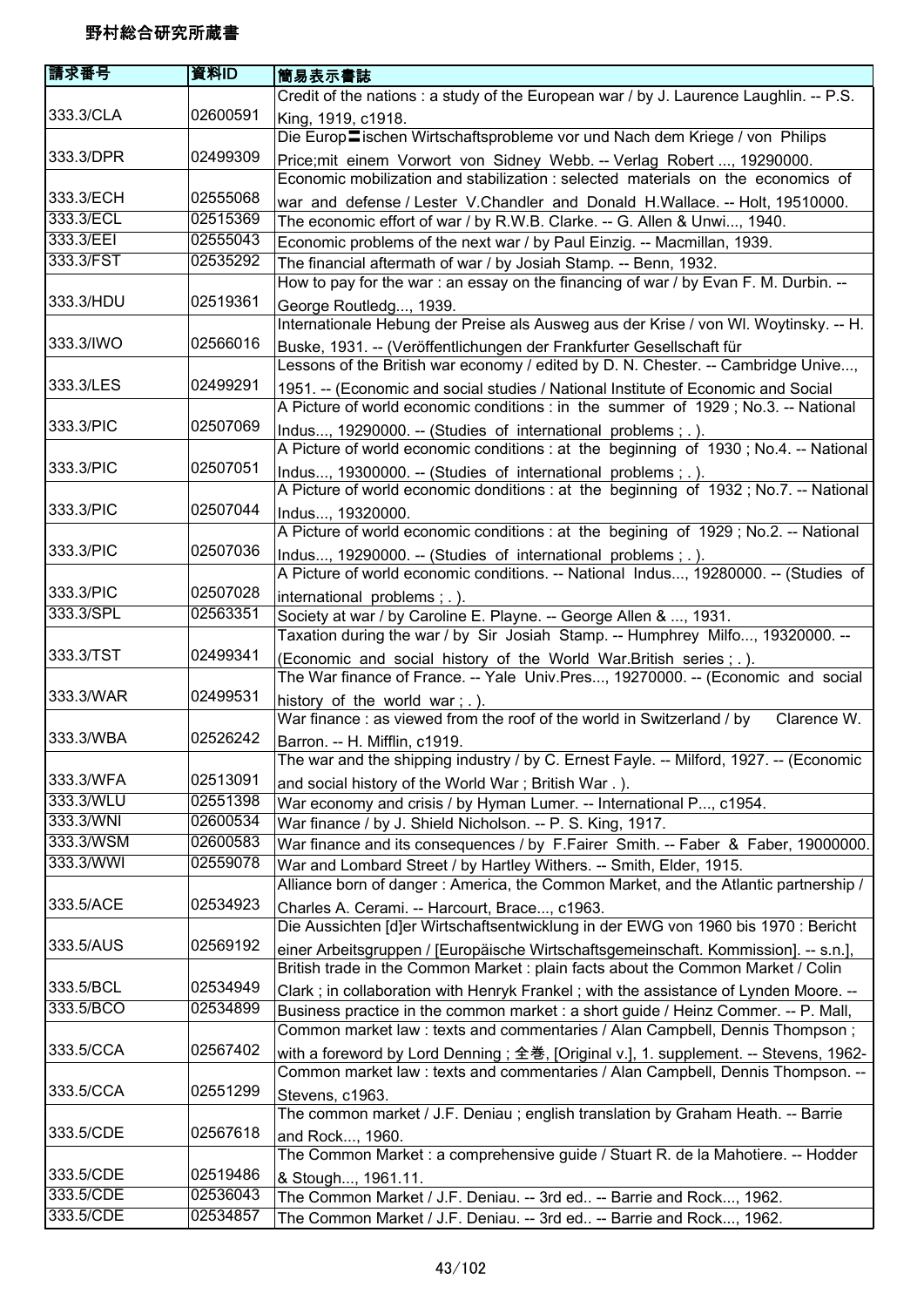| 請求番号      | 資料ID     | 簡易表示書誌                                                                                                                                                                    |
|-----------|----------|---------------------------------------------------------------------------------------------------------------------------------------------------------------------------|
| 333.5/CKI | 02526861 | The challenge of the common market / by U.W.Kitzinger. -- Blackwell, 19610000.                                                                                            |
| 333.5/CKI | 02526853 | The challenge of the Common Market / Uwe Webster Kitzinger. -- 4th ed. -- Blackwell,<br>The Common Market and investments / by Marc Kohler; translated by Josette L.      |
| 333.5/CKO | 02586444 | Hueni. -- Vantage, [c1960].                                                                                                                                               |
|           |          | The common market : friend or competitor? / Jesse W. Markham, C.E. Fiero, Howard                                                                                          |
| 333.5/CMA | 02596500 | S. Piquet. -- New York Univer, 1964. -- (The Charles C. Moskowitz lectures ; no. 4).<br>Case studies in European economic union : the mechanics of integration / J.E.     |
| 333.5/CME | 02519023 | Meade, H.H. Liesner, S.J. Wells; edited, with an introducation, by J.E. Meade. --<br>Common Market fiscal systems / by E.B. Nortcliffe. -- Sweet & Maxwell, 1960. -- (The |
| 333.5/CNO | 02569408 | "British Tax Review" guides; no. 2.).<br>Common Market fiscal systems / by E.B. Nortcliffe. -- Sweet & Maxwell, 1960. -- (The                                             |
| 333.5/CNO | 02510485 | "British Tax Review" guides; no. 2.).                                                                                                                                     |
|           |          | Common sense about the Common Market : Germany and Britain in post-war Europe                                                                                             |
| 333.5/CST | 02586402 | / by E. Strauss. -- George Allen & , 1958.<br>De l'int <sup>-</sup> gration des march <sup>-</sup> s / par Louis Philips; introduction par Michel Woitrin. --             |
| 333.5/DPH | 02562932 | Nauwelaerts, 19620000. -- (Collection du groupe de recherches march = commun<br>The European common market and the GATT / James Jay Allen; with a preface by              |
| 333.5/EAL | 02556561 | Heinrich Kronstein. -- the University , c1960.                                                                                                                            |
|           |          | The European Common Market / by John Brooks. -- Smith, Keynes a -- (Economica                                                                                             |
| 333.5/EBR | 02519726 | books on economics ; . ).                                                                                                                                                 |
| 333.5/ECO | 02561082 | Economic progress and problems of Western Europe. -- Organisation f, 19510000.                                                                                            |
|           |          | The European common market & its meaning to the United States : a statement on                                                                                            |
| 333.5/ECO | 02551448 | national policy. -- McGraw-Hill, 1959.<br>The European Common Market : an analysis of commercial policy / by Isaiah Frank. --                                             |
| 333.5/EFR | 02586436 | Praeger, 1961.                                                                                                                                                            |
|           |          | European institutions : co-operation, integration, unification / by A. H. Robertson. --                                                                                   |
| 333.5/ERO | 02513125 | F.A. Prager, 1959. -- (The Library of world affairs; no. 44.).                                                                                                            |
|           |          | European Payments Union : 2nd annual report of the Managing Board of the                                                                                                  |
| 333.5/EUR | 02561074 | European Payments Union, 1st July 1951-30th June 1952. -- Organisation f,<br>European Free Trade Association : a guide to the Stockholm Convention. --                    |
| 333.5/EUR | 02559151 | Federation of B, 1960.                                                                                                                                                    |
| 333.5/EUR | 02568533 | European Payments Union: report of the managing board; Final. -- OEEC,                                                                                                    |
| 333.5/EUR | 02568525 | European Payments Union: report of the managing board; 6th. -- OEEC,                                                                                                      |
|           |          | The economies of the Soviet bloc : a study of decision making and resource allocation                                                                                     |
| 333.5/EWE | 02518876 | / Stanisław Wellisz. -- McGraw-Hill Boo, c1964.                                                                                                                           |
|           |          | Economic co-operation in Europe : a study of the United Nations Economic                                                                                                  |
|           |          | Commission for Europe / by David Wightman. -- Frederick A. Pr, 1956. -- (Carnegie                                                                                         |
| 333.5/EWI | 02499226 | Endowment for International Peace. European Center. Prizes in international                                                                                               |
| 333.5/GEU | 02601102 | General report on the activities of the Community; 2nd -- EEC, 19590000.                                                                                                  |
| 333.5/GEU | 02601094 | General report on the activities of the Community; 1st -- EEC, 19580000.                                                                                                  |
|           |          | A guide to doing business in the European common market / by Rita E.Hauser and                                                                                            |
| 333.5/GHA | 02527307 | Gustave M.Hauser; Vol.1. -- Oceana Pub., 19600000.                                                                                                                        |
|           |          | Grobmarkt Europa: Verkaufschancen in Gegenwart und Zukunft / Horst Wagenf=                                                                                                |
| 333.5/GWA | 02563179 | hr. -- C.W.Leske Verl, 19610000. -- (Die gro $\Xi$ en M $\Xi$ rkte der Welt: Bd.2;.).                                                                                     |
| 333.5/INT | 02561090 | Internal financial stability in member countries. -- Organisation f, 19500000.                                                                                            |
| 333.5/INT | 02561066 | Intra-European investments. -- Organisation f, 19510000.                                                                                                                  |
|           |          | Leitfaden flr Europlische Mlrkte: 1963/1964 / von Heinz Commer. -- 2.Aufl --                                                                                              |
| 333.5/LCO | 02535698 | A.Lutzeyer, 19630000.<br>Legal problems of the European Economic Community and the European Free Trade                                                                    |
|           |          | Association : a report of a conference held on September 29 and 30, 1960  / with a                                                                                        |
|           |          | foreword by Sir Kenneth Diplock. -- Stevens & Sons, 1961. -- (International and                                                                                           |
| 333.5/LEG | 02562866 | comparative law quarterly; no. 1, 1961.)                                                                                                                                  |
|           |          | Manuel de droit des Communautés européennes / par Nicola Catalano. -- Dalloz et                                                                                           |
| 333.5/MCA | 02566115 | Sirey, [1962]. -- (Eurolibri ; 9.).                                                                                                                                       |
| 333.5/ORG | 02521086 | Organisation for Economic Co-operation and Development. -- O.E.E.C., 19600000.                                                                                            |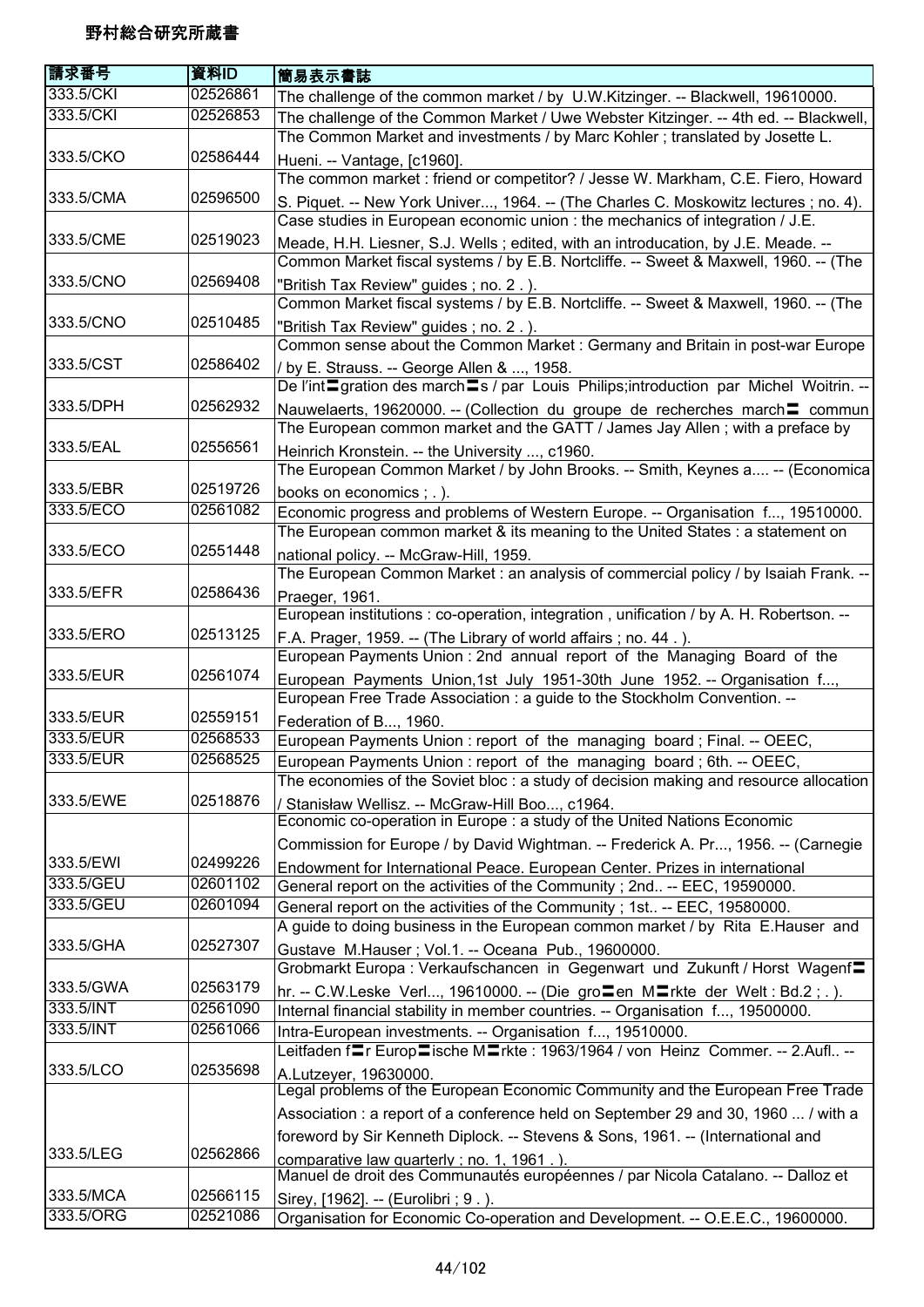| 請求番号                   | 資料ID     | 簡易表示書誌                                                                                                                             |
|------------------------|----------|------------------------------------------------------------------------------------------------------------------------------------|
|                        |          | Les Perspectives de developpement economique dans la C.E.E.de 1960 a 1970 :                                                        |
| 333.5/PER              | 02569226 | rapport d'un groupe d'experts. -- CEE, 19620000.<br>The political dynamics of European economic integration / Leon N. Lindberg. -- |
| 333.5/PLI              | 02535748 |                                                                                                                                    |
|                        |          | Stanford Univer, 1963.<br>The political dynamics of European economic integration / Leon N. Lindberg. --                           |
| 333.5/PLI              | 02545440 |                                                                                                                                    |
| 333.5/PME              | 02509974 | Stanford Univer, 1963.                                                                                                             |
|                        |          | Problems of economic union / by James E. Meade. -- Chicago Univers, [c1953].                                                       |
|                        |          | Le Prospettive di sviluppo economico nella C.E.E. dal 1960 al 1970 : relazione di un                                               |
| 333.5/PRO<br>333.5/RAP | 02569234 | gruppo di esperti. -- CEE, 19620000.                                                                                               |
|                        | 02569242 | Rapporto del comitato fiscale e finanziario. -- CEE, 19620000.                                                                     |
| 333.5/RAP              | 02569200 | Rapport van het fiscaal en financieel comit . -- EEG, 19620000.                                                                    |
|                        |          | Registration of commercial and licence agreements in the Common Market / by A. K.                                                  |
| 333.5/RLE              | 02558971 | Lewis and J. A. Kemp. -- Butterworths, 1962.                                                                                       |
|                        |          | The Schuman Plan: a study in economic cooperation, 1950-1959 / by Wiiliam                                                          |
| 333.5/SDI              | 02565760 | Diebold, Jr -- Praeger, 1959.                                                                                                      |
|                        |          | The Schuman Plan: a study in economic cooperation, 1950-1959 / by Wiiliam                                                          |
| 333.5/SDI              | 02565752 | Diebold, Jr -- Praeger, 1959.                                                                                                      |
| 333.5/TDE              | 02567071 | Trade blocs and Common Markets / Sidney Dell. -- A.A. Knopf, 1963.                                                                 |
|                        |          | Trade and payments in Western Europe : a study in economic cooperation 1947-                                                       |
| 333.5/TDI              | 02518314 | 51 / by William Diebold, Jr -- Harper, 19520000.                                                                                   |
| 333.5/UBE              | 02535227 | The United States and the unity of Europe / by Max Beloff. -- Brookings Insti, 1963.                                               |
|                        |          | The uniting of Europe: political, social and economical forces, 1950-1957 / by Ernst B.                                            |
|                        |          | Haas. -- Stevens & Sons, 1958. -- (Library of world affairs / ed. George W. Keeton and                                             |
| 333.5/UHA              | 02550739 | Georg Schwarzenberger; 42.).                                                                                                       |
|                        |          | The United Kingdom and the Six: an essay on economic growth in Western Eruope /                                                    |
| 333.5/ULA              | 02534931 | by A. Lamfalussy. -- Macmillan, 1963.                                                                                              |
| 333.5/UME              | 02546497 | UK, commonwealth and common market / James E.Meade. -- Institute of ,                                                              |
|                        |          | De Vooruitzichten voor de economische ontwikkeling in de EEG van 1960 tot 1970. --                                                 |
| 333.5/VOO              | 02569218 | EEG, 19620000.                                                                                                                     |
| 333.5/WLI              | 02560548 | Western unity and the Common Market / by Walter Lippmann. -- Atlantic Monthl,                                                      |
|                        |          | Werben und Verkaufen : im Gemeinsamen Europ $\equiv$ ischen Markt / Hans A.M $\equiv$                                              |
| 333.5/WMU              | 02563187 | nster. -- C.W.Leske Verl, 19600000.                                                                                                |
| 333.6/AHA              | 02568939 | America's role in the world economy / by Alvin H. Hansen. -- Norton, 1945.                                                         |
|                        |          | Comparative economic development / Ralph H. Blodgett, Donald L. Kemmerer. --                                                       |
| 333.6/CBL              | 02568731 | McGraw-Hill, 1956.                                                                                                                 |
| 333.6/DPA              | 02513224 | Dollars and world peace / by Kirby Page. -- G.H. Doran, 1927.                                                                      |
| 333.6/EKR              | 02545473 | The economic world balance / by Thorkil Kristensen and associates. -- Munksgaard,                                                  |
| 333.6/ELI              | 02554988 | Economic resources and industries of the world / by Isaac Lippincott. -- appleton,                                                 |
|                        |          | Europe and the United States in the world economy / Robert Marjolin. -- Duke                                                       |
| 333.6/EMA              | 02564904 | University, 1953. -- (Duke University publications; .).                                                                            |
|                        |          | Equilibrium and growth in the world economy: economic essays / by Ragnar Nurkse;                                                   |
|                        |          | edited by Gottfried Haberler and Robert M. Stern. -- Harvard Univers, c1961. --                                                    |
| 333.6/EQU              | 02564946 |                                                                                                                                    |
|                        |          | (Harvard economic studies; v. 118.).<br>Equilibrium and growth in the world economy : economic essays / by Ragnar Nurkse;          |
|                        |          |                                                                                                                                    |
| 333.6/EQU              | 02518967 | edited by Gottfried Haberler and Robert M. Stern. -- Harvard Univers, c1961. --                                                    |
|                        |          | (Harvard economic studies; v. 118.).                                                                                               |
|                        |          | Die Entstehung der Weltwirtschaft : Geschichte des zwischenstaatlichen                                                             |
|                        |          | Wirtschaftslebens vom letzten Viertel des achtzehnten Jahrhundert / von                                                            |
| 333.6/EWA              | 02535664 | A.Sartorius von Waltershausen. -- G.Fischer, 19310000.                                                                             |
| 333.6/EWR              | 02534618 | Economic adaptation to a changing world market / by Carl Major Wright. --                                                          |
|                        |          | Foreign trade and the national economy / by Charles Poor Kindleberger. -- Yale                                                     |
| 333.6/FKI              | 02564318 | University, 1962. -- (Studies in comparative economics ; 2.).                                                                      |
|                        |          | Handbuch der Weltb <sup>l</sup> arsen : Organisation und Usancen der großen Effektenm <sup>1</sup>                                 |
| 333.6/HSC              | 02596781 | rkte des Auslandes / von Gerhard Schacher. -- Ferdinand Enke, 19310000.                                                            |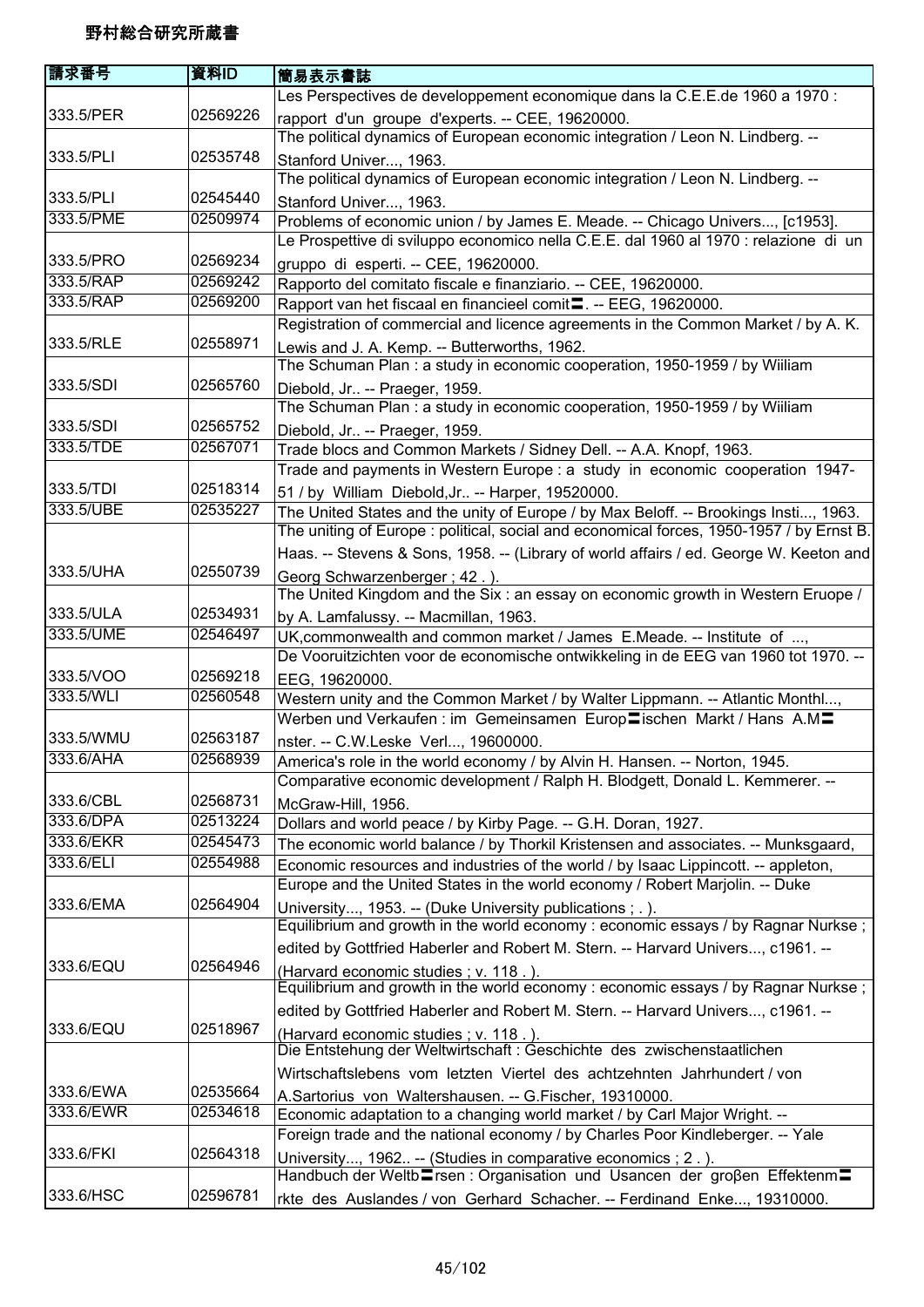| 請求番号                   | 資料ID     | 簡易表示書誌                                                                                    |
|------------------------|----------|-------------------------------------------------------------------------------------------|
|                        |          | International economic organisations / by Charles Henry Alexandrowicz. -- Stevens,        |
| 333.6/IAL              | 02536001 | 1952. -- (The Library of world affairs; no. 19.).                                         |
|                        |          | International economic organisations / by Charles Henry Alexandrowicz. -- F.A.            |
| 333.6/IAL              | 02535995 | Praeger, 1953. -- (The Library of world affairs; no. 19.).                                |
|                        |          | International economics : theory, practice, policy / Jack N. Behrman, Wilson E.           |
| 333.6/IBE              | 02518462 | Schmidt. -- Rinehart, c1957.                                                              |
| 333.6/IBR              | 02518470 | International economics and public policy / Harry G.Brainard. -- Henry Holt,              |
|                        |          | International economic instability : the experience after World War II. -- McGraw-Hill,   |
| 333.6/ICO              | 02545366 | 1962. -- (Economics handbooks series; .).                                                 |
| 333.6/ICO              | 02507705 | The intelligent man's guide through world chaos / G.D.H. Cole. -- Victor Gollancz,        |
|                        |          | International economic relations : a treatise on world economy and world politics / by    |
| 333.6/IDO              | 02535110 | John Donaldson. -- Longmans, Green, 1928.                                                 |
| 333.6/IEL              | 02585677 | The international economy / P.T. Ellsworth. -- Rev. ed. -- Macmillan, c1958.              |
| 333.6/IEL              | 02560167 | International economics / by P.T. Ellsworth. -- Macmillan, 1938.                          |
| 333.6/IEN              | 02535979 | International economics / Stephen Enke, Virigil Salera. -- 3rd ed. -- Maruzen, 1959.      |
| 333.6/IEN              | 02500072 | International economics / Stephen Enke, Virgil Salera. -- 2nd ed. -- Prentice-Hall,       |
|                        |          | International and interregional economics / Seymour E. Harris. -- McGraw-Hill, c1957.     |
| 333.6/IHA              | 02567709 | -- (Economics handbook series ; .).                                                       |
| 333.6/IHE              | 02527398 | International monetary economics / by Michael A. Heilperin. -- Longmans, Green,           |
|                        |          | International economics / by Charles P. Kindleberger. -- R. D. Irwin, 1953. -- (The       |
| 333.6/IKI              | 02500155 | Irwin series in economics ; . ).                                                          |
|                        |          | Der Internationale Kapitalismus und die Krise : Festschrift für Julius Wolf zum 20. April |
| 333.6/INT              | 02510568 | 1932 / herausgegeben von Siegfried v. Kardorff  [et al.]. -- Ferdinand Enke, 1932.        |
| 333.6/IPO              | 02536019 | An international economic system / by J.J. Polak. -- Allen & Unwin, 1954.                 |
|                        |          | Introduction to international economics / by Delbert A. Snider. -- R.D. Irwin, 1954. --   |
| 333.6/ISN              | 02518454 | (The Irwin series in economics ; . ).                                                     |
| 333.6/IVI              | 02518447 | International economics / studies by Jacob Viner. -- Free Press, 1951.                    |
| 333.6/IYO              | 02561116 | The international economy / John Parke Young. -- 4th ed -- Ronald Press,                  |
|                        |          | Natural resources and international development / essays by D. Gale Johnson  [et          |
| 333.6/NAT              | 02527752 | al.]; ed. by Marion Clawson. -- [c1964].                                                  |
|                        |          | The problem of international economic equilibrium / Friedrich August Lutz. -- North-      |
| 333.6/PLU              | 02545663 | Holland, 1962. -- (Professor Dr; .).                                                      |
|                        |          | Private investment : the key to international industrial development : a report of the    |
|                        |          | San Francisco Conference October 14-18, 1957 / sponsored by TIME-LIFE                     |
| 333.6/PRI              | 02596518 | International and Stanford Research Institute ; editor James Daniel. -- McGraw-Hill,      |
|                        |          | Revolution der Weltwirtschaft : von der ersten Dampfmaschine bis zur                      |
| 333.6/RHA              | 02568061 | Golddänmerung / Leo Hausleiter. -- Knorr & Hirth, 1932.                                   |
| 333.6/SAS              | 02534667 | A short history of the international economy / by William Ashworth. -- Longmans,          |
|                        |          | Shaping the world economy: suggestions for an international economic policy / by          |
| 333.6/STI              | 02561108 | Jan Tinbergen. -- Twentieth Centu, 1962.                                                  |
| 333.6/SWA              | 02561280 | Struktur und Rhythmus der Weltwirtschaft : grundlagen einer wirtschatlichen               |
|                        |          | Konjunkturlehre / von Ernst Wagemann. -- R. Hobbing, c1931.                               |
| 333.6/SWA              | 02507010 | Struktur und Rhythmus der Weltwirtschaft : grundlagen einer wirtschatlichen               |
|                        |          | Konjunkturlehre / von Ernst Wagemann. -- R. Hobbing, c1931.                               |
|                        | 02499630 | United States administration of its international economic affairs / by Wallace Judson    |
| 333.6/UPA              |          | Parks. -- Johns Hopkins , 19510000.                                                       |
| 333.6/VHA              | 02565018 | Vom Wirtschaftskrieg zur Weltwirtschaftskonferenz: weltwirtschaftliche                    |
|                        |          | Gestaltungstendenzen im Spiegel gesammelter Vorträge / von Bernhard Harms. -- G.          |
|                        | 02569002 | Wir und die Weltwirtschaft : Ursachen und Eberwindung der Wirtschaftsnot / von            |
| 333.6/WAG<br>333.6/WBA | 02564979 | Ernst Agahd. -- Weitsicht-Verla, 19310000.                                                |
| 333.6/WEI              | 02565794 | Der Wettlauf zum Jahre 2000 / Fritz Baade. -- 2. Aufl -- Stalling, 1960.                  |
|                        |          | The world economic crisis / by Paul Einzig. -- Macmillan, 1931.                           |
| 333.6/WEL              | 02565083 | Weltwirtschaftliches Archiv / hrsg.von Bernhard Harms; 33. Band. Heft 1 -- Fischer,       |
| 333.6/WFI              | 02560001 | 19310000.                                                                                 |
|                        |          | Wehrwirtschaft : ihre Grundlagen und Theorien / von Guido Fischer. -- Quelle &            |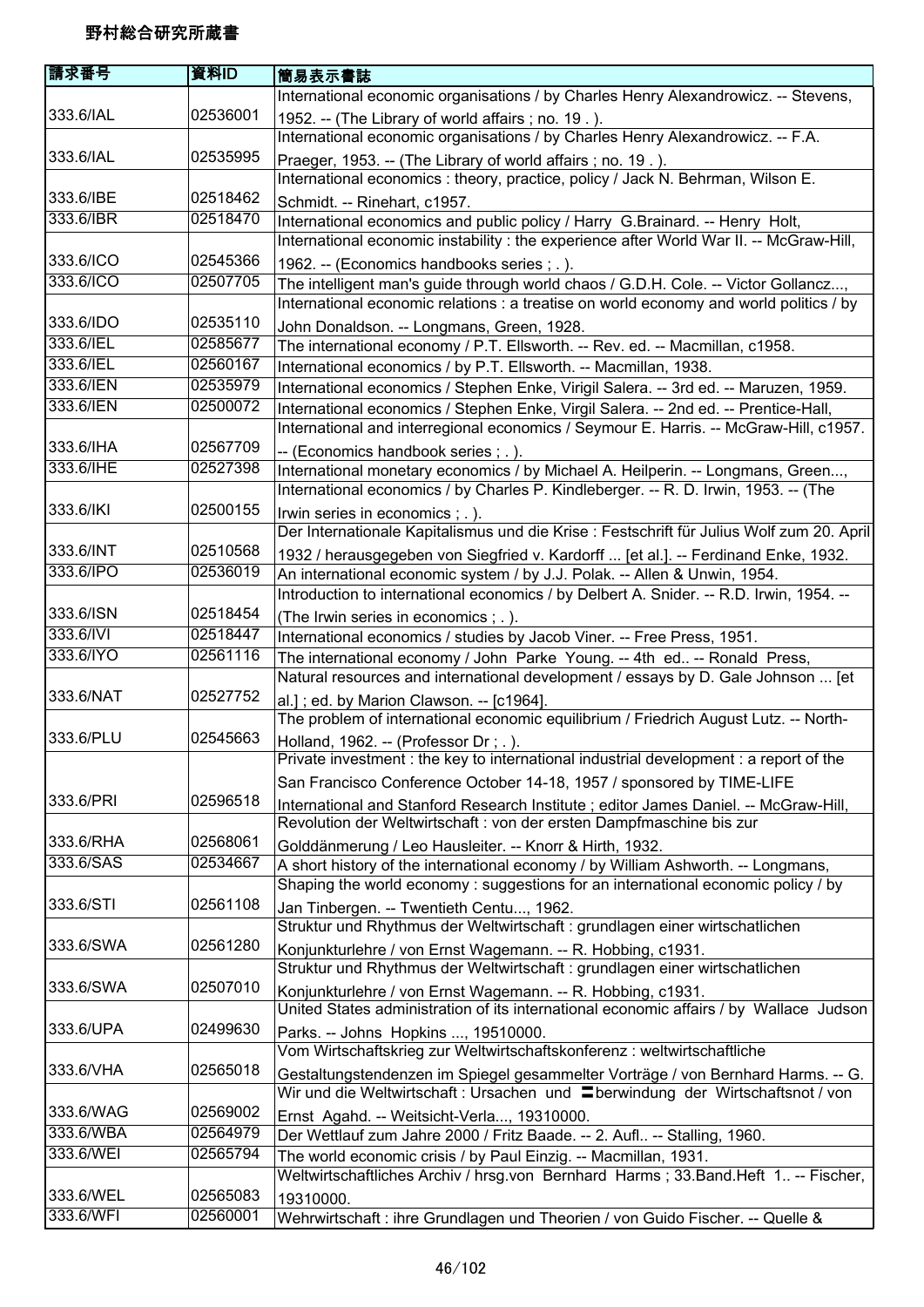| 請求番号      | 資料ID     | 簡易表示書誌                                                                                                         |
|-----------|----------|----------------------------------------------------------------------------------------------------------------|
| 333.6/WHA | 02519528 | The world of industry and commerce / by J. L. Hanson. -- Macdonald & Eva, 1962.                                |
|           |          | World economic survey ; 全巻 - Eleventh year : 1942-44. -- League of Natio, 1932. --                             |
|           |          | (Series of League of Nations publications ; 1932.II.A.18, 1933.II.A.16, 1934.II.A.16,                          |
| 333.6/WLE | 02521177 | 1935.II.A.14, 1936.II.A.15, 1936.II.A.13, 1938.II.A.13, 1939.II.A.18, 1941.II.A.2,                             |
|           |          | The World's economic crisis and the way of escape / by Sir Arthur Salter  [et al.]. --                         |
| 333.6/WOR | 02513901 | Allen & Unwin, 1932. -- (Halley Stewart lecture; 1931.).                                                       |
| 333.6/WPA | 02560159 | The world's economic dilemma / by Ernest Minor Patterson. -- Whittlesey Hou,                                   |
|           |          | World economy in transition: technology vs. politics, laissez faire vs. planning, power                        |
| 333.6/WST | 02527778 | vs. welfare / by Eugene Staley. -- Council on Fore, c1939.                                                     |
|           |          | The European war debts and their settlement / Wildon Lloyd; foreword by Herbert                                |
| 333.7/ELL | 02563401 | Wright. -- Committee for t, c1934.<br>The end of reparations : the economic consequences of the world war / by |
|           |          | Hjalmar Schacht;transl.by Lewis Gannett;edited, with an introduction by George                                 |
| 333.7/ESC | 02550655 | Glasgow. -- Cape, 19310000.                                                                                    |
| 333.7/NMU | 02556751 | The national debt in war and transition / by Henry C. Murphy. -- McGraw-Hill, 1950.                            |
| 333.7/TGE | 02601672 | The truth about reparations and war-debts / by David Lloyd George. -- W. Heinemann,                            |
| 333.8/AHE | 02545960 | Agricultural policy under economic development / Earl Orel Heady. -- State                                     |
|           |          | Capital exports to less developed countries / Wilfried Guth; [rev. and broughtup to                            |
| 333.8/CGU | 02500064 | date by the author, tr. by F.B. Catty]. -- Reidel Pub. Co., [1963].                                            |
|           |          | Capital funds in underdeveloped countries : the role of financial institutions / by                            |
| 333.8/CNE | 02586196 | Edward Nevin. -- Macmillan, 1961.                                                                              |
|           |          | Community development and economic development / study prepared by                                             |
|           |          | ECAFE/FAO Agriculture Division Economic Commission for Asia and the Far                                        |
| 333.8/CUN | 02521110 | East; Part 2B. -- United Nations, 19600000.                                                                    |
|           |          | Development plans and programmes : some case studies and experiences. --                                       |
| 333.8/DEV | 02545382 | O.E.C.D., 19640000. -- (Studies in development : 1; .).                                                        |
|           |          | Development from below : local government and finance in developing countries of                               |
| 333.8/DHI | 02551042 | the Commonwealth / by Ursula K. Hicks. -- Clarendon Press, 1961.                                               |
| 333.8/EAN | 02565802 | The economic development of India / Vera Anstey. -- 4th ed. -- Longmans, 1952.                                 |
|           |          | Economic analysis and policy in underdeveloped countries / P. T. Bauer. -- Published                           |
| 333.8/EBA | 02536050 | for t, 1957. -- (Publication (Duke University; no. 4.).                                                        |
|           |          | Economic liberalism and underdevelopment : studies in the disintegration of an idea /                          |
| 333.8/ECL | 02526119 | Frederick Clairmonte. -- Asia Publishing, c1960.                                                               |
|           |          | Economic development for Latin America : proceedings of a conference held by the                               |
|           |          | International Economic Association / edited by Howard S. Ellis; assisted by Henry C.                           |
| 333.8/ECO | 02509842 | Wallich. -- Macmillan, 1961.                                                                                   |
|           |          | Economic development : principles and patterns / edited by Harold F. Williamson and                            |
| 333.8/ECO | 02545036 | John A. Buttrick. -- Prentice-Hall, 1954.                                                                      |
| 333.8/EKO | 02499929 | The economic development of South Africa / by M.H.de Kock. -- P.S.King,                                        |
|           |          | Economic development : the underdeveloped world and the American interest / Walter                             |
| 333.8/EKR | 02565067 | Krause. -- Wadsworth Publi, 1961                                                                               |
|           |          | Economic surveys in under-developed countries : a study in methodology / by P.K.                               |
| 333.8/EMU | 02521342 | Mukherjee. -- 2nd ed. -- Asia Publishing, 1960, c1959.                                                         |
|           |          | Economic surveys in under-developed countries : a study in methodology / by P.K.                               |
| 333.8/EMU | 02507143 | Mukherjee. -- 2nd ed. -- Asia Publishing, 1960, c1959.                                                         |
| 333.8/FLO | 02521060 | The Flow of financial resources for developing countries in 1961. -- O.E.C.D.,                                 |
| 333.8/FLO | 02521052 | The Flow of financial resources for developing countries in 1961. -- O.E.C.D.,                                 |
|           |          | From recovery towards economic strength : sixth report of the OEEC. -- Organisation                            |
| 333.8/FOR | 02521292 | fo, 1955.                                                                                                      |
|           |          | Financing economic development : the Indonesian case / by Douglas S. Paauw;                                    |
|           |          | introduction by Benjamin Higgins. -- Free Press, c1960. -- (Center for International                           |
| 333.8/FPA | 02518975 | Studies. Massachusetts Institute of Technology).                                                               |
|           |          | Foreign aid and India's economic development / V.K.R.V. Rao and Dharm Narain. --                               |
| 333.8/FRA | 02568962 | Asia Publishing, 1963. -- (Studies in economic growth; no.4.).                                                 |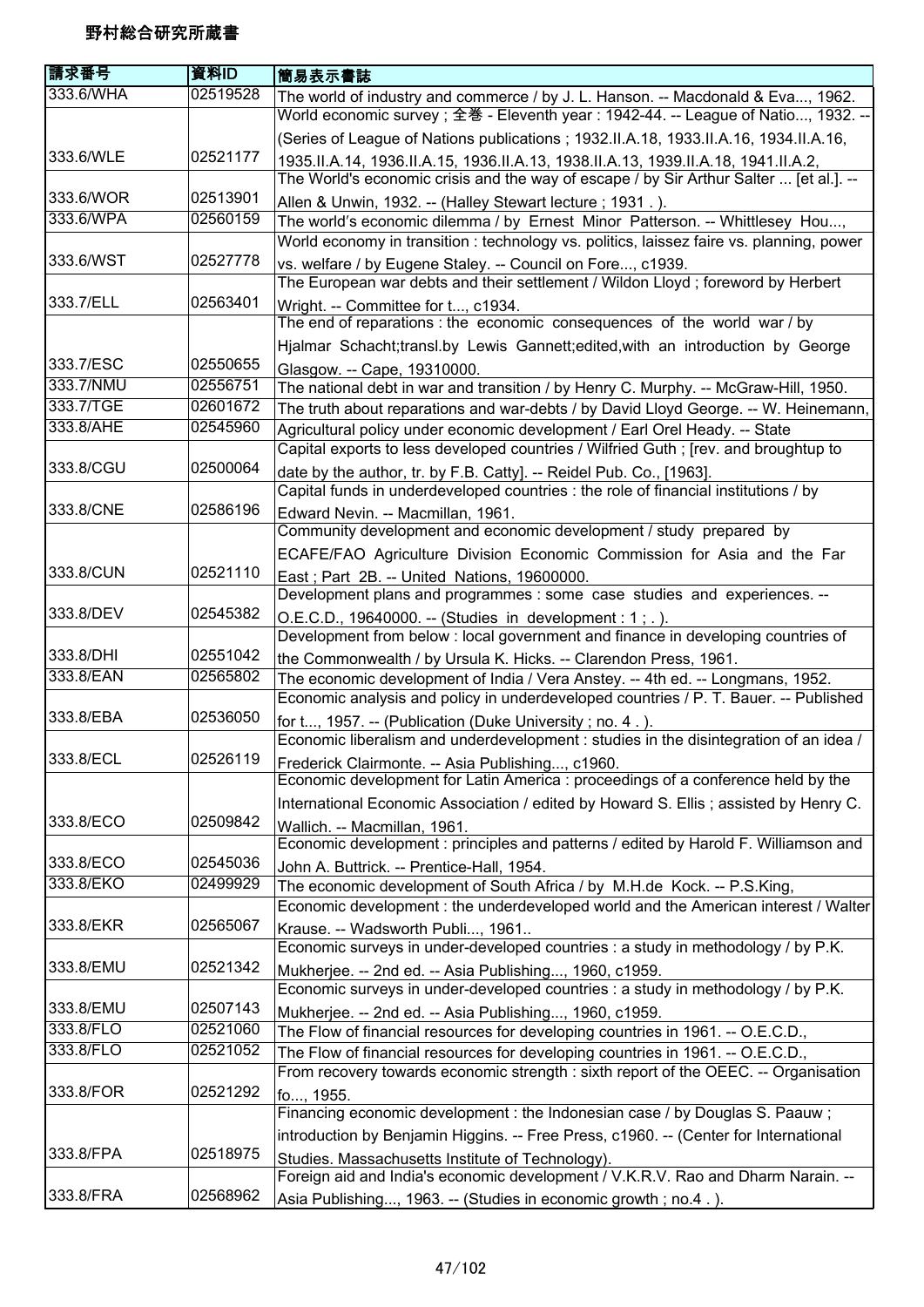| 請求番号       | 資料ID     | 簡易表示書誌                                                                                                                                                                 |
|------------|----------|------------------------------------------------------------------------------------------------------------------------------------------------------------------------|
|            |          | Helping economic development in Asia and the Far East : the work of ECAFE. --                                                                                          |
| 333.8/HEL  | 02519692 | United Nations, 19590000.                                                                                                                                              |
| 333.8/IBA  | 02565745 | Indian economic policy and development / by P.T. Bauer. -- Allen & Unwin, 1961.                                                                                        |
|            |          | Investment policy and investment legislation in under-developed countries : a study of                                                                                 |
|            |          | the economic and administrative problems of various representative policy statements                                                                                   |
| 333.8/IKO  | 02555019 | and acts / Reinhard Kövary. -- Rangoon Univ. P, [1960].                                                                                                                |
|            |          | Investment and development possibilities in tropical Africa / Edward Marcus and                                                                                        |
| 333.8/IMA  | 02559060 | Mildred Rendl Marcus. -- Bookman Associa, c1960.                                                                                                                       |
|            |          | Latin America : development programming and United States investments / Clements                                                                                       |
|            |          | G. Motten  [et al.]. -- Univ. of Pennsy, 1956. -- (Inter-American studies occasional                                                                                   |
| 333.8/LAT  | 02515633 | papers; no. 1.).                                                                                                                                                       |
|            |          | Management of direct investments in less developsd countries : report submitted to                                                                                     |
|            |          | the International Bank for reconstruction and development by the Foundation for                                                                                        |
| 333.8/MAN  | 02606580 | Economic Research of the University of Amsterdam. -- Kroese, 1957.                                                                                                     |
|            |          | Public finance and full employment : with special reference to underdeveloped                                                                                          |
|            |          | areas / V.V.Borkar. -- Univ.of Bombay, 19590000. -- (University of Bombay                                                                                              |
| 333.8/PBO  | 02507135 | publications economics series : No.9; .).                                                                                                                              |
|            |          | The Philippines: public policy and national economic development / by Frank H.                                                                                         |
| 333.8/PGO  | 02499655 | Golay. -- Cornell Univers, c1961.                                                                                                                                      |
|            |          | The Philippines: public policy and national economic development / by Frank H.                                                                                         |
| 333.8/PGO  | 02499622 | Golay. -- Cornell Univers, c1961.                                                                                                                                      |
| 333.8/PKH  | 02568889 | Problems of growth of an underdeveloped economy - India. -- Asia Publishing, 1961.                                                                                     |
|            |          | Poverty and capital development in India : contemporary investment patterns,                                                                                           |
| 333.8/PRA  | 02499259 | problems and planning / D.K. Rangnekar. -- Oxford Universi, 1958.                                                                                                      |
|            |          | Prospects for British manufacturing in Mexico and Colombia : report of an enquiry                                                                                      |
|            |          | into the scope for British industrial investment in association with local mana. --                                                                                    |
| 333.8/PRO  | 02519734 | Federation of , 19600000.                                                                                                                                              |
|            |          | A public development program for Thailand: report of a Mission organized by the                                                                                        |
|            |          | International Bank for Reconstruction and Development at the request of the                                                                                            |
| 333.8/PUB  | 02559797 | Government of Thailand. -- Published for t, c1959.                                                                                                                     |
|            |          | Planning for an expanding economy: accumulation, employment and technical                                                                                              |
| 333.8/PVA  | 02559896 | progress in underdeveloped countries / Chandulal Nagindas Vakil and P. R.                                                                                              |
|            |          | The recent development of economic foreign policy in the Netherlands East Indies / J.                                                                                  |
| 333.8/RGE  | 02509933 | van Gelderen. -- Longmans, Green, 1939. -- (Publications of the Graduate Institute of                                                                                  |
| 333.8/RTH  | 02606960 | International Studies; no. 20.).                                                                                                                                       |
|            |          | The rich and the poor / by Robert Theobald. -- Potter, 1960.<br>Small-scale and household industries in a developing economy: a study of their                         |
| 333.8/SSH  | 02499184 |                                                                                                                                                                        |
|            |          | rationale, structure and operative conditions / M.C. Shetty. -- Asia Publishing, c1963.<br>Le "tiers-monde" : sous-d=veloppement et d=veloppement / r==dition_augment= |
|            |          | e d'une mise $\equiv$ jour par Alfred Sauvy. -- Presses univer, 19610000. -- (Travaux)                                                                                 |
| 333.8/TSA  | 02606861 |                                                                                                                                                                        |
|            |          | et documents.Cahier: no 39; .).<br>Toward economic cooperation in Asia : the United Nations Economic Commission for                                                    |
| 333.8/TWI  | 02559821 | Asia and the Far East / by David Wightman. -- Yale University, c1963.                                                                                                  |
|            |          | Toward economic cooperation in Asia: the United Nations Economic Commission for                                                                                        |
| 333.8/TWI  | 02559813 | Asia and the Far East / by David Wightman. -- Yale University, c1963.                                                                                                  |
|            |          | West African trade: a study of competition, oligopoly and monopoly in a changing                                                                                       |
| 333.8/WBA  | 02535201 | economy / by P.T. Bauer. -- Cambridge Univ, 1954.                                                                                                                      |
|            |          | World prosperity as sought through : the economic work of the League of Nations                                                                                        |
| 333.8/WMA  | 02568095 | / by Wallace McClure. -- Macmillan, 19330000.                                                                                                                          |
| 333.82/ISU | 02559540 | The international development of China / by Sun Yat-sen. -- 2nd ed -- Putnam, 1929.                                                                                    |
|            |          | Capital requirements for urban development and renewal / John W. Dyckman,                                                                                              |
|            |          | Reginald R. Isaacs; with the assistance of Peter R. Senn. -- McGraw-Hill, 1961. --                                                                                     |
| 333.9/CDY  | 02563377 | (Action series in housing and community development; .).                                                                                                               |
| 333.9/MAN  | 02587012 | Manual on economic development projects. -- United Nations, 19580000.                                                                                                  |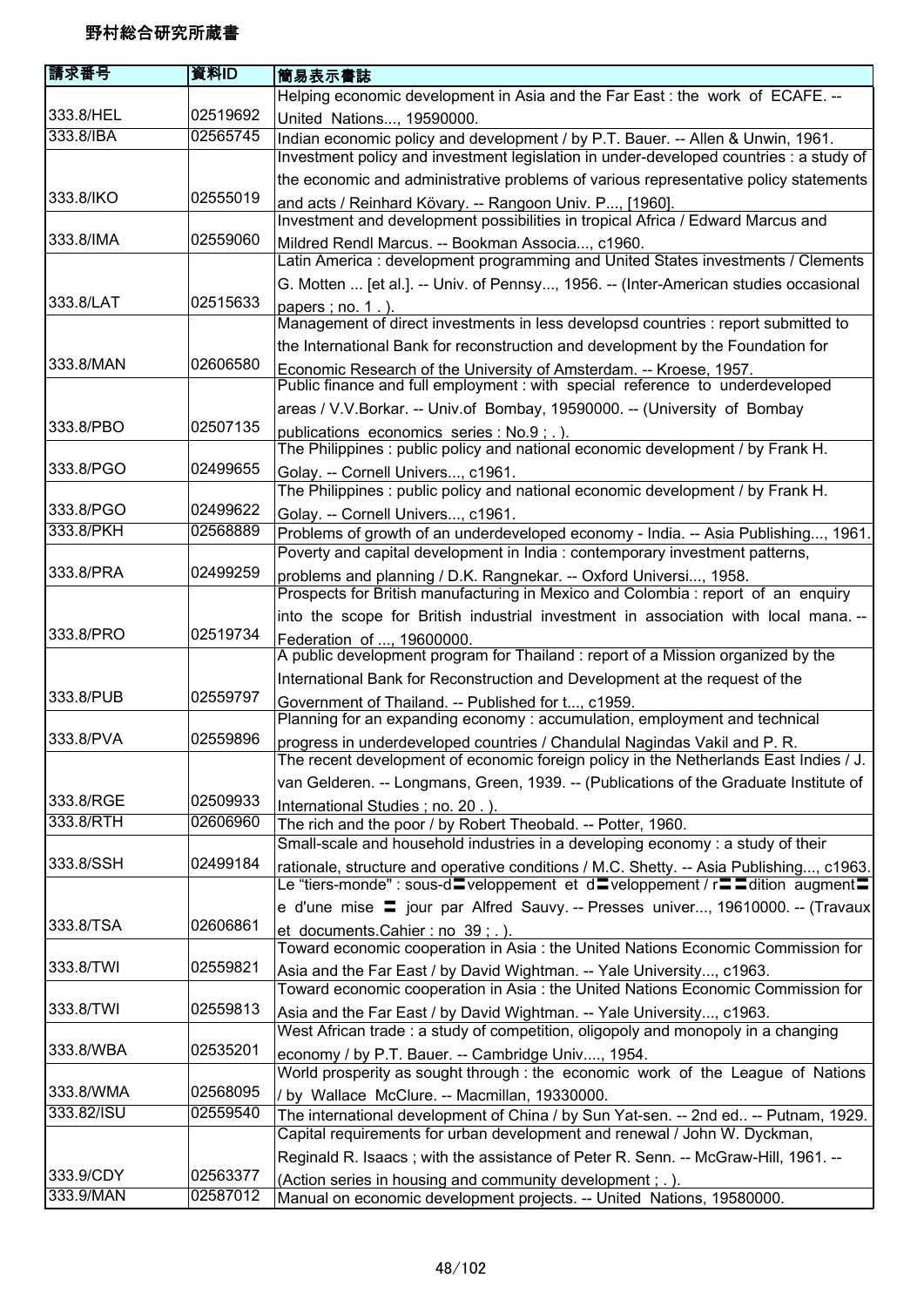| 請求番号               | 資料ID                 | 簡易表示書誌                                                                                                                                                                   |
|--------------------|----------------------|--------------------------------------------------------------------------------------------------------------------------------------------------------------------------|
|                    |                      | The ABC of the NRA: The following members of the staff of the Brookings Institution                                                                                      |
|                    |                      | have contributed to the writing of this volume Charles L. Cearing / Dearing, Charles L.                                                                                  |
| 333/ABC            | 02596542             | Homan  [et al.]. -- Brookings Insti, 1934. -- (Institute of economics of the Brookings                                                                                   |
| 333/ARE            | 02559946             | Administration of national economic control / Emmette S. Redford. -- Macmillan,                                                                                          |
|                    |                      | Beyond the welfare state : economic planning in the welfare states and its                                                                                               |
| 333/BMY            | 02564912             | international implications / by Gunnar Myrdal. -- Gerald Duckwort, 1960.                                                                                                 |
| 333/CCL            | 02566032             | The conditions of economic progress / Colin Clark. -- 3rd ed. -- Macmillan, 1957.                                                                                        |
|                    |                      | Croissance économique et investissement international / C.P. Lucron. -- Presses                                                                                          |
| 333/CLU            | 02546240             | univers, 1961. -- (Études économiques internationales ; .).                                                                                                              |
|                    |                      | The correct economy for the machine age: The economic policy which must be                                                                                               |
| 333/CMA            | 02528669             | pursued if prosperity is to be achieved and then maintained / A.G. McGregor. -- Sir                                                                                      |
| 333/CMO            | 02565406             | Controlling factors in economic development / by Harold G. Moulton. -- Brookings                                                                                         |
|                    |                      | Current economic policies : selected discussions / editor in chief joseph b. Hubbard. --                                                                                 |
| 333/CUR            | 02527703             | H. Holt, 1934.                                                                                                                                                           |
|                    |                      | The diplomacy of economic development / Eugene R. Black. -- Harvard Univers,                                                                                             |
| 333/DBL            | 02564771             | 1961. -- (The William L; .).                                                                                                                                             |
|                    |                      | Disarmament and the economy / edited by Emile Benoit & Kenneth E. Boulding. --                                                                                           |
| 333/DIS            | 02534972             | Harper & Row, c1963.                                                                                                                                                     |
|                    |                      | Economic analysis and public policy / by Mary Jean Bowman and George Leland                                                                                              |
| 333/EBO            | 02535813             |                                                                                                                                                                          |
|                    |                      | Bach. -- 2nd ed. -- Prentice-Hall, 1949. -- (Prentice-Hall economics series ; .).<br>Economics and the policy maker / Sidney S. Alexander  [et al.]. -- Brookings Insti, |
| 333/ECO            | 02564896             |                                                                                                                                                                          |
| 333/ECO            | 02559748             | 1959. -- (Brookings lectures; 1958-1959.).                                                                                                                               |
| 333/ECO            | 02518603             | Economic policy in our time ; Vol.1. -- North-Holland, 19640000.                                                                                                         |
|                    |                      | Economic nationalism / by Maurice Colbourne. -- Figurehead, 19330000.                                                                                                    |
| 333/EEC            | 02509594             | The economic effects of disarmament / by the Economist Intelligence Unit; sponsored                                                                                      |
|                    |                      | by the United World Trust. -- Economic Intell, 1963.                                                                                                                     |
| 333/EHA            | 02585958             | The economic theory of fiscal policy / Bent Hansen, translated by P. E. Burke. -- Allen                                                                                  |
|                    |                      | & Unwin, 1958.                                                                                                                                                           |
|                    |                      | Economic development : principles, problems, and policies / BenjaminHiggins. -- W.                                                                                       |
| 333/EHI<br>333/ENE | 02534956<br>02564920 | W. Norton, c1959.                                                                                                                                                        |
| 333/EPE            | 02560142             | Economic welfare / by Oscar Newfang. -- Barnes & Nobl, 19360000.                                                                                                         |
|                    |                      | The economic war / by George Peel. -- MacMillan, 1930.                                                                                                                   |
|                    |                      | Economic disarmament : a study on international cooperation / by J.H. Richardson. -                                                                                      |
| 333/ERI            | 02513190             | Allen & Unwin, 1931.                                                                                                                                                     |
|                    |                      | Economic disarmament : a study on international cooperation / by J.H. Richardson. --                                                                                     |
| 333/ERI            | 02507671             | Allen & Unwin, 1931.                                                                                                                                                     |
| 333/ERO            | 02526648             | Economic planning and international order / by Lionel Robbins. -- Macmillan, 1937.                                                                                       |
|                    |                      | Economic problems of peace after war (second series) : the W. Stanley Jevons                                                                                             |
| 333/ESC            | 02556629             | lectures at University College, London, in 1918 / by William Robert Scott. -- At the                                                                                     |
|                    |                      | Economic controls and defense / by Donald H.Wallace; with a chapter on basic                                                                                             |
| 333/EWA            | 02514743             | problems and policies by J.M.Clark. -- Twentieth Cent, 19530000.                                                                                                         |
|                    |                      | Financial and commercial policy under the Cromwellian protectorate / by M.P. Ashley.                                                                                     |
| 333/FAS            | 02606440             | -- Oxford Universi, 1934. -- (Oxford historical series ; .).                                                                                                             |
|                    |                      | Fiscal policy for stable growth : a study in dynamic macroeconomics / Challis A. Hall. -                                                                                 |
| 333/FHA            | 02527125             | - Holt, c1960.                                                                                                                                                           |
|                    |                      | Foreign capital and economic development Japan : studies in some aspects of                                                                                              |
| 333/FIS            | 02565489             | absorption of foreign capital / Nurul Islam. -- C. E. Tuttle, [c1960].                                                                                                   |
| 333/GMU            | 02526838             | Government and business / by Vernon A. Mund. -- 2nd ed. -- Harper & Brothe,                                                                                              |
|                    |                      | Income stabilization for a developing democracy : a study of the politics and                                                                                            |
|                    |                      | economics of high employment without inflation / edited by Max F. Milikan. -- Yale                                                                                       |
| 333/INC            | 02606606             | University, 1953. -- (Studies in national policy ; .).                                                                                                                   |
| 333/NRO            | 02515930             | Nationalized industry and public ownership / William A. Robson. -- Allen & Unwin,                                                                                        |
|                    |                      | Principles of economic policy / Kenneth E. Boulding. -- Maruzen Asian ed -- Prentice-                                                                                    |
| 333/PBO            | 02545804             | Hall, 1959.                                                                                                                                                              |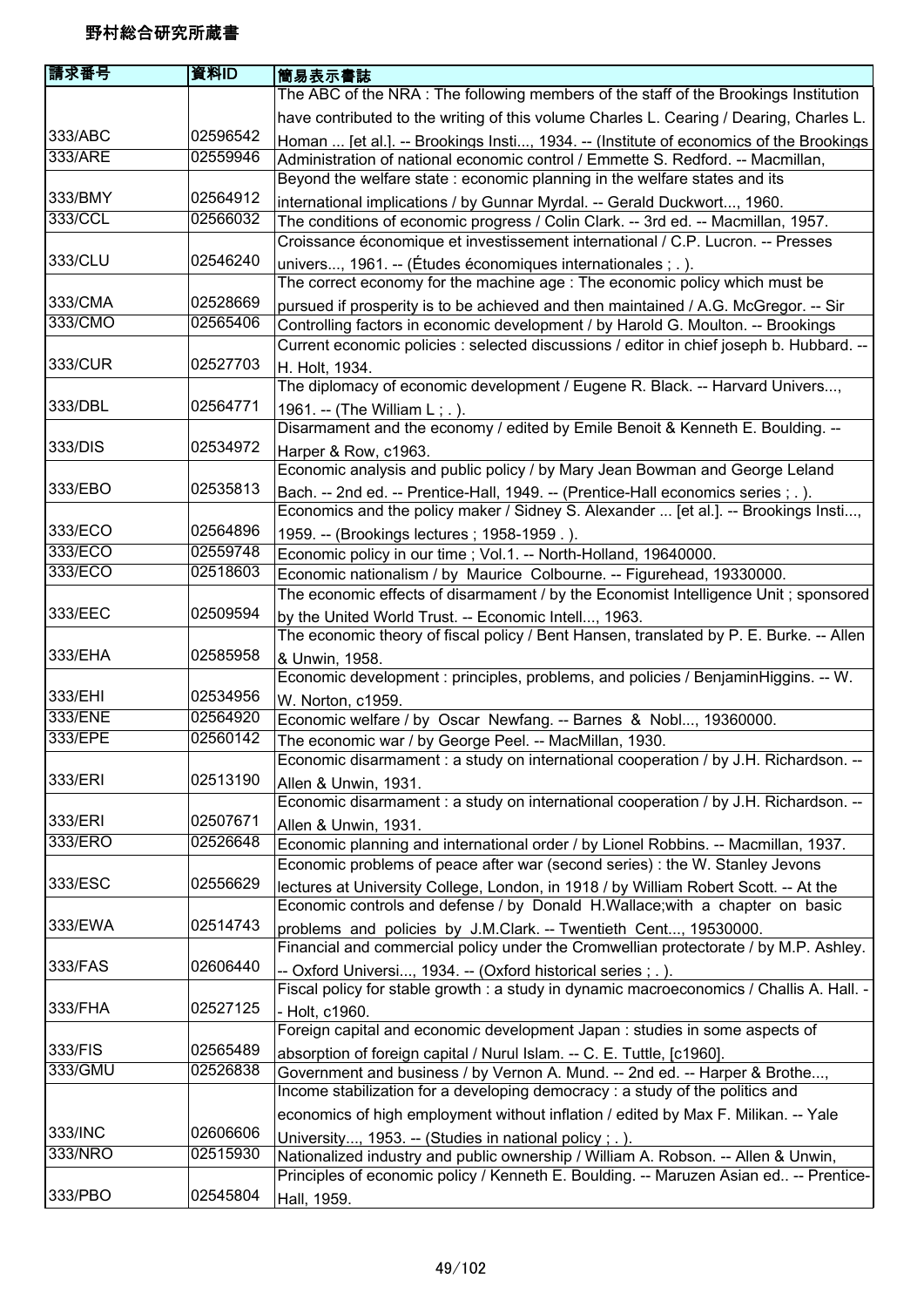| 請求番号       | 資料ID     | 簡易表示書誌                                                                                                                          |
|------------|----------|---------------------------------------------------------------------------------------------------------------------------------|
|            |          | The planning and execution of economic development : a nontechnical guide for                                                   |
|            |          | policy makers and administrators / Louis J. Walinsky. -- McGraw-Hill, 1963. --                                                  |
| 333/PWA    | 02521300 | (McGraw-Hill series in international development ; .).                                                                          |
| 333/RSA    | 02515245 | Recovery : the second effort / by Sir Arthur Salter. -- G. Bell & sons, 1932.                                                   |
|            |          | What price economic growth? / edited by Klaus Knorr and William J. Baumol;                                                      |
| 333/WHA    | 02567170 | contributors, William J. Baumol  [et al.]. -- Prentice-Hall, c1961. -- (A Spectrum book                                         |
|            |          | World prosperity and peace : being the report of a conference held by the League of                                             |
|            |          | Nations Union at the Guildhall, E.C.2, Decembeer 13th-15th, 1927, on thework of the :                                           |
| 333/WIN    | 02499796 | Intenational Economic Conference / with an introduction by F.C. Goodenoug. -- P.S.                                              |
|            |          | Weltkrise-Weltwende: Kurs auf Staatskapitalismus / Carl Steuermann. -- 1. bis 4.                                                |
| 333/WST    | 02526945 | Aufl. -- S. Fischer, 1931.                                                                                                      |
|            |          | Zeitfragen der Geld- und Wirtschaftspolitik : aus Vorträgen und Aufsätzen / Hermann                                             |
| 333/ZAB    | 02563112 | J. Abs. -- F. Knapp, c1959. -- (Schriftenreihe zur Geld- und Finanzpolitik; Bd. 3.).                                            |
|            |          | Population theories and the economic interpretation / by Sidney H. Coontz. --                                                   |
| 334.1/PCO  | 02601896 | Routledge & K. , 1957. -- (International library of sociology; .).                                                              |
|            |          | First essay on population, 1798 / Thomas Robert Malthus ; with notes by James                                                   |
| 334.16/FMA | 02562197 | Bonar. -- Reprinted for t, 1926.                                                                                                |
|            |          | Demographic and economic change in developed countries. -- Princeton univ., 1960. -                                             |
| 334.3/DNA  | 02562981 | - (National Bureau of Economic Research : special conference series ; 11.).                                                     |
|            |          | The Population problem: the experts and the public / T.H.Marshall (et al.).-                                                    |
| 334.3/POP  | 02519353 | Allen & Unwin, 19380000.                                                                                                        |
|            |          | Race and population problems / by Hannibal Gerald Duncan. -- 1st ed. -- Longmans,                                               |
| 334.3/RDU  | 02586204 | Green, 1929. -- (Longmans' social science series ; .).                                                                          |
|            |          | The struggle for population / by David V. Glass; with an introduction by A. M. Carr-                                            |
| 334.3/SGL  | 02562999 | Saunders. -- The Clarendon P, 1936.                                                                                             |
|            |          | The older population of the United States / by Henry D. Sheldon, with introductory and                                          |
|            |          | summary chapters by Clark Tibbitts, for the Social Science Research Council in                                                  |
|            |          | cooperation with the U.S. Dept. of Commerce, Bureau of the Census. -- J. Wiley,                                                 |
| 334.35/OSH | 02562965 |                                                                                                                                 |
|            |          | c1958. -- (Census monograph series : .).<br>Population and its distribution : the United States markets / compiled by J. Walter |
| 334.35/POP | 02562403 | Thompson Company. -- 8th ed. -- McGraw-Hill, 1961.                                                                              |
|            |          | Chinese society in Thailand: an analytical history / By G. William Skinner. -- Cornell                                          |
| 334.52/CSK | 02551166 | Univers, 1957.                                                                                                                  |
|            |          | Raw materials and colonies. -- Royal Institute, 1936. -- (Information Department                                                |
| 334.7/RAW  | 02569309 | papers / Royal Institute of International Affairs ; . ).                                                                        |
| 334.7/WWI  | 02550853 | The world's population problems and a white Australia / by H.L. Wilkinson. -- P.S.                                              |
|            |          | Allgemeine Betriebswirtschaftslehre / M. R. Lehmann. -- Gleeckner, 1928. -- (Handels-                                           |
| 335.1/ALE  | 02569101 | Hochschul-Bibliothek; Bd. 21.).                                                                                                 |
|            |          | Allgemeine kaufmännische Betriebslehre als Privatwirtschftslehre des Handls (und                                                |
| 335.1/ANI  | 02499754 | der Industrie) / von H. Nicklisch; Bd. 1. -- 4. Aufl. (3. unveränd. Abdruck). -- C.E.                                           |
| 335.1/BAS  | 02519536 | Business economics / by Sir William Ashley. -- Longmans, Green, 1926.                                                           |
| 335.1/BBA  | 02515138 | Business economics / by James Bates and J.R. Parkinson. -- B. Blackwell, 1963.                                                  |
|            |          | Die Betriebsverwaltung / bearbeitet von Mahlberg  [et al.]. -- G. A. Gloeckner, 1927.                                           |
| 335.1/BET  | 02535649 | -- (Grundriß der betriebswirtschaftslehre; Band 2.).                                                                            |
| 335.1/BHE  | 02558922 | Betriebswirtschaftslehre der Industrie / von Karl Wilhelm Hennig. -- J. Springer, 1928.                                         |
|            |          | Betriebswirtschaftliche Statistik / von Alfred Isaac. -- Spaeth & Linde, 1925. --                                               |
| 335.1/BIS  | 02507184 | (Betriebs- und finanzwirtschaftliche Forschungen; II. Serie, Heft 18.).                                                         |
| 335.1/BSC  | 02562353 | Betriebsanalyse / von Albert Schnettler. -- C.E. Poeschel, 1958.                                                                |
|            |          | Betriebswirtschaftliche Konjunkturlehre / von F.Schmidt. -- 4. erweiterte Aufl.de. --                                           |
| 335.1/BSC  | 02518553 | Industrieverlag, 19330000.                                                                                                      |
|            |          | Betriebswirtschaftliche Konjunkturlehre / von F.Schmidt. -- 4. erweiterte Aufl.de. --                                           |
| 335.1/BSC  | 02518546 | Industrieverlag, 19330000.                                                                                                      |
|            |          | Basic statistics for business economics / by C. Frank Smith and D.A. Leabo. -- R.D.                                             |
| 335.1/BSM  | 02510410 | Irwin, 1960.                                                                                                                    |
|            |          |                                                                                                                                 |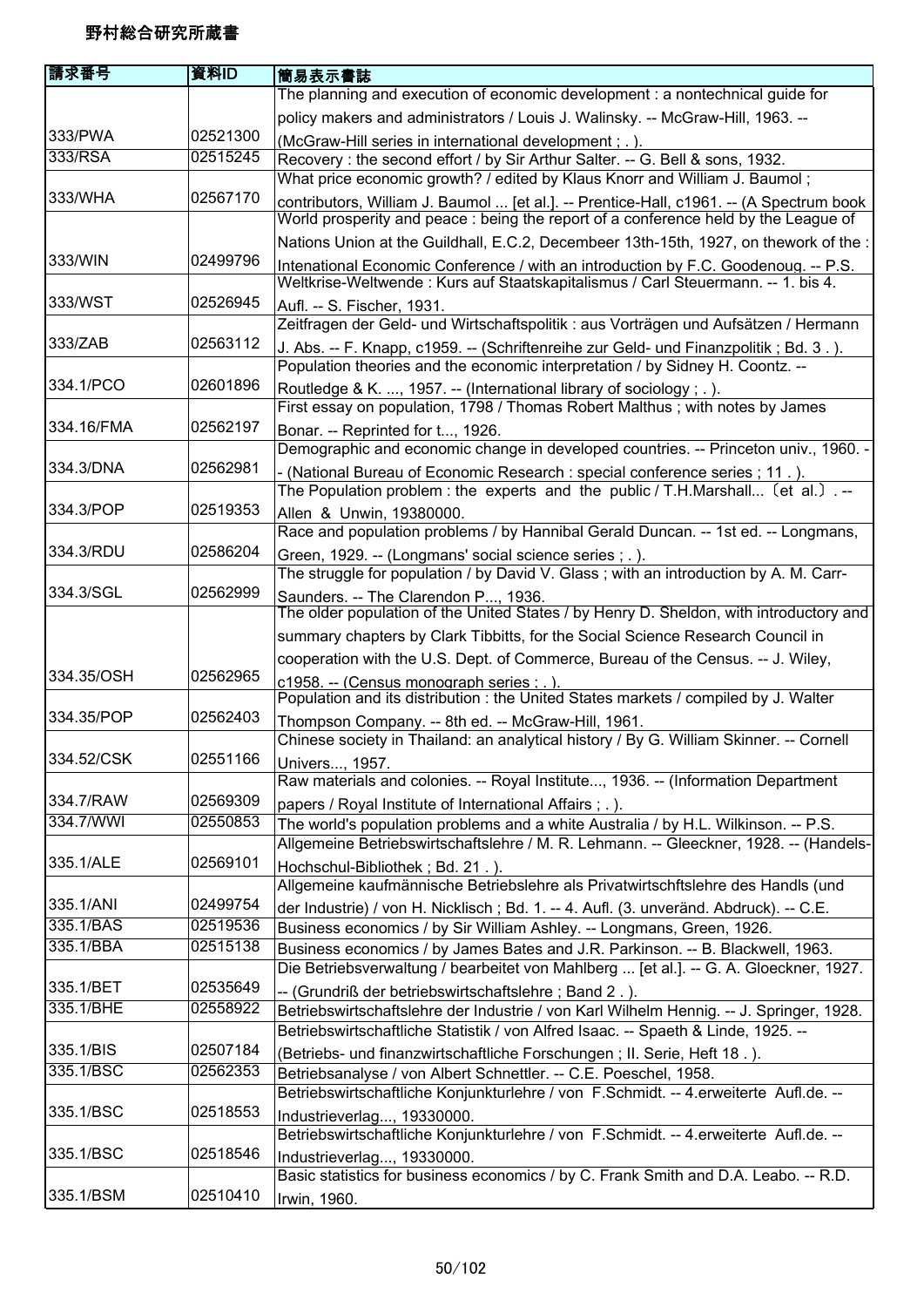| 請求番号       | 資料ID     | 簡易表示書誌                                                                                  |
|------------|----------|-----------------------------------------------------------------------------------------|
|            |          | Conceptual foundations of business: an outline of the major ideas sustaining            |
|            |          | business enterprise in the Western world / Richard Eells and Clarence Walton. -- R. D.  |
| 335.1/CEE  | 02516060 | Irwin, 1961 -- (The Irwin series in management).                                        |
|            |          | Conceptual foundations of business : an outline of the major ideas sustaining           |
|            |          | business enterprise in the Western world / Richard Eells and Clarence Walton. -- R. D.  |
| 335.1/CEE  | 02516052 | Irwin, 1961 -- (The Irwin series in management).                                        |
| 335.1/EBR  | 02519551 | Economics of business / by Norris A. Brisco. -- Macmillan, c1913.                       |
| 335.1/EDO  | 02515690 | Economics of business enterprise / by Leonard A. Doyle. -- McGraw-Hill, 1952.           |
| 335.1/EDO  | 02515682 | Economics of business enterprise / by Leonard A. Doyle. -- McGraw-Hill, 1952.           |
|            |          | Erfolgreiche Betriebswirtschaft : Betriebsführer und Gefolgschaft im Arbeitsprozeß /    |
| 335.1/EFR  | 02545903 | von Gustav Frenz und Emil Gobbers. -- O. Elsner, 1934.                                  |
| 335.1/EKI  | 02513182 | Economics or the science of business / by Delos O. Kinsman. -- Ginn, 1927.              |
|            |          | Das Wesen des Zinses und die Bestimmgründe für seine Höhe. Wirkungen und                |
|            |          | Folgen des Creditverkehres . Die Creditinstitute. -- Hans Buske, 1931. -- (Geld und     |
| 335.1/GKN  | 02565588 | Credit / von Carl Knies; Abt. 2, Haft. 2. ) (Der Credit; .).                            |
|            |          | Der Credit / Karl Knies; 1. Hälfte. -- Hans Buske, 1931. -- (Geld und Credit / von Carl |
| 335.1/GKN  | 02565570 | Knies; Abt. 2, 1. Hälfte.).                                                             |
| 335.1/GKN  | 02565562 | Geld und Credit / von Karl Knies; 1 Abt -- Hans Buske, 19310000.                        |
| 335.1/PST  | 02556603 | The principles of business economics / by James Stephenson. -- Pitman, 1924.            |
| 335.1/WNI  | 02545911 | Wirtschaftliche Betriebslehre / von H. Nicklisch. -- 6. Aufl. -- Poeschel, 1922.        |
| 335.13/AHU | 02568855 | All capitalists now / Graham Hutton. -- Published for t, 1960.                          |
| 335.13/ALU | 02545895 | America's 60 families / by Ferdinand Lundberg. -- The Vanguard Pr, [1937].              |
|            |          | Business leadership in a changing world : a report of the International Industrial      |
|            |          | Conference at San Francisco, September 11-15, 1961, sponsored by National               |
| 335.13/BUS | 02567204 | Industrial Conference Board and Stanford Research Institute / editor, Robert L. Baker.  |
|            |          | Capitalism's individual ownership: the deep thing of God or / by George                 |
| 335.13/CBO | 02561140 | L.Bolen. -- Wages, Wealth a, 19290000.                                                  |
| 335.13/FYO | 02585974 | The fall and rise of Alfried Krupp / by Gordon Young. -- Cassell, 1960.                 |
| 335.13/LLE | 02535391 | Letters to an absentee director / by John Lee. -- I.Pitman, 19280000.                   |
| 335.13/MRE | 02518991 | The multimillionaires : six studies in wealth / Goronwy Rees. -- Macmillan, 1961.       |
|            |          | New frontiers for professional managers / Ralph J. Cordiner. -- McGraw-Hill, c1956. --  |
| 335.13/NCO | 02515591 | (McKinsey Foundation lecture series ; . ).                                              |
|            |          | Your future : a realistic guide to life's success, prosperity & happiness seen          |
| 335.13/YGR | 02585768 | through the eyes of a physician / Herman Grauert. -- Grauert, 19570000.                 |
|            |          | A & P: a study in price-cost behavior and public policy / M.A. Adelman. -- Harvard      |
| 335.2/AAD  | 02606986 | Univers, 1959. -- (Harvard economic studies ; v. 113.).                                 |
| 335.2/ABU  | 02527844 | The American small businessman / John H. Bunzel. -- A.A. Knopf, 1962.                   |
|            |          | American business methods : for increasing productions and reducing costs in factory,   |
| 335.2/APA  | 02515674 | store, and office / by Floyd W. Parsons. -- I. Pitman, 1926.                            |
|            |          | Die Aktiengesellschaft : eine wirtschaftswissenschaftliche Studie / Richard Passow. --  |
|            |          | 2., neu bearb. u. erweiterte Aufl. -- Gustav Fischer, 1922. -- (Beiträge zur Lehre von  |
| 335.2/APA  | 02545457 | den industriellen; Heft 5.)                                                             |
| 335.2/ASC  | 02560951 | Aktien-Taschenbuch 1962 / von Ernst E.Schuren. -- Duncker & Hum, 19620000.              |
|            |          | Basic history of American business / Thomas C. Cochran. -- Van Nostrand, [c1959]. --    |
| 335.2/BCO  | 02519460 | (An Anvil original; 39.).                                                               |
|            |          | Corporate promotions and reorganizations / by Arthur S. Dewing. -- Havard Universi,     |
| 335.2/CDE  | 02565687 | 1914. -- (Harvard economic studies; no. 10.).                                           |
|            |          | The corporate revolution in America : economic reality vs. economic theory / Gardiner   |
| 335.2/CME  | 02559375 | C. Means. -- Crowell-Collier, 1962.                                                     |
|            |          | Conference board studies in enterprise and social progress : selected chapters in the   |
|            |          | story of the American enterprise system and its contribution to prosperity and public   |
| 335.2/CON  | 02550200 | welfare. -- National Indust, 1939.                                                      |
|            |          | The Corporation manual.1963 edition / classified arrangement by John S.Parker;          |
| 335.2/COR  | 02513026 | Vol.2. -- United States , 19630000.                                                     |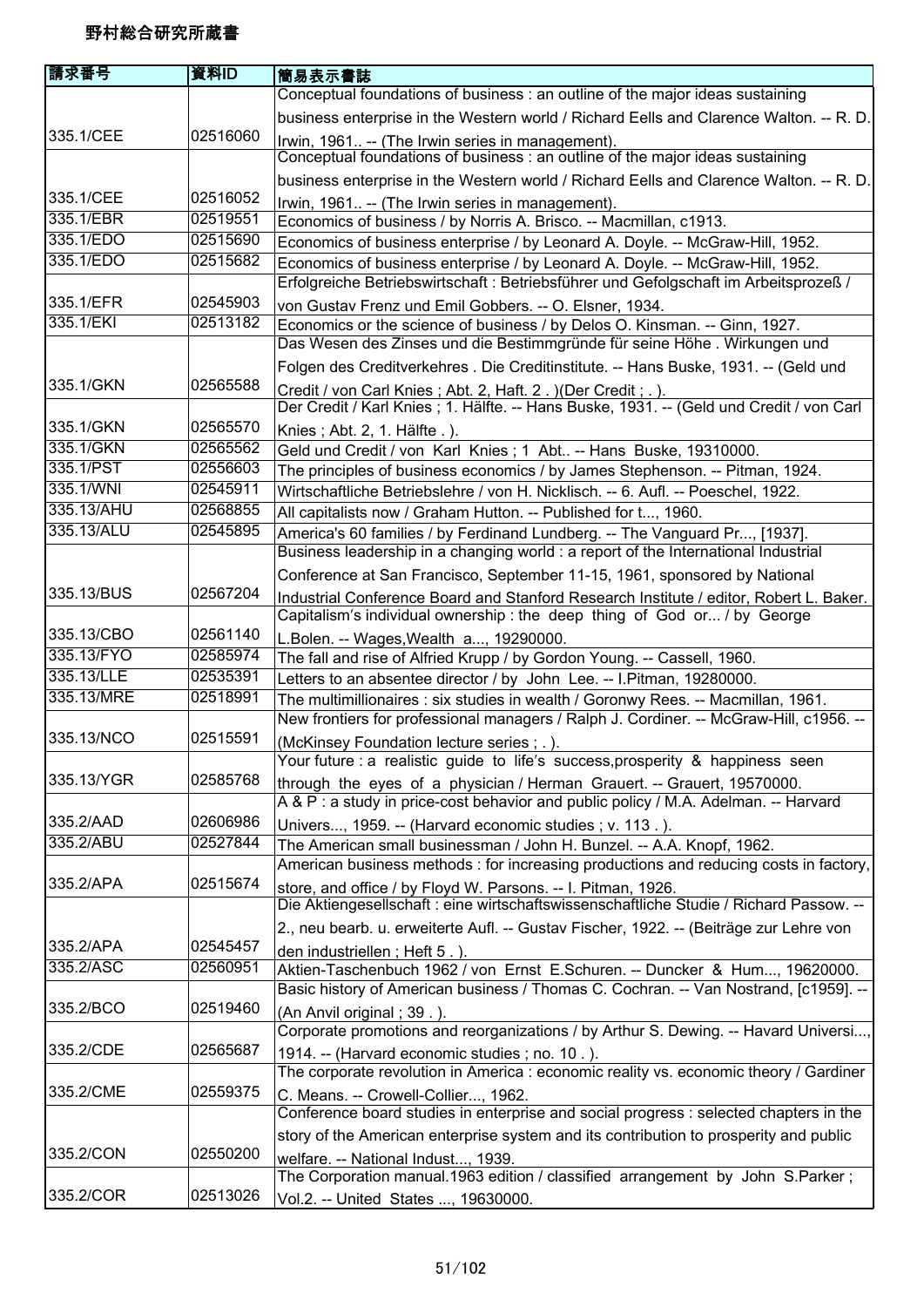| 請求番号       | 資料ID     | 簡易表示書誌                                                                                                                                                                   |
|------------|----------|--------------------------------------------------------------------------------------------------------------------------------------------------------------------------|
|            |          | The Corporation manual.1963 edition / classified arrangement by John S.Parker;                                                                                           |
| 335.2/COR  | 02513018 | Vol.1. -- United States , 19630000.<br>The constitution and finance of English, Scottish and Irish joint-stock companies to                                              |
| 335.2/CSC  | 02526762 |                                                                                                                                                                          |
|            |          | 1720 / by William Robert Scott; Vol.3. -- Peter Smith, 19510000.                                                                                                         |
|            |          | The constitution and finance of English, Scottish and Irish joint-stock companies to                                                                                     |
| 335.2/CSC  | 02526754 | 1720 / by William Robert Scott; Vol.2. -- Peter Smith, 19510000.                                                                                                         |
| 335.2/CSC  | 02526747 | The constitution and finance of English, Scottish and Irish joint-stock companies to                                                                                     |
|            |          | 1720 / by William Robert Scott; Vol.1. -- Peter Smith, 19510000.                                                                                                         |
| 335.2/ECH  | 02545499 | The enterprising Americans: a business history of the United States / John                                                                                               |
| 335.2/EJO  | 02499465 | Chamberlain. -- Harper, 1963                                                                                                                                             |
|            |          | The economics of private enterprise / by J. Harry Jones. -- I. Pitman, [1927].<br>The economics of discretionary behavior: managerial objectives in a theory of the firm |
|            |          |                                                                                                                                                                          |
|            |          | / [by] Oliver E. Williamson. -- Prentice-Hall, 1964. -- (The Ford Foundation Doctoral                                                                                    |
| 335.2/EWI  | 02518793 | dissertation series; 1963 award winner.).                                                                                                                                |
|            |          | The function and design of company annual reports / R.J. Chambers. -- Sweet &                                                                                            |
| 335.2/FCH  | 02527729 | Maxwell, 1955.                                                                                                                                                           |
| 335.2/GCO  | 02506913 | Government and private enterprise / Cornelius P. Cotter. -- Holt, Rinehart , [c1960].                                                                                    |
|            |          | Das Gr <sup>-</sup> nbuch der Aktiengesellschaften : Aufbau, Statistik und Finanzen                                                                                      |
| 335.2/GRU  | 02515039 | Interessengemeinschaften und Konzerne; 1929,3. -- Hoppenstedt, 19290000.                                                                                                 |
| 335.2/IBR  | 02506947 | Investitionspolitik des Industriebetriebs / Horst Brandt. -- Gabler, 19590000.                                                                                           |
|            |          | Investment and production : a study in the theory of the capital-using enterprise /                                                                                      |
| 335.2/ISM  | 02546455 | Vernon L. Smith. -- Harvard Univers, 1961. -- (Harvard economic studies; v. 117.).                                                                                       |
|            |          | India: experiments in controlled change for growth and profit / Daniel L. Spencer. --                                                                                    |
| 335.2/ISP  | 02521151 | M. Nijhoff, 1959.                                                                                                                                                        |
|            |          | Manuel du chef d'entreprise : publi sous la direction de Jean Romeuf et Jean-                                                                                            |
| 335.2/MAN  | 02514867 | Pierre Guinot. -- Presses univer, 19600000.                                                                                                                              |
|            |          | The modern corporation and private property / by Adolf A. Berle and Gardiner C.                                                                                          |
| 335.2/MBE  | 02514834 | Means. -- Macmillan, c1932.                                                                                                                                              |
| 335.2/PAN  | 02527695 | Private enterprise and public policy / Melvin Anshen, Francis D. Wormuth. --                                                                                             |
|            |          | Private enterprise and governmental planning : an integration / by Theo Surányi-                                                                                         |
| 335.2/PSU  | 02507002 | Unger. -- McGraw-Hill, 1950.                                                                                                                                             |
| 335.2/UGU  | 02535839 | Über japanische Unternehmungen / von E. Gutenberg. -- Betriebswirtsch, 1960.                                                                                             |
|            |          | Das deutsche Handwerk im Gemeinsamen Markt / von Hermann Wellmanns. -                                                                                                    |
| 335.22/DWE | 02559185 | Lutzeyer, 1960. -- (Schriftenreihe zum Handbuch für europäische Wirtschaft; Ht. 8.).                                                                                     |
| 335.3/FBI  | 02535490 | The financing of business enterprise / by Avard Longley Bishop. -- Harper & Brothe,                                                                                      |
|            |          | Die Unternehmungsformen : mit Einschluß der Genossenschaften und der                                                                                                     |
| 335.3/ULI  | 02526846 | Sozialisierung / von Robert Liefmann. -- 3., umgearb. Aufl. -- E.H. Moritz, 1923.                                                                                        |
|            |          | Financing small scale industries in India / G. Balakrishnan. -- Asia Publishing, 1962.                                                                                   |
| 335.35/FBA | 02535623 | -- (Gokhale Institute studies; no.41.).                                                                                                                                  |
|            |          | Corporation forms and precedents / annotated by William Meade Fletcher; v. 1 - Vol.                                                                                      |
| 335.4/CFL  | 02507820 | 5 -- 3rd and rev. ed. / by Clark A. Nichols. -- Callaghan, 1938.                                                                                                         |
| 335.4/ERI  | 02535920 | Einführung in die Privatwirtschaftslehre / von Wilhelm Rieger. -- Verlag der Hoch,                                                                                       |
|            |          | Financial world stock factograph manual : annual readey reference for investors;                                                                                         |
| 335.4/FIN  | 02550275 |                                                                                                                                                                          |
|            |          | 1960. -- 46th ed -- Financial Worl, 19600000.<br>Financial world stock factograph manual : annual ready reference for investors;                                         |
| 335.4/FIN  | 02550267 |                                                                                                                                                                          |
|            |          | 1959. -- 45th ed -- Financial Worl, 19590000.<br>The holding company : its public significance and its regulation / James C. Bonbright                                   |
| 335.4/HBO  | 02509925 |                                                                                                                                                                          |
|            |          | and Gardiner C. Means. -- McGraw-Hill, 1932.                                                                                                                             |
|            |          | The holding company : its public significance and its regulation / James $\overline{C}$ . Bonbright                                                                      |
| 335.4/HBO  | 02509917 | and Gardiner C. Means. -- McGraw-Hill, 1932.                                                                                                                             |
| 335.4/IRA  | 02545515 | Issue control and regulation of capital / F.P. Randall. -- Heffer, 1951.                                                                                                 |
| 335.4/JAP  | 02550358 | Japan company directory; 1963. -- Oriental Econo, 19630000.                                                                                                              |
| 335.4/JAP  | 02550341 | Japan company directory; 1962. -- Oriental Econo, 19620000.                                                                                                              |
| 335.4/JAP  | 02550333 | Japan company directory; 1961. -- Oriental Econo, 19610000.                                                                                                              |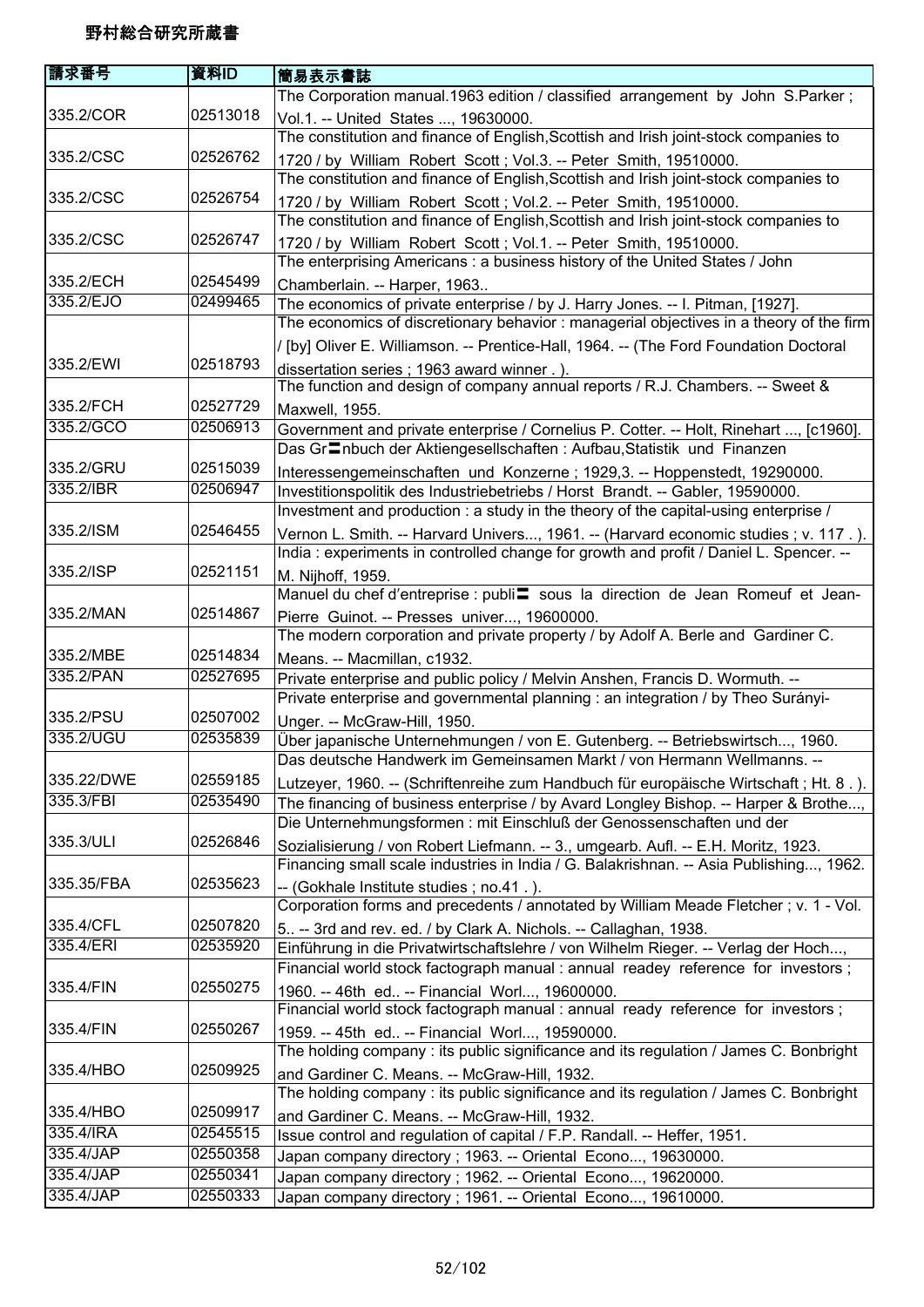| 請求番号       | 資料ID     | 簡易表示書誌                                                                                                    |
|------------|----------|-----------------------------------------------------------------------------------------------------------|
|            |          | Monopoly and free enterprise / by George W. Stocking and Myron W. Watkins; with                           |
| 335.4/MST  | 02519122 | the report and recommendations of the Committee on Cartels and Monopoly. --                               |
| 335.4/NEW  | 02563534 | The New Japan year book; 1936-1937. -- 28th ed -- New Japan, 19370000.                                    |
|            |          | Saling Aktienf <sup>I</sup> hrer : die Aktienwerte der deutschen B <sup>I</sup> rsen; 1965. -- 58.Aufl -- |
| 335.4/SAL  | 02602316 | Hoppenstedt, 19640000.                                                                                    |
|            |          | Saling Aktienf Threr: die Aktienwerte der deutschen BTrsen; 1963. --                                      |
| 335.4/SAL  | 02602308 | 56.Ausgabe. -- Hoppenstedt, 19620000.                                                                     |
|            |          | Saling Aktienf Threr : die Aktienwerte der deutschen BTrsen; 1962. --                                     |
| 335.4/SAL  | 02602290 | 55.Ausgabe. -- Hoppenstedt, 19610000.                                                                     |
|            |          | Saling Aktienf <sup>Inrer: die Aktienwerte der deutschen BInsen; 1961. --</sup>                           |
| 335.4/SAL  | 02602282 | 54. Ausgabe. -- Hoppenstedt, 19640000.                                                                    |
|            |          | Saling Aktienf Threr: die Aktienwerte der deutschen BTrsen; 1964. -- 57.Aufl --                           |
| 335.4/SAL  | 02585784 | Hoppenstedt, 19630000.                                                                                    |
|            |          | Saling Aktienf hrer: die Aktienwerte der deutschen B rsen; 1960. --                                       |
| 335.4/SAL  | 02551075 | 53.Ausgabe. -- Hoppenstedt, 19590000.                                                                     |
|            |          | Usancen der Deutschen Wertpapier-b <sup>log</sup> rsen / Bearbeitet von Otto Schwaag; Teil                |
| 335.4/USA  | 02601854 | 3B. -- Spezial-Archivd, 19530000.                                                                         |
|            |          | Usancen der Deutschen Wertpapier-b <sup>r</sup> sen / Bearbeitet von Otto Schwaag; Teil                   |
| 335.4/USA  | 02601847 | 3. -- Spezial-Archivd, 19530000.                                                                          |
|            |          | Usancen der Deutschen Wertpapierb Trsen / Bearbeitet von Otto Schwaag; Teil 3.                            |
| 335.4/USA  | 02560993 | -- Spezial-Archiv , 19530000.                                                                             |
|            |          | Usancen der Deutschen Wertpapierb <sup>l</sup> rsen / Bearbeitet von Otto Schwaag; Teil 1                 |
| 335.4/USA  | 02560985 | und 2. -- Spezial-Archiv , 19530000.                                                                      |
| 335.4/YAM  | 02558856 | Yamaichi's manual of Japanese corporations ; 1961-62. -- Yamaichi Secur,                                  |
| 335.4/YAM  | 02558849 | Yamaichi's manual of Japanese corporations ; 1960. -- Yamaichi Secur, 19600000.                           |
| 335.48/LEH | 02515534 | A centennial Lehman Brothers / Lehman Brothers. -- [s.n.], 1950.                                          |
| 335.48/MOR | 02506962 | A summary of financing. -- Rev. ed. -- Morgan Stnaly &                                                    |
|            |          | American enterprise in the European common market : a legal profile / project                             |
|            |          | director: Eric Stein; editors: Eric Stein and Thomas L. Nicholson; 全巻, v. 1, v. 2. --                     |
| 335.5/AME  | 02601987 | University of M, c1960. -- (Michigan legal studies; .).                                                   |
|            |          | American enterprise in the European common market : a legal profile / project                             |
|            |          | director: Eric Stein; editors: Eric Stein and Thomas L. Nicholson; 全巻, v. 1, v. 2. --                     |
| 335.5/AME  | 02506905 | University of M, c1960. -- (Michigan legal studies ; . ).                                                 |
|            |          | Big business its growth and its place : prepared under the auspices of the Corporation                    |
|            |          | Survey Committee of the Twentieth Century Fund, Inc / ed. by Alfred L. Bernheim. --                       |
| 335.5/BBE  | 02545283 | Twentieth Centu, 1937.                                                                                    |
|            |          | Big business and the policy of competition / by Corwin D. Edwards. -- The Press of                        |
| 335.5/BED  | 02518959 | We, 1956.                                                                                                 |
| 335.5/BKA  | 02564870 | Big enterprise in a competitive system / by A.D.H. Kaplan. -- Brookings Insti, c1954.                     |
|            |          | Corporation trust and company : an essay in legal history / by C.A. Cooke. --                             |
| 335.5/CCO  | 02565810 | Manchester Univ, 1950.                                                                                    |
|            |          | Company unions: employers' "industrial democracy" / by Robert W. Dunn; with an                            |
| 335.5/CDU  | 02545622 | introduction by Louis F. Budenz. -- Vanguard Press, 1927.                                                 |
|            |          | La coop ration = conomique internationale : 1960-1961 / Jacques A.L'Huillier. -- G                        |
| 335.5/CLH  | 02569010 | ■nin, 19610000.                                                                                           |
|            |          | Cartels and trusts : their origin and historical development from the economic and                        |
| 335.5/CPI  | 02527257 | legal aspects / by Roman Piotrowski. -- George Allen & , 1933.                                            |
|            |          | Concentration and control : a solution of the trust problem in the United States. -- Rev.                 |
| 335.5/CVA  | 02513141 | ed. -- Macmillan, 1921.                                                                                   |
|            |          | Great enterprise : growth and behavior of the big corporation / Herrymon Maurer. --                       |
| 335.5/GMA  | 02515583 | Macmillan, c195                                                                                           |
|            |          | Grenzen der Diskontpolitik (Diskontpolitik und Monopolpreise) / von Alfred Tismer. --                     |
|            |          | Duncker & Humbl, 1932. -- (Veröffentlichungen des Instituts für Finanzwesen an der                        |
| 335.5/GTI  | 02513307 | Handels-Hochschule Berlin; 3.).                                                                           |
|            |          |                                                                                                           |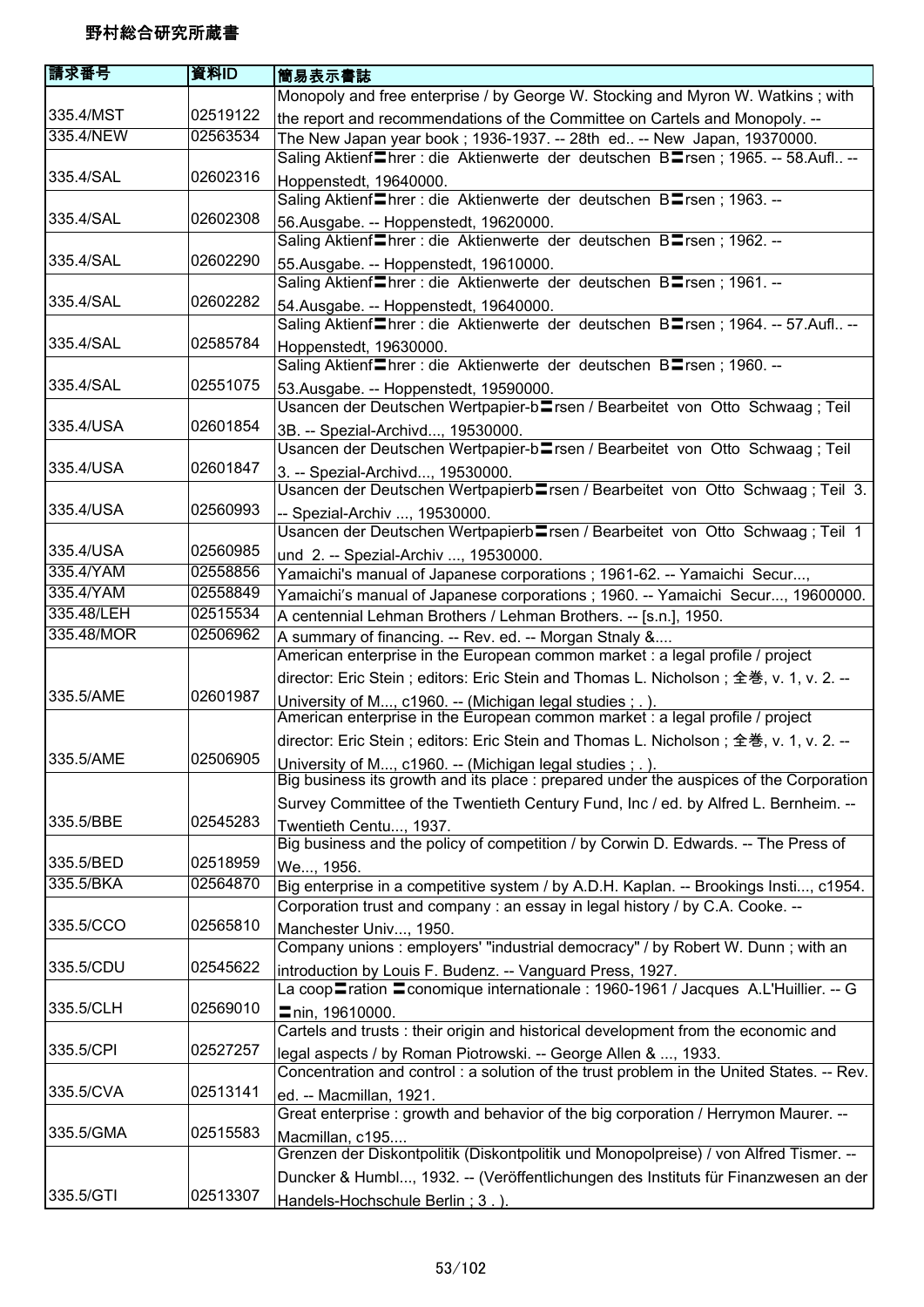| 資料ID     | <b> 簡易表示書誌</b>                                                                                                                                                               |
|----------|------------------------------------------------------------------------------------------------------------------------------------------------------------------------------|
|          | Handbuch der Gross-Unternehmen : Annuaire des Grandes Enterprises en                                                                                                         |
| 02510717 | Allemagne. 1962; Bd.2. -- Hoppenstedt, 19620000.<br>Handbuch der Gross-Unternehmen : Annuaire des Grandes Enterprises en                                                     |
| 02510709 | Allemagne. 1962 ; Bd. 1. -- Hoppenstedt, 19620000.<br>How profitable is big business? : prepared under the direction of the corporation                                      |
|          | survey committee of the Twentieth Century Fund, inc / Alfred L. Bernheim  [et al.]. --                                                                                       |
| 02545267 | Twentieth Centu, 1937.                                                                                                                                                       |
|          | Internationale Kartelle und Konzerne der Industrie. -- Poeschel, I930. --                                                                                                    |
| 02519759 | (Bankwissenschaftliche Forschungen; Hrsg. von G. Obst. Hft. 6.).                                                                                                             |
|          | International cartels / by Robert Liefmann; with and introduction by Charles T.                                                                                              |
| 02515344 | Hallinan. -- Europa Pub., 1920. -- (Europa handbooks;.).                                                                                                                     |
| 02565711 | International combines in modern industry / by Alfred Plummer. -- 2nd ed -- Pitman,                                                                                          |
| 02565703 | International combines in modern industry / by Alfred Plummer. -- Pitman, 1934.                                                                                              |
| 02519585 | Monopolies : trusts and kartells / by Francis W. Hirst. -- Methuen, 1905.                                                                                                    |
|          | Mitsui-Mitsubishi-Sumitomo: present status of the former zaibatsu enterprise /                                                                                               |
| 02550259 | prepared by the Editorial board, Mitsubishi Economic Research Institute. -- Mitsubishi                                                                                       |
|          | Monopole, Kartelle und Trusts in der Geschichte und Gegenwart der englischen                                                                                                 |
|          | Industrie / Hermann Levy. -- 2., vollständig neu bearb. u. erweiterte Aufl. -- Gustav                                                                                        |
|          | Monopolies / Hermann Levy. -- Macmillan, 1927.                                                                                                                               |
|          | Merger movements in American industry, 1895-1956 / Ralph L. Nelson. -- Princeton                                                                                             |
|          | Unive, c1959. -- (National Bureau of Economic Research general series; no. 66.).<br>Millions in mergers / by H. A. Toulmin, Jr.; with introduction by C. M. Chester, Jr --   |
| 02567147 | Forbes, 1929.                                                                                                                                                                |
|          | Two cycles of corporation profits / by Laurence H. Sloan and associates. -- Harper &                                                                                         |
| 02535896 | Brothe, 1936.                                                                                                                                                                |
|          | Kartelle / von Robert Liefmann. -- 8. Aufl. -- Moritz, 1930. -- (Die Unternehmungen und                                                                                      |
| 02567113 | ihre Zusammenschlüsse; Bd. 2.).                                                                                                                                              |
|          | Unit trusts and how they work / by C. O. Merriman. -- 2nd ed -- I. Pitman, 1959.                                                                                             |
|          | Understanding the big corporations / by the editors of "Fortune". -- McBride,                                                                                                |
|          | Competition cartels and their regulation / ed. by John Perry Miller. -- North-Holland                                                                                        |
|          | P, 1962. -- (Studies in industrial economics; 4.).<br>Competition cartels and their regulation / ed. by John Perry Miller. -- North-Holland                                  |
| 02560365 | P, 1962. -- (Studies in industrial economics ; 4.).                                                                                                                          |
|          | Cartel problems : an analysis of collective monopolies in Europe with American                                                                                               |
|          | application / by Karl Pribram. -- The Brookings I, 1935. -- (The Institute of                                                                                                |
| 02565661 | Economics of the Brookings Institution; Publication No. 69.).                                                                                                                |
|          | Internationale industrie-Kartelle : eine wirtschaftspolitische Studie / vorgelegt                                                                                            |
|          | Clements Lammers [et al.]. -- Heymann, 19300000.                                                                                                                             |
|          | Kartelle und Staat : unter Berücksichtigung der Gesetzgebung des In- und Auslandes                                                                                           |
|          | / von Oswald Lehnich. -- R. Hobbing, 1928.                                                                                                                                   |
|          | Kartelle als Produktionsförderer : unter besonderer Berücksichtigung der modernen                                                                                            |
|          | Zusammenschlusstendenzen inder deutschen Maschinenbau-Industrie / by H.                                                                                                      |
|          | Müllensiefen. -- Julius Springer, 1926.                                                                                                                                      |
|          | Kapital und Börse von Babylon bis Wallstreet : ein Gang durch die finanzielle                                                                                                |
|          | Weltgeschichte / von Daniel Steffens. -- Leopold Klotz, 1926.                                                                                                                |
|          | Antitrust and American business abroad / Kingman Brewster. -- McGraw-Hill, 1958.<br>Antitrust policy: an economic and legal analysis / Carl Kaysen and Donald F. Turner.     |
|          |                                                                                                                                                                              |
|          | - Harvard Univers, c1959.<br>The antitrust laws of the United States of America : a study of competition enforced by                                                         |
|          | law / by A.D. Neale; with a foreword by Abe Fortas. -- University Pres, 1960. --                                                                                             |
|          |                                                                                                                                                                              |
|          | (Economic and social studies / National Institute of Economic and Social Research;<br>Antitrust legislations of the world : as of 1960 / by Tetsuo Sakane[et al.]. -- Eibun- |
| 02509958 | Horei-Sha, 19600000.                                                                                                                                                         |
| 02606499 | Corporate trust administration / Joseph C. Kennedy. -- New York Univer, 1961.                                                                                                |
|          | 02510022<br>02499200<br>02560282<br>02586501<br>02515104<br>02560373<br>02521219<br>02568715<br>02568780<br>02535193<br>02568707<br>02512945<br>02526713                     |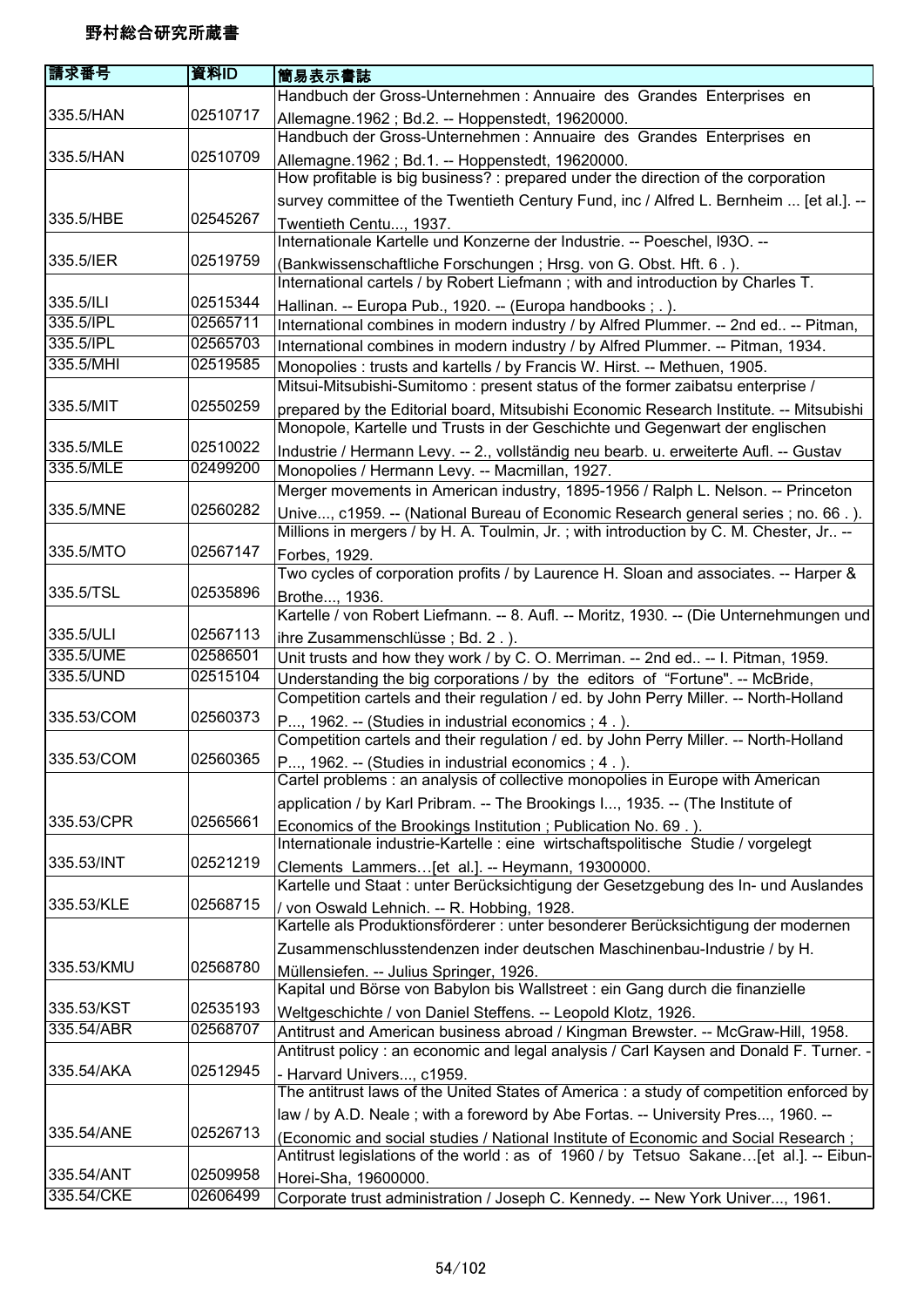| 請求番号       | 資料ID     | 簡易表示書誌                                                                                      |
|------------|----------|---------------------------------------------------------------------------------------------|
|            |          | The federal antitrust policy : origination of an American tradition / by Hans B. Thorelli.  |
| 335.54/FTH | 02535631 | - P.A. Norstedt &, 1954.                                                                    |
| 335.54/IND | 02567105 | Industrial combinations and trusts / edited by William S. Stevens. -- Macmillan, 1922.      |
| 335.54/SKE | 02565869 | Social change in the law of trusts / by G.W. Keeton. -- Pitman, 1958.                       |
|            |          | The trusts and economic control : a book of materials / by Roy Emerson Curtis. --           |
| 335.54/TCU | 02565000 | McGraw-Hill, 1931.                                                                          |
|            |          | The trusts and economic control : a book of materials / by Roy Emerson Curtis. --           |
| 335.54/TCU | 02568723 | McGraw-Hill, 1931.                                                                          |
| 335.54/THE | 02560035 | Trust departments in banks and trust companies / Clay Herrick. -- McGraw-Hill, 1925.        |
| 335.54/TJO | 02567097 | The trust problem in the United States / by Eliot Jones. -- Macmillan, 1922, c1921.         |
|            |          | Trust and corporation problems / by Henry R. Seager and Charles A. Gulick, Jr. --           |
| 335.54/TSE | 02565679 | Harper & Brothe, 1929.                                                                      |
|            |          | Fonds und Effekten der Bremer BIrse : mit besonderer berIcksichtigung der                   |
| 335.55/FLU | 02586469 | bremischen Aktiengesellschaften / von G.Luce. -- Deutsche Verla, 19260000.                  |
| 335.55/RMO | 02585966 | The Rothschilds: a family portrait / by Frederic Morton. -- Secker & Warbur, [1962].        |
|            |          | The British co-operative movement in a socialist society : a report written for the         |
| 335.6/BCO  | 02556835 | Fabian Society / by G.D.H. Cole. -- G. Allen & Unwi, 1951.                                  |
|            |          | The co-operative movement in Indonesia / by Mohammad Hatta; with an introduction            |
| 335.6/CHA  | 02563344 | by Roesli Rahim; edited by Georg McT. Kahin. -- Cornell Univers, 1957.                      |
| 335.6/CLL  | 02545812 | The co-operative movement in Italy / by E.A.Lloyd. -- International, 19260000.              |
|            |          | The lessons of public enterprise : a Fabian Society study / edited by Michael Shanks;       |
| 335.7/LES  | 02519189 | with a foreword by Roy Jenkins. -- J. Cape, 1963.                                           |
|            |          | Public enterprise economics and transport problems / Tillo E. Kuhn. -- University of        |
| 335.7/PKU  | 02528628 | C, 1962. -- (Publications of the Institute of Business and Economic Research; .).           |
|            |          | Public ownership and accountability : the Canadian experience / Lloyd D. Musolf. --         |
| 335.7/PMU  | 02518942 | Harvard Univers, 1959.                                                                      |
|            |          | Public enterprise in Britain : thoughts on recent experiences / V. V. Ramanadham. --        |
| 335.7/PRA  | 02519197 | Cass, 1959.                                                                                 |
|            |          | The administration of industrial enterprises : with special reference to factory practice / |
| 335/AJO    | 02499192 | by Edward D. Jones. -- New ed, rev. and enl -- Longmans, Green, 1925.                       |
| 335/BDA    | 02507085 | Business fluctuations and forecasting / Carl A. Dauten. -- South-western P, c1954.          |
| 335/BEI    | 02499580 | Business dictionary / Reinhart von Eichborn; 全巻, v. 1, v. 2. -- Prentice-Hall, c1961-       |
| 335/BEI    | 02499572 | Business dictionary / Reinhart von Eichborn ; 全巻, v. 1, v. 2. -- Prentice-Hall, c1961-      |
| 335/BHO    | 02521318 | The business conscience / Luther H. Hodges. -- Prentice-Hall, 1963.                         |
| 335/BJO    | 02510261 | Business forecasting / by David F. Jordan. -- Prentice-Hall, 1923.                          |
| 335/BMA    | 02515575 | Business and society. -- McGraw-Hill, [1963].                                               |
| 335/BRI    | 02509370 | Business statistics / by John R. Riggleman and Ira N. Frisbee. -- 3rd ed. -- McGraw-        |
|            |          | Business comes of age : the story of the Committee for Economic Development and             |
|            |          | its impact upon the economic policies of the United States, 1942-1960 / by Karl             |
| 335/BSC    | 02564243 | Schriftgiesser. -- Harper, 1960.                                                            |
|            |          | Business statistics / edited by Melvin T. Copeland. -- Harvard Univ. P, 1921. --            |
| 335/BUS    | 02509321 | (Harvard business studies; v. 4.).                                                          |
| 335/BWH    | 02500106 | Business : an introductory analysis / Bayard O.Wheeler. -- Harper & Brot,                   |
| 335/CMO    | 02515146 | The conduct of the corporation / Wilbert E. Moore. -- Random House, 1962.                   |
| 335/DKE    | 02535086 | Dividends to pay / E.D.Kennedy. -- Reynal & Hitc, 19390000.                                 |
| 335/EDA    | 02526903 | The economics of enterprise / Herbert Joseph Davenport. -- Macmillan, 1922.                 |
| 335/EVA    | 02606572 | L'Evaluation des entreprises et parts d'entreprises. -- Dunod, 19610000.                    |
|            |          | Facts and fallacies of international business / by John Fayerweather. -- Holt, Rinehart     |
| 335/FFA    | 02535847 | , c1962.                                                                                    |
| 335/FHA    | 02567220 | Forecasting business conditions / by Charles O. Hardy Garfield V. Cox. -- Macmillan,        |
| 335/GUI    | 02601888 | Guide to legislation on restrictive business practices ; 全巻 - v. 4. -- Organisation fo,     |
| 335/GUI    | 02601870 | Guide to legislation on restrictive business practices; 全巻 - v. 4. -- Organisation fo,      |
| 335/GUI    | 02601862 | Guide to legislation on restrictive business practices; 全巻 - v. 4. -- Organisation fo,      |
| 335/HGA    | 02565646 | Holding companies and their published accounts / by Sir Gilbert Garnsey. -- Gee,            |
| 335/HSI    | 02565653 | Holding companies / by A.J. Simons. -- Pitman, 1927.                                        |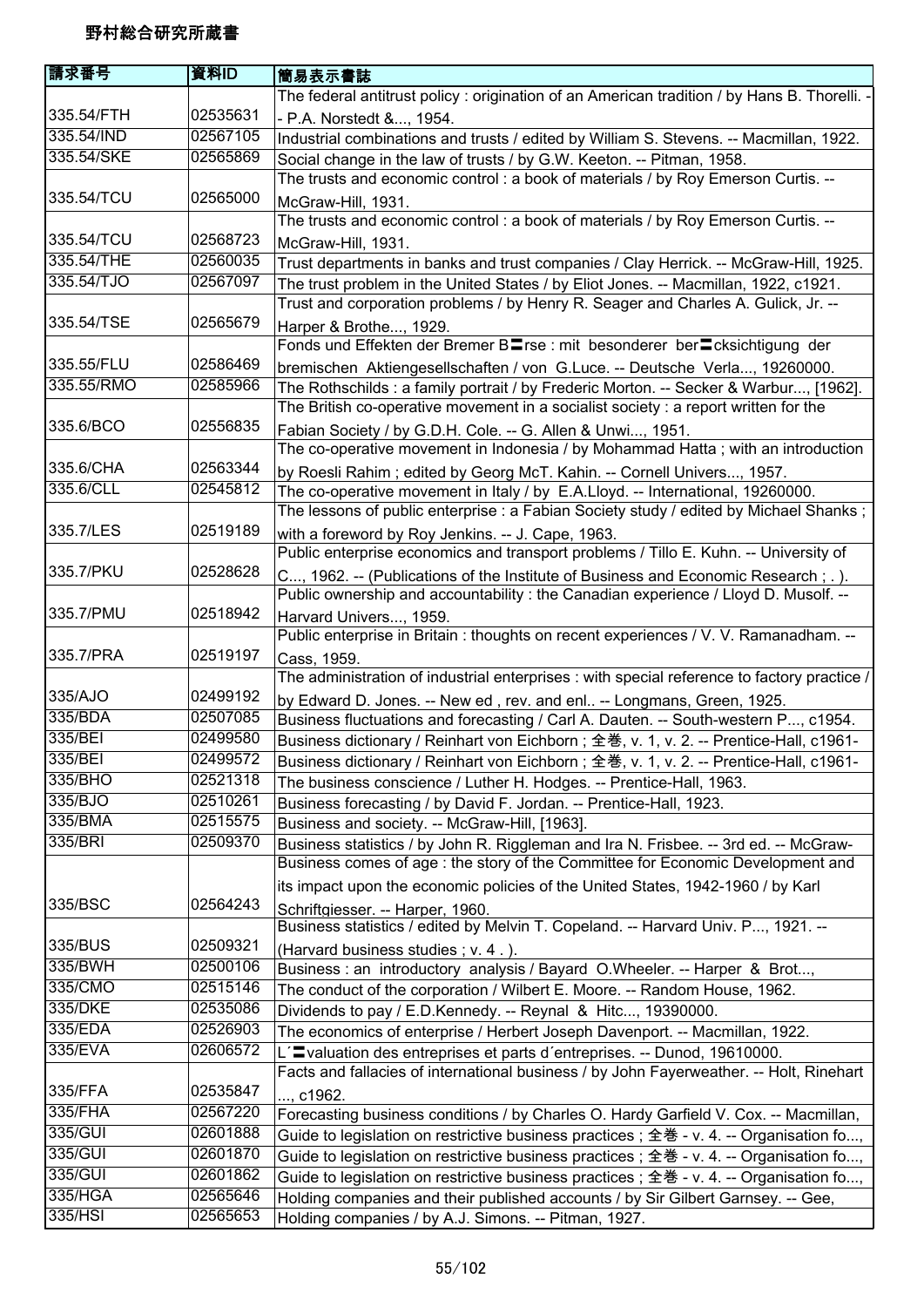| 請求番号      | 資料ID     | 簡易表示書誌                                                                                                                                                           |
|-----------|----------|------------------------------------------------------------------------------------------------------------------------------------------------------------------|
|           |          | The management of corporate capital / edited by Erza Solomon. -- Free Press, 1959. -                                                                             |
| 335/MAN   | 02565141 | - (Studies in business; .).                                                                                                                                      |
| 335/MDO   | 02550226 | Modern corporate reports to stockholders / by Lillian Doris. -- Prentice-Hall, 1948.                                                                             |
| 335/MWA   | 02513703 | The modern economy in action / by Caroline F. Ware and Gardiner C. Means. --                                                                                     |
| 335/NBA   | 02526879 | New ways to make money / by Roger W.Babson. -- Harper, 19300000.                                                                                                 |
|           |          | New forces in American business: an analysis of the economic outlook for the '60s /                                                                              |
| 335/NEW   | 02559532 | by Dexter Merriam Keezer, William H. Chartener, Douglas Greenwald. -- McGraw-Hill,                                                                               |
|           |          | Organizing corporate and other business enterprises / Chester Rohrlich. -- 3rd ed. --                                                                            |
| 335/ORO   | 02515435 | Bender, 1958.                                                                                                                                                    |
|           |          | Proxy contests for corporate control : a treatise on the legal and practical problems of                                                                         |
|           |          | management and insurgents in a corporate proxy contest / by Edward Ross Aranow &                                                                                 |
| 335/PAR   | 02565026 | Herbert A. Einhorn. -- Columbia Univer, 1957.                                                                                                                    |
|           |          | Planning the future strategy of your business / edited by Edward C.Bursk and Dan                                                                                 |
| 335/PLA   | 02515120 | H.Fenn, Jr -- McGraw-Hill, 19560000.                                                                                                                             |
|           |          | Proceedings, international conference on control of restrictive business practices :                                                                             |
|           |          | sponsored by The Granduate School of Business, Univ. of Chicago. -- Free Press                                                                                   |
| 335/PRO   | 02499218 |                                                                                                                                                                  |
| 335/PSH   | 02565729 | of, 19600000. -- (A publication of The Graduate school of business, The Univ.of<br>The philosophy of management / Oliver Sheldon. -- Pitman, 1924.               |
|           |          | Public policies toward business / by Clair Wilcox. -- R.D.Irwin, 19550000. -- (The                                                                               |
| 335/PWI   | 02546125 |                                                                                                                                                                  |
|           |          | Irwin series in economics; .).<br>Types of business enterprise : structure and control / Maurice Condit Cross. --                                                |
| 335/TCR   | 02516094 |                                                                                                                                                                  |
| 335/TLU   | 02513406 | Prentice-Hall, 1928.                                                                                                                                             |
|           |          | The theory of investment of the firm / Friedrich Lutz & Vera Lutz. -- Princeton Univ,<br>Unternehmertum und Wirtschaftslähmung : die Dauerkrise in den deutschen |
|           |          |                                                                                                                                                                  |
| 335/UHA   | 02606622 | Unternehmungen und die Voraussetzungen des wirtschaftlichen Aufstiegs / Wilhelm                                                                                  |
| 336.1/BBA | 02535169 | Hasenack. -- Brückenverlag, 1932.                                                                                                                                |
|           |          | Business barometers and investment / by Roger W.Babson. -- Harper & Brot,                                                                                        |
|           |          | Business investment policy : a MAPI study and manual / by George Terborgh. --                                                                                    |
| 336.1/BTE | 02562791 | Machinery and A, c1958.                                                                                                                                          |
| 336.1/EMI | 02546117 | Executive decisions and operations research / David W. Miller & Martin K. Starr. --                                                                              |
|           |          | Prentice-Hall, 1960. -- (Prentice-Hall international series in management; .).                                                                                   |
|           |          | Introduction to operations research / by C. West Churchman, Russell L. Ackoff, E.                                                                                |
| 336.1/ICH | 02535821 | Leonard Arnoff. -- Wiley, c1957.                                                                                                                                 |
|           |          | Introduction to operations research / by C. West Churchman, Russell L. Ackoff, E.                                                                                |
| 336.1/ICH | 02545846 | Leonard Arnoff. -- Wiley, c1957.                                                                                                                                 |
| 336.1/IFE | 02546612 | Income growth with security : the formula-plan solution / Sherman F. Feyler. --                                                                                  |
|           |          | The management of technical programs: with special reference to the needs of                                                                                     |
|           |          | developing countries. -- Praeger, 1965. -- (Praeger special studies in international                                                                             |
| 336.1/MBA | 02596765 | economics and development; .).                                                                                                                                   |
| 336.1/MBU | 02560381 | Models for production and operations management / Elwood S. Buffa. -- Wiley, 1963                                                                                |
| 336.1/MBU | 02512937 | The management of innovation / [by] Tom Burns and G.M. Stalker. -- Tavistock                                                                                     |
|           |          | Management models and industrial applications of linear programming / Abraham                                                                                    |
| 336.1/MCH | 02527737 | Charnes, W.W. Cooper; 全巻, v. 1, v. 2. -- Wiley, 1961.                                                                                                            |
| 336.1/NLI | 02534808 | New patterns of management / Rensis Likert. -- McGraw-Hill Kog, [c1961].                                                                                         |
|           |          | The new way to net profits / by Fred W. Shibley; with foreword by Donaldson Brown. $\cdot$                                                                       |
| 336.1/NSH | 02545275 | - Harper, c1928.                                                                                                                                                 |
|           |          | Proceedings of the first International Conference on Operational Research (Oxford                                                                                |
|           |          | 1957): organized by the Operational Research Society, United Kingdom, the                                                                                        |
|           |          | Operations Research Society of America, the Institute of Management Sciences /                                                                                   |
| 336.1/PIN | 02545853 | [Editors, Max Davies, R.T. Eddison, Thornton Page]. -- Published for t                                                                                           |
|           |          | Price : a study in the economics of the firm and industry / by Edwin S. Mills. -- J.                                                                             |
| 336.1/PMI | 02514842 | Wiley, c1962. -- (Publications in operations research; no. 7.).                                                                                                  |
|           |          | Planning for company growth : the executive's guide to effective long range planning /                                                                           |
| 336.1/PPA | 02545259 | Bruce Payne. -- McGraw-Hill, 1963.                                                                                                                               |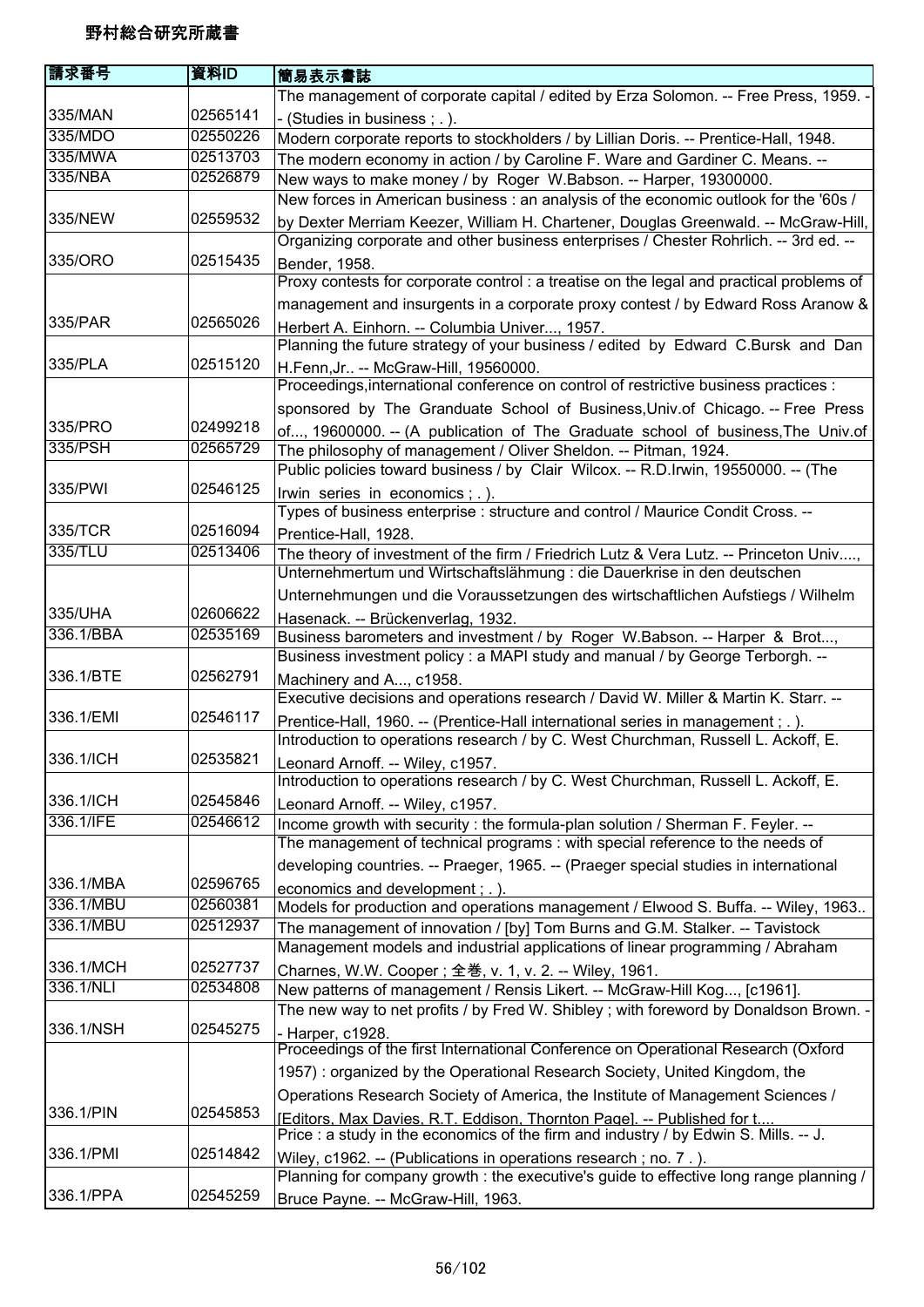| 請求番号      | 資料ID     | 簡易表示書誌                                                                                                                                                          |
|-----------|----------|-----------------------------------------------------------------------------------------------------------------------------------------------------------------|
|           |          | Handbuch der Rationalisierung : im Auftrage des Vorstandes herausgegeben vom                                                                                    |
|           |          | geschäftsführenden Vorstandsmitglied des Reichskuratoriums für Wirtschaftlichkeit /                                                                             |
|           |          | bearbeitet unter Mitwirkung zahlreicher Körperschaften und Fachleute von Fritz                                                                                  |
| 336.2/HAN | 02527265 | Reuter. -- 2., unveränderte Aufl -- Industrieverlag, 1930.<br>Rationalisierung-Fehlrationalisierung / von Otto Bauer. -- Wiener Volksbuc, 1931. --              |
| 336.2/KBA | 02509446 | (Kapitalismus und Sozialismus nach dem Weltkrieg / Otto Bauer ; Bd. 1.).                                                                                        |
| 336.2/MUR | 02568400 | The meaning of rationalisation / by Lyndall Urwick. -- Nisbet, 1929.                                                                                            |
| 336.2/PTA | 02569085 | The principles of scientific management / by Frederick Winslow Taylor. -- Harper,                                                                               |
|           |          | Scientific management in American industry / by the Taylor Society; editor, H. S.                                                                               |
| 336.2/STA | 02534774 | Person. -- Harper, 1929.                                                                                                                                        |
|           |          | Theorie und Praxis der Rationalisierung / J. Ermanski ; [vom Verfasser autorisierte                                                                             |
| 336.2/TER | 02515484 | Ausgabe aus dem Russischen übertragen von Krönlein Einbandentwurf von John                                                                                      |
|           |          | Heartfield]. -- Verlag für Lit, c1928.<br>The enterprise and its environment : a system theory of management organization / A.                                  |
| 336.3/ERI | 02560258 | K. Rice. -- Tavistock Publi, 1963.                                                                                                                              |
|           |          | Industrial man: businessmen and business organizations / ed. by W. Lloyd Warner                                                                                 |
| 336.3/IND | 02545317 | [and] Norman H. Martin. -- Harper, [c1959].                                                                                                                     |
| 336.3/ISP | 02519502 | Introduction to business organization / by Samuel E.Sparling. -- Macmillan,                                                                                     |
|           |          | 19200000. -- (The citizen's library of economics, politics, and sociology; .).<br>Management and organization / Louis A. Allen; 全巻, [hard], int. student ed. -- |
| 336.3/MAL | 02545952 | McGraw-Hill, c1958. -- (McGraw-Hill series in management ; . ).                                                                                                 |
|           |          | Men : executive compensation as an instrument of leadership / Arch Patton. --                                                                                   |
| 336.3/MPA | 02567121 | McGraw-Hill, 1961.                                                                                                                                              |
| 336.3/STU | 02526101 | Studies in business organisation : a supplement to 'Business enterprise' / edited by                                                                            |
|           |          | Ronald S. Edwards and Harry Townsend. -- Macmillan, 1961.<br>Top-management organization and control: a research study of the management                        |
|           |          | policies and practices of thirty-one leading industrial corporations / by Paul E. Holden,                                                                       |
| 336.3/THO | 02527463 | Lounsbury S. Fish and Hubert L. Smith. -- Enlarged ed. -- McGraw-Hill, c1948.                                                                                   |
| 336.4/GBE | 02563229 | A guide to creative personnel management / by Lewis R. Benton. -- Prentice-Hall,                                                                                |
| 336.4/HMA | 02519635 | The human side of enterprise / Douglas McGregor. -- McGraw-Hill, 1960                                                                                           |
| 336.4/PER | 02515047 | Personnel policies and practices. -- Prentice-Hall, 19590000.                                                                                                   |
| 336.4/WAN | 02587186 | Work and leisure / Nels Anderson. -- Routledge & K. , c1961. -- (International library                                                                          |
| 336.4/WAN | 02545531 | of sociology and social reconstruction; .).<br>Work and leisure / Nels Anderson. -- Free Press of, 19610000.                                                    |
| 336.5/OTE | 02560399 | Office management and control / by George R. Terry. -- Irwin, 1949.                                                                                             |
|           |          | Are trade unions obstructive? : an impartial inquiry / under the joint editorship of John                                                                       |
| 336.6/ARE | 02565695 | Hilton  [et al.]. -- Victor Gollancz, 1935.                                                                                                                     |
|           |          | Business forecasting in practice : principles and cases / edited by Adolph G.                                                                                   |
| 336.7/BUS | 02561314 | Abramson and Russell H. Mack. -- Wiley.                                                                                                                         |
| 336.8/ARA | 02559276 | Accounting business fluctuations / Delmas D. Ray. -- University of F, c1960.                                                                                    |
| 336.8/BAN | 02568434 | Banque de la Societe Generale de Belgique : 1958,7-1960,4. -- Banque de la ,                                                                                    |
|           |          | Business barometers for profits-security-income / by Roger W.Babson. -- 8th ed --                                                                               |
| 336.8/BBA | 02515286 | Harper, 19580000.                                                                                                                                               |
| 336.8/BDA | 02565513 | Business finance / by Carl A. Dauten. -- Prentice-Hall, [1949] printing.                                                                                        |
| 336.8/BEE | 02606770 | Beerman's financial year book of Europe; 1965. -- R. Beerman, 19650000.<br>Basic business finance : text and cases / by Pearson Hunt, Charles M. Williams and   |
| 336.8/BHU | 02568749 | Gordon Donaldson. -- Rev. ed. -- Irwin, 1961.                                                                                                                   |
|           |          | Beteiligungs- und Finanzierungsgesellschaften : eine Studie über den modernen                                                                                   |
|           |          | Effektenkapitalismus in Deutschland, den Vereinigten Staaten, der Schweiz, England,                                                                             |
| 336.8/BLI | 02600419 | Frankreich und Belgien / von Robert Liefmann. -- 4., neubearbeitete Aufl. -- G.                                                                                 |
|           |          | Beteiligungs- und Finanzierungsgesellschaften : eine Studie über den modernen                                                                                   |
|           |          | Effektenkapitalismus in Deutschland, den Vereinigten Staaten, der Schweiz, England,                                                                             |
| 336.8/BLI | 02600401 | Frankreich und Belgien / von Robert Liefmann. -- 4., neubearbeitete Aufl. -- G.                                                                                 |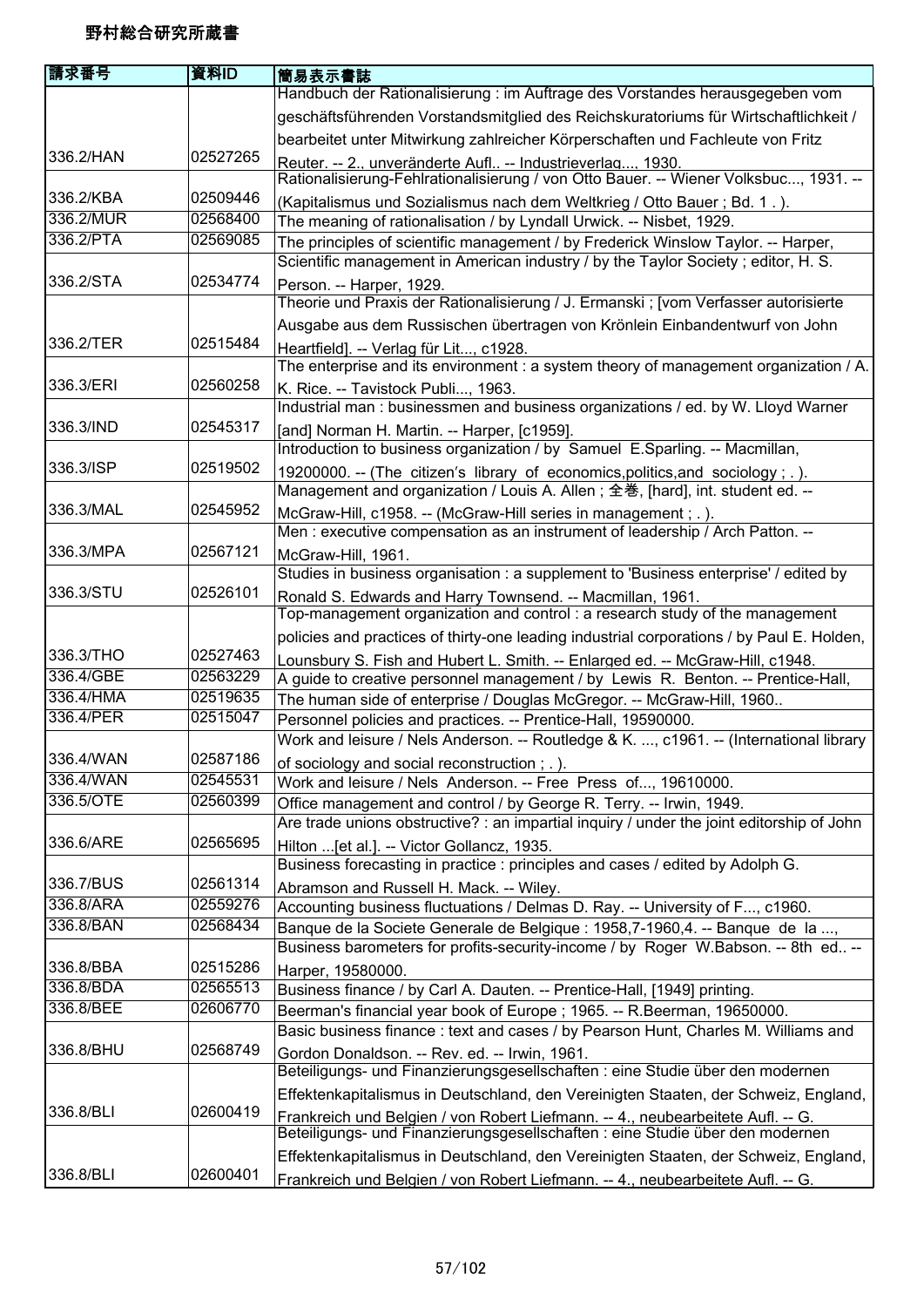| Beteiligungs- und Finanzierungsgesellschaften : eine Studie über den modernen<br>Effektenkapitalismus in Deutschland, den Vereinigten Staaten, der Schweiz, England,<br>336.8/BLI<br>02600393<br>Frankreich und Belgien / von Robert Liefmann. -- 4., neubearbeitete Aufl. -- G.<br>Beteiligungs- und Finanzierungsgesellschaften : eine Studie über den<br>02600385<br>336.8/BLI<br>Effektenkapitalismus / von Robert Liefmann. -- 5. Aufl -- G. Fischer, 1931.<br>Budgetary control and standard costs : the practice of accountancy as an aid to<br>336.8/BSC<br>02565844<br>management / by J.A. Scott. -- 3rd ed. -- Pitman, 1953.<br>Business profits : professions and employments / by Chas.H.Tolley. -- 2nd ed --<br>336.8/BTO<br>02567188<br>Waterlow, 19290000. -- (Tolley's tax manuals : $1$ ; .).<br>336.8/BUS<br>02515559<br>Business finance handbook / edited by Lillian Doris. -- Prentice-Hall :, 1953.<br>336.8/CBI<br>02568848<br>The capital budgeting decision / Harold Bierman, Jr., Seymour Smidt. -- Macmillan,<br>336.8/CBO<br>02564425<br>Corporate finance and regulation / Chelcie C. Bosland. -- Ronald Press, c1949.<br>Corporation finance / by Floyd F. Burtchett and Clifford M. Hicks; with assistance of<br>336.8/CBU<br>02606127<br>K.L. Broman. -- 3rd ed. -- Johnsen Pub., c1959.<br>Corporation finance : a tetxbook for colleges and schools of business administration /<br>336.8/CDE<br>02564151<br>by Arthur Stone Dewing; assisted by Frances R. Dewing. -- Ronald Press, c1922.<br>336.8/CDE<br>02560225<br>Cost and budget analysis / John Dearden. -- Prentice-Hall, 1962.<br>Corporate finance : policy and management / Elvin F. Donaldson and John K. Pfahl. --<br>336.8/CDO<br>02585883<br>2nd ed. -- Ronald Press Co, c1963.<br>Corporation finance / Gilbert Harold. -- 3rd ed., rev. -- Barnes & Noble, c1956. --<br>336.8/CHA<br>02559243<br>(College outline series; 7.).<br>Changing concepts of business income : report of study group on business income. --<br>336.8/CHA<br>02527455<br>Macmillan, 1952.<br>336.8/CHO<br>02606168<br>Corporation finance / by Henry E. Hoagland. -- 3rd ed -- McGraw-Hill, c1947.<br>Corporate finance : principles and practice / by Milo Kimball ; editors, Herbert Arkin,<br>336.8/CKI<br>02564649<br>Raymond R. Colton. -- Littlefield, 1957. -- (Littlefield college outline; .).<br>Corporate finance. -- 2nd. rev. ed. -- Littlefield, Ad, 1962. -- (The new Littlefield<br>336.8/CKI<br>02559706<br>college outline; no. 4.).<br>336.8/COS<br>02606093<br>Corporation finance / Richards C. Osborn. -- Harper, [c1959].<br>336.8/CSC<br>02585719<br>Corporation finance / Eli Schwartz. -- St. Martin's Pr, c1962.<br>336.8/CWI<br>02585941<br>Capital finance and investments of local authorities / by B.A. Williams. -- Shaw, 1958.<br>336.8/FBR<br>02506921<br>Fundametals of corporation finance / Joseph F.Bradley. -- Rinehart, 19530000.<br>Financial organization and management of business / Charles William Gerstenberg. -<br>336.8/FGE<br>02586071<br>4. rev. ed. -- Prentice-Hall, c1959.<br>336.8/FLE<br>02550234<br>Financial analysis for management / Ronello B. Lewis. -- Prentice-Hall, 1963.<br>336.8/FSC<br>02556488<br>Finanzierungen / von E. Schmalenbach. -- 4. Aufl. -- G.A. Gloeckner, 1928.<br>Graphic methods for presenting business statistics / by John R. Riggleman;<br>336.8/GRI<br>02559763<br>introduction by M. C. Rorty. -- McGraw-Hill, 1926.<br>Introduction to corporate finance / by John C. Baker and Deane W. Malott. -- McGraw-<br>336.8/IBA<br>02606226<br>Hill, 1936.<br>International transactions of the United States : an audit and interpretation of balance-<br>336.8/IHA<br>02545945<br>of-payments estimates / by Ray Ovid Hall. -- National Indust, c1936.<br>336.8/IHO<br>02569457<br>Introduction to business finance / Bion B. Howard, Miller Upton. -- McGraw-Hill, 1953.<br>336.8/IHO<br>02527471<br>Introduction to business finance / Bion B. Howard, Miller Upton. -- McGraw-Hill, 1953.<br>Investment management : an analysis of the experiences of American management<br>investment trusts / by John Alphonsus Loftus. -- Johns Hopkins P, 1941. -- (The<br>336.8/ILO<br>02562890<br>Johns Hopkins University studies in historical and political science; Series 59, no. 1.<br>The logic of investment planning / Sukhamoy Chakravarty. -- North Holland P, 1959.<br>336.8/LCH<br>02564524<br>-- (Contributions to economic analysis; 18.).<br>The logic of investment planning / by S.Chakravarty. -- North-Holland, 19590000. --<br>336.8/LCH<br>02568863<br>(Contributions to economic analysis : v.18 ; . ).<br>Modern corporation finance / William H. Husband and James C. Dockeray. -- rev. ed<br>02560233<br>336.8/MHU<br>-- Irwin, 1948. | 請求番号 | 資料ID | 簡易表示書誌 |
|--------------------------------------------------------------------------------------------------------------------------------------------------------------------------------------------------------------------------------------------------------------------------------------------------------------------------------------------------------------------------------------------------------------------------------------------------------------------------------------------------------------------------------------------------------------------------------------------------------------------------------------------------------------------------------------------------------------------------------------------------------------------------------------------------------------------------------------------------------------------------------------------------------------------------------------------------------------------------------------------------------------------------------------------------------------------------------------------------------------------------------------------------------------------------------------------------------------------------------------------------------------------------------------------------------------------------------------------------------------------------------------------------------------------------------------------------------------------------------------------------------------------------------------------------------------------------------------------------------------------------------------------------------------------------------------------------------------------------------------------------------------------------------------------------------------------------------------------------------------------------------------------------------------------------------------------------------------------------------------------------------------------------------------------------------------------------------------------------------------------------------------------------------------------------------------------------------------------------------------------------------------------------------------------------------------------------------------------------------------------------------------------------------------------------------------------------------------------------------------------------------------------------------------------------------------------------------------------------------------------------------------------------------------------------------------------------------------------------------------------------------------------------------------------------------------------------------------------------------------------------------------------------------------------------------------------------------------------------------------------------------------------------------------------------------------------------------------------------------------------------------------------------------------------------------------------------------------------------------------------------------------------------------------------------------------------------------------------------------------------------------------------------------------------------------------------------------------------------------------------------------------------------------------------------------------------------------------------------------------------------------------------------------------------------------------------------------------------------------------------------------------------------------------------------------------------------------------------------------------------------------------------------------------------------------------------------------------------------------------------------------------------------------------------------------------------------------------------------------------------------------------------------------------------------------------------------------------------------------------------------------------------------------------------------------------------------------------------------------------------------------------------------------------------------------------------------------------------------------------------------------------------------------------------------------------------------------------------------------------------------------------------------------------------------------------------------------------------------------------------------------------------------------------------------------------------------------|------|------|--------|
|                                                                                                                                                                                                                                                                                                                                                                                                                                                                                                                                                                                                                                                                                                                                                                                                                                                                                                                                                                                                                                                                                                                                                                                                                                                                                                                                                                                                                                                                                                                                                                                                                                                                                                                                                                                                                                                                                                                                                                                                                                                                                                                                                                                                                                                                                                                                                                                                                                                                                                                                                                                                                                                                                                                                                                                                                                                                                                                                                                                                                                                                                                                                                                                                                                                                                                                                                                                                                                                                                                                                                                                                                                                                                                                                                                                                                                                                                                                                                                                                                                                                                                                                                                                                                                                                                                                                                                                                                                                                                                                                                                                                                                                                                                                                                                                                                                |      |      |        |
|                                                                                                                                                                                                                                                                                                                                                                                                                                                                                                                                                                                                                                                                                                                                                                                                                                                                                                                                                                                                                                                                                                                                                                                                                                                                                                                                                                                                                                                                                                                                                                                                                                                                                                                                                                                                                                                                                                                                                                                                                                                                                                                                                                                                                                                                                                                                                                                                                                                                                                                                                                                                                                                                                                                                                                                                                                                                                                                                                                                                                                                                                                                                                                                                                                                                                                                                                                                                                                                                                                                                                                                                                                                                                                                                                                                                                                                                                                                                                                                                                                                                                                                                                                                                                                                                                                                                                                                                                                                                                                                                                                                                                                                                                                                                                                                                                                |      |      |        |
|                                                                                                                                                                                                                                                                                                                                                                                                                                                                                                                                                                                                                                                                                                                                                                                                                                                                                                                                                                                                                                                                                                                                                                                                                                                                                                                                                                                                                                                                                                                                                                                                                                                                                                                                                                                                                                                                                                                                                                                                                                                                                                                                                                                                                                                                                                                                                                                                                                                                                                                                                                                                                                                                                                                                                                                                                                                                                                                                                                                                                                                                                                                                                                                                                                                                                                                                                                                                                                                                                                                                                                                                                                                                                                                                                                                                                                                                                                                                                                                                                                                                                                                                                                                                                                                                                                                                                                                                                                                                                                                                                                                                                                                                                                                                                                                                                                |      |      |        |
|                                                                                                                                                                                                                                                                                                                                                                                                                                                                                                                                                                                                                                                                                                                                                                                                                                                                                                                                                                                                                                                                                                                                                                                                                                                                                                                                                                                                                                                                                                                                                                                                                                                                                                                                                                                                                                                                                                                                                                                                                                                                                                                                                                                                                                                                                                                                                                                                                                                                                                                                                                                                                                                                                                                                                                                                                                                                                                                                                                                                                                                                                                                                                                                                                                                                                                                                                                                                                                                                                                                                                                                                                                                                                                                                                                                                                                                                                                                                                                                                                                                                                                                                                                                                                                                                                                                                                                                                                                                                                                                                                                                                                                                                                                                                                                                                                                |      |      |        |
|                                                                                                                                                                                                                                                                                                                                                                                                                                                                                                                                                                                                                                                                                                                                                                                                                                                                                                                                                                                                                                                                                                                                                                                                                                                                                                                                                                                                                                                                                                                                                                                                                                                                                                                                                                                                                                                                                                                                                                                                                                                                                                                                                                                                                                                                                                                                                                                                                                                                                                                                                                                                                                                                                                                                                                                                                                                                                                                                                                                                                                                                                                                                                                                                                                                                                                                                                                                                                                                                                                                                                                                                                                                                                                                                                                                                                                                                                                                                                                                                                                                                                                                                                                                                                                                                                                                                                                                                                                                                                                                                                                                                                                                                                                                                                                                                                                |      |      |        |
|                                                                                                                                                                                                                                                                                                                                                                                                                                                                                                                                                                                                                                                                                                                                                                                                                                                                                                                                                                                                                                                                                                                                                                                                                                                                                                                                                                                                                                                                                                                                                                                                                                                                                                                                                                                                                                                                                                                                                                                                                                                                                                                                                                                                                                                                                                                                                                                                                                                                                                                                                                                                                                                                                                                                                                                                                                                                                                                                                                                                                                                                                                                                                                                                                                                                                                                                                                                                                                                                                                                                                                                                                                                                                                                                                                                                                                                                                                                                                                                                                                                                                                                                                                                                                                                                                                                                                                                                                                                                                                                                                                                                                                                                                                                                                                                                                                |      |      |        |
|                                                                                                                                                                                                                                                                                                                                                                                                                                                                                                                                                                                                                                                                                                                                                                                                                                                                                                                                                                                                                                                                                                                                                                                                                                                                                                                                                                                                                                                                                                                                                                                                                                                                                                                                                                                                                                                                                                                                                                                                                                                                                                                                                                                                                                                                                                                                                                                                                                                                                                                                                                                                                                                                                                                                                                                                                                                                                                                                                                                                                                                                                                                                                                                                                                                                                                                                                                                                                                                                                                                                                                                                                                                                                                                                                                                                                                                                                                                                                                                                                                                                                                                                                                                                                                                                                                                                                                                                                                                                                                                                                                                                                                                                                                                                                                                                                                |      |      |        |
|                                                                                                                                                                                                                                                                                                                                                                                                                                                                                                                                                                                                                                                                                                                                                                                                                                                                                                                                                                                                                                                                                                                                                                                                                                                                                                                                                                                                                                                                                                                                                                                                                                                                                                                                                                                                                                                                                                                                                                                                                                                                                                                                                                                                                                                                                                                                                                                                                                                                                                                                                                                                                                                                                                                                                                                                                                                                                                                                                                                                                                                                                                                                                                                                                                                                                                                                                                                                                                                                                                                                                                                                                                                                                                                                                                                                                                                                                                                                                                                                                                                                                                                                                                                                                                                                                                                                                                                                                                                                                                                                                                                                                                                                                                                                                                                                                                |      |      |        |
|                                                                                                                                                                                                                                                                                                                                                                                                                                                                                                                                                                                                                                                                                                                                                                                                                                                                                                                                                                                                                                                                                                                                                                                                                                                                                                                                                                                                                                                                                                                                                                                                                                                                                                                                                                                                                                                                                                                                                                                                                                                                                                                                                                                                                                                                                                                                                                                                                                                                                                                                                                                                                                                                                                                                                                                                                                                                                                                                                                                                                                                                                                                                                                                                                                                                                                                                                                                                                                                                                                                                                                                                                                                                                                                                                                                                                                                                                                                                                                                                                                                                                                                                                                                                                                                                                                                                                                                                                                                                                                                                                                                                                                                                                                                                                                                                                                |      |      |        |
|                                                                                                                                                                                                                                                                                                                                                                                                                                                                                                                                                                                                                                                                                                                                                                                                                                                                                                                                                                                                                                                                                                                                                                                                                                                                                                                                                                                                                                                                                                                                                                                                                                                                                                                                                                                                                                                                                                                                                                                                                                                                                                                                                                                                                                                                                                                                                                                                                                                                                                                                                                                                                                                                                                                                                                                                                                                                                                                                                                                                                                                                                                                                                                                                                                                                                                                                                                                                                                                                                                                                                                                                                                                                                                                                                                                                                                                                                                                                                                                                                                                                                                                                                                                                                                                                                                                                                                                                                                                                                                                                                                                                                                                                                                                                                                                                                                |      |      |        |
|                                                                                                                                                                                                                                                                                                                                                                                                                                                                                                                                                                                                                                                                                                                                                                                                                                                                                                                                                                                                                                                                                                                                                                                                                                                                                                                                                                                                                                                                                                                                                                                                                                                                                                                                                                                                                                                                                                                                                                                                                                                                                                                                                                                                                                                                                                                                                                                                                                                                                                                                                                                                                                                                                                                                                                                                                                                                                                                                                                                                                                                                                                                                                                                                                                                                                                                                                                                                                                                                                                                                                                                                                                                                                                                                                                                                                                                                                                                                                                                                                                                                                                                                                                                                                                                                                                                                                                                                                                                                                                                                                                                                                                                                                                                                                                                                                                |      |      |        |
|                                                                                                                                                                                                                                                                                                                                                                                                                                                                                                                                                                                                                                                                                                                                                                                                                                                                                                                                                                                                                                                                                                                                                                                                                                                                                                                                                                                                                                                                                                                                                                                                                                                                                                                                                                                                                                                                                                                                                                                                                                                                                                                                                                                                                                                                                                                                                                                                                                                                                                                                                                                                                                                                                                                                                                                                                                                                                                                                                                                                                                                                                                                                                                                                                                                                                                                                                                                                                                                                                                                                                                                                                                                                                                                                                                                                                                                                                                                                                                                                                                                                                                                                                                                                                                                                                                                                                                                                                                                                                                                                                                                                                                                                                                                                                                                                                                |      |      |        |
|                                                                                                                                                                                                                                                                                                                                                                                                                                                                                                                                                                                                                                                                                                                                                                                                                                                                                                                                                                                                                                                                                                                                                                                                                                                                                                                                                                                                                                                                                                                                                                                                                                                                                                                                                                                                                                                                                                                                                                                                                                                                                                                                                                                                                                                                                                                                                                                                                                                                                                                                                                                                                                                                                                                                                                                                                                                                                                                                                                                                                                                                                                                                                                                                                                                                                                                                                                                                                                                                                                                                                                                                                                                                                                                                                                                                                                                                                                                                                                                                                                                                                                                                                                                                                                                                                                                                                                                                                                                                                                                                                                                                                                                                                                                                                                                                                                |      |      |        |
|                                                                                                                                                                                                                                                                                                                                                                                                                                                                                                                                                                                                                                                                                                                                                                                                                                                                                                                                                                                                                                                                                                                                                                                                                                                                                                                                                                                                                                                                                                                                                                                                                                                                                                                                                                                                                                                                                                                                                                                                                                                                                                                                                                                                                                                                                                                                                                                                                                                                                                                                                                                                                                                                                                                                                                                                                                                                                                                                                                                                                                                                                                                                                                                                                                                                                                                                                                                                                                                                                                                                                                                                                                                                                                                                                                                                                                                                                                                                                                                                                                                                                                                                                                                                                                                                                                                                                                                                                                                                                                                                                                                                                                                                                                                                                                                                                                |      |      |        |
|                                                                                                                                                                                                                                                                                                                                                                                                                                                                                                                                                                                                                                                                                                                                                                                                                                                                                                                                                                                                                                                                                                                                                                                                                                                                                                                                                                                                                                                                                                                                                                                                                                                                                                                                                                                                                                                                                                                                                                                                                                                                                                                                                                                                                                                                                                                                                                                                                                                                                                                                                                                                                                                                                                                                                                                                                                                                                                                                                                                                                                                                                                                                                                                                                                                                                                                                                                                                                                                                                                                                                                                                                                                                                                                                                                                                                                                                                                                                                                                                                                                                                                                                                                                                                                                                                                                                                                                                                                                                                                                                                                                                                                                                                                                                                                                                                                |      |      |        |
|                                                                                                                                                                                                                                                                                                                                                                                                                                                                                                                                                                                                                                                                                                                                                                                                                                                                                                                                                                                                                                                                                                                                                                                                                                                                                                                                                                                                                                                                                                                                                                                                                                                                                                                                                                                                                                                                                                                                                                                                                                                                                                                                                                                                                                                                                                                                                                                                                                                                                                                                                                                                                                                                                                                                                                                                                                                                                                                                                                                                                                                                                                                                                                                                                                                                                                                                                                                                                                                                                                                                                                                                                                                                                                                                                                                                                                                                                                                                                                                                                                                                                                                                                                                                                                                                                                                                                                                                                                                                                                                                                                                                                                                                                                                                                                                                                                |      |      |        |
|                                                                                                                                                                                                                                                                                                                                                                                                                                                                                                                                                                                                                                                                                                                                                                                                                                                                                                                                                                                                                                                                                                                                                                                                                                                                                                                                                                                                                                                                                                                                                                                                                                                                                                                                                                                                                                                                                                                                                                                                                                                                                                                                                                                                                                                                                                                                                                                                                                                                                                                                                                                                                                                                                                                                                                                                                                                                                                                                                                                                                                                                                                                                                                                                                                                                                                                                                                                                                                                                                                                                                                                                                                                                                                                                                                                                                                                                                                                                                                                                                                                                                                                                                                                                                                                                                                                                                                                                                                                                                                                                                                                                                                                                                                                                                                                                                                |      |      |        |
|                                                                                                                                                                                                                                                                                                                                                                                                                                                                                                                                                                                                                                                                                                                                                                                                                                                                                                                                                                                                                                                                                                                                                                                                                                                                                                                                                                                                                                                                                                                                                                                                                                                                                                                                                                                                                                                                                                                                                                                                                                                                                                                                                                                                                                                                                                                                                                                                                                                                                                                                                                                                                                                                                                                                                                                                                                                                                                                                                                                                                                                                                                                                                                                                                                                                                                                                                                                                                                                                                                                                                                                                                                                                                                                                                                                                                                                                                                                                                                                                                                                                                                                                                                                                                                                                                                                                                                                                                                                                                                                                                                                                                                                                                                                                                                                                                                |      |      |        |
|                                                                                                                                                                                                                                                                                                                                                                                                                                                                                                                                                                                                                                                                                                                                                                                                                                                                                                                                                                                                                                                                                                                                                                                                                                                                                                                                                                                                                                                                                                                                                                                                                                                                                                                                                                                                                                                                                                                                                                                                                                                                                                                                                                                                                                                                                                                                                                                                                                                                                                                                                                                                                                                                                                                                                                                                                                                                                                                                                                                                                                                                                                                                                                                                                                                                                                                                                                                                                                                                                                                                                                                                                                                                                                                                                                                                                                                                                                                                                                                                                                                                                                                                                                                                                                                                                                                                                                                                                                                                                                                                                                                                                                                                                                                                                                                                                                |      |      |        |
|                                                                                                                                                                                                                                                                                                                                                                                                                                                                                                                                                                                                                                                                                                                                                                                                                                                                                                                                                                                                                                                                                                                                                                                                                                                                                                                                                                                                                                                                                                                                                                                                                                                                                                                                                                                                                                                                                                                                                                                                                                                                                                                                                                                                                                                                                                                                                                                                                                                                                                                                                                                                                                                                                                                                                                                                                                                                                                                                                                                                                                                                                                                                                                                                                                                                                                                                                                                                                                                                                                                                                                                                                                                                                                                                                                                                                                                                                                                                                                                                                                                                                                                                                                                                                                                                                                                                                                                                                                                                                                                                                                                                                                                                                                                                                                                                                                |      |      |        |
|                                                                                                                                                                                                                                                                                                                                                                                                                                                                                                                                                                                                                                                                                                                                                                                                                                                                                                                                                                                                                                                                                                                                                                                                                                                                                                                                                                                                                                                                                                                                                                                                                                                                                                                                                                                                                                                                                                                                                                                                                                                                                                                                                                                                                                                                                                                                                                                                                                                                                                                                                                                                                                                                                                                                                                                                                                                                                                                                                                                                                                                                                                                                                                                                                                                                                                                                                                                                                                                                                                                                                                                                                                                                                                                                                                                                                                                                                                                                                                                                                                                                                                                                                                                                                                                                                                                                                                                                                                                                                                                                                                                                                                                                                                                                                                                                                                |      |      |        |
|                                                                                                                                                                                                                                                                                                                                                                                                                                                                                                                                                                                                                                                                                                                                                                                                                                                                                                                                                                                                                                                                                                                                                                                                                                                                                                                                                                                                                                                                                                                                                                                                                                                                                                                                                                                                                                                                                                                                                                                                                                                                                                                                                                                                                                                                                                                                                                                                                                                                                                                                                                                                                                                                                                                                                                                                                                                                                                                                                                                                                                                                                                                                                                                                                                                                                                                                                                                                                                                                                                                                                                                                                                                                                                                                                                                                                                                                                                                                                                                                                                                                                                                                                                                                                                                                                                                                                                                                                                                                                                                                                                                                                                                                                                                                                                                                                                |      |      |        |
|                                                                                                                                                                                                                                                                                                                                                                                                                                                                                                                                                                                                                                                                                                                                                                                                                                                                                                                                                                                                                                                                                                                                                                                                                                                                                                                                                                                                                                                                                                                                                                                                                                                                                                                                                                                                                                                                                                                                                                                                                                                                                                                                                                                                                                                                                                                                                                                                                                                                                                                                                                                                                                                                                                                                                                                                                                                                                                                                                                                                                                                                                                                                                                                                                                                                                                                                                                                                                                                                                                                                                                                                                                                                                                                                                                                                                                                                                                                                                                                                                                                                                                                                                                                                                                                                                                                                                                                                                                                                                                                                                                                                                                                                                                                                                                                                                                |      |      |        |
|                                                                                                                                                                                                                                                                                                                                                                                                                                                                                                                                                                                                                                                                                                                                                                                                                                                                                                                                                                                                                                                                                                                                                                                                                                                                                                                                                                                                                                                                                                                                                                                                                                                                                                                                                                                                                                                                                                                                                                                                                                                                                                                                                                                                                                                                                                                                                                                                                                                                                                                                                                                                                                                                                                                                                                                                                                                                                                                                                                                                                                                                                                                                                                                                                                                                                                                                                                                                                                                                                                                                                                                                                                                                                                                                                                                                                                                                                                                                                                                                                                                                                                                                                                                                                                                                                                                                                                                                                                                                                                                                                                                                                                                                                                                                                                                                                                |      |      |        |
|                                                                                                                                                                                                                                                                                                                                                                                                                                                                                                                                                                                                                                                                                                                                                                                                                                                                                                                                                                                                                                                                                                                                                                                                                                                                                                                                                                                                                                                                                                                                                                                                                                                                                                                                                                                                                                                                                                                                                                                                                                                                                                                                                                                                                                                                                                                                                                                                                                                                                                                                                                                                                                                                                                                                                                                                                                                                                                                                                                                                                                                                                                                                                                                                                                                                                                                                                                                                                                                                                                                                                                                                                                                                                                                                                                                                                                                                                                                                                                                                                                                                                                                                                                                                                                                                                                                                                                                                                                                                                                                                                                                                                                                                                                                                                                                                                                |      |      |        |
|                                                                                                                                                                                                                                                                                                                                                                                                                                                                                                                                                                                                                                                                                                                                                                                                                                                                                                                                                                                                                                                                                                                                                                                                                                                                                                                                                                                                                                                                                                                                                                                                                                                                                                                                                                                                                                                                                                                                                                                                                                                                                                                                                                                                                                                                                                                                                                                                                                                                                                                                                                                                                                                                                                                                                                                                                                                                                                                                                                                                                                                                                                                                                                                                                                                                                                                                                                                                                                                                                                                                                                                                                                                                                                                                                                                                                                                                                                                                                                                                                                                                                                                                                                                                                                                                                                                                                                                                                                                                                                                                                                                                                                                                                                                                                                                                                                |      |      |        |
|                                                                                                                                                                                                                                                                                                                                                                                                                                                                                                                                                                                                                                                                                                                                                                                                                                                                                                                                                                                                                                                                                                                                                                                                                                                                                                                                                                                                                                                                                                                                                                                                                                                                                                                                                                                                                                                                                                                                                                                                                                                                                                                                                                                                                                                                                                                                                                                                                                                                                                                                                                                                                                                                                                                                                                                                                                                                                                                                                                                                                                                                                                                                                                                                                                                                                                                                                                                                                                                                                                                                                                                                                                                                                                                                                                                                                                                                                                                                                                                                                                                                                                                                                                                                                                                                                                                                                                                                                                                                                                                                                                                                                                                                                                                                                                                                                                |      |      |        |
|                                                                                                                                                                                                                                                                                                                                                                                                                                                                                                                                                                                                                                                                                                                                                                                                                                                                                                                                                                                                                                                                                                                                                                                                                                                                                                                                                                                                                                                                                                                                                                                                                                                                                                                                                                                                                                                                                                                                                                                                                                                                                                                                                                                                                                                                                                                                                                                                                                                                                                                                                                                                                                                                                                                                                                                                                                                                                                                                                                                                                                                                                                                                                                                                                                                                                                                                                                                                                                                                                                                                                                                                                                                                                                                                                                                                                                                                                                                                                                                                                                                                                                                                                                                                                                                                                                                                                                                                                                                                                                                                                                                                                                                                                                                                                                                                                                |      |      |        |
|                                                                                                                                                                                                                                                                                                                                                                                                                                                                                                                                                                                                                                                                                                                                                                                                                                                                                                                                                                                                                                                                                                                                                                                                                                                                                                                                                                                                                                                                                                                                                                                                                                                                                                                                                                                                                                                                                                                                                                                                                                                                                                                                                                                                                                                                                                                                                                                                                                                                                                                                                                                                                                                                                                                                                                                                                                                                                                                                                                                                                                                                                                                                                                                                                                                                                                                                                                                                                                                                                                                                                                                                                                                                                                                                                                                                                                                                                                                                                                                                                                                                                                                                                                                                                                                                                                                                                                                                                                                                                                                                                                                                                                                                                                                                                                                                                                |      |      |        |
|                                                                                                                                                                                                                                                                                                                                                                                                                                                                                                                                                                                                                                                                                                                                                                                                                                                                                                                                                                                                                                                                                                                                                                                                                                                                                                                                                                                                                                                                                                                                                                                                                                                                                                                                                                                                                                                                                                                                                                                                                                                                                                                                                                                                                                                                                                                                                                                                                                                                                                                                                                                                                                                                                                                                                                                                                                                                                                                                                                                                                                                                                                                                                                                                                                                                                                                                                                                                                                                                                                                                                                                                                                                                                                                                                                                                                                                                                                                                                                                                                                                                                                                                                                                                                                                                                                                                                                                                                                                                                                                                                                                                                                                                                                                                                                                                                                |      |      |        |
|                                                                                                                                                                                                                                                                                                                                                                                                                                                                                                                                                                                                                                                                                                                                                                                                                                                                                                                                                                                                                                                                                                                                                                                                                                                                                                                                                                                                                                                                                                                                                                                                                                                                                                                                                                                                                                                                                                                                                                                                                                                                                                                                                                                                                                                                                                                                                                                                                                                                                                                                                                                                                                                                                                                                                                                                                                                                                                                                                                                                                                                                                                                                                                                                                                                                                                                                                                                                                                                                                                                                                                                                                                                                                                                                                                                                                                                                                                                                                                                                                                                                                                                                                                                                                                                                                                                                                                                                                                                                                                                                                                                                                                                                                                                                                                                                                                |      |      |        |
|                                                                                                                                                                                                                                                                                                                                                                                                                                                                                                                                                                                                                                                                                                                                                                                                                                                                                                                                                                                                                                                                                                                                                                                                                                                                                                                                                                                                                                                                                                                                                                                                                                                                                                                                                                                                                                                                                                                                                                                                                                                                                                                                                                                                                                                                                                                                                                                                                                                                                                                                                                                                                                                                                                                                                                                                                                                                                                                                                                                                                                                                                                                                                                                                                                                                                                                                                                                                                                                                                                                                                                                                                                                                                                                                                                                                                                                                                                                                                                                                                                                                                                                                                                                                                                                                                                                                                                                                                                                                                                                                                                                                                                                                                                                                                                                                                                |      |      |        |
|                                                                                                                                                                                                                                                                                                                                                                                                                                                                                                                                                                                                                                                                                                                                                                                                                                                                                                                                                                                                                                                                                                                                                                                                                                                                                                                                                                                                                                                                                                                                                                                                                                                                                                                                                                                                                                                                                                                                                                                                                                                                                                                                                                                                                                                                                                                                                                                                                                                                                                                                                                                                                                                                                                                                                                                                                                                                                                                                                                                                                                                                                                                                                                                                                                                                                                                                                                                                                                                                                                                                                                                                                                                                                                                                                                                                                                                                                                                                                                                                                                                                                                                                                                                                                                                                                                                                                                                                                                                                                                                                                                                                                                                                                                                                                                                                                                |      |      |        |
|                                                                                                                                                                                                                                                                                                                                                                                                                                                                                                                                                                                                                                                                                                                                                                                                                                                                                                                                                                                                                                                                                                                                                                                                                                                                                                                                                                                                                                                                                                                                                                                                                                                                                                                                                                                                                                                                                                                                                                                                                                                                                                                                                                                                                                                                                                                                                                                                                                                                                                                                                                                                                                                                                                                                                                                                                                                                                                                                                                                                                                                                                                                                                                                                                                                                                                                                                                                                                                                                                                                                                                                                                                                                                                                                                                                                                                                                                                                                                                                                                                                                                                                                                                                                                                                                                                                                                                                                                                                                                                                                                                                                                                                                                                                                                                                                                                |      |      |        |
|                                                                                                                                                                                                                                                                                                                                                                                                                                                                                                                                                                                                                                                                                                                                                                                                                                                                                                                                                                                                                                                                                                                                                                                                                                                                                                                                                                                                                                                                                                                                                                                                                                                                                                                                                                                                                                                                                                                                                                                                                                                                                                                                                                                                                                                                                                                                                                                                                                                                                                                                                                                                                                                                                                                                                                                                                                                                                                                                                                                                                                                                                                                                                                                                                                                                                                                                                                                                                                                                                                                                                                                                                                                                                                                                                                                                                                                                                                                                                                                                                                                                                                                                                                                                                                                                                                                                                                                                                                                                                                                                                                                                                                                                                                                                                                                                                                |      |      |        |
|                                                                                                                                                                                                                                                                                                                                                                                                                                                                                                                                                                                                                                                                                                                                                                                                                                                                                                                                                                                                                                                                                                                                                                                                                                                                                                                                                                                                                                                                                                                                                                                                                                                                                                                                                                                                                                                                                                                                                                                                                                                                                                                                                                                                                                                                                                                                                                                                                                                                                                                                                                                                                                                                                                                                                                                                                                                                                                                                                                                                                                                                                                                                                                                                                                                                                                                                                                                                                                                                                                                                                                                                                                                                                                                                                                                                                                                                                                                                                                                                                                                                                                                                                                                                                                                                                                                                                                                                                                                                                                                                                                                                                                                                                                                                                                                                                                |      |      |        |
|                                                                                                                                                                                                                                                                                                                                                                                                                                                                                                                                                                                                                                                                                                                                                                                                                                                                                                                                                                                                                                                                                                                                                                                                                                                                                                                                                                                                                                                                                                                                                                                                                                                                                                                                                                                                                                                                                                                                                                                                                                                                                                                                                                                                                                                                                                                                                                                                                                                                                                                                                                                                                                                                                                                                                                                                                                                                                                                                                                                                                                                                                                                                                                                                                                                                                                                                                                                                                                                                                                                                                                                                                                                                                                                                                                                                                                                                                                                                                                                                                                                                                                                                                                                                                                                                                                                                                                                                                                                                                                                                                                                                                                                                                                                                                                                                                                |      |      |        |
|                                                                                                                                                                                                                                                                                                                                                                                                                                                                                                                                                                                                                                                                                                                                                                                                                                                                                                                                                                                                                                                                                                                                                                                                                                                                                                                                                                                                                                                                                                                                                                                                                                                                                                                                                                                                                                                                                                                                                                                                                                                                                                                                                                                                                                                                                                                                                                                                                                                                                                                                                                                                                                                                                                                                                                                                                                                                                                                                                                                                                                                                                                                                                                                                                                                                                                                                                                                                                                                                                                                                                                                                                                                                                                                                                                                                                                                                                                                                                                                                                                                                                                                                                                                                                                                                                                                                                                                                                                                                                                                                                                                                                                                                                                                                                                                                                                |      |      |        |
|                                                                                                                                                                                                                                                                                                                                                                                                                                                                                                                                                                                                                                                                                                                                                                                                                                                                                                                                                                                                                                                                                                                                                                                                                                                                                                                                                                                                                                                                                                                                                                                                                                                                                                                                                                                                                                                                                                                                                                                                                                                                                                                                                                                                                                                                                                                                                                                                                                                                                                                                                                                                                                                                                                                                                                                                                                                                                                                                                                                                                                                                                                                                                                                                                                                                                                                                                                                                                                                                                                                                                                                                                                                                                                                                                                                                                                                                                                                                                                                                                                                                                                                                                                                                                                                                                                                                                                                                                                                                                                                                                                                                                                                                                                                                                                                                                                |      |      |        |
|                                                                                                                                                                                                                                                                                                                                                                                                                                                                                                                                                                                                                                                                                                                                                                                                                                                                                                                                                                                                                                                                                                                                                                                                                                                                                                                                                                                                                                                                                                                                                                                                                                                                                                                                                                                                                                                                                                                                                                                                                                                                                                                                                                                                                                                                                                                                                                                                                                                                                                                                                                                                                                                                                                                                                                                                                                                                                                                                                                                                                                                                                                                                                                                                                                                                                                                                                                                                                                                                                                                                                                                                                                                                                                                                                                                                                                                                                                                                                                                                                                                                                                                                                                                                                                                                                                                                                                                                                                                                                                                                                                                                                                                                                                                                                                                                                                |      |      |        |
|                                                                                                                                                                                                                                                                                                                                                                                                                                                                                                                                                                                                                                                                                                                                                                                                                                                                                                                                                                                                                                                                                                                                                                                                                                                                                                                                                                                                                                                                                                                                                                                                                                                                                                                                                                                                                                                                                                                                                                                                                                                                                                                                                                                                                                                                                                                                                                                                                                                                                                                                                                                                                                                                                                                                                                                                                                                                                                                                                                                                                                                                                                                                                                                                                                                                                                                                                                                                                                                                                                                                                                                                                                                                                                                                                                                                                                                                                                                                                                                                                                                                                                                                                                                                                                                                                                                                                                                                                                                                                                                                                                                                                                                                                                                                                                                                                                |      |      |        |
|                                                                                                                                                                                                                                                                                                                                                                                                                                                                                                                                                                                                                                                                                                                                                                                                                                                                                                                                                                                                                                                                                                                                                                                                                                                                                                                                                                                                                                                                                                                                                                                                                                                                                                                                                                                                                                                                                                                                                                                                                                                                                                                                                                                                                                                                                                                                                                                                                                                                                                                                                                                                                                                                                                                                                                                                                                                                                                                                                                                                                                                                                                                                                                                                                                                                                                                                                                                                                                                                                                                                                                                                                                                                                                                                                                                                                                                                                                                                                                                                                                                                                                                                                                                                                                                                                                                                                                                                                                                                                                                                                                                                                                                                                                                                                                                                                                |      |      |        |
|                                                                                                                                                                                                                                                                                                                                                                                                                                                                                                                                                                                                                                                                                                                                                                                                                                                                                                                                                                                                                                                                                                                                                                                                                                                                                                                                                                                                                                                                                                                                                                                                                                                                                                                                                                                                                                                                                                                                                                                                                                                                                                                                                                                                                                                                                                                                                                                                                                                                                                                                                                                                                                                                                                                                                                                                                                                                                                                                                                                                                                                                                                                                                                                                                                                                                                                                                                                                                                                                                                                                                                                                                                                                                                                                                                                                                                                                                                                                                                                                                                                                                                                                                                                                                                                                                                                                                                                                                                                                                                                                                                                                                                                                                                                                                                                                                                |      |      |        |
|                                                                                                                                                                                                                                                                                                                                                                                                                                                                                                                                                                                                                                                                                                                                                                                                                                                                                                                                                                                                                                                                                                                                                                                                                                                                                                                                                                                                                                                                                                                                                                                                                                                                                                                                                                                                                                                                                                                                                                                                                                                                                                                                                                                                                                                                                                                                                                                                                                                                                                                                                                                                                                                                                                                                                                                                                                                                                                                                                                                                                                                                                                                                                                                                                                                                                                                                                                                                                                                                                                                                                                                                                                                                                                                                                                                                                                                                                                                                                                                                                                                                                                                                                                                                                                                                                                                                                                                                                                                                                                                                                                                                                                                                                                                                                                                                                                |      |      |        |
|                                                                                                                                                                                                                                                                                                                                                                                                                                                                                                                                                                                                                                                                                                                                                                                                                                                                                                                                                                                                                                                                                                                                                                                                                                                                                                                                                                                                                                                                                                                                                                                                                                                                                                                                                                                                                                                                                                                                                                                                                                                                                                                                                                                                                                                                                                                                                                                                                                                                                                                                                                                                                                                                                                                                                                                                                                                                                                                                                                                                                                                                                                                                                                                                                                                                                                                                                                                                                                                                                                                                                                                                                                                                                                                                                                                                                                                                                                                                                                                                                                                                                                                                                                                                                                                                                                                                                                                                                                                                                                                                                                                                                                                                                                                                                                                                                                |      |      |        |
|                                                                                                                                                                                                                                                                                                                                                                                                                                                                                                                                                                                                                                                                                                                                                                                                                                                                                                                                                                                                                                                                                                                                                                                                                                                                                                                                                                                                                                                                                                                                                                                                                                                                                                                                                                                                                                                                                                                                                                                                                                                                                                                                                                                                                                                                                                                                                                                                                                                                                                                                                                                                                                                                                                                                                                                                                                                                                                                                                                                                                                                                                                                                                                                                                                                                                                                                                                                                                                                                                                                                                                                                                                                                                                                                                                                                                                                                                                                                                                                                                                                                                                                                                                                                                                                                                                                                                                                                                                                                                                                                                                                                                                                                                                                                                                                                                                |      |      |        |
|                                                                                                                                                                                                                                                                                                                                                                                                                                                                                                                                                                                                                                                                                                                                                                                                                                                                                                                                                                                                                                                                                                                                                                                                                                                                                                                                                                                                                                                                                                                                                                                                                                                                                                                                                                                                                                                                                                                                                                                                                                                                                                                                                                                                                                                                                                                                                                                                                                                                                                                                                                                                                                                                                                                                                                                                                                                                                                                                                                                                                                                                                                                                                                                                                                                                                                                                                                                                                                                                                                                                                                                                                                                                                                                                                                                                                                                                                                                                                                                                                                                                                                                                                                                                                                                                                                                                                                                                                                                                                                                                                                                                                                                                                                                                                                                                                                |      |      |        |
|                                                                                                                                                                                                                                                                                                                                                                                                                                                                                                                                                                                                                                                                                                                                                                                                                                                                                                                                                                                                                                                                                                                                                                                                                                                                                                                                                                                                                                                                                                                                                                                                                                                                                                                                                                                                                                                                                                                                                                                                                                                                                                                                                                                                                                                                                                                                                                                                                                                                                                                                                                                                                                                                                                                                                                                                                                                                                                                                                                                                                                                                                                                                                                                                                                                                                                                                                                                                                                                                                                                                                                                                                                                                                                                                                                                                                                                                                                                                                                                                                                                                                                                                                                                                                                                                                                                                                                                                                                                                                                                                                                                                                                                                                                                                                                                                                                |      |      |        |
|                                                                                                                                                                                                                                                                                                                                                                                                                                                                                                                                                                                                                                                                                                                                                                                                                                                                                                                                                                                                                                                                                                                                                                                                                                                                                                                                                                                                                                                                                                                                                                                                                                                                                                                                                                                                                                                                                                                                                                                                                                                                                                                                                                                                                                                                                                                                                                                                                                                                                                                                                                                                                                                                                                                                                                                                                                                                                                                                                                                                                                                                                                                                                                                                                                                                                                                                                                                                                                                                                                                                                                                                                                                                                                                                                                                                                                                                                                                                                                                                                                                                                                                                                                                                                                                                                                                                                                                                                                                                                                                                                                                                                                                                                                                                                                                                                                |      |      |        |
|                                                                                                                                                                                                                                                                                                                                                                                                                                                                                                                                                                                                                                                                                                                                                                                                                                                                                                                                                                                                                                                                                                                                                                                                                                                                                                                                                                                                                                                                                                                                                                                                                                                                                                                                                                                                                                                                                                                                                                                                                                                                                                                                                                                                                                                                                                                                                                                                                                                                                                                                                                                                                                                                                                                                                                                                                                                                                                                                                                                                                                                                                                                                                                                                                                                                                                                                                                                                                                                                                                                                                                                                                                                                                                                                                                                                                                                                                                                                                                                                                                                                                                                                                                                                                                                                                                                                                                                                                                                                                                                                                                                                                                                                                                                                                                                                                                |      |      |        |
|                                                                                                                                                                                                                                                                                                                                                                                                                                                                                                                                                                                                                                                                                                                                                                                                                                                                                                                                                                                                                                                                                                                                                                                                                                                                                                                                                                                                                                                                                                                                                                                                                                                                                                                                                                                                                                                                                                                                                                                                                                                                                                                                                                                                                                                                                                                                                                                                                                                                                                                                                                                                                                                                                                                                                                                                                                                                                                                                                                                                                                                                                                                                                                                                                                                                                                                                                                                                                                                                                                                                                                                                                                                                                                                                                                                                                                                                                                                                                                                                                                                                                                                                                                                                                                                                                                                                                                                                                                                                                                                                                                                                                                                                                                                                                                                                                                |      |      |        |
|                                                                                                                                                                                                                                                                                                                                                                                                                                                                                                                                                                                                                                                                                                                                                                                                                                                                                                                                                                                                                                                                                                                                                                                                                                                                                                                                                                                                                                                                                                                                                                                                                                                                                                                                                                                                                                                                                                                                                                                                                                                                                                                                                                                                                                                                                                                                                                                                                                                                                                                                                                                                                                                                                                                                                                                                                                                                                                                                                                                                                                                                                                                                                                                                                                                                                                                                                                                                                                                                                                                                                                                                                                                                                                                                                                                                                                                                                                                                                                                                                                                                                                                                                                                                                                                                                                                                                                                                                                                                                                                                                                                                                                                                                                                                                                                                                                |      |      |        |
|                                                                                                                                                                                                                                                                                                                                                                                                                                                                                                                                                                                                                                                                                                                                                                                                                                                                                                                                                                                                                                                                                                                                                                                                                                                                                                                                                                                                                                                                                                                                                                                                                                                                                                                                                                                                                                                                                                                                                                                                                                                                                                                                                                                                                                                                                                                                                                                                                                                                                                                                                                                                                                                                                                                                                                                                                                                                                                                                                                                                                                                                                                                                                                                                                                                                                                                                                                                                                                                                                                                                                                                                                                                                                                                                                                                                                                                                                                                                                                                                                                                                                                                                                                                                                                                                                                                                                                                                                                                                                                                                                                                                                                                                                                                                                                                                                                |      |      |        |
| Organizing and financing business / by Joseph Howard Bonneville and Lloyd Ellis                                                                                                                                                                                                                                                                                                                                                                                                                                                                                                                                                                                                                                                                                                                                                                                                                                                                                                                                                                                                                                                                                                                                                                                                                                                                                                                                                                                                                                                                                                                                                                                                                                                                                                                                                                                                                                                                                                                                                                                                                                                                                                                                                                                                                                                                                                                                                                                                                                                                                                                                                                                                                                                                                                                                                                                                                                                                                                                                                                                                                                                                                                                                                                                                                                                                                                                                                                                                                                                                                                                                                                                                                                                                                                                                                                                                                                                                                                                                                                                                                                                                                                                                                                                                                                                                                                                                                                                                                                                                                                                                                                                                                                                                                                                                                |      |      |        |
| 336.8/OBO<br>02565158<br>Dewey. -- 3rd rev. ed -- Prentice-Hall, c1945.                                                                                                                                                                                                                                                                                                                                                                                                                                                                                                                                                                                                                                                                                                                                                                                                                                                                                                                                                                                                                                                                                                                                                                                                                                                                                                                                                                                                                                                                                                                                                                                                                                                                                                                                                                                                                                                                                                                                                                                                                                                                                                                                                                                                                                                                                                                                                                                                                                                                                                                                                                                                                                                                                                                                                                                                                                                                                                                                                                                                                                                                                                                                                                                                                                                                                                                                                                                                                                                                                                                                                                                                                                                                                                                                                                                                                                                                                                                                                                                                                                                                                                                                                                                                                                                                                                                                                                                                                                                                                                                                                                                                                                                                                                                                                        |      |      |        |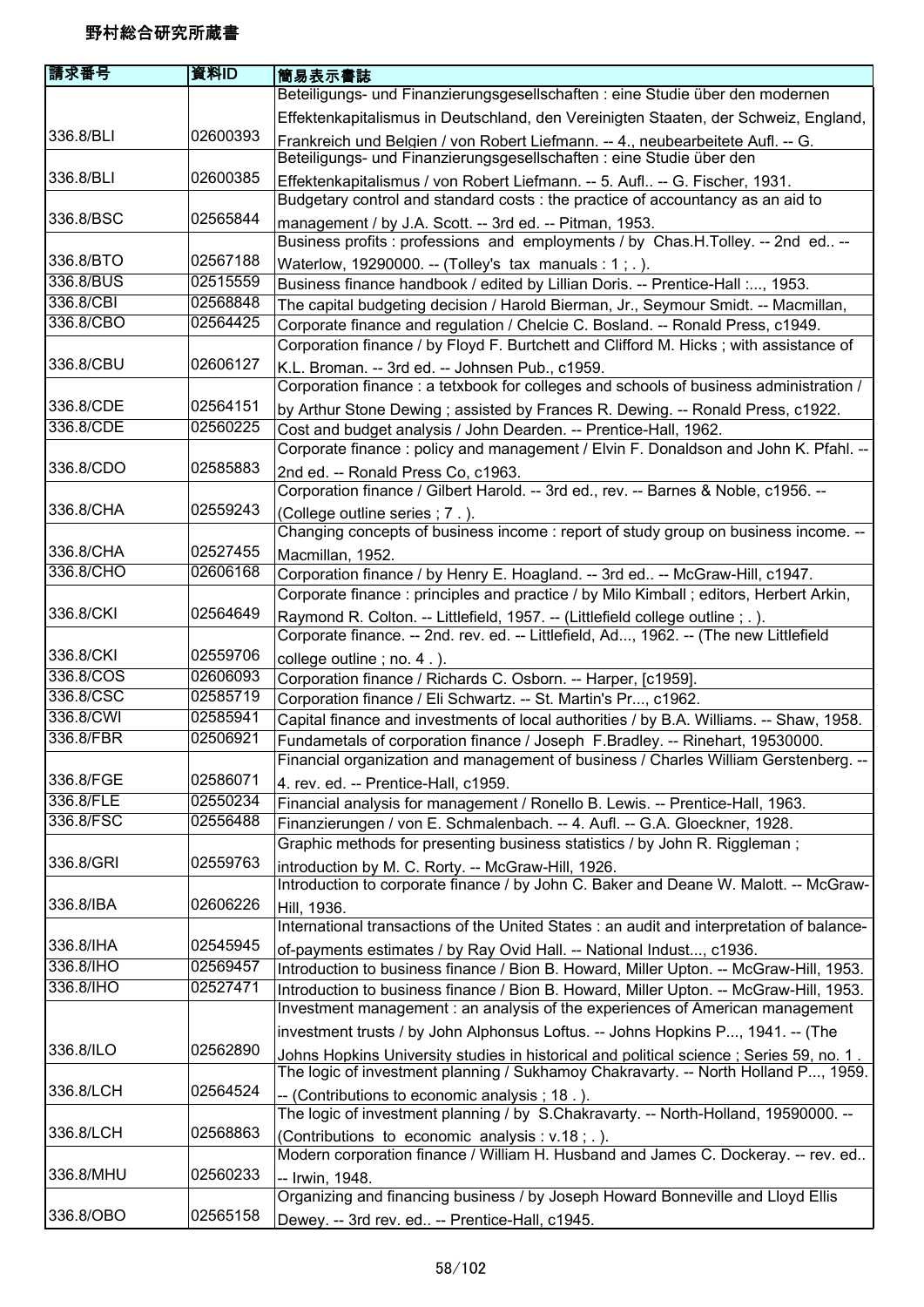| 請求番号       | 資料ID     | 簡易表示書誌                                                                                                                                    |
|------------|----------|-------------------------------------------------------------------------------------------------------------------------------------------|
|            |          | One hundred short problems in corporation finance / by Herbert E. Dougall & Harold                                                        |
| 336.8/ODO  | 02521649 | W. Torgerson. -- 3rd ed. -- Ronald, [c1951].                                                                                              |
|            |          | Pattern of corporate savings and investments / Kishori C.Shah. -- Popular Book ,                                                          |
| 336.8/PSH  | 02546430 | 19600000.                                                                                                                                 |
|            |          | Studies in company finance : a symposium on the economic analysis and                                                                     |
|            |          | interpretation of British company accounts / edited by Brian Tew & R.F. Henderson. --                                                     |
|            |          | Cambridge Unive, 1959. -- (Economic and social studies / National Institute of                                                            |
| 336.8/STU  | 02534840 | Economic and Social Research: 17. ).                                                                                                      |
|            |          | The theory and measurement of business income / By Edgar O. Edwards, Philip W.                                                            |
| 336.8/TED  | 02560415 | Bell. -- University of C, 1973.                                                                                                           |
|            |          | Trends and cycles in corporate bond financing / Walter Braddock Hickman. --                                                               |
| 336.8/THI  | 02606267 | University Micr, 1952. -- (Occasional paper; 37.).                                                                                        |
| 336.86/BWE | 02527794 | Budgeting: profit-planning and control / Glenn A. Welsch. -- Prentice-Hall, c1957.                                                        |
|            |          | A statistical study fo profits / by Raymond T. Bowman. -- Univ. of Pennsy, 1934. --                                                       |
| 336.86/SBO | 02564722 | (Research studies - Industrial Research Dept.; 23.).                                                                                      |
|            |          | A study of interest rates / by Karin Kock. -- P.S. King & Son, 1929. -- (Stockholm                                                        |
| 336.86/SKO | 02567055 | economic studies; no. 1.).                                                                                                                |
|            |          | Accountants' handbook. -- 4th ed. / edited by Rufus Wixon; staff editor, Walter G.                                                        |
| 336.9/ACC  | 02499606 | Kell. -- Ronald Press, c1956.                                                                                                             |
|            |          | Financial instruments and institutions : a case book / by Robert L. Masson & Samuel                                                       |
| 336.9/FMA  | 02602076 | S. Stratton. -- McGraw-Hill, 1938. -- (Harvard problems books series; .).                                                                 |
| 336.9/HAN  | 02561298 | Handbook of accounting methods / J.K. Lasser, editor. -- 2nd ed. -- D. Van Nostrand,                                                      |
|            |          | Handbook of modern accounting theory / edited by Morton Backer; contributors,                                                             |
| 336.9/HAN  | 02560431 | Morton Backer  [et al.]. -- Prentice-Hall, 1955.                                                                                          |
|            |          | Kapital Kredit und Zins : in betriebswirtschaftlicher Beleuchtung / von E.                                                                |
| 336.9/KSC  | 02541662 | Schmalchbach. -- Gloeckner, 1933.                                                                                                         |
| 336.9/SRA  | 02606176 | SEC accounting practice and procedure / Louis H. Rappaport. -- Ronald Press,                                                              |
|            |          | The television business: accounting problems of a growth industry / Warde B. Ogden.                                                       |
| 336.9/TOG  | 02535680 | -- Ronald Press, c1961.                                                                                                                   |
|            |          | Die volkswirtschaftliche Bilanz und eine neue Theorie der Wechselkurse : die Theorie                                                      |
| 336.9/VHE  | 02541704 | der reinen Papierwährung / von Edmund Herzfelder. -- Julius Springer, 1919.                                                               |
| 336.9/WME  | 02515377 | What the figures mean / by Spencer B.Meredith. -- Financial Publ, 19310000.                                                               |
| 336.92/AGU | 02560241 | The analysis of financial statements / by Harry G. Guthmann. -- 3rd ed -- Prentice-                                                       |
| 336.92/AGU | 02521284 | The analysis of financial statements / by Harry G.Guthmann. -- Prentice-Hall,                                                             |
|            |          | Die Bilanzierung von Forderungen in Handels- / Günther Beine. -- Th. Gabler, c1960. -                                                     |
| 336.92/BBE | 02512929 | - (Schriftenreihe für Kreditwirtschaft und Finanzierung; Bd. 2.).                                                                         |
| 336.92/FKE | 02565885 | Financial statements : form, analysis, and interpretation / by Ralph Dale Kennedy &                                                       |
|            |          | Stewart Yarwood McMullen. -- Rev. ed. -- R.D. Irwin, 1952.                                                                                |
| 336.92/FMY | 02560407 | Financial statement analysis : principles and technique / by John N. Myer. -- 2nd ed. --                                                  |
| 336.92/LIS | 02519288 | Prentice-Hall, 1952.<br>Liste des valeurs a revenu variable. -- Chambre des C, 19600000.                                                  |
|            |          | Practical financial statement analysis / by Roy A. Foulke. -- 2nd ed. -- McGraw-Hill,                                                     |
| 336.92/PFO | 02564862 |                                                                                                                                           |
|            |          | 1950. -- (McGraw-Hill accounting series; .).<br>Practical financial statement analysis / Roy A. Foulke. -- 5th ed. -- McGraw-Hill,        |
| 336.92/PFO | 02560464 |                                                                                                                                           |
|            |          | c1961. -- (McGraw-Hill accounting series; .).<br>Practical financial statement analysis / Roy A. Foulke. -- 3rd ed. -- McGraw-Hill, 1953. |
| 336.92/PFO | 02560449 |                                                                                                                                           |
|            |          | -- (McGraw-Hill accounting series; .).<br>Preparation and certification of financial statements / by B.Bernard Greidinger. --             |
| 336.92/PGR | 02560423 | Ronald Press, 19500000.                                                                                                                   |
| 336.94/ITU | 02507655 | Interest pates and asset prices / by Ralph Turvey. -- Allen & Unwin, 19500000.                                                            |
|            |          | The volume of mortgage debt in the postwar decade / Saul B. Klaman. -- National                                                           |
| 336.94/VKL | 02566131 | Bureau, 1958. -- (National Bureau of Economic Research technical paper; 13.).                                                             |
|            |          | Depreciation and replacement policy / edited by L.J. Meij. -- North-Holland, 1961. --                                                     |
| 336.95/DEP | 02568871 | (Studies in industrial economics ; 3.).                                                                                                   |
| 336.96/ACC | 02560217 | Accountants' cost handbook / edited by Robert I. Dickey. -- 2nd ed. -- Ronald Press,                                                      |
|            |          |                                                                                                                                           |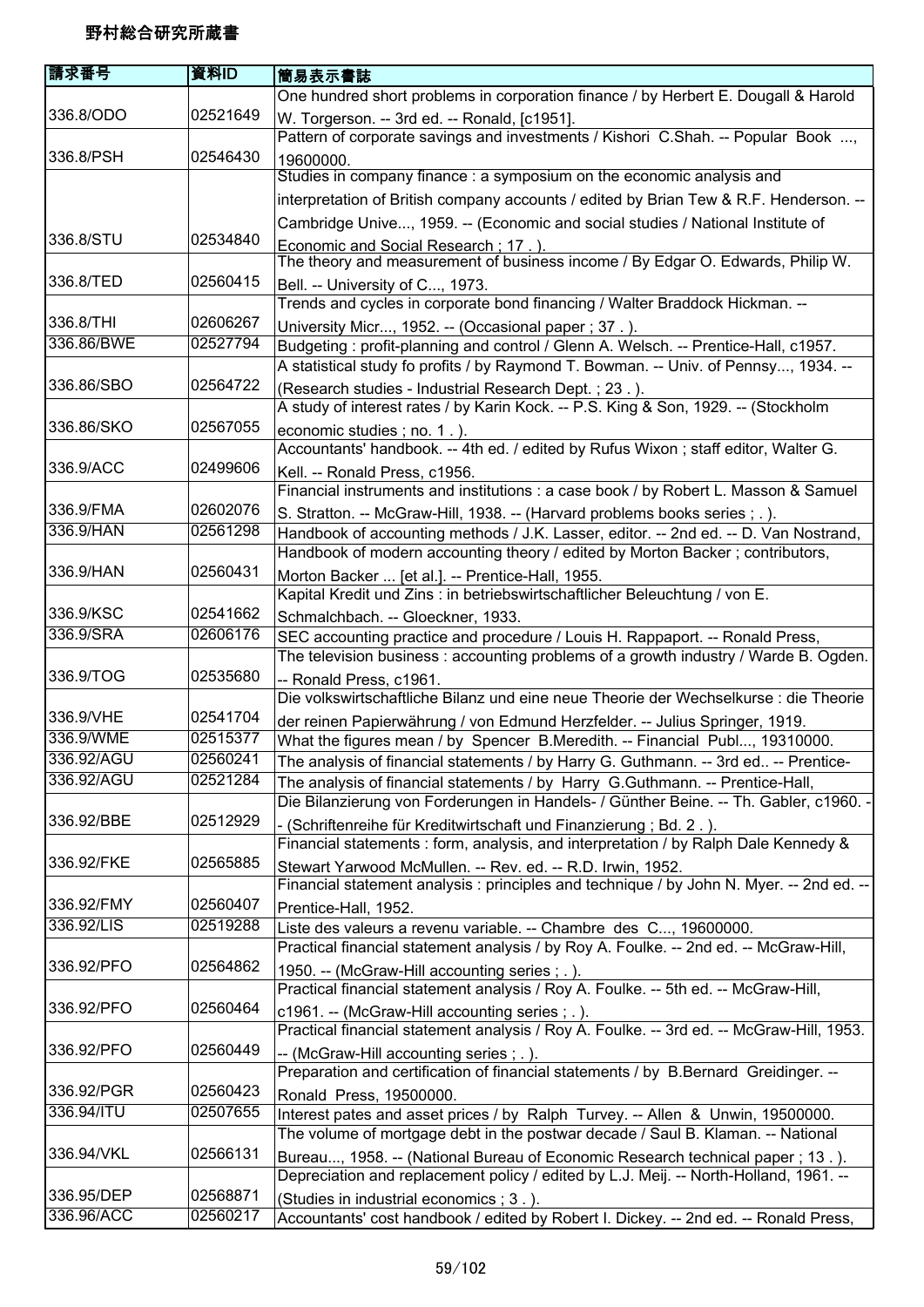| 請求番号               | 資料ID     | 簡易表示書誌                                                                                                                                                                 |
|--------------------|----------|------------------------------------------------------------------------------------------------------------------------------------------------------------------------|
|                    |          | Industrial accounting for executives / by John R. Bangs, Jr -- Mcgraw-Hill, 1930. --                                                                                   |
| 336.96/IBA         | 02564730 | (McGraw-Hill industrial management series; .).<br>Industrial accountant's handbook / edited by Wyman P. Fiske and John A. Beckett;                                     |
| 336.96/IND         | 02560191 | contributed by Sterling K. Atkinson  [et al.]. -- Prentice-Hall :, 1954.                                                                                               |
| 336.96/IST         | 02565059 | Industrial balance sheets : a study in business analysis / by Myron M. Strain. --                                                                                      |
| 336.98/CGO         | 02586105 | The corporation income tax / Richard Goode. -- Wiley, c1951.                                                                                                           |
|                    |          | Corporation finance: an exposition of the principles and methods governing the                                                                                         |
|                    |          | promotion, organization and management of modern corporations / by William H.                                                                                          |
| 336.98/CLO         | 02567683 | Lough. -- Alexander Hamil, c1909. -- (Modern business; v. 6.).                                                                                                         |
| 336.98/CME         | 02567576 | Corporation finance / by Edward Sherwood Mead. -- 5th ed., rev. & enl. -- D. Appleton,                                                                                 |
| 336.98/CME         | 02567568 | Corporation finance / by Edward Sherwood Mead. -- 6th ed. -- D. Appleton, 1930.                                                                                        |
| 336.98/CSM         | 02560043 | Effects of taxation : corporate financial policy / Dan Throop Smith. -- Division of Res,                                                                               |
|                    |          | The effects of differential tax treatment of corporate and non-corportate enterprises /                                                                                |
| 336.98/ECO         | 02563286 | by Cesare Cosciani. -- OEEC, 19590000.                                                                                                                                 |
| 336.98/TAX         | 02601128 | Taxation systems applicable to investments; Vol.2. -- OEEC, 19610000.                                                                                                  |
| 336.98/TAX         | 02601110 | Taxation systems applicable to investments; Vol.1. -- OEEC, 19600000.                                                                                                  |
| 336.98/THO         | 02556744 | The tax on accumulated earnings / Robert S. Holzman. -- Ronald Press, c1956.                                                                                           |
|                    |          | American management abroad : a handbook for the business executive overseas / by                                                                                       |
| 336/ABR            | 02535045 | George D. Bryson. -- Harper, 1961.                                                                                                                                     |
|                    |          | Authority and organization in German management / by Heinz Hartmann. -- Princeton                                                                                      |
| 336/AHA            | 02515781 | Unive, 1959.                                                                                                                                                           |
|                    |          | The American business creed / [by] Francis X. Sutton [and others]. -- Schocken                                                                                         |
| 336/AME            | 02567154 |                                                                                                                                                                        |
| 336/BBA            | 02527208 | Books, [1962]. -- (Schocken paperbacks; SB25.).<br>Business barometers and investment / by Roger W.Babson. -- 7th ed -- Harper,                                        |
| 336/BCH            | 02515724 |                                                                                                                                                                        |
|                    |          | Business organization and finance / by Homer V. Cherrington. -- Ronald, [c1948].<br>Business organization and combination : an analysis of the evolution and narure of |
|                    |          |                                                                                                                                                                        |
| 336/BHA            | 02513174 | business organozarion in the United States and a tentative solution of the corporarion                                                                                 |
| 336/BLE            | 02564706 | and trust problems / H. Lewis haney. -- Rev.ed with additional chapters. -- Macmillan,                                                                                 |
| 336/BNE            | 02545861 | Business conditions analysis / John P. Lewis. -- McGraw-Hill, 1959.                                                                                                    |
|                    |          | Business forecasting principles and practice / by Frank D. Newbury. -- McGraw-Hill,<br>Business reports : investigation and presentation / by Alta Gwinn Saunders and  |
| 336/BSA            | 02546091 |                                                                                                                                                                        |
|                    |          | Chester Reed Anderson. -- McGraw-Hill, 1929.<br>Business under the Recovery Act / by Lawrence Valenstein & E.B. Weiss. -                                               |
| 336/BVA            | 02568392 |                                                                                                                                                                        |
| 336/BWI            | 02564748 | Whittlesey Hous, 1933.                                                                                                                                                 |
| 336/CMA            | 02565851 | Business administration / by Willis Wissler. -- McGraw-Hill, c1931.                                                                                                    |
|                    |          | Creative management / Norman R.F. Maier, John J. Hayes. -- J. Wiley, c1962.                                                                                            |
| 336/CRA            | 02567808 | The communist challenge to American Business / by Clarence B.Randall. --                                                                                               |
|                    |          | Little, Brown, 19590000.                                                                                                                                               |
|                    | 02515310 | The dynamics of business motivation : its impact on the economic climate / by Eric D.                                                                                  |
| 336/DBO<br>336/EMA | 02564615 | Bovet. -- Spartan Books, 1963.                                                                                                                                         |
|                    |          | Economic analysis for business decisions / Alan S. Manne. -- McGraw-Hill, 1961                                                                                         |
|                    |          | The encyclopedia of management / edited by Carl Heyel. -- Reinhold Pub. C, c1963.                                                                                      |
| 336/ENC            | 02527604 | -- (Reinhold management reference series; .).                                                                                                                          |
|                    |          | Finding capital for business / by David Finnie. -- Sir Isaac Pit, 19310000. --                                                                                         |
| 336/FFI            | 02602407 | (Pitman's economics series; .).                                                                                                                                        |
|                    |          | Financing and initial operations of new firms / George W.Summers. -- Prentice-Hall,                                                                                    |
| 336/FSU            | 02551125 | 19620000. -- (The Ford Foundation doctoral dissertation series; .).                                                                                                    |
|                    |          | Human fertility: the modern dilemma / Robert C. Cook; with an introduction by Julian                                                                                   |
| 336/HCO            | 02526994 | Huxley. -- William Sloane , c1951.                                                                                                                                     |
| 336/ISP            | 02564698 | Introduction to business / by Edwin H. Spengler and Jacob Klein. -- McGraw-Hill,                                                                                       |
|                    |          | Management guide to overseas operations : business looks abroad at its opportunities                                                                                   |
| 336/MAN            | 02567634 | and responsibilities / edited by Dan H. Fenn, Jr -- McGraw-Hill, 1957.                                                                                                 |
|                    |          | Modern theories and forms of industrial organisation / by G.D.H.Cole -- Gollancz,                                                                                      |
| 336/MCO            | 02634798 | 19320000. -- (The outline series; .).                                                                                                                                  |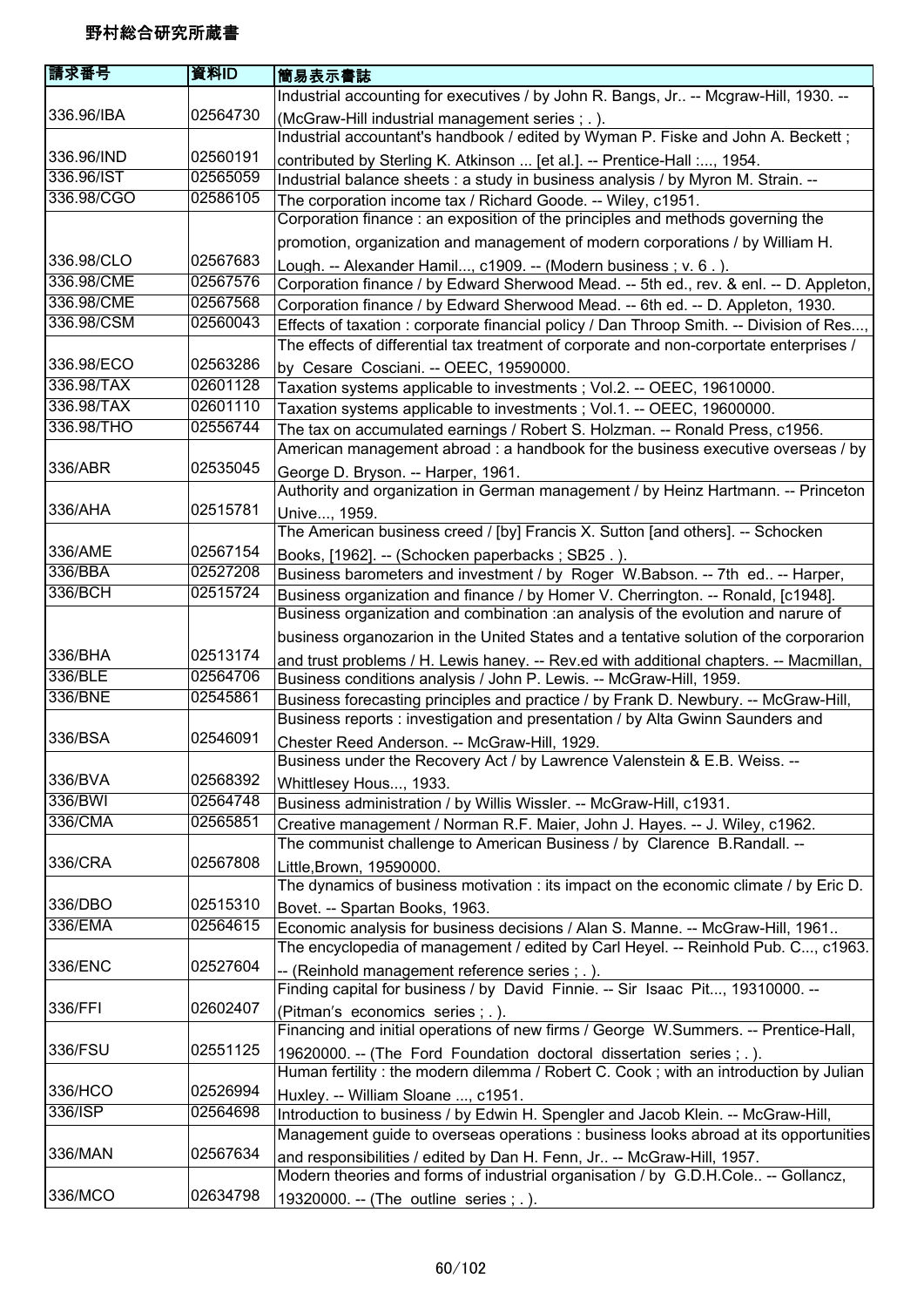| 請求番号      | 資料ID     | 簡易表示書誌                                                                                   |
|-----------|----------|------------------------------------------------------------------------------------------|
|           |          | Measuring business changes: a handbook of significant business indicators / Richard      |
| 336/MSN   | 02527612 | M. Snyder. -- J. Wiley, c1955.                                                           |
|           |          | The management makers : the ideas, people, and institutions that make and mar            |
| 336/MUR   | 02534915 | management / by Auren Uris. -- Macmillan, c1962.                                         |
| 336/OPH   | 02499747 | Oral communication in business. -- McGraw-Hill, 1955.                                    |
|           |          | Organizing for international operation / by Alexander O. Stanley. -- American            |
| 336/OST   | 02551430 | Manage, c1960. -- (AMA research study; 41.).                                             |
| 336/OWA   | 02500023 | Organisation des modernen Effektenbetriebes / von Hans Walther. --                       |
|           |          | Public relations and management / David Finn. -- Reinhold, 1960. -- (Reinhold            |
| 336/PFI   | 02559714 | management science series).                                                              |
|           |          | The principles and practice of management / edited by E. F. L. Brech; associate          |
| 336/PRI   | 02527786 | authors, R.M. Aldrich  [et al.]. -- Longmans, 1953.                                      |
|           |          | Principles of business organization and operation / by William R. Spriegel; in           |
| 336/PSP   | 02527828 | collaboration with Ernest Coulter Davies. -- 3rd ed. -- Prentice-Hall, 1960.             |
|           |          | Principles of management / by George R. Terry. -- Rev. ed. -- Irwin, 1956. -- (The       |
| 336/PTE   | 02515732 | Irwin series in industrial engineering and management; .).                               |
| 336/SDA   | 02527802 | Staff in organization / [by] Ernest Dale [&] Lyndall F. Urwick. -- McGraw-Hill, 1960.    |
| 336/TOP   | 02507770 | Top management handbook / edited by H.B. Maynard. -- MaGraw-Hill, 1960.                  |
|           |          | The whole duty of a director: rights,powers,duties,liabilities / by Albert Crew. -- 2nd  |
| 336/WCR   | 02519619 | ed -- Gee, 19290000. -- (The accountant students' library : Vol.7 ; . ).                 |
|           |          | Contemporary monetary theory : studies of some recent theories of money, prices,         |
|           |          | and production / Raymond J. Saulnier. -- Columbia Univer, 1947. -- (Studies in           |
| 337.1/CSA | 02586261 | history; No. 443.).                                                                      |
| 337.1/ESC | 02541688 | Energielehre und Geldtheorie / von Zoltan Schilling. -- Duncker & Humbl, 1934.           |
| 337.1/IFI | 02596922 | Inflation? / by Irving Fisher; assisted by Herbert W. Fisher. -- G. Allen & Unwi, 1933.  |
|           |          | Kemmerer on Money : an elementary discus-sion of the important facts and                 |
|           |          | underlying principles of the money problems now / by Kemmerer Edwin Walter. -            |
| 337.1/KKE | 02507630 | - Winston, 19340000.                                                                     |
|           |          | The lessons of monetary experience : essays in honor of Irving Fisher : presented to     |
|           |          | him on the occasion of his Seventieth Birthday by J.W. Angell, U.S.A.  / edited by       |
| 337.1/LES | 02513836 | A.D. Gayer. -- Allen & Unwin, 1937.                                                      |
| 337.1/MAF | 02562684 | Monnaie : expérience récentes et théorie / Albert Aftalion. -- Sirey, 1927.              |
|           |          | Monnaie et industrie : les grands problèmes de l'heure présente / Albert Aftalion. --    |
| 337.1/MAF | 02541639 | Recueil Sirey, 1929.                                                                     |
|           |          | The making of index numbers : a study of their varieties, tests, and reliability / by    |
|           |          | Irving Fisher. -- 2nd ed., rev. -- Houghton Miffli, 1923. -- (Publications of the Pollak |
| 337.1/MFI | 02514024 | Foundation for Economic Research; no. 1.).                                               |
|           |          | Mastering the crisis / by Irving Fisher; assisted by Herbert W.Fisher. -- Allen &        |
| 337.1/MFI | 02513984 | Unwin, 19340000.                                                                         |
| 337.1/MHA | 02567535 | Monetary theory and practice / by J. L. Hanson. -- Macdonald & Eva, 1956.                |
| 337.1/MKU | 02535276 | Monetary theory and public policy / by Kenneth K. Kurihara. -- Allen & Unwin, 1951.      |
|           |          | L'or et la monnaie : leur valeur, les mouvements de l'or / Albert Aftalion. -- Domat-    |
| 337.1/OAF | 02563427 | Montchres, 1938.                                                                         |
|           |          | 100% money : designed to keep checking banks 100% liquid / by Irving Fisher. --          |
| 337.1/OFI | 02513828 | Adelphi Pub., 19350000.                                                                  |
|           |          | The purchasing power of money : its determination and relation to credit interest and    |
| 337.1/PFI | 02514016 | crises / Irving Fisher; assisted by Harry G. Brown. -- New & rev. ed. -- Macmillan,      |
| 337.1/PMU | 02527380 | Private credit and public debt / by Anatol Murad. -- Public Affairs, 19540000.           |
|           |          | Readings in monetary theory / ed. by Friedrich A. Lutz & Lloyd W. Mints; selected by     |
|           |          | a committee of the Economic Association. -- G. Allen & Unwi, 1962. -- (The               |
| 337.1/REA | 02550689 | American Economic Association series ; . ).                                              |
|           |          | The role of money: what it should be, contrasted with what it has become / by            |
| 337.1/RSO | 02545127 | Frederick Soddy. -- George Routled, 19340000. -- (The new-world series ; . ).            |
| 337.1/SAB | 02566255 | "Sound" and "unsound" money / Twyman O. Abbott. -- The Telegraph P, c1934.               |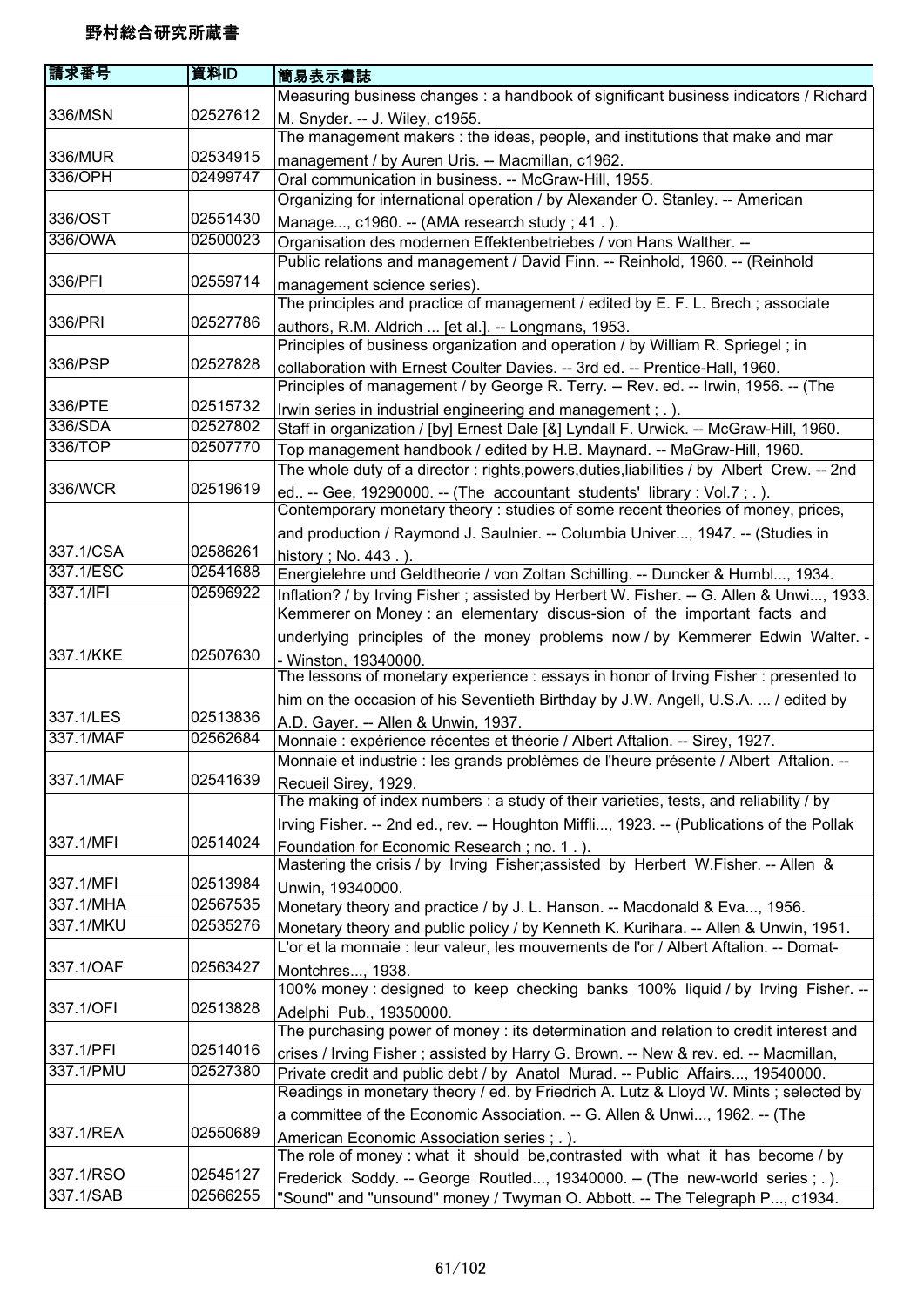| 請求番号       | 資料ID     | 簡易表示書誌                                                                                   |
|------------|----------|------------------------------------------------------------------------------------------|
|            |          | A study in the theory of monetary equilibrium : a comparative analysis / D. J. Botha. -- |
| 337.1/SBO  | 02600625 | H.E. Stenfert K, 1959.                                                                   |
|            |          | A study of moneyflows in the United States / Morris A. Copeland. -- National Bureau,     |
| 337.1/SCO  | 02510345 | c1952. -- (Publications of the National Bureau of Economic Research; no. 54.).           |
|            |          | Stable money : a history of the movement / by Irving Fisher; assisted by Hans R. L.      |
| 337.1/SFI  | 02513810 | Cohrssen. -- Adelphi, c1934                                                              |
| 337.1/SVI  | 02499044 | Studies in the theory of money. -- Chilton Co., Bo, [1959].                              |
|            |          | The truth of money : a doctrine on social reconstruction by means of ticket              |
| 337.1/TTO  | 02562254 | money / by Yoshitaka Tominaga;translated by Kuninosuke Watanabe. -- New                  |
| 337.1/VAN  | 02556793 | The value of money / by B. M. Anderson. -- Macmillan, 1922.                              |
|            |          | The value of money : a discussion of various monetary theories, and an exposition        |
| 337.1/VGR  | 02535250 | of the yield theory of the value of mone / by Tjardus Greidanus. -- P.S.King,            |
| 337.1/WBA  | 02518371 | What are we using for money / by Paul Bakewell, Jr -- Van Nostrand; , 1952.              |
| 337.2/BHO  | 02526622 | The breakdown of money: an historical explanation / by Christopher Hollis. -- Sheed,     |
|            |          | Defense and the dollar : federal credit and monetary policies / by Albert G. Hart ; with |
| 337.2/DHA  | 02518256 | recommendations of the Committee on Economic Stabilization. -- The Twentieth C,          |
|            |          | Federal credit programs / Stewart Johnson  [et al.]. -- Prentice-Hall, c1963. -- (Trade  |
| 337.2/FED  | 02535524 | associations monographs ; . ).                                                           |
|            |          | Free reserves and the money supply / by A. James Meigs. -- University of C, 1962. -      |
| 337.2/FME  | 02562825 | - (University of Chicago; .).                                                            |
|            |          | Money : the principles of money and their exemplification in outstanding chapters of     |
| 337.2/MKE  | 02518363 | monetary history / by Edwin Walter Kemmerer. -- The Macmillan C, 1935.                   |
| 337.2/MMY  | 02606044 | Monetary proposals for social reform / by Margaret G. Myers. -- Columbia Univ. ,         |
| 337.2/MNO  | 02518355 | Modern monetary systems / by Bertrand Nogaro. -- P. S. King, 1927.                       |
|            |          | Monetary management / Frank M. Tamagna  [et al.]. -- Prentice-Hall, c1963. --            |
| 337.2/MON  | 02536068 | (CMC supporting papers ; .).                                                             |
|            |          | Old and scarce tracts on money / with a preface by J.R. McCulloch, notes and index. -    |
| 337.2/OLD  | 02601292 | - P.S. King, 1933.                                                                       |
|            |          | The paper pound of 1797-1821 : a reprint of the bullion report / with an introduction by |
| 337.2/PAP  | 02563872 | Edwin Cannan. -- 2nd ed -- Senjo Publishin, 1962.                                        |
|            |          | The paper pound of 1797-1821 : a reprint of the bullion report / with an introduction by |
| 337.2/PAP  | 02563864 | Edwin Cannan. -- 2nd ed. -- P.S. King, 1925.                                             |
| 337.2/SPO  | 02515807 | Sterling: its meaning in world finance / by Judd Polk. -- Published for t, 1956.         |
| 337.2/STE  | 02550846 | The Sterling area: an American analysis. -- Economic Coope, 19510000.                    |
|            |          | China's new currency system / by T'ang Leang-Li. -- China United Pr, 1936. --            |
| 337.22/CTA | 02506954 | ("China to-day" series; 8.).                                                             |
|            |          | The gold-exchange standard in the Philippines / by George F. Luthringer. -- Princeton    |
| 337.22/GLU | 02535425 | Unive, 1934.                                                                             |
| 337.22/MJA | 02535359 | The monetary problems of India / by L.C. Jain. -- Macmillan, 1933.                       |
| 337.22/MJA | 02535342 | The monetary problems of India / by L.C. Jain. -- Macmillan, 1933.                       |
|            |          | The new monetary system of China : a personal interpretation / Wei-ying Lin. -- Kelly    |
| 337.22/NLI | 02535383 | and Walsh, 1936.                                                                         |
|            |          | Silver and China : an investigation of the monetary principles governing China's trade   |
| 337.22/SPI | 02515823 | and prosperity / by A.W. Pinnick. -- King, 1931.                                         |
| 337.23/BHO | 02499036 | British monetary experiments : 1650-1710 / by J. Keith Horsefield. -- London School      |
| 337.23/CEI | 02607042 | The comedy of the pound / by Paul Einzig. -- Paul, Trench, T, 1933.                      |
| 337.23/CEI | 02560928 | The comedy of the pound / by Paul Einzig. -- Paul, Trench, T, 1933.                      |
| 337.23/DST | 02500049 | Deutsche Geld- und Kreditpolitik / von Rudolf Stucken. -- 3. Aufl. -- J.C.B. Mohr, 1964. |
|            |          | German monetary theory 1905-1933 / Howard S. Ellis. -- Harvard Univers, 1937,            |
| 337.23/GEL | 02535300 | c1934. -- (Harvard economic studies; 44.).                                               |
|            |          | The London money market : a practical guide to what it is, where it is, and the          |
| 337.23/LSP | 02601185 | operations conducted in it / by William F. Spalding. -- Sir Isaac Pitma, 1922.           |
|            |          | The Mint: a history of the London Mint from A. D. 287 to 1948 / by Sir John Craig. --    |
| 337.23/MCR | 02556702 | University Pres, 1953.                                                                   |
| 337.23/MHA | 02551083 | Monetary problems of the British Empire / by S. E. Harris. -- Macmillan, 1931.           |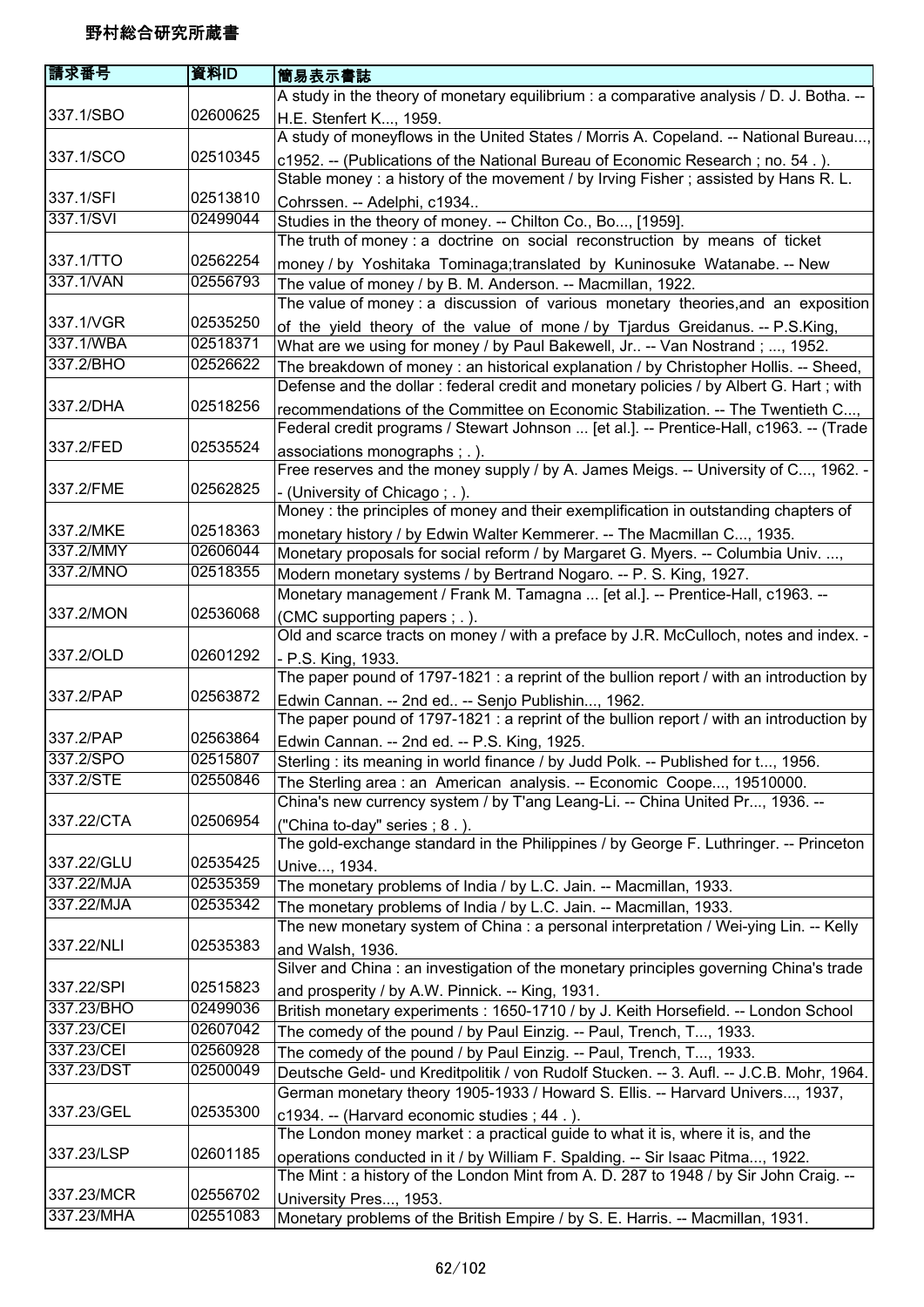| 請求番号       | 資料ID     | 簡易表示書誌                                                                                                                                           |
|------------|----------|--------------------------------------------------------------------------------------------------------------------------------------------------|
| 337.23/PHA | 02585909 | The pound at home and abroad / Sir Ralph Hawtrey. -- Longmans, [1961].                                                                           |
| 337.23/RCO | 02559334 | The rationale of the sterling area: texts and commentary / by A. R. Conan. --                                                                    |
| 337.23/RJA | 02518413 | The restoration of European currencies / by D.T. Jack. -- P.S. King, 1927.                                                                       |
| 337.23/SSC | 02535516 | Die Stabilisierung der Mark / von Hjalmar Schacht. -- Deutsche Verla, 19280000.                                                                  |
| 337.23/TEI | 02596989 | The tragedy of the pound / by Paul Einzig. -- Paul, Trench, T, 1932.                                                                             |
| 337.23/UNE | 02600682 | Une hypoth〓se la d〓valuation Francaise de 1936. -- Bernard Grasse, 19360000.                                                                     |
|            |          | American monetary policy / by E.A. Goldenweiser. -- 1st ed. -- McGraw-Hill, 1951. --                                                             |
| 337.25/AGO | 02606911 | (Research Study / Committee for Economic Development; .).                                                                                        |
|            |          | Experiments in credit control : the Federal Reserve System / by Caroline Whitney. --                                                             |
| 337.25/EWH | 02535417 | Columbia Univer, 1934. -- (Studies in history; no. 400.).                                                                                        |
|            |          | Money metropolis : a locational study of financial activities in the New York region / by                                                        |
|            |          | Sidney M. Robbins and Nestor E. Terleckyj, with the collaboration of Ira O. Scott, Jr. --                                                        |
| 337.25/MRO | 02535367 | Harvard Univers, 1960. -- (New York metropolitan region study; [5].)                                                                             |
| 337.25/NEW | 02606515 | The new monetary system of the United States. -- National Indust, 1934. -- (Related                                                              |
|            |          | The pressure on the Dollar: proposal for a long term solution / by Maria Negreponti-                                                             |
|            |          | Delivanis. -- A.W. Sythoff, 1964. -- (Atlantic series : a collection of studies on subjects                                                      |
| 337.25/PNE | 02545226 | related to the North Atlantic treaty organization; no. 3.).                                                                                      |
|            |          | Tomorrow's money: a financial program for America / by Frank A. Vanderlip. --                                                                    |
| 337.25/TVA | 02601573 | Reynal & Hitchc, 1934.                                                                                                                           |
| 337.25/WST | 02564813 | The world the dollar built / by Gunther Stein. -- D. Dobson, [1946].                                                                             |
|            |          | British monetary policy and the balance of payments / Peter B. Kenen. -- Harvard                                                                 |
| 337.3/BKE  | 02519163 | Univers, 1960. -- (Harvard economic studies; v. 116.).                                                                                           |
| 337.3/BME  | 02545234 | Britain / by F.V. Meyer. -- Bowes, 1952.                                                                                                         |
| 337.3/CLA  | 02596930 | La crise et le probl=me mon=taire / Robert Lascaux. -- Fernand Aubier, 19350000.                                                                 |
|            |          | Current monetary issues / by Leo Pasvolsky. -- Brookings Insti, 1933. -- (The                                                                    |
| 337.3/CPA  | 02556801 | Institute of Economics of the Brookings Institution; No. 52.).                                                                                   |
| 337.3/CUN  | 02546158 | Committee on the Working of the Monetary System: Report. -- Her Majesty's S,                                                                     |
|            |          | The currency problem and the present financial situation : a series of addresses                                                                 |
| 337.3/CUR  | 02499358 | delivered at Columbia University 1907-1908. -- Columbia Univer, 1908.                                                                            |
|            |          | The dollar crisis: the United States balance of payments and dollar stability /                                                                  |
| 337.3/DFA  | 02518801 | Nasrollah S. Fatemi, Thibaut de Saint Phalle, Grace M. Keeffe. -- 1st ed -- Fairleigh                                                            |
| 337.3/DHO  | 02510667 | Dollar shortage and the structure of U.S / by Erik Hoffmeyer. -- E. Munksgaard, 1958.                                                            |
| 337.3/DKI  | 02568103 | The dollar shortage / Charles P. Kindleberger. -- J. Wiley, 1950.                                                                                |
| 337.3/DPO  | 02545648 | The deadlock in finance / by A. E. Powell. -- 2nd ed. -- Palmer, 1931.                                                                           |
|            |          | European monetary agreement : annual report of the board of management; 1st-5th. -                                                               |
| 337.3/EUR  | 02751741 | - OEEC, 1960.                                                                                                                                    |
|            |          | The future of monetary policy : a report on international monetary problems / by a                                                               |
| 337.3/FUT  | 02513273 | group of the Royal Institute of International Affairs. -- Oxford Universi, 1935.                                                                 |
|            |          | Der grosse Ratgeber f=r krisenfeste Geldanlagen / Franz Goossens. -- Moderne                                                                     |
| 337.3/GGO  | 02546646 | Indust, 19590000.                                                                                                                                |
|            |          | Gold and monetary stabilization : Lectures on the Harris Foundation 1932 / [edited by]                                                           |
| 337.3/GOL  | 02526630 |                                                                                                                                                  |
|            |          | Quincy Wright. -- University of C, 1932.<br>Geldpolitik. -- J.C.B. Mohr (Pa, 1962. -- (Hand- und Lehrbücher aus dem Gebiet der                   |
| 337.3/GSC  | 02569143 |                                                                                                                                                  |
|            |          | Sozialwissenschaften; .).<br>The inevitable world recovery : an examination of the behaviour of money and a                                      |
| 337.3/IFI  | 02602399 |                                                                                                                                                  |
|            |          | forecast / by Harold Fisher. -- Doran, 19350000.<br>International Monetary Fund, annual report of the executive directors for the fiscal year    |
| 337.3/IIN  | 02510162 |                                                                                                                                                  |
|            |          | ending, June 30, 1947. -- International , 19470000.<br>International Monetary Fund, annual report of the executive directors for the fiscal year |
| 337.3/IIN  | 02510154 |                                                                                                                                                  |
|            |          | ended April 30,1950. -- International , 19500000.                                                                                                |
|            |          | International Monetary Fund, annual report of the executive directors for the fiscal year                                                        |
| 337.3/IIN  | 02499804 | ended, April 30, 1949. -- [International , 00000000.                                                                                             |
| 337.3/INS  | 02556777 | In search of monetary constitution / Leland B. Yeager. -- Harvard U.P., 1962.                                                                    |
|            |          | International monetary co-operation : 1945-60 / Brian Tew. -- 5th ed -- Hutchinson                                                               |
| 337.3/ITE  | 02601284 | Univ, 1960.                                                                                                                                      |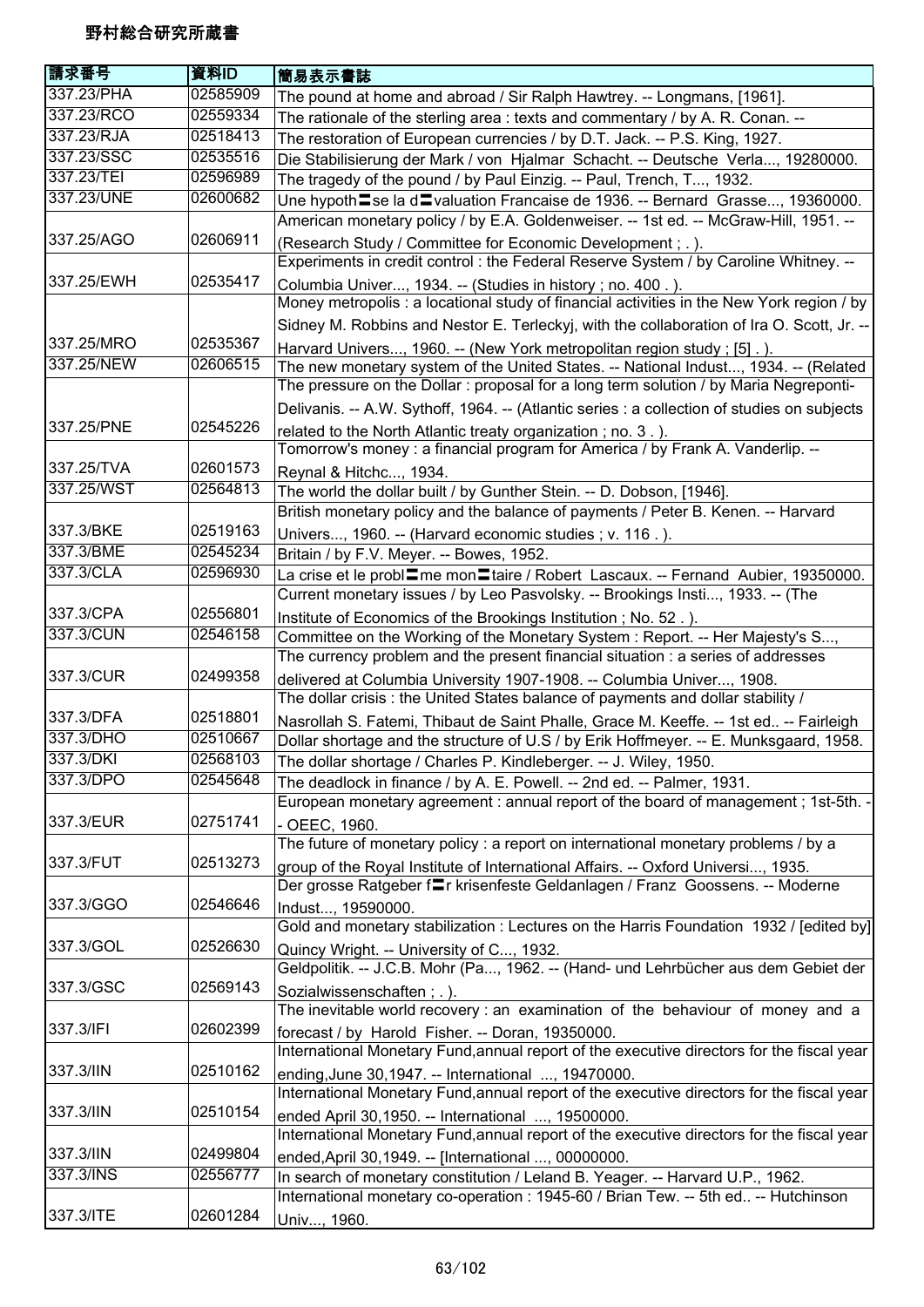| 請求番号       | 資料ID     | 簡易表示書誌                                                                                                                                                                 |
|------------|----------|------------------------------------------------------------------------------------------------------------------------------------------------------------------------|
| 337.3/MEI  | 02535284 | Monetary reform in theory and practice / by Paul Einzig. -- Kegan Paul, Tre, 1936.                                                                                     |
|            |          | Monetary policy and the financial system / Paul M. Horvitz, Richard A. Ward. --                                                                                        |
| 337.3/MHO  | 02513349 | Prentice-Hall, 1963.                                                                                                                                                   |
|            |          | Managed money : the experience of Sweden / by Erik T.H. Kjellstrom; with a foreword                                                                                    |
| 337.3/MKJ  | 02515914 | by H. Parker Willis. -- Columbia Univ. , 1934.                                                                                                                         |
| 337.3/MMA  | 02498996 | Monetary policy / by D.M. Mason. -- M. Hopkinson, 1928.                                                                                                                |
| 337.3/MMI  | 02527539 | Monetary policy for a competitive society / by Lloyd W. Mints. -- 1st ed. -- McGraw-Hill,                                                                              |
|            |          | The money revolution / by Sir Charles Morgan-Webb; with an introduction by                                                                                             |
| 337.3/MMO  | 02566263 | Frank A.Vanderlip. -- Economic Forum, 19350000.                                                                                                                        |
|            |          | Monetary policy and the management of the public debt / statement of H.Christian                                                                                       |
| 337.3/MON  | 02601086 | Sonne. -- National Plann, 19520000.                                                                                                                                    |
| 337.3/PBL  | 02601375 | Planned money / by Basil P. Blackett. -- Constable, 1932.                                                                                                              |
|            |          | Problems of monetary policy in an underdeveloped country : with special reference to                                                                                   |
| 337.3/PSE  | 02545341 | India. -- Asia Publishing, [c1961].                                                                                                                                    |
| 337.3/PWI  | 02559870 | Post-war monetary plans / John H. Williams. -- Basil Blackwell, 1949.                                                                                                  |
|            |          | The role of monetary policy in economic development : a study of the activities of                                                                                     |
| 337.3/RRO  | 02551380 | Reserve Bank of India, 1949-56 / Hirendra Nath Roy. -- World Press P,                                                                                                  |
|            |          | Report of the Committee of Inquiry on Decimal Currency : presented to Parliament by                                                                                    |
|            |          | the Chancellor of the Exchequer by Command of Her Majesty, September 1963. --                                                                                          |
| 337.3/RUN  | 02546166 | H.M.S.O., [1963]. -- (Cmnd; 2145.).                                                                                                                                    |
|            |          | Some monetary problems international and national / by Per Jacobsson ; ed. by Erin                                                                                     |
|            |          | E. Jucker-Fleetwood. -- Oxford Univ. Pr, 1958. -- (Basle Centre for Economic and                                                                                       |
| 337.3/SJA  | 02559284 | Financial Research; Series B No.4.).                                                                                                                                   |
| 337.3/TAS  | 02559888 | Techniques of monetary control / Joseph Aschheim. -- Jons Hopkins Pr, c1961.                                                                                           |
| 337.3/TMO  | 02601391 | Ten years of currency revolution / by Sir Charles Morgan-Webb. -- George Allen & ,                                                                                     |
| 337.3/UNI  | 02601045 | United States monetary policy / edited by Neil H. Jacoby. -- Rev. ed. -- Published for                                                                                 |
|            |          | The world dollar problem : a study in international economics / Sir Donald                                                                                             |
| 337.3/WMA  | 02518306 | MacDougall. -- Macmillan, 1957.                                                                                                                                        |
|            |          | World monetary reform : plans and issues / ed. by Herbert G. Grubel. -- Stanford                                                                                       |
| 337.3/WOR  | 02527554 | Univer, 1963.                                                                                                                                                          |
|            |          | Theorie des Geldwerts und der Währung / von Ernst Wagemann. -- G. Fischer, 1923.                                                                                       |
| 337.31/AWA | 02513372 | -- (Allgemeine Geldlehre / von Ernst Wagemann ; .).                                                                                                                    |
| 337.31/CPU | 02600575 | A critique of the gold standard / by H.L. Puxley. -- Harper, 1933.                                                                                                     |
| 337.31/EBR | 02518397 | England and the new gold standard / by William Adams Brown. -- P.S. King & Son,                                                                                        |
| 337.31/FEI | 02563948 | The future of gold / Paul Einzig. -- Macmillan, 1934                                                                                                                   |
| 337.31/FGR | 02519338 | The first year of the gold standard / by T.E. Gregory. -- E. Benn, I926.                                                                                               |
|            |          | The flaw in the economic system : the case against the gold standard / by J. Taylor                                                                                    |
| 337.31/FPE | 02545101 | Peddie. -- J. Murray, 1928.                                                                                                                                            |
|            |          | Great Britain and the gold standard : a study of the present world depression / by H.F.                                                                                |
| 337.31/GFR | 02600641 | Fraser. -- Macmillan, 1933.                                                                                                                                            |
| 337.31/GGR | 02606812 | The gold standard and its future / by T.E. Gregory. -- Methuen, 1931.                                                                                                  |
| 337.31/GGR | 02596955 | The gold standard and its future / by T.E. Gregory. -- 2nd ed -- Methuen, 1932.                                                                                        |
| 337.31/GHA | 02560910 | The gold standard in theory and practice / by R.G. Hawtrey. -- Longmans, Green,                                                                                        |
| 337.31/GHA | 02559623 | The gold standard in theory and practice / R. G. Hawtrey. -- 5. ed. -- Longmans,                                                                                       |
|            |          | Das Geld / von Karl Helfferich. -- 6., neubearb. Aufl. -- C. L. Hirschfel, 1923. --                                                                                    |
|            |          | (Hand- und Lehrbuch der Staatswissenschaften in selbständigen Bänden / bearbeitet                                                                                      |
|            |          | von G. Adler  [et al.]; begründet von Kuno Frankenstein; fortgesetzt von Max von                                                                                       |
| 337.31/GHE | 02606465 |                                                                                                                                                                        |
|            |          | Heckel: 1. Abt. . ) (Volkswirtschaftslehre: 8. Bd. . ) (Geld und Banken: 1. T. . ).<br>Die Goldwährung : als eine Fiktion der Nationalökonomie / Edmund Herzfelder. -- |
| 337.31/GHE | 02521375 | Paetel, [c1928]. -- (Bausteine zu einer Philosophie des "Als-Ob"; Bd. 14.).                                                                                            |
|            |          | Gold points a moral : enquiry into the failure of the international gold standard and its                                                                              |
| 337.31/GHU | 02499408 | bearing upon the future / by J. H. Huizinga. -- Nijhoff, 1935.                                                                                                         |
| 337.31/GML | 02545556 | Gold and central banks / by Feliks Mlynarski. -- Macmillan, 19290000.                                                                                                  |
|            |          | The gold tangle and the way out : meaning and causes of the great industrial                                                                                           |
| 337.31/GWI | 02606804 | collapse / by Frederick and Alfred Wigglesworth. -- John Lane the, 19310000.                                                                                           |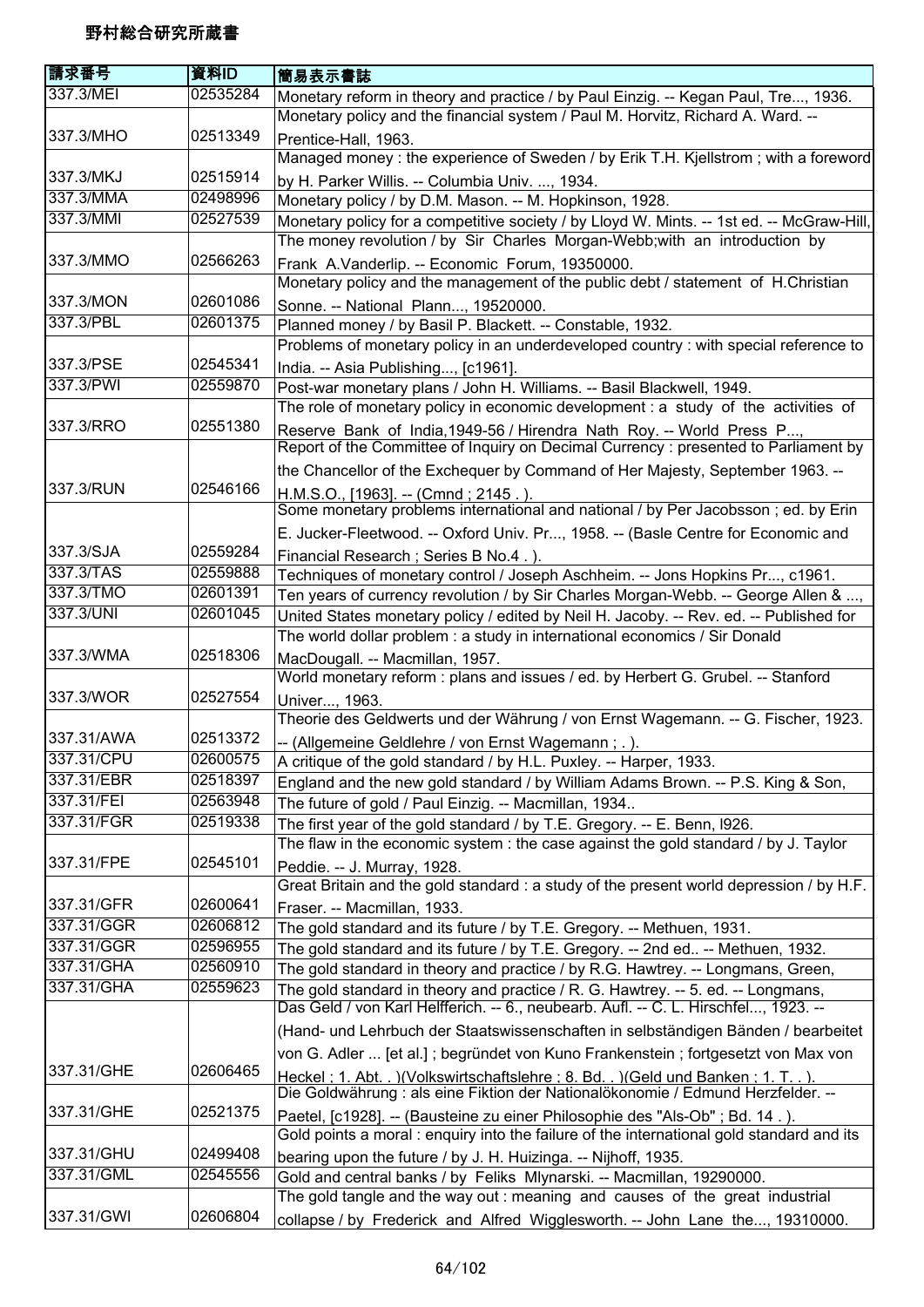| 請求番号       | 資料ID     | 簡易表示書誌                                                                                                                                                                              |
|------------|----------|-------------------------------------------------------------------------------------------------------------------------------------------------------------------------------------|
| 337.31/INT | 02563591 | The International gold problem : collected papers. -- Oxford Univeris, 1931.                                                                                                        |
|            |          | Lehre vom Geld / S.Budge; 1.Band. -- Fischer, 19310000. -- (Grundrisse zum                                                                                                          |
| 337.31/LBU | 02568012 | Studium der National Listenomie: Band 5,1; .).                                                                                                                                      |
|            |          | Bankkredit und Valuta. -- Gustav Fischer, 1933. -- (Grundrisse zum Studium der                                                                                                      |
| 337.31/LBU | 02521250 | Nationalökonomie ; Bd. 5.) (Lehre vom Geld / von S. Budge ; 1. Bd.) (Theorie des                                                                                                    |
| 337.31/PST | 02585750 | Geldes; 2. Halbbd.).                                                                                                                                                                |
|            |          | Papers on gold and the price level / by Sir Josiah Stamp. -- King, 1931.                                                                                                            |
| 337.31/RMO | 02606820 | The rise and fall of the gold standard / by Sir Charles Morgan-Webb. -- Allen & Unwin,<br>St <sup>1</sup> mdische Theorie des Geldes / von Fritz Ottel. -- G. Fischer, 19340000. -- |
| 337.31/SOT | 02499440 |                                                                                                                                                                                     |
|            |          | (Deutsche Beitr <sup>og</sup> ge zur Wirtschafts-und Gesellschaftslehre: 11; .).<br>The theory of gold supply: with special Reference to the problems of the                        |
| 337.31/TBU | 02560761 | Witwatersrand / by W. J. Busschau. -- Univ. Press, 1936                                                                                                                             |
| 337.31/TPE | 02564029 | This gold crisis / by F. W. Pethick-Lawrence. -- Gollancz, 1931.                                                                                                                    |
|            |          | The triumph of gold / by Charles Rist; translated from the French and with an                                                                                                       |
| 337.31/TRI | 02606796 | introduction by Philip Cortney. -- Vision, 1962.                                                                                                                                    |
| 337.31/WEI | 02563955 | Will gold depreciate? / by Paul Einzig. -- Macmillan, 1937.                                                                                                                         |
| 337.31/WWA | 02596666 | Was ist Geld? / Ernst Wagemann. -- Stalling, 1932.                                                                                                                                  |
| 337.32/ANN | 02601466 | Annual review of the silver market; 19th, 20th, 22nd. -- Handy & Harma, 19340000.                                                                                                   |
| 337.32/OWE | 02562072 | Our silver debacle / by Ray B.Westerfield. -- Ronald Press, 19360000.                                                                                                               |
| 337.32/SBR | 02506970 | Silver market dictionary / Herbert M. Bratter. -- Commodity Excha, 1933.                                                                                                            |
|            |          | Silver and prices in China : report of the Committee for the Study of Silver Values and                                                                                             |
| 337.32/SIL | 02606671 | Commodity Prices, Ministry of Industries. -- Commercial Pres, 1935.                                                                                                                 |
|            |          | Silver: an analysis of factors affecting its price / by Y. S. Leong. -- 2nd ed. --                                                                                                  |
| 337.32/SLE | 02563997 | Brookings Insti, 1934. -- (Institute of economics of the Brookings Institution; No.49.                                                                                              |
| 337.37/DGI | 02565182 | The devaluation of the pound / by J.L.K.Gifford. -- King, 19340000.                                                                                                                 |
| 337.37/DGI | 02596971 | The devaluation of the pound / by J.L.K.Gifford. -- King, 19340000.                                                                                                                 |
|            |          | Gold and the dollar crisis : the future of convertibility / by Robert Triffin. -- Yale                                                                                              |
| 337.4/GTR  | 02565984 | University, 1960.                                                                                                                                                                   |
| 337.45/FSP | 02559599 | The federal reserve system and the control of credit / by Walter Earl Spahr. --                                                                                                     |
| 337.7/ACR  | 02545135 | The ABC of the foreign exchanges / by Norman Crump. -- 12th ed. -- Macmillan, 1958.                                                                                                 |
| 337.7/EHA  | 02515799 | The exchange equalisation account / N. F. Hall. -- MacMillan, 1935                                                                                                                  |
|            |          | Foreign trade credits and exchange reserves : a contribution to the theory of                                                                                                       |
|            |          | international capital movements / by Bent Hansen. -- North-Holland, 1961. -                                                                                                         |
| 337.7/FHA  | 02564516 | (Contributions to economic analysis; 23.).                                                                                                                                          |
|            |          | Foreign trade credits and exchange reserves : a contribution to the theory of                                                                                                       |
|            |          | international capital movements / by Bent Hansen. -- North-Holland, 1961. --                                                                                                        |
| 337.7/FHA  | 02563617 | (Contributions to economic analysis ; 23.).                                                                                                                                         |
|            |          | Financing foreign operations : sources of capital for U.S. trade and investments. --                                                                                                |
| 337.7/FIN  | 02562882 | American Manage, c1958. -- (AMA management reports; no. 23.).                                                                                                                       |
|            |          | The foreign exchange market : a practical treatise on post-war foreign exchange / by                                                                                                |
| 337.7/FMI  | 02515302 | Hugh F.R. Miller. -- 2nd ed. -- E. Arnold, 1929.                                                                                                                                    |
| 337.7/FOR  | 02600708 | Foreign dollar loans. -- National City , 19290000.                                                                                                                                  |
|            |          | Foreign exchange equilibrium / John T. Walter. -- Univ. of Pittsb, 1951. -- (University                                                                                             |
| 337.7/FWA  | 02596906 | of Pittsburgh studies in the social sciences; no. 1.).                                                                                                                              |
|            |          | Bureau of Foreign and Domestic Commerce. Handbook of foreign currencies. --                                                                                                         |
| 337.7/HUN  | 02600567 | U.S.G.P.O., 19360000. -- (Trade promotion series : No.164 ; . ).                                                                                                                    |
|            |          | Japan laws, ordinances and other regulations concerning foreign exchange and                                                                                                        |
| 337.7/JAP  | 02561421 | foreign trade. -- Foreign Exchan, 19620000.                                                                                                                                         |
|            |          | Modern foreign exchange : an elementary trestise for the lay reader / by Franklin                                                                                                   |
| 337.7/MES  | 02507663 | Escher. -- Macmillan, 19350000.                                                                                                                                                     |
| 337.7/MEV  | 02601029 | A manual of foreign exchange / by H.E. Evitt. -- 3rd ed. -- I. Pitman, 1938.                                                                                                        |
| 337.7/MPH  | 02534600 | Modern foreign exchange and foreign banking / by H. W. Phillips. -- Macdonald and                                                                                                   |
|            |          | Money foreign trade and exchange : from a national point of view / by H.J.Welch. -                                                                                                  |
| 337.7/MWE  | 02560530 | - Allen & Unwin, 19340000.                                                                                                                                                          |
| 337.7/PAN  | 02564631 | The problems of the foreign exchanges / by L.L.B.Angas. -- Knopf, 19350000.                                                                                                         |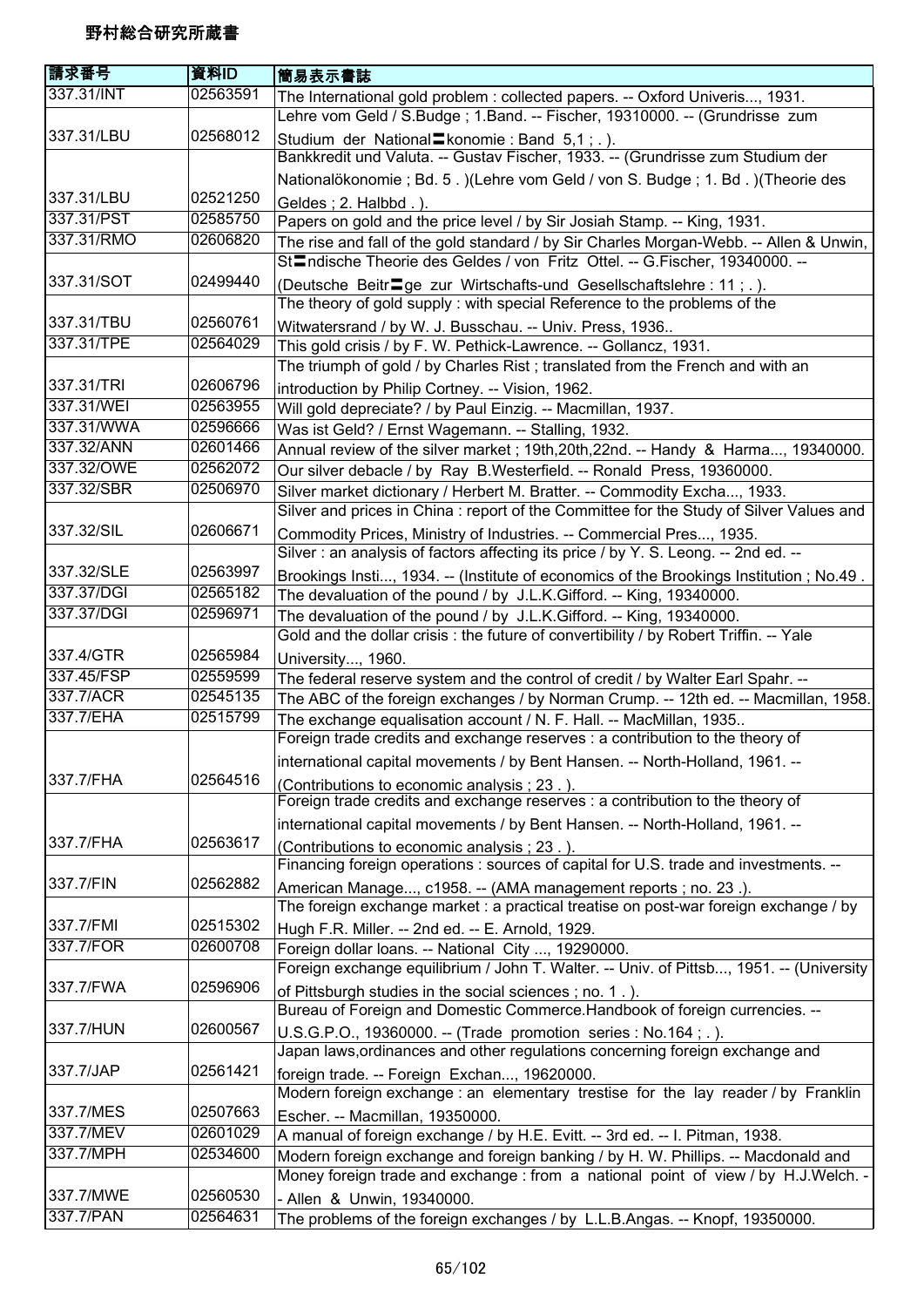| 請求番号       | 資料ID     | 簡易表示書誌                                                                                                                                                        |
|------------|----------|---------------------------------------------------------------------------------------------------------------------------------------------------------------|
|            |          | The principles and arithmetic of foreign exchange / by S. Evelyn Thomas. -- 6th ed -                                                                          |
| 337.7/PTH  | 02518439 | - Macdonald & E, 19340000.                                                                                                                                    |
| 337.7/SEI  | 02601557 | The sterling-dollar-franc tangle / by Paul Einzig. -- Paul, 19330000.                                                                                         |
|            |          | The theory and practice of exchange control in Germany : a study of monopolistic                                                                              |
|            |          | exploitation in international markets / by Frank C. Child. -- M. Nijhoff, 1958. --                                                                            |
| 337.7/TCH  | 02606473 | (International scholars forum : a series of books by American scholars; 10.).                                                                                 |
| 337.7/TGO  | 02545754 | The theory of the foreign exchanges / by Viscount Goschen. -- Effingham Wilso,                                                                                |
| 337.72/HEI | 02527356 | The history of foreign exchange / by Paul Einzig. -- Macmillan, c1962.<br>Tables of compound interest : for each rate between 3/4 and to per cent.per         |
|            |          | annum, proceeding by intervals of one-eighth and from 1 / Lieut.-Col.W.H Oakes.                                                                               |
| 337.75/TOA | 02499416 | -- Charles and E, 00000000.<br>Stabilization of prices : a critical study of the various plans proposed for stabilization /                                   |
| 337.8/SLA  | 02585610 | by Joseph Stagg Lawrence. -- Macmillan, 1928.                                                                                                                 |
|            |          | The theory of international prices : history, criticism and restatement / James W.                                                                            |
| 337.8/TAN  | 02585602 | Angell. -- Harvard Univers, 1926. -- (Harvard economic studies ; v. 28.).                                                                                     |
|            |          | The theory of international prices : history, criticism and restatement / James W.                                                                            |
| 337.8/TAN  | 02585594 | Angell. -- Harvard Univers, 1926. -- (Harvard economic studies ; v. 28.).<br>Die Geschichte und Bestimmung der Preise : während der Jahre 1793-1857 / von Th. |
|            |          | Tooke und W. Newmarch; Deutsch und mit Zusätzen versehen von C.W. Asher; 1.                                                                                   |
| 337.82/GTO | 02564086 | Bd, 2. Bd. -- Rudolf Kuntze, 1858-1859.                                                                                                                       |
|            |          | Agriculture and the business cycle since 1920 : a study in the post-war disparity of                                                                          |
|            |          | prices / by Clarence Alton Wiley. -- Univ. of Wiscon, 1930. -- (University of                                                                                 |
| 337.9/AWI  | 02561207 | Wisconsin studies in the social sciences and history; no. 15.).                                                                                               |
| 337.9/BFI  | 02513976 | Booms and Depressions: some first principles / by Irving Fisher. -- George Allen an,                                                                          |
| 337.9/BMA  | 02561231 | BErsenkredit Industriekredit und Kapitalbildung / von Fritz Machlup. -- Springer,                                                                             |
|            |          | 19310000. -- (Beitr <sup>1</sup> ge zur Konjunkturforschung: Nr.2;.).                                                                                         |
| 337.9/BWA  | 02562957 | Berechnung und Ausschaltung von Saisonschwankungen / von A. Wald. -- J.                                                                                       |
| 337.9/CDE  | 02507739 | Springer, 1936. -- (Beiträge zur Konjunkturforschung; Nr. 9.).                                                                                                |
| 337,9/CDO  | 02500270 | Cycles : the science of prediction / by Edward R. Dewey and Edwin F. Dakin. -- Holt,<br>Controlling depressions / Paul H.Douglas. -- W.W.Norton, 19350000.    |
|            |          | Costs and profits : their relation to business cycles / by Hudson Bridgs Hastings. --                                                                         |
| 337.9/CHA  | 02567162 | Houghton Miffli, 1923. -- (Publications of the Pollak Foundation for Economic                                                                                 |
| 337.9/CHA  | 02500262 | Cause and control of the business cycle / by E.C.Harwood. -- Financial Pub.,                                                                                  |
|            |          | Des crises générales et periodiques de surproduction / par Jean Lescure ; 全巻, tom.                                                                            |
| 337.9/CLE  | 02568608 | 1, tom. 2. -- 5e éd., rev., corr. et mise au courant. -- Domat-Montchres, 1932.                                                                               |
|            |          | Des crises générales et periodiques de surproduction / par Jean Lescure; 全巻, tom.                                                                             |
| 337.9/CLE  | 02568590 | 1, tom. 2. -- 5e éd., rev., corr. et mise au courant. -- Domat-Montchres, 1932.                                                                               |
|            |          | The course and phases of the world economic depression : report presented to the                                                                              |
|            |          | Assembly of the League of Nations. -- Rev. ed. -- League of Natio, 1931. -- (Series                                                                           |
| 337.9/COU  | 02499788 | of League of Nations publications ; 2. ) (Economic and financial ; 1931, II, A.21.).                                                                          |
|            |          | Common stocks and business cycles : a practical analysis of the basic causes                                                                                  |
|            |          | and patterns of cyclical behavior in economic series / by Edgar Lawrence Smith.                                                                               |
| 337.9/CSM  | 02601235 | -- William-Frederi, 19590000.                                                                                                                                 |
|            |          | Direct method of determining cyclical fluctuations of economic data / by Martin Allen                                                                         |
| 337.9/DBR  | 02510253 | Brumbaugh. -- Prentice-Hall, 1926.<br>Dépréciation monétaire et capitalisme / Émile Deletaille ; préface de Étienne Sadi                                      |
| 337.9/DDE  | 02600542 | Kirschen. -- Librairie de l', 1959.                                                                                                                           |
| 337.9/DDU  | 02596997 | The dollar / by Eleanor Lansing Dulles. -- MacMillan, 1933.                                                                                                   |
|            |          | Depreciation and taxes / by E. Cary Brown  [et al.]; Symposium conducted by the                                                                               |
| 337.9/DEP  | 02563336 | Tax Institute, November 20-21, 1958. -- Tax Institute, 1959.                                                                                                  |
| 337.9/DYO  | 02559466 | Depression and recovery / by Dale Yoder and George R. Davis. -- McGraw-Hill, 1934.                                                                            |
| 337.9/EAD  | 02500254 | Economics of business cycles / by Arthur B. Adams. -- McGraw-Hill, 1925.                                                                                      |
|            |          | The economics of inflation : a study of currency depreciation in post-war Germany                                                                             |
|            |          | 1914-1923 / by Costantino Bresciani-Turroni; with a foreword by Lionel Robbins;                                                                               |
| 337.9/EBR  | 02569424 | translated by Millicent E. Sayers. -- Allen & Unwin, 1953. -- (Sir Halley Stewart Trust                                                                       |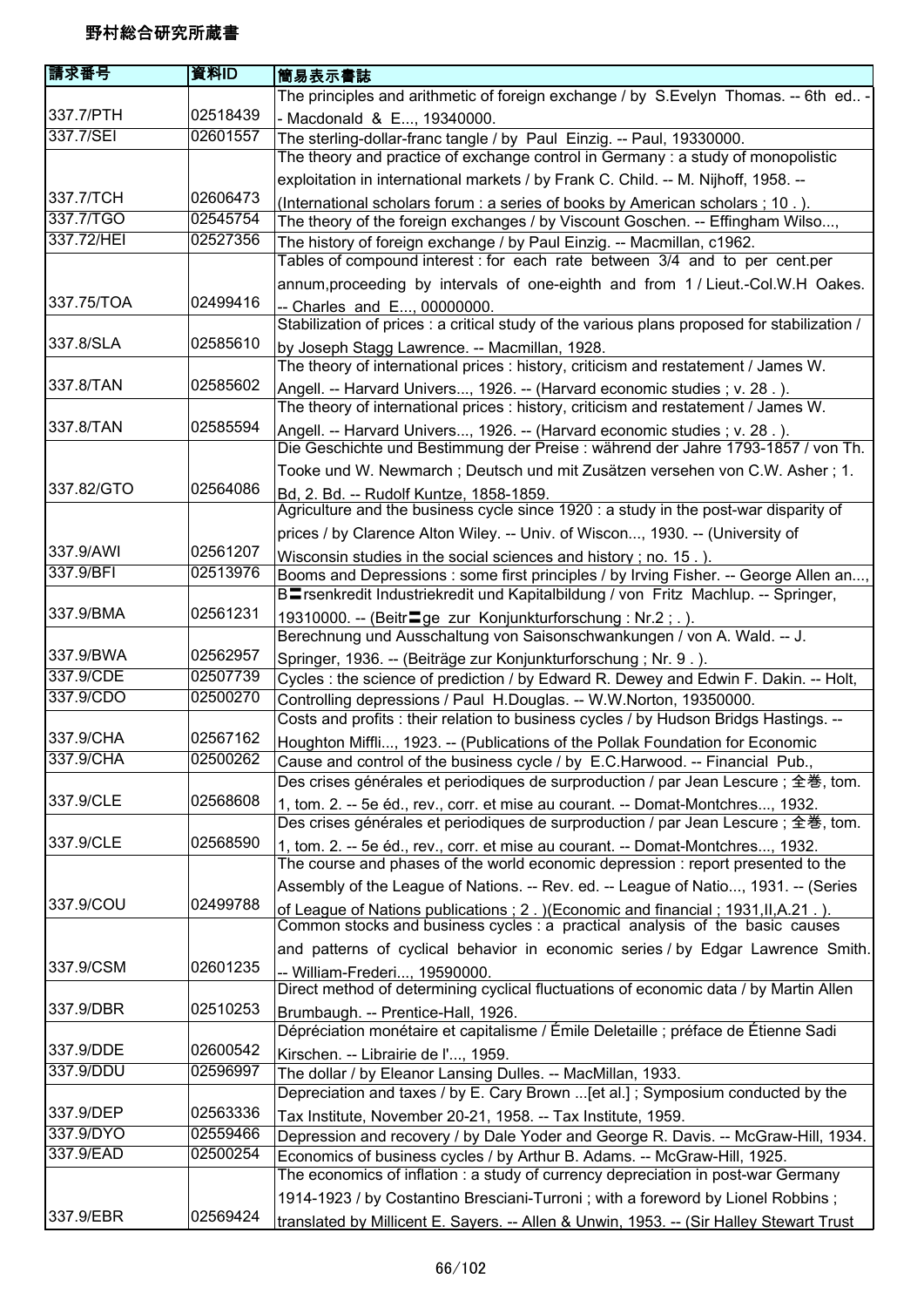| 請求番号      | 資料ID     | 簡易表示書誌                                                                                  |
|-----------|----------|-----------------------------------------------------------------------------------------|
| 337.9/ECH | 02596831 | Economic fluctuations and forecasting / [by] Edward J. Chambers. -- Prentice-Hall,      |
| 337.9/ECH | 02509487 | The economics of repressed inflation / Harold Karr Charlesworth. -- G. Allen & Unwi     |
|           |          | The economics of recession and revival: an interpretation of 1937-38 / by Kenneth D.    |
| 337.9/ERO | 02545408 | Roose. -- Yale university, c1954.                                                       |
|           |          | Economic cycles and crises : an American plan of control / by William C. Schluter;      |
|           |          | prepared for press by F. Cyril James and Denise M. Schluter; William M. Schuyler,       |
| 337.9/ESC | 02515278 | editor. -- Sears Pub., 1933.                                                            |
|           |          | Einf Ihrung in die Konjunkturlehre / von Ernst Wagemann. -- Quelle & Meye,              |
| 337.9/EWA | 02601821 | 19290000. -- (Wissenschaft und Bildung: 259; .).                                        |
|           |          | Economic rhythm: a theory of business cycles / by Ernst Wagemann; translated by         |
| 337.9/EWA | 02515294 | D.H. Blelloch; with a prefatory note by Wesley C. Mitchell. -- McGraw-Hill, 1930.       |
|           |          | The economics of inflation : the basis of contemporary American monetary policy / by    |
| 337.9/EWI | 02556694 | H. Parker Willis and John M. Chapman. -- Columbia Univer, 1935.                         |
|           |          | Fighting business depressions : moneymaking methods for these times / Roger             |
| 337.9/FBA | 02560274 | W.Babson. -- Harper, 19320000.                                                          |
|           |          | Financial crises and periods of industrial and commercial depression / by Theodore E.   |
| 337.9/FBU | 02559672 | Burton. -- D. Appleton, c1902.                                                          |
| 337.9/FHA | 02499374 | Fünfzig Jahre zwischen Inflation und Deflation / L. Albert Hahn. -- Mohr, 1963.         |
| 337.9/FIN | 02521169 | Financial stability and the fight against inflation : an O.E.E.C.report. -- O.E.E.C.,   |
|           |          | Führer durch die Krisenpolitik / von Fritz Machlup. -- Springer, 1934. -- (Beiträge zur |
| 337.9/FMA | 02568624 | Konjunkturforschung; 6.).                                                               |
|           |          | Federal grants and the business cycle / James A. Maxwell. -- National Bureau,           |
| 337.9/FMA | 02509354 | c1952. -- (National Bureau of Economic Research : fiscal studies ; 4.).                 |
|           |          | Grundlagen einer universalistischen Krisenlehre / Walter Heinrich. -- G. Fischer, 1928. |
| 337.9/GHE | 02514982 | -- (Deutsche Beiträge zur Wirtschafts- und Gesellschaftslehre ; Bd. 5.).                |
|           |          | Das Grundgesetz der Wirtschaftskrisen und ihr Vorbeugemittel im Zeitalter des           |
| 337.9/GMA | 02541654 | Monopols / R. E. May. -- F. Dümmler, 1902.                                              |
|           |          | Grenzen der Statistik in der Konjunkturforschung : ein Beitrag zur Kritik der           |
|           |          | Wirtschaftsprognose / von Hans Peter. -- Schroeder, 19300000. -- (Ver=                  |
| 337.9/GPE | 02562700 | ffentlichungen der Frankfurter Gesellschaft flr Konjunkturforschung: Heft 5; .).        |
| 337.9/GPR | 02509479 | Grundzüge der Konjunkturtheorie / von Erich Preiser. -- Mohr, 1933.                     |
| 337.9/GWE | 02545788 | Growth and prosperity without inflation / John Philip Wernette. -- Ronald Press,        |
|           |          | Inflation and the theory of money / by R.J. Ball. -- George Allen & , [1964].           |
| 337.9/IBA | 02600971 | (Minerva series of students' handbooks; no. 12.).                                       |
| 337.9/IEI | 02513158 | Inflation / Paul Einzig. -- Chatto and Wind, 1952.                                      |
| 337.9/IHU | 02562288 | Inflation and society / Graham Hutton. -- G. Allen & Unwi, 1960.                        |
|           |          | Inflation : proceedings of a conference held by the International Economic Association  |
| 337.9/IIN | 02560746 | / edited by D. C. Hague. -- Macmillan, 1962.                                            |
|           |          | Internationale Kapitalbewegungen / von Ragnar Nurkse. -- Springer, 1935. -- (Beiträge   |
| 337.9/INU | 02569150 | zur Konjunkturforschung; 8.).                                                           |
| 337.9/IWI | 02562270 | Inflation / Thomas Wilson. -- B. Blackwell, 1961.                                       |
|           |          | Konjunktur und Unternehmung : die Konjunkturprobleme vom Standpunkt der                 |
|           |          | betriebswirtschaftlichen Forschung und der Wirtschaftspraxis / von Paul Deutsch. --     |
| 337.9/KDE | 02515088 | Hobbing, [19--?].                                                                       |
|           |          | Konjunktur und Unternehmung : die Konjunkturprobleme vom Standpunkt der                 |
|           |          | betriebswirtschaftlichen Forschung und der Wirtschaftspraxis / von Paul Deutsch. --     |
| 337.9/KDE | 02507762 | Hobbing, [19--?].                                                                       |
|           |          | Konjunktur-statistisches Handbuch 1936 / Herausgeber Ernst Wagemann. --                 |
| 337.9/KON | 02534766 | Hanseatische Ve, 1935.                                                                  |
|           |          | Konjunkturstatistisches Handbuch, 1933 : hrsg.von Institut f=r Konjunkturforschung.     |
| 337.9/KON | 02499853 | -- Reimar Hobbing, 19330000.                                                            |
|           |          | Krisenerscheinungen in der kapitalistischen Wirtschaft / [von] J. L. Schmidt  [et al.]; |
|           |          | mit weiteren Beiträgen von E. Wegwerth [und] P. Friedländer. -- Verlag die Wirt,        |
|           |          | [1960]. -- (Probleme des kapitalistischen Weltmarktes / herausgegeben von J.L.          |
| 337.9/KRI | 02521144 | Schmidt & K.H. Domdev: Nr. 3.).                                                         |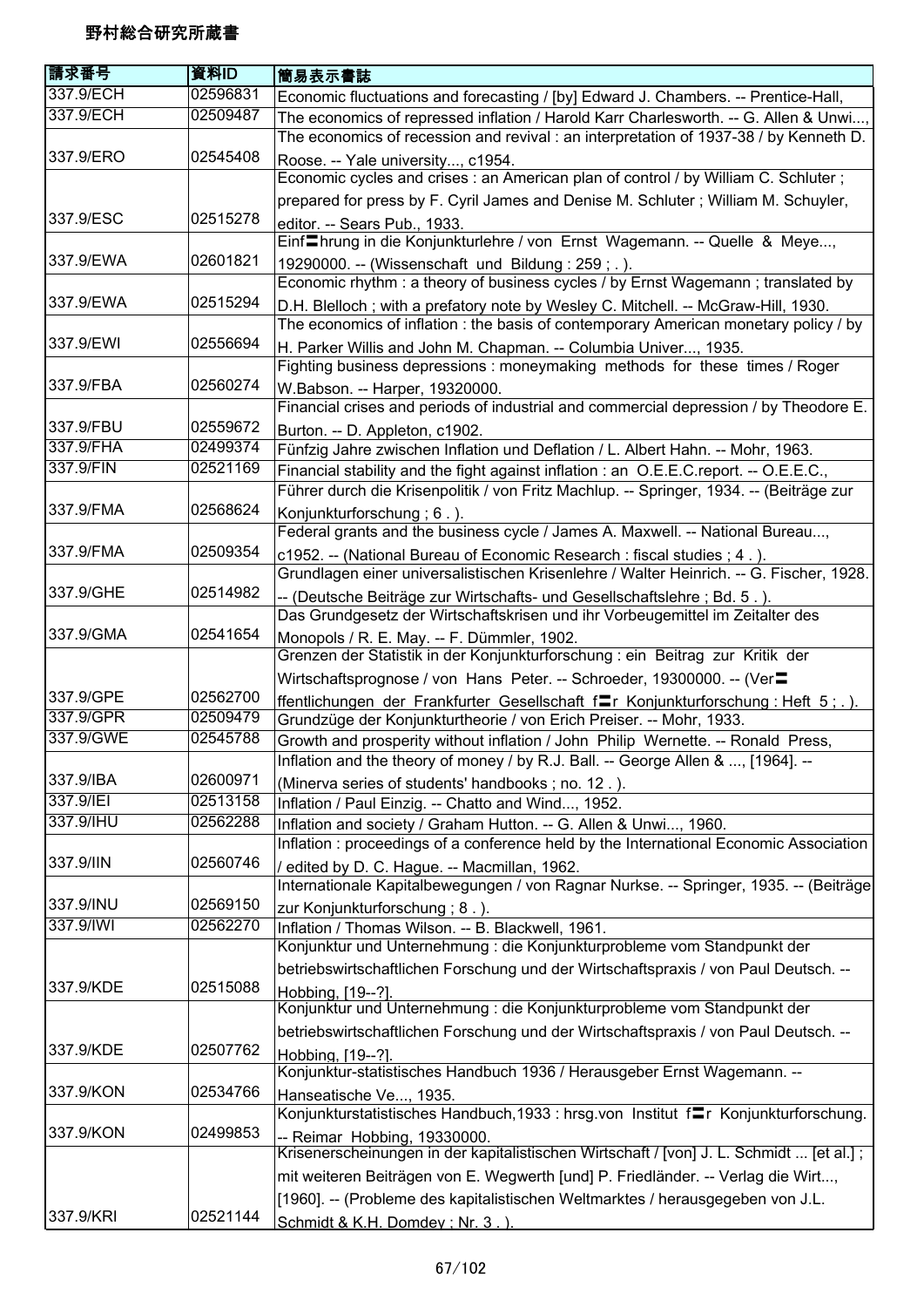| 請求番号       | 資料ID     | 簡易表示書誌                                                                                                                                                               |
|------------|----------|----------------------------------------------------------------------------------------------------------------------------------------------------------------------|
|            |          | Krise und Konjunktur / von Wilhelm Röpke. -- Quelle & Meyer, 1932. -- (Wissenschaft                                                                                  |
| 337.9/KRO  | 02601813 | und Bildung; 300.).                                                                                                                                                  |
|            |          | Kapitalbildung und Kapitalaufzehrung im Konjunkturverlauf / von Erich Schiff. -- J.                                                                                  |
| 337.9/KSC  | 02561215 | Springer, 1933. -- (Beiträge zur Konjunkturforschung; Nr. 4.).                                                                                                       |
|            |          | Konjunkturlehre : eine Grundlegung zur Lehre vom Rhythmus der Wirtschaft / von                                                                                       |
| 337.9/KWA  | 02600997 | Ernst Wagemann. -- R. Hobbing, c1928.                                                                                                                                |
|            |          | Mind and money : a psychologist looks at the crisis / by John T.MacCurdy. --                                                                                         |
| 337.9/MMA  | 02515567 | Faber & Faber, 19320000.                                                                                                                                             |
|            |          | Prosperity without inflation / Arthur F. Burns. -- Fordham Univers, c1957. -- (The                                                                                   |
| 337.9/PBU  | 02510246 | Millar lectures ; . ).                                                                                                                                               |
|            |          | The problem of maintaining purchasing power: a study of industrial depression                                                                                        |
| 337.9/PMA  | 02545044 | and recovery / by P.W.Martin. -- P.S.King, 19310000.                                                                                                                 |
|            |          | The primer of inflation: what it is and what it means to you / by Earl Sparling. -- John                                                                             |
| 337.9/PSP  | 02564037 | Day Compan, c1933.                                                                                                                                                   |
|            |          | Prices in the trade cycle / by Gerhard Tintner; foreword by Oskar Morgenstern. --                                                                                    |
|            |          | Julius Springe, 19350000. -- (Austrian institute for trade cycle research:in                                                                                         |
| 337.9/PTI  | 02551422 | cooperation with the London school of economics a; .).                                                                                                               |
|            |          | Sozialökonomische Theorie und Konjunkturproblem / von Erich Carell. -- Duncker &                                                                                     |
| 337.9/SCA  | 02500718 | Humbl, 1929.                                                                                                                                                         |
|            |          | A study in the theory of inflation / by Bent Hansen. -- G. Allen & Unwi, 1951. -- (The                                                                               |
| 337.9/SHA  | 02507168 | library of economics; section 2. ) (New works; 4.).                                                                                                                  |
| 337.9/SLA  | 02560787 | Secular inflation / Friedrich-Karl L <sup>ord</sup> ge. -- Reidel, 19610000.                                                                                         |
|            |          | Sittengeschichte der Inflation : ein Kulturdokument aus den Jahren des Marksturzes /                                                                                 |
| 337.9/SOS  | 02499390 | von Hans Ostwald. -- Neufeld & Heniu, c1931.                                                                                                                         |
|            |          | Der Stand und die nächste Zukunft der Konjunkturforschung : Festschrift für Arthur                                                                                   |
| 337.9/STA  | 02514990 | Spiethoff : Beiträge / von Aftalion  [et al.] ; mit einem Vorwort von Joseph                                                                                         |
|            |          | Schumpeter. -- Duncker & Humbl, 1933.<br>The social consequences of the economic depression / by Wladimir Woytinsky. --                                              |
| 337.9/SWO  | 02541712 |                                                                                                                                                                      |
|            |          | King, 19360000. -- (International Labour Office studies and reports : No.21; Series<br>The trade cycle: an account of the causes producing rhythmical changes in the |
| 337.9/TLA  | 02601607 | activity of business / by F. Lavington. -- P.S. King, 1925.                                                                                                          |
|            |          | The trade cycle : an account of the causes producing rhythmical changes in the                                                                                       |
| 337.9/TLA  | 02601599 | activity of business / by F.Lavington. -- King, 19250000.                                                                                                            |
| 337.9/TMA  | 02534675 | Theories of the trade cycle / by Alec L. Macfie. -- Macmillan, 1934.                                                                                                 |
| 337.9/USO  | 02569036 | Die Ursachen der Krise / von Felix Somary. -- Mohr, 1932.                                                                                                            |
| 337.9/WGR  | 02506996 | Der Wirtschaftskreislauf / von Ferdinand Grünig. -- C. H. Beck, c1933.                                                                                               |
| 337.9/WHA  | 02562296 | What you should know about inflation / by Henry Hazlitt. -- D. Van Nostrand, 1960.                                                                                   |
| 337.9/WWA  | 02509545 | World economic depression : remedies / by Srinivas Ram Wagel. -- Arthur Hill, 1931.                                                                                  |
| 337.9/WWE  | 02569119 | Wie beherrscht Man die Konjunktur? / von Rudolf Wedemeyer. -- Kerksieck,                                                                                             |
|            |          | Wie beherrscht Man die Konjunktur? : mit einen Versuch zur Berechnung und                                                                                            |
|            |          | Graphischen Darstellung eines Ursachenindex der Konjunktur / von Rudolf                                                                                              |
| 337.9/WWE  | 02507721 | Wedemeyer. -- Kerksieck, 19270000.                                                                                                                                   |
| 337.93/EHA | 02521094 | European trade cycle policy / F.Hartog. -- Sythoff, 19590000. -- (European aspects :                                                                                 |
|            |          | German business cycles : 1924-1933 / Carl T. Schmidt. -- National Bureau, 1934. --                                                                                   |
| 337.93/GSC | 02510295 | (Publications of the National Bureau of Economic Research; no. 25.).                                                                                                 |
|            |          | The process of inflation in France / by James Harvey Rogers. -- Columbia Univer,                                                                                     |
| 337.93/PRO | 02535722 | c1929. -- (Social and economic studies of post-war France; v. 2.).                                                                                                   |
|            |          | Business cycles in the United States of America / by J. Tinbergen. -- [Private                                                                                       |
| 337.95/BTI | 02561223 | reproduction]. -- League of Natio, 1939. -- (Statistical testing of business-cycle                                                                                   |
| 337.95/IBA | 02600559 | theories / by J. Tinbergen; 2.).                                                                                                                                     |
| 337.99/ECA | 02527034 | Inflation in the United States / by Paul Bakewell Jr. -- Caxton, 1958.<br>Economic scares / by Edwin Cannan. -- P.S. King, 1933.                                     |
|            |          | Capital / by Lionel D. Edie. -- Univ. of Chicag, 1929. -- (Studies in business                                                                                       |
| 337/CED    | 02634640 | administration; v. 1 no. 1.).                                                                                                                                        |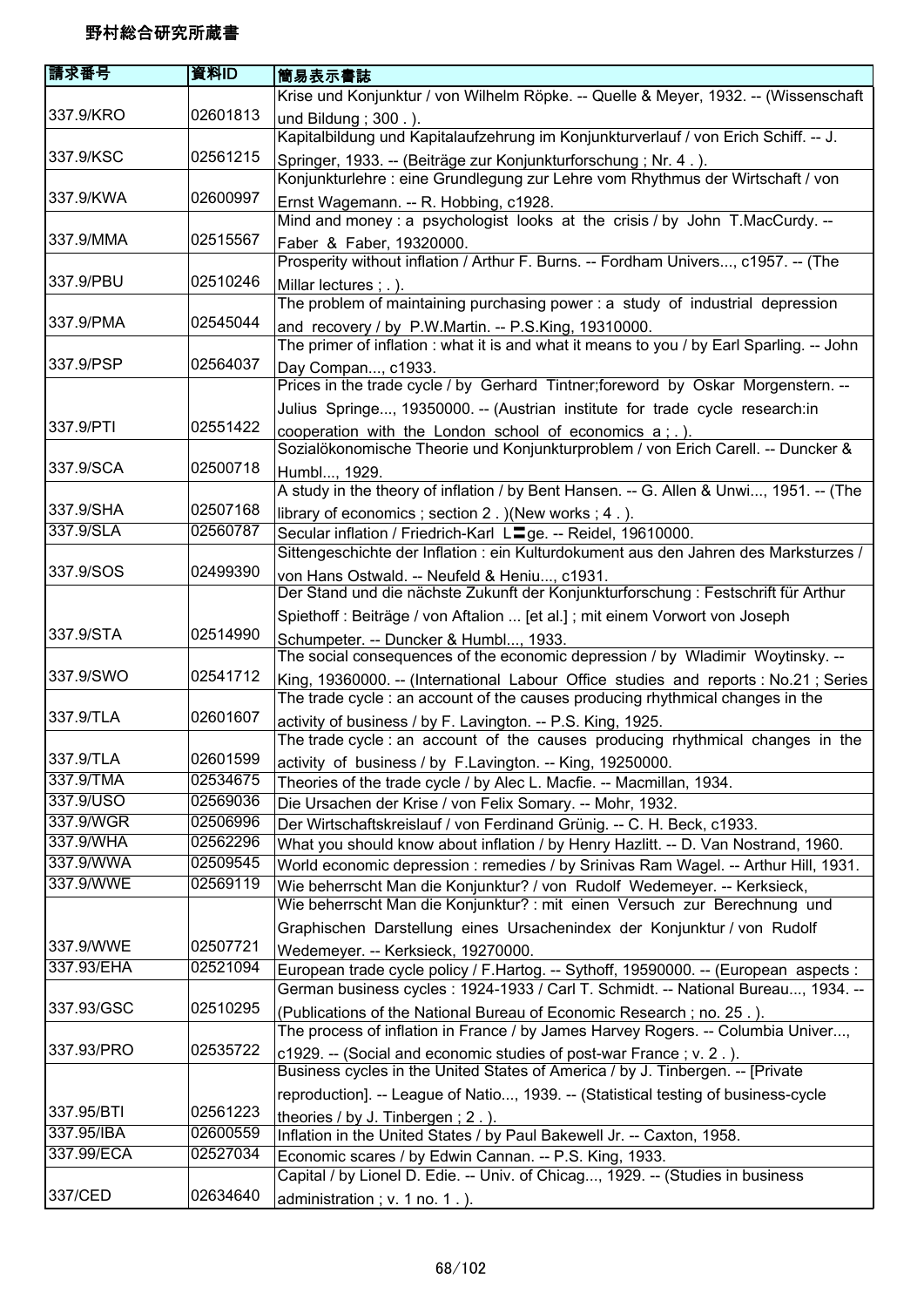| 請求番号       | 資料ID     | 簡易表示書誌                                                                                                                                                          |
|------------|----------|-----------------------------------------------------------------------------------------------------------------------------------------------------------------|
|            |          | Crisis: the monetary drama / by Raymond Paten Etre; with a preface by Joseph                                                                                    |
| 337/CPA    | 02601615 | Caillaux and introduction by Sir Robert Horne. -- Barker, 19320000.                                                                                             |
|            |          | Currency : more particularly with reference to the British empire / by William A. Shaw.                                                                         |
| 337/CSH    | 02518249 | -- G.G. Harrap, 1927.                                                                                                                                           |
|            |          | Das Geldschöpfungsproblem / Walter G. Behrens. -- G. Fischer, 1928. --                                                                                          |
| 337/GBE    | 02541753 | (Sozialwissenschaftliche Bausteine; Bd. 1.).                                                                                                                    |
|            |          | Geld und Kapital : gesammelte Aufsätze / von Friedrich Bendixen. -- 3. Aufl. -- G.                                                                              |
| 337/GBE    | 02556769 | Fischer, 1922.                                                                                                                                                  |
| 337/GHI    | 02562262 | Das Geld / Kurz dargestellt von Erwin Hirschfeld. -- Heymann, 19330000.                                                                                         |
| 337/MBA    | 02535888 | La monnaie et la formation des prix / par Louis Baudin; 1 ptie. -- Recueil Sirey,                                                                               |
| 337/MBE    | 02535318 | 19360000. -- (Trait $\blacksquare$ d' $\blacksquare$ conomie politique : 6 ; . ).                                                                               |
| 337/MCA    | 02526218 | Money and the economic system / by E. M. Bernstein. -- University of N, 1935.                                                                                   |
|            |          | Money : its connexion with rising and falling prices / by Edwin Cannan. -- 7. ed. --<br>Money creators : who creates money? who should create it? / by Gertrude |
| 337/MCO    | 02526895 |                                                                                                                                                                 |
|            |          | M.Coogan. -- Sound Money P, 19350000.<br>Money / by William Trufant Foster and & W. Catchings. -- Houghton Miffli, 1923. --                                     |
| 337/MFO    | 02556827 | (Publications of the pollak foundation for economic research; no. 2.).                                                                                          |
|            |          | Money, debt, and economic activity / Albert Gailord Hart, Peter B. Kenen. -- 3th ed. --                                                                         |
| 337/MHA    | 02556876 | Prentice-Hall, 1961.                                                                                                                                            |
|            |          | Money and currency : in relation to industry, prices, and the rate of interest / by                                                                             |
| 337/MJO    | 02556785 | Joseph French Johnson. -- Rev. ed. -- Ginn, c1905.                                                                                                              |
|            |          | Le mouvement des prix en France et la d <sup>ou</sup> valuation / par Andr <sup>ou</sup> Latapie-                                                               |
| 337/MLA    | 02499366 | Capderroque. -- Librairie G■, 19380000. -- (Biblioth■que de science ■                                                                                           |
| 337/MLE    | 02526614 | Money / by Jan St. Lewinski. -- P. S. King, 1929.                                                                                                               |
|            |          | The economics of credit and prices / by J. Laurence Laughlin. -- University of C,                                                                               |
| 337/NLA    | 02518827 | c1931. -- (A new exposition of money / by J. Laurence Laughlin; v. 2.).                                                                                         |
|            |          | The evolution of the standard / by J. Laurence Laughlin. -- University of C, c1931. --                                                                          |
| 337/NLA    | 02518819 | (A new exposition of money / by J. Laurence Laughlin; v. 1.).                                                                                                   |
|            |          | Pfund, Yen und Dollar in der Weltwirt-schaftskrise : monet■re Konjunkturpolitik in                                                                              |
|            |          | Grossbritannien, Japan und den Vereinigten Staaten, ihre volks- und welt / von                                                                                  |
| 337/PPF    | 02513380 | Otto Pfleiderer. -- Junker und D, 19370000.                                                                                                                     |
|            |          | Sterling-dollar diplomacy: Anglo-American collaboration in the reconstruction of                                                                                |
| 337/SGA    | 02564334 | multilateral trade / by Richard N. Gardner. -- Clarendon, 1956.                                                                                                 |
| 337/TEI    | 02541647 | This money maze : a way out of the economic world crisis / by Robert Eisler; with                                                                               |
|            |          | a preface by Sir Josiah Stamp;foreword by Sir Thomas Barclay. -- Search Pub.,<br>What everybody wants to know about money : a planned outline of monetary       |
|            |          | problems / by nine economists from Oxford: Colin Clark  [et al.]; planned and edited                                                                            |
| 337/WHA    | 02545119 |                                                                                                                                                                 |
|            |          | by G.D.H. Cole. -- V. Gollancz, 1933.<br>History of monetary and credit theory : from John Law to the present day / by                                          |
| 338.01/HRI | 02507077 | Charles Rist;transl.by Jane Degras. -- Macmillan, 19400000.                                                                                                     |
|            |          | Money and credit their influence on jobs : report / Commission on Money and Credit. -                                                                           |
| 338.01/MON | 02564193 | - Prentice-Hall, 1961.                                                                                                                                          |
|            |          | Money and credit their influence on jobs : report / Commission on Money and Credit. -                                                                           |
| 338.01/MON | 02500668 | - Prentice-Hall, 1961.                                                                                                                                          |
| 338.01/PGA | 02499028 | Principles of money and credit / by Roy L.Garis. -- Macmillan, 19330000.                                                                                        |
|            |          | Encyclopedia of banking and finance / by Glenn G.Munn; Vol.1. -- [4th ed.]. --                                                                                  |
| 338.03/EMU | 02563609 | Bankers Publis, 19350000.                                                                                                                                       |
|            |          | Glenn G. Munn's encyclopedia of banking and finance. -- 6. ed., rev. / by F. L. Garcia.                                                                         |
| 338.03/EMU | 02510592 | -- Bankers Pub., 1962.                                                                                                                                          |
| 338.03/EMU | 02510451 | Encyclopedia of banking and finance / by Glenn G. Munn. -- 2nd ed. -- Bankers Pub.,                                                                             |
|            |          | The financial organization of society / by Harold G. Moulton. -- 2nd ed. -- Univ. of                                                                            |
| 338.06/FMO | 02585545 | Chicag, 1928.                                                                                                                                                   |
|            |          | Aspects of the theory of international capital movements / by Carl Iversen. -- [2nd ed.].                                                                       |
| 338.1/AIV  | 02510105 | -- Levin & Munksga, 1936.                                                                                                                                       |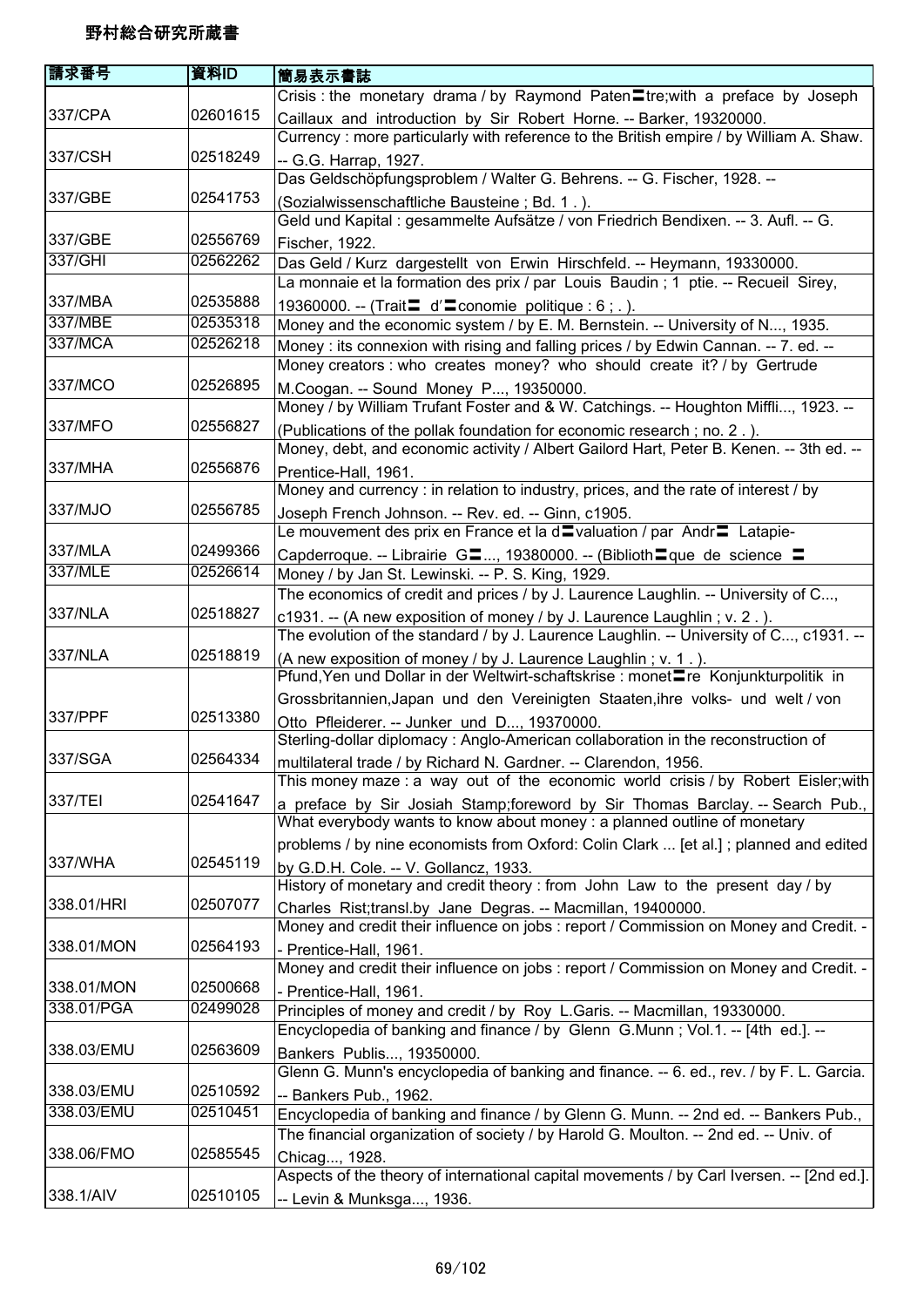| 請求番号       | 資料ID     | 簡易表示書誌                                                                                                                                                     |
|------------|----------|------------------------------------------------------------------------------------------------------------------------------------------------------------|
|            |          | An academic study of some money market and other statistics / by E.G. Peake. -- 2nd                                                                        |
| 338.1/APE  | 02562346 | ed. -- P.S. King & Son, 1926.                                                                                                                              |
|            |          | Analytical credits : a study in brief of the methods used to accumulate, tabulate and                                                                      |
|            |          | analyze information for the protection of loans and credit extensions / by Alexander                                                                       |
| 338.1/AWA  | 02513299 | Wall. -- Brobbs-Merrill, c1921.                                                                                                                            |
| 338.1/CON  | 02564490 | Consumer instalment credit ; Pt.3. -- U.S.Government , 19570000.                                                                                           |
| 338.1/CON  | 02564482 | Consumer instalment credit ; Pt.4. -- U.S.Government , 19570000.                                                                                           |
| 338.1/CON  | 02564474 | Consumer instalment credit ; Pt.2.Vol.2. -- U.S.Government , 19570000.                                                                                     |
| 338.1/CON  | 02564466 | Consumer instalment credit ; Pt.2.Vol.1. -- U.S.Government , 19570000.                                                                                     |
| 338.1/CON  | 02564458 | Consumer instalment credit ; Pt.1.Vol.2. -- U.S.Government , 19570000.                                                                                     |
|            |          | The discount market in London: its organization and recent development / by H.W.                                                                           |
| 338.1/DGR  | 02585537 | Greengrass. -- 2nd ed -- Pitman, I931.                                                                                                                     |
|            |          | The economics of money and banking / Lester V. Chandler. -- 3rd ed -- Harper &                                                                             |
| 338.1/ECH  | 02545838 | Brothe, c1959.                                                                                                                                             |
|            |          | Federal lending and loan insurance / by R.J. Saulnier, Harold G. Halcrow, Neil H.                                                                          |
| 338.1/FSA  | 02564409 | Jacoby. -- Princeton Unive, 1958. -- (Financial Research Program;.).                                                                                       |
| 338.1/GMA  | 02606143 | The general semantics of wall street / by John Magee. -- J. Magee, 1958.                                                                                   |
| 338.1/IPA  |          | Industrial demands upon the money market : a study in fund-flow analysis / Wilson F.                                                                       |
|            | 02566156 | Payne. -- National Bureau, 1961. -- (Technical paper ; 14.).                                                                                               |
| 338.1/IST  | 02527661 | Die Investitionspolitik in nationalisierten Industrieunternehmungen Frankreichs seit                                                                       |
| 338.1/KAP  | 02559102 | ihrer Nationalisierung / Walter Stock. -- Westdeutscher V, 1960.                                                                                           |
|            |          | Kapitalmarkt und B <sup>ra</sup> rse; 1959. -- (Dresden Ban, 19590000.<br>Kreditkontrolle / Hanns Linhardt. -- Girardet, 1954. -- (Betriebswirtschaftliche |
| 338.1/KLI  | 02551216 |                                                                                                                                                            |
|            |          | Bibliothek; Reihe A/5.).<br>Lombard street : a description of the money market / by Walter Bagehot. -- Richard D.                                          |
| 338.1/LBA  | 02601201 |                                                                                                                                                            |
|            |          | Irwi, 1962.<br>Lombard Street : a description of the money market / by Walter Bagehot. -- 14th ed. /                                                       |
| 338.1/LBA  | 02545598 | with an introduction by Hartley Withers. -- John Murray, 1927.                                                                                             |
|            |          | Lombard street : a description of the money market / by Walter Bagehot. -- New ed. /                                                                       |
| 338.1/LBA  | 02545580 | with an introduction and corrigenda by Hartley Withers. -- Smith, Elder & , 1910.                                                                          |
|            |          | The London capital market : its structure, strains, and management / Norman Macrae.                                                                        |
| 338.1/LMA  | 02515815 | -- Staples Press, 1955.                                                                                                                                    |
|            |          | Mortgage companies : their place in the financial structure / Miles L. Colean for The                                                                      |
| 338.1/MCO  | 02513331 | Mortgage Bankers Association of America. -- Prentice-Hall, 1962. -- (Trade                                                                                 |
| 338.1/MFU  | 02564441 | The money changers / by John G. Fuller. -- Dial Press, 1962.                                                                                               |
|            |          | The money market and its institutions / [by] Marcus Nadler, Sipa Heller [and] Samuel                                                                       |
| 338.1/MNA  | 02566107 | S. Shipman. -- Ronald Press Co, [c1955].                                                                                                                   |
|            |          | Money and banking / by J. Marvin Peterson & D.R. Cawthorne. -- Revised ed. --                                                                              |
| 338.1/MPE  | 02550648 | Macmillan, 1949.                                                                                                                                           |
|            |          | Möglichkeiten und Probleme staatlicher Investitionsplanung in der Marktwirtschaft /                                                                        |
|            |          | Eberhard Rhein. -- Westdeutscher V, 1960. -- (Die Industrielle Entwicklung ; Abt. A.                                                                       |
| 338.1/MRH  | 02527653 | )(Untersuchungen zur Volkswirtschaftspolitik; Bd. 5.).                                                                                                     |
| 338.1/MST  | 02559631 | The money market / by F. Straker. -- 3rd ed. -- Methuen, 1920.                                                                                             |
|            |          | The new issue market and the finance of industry / by R. F. Henderson; with a                                                                              |
| 338.1/NHE  | 02535433 | foreword by Henry Clay. -- Bowes & Bowes, 1951.                                                                                                            |
|            |          | Organisation Generale du Marche Financier, Les Titres. L'introduction des Valeurs en                                                                       |
| 338.1/ORG  | 02634608 | Bourse etc -- [s.n.], 00000000.                                                                                                                            |
| 338.1/PCH  | 02564391 | The principles of bond investment / by Lawrence Chamberlain. -- 7th ed -- Henry                                                                            |
| 338.1/PCH  | 02556454 | The principles of bond investment / by Lawrence Chamberlain. -- 7th ed -- Henry                                                                            |
|            |          | Speculative and Flight Movements of Capital in postwar international Finance / Arthur                                                                      |
| 338.1/SBL  | 02562692 | I. Bloomfield. -- Princeton Univ, 1954. -- (Princeton studies in international finance;                                                                    |
| 338.1/SRO  | 02519270 | Stock speculation and the money market / by James Harvey Rogers. -- Lucas, 1927.                                                                           |
| 338.11/PNE | 02519478 | The problem of the national debt / Edward Nevin. -- Wales Universit, 1954.                                                                                 |
| 338.12/OCR | 02559292 | Opinion on bank rate / by A. B. Cramp. -- G. Bell, c1962.                                                                                                  |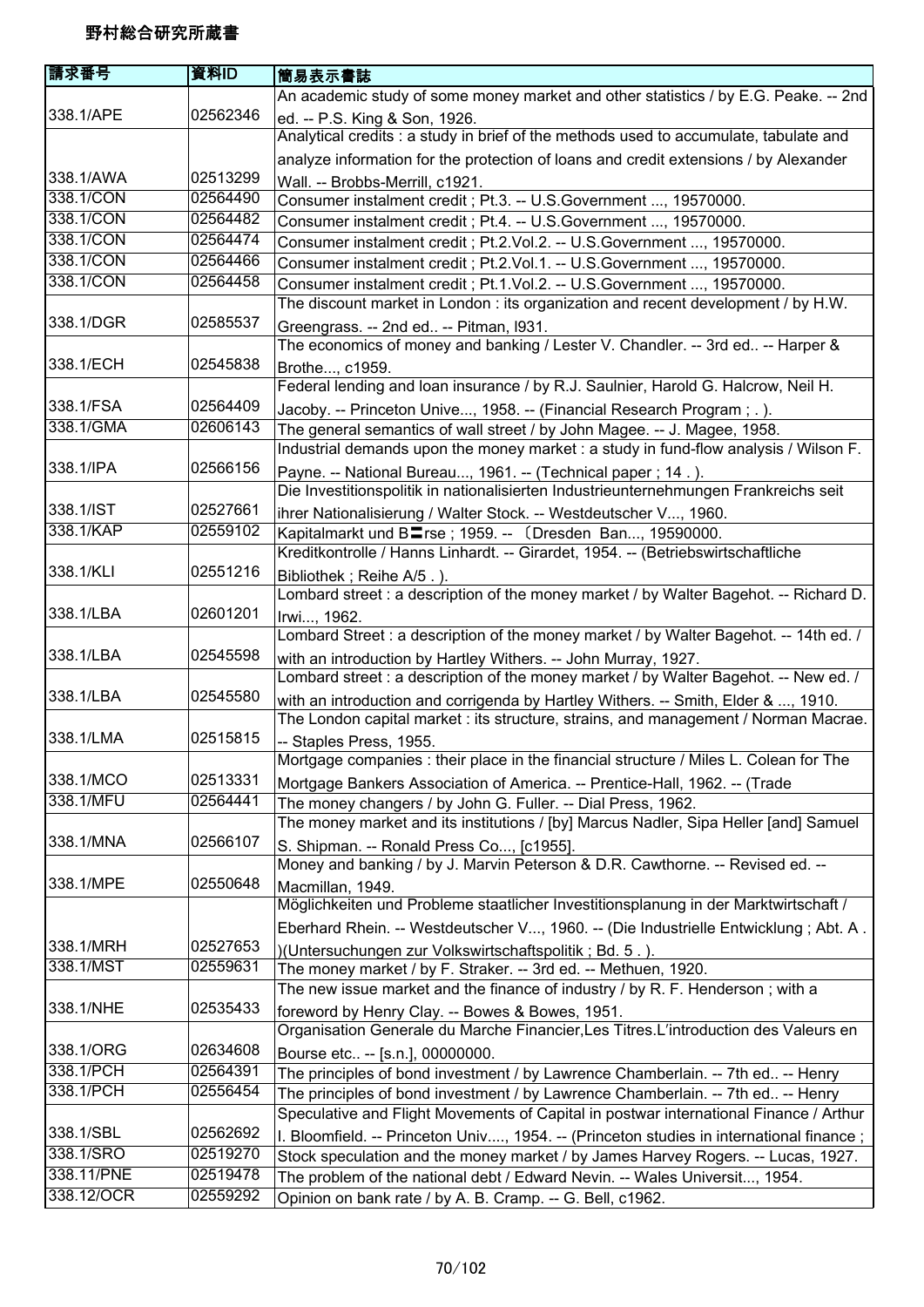| 請求番号       | 資料ID     | 簡易表示書誌                                                                                                                                                    |
|------------|----------|-----------------------------------------------------------------------------------------------------------------------------------------------------------|
|            |          | Arbitrage in securities / by Meyer H. Weinstein; with an introducion by Walter E.                                                                         |
| 338.14/AWE | 02606762 | Lagerquist. -- Harper, 1931.                                                                                                                              |
|            |          | Postwar market for state and local government securities / by Roland I. Robinson. --                                                                      |
| 338.14/PRO | 02606374 | Princeton Unive, 1960. -- (Studies in capital formation and financing; no. 5.).                                                                           |
| 338.14/SFI | 02513992 | The stock market crash - and after / by Irving Fisher. -- Macmillan, 1930.                                                                                |
| 338.19/CML | 02526143 | Credit and peace : a way out of the crisis / by Feliks Mlynarski. -- Allen & Unwin, 1933.                                                                 |
| 338.19/ESO | 02634749 | End the crisis! : a plea for action / by Felix Somary. -- Routledge, 19330000.                                                                            |
| 338.2/BMA  | 02602324 | The banking systems of Great Britain / by Kenneth Mackenzie. -- Macmillan, 1932.                                                                          |
|            |          | The banking systems of Great Britain / by Kenneth Mackenzie. -- 3rd ed, revised and                                                                       |
| 338.2/BMA  | 02527109 | enlarged. -- Macmillan, 1945.                                                                                                                             |
| 338.2/GTA  | 02569168 | Geld und Kredit im Mittelalter / von Walter Taeuber. -- Heymann, 1933.                                                                                    |
|            |          | A hundred years of joint stock banking / by W.F. Crick and J.E. Wadsworth; with a                                                                         |
| 338.2/HCR  | 02551323 | foreword by Reginald McKenna. -- Hodder & Stough, [1936].                                                                                                 |
| 338.2/LIB  | 02606358 | Liberalisation of Europe's dollar trade. -- OEEC, 19560000.                                                                                               |
| 338.22/CJA | 02563815 | Currency / P. C. Jain. -- Chaitanya Publi, 1960.                                                                                                          |
|            |          | The Indian capital market / V.R. Cirvante. -- Oxford Universi, 1956. -- (University of                                                                    |
| 338.22/ICI | 02546323 | Bombay publications; no. 6.).                                                                                                                             |
|            |          | The Reserve Bank of India and monetary management / by G. P. Gupta. -- Asia                                                                               |
| 338.22/RGU | 02535466 | Publishing, 1959.                                                                                                                                         |
| 338.23/ASY | 02515906 | The amalgamation movement in English banking / Joseph Sykes. -- P. S. King, 1926.                                                                         |
|            |          | British international gold movements and banking policy / by W. Edwards Beach. --                                                                         |
| 338.23/BBE | 02515898 | Harvard Univers, 1935. -- (Harvard economic studies ; v. 48.).                                                                                            |
|            |          | British banks and the London money market / by R.J. Truptil; with a preface by Sir                                                                        |
| 338.23/BTR | 02559086 | Robert Kindlesley. -- J. Cape, 1936.                                                                                                                      |
|            |          | Das deutsche Grossbankkapital in seiner neueren Entwicklung / Raimund W.                                                                                  |
| 338.23/DGO | 02558203 | Goldschmidt. -- E. Ebering, 1928. -- (Volkswirtschaftliche Studien; H. 21.).                                                                              |
|            |          | Das franz sische Bankwesen : mit beson derer Ber Ecksichtigung der drei                                                                                   |
|            |          | Depositen grossbanken / von Eugen Kaufmann. -- 2.Aufl -- Mohr, 19230000. --                                                                               |
| 338.23/FKA | 02541761 |                                                                                                                                                           |
| 338.23/KHO | 02566172 | (Archiv frame Sozialwissenschaft und Sozialpolitik: Erg Inzungsheft 1; .).<br>Das Kreditwesen im heutigen Italien / von Alexandre Hoffmann. -- Hans Buske |
| 338.23/PMY | 02546463 | Paris as a financial centre / by Margaret G. Myers. -- P. S. King, 1936.                                                                                  |
| 338.23/SCO | 02535474 | The sterling area / by Arthur Robert Conan. -- Macmillan, 1952.                                                                                           |
|            |          | Die zentralen Kreditinstitute Deutschlands : Aufgaben und Aufbau, ihr Wirken am                                                                           |
| 338.23/ZGE | 02500031 | Kreditmarkt / von Hermann F.Geiler. -- Georg Siemens , 19350000.                                                                                          |
| 338.25/BHA | 02560977 | Banks and politics in America / by Bray Hammond. -- Princeton Unive, 1957.                                                                                |
|            |          | The changing structure of American banking / by R. W. Goldschmidt. -- George                                                                              |
| 338.25/CGO | 02499002 | Routledg, 1933.                                                                                                                                           |
| 338.25/CMA | 02546141 | Canadian monetary / R. Craig McIvor. -- Macmillan, 1958.                                                                                                  |
|            |          | An introduction to the money and banking system of the United States / by John                                                                            |
| 338.25/IDA | 02545689 | Percival Day. -- Macmillan, 19300000.                                                                                                                     |
|            |          | The international financial position of the United States. -- National Indust, 1929. --                                                                   |
| 338.25/INT | 02606689 | (Studies of international problems ; .).                                                                                                                  |
|            |          | Investments of United States capital in Latin America / by Max Winkler. -- World                                                                          |
| 338.25/IWI | 02586212 | Peace Fou, 1929.                                                                                                                                          |
| 338.25/MMA | 02566289 | The money side of "the Street" / Carl H.Madden. -- Federal Reserv, 19590000.                                                                              |
|            |          | Past and present facts about money in the United States / by Paul Bakewell. -- The                                                                        |
| 338.25/PBA | 02559094 | Macmillan C, 1936.                                                                                                                                        |
| 338.25/WLA | 02600617 | Wall street and Washington / by Joseph Stagg Lawrence. -- Princeton Unive, 1929.                                                                          |
|            |          | Wall Street : the inside story of American finance / by Martin Mayer. -- Rev. ed. --                                                                      |
| 338.25/WMA | 02567600 |                                                                                                                                                           |
|            |          | Bodley Head, c1959.<br>American monetary and banking policies / by George William Dowrie. -- Longmans,                                                    |
| 338.3/ADO  | 02545671 |                                                                                                                                                           |
|            |          | Green, 1930. -- (Longmans' economic series; .).                                                                                                           |
| 338.3/BAN  | 02512887 | Banking standards under the federal reserve system. -- Shaw, 1928. -- (Northwestern                                                                       |
|            |          | University business studies; .).                                                                                                                          |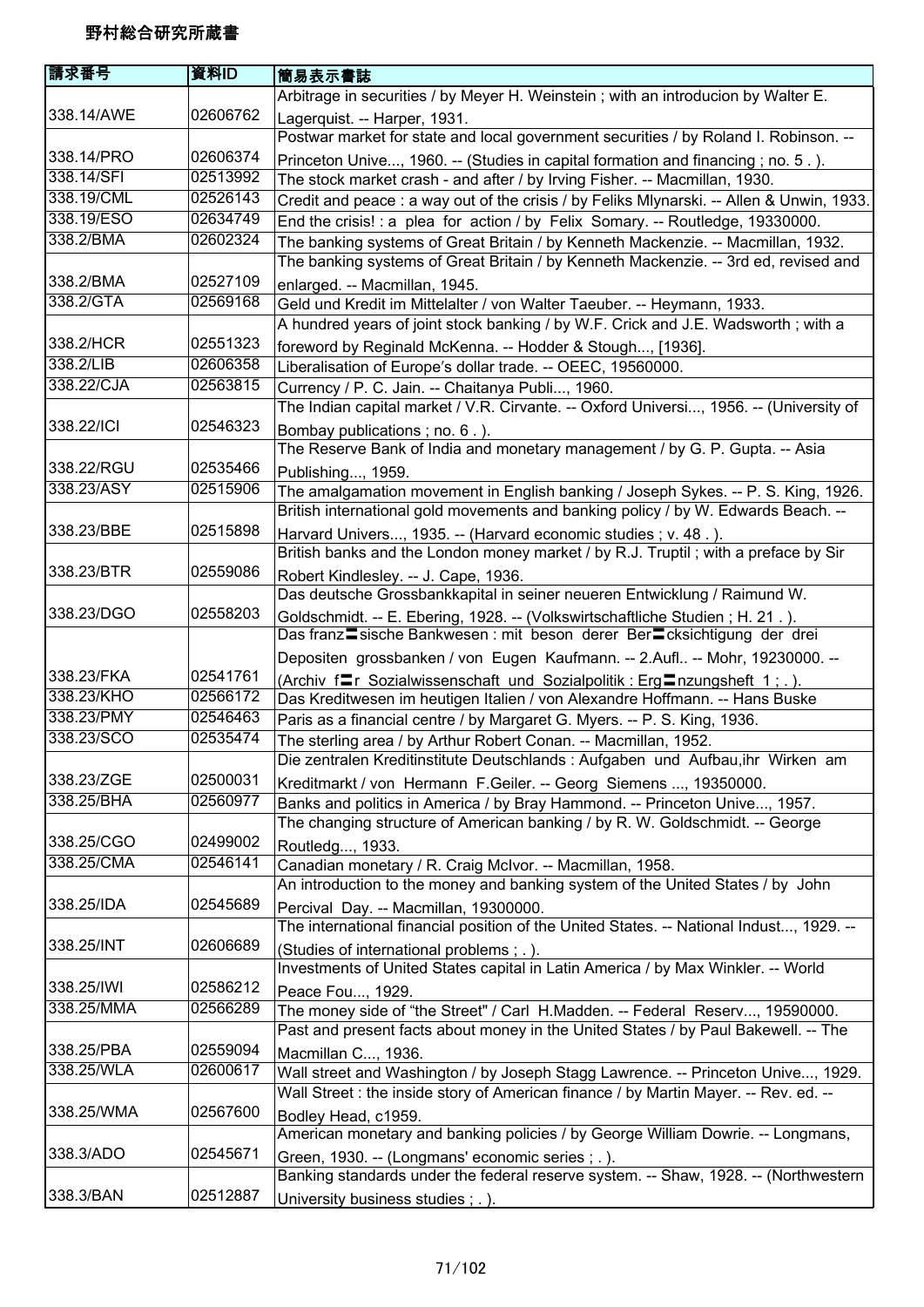| 請求番号       | 資料ID     | 簡易表示書誌                                                                                                                                                                    |
|------------|----------|---------------------------------------------------------------------------------------------------------------------------------------------------------------------------|
|            |          | Federal reserve policy-making : a study in government economic policy formation /                                                                                         |
| 338.3/FBA  | 02545747 | G.L. Bach. -- A.A. Knopf, 1950.<br>Monetary policies and full employment / by William Fellner. -- 2nd ed. -- University of                                                |
| 338.3/MFE  | 02536076 | C, 1947. -- (Publications of the Bureau of Business and Economic Research; .).                                                                                            |
|            |          | A program of financial research ; 全巻, v. 1, v. 2. -- National Bureau, c1937. --                                                                                           |
| 338.3/PRO  | 02499051 | (Studies in finance; no. 1.).                                                                                                                                             |
|            |          | The banking law of the state of New York : constituing chapter 2 of the consolidated                                                                                      |
| 338.32/BAN | 02509313 | laws, Chapter 369, laws of 1914. -- Williams Press, 1962.                                                                                                                 |
|            |          | The Federal Reserve Act : its origin and problems / by J. Laurence Laughlin. --                                                                                           |
| 338.32/FLA | 02510311 | Macmillan, 1933.                                                                                                                                                          |
| 338.4/AHA  | 02559342 | The art of central banking / by R.G. Hawtray. -- Longmans, Green, 1932.                                                                                                   |
| 338.4/CDE  | 02606051 | Central banking / M.H. De Kock. -- 3rd ed. -- Staples Press, 1954.                                                                                                        |
|            |          | Central banking in undeveloped money markets / S.N. Sen. -- 3rd ed -- Bookland                                                                                            |
| 338.4/CSE  | 02586097 | Privat, 1961.                                                                                                                                                             |
|            |          | English theories of central banking control: with some account of contemporary                                                                                            |
| 338.4/EWO  | 02563252 | procedure / by Elmer Wood. -- Harvard Univers, 1939. -- (Harvard economic studies                                                                                         |
|            |          | Memorandum on central banks: 1913 and 1918-1923 / League of Nations. -- League                                                                                            |
| 338.4/MLE  | 02558963 | of Natio, 1924.                                                                                                                                                           |
| 338.4/RSM  | 02560514 | The rationale of central banking / by Vera C. Smith. -- King, 1936.                                                                                                       |
| 338.4/SCH  | 02569259 | Schweizerische Nationalbank; 1959. -- (s.n.), 19590000.                                                                                                                   |
|            |          | Treasuries and central banks : especiallly in England and the United States / by David                                                                                    |
| 338.4/TDO  | 02560506 | William Dodwell; with a foreword by Basil P. Blackett. -- P.S. King & Son, 1934.                                                                                          |
|            |          | The theory and practice of central banking : with special reference to American                                                                                           |
| 338.4/TWI  | 02606481 | experience 1913-1935 / by Henry Parker Willis. -- Harper, 1936.                                                                                                           |
|            |          | Central Bank of the Philippines statistical bulletin; Vol. 5 No. 4, Vol. 10 No. 4. -- Dept.                                                                               |
| 338.42/CEN | 02751766 | of Econom, 1953-1958.                                                                                                                                                     |
| 338.42/CEN | 02586725 | Central Bank of the Philippines, annual report; 5th(1953). -- Cacho Hermanos,                                                                                             |
| 338.42/CEN | 02559003 | Central bank of the Philippines : 10th annual report ; 1958. -- Community Pub.,                                                                                           |
| 338.43/BDA | 02527018 | La Banque de France / A.Dauphin-Meunier. -- 4 <sup>-</sup> = d -- Gallimard, 19360000.                                                                                    |
| 338.43/BSA | 02545564 | Bank of England operations / by R.S. Sayers. -- P.S. King & Son, 1936.<br>Eight European central banks : organization and activities of Banque Nationale de               |
|            |          | Belgique, Deutsche Bundesbank, Bank of England, Banque de France, Banca d'Italia,                                                                                         |
|            |          | Nederlandsche Bank, Schweizerische Nationalbank, Sveriges Riksbank : a                                                                                                    |
| 338.43/EIG | 02559359 | descriptive study / [Bank for International Settlements]. -- G. Allen & Unwi, 1963.                                                                                       |
| 338.43/SCH | 02751758 | Schweizerische Kreditanstalt bulletin = Crédit Suisse bulletin. -- Schweizerische,                                                                                        |
| 338.45/FAH | 02513356 | Federal Reserve policy reappraised. -- Columbia Univ. , 1963.                                                                                                             |
|            |          | The Federal reserve banking system: a bibliography / compiled by Rollin Alger                                                                                             |
| 338.45/FED | 02562361 | Sawyer. -- New York Publ, 19280000.                                                                                                                                       |
| 338.45/FED | 02535334 | The Federal Reserve System / Herbert V. Prochnow, editor. -- Harper, c1960.                                                                                               |
| 338.45/FFF | 02606697 | The Federal reserve system / by J.S. Fforde. -- Clarendon Press, 1954.                                                                                                    |
|            |          | Die Allgemeinen Gesch Eftsbedingungen der Banken : ihre rechtliche und                                                                                                    |
| 338.5/AKO  | 02607059 | wirtschaft-liche Bedeutung und Entwicklung / von Arwed Koch. -- Fischer,                                                                                                  |
|            |          | Aussenhandels-Finanzierung / Fritz E.Unger. -- 2.Aufl -- Knapp, 19670000. --                                                                                              |
| 338.5/AUN  | 02561488 | (Taschenb cher f Ir Geld, Bank und B Irse : Bd. 10 ; . ).<br>Das Aktienwesen / Wilhelm Vallenthin. -- 4. Aufl. -- Knapp, 1966. -- (Taschenbücher                          |
| 338.5/AVA  | 02561470 | für Geld; Bd. 7.).                                                                                                                                                        |
| 338.5/BAN  | 02601961 | Banking in the British commonwealth / edited by R.S. Sayers. -- Clarendon Press,                                                                                          |
|            |          | Banken der Welt : Kurzmonographien in deutscher und englischer sprache = Banks of                                                                                         |
| 338.5/BAN  | 02550416 | the world: brief monographs in German and English / bearbeitet von Karl Lan. -- F.<br>The bank that banks built: the story of Savings Banks Trust Company, 1933-1958 / by |
| 338.5/BBE  | 02586089 | Adolf A. Berle, Jr. -- 1st ed. -- Harper & Brothe, c1959.                                                                                                                 |
|            |          | Der Bankberuf / Helmut Brands. -- 2., Aufl -- Knapp, 1970. -- (Taschenbücher für                                                                                          |
| 338.5/BBR  | 02561892 | Geld; Bd. 45.).                                                                                                                                                           |
| 338.5/BCO  | 02559615 | The branch banking question / by Charles Wallace Collins. -- Macmillan, 1926.                                                                                             |
| 338.5/BDA  | 02586022 | The British banking mechanism / W. Manning Dacey. -- 4th revised ed -- Hutchinson,                                                                                        |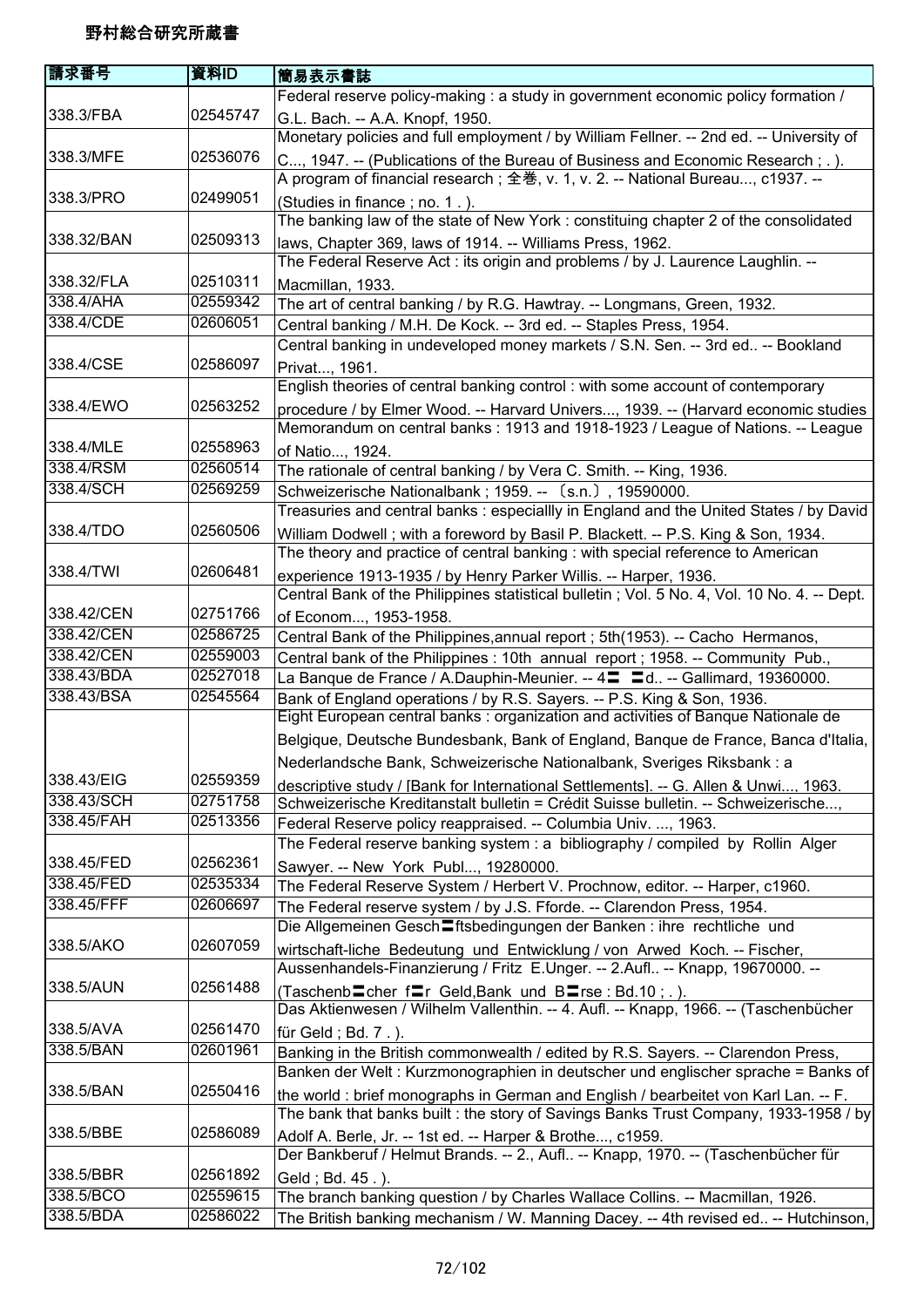| 請求番号      | 資料ID     | 簡易表示書誌                                                                                                                                                         |
|-----------|----------|----------------------------------------------------------------------------------------------------------------------------------------------------------------|
|           |          | Banking and credit: a textbook for colleges and schools of business administration /                                                                           |
| 338.5/BDE | 02499077 | Davis Rich Dewey and Martin Joseph Shugrue. -- The Ronald Pres, 1922.                                                                                          |
| 338.5/BHA | 02551109 | Banking cycles / Lincoln W. Hall. -- Univ. of Pennys, 1927.                                                                                                    |
| 338.5/BHE | 02550663 | Bank- und Börsenrecht : systematischer Grundriß / von Hermann Herold. -- F. Vahlen,                                                                            |
|           |          | Börsen-ABC : Wörterbuch des Wertpapiermarktes / Karl Lanz. -- Knapp, 1965. --                                                                                  |
| 338.5/BLA | 02561587 | (Taschenbücher für Geld; Bd. 26.).                                                                                                                             |
|           |          | Die Bausparkassen / Werner Lehmann. -- 4. Aufl -- Knapp, 1970. -- (Taschenbücher                                                                               |
| 338.5/BLE | 02561454 | für Geld; $Bd. 5.$ ).                                                                                                                                          |
|           |          | Banking / by Walter Leaf. -- Rev.ed -- Butterworth, 19310000. -- (The home                                                                                     |
| 338.5/BLE | 02519379 | university library; .).                                                                                                                                        |
| 338.5/BMA | 02602050 | Les banques et l'investissement en Allemagne occidentale / par Jean Massot. -- R.                                                                              |
|           |          | Pichon et R, 1960. -- (Collection d'études economiques ; 39.).<br>Bank deposit building: practical and proved methods of increasing your business and          |
| 338.5/BMO | 02606135 |                                                                                                                                                                |
|           |          | holding it / by W. R. Morehouse. -- The Bankers Pub, 1918.<br>Die Bankbilanz / Peter Muthesius. -- Knapp, 19640000. -- (Taschenb cher fr                       |
| 338.5/BMU | 02561603 | Geld, Bank und $B = rse : Bd.28$ ; .).                                                                                                                         |
|           |          | Bankautomation / Peter Muthesius. -- Knapp, 19650000. -- (Taschenb <sup>lo</sup> cher flr                                                                      |
| 338.5/BMU | 02561579 | Geld, Bank und $B = rse : Bd.25 ; .$ ).                                                                                                                        |
|           |          | Das Bankgeschäft / von Georg Obst ; Bd. 2. -- 7. Auflage unveränderter Abdruck der                                                                             |
| 338.5/BOB | 02606119 | 6. vollständig umgearbeiteten Aufl. -- Poeschel, 1923.                                                                                                         |
| 338.5/BOE | 02564268 | Das B <sup>-</sup> rsenbild 1959. -- Deutsche Bank , 19600000.                                                                                                 |
|           |          | Banking ratios: a study of the Operating Results of Member Banks with special                                                                                  |
|           |          | reference to the Twelfth Federal Reserve District, and to California  / by Harace                                                                              |
| 338.5/BSE | 02513364 | Secrist; assisted by Keith Powlison. -- Stanford Univ. , 1930.                                                                                                 |
|           |          | Das Bankgeheimnis in Duetschland / Siegfried Sichtermann. -- F. Knapp, c1965. --                                                                               |
| 338.5/BSI | 02561793 | (Taschenbücher für Geld; Bd. 33.).                                                                                                                             |
|           |          | Banking / W.J. Thorne. -- Oxford Universi, 1948. -- (The Home university library of                                                                            |
| 338.5/BTH | 02519387 | modern knowledge; 206.).                                                                                                                                       |
| 338.5/BTH | 02515856 | British Banks and the finance of industory / by S. Evelyn Thomas. -- P.S. King & Son,                                                                          |
| 338.5/BUS | 02545820 | Business loans of American commercial banks / edited by Benjamin Haggott                                                                                       |
|           |          | Beckhart. -- Ronald, [c1950].<br>Bankers' balances : a study of the effects of the federal reserve system on banking                                           |
| 338.5/BWA | 02586014 |                                                                                                                                                                |
|           |          | relationships / by Leonard L. Watkins. -- A. W. Shaw, 1929.<br>The banker's credit manual: a complete survey of the credit department / by                     |
| 338.5/BWA | 02535870 | Alexander Wall. -- rev.ed -- Bobbs-Merrill, 19240000.                                                                                                          |
|           |          | Das Bank- und Börsenwesen in den USA / von Robert M. Weidenhammer; unter                                                                                       |
| 338.5/BWE | 02561785 | Mitwirkung von Otto L. Adelberger. -- Knapp, 1966. -- (Taschenbücher für Geld; Bd.                                                                             |
|           |          | Domestic banking: earning assets. -- Ronald, 1921. -- (Banking principles and                                                                                  |
| 338.5/BWE | 02586048 | practice / Ray Bert Westerfield; v. 4.).                                                                                                                       |
| 338.5/BWI | 02585693 | Bankers and credit / by Hartley Withers. -- Eveleigh Nash &, 1924.                                                                                             |
|           |          | Closed and distressed banks : a study in public administration / by Cyril B. Upham and                                                                         |
|           |          | Edwin Lamke. -- Brooking Instit, 1934. -- (The Institute of Economics of the                                                                                   |
| 338.5/CUP | 02556439 | Brookings Institution; Publication No. 58).                                                                                                                    |
|           |          | Das Depotgesch <sup>-</sup> ft / Georg Bruns. -- 2.Aufl -- Knapp, 19660000. -- (Taschenb <sup>-</sup>                                                          |
| 338.5/DBR | 02561439 | cher fr Geld, Bank und Brse: Bd.2;.).                                                                                                                          |
| 338.5/DDI | 02513398 | Development banks / by William Diamond. -- Johns Hopkins P, 1957.                                                                                              |
|           |          | Die Deutsche Bundesbank / Wilhelm Könneker. -- Knapp, 1967. -- (Taschenbücher für                                                                              |
| 338.5/DKO | 02561504 | Geld ; Bd. 13.).                                                                                                                                               |
|           |          | Devisenhandel / Helmut Lipfert. -- Knapp, c1968. -- (Taschenbücher für Geld, Bank                                                                              |
| 338.5/DLI | 02561561 | und Börse; Bd.24).                                                                                                                                             |
| 338.5/ENA | 02514891 | Enactments and orders concerning savings banks in the United Kingdom / collated                                                                                |
|           |          | and annotated by C.L. Lawton; 全巻, vol. 1, vol. 2. -- Savings Banks I, 1959.<br>Enactments and orders concerning savings banks in the United Kingdom / collated |
| 338.5/ENA | 02514883 | and annotated by C.L. Lawton; 全巻, vol. 1, vol. 2. -- Savings Banks I, 1959.                                                                                    |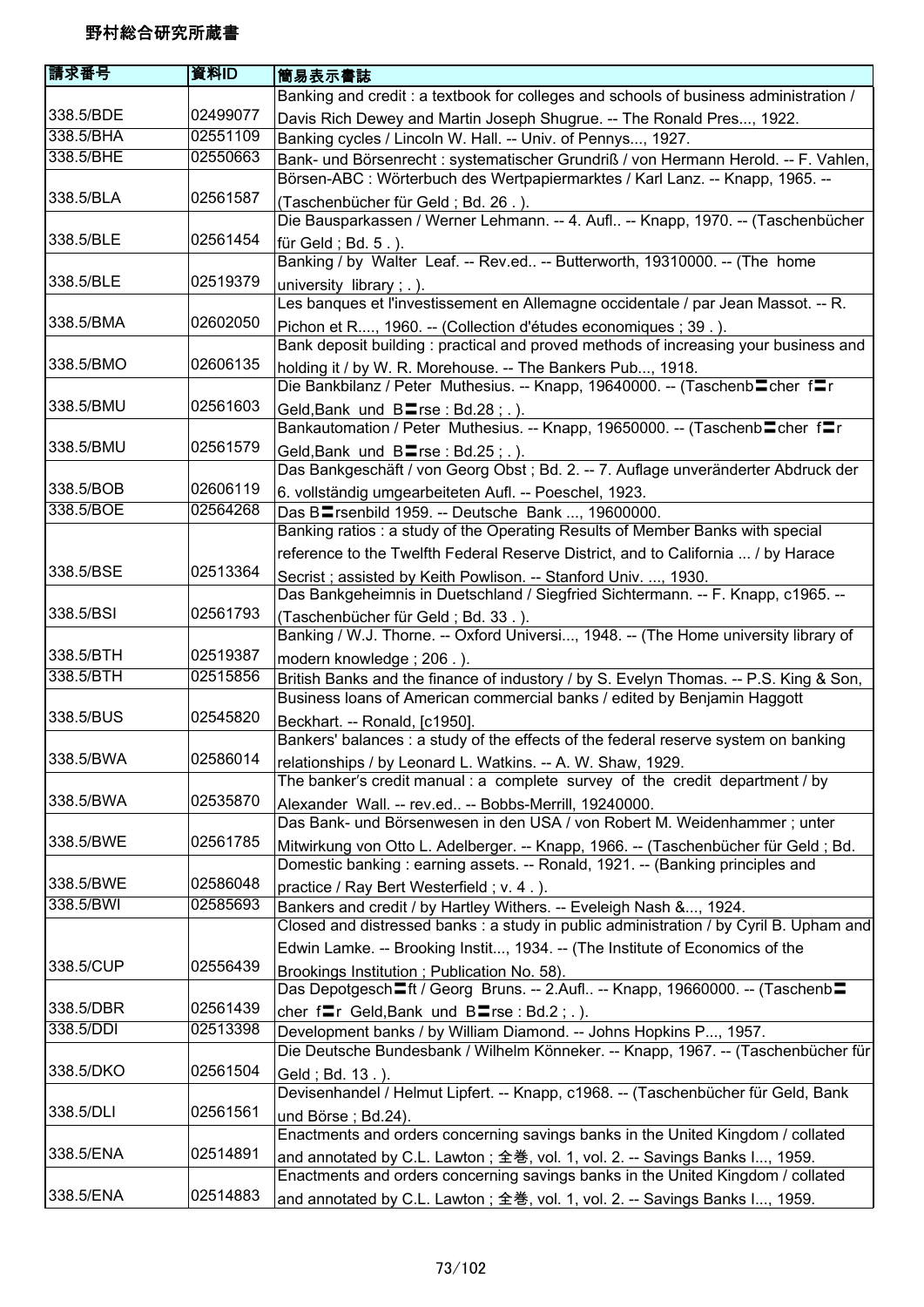| 請求番号      | 資料ID     | 簡易表示書誌                                                                                     |
|-----------|----------|--------------------------------------------------------------------------------------------|
|           |          | Der Euromarkt / Robert Widmer. -- Knapp, 19690000. -- (Taschenb cher fr                    |
| 338.5/EWI | 02561983 | Geld, Bank und BIrse: Bd.54; .).                                                           |
|           |          | Free banking : an outline of a policy of individualism / by Henry Meulen. --               |
| 338.5/FME | 02518405 | Macmillan, 19340000.                                                                       |
|           |          | Das Factoring-Gesch <sup>If</sup> / Robert Maria Schmitt. -- Knapp, 19680000. -- (Taschenb |
| 338.5/FSC | 02561934 | $\equiv$ cher f $\equiv$ r Geld, Bank und B $\equiv$ rse : Bd.49; .).                      |
|           |          | Gold: Gestern und Heute / Ernst Bergemann. -- Knapp, 19640000. -- (Taschenb=               |
| 338.5/GBE | 02561595 | cher $f = r$ Geld, Bank und B $r = rs$ e : Bd. 27 ; . ).                                   |
|           |          | Grundbuch und Grundstücksrecht / Helmut Löffler. -- Knapp, 1969. -- (Taschenbücher         |
| 338.5/GLO | 02561942 | für Geld; Bd. 50.).                                                                        |
|           |          | Das Geld-und Kreditwesen in Mitteldeutschland / Eberhard Sawitzki. -- Knapp,               |
| 338.5/GSA | 02561611 | 19640000. -- (Taschenb Cher friedler Geld, Bank und B Trse: Bd.29;.).                      |
|           |          | Gutes und schlechtes Geld : Geld, Geldwert und Geldentwertung / Günter                     |
| 338.5/GSC | 02561538 | Schmölders. -- Knapp, 1968. -- (Taschenbücher für Geld; 21.).                              |
|           |          | Die Gelddisposition der Kreditbanken / Wolfgang Van Wyk. -- Knapp, 1966. --                |
| 338.5/GWY | 02561819 | (Taschenbücher für Geld; Bd. 35.).                                                         |
|           |          | Handbuch des gesamten Kreditwesens / herausgegeben von Walter Hofmann. -- F.               |
| 338.5/HAN | 02559300 | Knapp, [pref. 1937].                                                                       |
|           |          | Handwörterbuch des Bankwesens : unter Mitwirkung von in-und ausländischen                  |
|           |          | Mitarbeitern aus Wissenschaft und Praxis / herausgegeben von M. Palyi und P.               |
| 338.5/HAN | 02550283 | Quittner. -- Julius Springer, 1933.                                                        |
|           |          | Internationaler Währungsfonds / Harald Joerges und Günter Winkelmann. -- Knapp,            |
| 338.5/IJO | 02561629 | 1965. -- (Taschenbücher für Geld; Bd. 30.).                                                |
| 338.5/IRO | 02600724 | The income theory of prices / by J. S. Robertson. -- Warne, 1935.                          |
|           |          | Die Investmentgesellschaften / Wolfgang Tormann. -- 2. Aufl. -- Knapp, 1964. --            |
| 338.5/ITO | 02561520 | (Taschenbücher für Geld; Bd. 18.).                                                         |
|           |          | Immobilienfonds / Ulrich Wechsler. -- Knapp, 19680000. -- (Taschenb Cher fTr               |
| 338.5/IWE | 02561959 | Geld, Bank und Blrse: Bd.51; .).                                                           |
|           |          | Joint stock banking in Germany : a study of the German credit banks before and after       |
| 338.5/JWH | 02586006 | the war / by P. Barrett Whale. -- Macmillan, 1930.                                         |
|           |          | Konsortial- und Emissionsgesch <sup>th</sup> : Hermann Delorme. -- Knapp, 19630000. --     |
| 338.5/KDE | 02561496 | (Taschenb cher frier Geld, Bank und B rse : Bd.11; .).                                     |
|           |          | Die Kreditversicherung / Heinrich Greulich. -- Knapp, 1967. -- (Taschenbücher für          |
| 338.5/KGR | 02561876 | Geld; Bd. 43.).                                                                            |
|           |          | Die Kooperation der Notenbanken als Mittel zur Rationalisierung der Weltwirtschaft /       |
| 338.5/KHA | 02562940 | von Elemér Hantos. -- J.C.B. Mohr, 1931.                                                   |
|           |          | Das Kreditwesengesetz / Philipp Möhring. -- 5. Aufl -- Knapp, 1968. --                     |
| 338.5/KMO | 02561462 | (Taschenbücher für Geld; Bd. 6.).                                                          |
|           |          | Kreditwesengesetz Bundesbankgesetz / bearbeitet von Rudolf M <sup>n</sup> hring. -- Knapp, |
| 338.5/KRE | 02561835 | 19660000. -- (Taschenb cher frier Geld, Bank und B rse : Bd.37 ; . ).                      |
|           |          | Kreditrevision bei Banken und Sparkassen / Hellmut Stannigel. -- Knapp, 1969. --           |
| 338.5/KST | 02561967 | (Taschenbücher für Geld; Bd. 52.).                                                         |
|           |          | Die Konzentrationsbewegung im deutschen Bankgewerbe / Willi Strauss. -- W. de              |
| 338.5/KST | 02515831 | Gruyter, 1928. -- (Sozialwissenschaftliche Forschungen; Heft 6.).                          |
|           |          | The modern bank: a description of its functions and methods and a brief account of         |
|           |          | the development and present systems of banking / by Amos Kidder Fiske. -- Rev. ed. -       |
| 338.5/MFI | 02602373 | - D. Appleton, 1920.                                                                       |
|           |          | Managing the people's money: an analysis of banking policies and banking control           |
| 338.5/MGO | 02513265 | and their relation to economic stability / by Joseph Ernest Goodbar. -- Yale               |
| 338.5/MHO | 02500320 | Money in motion : the social function of banking / by Arthur C.Holden. -- Harper &         |
| 338.5/MLE | 02606036 | Brot, 19400000.                                                                            |
|           |          | Money and credit / by Ray V.Leffler. -- Harper, 19350000.                                  |
| 338.5/MRI | 02558997 | Money and economic activity / Edited by Lawrence S. Ritter. -- 2nd ed. -- Houghton         |
| 338.5/MRU | 02586063 | Miffli, c1961.                                                                             |
|           |          | Money and banking in the United States / by Louis A. Rufener. -- Houghton Miffli,          |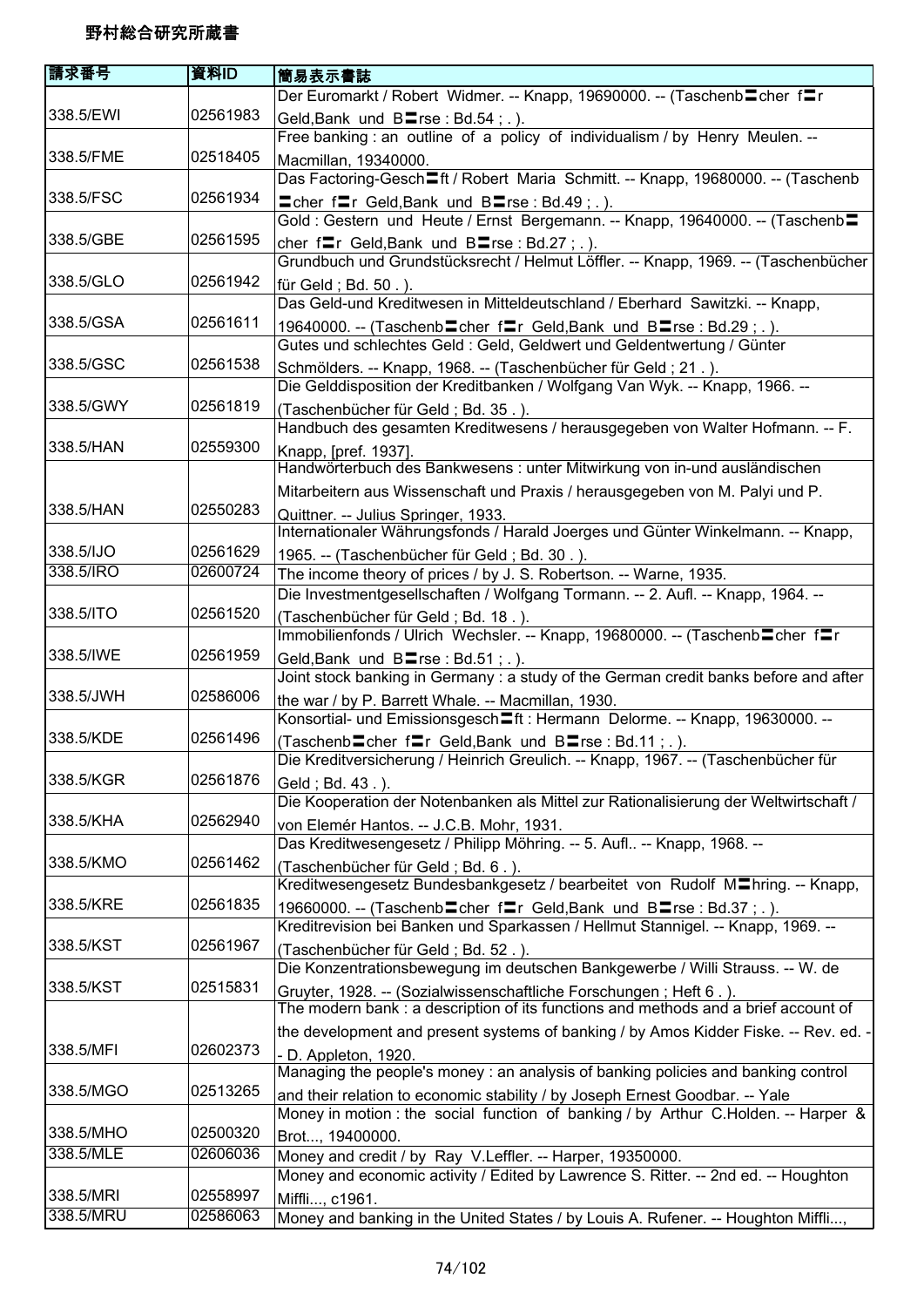| 338.5/MSA<br>02518843<br>Modern banking / by R.S. Sayers. -- 5th ed -- Clarendon Press, 1960.<br>338.5/MSA<br>02518835<br>Modern banking / by R.S. Sayers. -- 3rd ed. -- Clarendon Press, 1951.<br>338.5/NKE<br>02606903<br>New business for banks / by Frederick R. Kerman and Bryant W. Griffin. -- Prentice-<br>Der <b>=ffentliche Kredit / K.H.Hansmeyer.</b> -- Knapp, 19650000. -- (Taschenb <b>=</b> cher f=<br>338.5/OHA<br>02561553<br>r Geld, Bank und $B\equiv$ rse : Bd.23; .).<br>Organisation des Bankbetriebs / Karl-August Klinge. -- Knapp, 19670000. --<br>338.5/OKL<br>02561868<br>(Taschenb cher frier Geld, Bank und B rse : Bd.42; .).<br>338.5/PDU<br>02606028<br>The problem of credit policy / by E.F.M. Durbin. -- Chapman & Hall, 1935.<br>Practical banking currency and exchange / by H.E.Evitt; Part 2. -- Rev.ed --<br>338.5/PEV<br>02606085<br>Pitman, 19330000.<br>338.5/PEV<br>02606077<br>Practical banking currency and exchange / by H.E. Evitt. -- Pitman, 1931.<br>338.5/PHU<br>02512895<br>Profitable banking / Clifford L. Hufsmith. -- Bankers Pub., [c1959].<br>The practical work of a bank : a treatise on practical banking which aims to show the<br>fundamental principles of money; the practical work of a bank in detail, and<br>particularly, credit in its relation to banking operations / by William H. Kniffin, Jr. -- 6th<br>338.5/PKN<br>02546208<br>ed. (rev.). -- The Bankers Pub, 1921.<br>338.5/PMA<br>02518389<br>Post-war banking policy : a series of addresses / by Reginald McKenna. --<br>338.5/PRE<br>02606507<br>Present day banking; 1937. -- American Banke, 19370000.<br>Die Post im Zahlungs- und Sparverkehr / Manfred Schubert. -- 2.Aufl -- Knapp,<br>338.5/PSC<br>02561637<br>19650000. -- (Taschenb cher fr Geld, Bank und B rse : Bd.31; .).<br>Pfandbriefe und Kommunalobligationen / Franz Steffan. -- Knapp, 19670000. --<br>338.5/PST<br>02561884<br>(Taschenb cher fr Geld, Bank und B rse: Bd.44;.).<br>338.5/PWO<br>02559607<br>Profits in bank stocks / by Walter H. Woodward. -- Macmillan, 1927.<br>Die Raiffeisen-Kredit-Genossenschaften / Gustav Klusak. -- 3.Aufl -- Knapp,<br>02561512<br>338.5/RKL<br>19690000. -- (Taschenb cher frier Geld, Bank und Blarse: Bd.17; .).<br>Studies in practical banking : being the Gilbert lectures for 1932-1935 / by R.W. Jones<br>338.5/SJO<br>02585529<br>; with a foreword by Bernard Campion. -- Sir Isaac Pitma, 1935.<br>338.5/STA<br>02585552<br>Standard banking. -- American Insti, 19210000.<br>338.5/STA<br>02551349<br>Statistisches Handbuch der Bank Deutscher Länder. -- Druck- und Verl, 1955.<br>Swiss Bank Corporation abstract of the annual report : for the year 1959. -- Swiss<br>338.5/SWI<br>02606317<br>Bank Co, 19590000.<br>Schuldscheindarlehen / Harald O.Witte. -- Knapp, 19660000. -- (Taschenb cher f=<br>338.5/SWI<br>02561850<br>r Geld, Bank und B <sup>r</sup> se : Bd.41; .).<br>Theory and history of banking / Charles F. Dunbar; ed. by O.M.W. Sprague. -- 3rd<br>02602357<br>338.5/TDU<br>ed., enlarged. -- Putnam's sons, 1917, c1891.<br>Die Teilzahlungsbanken / Walter Kaminsky. -- 4.Aufl -- Knapp, 19700000. --<br>338.5/TKA<br>02561447<br>(Taschenb cher fre Geld, Bank und B sinse : Bd.3; .).<br>338.5/USO<br>02559128<br>Une grande banque au travail / Soci $\equiv t \equiv$ de Banque Suisse. -- Soci $\equiv t \equiv$ de,<br>Das Versicherungssparen / Ludwig Arps. -- Knapp, 19640000. -- (Taschenb Cher f<br>02561546<br>338.5/VAR<br>$\equiv$ r Geld, Bank und B $\equiv$ rse : Bd.22; .).<br>Verm Egensverwaltung durch Kreditinstitute / Rudolf Dorner. -- Knapp, 19700000. --<br>02561975<br>338.5/VDO<br>(Taschenb cher f Ir Geld, Bank und B Irse : Bd. 53; .).<br>Versicherungs- und Bausparkassen-Aufsicht / bearbeitet von Rudolf M <sup>I</sup> hring. --<br>338.5/VER<br>02561843<br>Knapp, 19670000. -- (Taschenb cher fraceld, Bank und B arse: Bd.38;.).<br>Das Verhältnis der Banken zur Industrie : mit besonderer Berücksichtigung der<br>338.5/VKE<br>02586055<br>Schweiz / von Theo Keller. -- Fehr, 1937. -- (Veröffentlichungen der<br>Wechselgesetz und Scheckgesetz : mit Nebengesetzen und Wechselsteuergesetz /<br>hrsg.von Hermann Delorme. -- Knapp, 19680000. -- (Taschenb cher fr<br>338.5/WEC<br>02561918<br>Geld, Bank und Blrse: Bd.47; .).<br>Wertpapieranlage in den USA / Werner Farnell. -- Knapp, 19670000. -- (Taschenb=<br>02561900<br>338.5/WFA<br>cher fr Geld, Bank und Brise: Bd.46; .).<br>Wohnungsbau-Finanzierung / Ernst Kiock. -- Knapp, 1968. -- (Taschenbücher für<br>338.5/WKI<br>02561926<br>Geld; Bd. 48.).<br>Wandelschuld-Verschreibungen / Hans Ulrich Surkamp und Horst Weissenfeld. -- F.<br>02561801<br>338.5/WSU<br>Knapp, [c1966]. -- (Taschenbücher für Geld; Bd. 34.). | 請求番号 | 資料ID | 簡易表示書誌 |
|---------------------------------------------------------------------------------------------------------------------------------------------------------------------------------------------------------------------------------------------------------------------------------------------------------------------------------------------------------------------------------------------------------------------------------------------------------------------------------------------------------------------------------------------------------------------------------------------------------------------------------------------------------------------------------------------------------------------------------------------------------------------------------------------------------------------------------------------------------------------------------------------------------------------------------------------------------------------------------------------------------------------------------------------------------------------------------------------------------------------------------------------------------------------------------------------------------------------------------------------------------------------------------------------------------------------------------------------------------------------------------------------------------------------------------------------------------------------------------------------------------------------------------------------------------------------------------------------------------------------------------------------------------------------------------------------------------------------------------------------------------------------------------------------------------------------------------------------------------------------------------------------------------------------------------------------------------------------------------------------------------------------------------------------------------------------------------------------------------------------------------------------------------------------------------------------------------------------------------------------------------------------------------------------------------------------------------------------------------------------------------------------------------------------------------------------------------------------------------------------------------------------------------------------------------------------------------------------------------------------------------------------------------------------------------------------------------------------------------------------------------------------------------------------------------------------------------------------------------------------------------------------------------------------------------------------------------------------------------------------------------------------------------------------------------------------------------------------------------------------------------------------------------------------------------------------------------------------------------------------------------------------------------------------------------------------------------------------------------------------------------------------------------------------------------------------------------------------------------------------------------------------------------------------------------------------------------------------------------------------------------------------------------------------------------------------------------------------------------------------------------------------------------------------------------------------------------------------------------------------------------------------------------------------------------------------------------------------------------------------------------------------------------------------------------------------------------------------------------------------------------------------------------------------------------------------------------------------------------------------------------------------------------------------------------------------------------------------------------------------------------------------------------------------------------------------------------------------------------------------------------------------------------------------------------------------------------------------------------------------------------------------------------------------------------------------------------------------------------------------------------------------------------------------------------------------------------------|------|------|--------|
|                                                                                                                                                                                                                                                                                                                                                                                                                                                                                                                                                                                                                                                                                                                                                                                                                                                                                                                                                                                                                                                                                                                                                                                                                                                                                                                                                                                                                                                                                                                                                                                                                                                                                                                                                                                                                                                                                                                                                                                                                                                                                                                                                                                                                                                                                                                                                                                                                                                                                                                                                                                                                                                                                                                                                                                                                                                                                                                                                                                                                                                                                                                                                                                                                                                                                                                                                                                                                                                                                                                                                                                                                                                                                                                                                                                                                                                                                                                                                                                                                                                                                                                                                                                                                                                                                                                                                                                                                                                                                                                                                                                                                                                                                                                                                                                                                                       |      |      |        |
|                                                                                                                                                                                                                                                                                                                                                                                                                                                                                                                                                                                                                                                                                                                                                                                                                                                                                                                                                                                                                                                                                                                                                                                                                                                                                                                                                                                                                                                                                                                                                                                                                                                                                                                                                                                                                                                                                                                                                                                                                                                                                                                                                                                                                                                                                                                                                                                                                                                                                                                                                                                                                                                                                                                                                                                                                                                                                                                                                                                                                                                                                                                                                                                                                                                                                                                                                                                                                                                                                                                                                                                                                                                                                                                                                                                                                                                                                                                                                                                                                                                                                                                                                                                                                                                                                                                                                                                                                                                                                                                                                                                                                                                                                                                                                                                                                                       |      |      |        |
|                                                                                                                                                                                                                                                                                                                                                                                                                                                                                                                                                                                                                                                                                                                                                                                                                                                                                                                                                                                                                                                                                                                                                                                                                                                                                                                                                                                                                                                                                                                                                                                                                                                                                                                                                                                                                                                                                                                                                                                                                                                                                                                                                                                                                                                                                                                                                                                                                                                                                                                                                                                                                                                                                                                                                                                                                                                                                                                                                                                                                                                                                                                                                                                                                                                                                                                                                                                                                                                                                                                                                                                                                                                                                                                                                                                                                                                                                                                                                                                                                                                                                                                                                                                                                                                                                                                                                                                                                                                                                                                                                                                                                                                                                                                                                                                                                                       |      |      |        |
|                                                                                                                                                                                                                                                                                                                                                                                                                                                                                                                                                                                                                                                                                                                                                                                                                                                                                                                                                                                                                                                                                                                                                                                                                                                                                                                                                                                                                                                                                                                                                                                                                                                                                                                                                                                                                                                                                                                                                                                                                                                                                                                                                                                                                                                                                                                                                                                                                                                                                                                                                                                                                                                                                                                                                                                                                                                                                                                                                                                                                                                                                                                                                                                                                                                                                                                                                                                                                                                                                                                                                                                                                                                                                                                                                                                                                                                                                                                                                                                                                                                                                                                                                                                                                                                                                                                                                                                                                                                                                                                                                                                                                                                                                                                                                                                                                                       |      |      |        |
|                                                                                                                                                                                                                                                                                                                                                                                                                                                                                                                                                                                                                                                                                                                                                                                                                                                                                                                                                                                                                                                                                                                                                                                                                                                                                                                                                                                                                                                                                                                                                                                                                                                                                                                                                                                                                                                                                                                                                                                                                                                                                                                                                                                                                                                                                                                                                                                                                                                                                                                                                                                                                                                                                                                                                                                                                                                                                                                                                                                                                                                                                                                                                                                                                                                                                                                                                                                                                                                                                                                                                                                                                                                                                                                                                                                                                                                                                                                                                                                                                                                                                                                                                                                                                                                                                                                                                                                                                                                                                                                                                                                                                                                                                                                                                                                                                                       |      |      |        |
|                                                                                                                                                                                                                                                                                                                                                                                                                                                                                                                                                                                                                                                                                                                                                                                                                                                                                                                                                                                                                                                                                                                                                                                                                                                                                                                                                                                                                                                                                                                                                                                                                                                                                                                                                                                                                                                                                                                                                                                                                                                                                                                                                                                                                                                                                                                                                                                                                                                                                                                                                                                                                                                                                                                                                                                                                                                                                                                                                                                                                                                                                                                                                                                                                                                                                                                                                                                                                                                                                                                                                                                                                                                                                                                                                                                                                                                                                                                                                                                                                                                                                                                                                                                                                                                                                                                                                                                                                                                                                                                                                                                                                                                                                                                                                                                                                                       |      |      |        |
|                                                                                                                                                                                                                                                                                                                                                                                                                                                                                                                                                                                                                                                                                                                                                                                                                                                                                                                                                                                                                                                                                                                                                                                                                                                                                                                                                                                                                                                                                                                                                                                                                                                                                                                                                                                                                                                                                                                                                                                                                                                                                                                                                                                                                                                                                                                                                                                                                                                                                                                                                                                                                                                                                                                                                                                                                                                                                                                                                                                                                                                                                                                                                                                                                                                                                                                                                                                                                                                                                                                                                                                                                                                                                                                                                                                                                                                                                                                                                                                                                                                                                                                                                                                                                                                                                                                                                                                                                                                                                                                                                                                                                                                                                                                                                                                                                                       |      |      |        |
|                                                                                                                                                                                                                                                                                                                                                                                                                                                                                                                                                                                                                                                                                                                                                                                                                                                                                                                                                                                                                                                                                                                                                                                                                                                                                                                                                                                                                                                                                                                                                                                                                                                                                                                                                                                                                                                                                                                                                                                                                                                                                                                                                                                                                                                                                                                                                                                                                                                                                                                                                                                                                                                                                                                                                                                                                                                                                                                                                                                                                                                                                                                                                                                                                                                                                                                                                                                                                                                                                                                                                                                                                                                                                                                                                                                                                                                                                                                                                                                                                                                                                                                                                                                                                                                                                                                                                                                                                                                                                                                                                                                                                                                                                                                                                                                                                                       |      |      |        |
|                                                                                                                                                                                                                                                                                                                                                                                                                                                                                                                                                                                                                                                                                                                                                                                                                                                                                                                                                                                                                                                                                                                                                                                                                                                                                                                                                                                                                                                                                                                                                                                                                                                                                                                                                                                                                                                                                                                                                                                                                                                                                                                                                                                                                                                                                                                                                                                                                                                                                                                                                                                                                                                                                                                                                                                                                                                                                                                                                                                                                                                                                                                                                                                                                                                                                                                                                                                                                                                                                                                                                                                                                                                                                                                                                                                                                                                                                                                                                                                                                                                                                                                                                                                                                                                                                                                                                                                                                                                                                                                                                                                                                                                                                                                                                                                                                                       |      |      |        |
|                                                                                                                                                                                                                                                                                                                                                                                                                                                                                                                                                                                                                                                                                                                                                                                                                                                                                                                                                                                                                                                                                                                                                                                                                                                                                                                                                                                                                                                                                                                                                                                                                                                                                                                                                                                                                                                                                                                                                                                                                                                                                                                                                                                                                                                                                                                                                                                                                                                                                                                                                                                                                                                                                                                                                                                                                                                                                                                                                                                                                                                                                                                                                                                                                                                                                                                                                                                                                                                                                                                                                                                                                                                                                                                                                                                                                                                                                                                                                                                                                                                                                                                                                                                                                                                                                                                                                                                                                                                                                                                                                                                                                                                                                                                                                                                                                                       |      |      |        |
|                                                                                                                                                                                                                                                                                                                                                                                                                                                                                                                                                                                                                                                                                                                                                                                                                                                                                                                                                                                                                                                                                                                                                                                                                                                                                                                                                                                                                                                                                                                                                                                                                                                                                                                                                                                                                                                                                                                                                                                                                                                                                                                                                                                                                                                                                                                                                                                                                                                                                                                                                                                                                                                                                                                                                                                                                                                                                                                                                                                                                                                                                                                                                                                                                                                                                                                                                                                                                                                                                                                                                                                                                                                                                                                                                                                                                                                                                                                                                                                                                                                                                                                                                                                                                                                                                                                                                                                                                                                                                                                                                                                                                                                                                                                                                                                                                                       |      |      |        |
|                                                                                                                                                                                                                                                                                                                                                                                                                                                                                                                                                                                                                                                                                                                                                                                                                                                                                                                                                                                                                                                                                                                                                                                                                                                                                                                                                                                                                                                                                                                                                                                                                                                                                                                                                                                                                                                                                                                                                                                                                                                                                                                                                                                                                                                                                                                                                                                                                                                                                                                                                                                                                                                                                                                                                                                                                                                                                                                                                                                                                                                                                                                                                                                                                                                                                                                                                                                                                                                                                                                                                                                                                                                                                                                                                                                                                                                                                                                                                                                                                                                                                                                                                                                                                                                                                                                                                                                                                                                                                                                                                                                                                                                                                                                                                                                                                                       |      |      |        |
|                                                                                                                                                                                                                                                                                                                                                                                                                                                                                                                                                                                                                                                                                                                                                                                                                                                                                                                                                                                                                                                                                                                                                                                                                                                                                                                                                                                                                                                                                                                                                                                                                                                                                                                                                                                                                                                                                                                                                                                                                                                                                                                                                                                                                                                                                                                                                                                                                                                                                                                                                                                                                                                                                                                                                                                                                                                                                                                                                                                                                                                                                                                                                                                                                                                                                                                                                                                                                                                                                                                                                                                                                                                                                                                                                                                                                                                                                                                                                                                                                                                                                                                                                                                                                                                                                                                                                                                                                                                                                                                                                                                                                                                                                                                                                                                                                                       |      |      |        |
|                                                                                                                                                                                                                                                                                                                                                                                                                                                                                                                                                                                                                                                                                                                                                                                                                                                                                                                                                                                                                                                                                                                                                                                                                                                                                                                                                                                                                                                                                                                                                                                                                                                                                                                                                                                                                                                                                                                                                                                                                                                                                                                                                                                                                                                                                                                                                                                                                                                                                                                                                                                                                                                                                                                                                                                                                                                                                                                                                                                                                                                                                                                                                                                                                                                                                                                                                                                                                                                                                                                                                                                                                                                                                                                                                                                                                                                                                                                                                                                                                                                                                                                                                                                                                                                                                                                                                                                                                                                                                                                                                                                                                                                                                                                                                                                                                                       |      |      |        |
|                                                                                                                                                                                                                                                                                                                                                                                                                                                                                                                                                                                                                                                                                                                                                                                                                                                                                                                                                                                                                                                                                                                                                                                                                                                                                                                                                                                                                                                                                                                                                                                                                                                                                                                                                                                                                                                                                                                                                                                                                                                                                                                                                                                                                                                                                                                                                                                                                                                                                                                                                                                                                                                                                                                                                                                                                                                                                                                                                                                                                                                                                                                                                                                                                                                                                                                                                                                                                                                                                                                                                                                                                                                                                                                                                                                                                                                                                                                                                                                                                                                                                                                                                                                                                                                                                                                                                                                                                                                                                                                                                                                                                                                                                                                                                                                                                                       |      |      |        |
|                                                                                                                                                                                                                                                                                                                                                                                                                                                                                                                                                                                                                                                                                                                                                                                                                                                                                                                                                                                                                                                                                                                                                                                                                                                                                                                                                                                                                                                                                                                                                                                                                                                                                                                                                                                                                                                                                                                                                                                                                                                                                                                                                                                                                                                                                                                                                                                                                                                                                                                                                                                                                                                                                                                                                                                                                                                                                                                                                                                                                                                                                                                                                                                                                                                                                                                                                                                                                                                                                                                                                                                                                                                                                                                                                                                                                                                                                                                                                                                                                                                                                                                                                                                                                                                                                                                                                                                                                                                                                                                                                                                                                                                                                                                                                                                                                                       |      |      |        |
|                                                                                                                                                                                                                                                                                                                                                                                                                                                                                                                                                                                                                                                                                                                                                                                                                                                                                                                                                                                                                                                                                                                                                                                                                                                                                                                                                                                                                                                                                                                                                                                                                                                                                                                                                                                                                                                                                                                                                                                                                                                                                                                                                                                                                                                                                                                                                                                                                                                                                                                                                                                                                                                                                                                                                                                                                                                                                                                                                                                                                                                                                                                                                                                                                                                                                                                                                                                                                                                                                                                                                                                                                                                                                                                                                                                                                                                                                                                                                                                                                                                                                                                                                                                                                                                                                                                                                                                                                                                                                                                                                                                                                                                                                                                                                                                                                                       |      |      |        |
|                                                                                                                                                                                                                                                                                                                                                                                                                                                                                                                                                                                                                                                                                                                                                                                                                                                                                                                                                                                                                                                                                                                                                                                                                                                                                                                                                                                                                                                                                                                                                                                                                                                                                                                                                                                                                                                                                                                                                                                                                                                                                                                                                                                                                                                                                                                                                                                                                                                                                                                                                                                                                                                                                                                                                                                                                                                                                                                                                                                                                                                                                                                                                                                                                                                                                                                                                                                                                                                                                                                                                                                                                                                                                                                                                                                                                                                                                                                                                                                                                                                                                                                                                                                                                                                                                                                                                                                                                                                                                                                                                                                                                                                                                                                                                                                                                                       |      |      |        |
|                                                                                                                                                                                                                                                                                                                                                                                                                                                                                                                                                                                                                                                                                                                                                                                                                                                                                                                                                                                                                                                                                                                                                                                                                                                                                                                                                                                                                                                                                                                                                                                                                                                                                                                                                                                                                                                                                                                                                                                                                                                                                                                                                                                                                                                                                                                                                                                                                                                                                                                                                                                                                                                                                                                                                                                                                                                                                                                                                                                                                                                                                                                                                                                                                                                                                                                                                                                                                                                                                                                                                                                                                                                                                                                                                                                                                                                                                                                                                                                                                                                                                                                                                                                                                                                                                                                                                                                                                                                                                                                                                                                                                                                                                                                                                                                                                                       |      |      |        |
|                                                                                                                                                                                                                                                                                                                                                                                                                                                                                                                                                                                                                                                                                                                                                                                                                                                                                                                                                                                                                                                                                                                                                                                                                                                                                                                                                                                                                                                                                                                                                                                                                                                                                                                                                                                                                                                                                                                                                                                                                                                                                                                                                                                                                                                                                                                                                                                                                                                                                                                                                                                                                                                                                                                                                                                                                                                                                                                                                                                                                                                                                                                                                                                                                                                                                                                                                                                                                                                                                                                                                                                                                                                                                                                                                                                                                                                                                                                                                                                                                                                                                                                                                                                                                                                                                                                                                                                                                                                                                                                                                                                                                                                                                                                                                                                                                                       |      |      |        |
|                                                                                                                                                                                                                                                                                                                                                                                                                                                                                                                                                                                                                                                                                                                                                                                                                                                                                                                                                                                                                                                                                                                                                                                                                                                                                                                                                                                                                                                                                                                                                                                                                                                                                                                                                                                                                                                                                                                                                                                                                                                                                                                                                                                                                                                                                                                                                                                                                                                                                                                                                                                                                                                                                                                                                                                                                                                                                                                                                                                                                                                                                                                                                                                                                                                                                                                                                                                                                                                                                                                                                                                                                                                                                                                                                                                                                                                                                                                                                                                                                                                                                                                                                                                                                                                                                                                                                                                                                                                                                                                                                                                                                                                                                                                                                                                                                                       |      |      |        |
|                                                                                                                                                                                                                                                                                                                                                                                                                                                                                                                                                                                                                                                                                                                                                                                                                                                                                                                                                                                                                                                                                                                                                                                                                                                                                                                                                                                                                                                                                                                                                                                                                                                                                                                                                                                                                                                                                                                                                                                                                                                                                                                                                                                                                                                                                                                                                                                                                                                                                                                                                                                                                                                                                                                                                                                                                                                                                                                                                                                                                                                                                                                                                                                                                                                                                                                                                                                                                                                                                                                                                                                                                                                                                                                                                                                                                                                                                                                                                                                                                                                                                                                                                                                                                                                                                                                                                                                                                                                                                                                                                                                                                                                                                                                                                                                                                                       |      |      |        |
|                                                                                                                                                                                                                                                                                                                                                                                                                                                                                                                                                                                                                                                                                                                                                                                                                                                                                                                                                                                                                                                                                                                                                                                                                                                                                                                                                                                                                                                                                                                                                                                                                                                                                                                                                                                                                                                                                                                                                                                                                                                                                                                                                                                                                                                                                                                                                                                                                                                                                                                                                                                                                                                                                                                                                                                                                                                                                                                                                                                                                                                                                                                                                                                                                                                                                                                                                                                                                                                                                                                                                                                                                                                                                                                                                                                                                                                                                                                                                                                                                                                                                                                                                                                                                                                                                                                                                                                                                                                                                                                                                                                                                                                                                                                                                                                                                                       |      |      |        |
|                                                                                                                                                                                                                                                                                                                                                                                                                                                                                                                                                                                                                                                                                                                                                                                                                                                                                                                                                                                                                                                                                                                                                                                                                                                                                                                                                                                                                                                                                                                                                                                                                                                                                                                                                                                                                                                                                                                                                                                                                                                                                                                                                                                                                                                                                                                                                                                                                                                                                                                                                                                                                                                                                                                                                                                                                                                                                                                                                                                                                                                                                                                                                                                                                                                                                                                                                                                                                                                                                                                                                                                                                                                                                                                                                                                                                                                                                                                                                                                                                                                                                                                                                                                                                                                                                                                                                                                                                                                                                                                                                                                                                                                                                                                                                                                                                                       |      |      |        |
|                                                                                                                                                                                                                                                                                                                                                                                                                                                                                                                                                                                                                                                                                                                                                                                                                                                                                                                                                                                                                                                                                                                                                                                                                                                                                                                                                                                                                                                                                                                                                                                                                                                                                                                                                                                                                                                                                                                                                                                                                                                                                                                                                                                                                                                                                                                                                                                                                                                                                                                                                                                                                                                                                                                                                                                                                                                                                                                                                                                                                                                                                                                                                                                                                                                                                                                                                                                                                                                                                                                                                                                                                                                                                                                                                                                                                                                                                                                                                                                                                                                                                                                                                                                                                                                                                                                                                                                                                                                                                                                                                                                                                                                                                                                                                                                                                                       |      |      |        |
|                                                                                                                                                                                                                                                                                                                                                                                                                                                                                                                                                                                                                                                                                                                                                                                                                                                                                                                                                                                                                                                                                                                                                                                                                                                                                                                                                                                                                                                                                                                                                                                                                                                                                                                                                                                                                                                                                                                                                                                                                                                                                                                                                                                                                                                                                                                                                                                                                                                                                                                                                                                                                                                                                                                                                                                                                                                                                                                                                                                                                                                                                                                                                                                                                                                                                                                                                                                                                                                                                                                                                                                                                                                                                                                                                                                                                                                                                                                                                                                                                                                                                                                                                                                                                                                                                                                                                                                                                                                                                                                                                                                                                                                                                                                                                                                                                                       |      |      |        |
|                                                                                                                                                                                                                                                                                                                                                                                                                                                                                                                                                                                                                                                                                                                                                                                                                                                                                                                                                                                                                                                                                                                                                                                                                                                                                                                                                                                                                                                                                                                                                                                                                                                                                                                                                                                                                                                                                                                                                                                                                                                                                                                                                                                                                                                                                                                                                                                                                                                                                                                                                                                                                                                                                                                                                                                                                                                                                                                                                                                                                                                                                                                                                                                                                                                                                                                                                                                                                                                                                                                                                                                                                                                                                                                                                                                                                                                                                                                                                                                                                                                                                                                                                                                                                                                                                                                                                                                                                                                                                                                                                                                                                                                                                                                                                                                                                                       |      |      |        |
|                                                                                                                                                                                                                                                                                                                                                                                                                                                                                                                                                                                                                                                                                                                                                                                                                                                                                                                                                                                                                                                                                                                                                                                                                                                                                                                                                                                                                                                                                                                                                                                                                                                                                                                                                                                                                                                                                                                                                                                                                                                                                                                                                                                                                                                                                                                                                                                                                                                                                                                                                                                                                                                                                                                                                                                                                                                                                                                                                                                                                                                                                                                                                                                                                                                                                                                                                                                                                                                                                                                                                                                                                                                                                                                                                                                                                                                                                                                                                                                                                                                                                                                                                                                                                                                                                                                                                                                                                                                                                                                                                                                                                                                                                                                                                                                                                                       |      |      |        |
|                                                                                                                                                                                                                                                                                                                                                                                                                                                                                                                                                                                                                                                                                                                                                                                                                                                                                                                                                                                                                                                                                                                                                                                                                                                                                                                                                                                                                                                                                                                                                                                                                                                                                                                                                                                                                                                                                                                                                                                                                                                                                                                                                                                                                                                                                                                                                                                                                                                                                                                                                                                                                                                                                                                                                                                                                                                                                                                                                                                                                                                                                                                                                                                                                                                                                                                                                                                                                                                                                                                                                                                                                                                                                                                                                                                                                                                                                                                                                                                                                                                                                                                                                                                                                                                                                                                                                                                                                                                                                                                                                                                                                                                                                                                                                                                                                                       |      |      |        |
|                                                                                                                                                                                                                                                                                                                                                                                                                                                                                                                                                                                                                                                                                                                                                                                                                                                                                                                                                                                                                                                                                                                                                                                                                                                                                                                                                                                                                                                                                                                                                                                                                                                                                                                                                                                                                                                                                                                                                                                                                                                                                                                                                                                                                                                                                                                                                                                                                                                                                                                                                                                                                                                                                                                                                                                                                                                                                                                                                                                                                                                                                                                                                                                                                                                                                                                                                                                                                                                                                                                                                                                                                                                                                                                                                                                                                                                                                                                                                                                                                                                                                                                                                                                                                                                                                                                                                                                                                                                                                                                                                                                                                                                                                                                                                                                                                                       |      |      |        |
|                                                                                                                                                                                                                                                                                                                                                                                                                                                                                                                                                                                                                                                                                                                                                                                                                                                                                                                                                                                                                                                                                                                                                                                                                                                                                                                                                                                                                                                                                                                                                                                                                                                                                                                                                                                                                                                                                                                                                                                                                                                                                                                                                                                                                                                                                                                                                                                                                                                                                                                                                                                                                                                                                                                                                                                                                                                                                                                                                                                                                                                                                                                                                                                                                                                                                                                                                                                                                                                                                                                                                                                                                                                                                                                                                                                                                                                                                                                                                                                                                                                                                                                                                                                                                                                                                                                                                                                                                                                                                                                                                                                                                                                                                                                                                                                                                                       |      |      |        |
|                                                                                                                                                                                                                                                                                                                                                                                                                                                                                                                                                                                                                                                                                                                                                                                                                                                                                                                                                                                                                                                                                                                                                                                                                                                                                                                                                                                                                                                                                                                                                                                                                                                                                                                                                                                                                                                                                                                                                                                                                                                                                                                                                                                                                                                                                                                                                                                                                                                                                                                                                                                                                                                                                                                                                                                                                                                                                                                                                                                                                                                                                                                                                                                                                                                                                                                                                                                                                                                                                                                                                                                                                                                                                                                                                                                                                                                                                                                                                                                                                                                                                                                                                                                                                                                                                                                                                                                                                                                                                                                                                                                                                                                                                                                                                                                                                                       |      |      |        |
|                                                                                                                                                                                                                                                                                                                                                                                                                                                                                                                                                                                                                                                                                                                                                                                                                                                                                                                                                                                                                                                                                                                                                                                                                                                                                                                                                                                                                                                                                                                                                                                                                                                                                                                                                                                                                                                                                                                                                                                                                                                                                                                                                                                                                                                                                                                                                                                                                                                                                                                                                                                                                                                                                                                                                                                                                                                                                                                                                                                                                                                                                                                                                                                                                                                                                                                                                                                                                                                                                                                                                                                                                                                                                                                                                                                                                                                                                                                                                                                                                                                                                                                                                                                                                                                                                                                                                                                                                                                                                                                                                                                                                                                                                                                                                                                                                                       |      |      |        |
|                                                                                                                                                                                                                                                                                                                                                                                                                                                                                                                                                                                                                                                                                                                                                                                                                                                                                                                                                                                                                                                                                                                                                                                                                                                                                                                                                                                                                                                                                                                                                                                                                                                                                                                                                                                                                                                                                                                                                                                                                                                                                                                                                                                                                                                                                                                                                                                                                                                                                                                                                                                                                                                                                                                                                                                                                                                                                                                                                                                                                                                                                                                                                                                                                                                                                                                                                                                                                                                                                                                                                                                                                                                                                                                                                                                                                                                                                                                                                                                                                                                                                                                                                                                                                                                                                                                                                                                                                                                                                                                                                                                                                                                                                                                                                                                                                                       |      |      |        |
|                                                                                                                                                                                                                                                                                                                                                                                                                                                                                                                                                                                                                                                                                                                                                                                                                                                                                                                                                                                                                                                                                                                                                                                                                                                                                                                                                                                                                                                                                                                                                                                                                                                                                                                                                                                                                                                                                                                                                                                                                                                                                                                                                                                                                                                                                                                                                                                                                                                                                                                                                                                                                                                                                                                                                                                                                                                                                                                                                                                                                                                                                                                                                                                                                                                                                                                                                                                                                                                                                                                                                                                                                                                                                                                                                                                                                                                                                                                                                                                                                                                                                                                                                                                                                                                                                                                                                                                                                                                                                                                                                                                                                                                                                                                                                                                                                                       |      |      |        |
|                                                                                                                                                                                                                                                                                                                                                                                                                                                                                                                                                                                                                                                                                                                                                                                                                                                                                                                                                                                                                                                                                                                                                                                                                                                                                                                                                                                                                                                                                                                                                                                                                                                                                                                                                                                                                                                                                                                                                                                                                                                                                                                                                                                                                                                                                                                                                                                                                                                                                                                                                                                                                                                                                                                                                                                                                                                                                                                                                                                                                                                                                                                                                                                                                                                                                                                                                                                                                                                                                                                                                                                                                                                                                                                                                                                                                                                                                                                                                                                                                                                                                                                                                                                                                                                                                                                                                                                                                                                                                                                                                                                                                                                                                                                                                                                                                                       |      |      |        |
|                                                                                                                                                                                                                                                                                                                                                                                                                                                                                                                                                                                                                                                                                                                                                                                                                                                                                                                                                                                                                                                                                                                                                                                                                                                                                                                                                                                                                                                                                                                                                                                                                                                                                                                                                                                                                                                                                                                                                                                                                                                                                                                                                                                                                                                                                                                                                                                                                                                                                                                                                                                                                                                                                                                                                                                                                                                                                                                                                                                                                                                                                                                                                                                                                                                                                                                                                                                                                                                                                                                                                                                                                                                                                                                                                                                                                                                                                                                                                                                                                                                                                                                                                                                                                                                                                                                                                                                                                                                                                                                                                                                                                                                                                                                                                                                                                                       |      |      |        |
|                                                                                                                                                                                                                                                                                                                                                                                                                                                                                                                                                                                                                                                                                                                                                                                                                                                                                                                                                                                                                                                                                                                                                                                                                                                                                                                                                                                                                                                                                                                                                                                                                                                                                                                                                                                                                                                                                                                                                                                                                                                                                                                                                                                                                                                                                                                                                                                                                                                                                                                                                                                                                                                                                                                                                                                                                                                                                                                                                                                                                                                                                                                                                                                                                                                                                                                                                                                                                                                                                                                                                                                                                                                                                                                                                                                                                                                                                                                                                                                                                                                                                                                                                                                                                                                                                                                                                                                                                                                                                                                                                                                                                                                                                                                                                                                                                                       |      |      |        |
|                                                                                                                                                                                                                                                                                                                                                                                                                                                                                                                                                                                                                                                                                                                                                                                                                                                                                                                                                                                                                                                                                                                                                                                                                                                                                                                                                                                                                                                                                                                                                                                                                                                                                                                                                                                                                                                                                                                                                                                                                                                                                                                                                                                                                                                                                                                                                                                                                                                                                                                                                                                                                                                                                                                                                                                                                                                                                                                                                                                                                                                                                                                                                                                                                                                                                                                                                                                                                                                                                                                                                                                                                                                                                                                                                                                                                                                                                                                                                                                                                                                                                                                                                                                                                                                                                                                                                                                                                                                                                                                                                                                                                                                                                                                                                                                                                                       |      |      |        |
|                                                                                                                                                                                                                                                                                                                                                                                                                                                                                                                                                                                                                                                                                                                                                                                                                                                                                                                                                                                                                                                                                                                                                                                                                                                                                                                                                                                                                                                                                                                                                                                                                                                                                                                                                                                                                                                                                                                                                                                                                                                                                                                                                                                                                                                                                                                                                                                                                                                                                                                                                                                                                                                                                                                                                                                                                                                                                                                                                                                                                                                                                                                                                                                                                                                                                                                                                                                                                                                                                                                                                                                                                                                                                                                                                                                                                                                                                                                                                                                                                                                                                                                                                                                                                                                                                                                                                                                                                                                                                                                                                                                                                                                                                                                                                                                                                                       |      |      |        |
|                                                                                                                                                                                                                                                                                                                                                                                                                                                                                                                                                                                                                                                                                                                                                                                                                                                                                                                                                                                                                                                                                                                                                                                                                                                                                                                                                                                                                                                                                                                                                                                                                                                                                                                                                                                                                                                                                                                                                                                                                                                                                                                                                                                                                                                                                                                                                                                                                                                                                                                                                                                                                                                                                                                                                                                                                                                                                                                                                                                                                                                                                                                                                                                                                                                                                                                                                                                                                                                                                                                                                                                                                                                                                                                                                                                                                                                                                                                                                                                                                                                                                                                                                                                                                                                                                                                                                                                                                                                                                                                                                                                                                                                                                                                                                                                                                                       |      |      |        |
|                                                                                                                                                                                                                                                                                                                                                                                                                                                                                                                                                                                                                                                                                                                                                                                                                                                                                                                                                                                                                                                                                                                                                                                                                                                                                                                                                                                                                                                                                                                                                                                                                                                                                                                                                                                                                                                                                                                                                                                                                                                                                                                                                                                                                                                                                                                                                                                                                                                                                                                                                                                                                                                                                                                                                                                                                                                                                                                                                                                                                                                                                                                                                                                                                                                                                                                                                                                                                                                                                                                                                                                                                                                                                                                                                                                                                                                                                                                                                                                                                                                                                                                                                                                                                                                                                                                                                                                                                                                                                                                                                                                                                                                                                                                                                                                                                                       |      |      |        |
|                                                                                                                                                                                                                                                                                                                                                                                                                                                                                                                                                                                                                                                                                                                                                                                                                                                                                                                                                                                                                                                                                                                                                                                                                                                                                                                                                                                                                                                                                                                                                                                                                                                                                                                                                                                                                                                                                                                                                                                                                                                                                                                                                                                                                                                                                                                                                                                                                                                                                                                                                                                                                                                                                                                                                                                                                                                                                                                                                                                                                                                                                                                                                                                                                                                                                                                                                                                                                                                                                                                                                                                                                                                                                                                                                                                                                                                                                                                                                                                                                                                                                                                                                                                                                                                                                                                                                                                                                                                                                                                                                                                                                                                                                                                                                                                                                                       |      |      |        |
|                                                                                                                                                                                                                                                                                                                                                                                                                                                                                                                                                                                                                                                                                                                                                                                                                                                                                                                                                                                                                                                                                                                                                                                                                                                                                                                                                                                                                                                                                                                                                                                                                                                                                                                                                                                                                                                                                                                                                                                                                                                                                                                                                                                                                                                                                                                                                                                                                                                                                                                                                                                                                                                                                                                                                                                                                                                                                                                                                                                                                                                                                                                                                                                                                                                                                                                                                                                                                                                                                                                                                                                                                                                                                                                                                                                                                                                                                                                                                                                                                                                                                                                                                                                                                                                                                                                                                                                                                                                                                                                                                                                                                                                                                                                                                                                                                                       |      |      |        |
|                                                                                                                                                                                                                                                                                                                                                                                                                                                                                                                                                                                                                                                                                                                                                                                                                                                                                                                                                                                                                                                                                                                                                                                                                                                                                                                                                                                                                                                                                                                                                                                                                                                                                                                                                                                                                                                                                                                                                                                                                                                                                                                                                                                                                                                                                                                                                                                                                                                                                                                                                                                                                                                                                                                                                                                                                                                                                                                                                                                                                                                                                                                                                                                                                                                                                                                                                                                                                                                                                                                                                                                                                                                                                                                                                                                                                                                                                                                                                                                                                                                                                                                                                                                                                                                                                                                                                                                                                                                                                                                                                                                                                                                                                                                                                                                                                                       |      |      |        |
|                                                                                                                                                                                                                                                                                                                                                                                                                                                                                                                                                                                                                                                                                                                                                                                                                                                                                                                                                                                                                                                                                                                                                                                                                                                                                                                                                                                                                                                                                                                                                                                                                                                                                                                                                                                                                                                                                                                                                                                                                                                                                                                                                                                                                                                                                                                                                                                                                                                                                                                                                                                                                                                                                                                                                                                                                                                                                                                                                                                                                                                                                                                                                                                                                                                                                                                                                                                                                                                                                                                                                                                                                                                                                                                                                                                                                                                                                                                                                                                                                                                                                                                                                                                                                                                                                                                                                                                                                                                                                                                                                                                                                                                                                                                                                                                                                                       |      |      |        |
|                                                                                                                                                                                                                                                                                                                                                                                                                                                                                                                                                                                                                                                                                                                                                                                                                                                                                                                                                                                                                                                                                                                                                                                                                                                                                                                                                                                                                                                                                                                                                                                                                                                                                                                                                                                                                                                                                                                                                                                                                                                                                                                                                                                                                                                                                                                                                                                                                                                                                                                                                                                                                                                                                                                                                                                                                                                                                                                                                                                                                                                                                                                                                                                                                                                                                                                                                                                                                                                                                                                                                                                                                                                                                                                                                                                                                                                                                                                                                                                                                                                                                                                                                                                                                                                                                                                                                                                                                                                                                                                                                                                                                                                                                                                                                                                                                                       |      |      |        |
|                                                                                                                                                                                                                                                                                                                                                                                                                                                                                                                                                                                                                                                                                                                                                                                                                                                                                                                                                                                                                                                                                                                                                                                                                                                                                                                                                                                                                                                                                                                                                                                                                                                                                                                                                                                                                                                                                                                                                                                                                                                                                                                                                                                                                                                                                                                                                                                                                                                                                                                                                                                                                                                                                                                                                                                                                                                                                                                                                                                                                                                                                                                                                                                                                                                                                                                                                                                                                                                                                                                                                                                                                                                                                                                                                                                                                                                                                                                                                                                                                                                                                                                                                                                                                                                                                                                                                                                                                                                                                                                                                                                                                                                                                                                                                                                                                                       |      |      |        |
|                                                                                                                                                                                                                                                                                                                                                                                                                                                                                                                                                                                                                                                                                                                                                                                                                                                                                                                                                                                                                                                                                                                                                                                                                                                                                                                                                                                                                                                                                                                                                                                                                                                                                                                                                                                                                                                                                                                                                                                                                                                                                                                                                                                                                                                                                                                                                                                                                                                                                                                                                                                                                                                                                                                                                                                                                                                                                                                                                                                                                                                                                                                                                                                                                                                                                                                                                                                                                                                                                                                                                                                                                                                                                                                                                                                                                                                                                                                                                                                                                                                                                                                                                                                                                                                                                                                                                                                                                                                                                                                                                                                                                                                                                                                                                                                                                                       |      |      |        |
|                                                                                                                                                                                                                                                                                                                                                                                                                                                                                                                                                                                                                                                                                                                                                                                                                                                                                                                                                                                                                                                                                                                                                                                                                                                                                                                                                                                                                                                                                                                                                                                                                                                                                                                                                                                                                                                                                                                                                                                                                                                                                                                                                                                                                                                                                                                                                                                                                                                                                                                                                                                                                                                                                                                                                                                                                                                                                                                                                                                                                                                                                                                                                                                                                                                                                                                                                                                                                                                                                                                                                                                                                                                                                                                                                                                                                                                                                                                                                                                                                                                                                                                                                                                                                                                                                                                                                                                                                                                                                                                                                                                                                                                                                                                                                                                                                                       |      |      |        |
|                                                                                                                                                                                                                                                                                                                                                                                                                                                                                                                                                                                                                                                                                                                                                                                                                                                                                                                                                                                                                                                                                                                                                                                                                                                                                                                                                                                                                                                                                                                                                                                                                                                                                                                                                                                                                                                                                                                                                                                                                                                                                                                                                                                                                                                                                                                                                                                                                                                                                                                                                                                                                                                                                                                                                                                                                                                                                                                                                                                                                                                                                                                                                                                                                                                                                                                                                                                                                                                                                                                                                                                                                                                                                                                                                                                                                                                                                                                                                                                                                                                                                                                                                                                                                                                                                                                                                                                                                                                                                                                                                                                                                                                                                                                                                                                                                                       |      |      |        |
|                                                                                                                                                                                                                                                                                                                                                                                                                                                                                                                                                                                                                                                                                                                                                                                                                                                                                                                                                                                                                                                                                                                                                                                                                                                                                                                                                                                                                                                                                                                                                                                                                                                                                                                                                                                                                                                                                                                                                                                                                                                                                                                                                                                                                                                                                                                                                                                                                                                                                                                                                                                                                                                                                                                                                                                                                                                                                                                                                                                                                                                                                                                                                                                                                                                                                                                                                                                                                                                                                                                                                                                                                                                                                                                                                                                                                                                                                                                                                                                                                                                                                                                                                                                                                                                                                                                                                                                                                                                                                                                                                                                                                                                                                                                                                                                                                                       |      |      |        |
|                                                                                                                                                                                                                                                                                                                                                                                                                                                                                                                                                                                                                                                                                                                                                                                                                                                                                                                                                                                                                                                                                                                                                                                                                                                                                                                                                                                                                                                                                                                                                                                                                                                                                                                                                                                                                                                                                                                                                                                                                                                                                                                                                                                                                                                                                                                                                                                                                                                                                                                                                                                                                                                                                                                                                                                                                                                                                                                                                                                                                                                                                                                                                                                                                                                                                                                                                                                                                                                                                                                                                                                                                                                                                                                                                                                                                                                                                                                                                                                                                                                                                                                                                                                                                                                                                                                                                                                                                                                                                                                                                                                                                                                                                                                                                                                                                                       |      |      |        |
|                                                                                                                                                                                                                                                                                                                                                                                                                                                                                                                                                                                                                                                                                                                                                                                                                                                                                                                                                                                                                                                                                                                                                                                                                                                                                                                                                                                                                                                                                                                                                                                                                                                                                                                                                                                                                                                                                                                                                                                                                                                                                                                                                                                                                                                                                                                                                                                                                                                                                                                                                                                                                                                                                                                                                                                                                                                                                                                                                                                                                                                                                                                                                                                                                                                                                                                                                                                                                                                                                                                                                                                                                                                                                                                                                                                                                                                                                                                                                                                                                                                                                                                                                                                                                                                                                                                                                                                                                                                                                                                                                                                                                                                                                                                                                                                                                                       |      |      |        |
|                                                                                                                                                                                                                                                                                                                                                                                                                                                                                                                                                                                                                                                                                                                                                                                                                                                                                                                                                                                                                                                                                                                                                                                                                                                                                                                                                                                                                                                                                                                                                                                                                                                                                                                                                                                                                                                                                                                                                                                                                                                                                                                                                                                                                                                                                                                                                                                                                                                                                                                                                                                                                                                                                                                                                                                                                                                                                                                                                                                                                                                                                                                                                                                                                                                                                                                                                                                                                                                                                                                                                                                                                                                                                                                                                                                                                                                                                                                                                                                                                                                                                                                                                                                                                                                                                                                                                                                                                                                                                                                                                                                                                                                                                                                                                                                                                                       |      |      |        |
|                                                                                                                                                                                                                                                                                                                                                                                                                                                                                                                                                                                                                                                                                                                                                                                                                                                                                                                                                                                                                                                                                                                                                                                                                                                                                                                                                                                                                                                                                                                                                                                                                                                                                                                                                                                                                                                                                                                                                                                                                                                                                                                                                                                                                                                                                                                                                                                                                                                                                                                                                                                                                                                                                                                                                                                                                                                                                                                                                                                                                                                                                                                                                                                                                                                                                                                                                                                                                                                                                                                                                                                                                                                                                                                                                                                                                                                                                                                                                                                                                                                                                                                                                                                                                                                                                                                                                                                                                                                                                                                                                                                                                                                                                                                                                                                                                                       |      |      |        |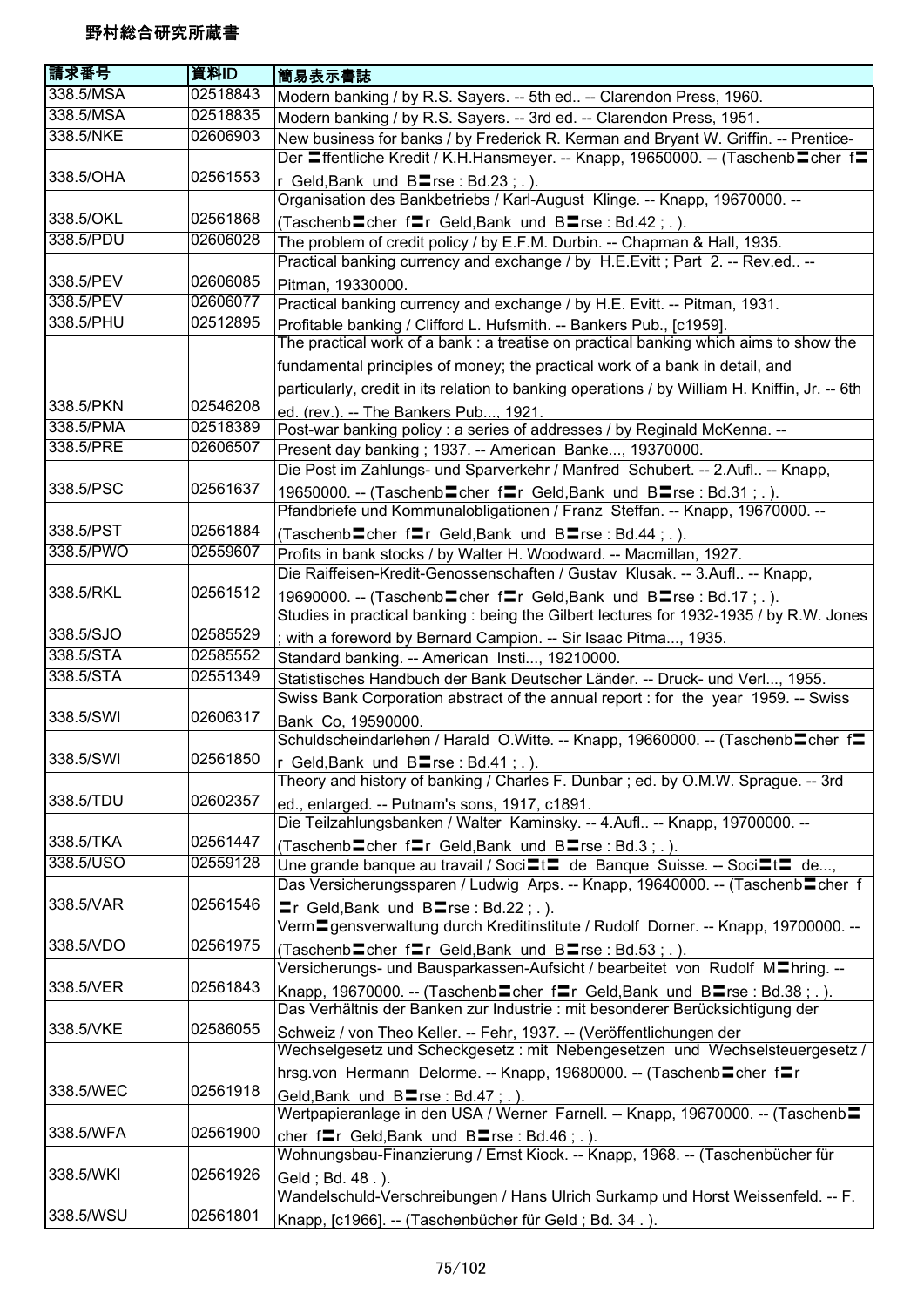| 請求番号       | 資料ID     | 簡易表示書誌                                                                                                                                                          |
|------------|----------|-----------------------------------------------------------------------------------------------------------------------------------------------------------------|
|            |          | Das Zahlungs- und Inkassogesch〓ft der Banken / Oswald Hahn. -- Knapp,                                                                                           |
| 338.5/ZHA  | 02561827 | 19700000. -- (Taschenb cher frier Geld, Bank und Blarse: Bd.36;.).<br>Control policies of the Reichsbank / by Mildred Northrop. -- Columbia Univer, 1938. -     |
| 338.53/CNO | 02500098 | - (Studies in history ; 436.).                                                                                                                                  |
| 338.53/DGA | 02546075 | Deposit velocity and its significance / George Garvy. -- Federal Reserve, 1959.                                                                                 |
|            |          | Urban mortgage lending: comparative markets and experience / by J. E. Morton. --                                                                                |
| 338.54/UMO | 02510337 | Princeton Unive, 1956. -- (Studies in urban mortgage financing / National Bureau of                                                                             |
|            |          | Economic Research, Financial Research Program; 7.).<br>The ABC of the Federal Reserve System : why the Federal Researve System was                              |
|            |          | called into being, the main features of its organization, and how it works / by Edwin                                                                           |
| 338.55/AKE | 02546331 | Walter Kemmerer. -- 8th ed. -- Princeton Unive                                                                                                                  |
| 338.55/CTA | 02601268 | The credit system / by W.G. Langworthy Taylor. -- Macmillan, 1913.                                                                                              |
|            |          | Qualitative credit control / by William E. Dunkman. -- Co;umbia Univer, 1933. --                                                                                |
| 338.55/QDU | 02562718 | (Studies in history; no. 395.).                                                                                                                                 |
| 338.57/BTH | 02606382 | Banking and exchange / by S. Evelyn Thomas. -- Donnington Pres, 1930.                                                                                           |
| 338.6/DSC  | 02551133 | Die deutsche Kreditbank / von G.v. Schulze-Gaevernitz. -- Mohr, 1922.<br>Depositenbanken und Spekulationsbanken : ein Vergleich deutschen und englischen        |
| 338.6/DWE  | 02559383 | Bankwesens / von Adolf Weber. -- 3. Aufl. -- Duncker & Humbl, 1922.                                                                                             |
| 338.6/EQU  | 02596450 | Equity investing by mutual savings banks. -- Savings banks , 19530000.<br>Commercial bank activities in urban mortgage financing / Carl F. Behrens. -- National |
|            |          | Bureau, c1952. -- (Studies in urban mortgage financing / National Bureau of                                                                                     |
| 338.61/CBE | 02535532 | Economic Research, Financial Research Program; .).                                                                                                              |
|            |          | Export-import banking: the instruments and operations utilized by American exporters                                                                            |
|            |          | and importers and their banks in financing foreign trade / by William S. Shaterian. --                                                                          |
| 338.62/ESH | 02586287 | Ronald Press, 1947.                                                                                                                                             |
|            |          | Goldman, Sachs & Co.: comprehensive investment banking. -- Goldman, Sachs ,                                                                                     |
| 338.64/GOL | 02562650 | 19580000.                                                                                                                                                       |
| 338.64/INA | 02559482 | Investment banking in England / by Bradley D. Nash. -- Shaw, 1924.                                                                                              |
|            |          | The present position of English joint stock banking / by Joseph Sykes. -- Ernest Benn                                                                           |
| 338.64/PSY | 02545572 | Lim, 1928.                                                                                                                                                      |
| 338.7/FCR  | 02601227 | The federal credit union : policy and practice / by Joh T. Croteau. -- Garoer &                                                                                 |
|            |          | Approaches to dynamic investment planning / by Stephen A. Marglin. -- North-Holland                                                                             |
| 338.8/AMA  | 02564532 | P, 1963. -- (Contributions to economic analysis; 29.).<br>Investment trusts and funds : from the investors'point of view / by C.Russell Doane                   |
| 338.8/IDO  | 02564573 | and Edward J.Hills. -- American Insti, 19590000.                                                                                                                |
|            |          | Investment trusts : their origin, development, and operation / Theodore Julius                                                                                  |
| 338.8/IGR  | 02596757 | Grayson. -- John Wiley, 1928.                                                                                                                                   |
|            |          | Investment trusts: their origin, development, and operation / Theodore Julius                                                                                   |
| 338.8/IGR  | 02561041 | Grayson. -- John Wiley, 1928.                                                                                                                                   |
|            |          | Investment trusts and funds from the investors point of view / by E.C.Harwood and                                                                               |
| 338.8/IHA  | 02564565 | Robert L.Blair. -- American Insti, 19370000.                                                                                                                    |
| 338.8/INV  | 02559201 | Investment Trust for European Shares "EURIT" annual report ; 1959. -- Management<br>of , 19590000.                                                              |
|            |          | Investment trusts and funds : from the investor's point of view / by Stanley D. Ryals                                                                           |
| 338.8/IRY  | 02606747 | and David F. Cox. -- American Instit, 1953.                                                                                                                     |
|            |          | Investment trusts and funds : from the investor's point of view / by Stanley D. Ryals                                                                           |
| 338.8/IRY  | 02564540 | and David F. Cox. -- American Instit, 1953.                                                                                                                     |
|            |          | Investment trusts and funds : from the investor's point of view / Stanley D.Ryals                                                                               |
| 338.8/IRY  | 02545242 | and David F.Cox. -- Arco Publishin, 19540000.                                                                                                                   |
| 338.8/ISP  | 02564250 | The investment trust / by Lawrence M. Speaker. -- Shaw, 1928.                                                                                                   |
| 338.8/TBI  | 02564284 | Trust functions simplified / by R.R.Bixby. -- R.R.Bixby, 19270000.                                                                                              |
|            |          | Die Verk⊑rzung der Fertigstellungszeiten f⊑r Investitionsvorhaben : Problematik und                                                                             |
| 338.8/VLA  | 02564581 | MIglichkeiten / Heinz Lange. -- Verlag Die Wi, 19590000.<br>The work of corporate trust departments / by R.G. Page and Payson G. Gates. --                      |
| 338.8/WPA  | 02512903 |                                                                                                                                                                 |
|            |          | Prentice-Hall, 1926.                                                                                                                                            |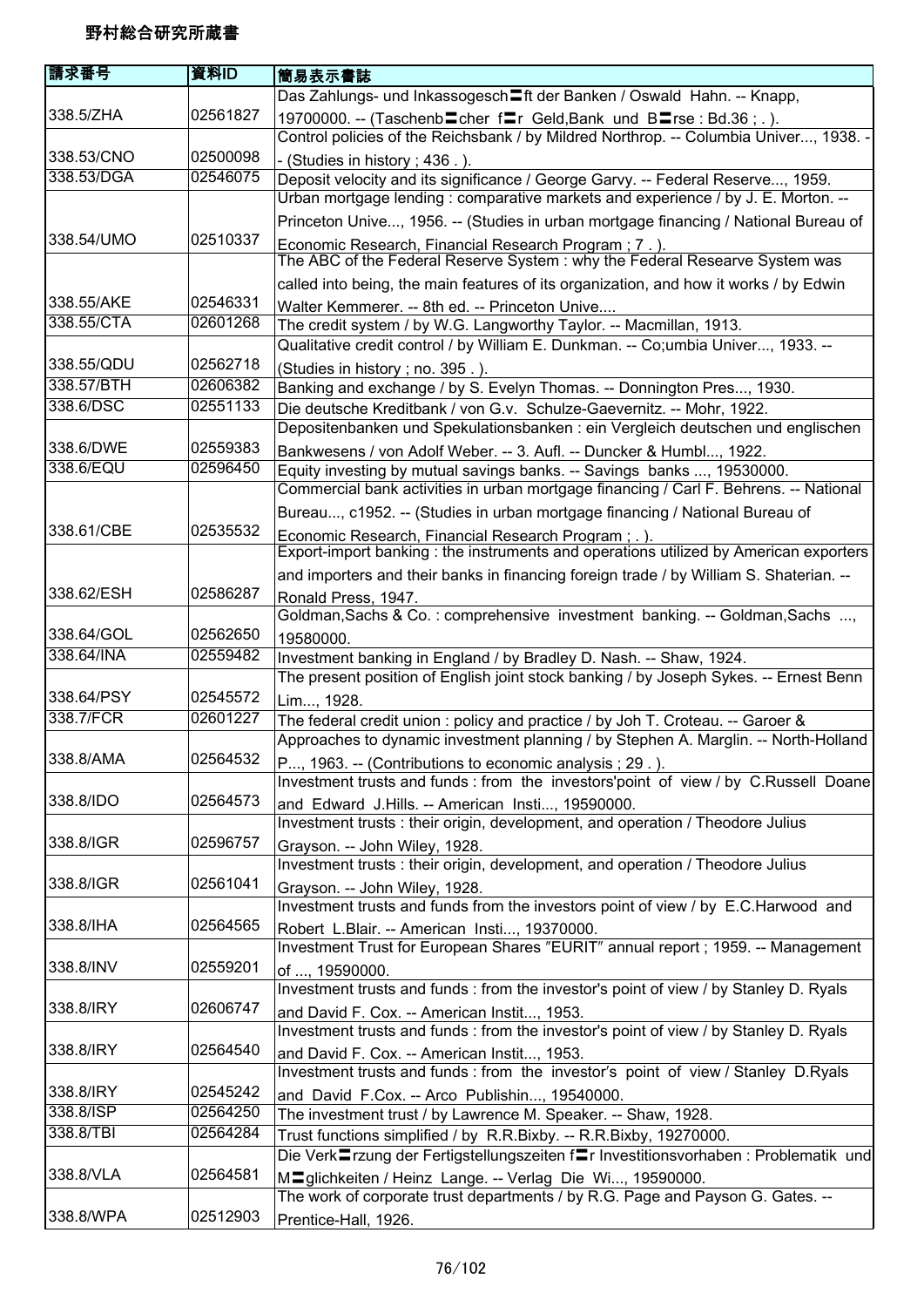| 請求番号       | 資料ID     | 簡易表示書誌                                                                                                                                                          |
|------------|----------|-----------------------------------------------------------------------------------------------------------------------------------------------------------------|
| 338.88/FRA | 02519320 | FRANCIT: investment trust for French shares. -- Management of , 19590000.                                                                                       |
|            |          | The investment trust service of life insurance / by Albert G. Borden. -- Crofts, 1928. --                                                                       |
| 338.88/IBO | 02634780 | (International life underwriters library; .).                                                                                                                   |
| 338.88/INT | 02545697 | Investment trusts in America / by Marshall H. Williams. -- Macmillan, 1928.                                                                                     |
| 338.89/SBU | 02567659 | The story of investment companies / by Hugh Bullock. -- Columbia Univer, 1959.                                                                                  |
| 338.9/BEI  | 02596898 | Behind the scenes of international finance / by Paul Einzig. -- Macmillan, 1931.                                                                                |
| 338.9/BEI  | 02545796 | Behind the scenes of international finance / by Paul Einzig. -- Macmillan, 1931.                                                                                |
| 338.9/BUN  | 02601458 | The balance of international payments of the United States. -- U.S. Government ,                                                                                |
| 338.9/EEI  | 02564623 | The exchange clearing system / by Paul Einzig. -- Macmillan, 1935.                                                                                              |
|            |          | The Euro-dollar system : practice and theory of international interest rates / by Paul                                                                          |
| 338.9/EEI  | 02585891 | Einzig. -- Macmillan, 1964.                                                                                                                                     |
| 338.9/FBA  | 02565976 | Foreign investment and taxation / by E. R. Barlow and Ira T. Wender. -- Prentice-Hall,                                                                          |
| 338.9/FEI  | 02586360 | Foreign balances / by Paul Einzig. -- Macmillan, 1938.                                                                                                          |
| 338.9/GYA  | 02564276 | Guide book for investments in Japan / by Kanzaburo Yamazaki. -- Institute of ,                                                                                  |
|            |          | L'investissement des firmes étrangères en France : (1945-1962) / par Gilles-Y. Bertin ;                                                                         |
| 338.9/IBE  | 02565968 | préface de Maurice Byé. -- Presses univers, 1963. -- (Études économiques                                                                                        |
|            |          | Der internationale Kapitalverkehr seit dem letzten Kriege : vom Pacht-und                                                                                       |
| 338.9/IKO  | 02564177 | Leihgesetz zur europ〓ischen Entwicklungshilfe / Lutz K〓llner. -- Knapp,                                                                                         |
| 338.9/IWI  | 02526234 | International finance / by Hartley Withers. -- J. Murray, 1918.                                                                                                 |
| 338.9/PRO  | 02565893 | The problem of international investment. -- Oxford Universi, 1937.                                                                                              |
|            |          | Survey of United States international finance 1952 / by Gardner Patterson and John                                                                              |
| 338.9/SPA  | 02564607 | M.Gunn. -- Princeton Univ, 19530000.                                                                                                                            |
|            |          | Survey of United States international finance 1951 / by Gardner Patterson and Jack                                                                              |
| 338.9/SPA  | 02564599 | N.Behrman. -- Princeton Univ, 19520000.                                                                                                                         |
|            |          | American investment in British manufacturing industry / John H. Dunning. -- George                                                                              |
| 338.92/ADU | 02546315 | Allen & , 1958.                                                                                                                                                 |
|            |          | American investments in Europe / by Charles T. Hallinan. -- Europa Publishi,                                                                                    |
| 338.92/AHA | 02528651 | [1927?]. -- (Europa handbooks; .).                                                                                                                              |
|            |          | British investments in Latin America : a case study in the operations of private                                                                                |
| 338.92/BRI | 02527182 | enterprise in retarded regions / J. Fred Rippy. -- University of M, 1959.                                                                                       |
|            |          | Foreign investments in India : a study of the impact of foreign investments on the                                                                              |
| 338.92/FKU | 02519593 | Indian economy in the British period / K. Mathew Kurian. -- Unique Press, 1959.                                                                                 |
|            |          | Foreign investments / by Gustav Cassel (et al) .-- Univ.of Chicag, 19280000.                                                                                    |
| 338.92/FOR | 02526200 | -- (Lectures on the Harris Foundation: 1928;.).                                                                                                                 |
| 338.92/FRE | 02586154 | Foreign investments in China / by C.F. Remer. -- Macmillan, 1933.                                                                                               |
|            |          | International financing and investment / with an introduction by James G. Johnson, Jr.                                                                          |
|            |          | ; edited by John F. McDaniels ; associate editors, Theodore B. Donson  [et al.]. --                                                                             |
| 338.92/INT | 02596468 | Published for t, 1964. -- (International commerce series; no. 2.).                                                                                              |
| 338.92/INT | 02526804 | The International flow of private capital. -- United Nations,, 1959.                                                                                            |
|            |          | Investing in American industries : analysis of opportunities today / edited by Lester V.                                                                        |
| 338.92/INV | 02519155 | Plum. -- Harper, 1960.                                                                                                                                          |
|            |          | International flow of long-term capital and official donations : 1959-1961. -- United                                                                           |
| 338.92/IUN | 02546307 | Nations, 19630000.                                                                                                                                              |
|            |          | Normal and abnormal international capital transfers / by Marco Fanno. -- Univ.of                                                                                |
| 338.92/NFA | 02546299 |                                                                                                                                                                 |
|            |          | Minnes, 19390000. -- (University of Minnesota: No.1; Studies in economic<br>Private investments abroad / by Charles R.Carroll. -- American Enter, 19540000. -   |
| 338.92/PCA | 02526986 |                                                                                                                                                                 |
|            |          | (National economic problems series : No.454 ; .).<br>Portfolio selection : a simulation of trust investiment / Geoffrey P. E. Clarkson. --                      |
| 338.92/PCL | 02561306 |                                                                                                                                                                 |
|            |          | Prentice-Hall, c1962 -- (The Ford Foundation Doctoral dissertation series ; 1961<br>Private United States investment in Europe and the overseas territories. -- |
| 338.92/PRI | 02546265 |                                                                                                                                                                 |
|            |          | Organisation f, 19540000.<br>The quicksands of the city and a way through for investors / by Hartley Withers. -- J.                                             |
| 338.92/QWI | 02526226 |                                                                                                                                                                 |
| 338.92/SOU | 02559169 | Cape, 1930.                                                                                                                                                     |
|            |          | South Africa Trust Fund "SAFIT" annual report; 1958/59. -- Management of ,                                                                                      |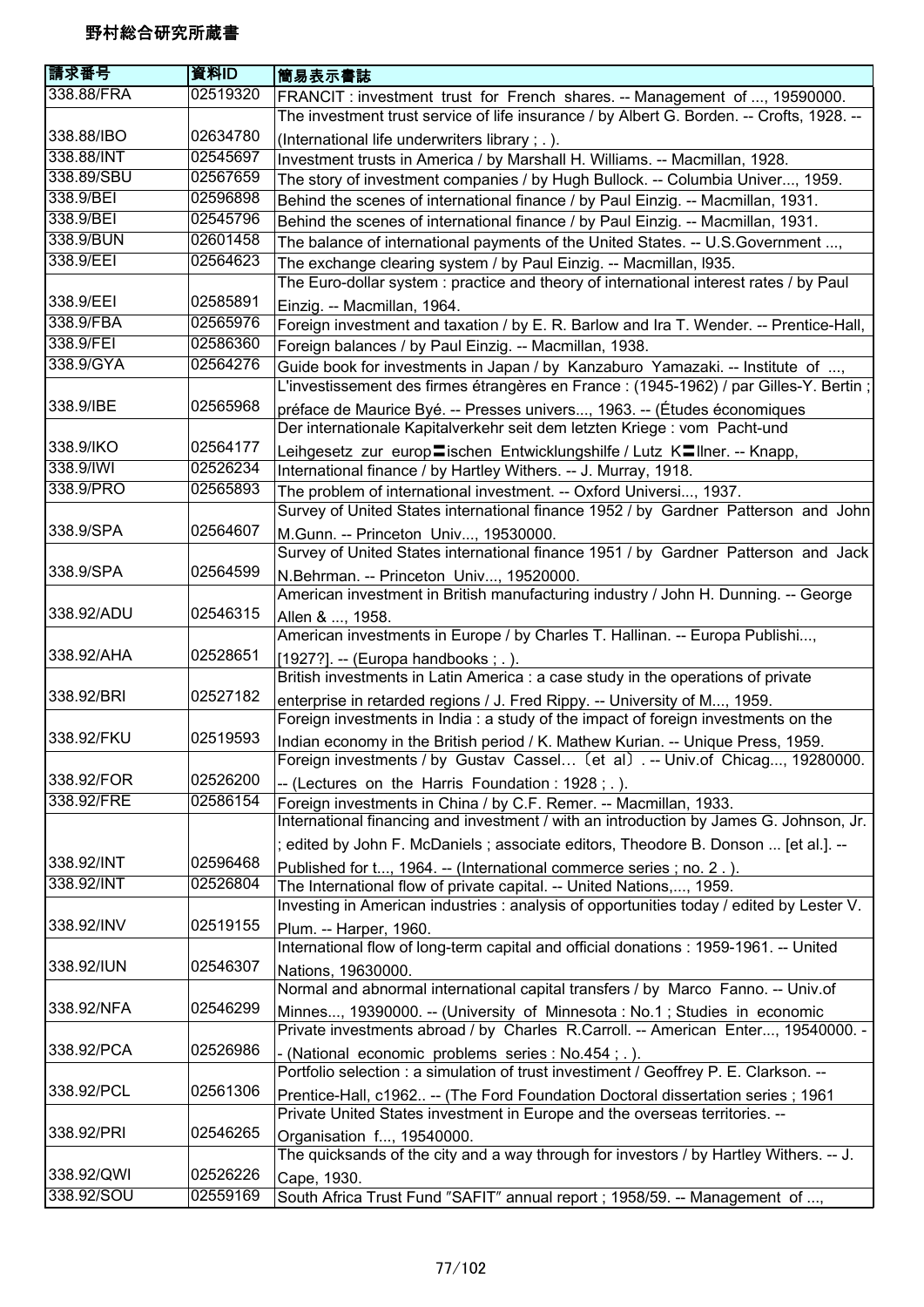| Balance of payments yearbook / prepared by Balance of Payments Division; Vol.8.<br>338.93/BAL<br>02562395<br>-- International , 19570000.<br>Balance of payments yearbook / prepared by Blance of Payments Division; Vol.5.<br>338.93/BAL<br>02562387<br>-- International , 19540000.<br>Balance of payments yearbook / prepared by Balance of Payments Division ; Vol.4.<br>338.93/BAL<br>02562379<br>-- International , 19520000.<br>Preliminary estimates of national income and balance of payments; 1962. --<br>338.93/PUN<br>02634657<br>H.M.S.O., 19630000.<br>The International Monetary Fund: retrospect and prospect / by Shigeo Horie; with a<br>338.97/IHO<br>02545523<br>foreword by Sir Roy Harrod. -- Macmillan, 1964.<br>338.98/BAN<br>02568582<br>Bank for International Settlements; 11th annual report. -- Schweiz, 19410000.<br>338.98/BAN<br>02568574<br>Bank for International Settlements ; 10th annual report. -- Schweiz, 19400000.<br>338.98/BAN<br>02568566<br>Bank for International Settlements ; 9th annual report. -- Schweiz, 19390000.<br>338.98/BEI<br>02566198<br>The bank for international settlements / by Paul Einzig. -- Macmillan, 1930.<br>338.98/INT<br>02565992<br>The International Bank for Reconstruction and Development. -- Published for t,<br>338.98/WMO<br>02568269<br>The World Bank: a prospect / by James Morris. -- Faber and Faber, 1963.<br>338/ADA<br>02562007<br>An approach to money and banking / James Dandy. -- Staples Press, 1954.<br>American financial institutions / Editor, Herbert V. Prochnow; contributing authors,<br>338/AME<br>02535185<br>Douglas H. Bellemore  [et al.]. -- Prentice-Hall, 1951.<br>338/BWI<br>02601953<br>The business of finance / by Hartley Withers. -- Dutton, 1918.<br>338/BWI<br>02601359<br>The business of finance / by Hartley Withers. -- J. Murray, 1918.<br>338/BWI<br>02601342<br>The business of finance / by Hartley Withers. -- J. Murray, 1918.<br>Credit and its uses / by William A.Prendergast. -- Appleton, 19220000. -- (Appleton's<br>338/CPR<br>02606754<br>business series; .).<br>Explanatory outline of the functions and requirements of bankers, trustees, regist<br>rars, tran sfer agents and lawyers in connection with the issue of investment securities<br>338/EEA<br>02546109<br>/ William D.Eaton. -- Financial Pub., 19280000.<br>Enzyklopädisches Lexikon für das Geld-; 全巻, Bd. 1, Bd. 2. -- Zugleich 2. Aufl. vom<br>338/ENZ<br>02550903<br>Handwörterbuch des Bankwesens / von M. Palyi und P. Quittner. -- F. Knapp, c1957.<br>Enzyklopädisches Lexikon für das Geld-; 全巻, Bd. 1, Bd. 2. -- Zugleich 2. Aufl. vom<br>338/ENZ<br>02550895<br>Handwörterbuch des Bankwesens / von M. Palyi und P. Quittner. -- F. Knapp, c1957.<br>338/FEI<br>02565505<br>The fight for financial supremacy / by Paul Einzig. -- 2nd ed -- Macmillan, 1931.<br>338/FEI<br>02565497<br>The fight for financial supremacy / by Paul Einzig. -- 2nd ed -- Macmillan, 1931.<br>Financial institutions / by Erwin W. Boehmler, (editor); Roland I. Robinson, Frank H.<br>02556504<br>338/FIN<br>Gane, and Loring C. Farwell. -- R.D. Irwin, 1951.<br>338/FIN<br>02556496<br>Financial institutions / editor, Roland I. Robinson (et al.) .-- 3rd ed -- R. Irwin,<br>Geld-: eine gemeinverständliche Darstellung / Obst/Hintner. -- 35., vollständig neu<br>338/GOB<br>02564847<br>bearbeitete und stark erweiterte Aufl / von Otto Hintner. -- C.E. Poeschel, 1963.<br>Geld-: eine gemeinverständliche Darstellung / Georg Obst. -- 23. Aufl -- Poeschel,<br>338/GOB<br>02565554<br>1926. -- (Sammlung kaufmännischer Unterrichtswerke; Bd. 1.).<br>Geld-, Bank- und Börsenwesen : eine gemeinverstandliche Darstellung / Georg Obst.<br>-- 28., völlig veränderte neu Aulf. -- C.E. Poeschel, 1933. -- (Sammlung<br>338/GOB<br>02499069<br>kaufmännischer Unterrichtswerke; Bd. 1).<br>Handbuch des Bank- und BI rsenwesens : fr<br>Bankbeamte, Kaufleute, Kapitalisten, sowie framericher Selbst-Unterricht / bearbeitet<br>338/HAN<br>02596476<br>von Jacob Kautsch. -- 2.Aufl. -- Sprach-und Han, 19010000.<br>02567063<br>338/MED<br>Money bank credit and prices / by Lionel D. Edie. -- Harper & Brothe, c1928.<br>338/MHA<br>02546174<br>Money / J. Whitney Hanks & Roland Stucki. -- Knopf, 1956.<br>Management investment companies / Investment Company Institute. -- Prentice-Hall,<br>338/MIN<br>02606366<br>c1962. -- (Trade associations monographs; .).<br>Management investment companies / Investment Company Institute. -- Prentice-Hall,<br>338/MIN<br>02551117<br>c1962. -- (Trade associations monographs ; .).<br>338/MKE<br>02556512<br>Money and banking / Raymond P. Kent. -- Rev. ed. -- Rinehart, c1951. | 請求番号    | 資料ID     | 簡易表示書誌                                                                            |
|---------------------------------------------------------------------------------------------------------------------------------------------------------------------------------------------------------------------------------------------------------------------------------------------------------------------------------------------------------------------------------------------------------------------------------------------------------------------------------------------------------------------------------------------------------------------------------------------------------------------------------------------------------------------------------------------------------------------------------------------------------------------------------------------------------------------------------------------------------------------------------------------------------------------------------------------------------------------------------------------------------------------------------------------------------------------------------------------------------------------------------------------------------------------------------------------------------------------------------------------------------------------------------------------------------------------------------------------------------------------------------------------------------------------------------------------------------------------------------------------------------------------------------------------------------------------------------------------------------------------------------------------------------------------------------------------------------------------------------------------------------------------------------------------------------------------------------------------------------------------------------------------------------------------------------------------------------------------------------------------------------------------------------------------------------------------------------------------------------------------------------------------------------------------------------------------------------------------------------------------------------------------------------------------------------------------------------------------------------------------------------------------------------------------------------------------------------------------------------------------------------------------------------------------------------------------------------------------------------------------------------------------------------------------------------------------------------------------------------------------------------------------------------------------------------------------------------------------------------------------------------------------------------------------------------------------------------------------------------------------------------------------------------------------------------------------------------------------------------------------------------------------------------------------------------------------------------------------------------------------------------------------------------------------------------------------------------------------------------------------------------------------------------------------------------------------------------------------------------------------------------------------------------------------------------------------------------------------------------------------------------------------------------------------------------------------------------------------------------------------------------------------------------------------------------------------------------------------------------------------------------------------------------------------------------------------------------------------------------------------------------------------------------------------------------------------------------------------------------------------------------------------------------------------------------------------------------------------------------------------------------------------------------------------------------------------------------------------------------------------------------------------------------------------------------------------------------------------------------------------------------------------------------------------------------------------------------------------------------------------------------------------------------------------------------------------------------------------------------------------------------|---------|----------|-----------------------------------------------------------------------------------|
|                                                                                                                                                                                                                                                                                                                                                                                                                                                                                                                                                                                                                                                                                                                                                                                                                                                                                                                                                                                                                                                                                                                                                                                                                                                                                                                                                                                                                                                                                                                                                                                                                                                                                                                                                                                                                                                                                                                                                                                                                                                                                                                                                                                                                                                                                                                                                                                                                                                                                                                                                                                                                                                                                                                                                                                                                                                                                                                                                                                                                                                                                                                                                                                                                                                                                                                                                                                                                                                                                                                                                                                                                                                                                                                                                                                                                                                                                                                                                                                                                                                                                                                                                                                                                                                                                                                                                                                                                                                                                                                                                                                                                                                                                                                                                         |         |          |                                                                                   |
|                                                                                                                                                                                                                                                                                                                                                                                                                                                                                                                                                                                                                                                                                                                                                                                                                                                                                                                                                                                                                                                                                                                                                                                                                                                                                                                                                                                                                                                                                                                                                                                                                                                                                                                                                                                                                                                                                                                                                                                                                                                                                                                                                                                                                                                                                                                                                                                                                                                                                                                                                                                                                                                                                                                                                                                                                                                                                                                                                                                                                                                                                                                                                                                                                                                                                                                                                                                                                                                                                                                                                                                                                                                                                                                                                                                                                                                                                                                                                                                                                                                                                                                                                                                                                                                                                                                                                                                                                                                                                                                                                                                                                                                                                                                                                         |         |          |                                                                                   |
|                                                                                                                                                                                                                                                                                                                                                                                                                                                                                                                                                                                                                                                                                                                                                                                                                                                                                                                                                                                                                                                                                                                                                                                                                                                                                                                                                                                                                                                                                                                                                                                                                                                                                                                                                                                                                                                                                                                                                                                                                                                                                                                                                                                                                                                                                                                                                                                                                                                                                                                                                                                                                                                                                                                                                                                                                                                                                                                                                                                                                                                                                                                                                                                                                                                                                                                                                                                                                                                                                                                                                                                                                                                                                                                                                                                                                                                                                                                                                                                                                                                                                                                                                                                                                                                                                                                                                                                                                                                                                                                                                                                                                                                                                                                                                         |         |          |                                                                                   |
|                                                                                                                                                                                                                                                                                                                                                                                                                                                                                                                                                                                                                                                                                                                                                                                                                                                                                                                                                                                                                                                                                                                                                                                                                                                                                                                                                                                                                                                                                                                                                                                                                                                                                                                                                                                                                                                                                                                                                                                                                                                                                                                                                                                                                                                                                                                                                                                                                                                                                                                                                                                                                                                                                                                                                                                                                                                                                                                                                                                                                                                                                                                                                                                                                                                                                                                                                                                                                                                                                                                                                                                                                                                                                                                                                                                                                                                                                                                                                                                                                                                                                                                                                                                                                                                                                                                                                                                                                                                                                                                                                                                                                                                                                                                                                         |         |          |                                                                                   |
|                                                                                                                                                                                                                                                                                                                                                                                                                                                                                                                                                                                                                                                                                                                                                                                                                                                                                                                                                                                                                                                                                                                                                                                                                                                                                                                                                                                                                                                                                                                                                                                                                                                                                                                                                                                                                                                                                                                                                                                                                                                                                                                                                                                                                                                                                                                                                                                                                                                                                                                                                                                                                                                                                                                                                                                                                                                                                                                                                                                                                                                                                                                                                                                                                                                                                                                                                                                                                                                                                                                                                                                                                                                                                                                                                                                                                                                                                                                                                                                                                                                                                                                                                                                                                                                                                                                                                                                                                                                                                                                                                                                                                                                                                                                                                         |         |          |                                                                                   |
|                                                                                                                                                                                                                                                                                                                                                                                                                                                                                                                                                                                                                                                                                                                                                                                                                                                                                                                                                                                                                                                                                                                                                                                                                                                                                                                                                                                                                                                                                                                                                                                                                                                                                                                                                                                                                                                                                                                                                                                                                                                                                                                                                                                                                                                                                                                                                                                                                                                                                                                                                                                                                                                                                                                                                                                                                                                                                                                                                                                                                                                                                                                                                                                                                                                                                                                                                                                                                                                                                                                                                                                                                                                                                                                                                                                                                                                                                                                                                                                                                                                                                                                                                                                                                                                                                                                                                                                                                                                                                                                                                                                                                                                                                                                                                         |         |          |                                                                                   |
|                                                                                                                                                                                                                                                                                                                                                                                                                                                                                                                                                                                                                                                                                                                                                                                                                                                                                                                                                                                                                                                                                                                                                                                                                                                                                                                                                                                                                                                                                                                                                                                                                                                                                                                                                                                                                                                                                                                                                                                                                                                                                                                                                                                                                                                                                                                                                                                                                                                                                                                                                                                                                                                                                                                                                                                                                                                                                                                                                                                                                                                                                                                                                                                                                                                                                                                                                                                                                                                                                                                                                                                                                                                                                                                                                                                                                                                                                                                                                                                                                                                                                                                                                                                                                                                                                                                                                                                                                                                                                                                                                                                                                                                                                                                                                         |         |          |                                                                                   |
|                                                                                                                                                                                                                                                                                                                                                                                                                                                                                                                                                                                                                                                                                                                                                                                                                                                                                                                                                                                                                                                                                                                                                                                                                                                                                                                                                                                                                                                                                                                                                                                                                                                                                                                                                                                                                                                                                                                                                                                                                                                                                                                                                                                                                                                                                                                                                                                                                                                                                                                                                                                                                                                                                                                                                                                                                                                                                                                                                                                                                                                                                                                                                                                                                                                                                                                                                                                                                                                                                                                                                                                                                                                                                                                                                                                                                                                                                                                                                                                                                                                                                                                                                                                                                                                                                                                                                                                                                                                                                                                                                                                                                                                                                                                                                         |         |          |                                                                                   |
|                                                                                                                                                                                                                                                                                                                                                                                                                                                                                                                                                                                                                                                                                                                                                                                                                                                                                                                                                                                                                                                                                                                                                                                                                                                                                                                                                                                                                                                                                                                                                                                                                                                                                                                                                                                                                                                                                                                                                                                                                                                                                                                                                                                                                                                                                                                                                                                                                                                                                                                                                                                                                                                                                                                                                                                                                                                                                                                                                                                                                                                                                                                                                                                                                                                                                                                                                                                                                                                                                                                                                                                                                                                                                                                                                                                                                                                                                                                                                                                                                                                                                                                                                                                                                                                                                                                                                                                                                                                                                                                                                                                                                                                                                                                                                         |         |          |                                                                                   |
|                                                                                                                                                                                                                                                                                                                                                                                                                                                                                                                                                                                                                                                                                                                                                                                                                                                                                                                                                                                                                                                                                                                                                                                                                                                                                                                                                                                                                                                                                                                                                                                                                                                                                                                                                                                                                                                                                                                                                                                                                                                                                                                                                                                                                                                                                                                                                                                                                                                                                                                                                                                                                                                                                                                                                                                                                                                                                                                                                                                                                                                                                                                                                                                                                                                                                                                                                                                                                                                                                                                                                                                                                                                                                                                                                                                                                                                                                                                                                                                                                                                                                                                                                                                                                                                                                                                                                                                                                                                                                                                                                                                                                                                                                                                                                         |         |          |                                                                                   |
|                                                                                                                                                                                                                                                                                                                                                                                                                                                                                                                                                                                                                                                                                                                                                                                                                                                                                                                                                                                                                                                                                                                                                                                                                                                                                                                                                                                                                                                                                                                                                                                                                                                                                                                                                                                                                                                                                                                                                                                                                                                                                                                                                                                                                                                                                                                                                                                                                                                                                                                                                                                                                                                                                                                                                                                                                                                                                                                                                                                                                                                                                                                                                                                                                                                                                                                                                                                                                                                                                                                                                                                                                                                                                                                                                                                                                                                                                                                                                                                                                                                                                                                                                                                                                                                                                                                                                                                                                                                                                                                                                                                                                                                                                                                                                         |         |          |                                                                                   |
|                                                                                                                                                                                                                                                                                                                                                                                                                                                                                                                                                                                                                                                                                                                                                                                                                                                                                                                                                                                                                                                                                                                                                                                                                                                                                                                                                                                                                                                                                                                                                                                                                                                                                                                                                                                                                                                                                                                                                                                                                                                                                                                                                                                                                                                                                                                                                                                                                                                                                                                                                                                                                                                                                                                                                                                                                                                                                                                                                                                                                                                                                                                                                                                                                                                                                                                                                                                                                                                                                                                                                                                                                                                                                                                                                                                                                                                                                                                                                                                                                                                                                                                                                                                                                                                                                                                                                                                                                                                                                                                                                                                                                                                                                                                                                         |         |          |                                                                                   |
|                                                                                                                                                                                                                                                                                                                                                                                                                                                                                                                                                                                                                                                                                                                                                                                                                                                                                                                                                                                                                                                                                                                                                                                                                                                                                                                                                                                                                                                                                                                                                                                                                                                                                                                                                                                                                                                                                                                                                                                                                                                                                                                                                                                                                                                                                                                                                                                                                                                                                                                                                                                                                                                                                                                                                                                                                                                                                                                                                                                                                                                                                                                                                                                                                                                                                                                                                                                                                                                                                                                                                                                                                                                                                                                                                                                                                                                                                                                                                                                                                                                                                                                                                                                                                                                                                                                                                                                                                                                                                                                                                                                                                                                                                                                                                         |         |          |                                                                                   |
|                                                                                                                                                                                                                                                                                                                                                                                                                                                                                                                                                                                                                                                                                                                                                                                                                                                                                                                                                                                                                                                                                                                                                                                                                                                                                                                                                                                                                                                                                                                                                                                                                                                                                                                                                                                                                                                                                                                                                                                                                                                                                                                                                                                                                                                                                                                                                                                                                                                                                                                                                                                                                                                                                                                                                                                                                                                                                                                                                                                                                                                                                                                                                                                                                                                                                                                                                                                                                                                                                                                                                                                                                                                                                                                                                                                                                                                                                                                                                                                                                                                                                                                                                                                                                                                                                                                                                                                                                                                                                                                                                                                                                                                                                                                                                         |         |          |                                                                                   |
|                                                                                                                                                                                                                                                                                                                                                                                                                                                                                                                                                                                                                                                                                                                                                                                                                                                                                                                                                                                                                                                                                                                                                                                                                                                                                                                                                                                                                                                                                                                                                                                                                                                                                                                                                                                                                                                                                                                                                                                                                                                                                                                                                                                                                                                                                                                                                                                                                                                                                                                                                                                                                                                                                                                                                                                                                                                                                                                                                                                                                                                                                                                                                                                                                                                                                                                                                                                                                                                                                                                                                                                                                                                                                                                                                                                                                                                                                                                                                                                                                                                                                                                                                                                                                                                                                                                                                                                                                                                                                                                                                                                                                                                                                                                                                         |         |          |                                                                                   |
|                                                                                                                                                                                                                                                                                                                                                                                                                                                                                                                                                                                                                                                                                                                                                                                                                                                                                                                                                                                                                                                                                                                                                                                                                                                                                                                                                                                                                                                                                                                                                                                                                                                                                                                                                                                                                                                                                                                                                                                                                                                                                                                                                                                                                                                                                                                                                                                                                                                                                                                                                                                                                                                                                                                                                                                                                                                                                                                                                                                                                                                                                                                                                                                                                                                                                                                                                                                                                                                                                                                                                                                                                                                                                                                                                                                                                                                                                                                                                                                                                                                                                                                                                                                                                                                                                                                                                                                                                                                                                                                                                                                                                                                                                                                                                         |         |          |                                                                                   |
|                                                                                                                                                                                                                                                                                                                                                                                                                                                                                                                                                                                                                                                                                                                                                                                                                                                                                                                                                                                                                                                                                                                                                                                                                                                                                                                                                                                                                                                                                                                                                                                                                                                                                                                                                                                                                                                                                                                                                                                                                                                                                                                                                                                                                                                                                                                                                                                                                                                                                                                                                                                                                                                                                                                                                                                                                                                                                                                                                                                                                                                                                                                                                                                                                                                                                                                                                                                                                                                                                                                                                                                                                                                                                                                                                                                                                                                                                                                                                                                                                                                                                                                                                                                                                                                                                                                                                                                                                                                                                                                                                                                                                                                                                                                                                         |         |          |                                                                                   |
|                                                                                                                                                                                                                                                                                                                                                                                                                                                                                                                                                                                                                                                                                                                                                                                                                                                                                                                                                                                                                                                                                                                                                                                                                                                                                                                                                                                                                                                                                                                                                                                                                                                                                                                                                                                                                                                                                                                                                                                                                                                                                                                                                                                                                                                                                                                                                                                                                                                                                                                                                                                                                                                                                                                                                                                                                                                                                                                                                                                                                                                                                                                                                                                                                                                                                                                                                                                                                                                                                                                                                                                                                                                                                                                                                                                                                                                                                                                                                                                                                                                                                                                                                                                                                                                                                                                                                                                                                                                                                                                                                                                                                                                                                                                                                         |         |          |                                                                                   |
|                                                                                                                                                                                                                                                                                                                                                                                                                                                                                                                                                                                                                                                                                                                                                                                                                                                                                                                                                                                                                                                                                                                                                                                                                                                                                                                                                                                                                                                                                                                                                                                                                                                                                                                                                                                                                                                                                                                                                                                                                                                                                                                                                                                                                                                                                                                                                                                                                                                                                                                                                                                                                                                                                                                                                                                                                                                                                                                                                                                                                                                                                                                                                                                                                                                                                                                                                                                                                                                                                                                                                                                                                                                                                                                                                                                                                                                                                                                                                                                                                                                                                                                                                                                                                                                                                                                                                                                                                                                                                                                                                                                                                                                                                                                                                         |         |          |                                                                                   |
|                                                                                                                                                                                                                                                                                                                                                                                                                                                                                                                                                                                                                                                                                                                                                                                                                                                                                                                                                                                                                                                                                                                                                                                                                                                                                                                                                                                                                                                                                                                                                                                                                                                                                                                                                                                                                                                                                                                                                                                                                                                                                                                                                                                                                                                                                                                                                                                                                                                                                                                                                                                                                                                                                                                                                                                                                                                                                                                                                                                                                                                                                                                                                                                                                                                                                                                                                                                                                                                                                                                                                                                                                                                                                                                                                                                                                                                                                                                                                                                                                                                                                                                                                                                                                                                                                                                                                                                                                                                                                                                                                                                                                                                                                                                                                         |         |          |                                                                                   |
|                                                                                                                                                                                                                                                                                                                                                                                                                                                                                                                                                                                                                                                                                                                                                                                                                                                                                                                                                                                                                                                                                                                                                                                                                                                                                                                                                                                                                                                                                                                                                                                                                                                                                                                                                                                                                                                                                                                                                                                                                                                                                                                                                                                                                                                                                                                                                                                                                                                                                                                                                                                                                                                                                                                                                                                                                                                                                                                                                                                                                                                                                                                                                                                                                                                                                                                                                                                                                                                                                                                                                                                                                                                                                                                                                                                                                                                                                                                                                                                                                                                                                                                                                                                                                                                                                                                                                                                                                                                                                                                                                                                                                                                                                                                                                         |         |          |                                                                                   |
|                                                                                                                                                                                                                                                                                                                                                                                                                                                                                                                                                                                                                                                                                                                                                                                                                                                                                                                                                                                                                                                                                                                                                                                                                                                                                                                                                                                                                                                                                                                                                                                                                                                                                                                                                                                                                                                                                                                                                                                                                                                                                                                                                                                                                                                                                                                                                                                                                                                                                                                                                                                                                                                                                                                                                                                                                                                                                                                                                                                                                                                                                                                                                                                                                                                                                                                                                                                                                                                                                                                                                                                                                                                                                                                                                                                                                                                                                                                                                                                                                                                                                                                                                                                                                                                                                                                                                                                                                                                                                                                                                                                                                                                                                                                                                         |         |          |                                                                                   |
|                                                                                                                                                                                                                                                                                                                                                                                                                                                                                                                                                                                                                                                                                                                                                                                                                                                                                                                                                                                                                                                                                                                                                                                                                                                                                                                                                                                                                                                                                                                                                                                                                                                                                                                                                                                                                                                                                                                                                                                                                                                                                                                                                                                                                                                                                                                                                                                                                                                                                                                                                                                                                                                                                                                                                                                                                                                                                                                                                                                                                                                                                                                                                                                                                                                                                                                                                                                                                                                                                                                                                                                                                                                                                                                                                                                                                                                                                                                                                                                                                                                                                                                                                                                                                                                                                                                                                                                                                                                                                                                                                                                                                                                                                                                                                         |         |          |                                                                                   |
|                                                                                                                                                                                                                                                                                                                                                                                                                                                                                                                                                                                                                                                                                                                                                                                                                                                                                                                                                                                                                                                                                                                                                                                                                                                                                                                                                                                                                                                                                                                                                                                                                                                                                                                                                                                                                                                                                                                                                                                                                                                                                                                                                                                                                                                                                                                                                                                                                                                                                                                                                                                                                                                                                                                                                                                                                                                                                                                                                                                                                                                                                                                                                                                                                                                                                                                                                                                                                                                                                                                                                                                                                                                                                                                                                                                                                                                                                                                                                                                                                                                                                                                                                                                                                                                                                                                                                                                                                                                                                                                                                                                                                                                                                                                                                         |         |          |                                                                                   |
|                                                                                                                                                                                                                                                                                                                                                                                                                                                                                                                                                                                                                                                                                                                                                                                                                                                                                                                                                                                                                                                                                                                                                                                                                                                                                                                                                                                                                                                                                                                                                                                                                                                                                                                                                                                                                                                                                                                                                                                                                                                                                                                                                                                                                                                                                                                                                                                                                                                                                                                                                                                                                                                                                                                                                                                                                                                                                                                                                                                                                                                                                                                                                                                                                                                                                                                                                                                                                                                                                                                                                                                                                                                                                                                                                                                                                                                                                                                                                                                                                                                                                                                                                                                                                                                                                                                                                                                                                                                                                                                                                                                                                                                                                                                                                         |         |          |                                                                                   |
|                                                                                                                                                                                                                                                                                                                                                                                                                                                                                                                                                                                                                                                                                                                                                                                                                                                                                                                                                                                                                                                                                                                                                                                                                                                                                                                                                                                                                                                                                                                                                                                                                                                                                                                                                                                                                                                                                                                                                                                                                                                                                                                                                                                                                                                                                                                                                                                                                                                                                                                                                                                                                                                                                                                                                                                                                                                                                                                                                                                                                                                                                                                                                                                                                                                                                                                                                                                                                                                                                                                                                                                                                                                                                                                                                                                                                                                                                                                                                                                                                                                                                                                                                                                                                                                                                                                                                                                                                                                                                                                                                                                                                                                                                                                                                         |         |          |                                                                                   |
|                                                                                                                                                                                                                                                                                                                                                                                                                                                                                                                                                                                                                                                                                                                                                                                                                                                                                                                                                                                                                                                                                                                                                                                                                                                                                                                                                                                                                                                                                                                                                                                                                                                                                                                                                                                                                                                                                                                                                                                                                                                                                                                                                                                                                                                                                                                                                                                                                                                                                                                                                                                                                                                                                                                                                                                                                                                                                                                                                                                                                                                                                                                                                                                                                                                                                                                                                                                                                                                                                                                                                                                                                                                                                                                                                                                                                                                                                                                                                                                                                                                                                                                                                                                                                                                                                                                                                                                                                                                                                                                                                                                                                                                                                                                                                         |         |          |                                                                                   |
|                                                                                                                                                                                                                                                                                                                                                                                                                                                                                                                                                                                                                                                                                                                                                                                                                                                                                                                                                                                                                                                                                                                                                                                                                                                                                                                                                                                                                                                                                                                                                                                                                                                                                                                                                                                                                                                                                                                                                                                                                                                                                                                                                                                                                                                                                                                                                                                                                                                                                                                                                                                                                                                                                                                                                                                                                                                                                                                                                                                                                                                                                                                                                                                                                                                                                                                                                                                                                                                                                                                                                                                                                                                                                                                                                                                                                                                                                                                                                                                                                                                                                                                                                                                                                                                                                                                                                                                                                                                                                                                                                                                                                                                                                                                                                         |         |          |                                                                                   |
|                                                                                                                                                                                                                                                                                                                                                                                                                                                                                                                                                                                                                                                                                                                                                                                                                                                                                                                                                                                                                                                                                                                                                                                                                                                                                                                                                                                                                                                                                                                                                                                                                                                                                                                                                                                                                                                                                                                                                                                                                                                                                                                                                                                                                                                                                                                                                                                                                                                                                                                                                                                                                                                                                                                                                                                                                                                                                                                                                                                                                                                                                                                                                                                                                                                                                                                                                                                                                                                                                                                                                                                                                                                                                                                                                                                                                                                                                                                                                                                                                                                                                                                                                                                                                                                                                                                                                                                                                                                                                                                                                                                                                                                                                                                                                         |         |          |                                                                                   |
|                                                                                                                                                                                                                                                                                                                                                                                                                                                                                                                                                                                                                                                                                                                                                                                                                                                                                                                                                                                                                                                                                                                                                                                                                                                                                                                                                                                                                                                                                                                                                                                                                                                                                                                                                                                                                                                                                                                                                                                                                                                                                                                                                                                                                                                                                                                                                                                                                                                                                                                                                                                                                                                                                                                                                                                                                                                                                                                                                                                                                                                                                                                                                                                                                                                                                                                                                                                                                                                                                                                                                                                                                                                                                                                                                                                                                                                                                                                                                                                                                                                                                                                                                                                                                                                                                                                                                                                                                                                                                                                                                                                                                                                                                                                                                         |         |          |                                                                                   |
|                                                                                                                                                                                                                                                                                                                                                                                                                                                                                                                                                                                                                                                                                                                                                                                                                                                                                                                                                                                                                                                                                                                                                                                                                                                                                                                                                                                                                                                                                                                                                                                                                                                                                                                                                                                                                                                                                                                                                                                                                                                                                                                                                                                                                                                                                                                                                                                                                                                                                                                                                                                                                                                                                                                                                                                                                                                                                                                                                                                                                                                                                                                                                                                                                                                                                                                                                                                                                                                                                                                                                                                                                                                                                                                                                                                                                                                                                                                                                                                                                                                                                                                                                                                                                                                                                                                                                                                                                                                                                                                                                                                                                                                                                                                                                         |         |          |                                                                                   |
|                                                                                                                                                                                                                                                                                                                                                                                                                                                                                                                                                                                                                                                                                                                                                                                                                                                                                                                                                                                                                                                                                                                                                                                                                                                                                                                                                                                                                                                                                                                                                                                                                                                                                                                                                                                                                                                                                                                                                                                                                                                                                                                                                                                                                                                                                                                                                                                                                                                                                                                                                                                                                                                                                                                                                                                                                                                                                                                                                                                                                                                                                                                                                                                                                                                                                                                                                                                                                                                                                                                                                                                                                                                                                                                                                                                                                                                                                                                                                                                                                                                                                                                                                                                                                                                                                                                                                                                                                                                                                                                                                                                                                                                                                                                                                         |         |          |                                                                                   |
|                                                                                                                                                                                                                                                                                                                                                                                                                                                                                                                                                                                                                                                                                                                                                                                                                                                                                                                                                                                                                                                                                                                                                                                                                                                                                                                                                                                                                                                                                                                                                                                                                                                                                                                                                                                                                                                                                                                                                                                                                                                                                                                                                                                                                                                                                                                                                                                                                                                                                                                                                                                                                                                                                                                                                                                                                                                                                                                                                                                                                                                                                                                                                                                                                                                                                                                                                                                                                                                                                                                                                                                                                                                                                                                                                                                                                                                                                                                                                                                                                                                                                                                                                                                                                                                                                                                                                                                                                                                                                                                                                                                                                                                                                                                                                         |         |          |                                                                                   |
|                                                                                                                                                                                                                                                                                                                                                                                                                                                                                                                                                                                                                                                                                                                                                                                                                                                                                                                                                                                                                                                                                                                                                                                                                                                                                                                                                                                                                                                                                                                                                                                                                                                                                                                                                                                                                                                                                                                                                                                                                                                                                                                                                                                                                                                                                                                                                                                                                                                                                                                                                                                                                                                                                                                                                                                                                                                                                                                                                                                                                                                                                                                                                                                                                                                                                                                                                                                                                                                                                                                                                                                                                                                                                                                                                                                                                                                                                                                                                                                                                                                                                                                                                                                                                                                                                                                                                                                                                                                                                                                                                                                                                                                                                                                                                         |         |          |                                                                                   |
|                                                                                                                                                                                                                                                                                                                                                                                                                                                                                                                                                                                                                                                                                                                                                                                                                                                                                                                                                                                                                                                                                                                                                                                                                                                                                                                                                                                                                                                                                                                                                                                                                                                                                                                                                                                                                                                                                                                                                                                                                                                                                                                                                                                                                                                                                                                                                                                                                                                                                                                                                                                                                                                                                                                                                                                                                                                                                                                                                                                                                                                                                                                                                                                                                                                                                                                                                                                                                                                                                                                                                                                                                                                                                                                                                                                                                                                                                                                                                                                                                                                                                                                                                                                                                                                                                                                                                                                                                                                                                                                                                                                                                                                                                                                                                         |         |          |                                                                                   |
|                                                                                                                                                                                                                                                                                                                                                                                                                                                                                                                                                                                                                                                                                                                                                                                                                                                                                                                                                                                                                                                                                                                                                                                                                                                                                                                                                                                                                                                                                                                                                                                                                                                                                                                                                                                                                                                                                                                                                                                                                                                                                                                                                                                                                                                                                                                                                                                                                                                                                                                                                                                                                                                                                                                                                                                                                                                                                                                                                                                                                                                                                                                                                                                                                                                                                                                                                                                                                                                                                                                                                                                                                                                                                                                                                                                                                                                                                                                                                                                                                                                                                                                                                                                                                                                                                                                                                                                                                                                                                                                                                                                                                                                                                                                                                         |         |          |                                                                                   |
|                                                                                                                                                                                                                                                                                                                                                                                                                                                                                                                                                                                                                                                                                                                                                                                                                                                                                                                                                                                                                                                                                                                                                                                                                                                                                                                                                                                                                                                                                                                                                                                                                                                                                                                                                                                                                                                                                                                                                                                                                                                                                                                                                                                                                                                                                                                                                                                                                                                                                                                                                                                                                                                                                                                                                                                                                                                                                                                                                                                                                                                                                                                                                                                                                                                                                                                                                                                                                                                                                                                                                                                                                                                                                                                                                                                                                                                                                                                                                                                                                                                                                                                                                                                                                                                                                                                                                                                                                                                                                                                                                                                                                                                                                                                                                         |         |          |                                                                                   |
|                                                                                                                                                                                                                                                                                                                                                                                                                                                                                                                                                                                                                                                                                                                                                                                                                                                                                                                                                                                                                                                                                                                                                                                                                                                                                                                                                                                                                                                                                                                                                                                                                                                                                                                                                                                                                                                                                                                                                                                                                                                                                                                                                                                                                                                                                                                                                                                                                                                                                                                                                                                                                                                                                                                                                                                                                                                                                                                                                                                                                                                                                                                                                                                                                                                                                                                                                                                                                                                                                                                                                                                                                                                                                                                                                                                                                                                                                                                                                                                                                                                                                                                                                                                                                                                                                                                                                                                                                                                                                                                                                                                                                                                                                                                                                         |         |          |                                                                                   |
|                                                                                                                                                                                                                                                                                                                                                                                                                                                                                                                                                                                                                                                                                                                                                                                                                                                                                                                                                                                                                                                                                                                                                                                                                                                                                                                                                                                                                                                                                                                                                                                                                                                                                                                                                                                                                                                                                                                                                                                                                                                                                                                                                                                                                                                                                                                                                                                                                                                                                                                                                                                                                                                                                                                                                                                                                                                                                                                                                                                                                                                                                                                                                                                                                                                                                                                                                                                                                                                                                                                                                                                                                                                                                                                                                                                                                                                                                                                                                                                                                                                                                                                                                                                                                                                                                                                                                                                                                                                                                                                                                                                                                                                                                                                                                         |         |          |                                                                                   |
|                                                                                                                                                                                                                                                                                                                                                                                                                                                                                                                                                                                                                                                                                                                                                                                                                                                                                                                                                                                                                                                                                                                                                                                                                                                                                                                                                                                                                                                                                                                                                                                                                                                                                                                                                                                                                                                                                                                                                                                                                                                                                                                                                                                                                                                                                                                                                                                                                                                                                                                                                                                                                                                                                                                                                                                                                                                                                                                                                                                                                                                                                                                                                                                                                                                                                                                                                                                                                                                                                                                                                                                                                                                                                                                                                                                                                                                                                                                                                                                                                                                                                                                                                                                                                                                                                                                                                                                                                                                                                                                                                                                                                                                                                                                                                         |         |          |                                                                                   |
|                                                                                                                                                                                                                                                                                                                                                                                                                                                                                                                                                                                                                                                                                                                                                                                                                                                                                                                                                                                                                                                                                                                                                                                                                                                                                                                                                                                                                                                                                                                                                                                                                                                                                                                                                                                                                                                                                                                                                                                                                                                                                                                                                                                                                                                                                                                                                                                                                                                                                                                                                                                                                                                                                                                                                                                                                                                                                                                                                                                                                                                                                                                                                                                                                                                                                                                                                                                                                                                                                                                                                                                                                                                                                                                                                                                                                                                                                                                                                                                                                                                                                                                                                                                                                                                                                                                                                                                                                                                                                                                                                                                                                                                                                                                                                         |         |          |                                                                                   |
|                                                                                                                                                                                                                                                                                                                                                                                                                                                                                                                                                                                                                                                                                                                                                                                                                                                                                                                                                                                                                                                                                                                                                                                                                                                                                                                                                                                                                                                                                                                                                                                                                                                                                                                                                                                                                                                                                                                                                                                                                                                                                                                                                                                                                                                                                                                                                                                                                                                                                                                                                                                                                                                                                                                                                                                                                                                                                                                                                                                                                                                                                                                                                                                                                                                                                                                                                                                                                                                                                                                                                                                                                                                                                                                                                                                                                                                                                                                                                                                                                                                                                                                                                                                                                                                                                                                                                                                                                                                                                                                                                                                                                                                                                                                                                         |         |          |                                                                                   |
|                                                                                                                                                                                                                                                                                                                                                                                                                                                                                                                                                                                                                                                                                                                                                                                                                                                                                                                                                                                                                                                                                                                                                                                                                                                                                                                                                                                                                                                                                                                                                                                                                                                                                                                                                                                                                                                                                                                                                                                                                                                                                                                                                                                                                                                                                                                                                                                                                                                                                                                                                                                                                                                                                                                                                                                                                                                                                                                                                                                                                                                                                                                                                                                                                                                                                                                                                                                                                                                                                                                                                                                                                                                                                                                                                                                                                                                                                                                                                                                                                                                                                                                                                                                                                                                                                                                                                                                                                                                                                                                                                                                                                                                                                                                                                         |         |          |                                                                                   |
|                                                                                                                                                                                                                                                                                                                                                                                                                                                                                                                                                                                                                                                                                                                                                                                                                                                                                                                                                                                                                                                                                                                                                                                                                                                                                                                                                                                                                                                                                                                                                                                                                                                                                                                                                                                                                                                                                                                                                                                                                                                                                                                                                                                                                                                                                                                                                                                                                                                                                                                                                                                                                                                                                                                                                                                                                                                                                                                                                                                                                                                                                                                                                                                                                                                                                                                                                                                                                                                                                                                                                                                                                                                                                                                                                                                                                                                                                                                                                                                                                                                                                                                                                                                                                                                                                                                                                                                                                                                                                                                                                                                                                                                                                                                                                         |         |          |                                                                                   |
|                                                                                                                                                                                                                                                                                                                                                                                                                                                                                                                                                                                                                                                                                                                                                                                                                                                                                                                                                                                                                                                                                                                                                                                                                                                                                                                                                                                                                                                                                                                                                                                                                                                                                                                                                                                                                                                                                                                                                                                                                                                                                                                                                                                                                                                                                                                                                                                                                                                                                                                                                                                                                                                                                                                                                                                                                                                                                                                                                                                                                                                                                                                                                                                                                                                                                                                                                                                                                                                                                                                                                                                                                                                                                                                                                                                                                                                                                                                                                                                                                                                                                                                                                                                                                                                                                                                                                                                                                                                                                                                                                                                                                                                                                                                                                         |         |          |                                                                                   |
|                                                                                                                                                                                                                                                                                                                                                                                                                                                                                                                                                                                                                                                                                                                                                                                                                                                                                                                                                                                                                                                                                                                                                                                                                                                                                                                                                                                                                                                                                                                                                                                                                                                                                                                                                                                                                                                                                                                                                                                                                                                                                                                                                                                                                                                                                                                                                                                                                                                                                                                                                                                                                                                                                                                                                                                                                                                                                                                                                                                                                                                                                                                                                                                                                                                                                                                                                                                                                                                                                                                                                                                                                                                                                                                                                                                                                                                                                                                                                                                                                                                                                                                                                                                                                                                                                                                                                                                                                                                                                                                                                                                                                                                                                                                                                         |         |          |                                                                                   |
|                                                                                                                                                                                                                                                                                                                                                                                                                                                                                                                                                                                                                                                                                                                                                                                                                                                                                                                                                                                                                                                                                                                                                                                                                                                                                                                                                                                                                                                                                                                                                                                                                                                                                                                                                                                                                                                                                                                                                                                                                                                                                                                                                                                                                                                                                                                                                                                                                                                                                                                                                                                                                                                                                                                                                                                                                                                                                                                                                                                                                                                                                                                                                                                                                                                                                                                                                                                                                                                                                                                                                                                                                                                                                                                                                                                                                                                                                                                                                                                                                                                                                                                                                                                                                                                                                                                                                                                                                                                                                                                                                                                                                                                                                                                                                         |         |          |                                                                                   |
|                                                                                                                                                                                                                                                                                                                                                                                                                                                                                                                                                                                                                                                                                                                                                                                                                                                                                                                                                                                                                                                                                                                                                                                                                                                                                                                                                                                                                                                                                                                                                                                                                                                                                                                                                                                                                                                                                                                                                                                                                                                                                                                                                                                                                                                                                                                                                                                                                                                                                                                                                                                                                                                                                                                                                                                                                                                                                                                                                                                                                                                                                                                                                                                                                                                                                                                                                                                                                                                                                                                                                                                                                                                                                                                                                                                                                                                                                                                                                                                                                                                                                                                                                                                                                                                                                                                                                                                                                                                                                                                                                                                                                                                                                                                                                         |         |          |                                                                                   |
|                                                                                                                                                                                                                                                                                                                                                                                                                                                                                                                                                                                                                                                                                                                                                                                                                                                                                                                                                                                                                                                                                                                                                                                                                                                                                                                                                                                                                                                                                                                                                                                                                                                                                                                                                                                                                                                                                                                                                                                                                                                                                                                                                                                                                                                                                                                                                                                                                                                                                                                                                                                                                                                                                                                                                                                                                                                                                                                                                                                                                                                                                                                                                                                                                                                                                                                                                                                                                                                                                                                                                                                                                                                                                                                                                                                                                                                                                                                                                                                                                                                                                                                                                                                                                                                                                                                                                                                                                                                                                                                                                                                                                                                                                                                                                         |         |          |                                                                                   |
|                                                                                                                                                                                                                                                                                                                                                                                                                                                                                                                                                                                                                                                                                                                                                                                                                                                                                                                                                                                                                                                                                                                                                                                                                                                                                                                                                                                                                                                                                                                                                                                                                                                                                                                                                                                                                                                                                                                                                                                                                                                                                                                                                                                                                                                                                                                                                                                                                                                                                                                                                                                                                                                                                                                                                                                                                                                                                                                                                                                                                                                                                                                                                                                                                                                                                                                                                                                                                                                                                                                                                                                                                                                                                                                                                                                                                                                                                                                                                                                                                                                                                                                                                                                                                                                                                                                                                                                                                                                                                                                                                                                                                                                                                                                                                         |         |          |                                                                                   |
|                                                                                                                                                                                                                                                                                                                                                                                                                                                                                                                                                                                                                                                                                                                                                                                                                                                                                                                                                                                                                                                                                                                                                                                                                                                                                                                                                                                                                                                                                                                                                                                                                                                                                                                                                                                                                                                                                                                                                                                                                                                                                                                                                                                                                                                                                                                                                                                                                                                                                                                                                                                                                                                                                                                                                                                                                                                                                                                                                                                                                                                                                                                                                                                                                                                                                                                                                                                                                                                                                                                                                                                                                                                                                                                                                                                                                                                                                                                                                                                                                                                                                                                                                                                                                                                                                                                                                                                                                                                                                                                                                                                                                                                                                                                                                         |         |          |                                                                                   |
|                                                                                                                                                                                                                                                                                                                                                                                                                                                                                                                                                                                                                                                                                                                                                                                                                                                                                                                                                                                                                                                                                                                                                                                                                                                                                                                                                                                                                                                                                                                                                                                                                                                                                                                                                                                                                                                                                                                                                                                                                                                                                                                                                                                                                                                                                                                                                                                                                                                                                                                                                                                                                                                                                                                                                                                                                                                                                                                                                                                                                                                                                                                                                                                                                                                                                                                                                                                                                                                                                                                                                                                                                                                                                                                                                                                                                                                                                                                                                                                                                                                                                                                                                                                                                                                                                                                                                                                                                                                                                                                                                                                                                                                                                                                                                         |         |          |                                                                                   |
|                                                                                                                                                                                                                                                                                                                                                                                                                                                                                                                                                                                                                                                                                                                                                                                                                                                                                                                                                                                                                                                                                                                                                                                                                                                                                                                                                                                                                                                                                                                                                                                                                                                                                                                                                                                                                                                                                                                                                                                                                                                                                                                                                                                                                                                                                                                                                                                                                                                                                                                                                                                                                                                                                                                                                                                                                                                                                                                                                                                                                                                                                                                                                                                                                                                                                                                                                                                                                                                                                                                                                                                                                                                                                                                                                                                                                                                                                                                                                                                                                                                                                                                                                                                                                                                                                                                                                                                                                                                                                                                                                                                                                                                                                                                                                         |         |          |                                                                                   |
|                                                                                                                                                                                                                                                                                                                                                                                                                                                                                                                                                                                                                                                                                                                                                                                                                                                                                                                                                                                                                                                                                                                                                                                                                                                                                                                                                                                                                                                                                                                                                                                                                                                                                                                                                                                                                                                                                                                                                                                                                                                                                                                                                                                                                                                                                                                                                                                                                                                                                                                                                                                                                                                                                                                                                                                                                                                                                                                                                                                                                                                                                                                                                                                                                                                                                                                                                                                                                                                                                                                                                                                                                                                                                                                                                                                                                                                                                                                                                                                                                                                                                                                                                                                                                                                                                                                                                                                                                                                                                                                                                                                                                                                                                                                                                         |         |          |                                                                                   |
|                                                                                                                                                                                                                                                                                                                                                                                                                                                                                                                                                                                                                                                                                                                                                                                                                                                                                                                                                                                                                                                                                                                                                                                                                                                                                                                                                                                                                                                                                                                                                                                                                                                                                                                                                                                                                                                                                                                                                                                                                                                                                                                                                                                                                                                                                                                                                                                                                                                                                                                                                                                                                                                                                                                                                                                                                                                                                                                                                                                                                                                                                                                                                                                                                                                                                                                                                                                                                                                                                                                                                                                                                                                                                                                                                                                                                                                                                                                                                                                                                                                                                                                                                                                                                                                                                                                                                                                                                                                                                                                                                                                                                                                                                                                                                         | 338/MON | 02509339 | Money and banking / Major B. Foster  [et al.]. -- 4th ed. -- Prentice-Hall, 1953. |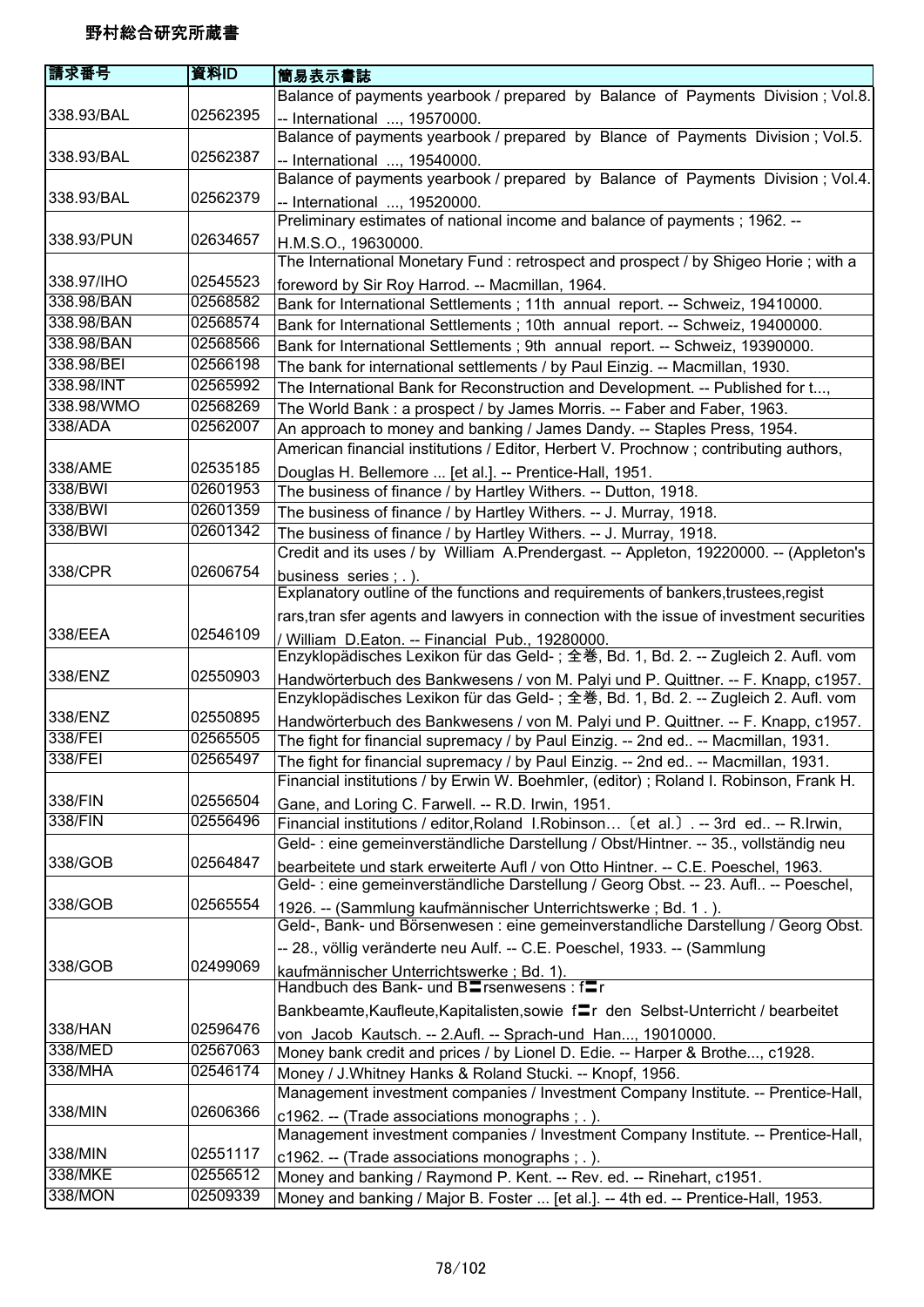| 請求番号       | 資料ID     | 簡易表示書誌                                                                                  |
|------------|----------|-----------------------------------------------------------------------------------------|
|            |          | Money and banking / by William A. Scott. -- 5th ed.: rewritten, rearranged and          |
| 338/MSC    | 02560779 | enlarged. -- H. Holt, 1921, c1916.                                                      |
|            |          | Money and banking / by Herbert Spero. -- 2nd ed -- Barnes & Noble, 1953. --             |
| 338/MSP    | 02564185 | (College outline series ; .).                                                           |
|            |          | Our modern banking and monetary system / [by] Rollin G. Thomas. -- 3rd ed. --           |
| 338/OTH    | 02586030 | Prentice-Hall, c1957. -- (Prentice-Hall economics series ; . ).                         |
|            |          | Principles of money and banking / by Hiram L.Jome. -- Irwin, 19570000. -- (The          |
| 338/PJO    | 02546133 | Irwin series in economics; .).                                                          |
|            |          | A Proper monetary and banking system for the United States / edited by James            |
| 338/PRO    | 02560266 | Washington Bell and Walter Earl Spahr. -- Ronald Press, c1960.                          |
|            |          | Private foreign investment : legal & economic realities / by Seymour J. Rubin. -- Johns |
| 338/PRU    | 02586220 | Hopkins P, c1956.                                                                       |
| 338/PWH    | 02565539 | Principles and practices of money and banking / Charles R. Whittlesey. -- Macmillan,    |
|            |          | Readings in money and banking / ed. by Charles R. Whittlesey. -- Norton, 1952. --       |
| 338/RWH    | 02601177 | (Norton readings in economics; .).                                                      |
|            |          | This money business : a simple account of institutions and working of the               |
| 338/TEL    | 02586113 | banking and financial world / by Barnard Ellinger. -- P.S.King, 19330000.               |
|            |          | Von 1848 bis heute : bank- und finanzwissenschaftliche Studien / von Dr. Riesser. --    |
| 338/VRI    | 02546083 | G. Fischer, 1912.                                                                       |
|            |          | Insurance costs and controls : a reappraisal. -- American Manage, 1958. -- (AMA         |
| 339.01/INS | 02526796 | management report; no .19 <> .).                                                        |
|            |          | Current trends in corporate insurance. -- American Manage, 1958. -- (AMA                |
| 339/CUR    | 02526788 | management report; no. 7a.).                                                            |
|            |          | Dictionary of insurance / by Lewis E. Davids. -- Littlefield, Ad, 1959. -- (The new     |
| 339/DDA    | 02515658 | littlefield college outlines; .).                                                       |
| 340.3/BIB  | 02510477 | A bibliography of finance / edited by Mitsuzo Masui. -- Keigyosha Press, 1935.          |
| 340.3/CBR  | 02546190 | A concise dictionary of finance / by W. Collin Brooks. -- I. Pitman, 1934.              |
|            |          | Handwörterbuch des Finanzwesens in Deutscher und Englischer Sprache / von K. Th.        |
| 340.3/HLA  | 02602100 | Langguth; Teil 1: English-Deutsch, Teil 2: Deutsch-English. -- G. Siemens, 1933.        |
|            |          | Handwörterbuch des Finanzwesens in Deutscher und Englischer Sprache / von K. Th.        |
| 340.3/HLA  | 02601409 | Langguth; Teil 1: English-Deutsch, Teil 2: Deutsch-English. -- G. Siemens, 1933.        |
| 340.59/STA | 02550408 | Statistics of sources and uses of finance. -- Organisation fo, [1960].                  |
| 340/IGR    | 02634673 | An introduction to finance / by T.E.Gregory. -- Gollancz, 19320000. -- (The outline     |
|            |          | Double taxation and international fiscal cooperation : being a series of lectures       |
| 341/DSE    | 02586246 | delivered at the Académie de droit international de La Haye / by Edwin R.A. Seligman.   |
| 341/GEH    | 02565927 | Grundriss der Finanzwissenschaft / von Karl Theodor von Eheberg. -- 7. Aufl. --         |
| 341/PBA    | 02546562 | Public finance / by C. F. Bastable. -- 3rd ed., rev. and enl. -- Macmillan, 1903.       |
|            |          | The public finances : an introductory textbook / James M. Buchanan. -- Irwin, 1960. --  |
| 341/PBU    | 02565935 | (The Irwin series in economics ; .).                                                    |
|            |          | Public utility finance / by Walter E. Lagerquist. -- A.W. Shaw, 1927. -- (Materials for |
| 341/PLA    | 02515542 | the study of public utilities $;$ $\ldots$ ).                                           |
| 341/PPL    | 02565901 | Public finance / by E.H.Plank; with the collaboration of J.W.Jackson. -- R.D.Irwin,     |
|            |          | The theory of public finance: a study in public economy / Richard A. Musgrave. --       |
| 341/TMU    | 02527448 | McGraw-Hill, 1959.                                                                      |
| 342.22/FCA | 02634624 | The financial reconstruction of China / by Chang Ying-hua. -- [s.n.], 1923.             |
| 342.22/FCO | 02556728 | The foreign public debt of China / by Arthur Gardiner Coons. -- University of P,        |
| 342.22/SCH | 02602423 | The system of Chinese public finance : a comparative study / by Lee Chou-ying. --       |
| 342.33/BBR | 02551034 | The British budgetary system / Sir Herbert Brittain. -- Allen & Unwin, 1959.            |
|            |          | British finance: during and after the War 1914-21 : being the result of investigations  |
|            |          | and materials collected by a committee of section F of the British Association; co-     |
|            |          | ordinated and brought up to date for the committee / by A.H. Gibson; edited by A.W.     |
| 342.33/BRI | 02601193 | Kirkaldy. -- I. Pitman, 1921.                                                           |
|            |          | Finance accounts or the United Kingdom : for the financial year 1934-35 / Duff          |
| 342.33/FIN | 02535151 | Cooper. -- His Majesty', 19350000.                                                      |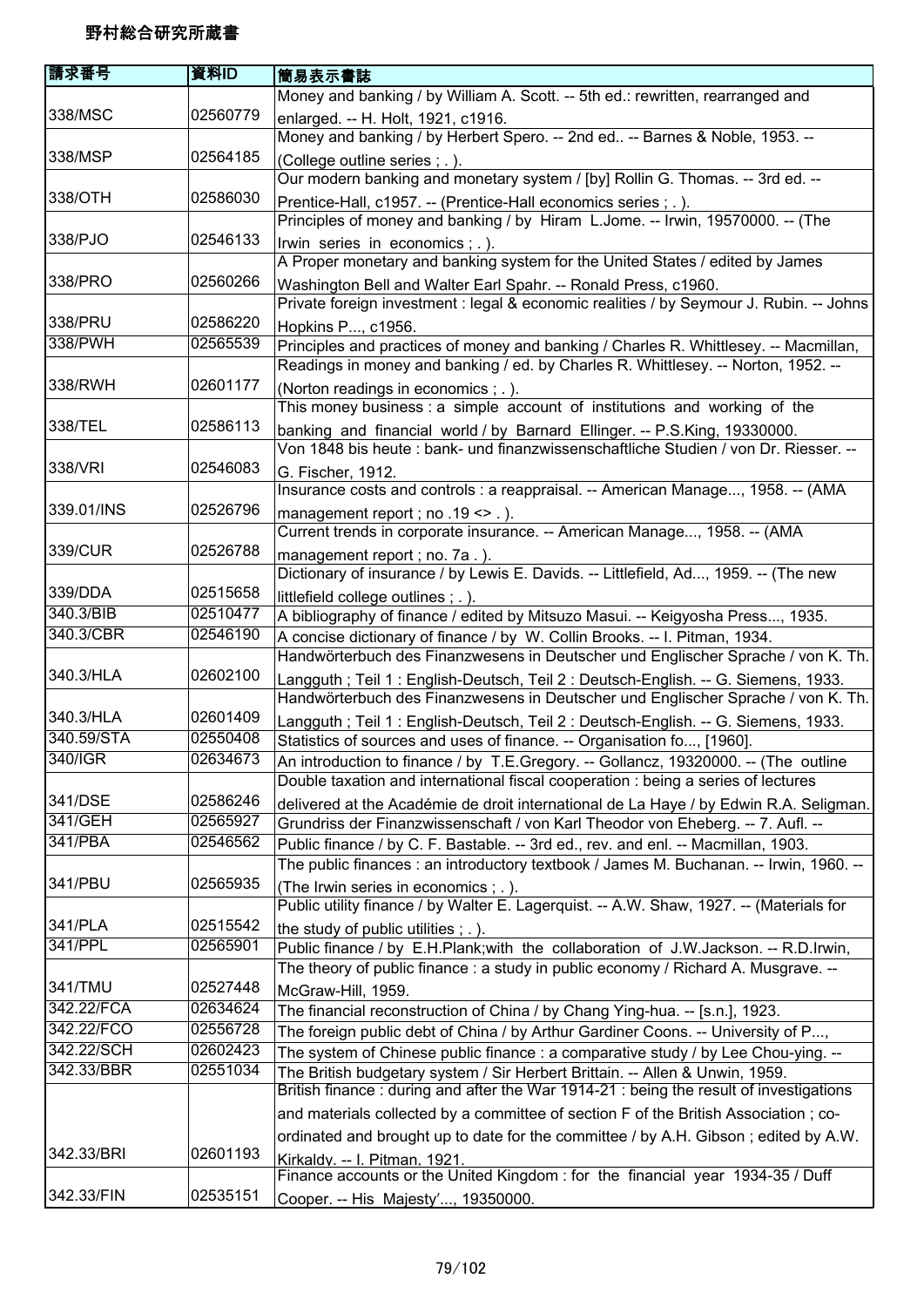| 請求番号                  | 資料ID     | 簡易表示書誌                                                                                                                                                                    |
|-----------------------|----------|---------------------------------------------------------------------------------------------------------------------------------------------------------------------------|
|                       |          | Treasury control: the co-ordination of financial and economic policy in Great Britain /                                                                                   |
| 342.33/TBE            | 02600732 | by Samuel H. Beer. -- Clarendon Press, 1956.<br>The public finances of post-war France / by Robert Murray Haig; with the assistance                                       |
|                       |          | of Carl S. Shoup, Alexander Werth and Nathalie Molodovsky. -- Columbia Univer,                                                                                            |
| 342.35/PHA            | 02515872 | 1929. -- (Social and economic studies of post-war France; v. 1.).<br>The development of the Soviet budgetary system / by R.W. Davies. -- Cambridge                        |
| 342.38/DDA            | 02551059 | Unive, 1958.                                                                                                                                                              |
|                       |          | American public finance / by William J. Schultz and C. Lowell Harriss. -- 7th ed. --                                                                                      |
| 342.53/ASH            | 02499515 | Prentice-Hall, c1959. -- (Durham; no.2.).                                                                                                                                 |
| 342.53/FMA            | 02510329 | Foreign bondholders and American State debts / by Reginald C. McGrane. --                                                                                                 |
|                       |          | Federal debt-management policies, 1865-1879 / Robert T. Patterson. -- Duke U.P.;                                                                                          |
| 342.53/FPA            | 02546521 | Cam, 1954.                                                                                                                                                                |
| 342.53/GBU            | 02513422 | Government budgeting / Jesse Burkhead. -- Wiley, c1956.                                                                                                                   |
| 342.53/INT            | 02602092 | Interstate commerce commission reports ; Vol.193. -- United States , 19340000.                                                                                            |
|                       |          | Cross currents of Australian finance : a book of documents / by D.B. Copland and                                                                                          |
|                       |          | C.V. Janes. -- Angus & Roberts, 1936. -- (Documents on Australian political and                                                                                           |
| 342.71/CCO<br>342/PCA | 02561991 | economic affairs series ; . ).                                                                                                                                            |
|                       | 02550705 | Public finance and the general welfare / by Troy J. Cauley. -- C.E. Merrill, c1960.<br>The control of public expenditure : financial committees of the House of Commons / |
| 343/CCH               | 02527364 | Basil Chubb. -- Clarendon Press, 1952                                                                                                                                     |
|                       |          | Economics of public finance / O. H. Brownlee and Edward D. Allen. -- 2nd ed. --                                                                                           |
| 343/EBR               | 02527158 | Prentice-Hall, c1954.                                                                                                                                                     |
|                       |          | Financial control and integration : a study in administration with especial reference                                                                                     |
|                       |          | to the comptroller-general of the United States / by George C.S.Benson. --                                                                                                |
| 343/FBE               | 02519239 | Harper, 19340000. -- (Studies in systematic political science and comparative                                                                                             |
| 343/FGR               | 02565943 | Financing government / by Harold M. Groves. -- Henry Holt, 1939.                                                                                                          |
|                       |          | Government finance : and economic analysis / by John F. Due. -- R. D. Irwin, 1954. --                                                                                     |
| 343/GDU               | 02527430 | (The Irwin series in economics ; . ).                                                                                                                                     |
|                       |          | Government finance : an economic analysis / by John Fitzgerald Due. -- Rev. ed. -- R.                                                                                     |
| 343/GDU               | 02527422 | D. Irwin, 1959. -- (The Irwin series in economics ; . ).<br>German financial policies / by Kenyon E. Poole. -- Russell & Russe, [1969, c1939]. -                          |
| 343/GPO               | 02515880 | - (Harvard economic studies; v. 66.).<br>Principles of public finance / by Hugh Dalton. -- 3rd ed -- R.& K.Paul, 19520000. -                                              |
| 343/PDA               | 02526184 | (Studies in economics and political science: No.66; .).                                                                                                                   |
|                       |          | Public finance / by Ursula K. Hicks; with an introduction by C.W. Guillebaud. -- Nisbet,                                                                                  |
| 343/PHI               | 02526192 | 1947. -- (Cambridge economic handbooks ; .).                                                                                                                              |
| 343/PWI               | 02527372 | Public finance / William Withers. -- American Book , 19480000.                                                                                                            |
|                       |          | Taxation and public policy: a discussion of the current problems of American and                                                                                          |
|                       |          | European public finance / edited by Paul Studenski; foreword by the Editors of The                                                                                        |
| 343/TAX               | 02527406 | Nation; contributors Frederick L. Bird  [et al.]. -- Richard R. Smit, 1936.                                                                                               |
| 344.9/CUN             | 02586840 | Committee on National Expenditure : report. -- His Majesty's S, 1931.                                                                                                     |
| 344/BBU               | 02546570 | The budget in governments of today / by A.E. Buck. -- Macmillan, 1934.                                                                                                    |
| 345.1/EWI             | 02560092 | An explanation of the excess profits levy / by H.A.R.J.Wilson. -- H.F.L., 19520000.                                                                                       |
|                       |          | Die gesamten Reichssteuergesetze : nebst den wichtigsten Durchf=                                                                                                          |
| 345.1/GKO             | 02600757 | hrungsbestimmungen und erg $\equiv$ nzendem Anhang / von F.W.Koch. -- 3.Aufl --                                                                                           |
|                       |          | Steuerinstruktionen zur Kapitalbildung, Versicherung und Versorgung /                                                                                                     |
| 345.1/STE             | 02521102 | Herausgeber, Ernst von der Th=sen; Heft 4. -- 2. Aufl -- Kohlhammer, 19530000.                                                                                            |
|                       |          | A Tax program for economic growth : a statement of tax issues and solutions                                                                                               |
| 345.1/TAX             | 02518348 | featuring a plan for orderly reduction in the high and discr. -- National Assoc,                                                                                          |
|                       |          | Internal revenue code of 1954 : as amended and in force on January 3,1961 /                                                                                               |
|                       |          | prepared for the use of the Joint Committee on Internal Revenue Taxation, the                                                                                             |
| 345.2/INT             | 02564094 | Committee on Ways and M. -- U.S.Gov.Print.O, 19610000.                                                                                                                    |
|                       |          | The principles of income tax and national defence contribution / by E. Miles Taylor and                                                                                   |
| 345.2/PTA             | 02550721 | Victor H.M. Bayley. -- 9th ed. -- Textbooks, 1938.                                                                                                                        |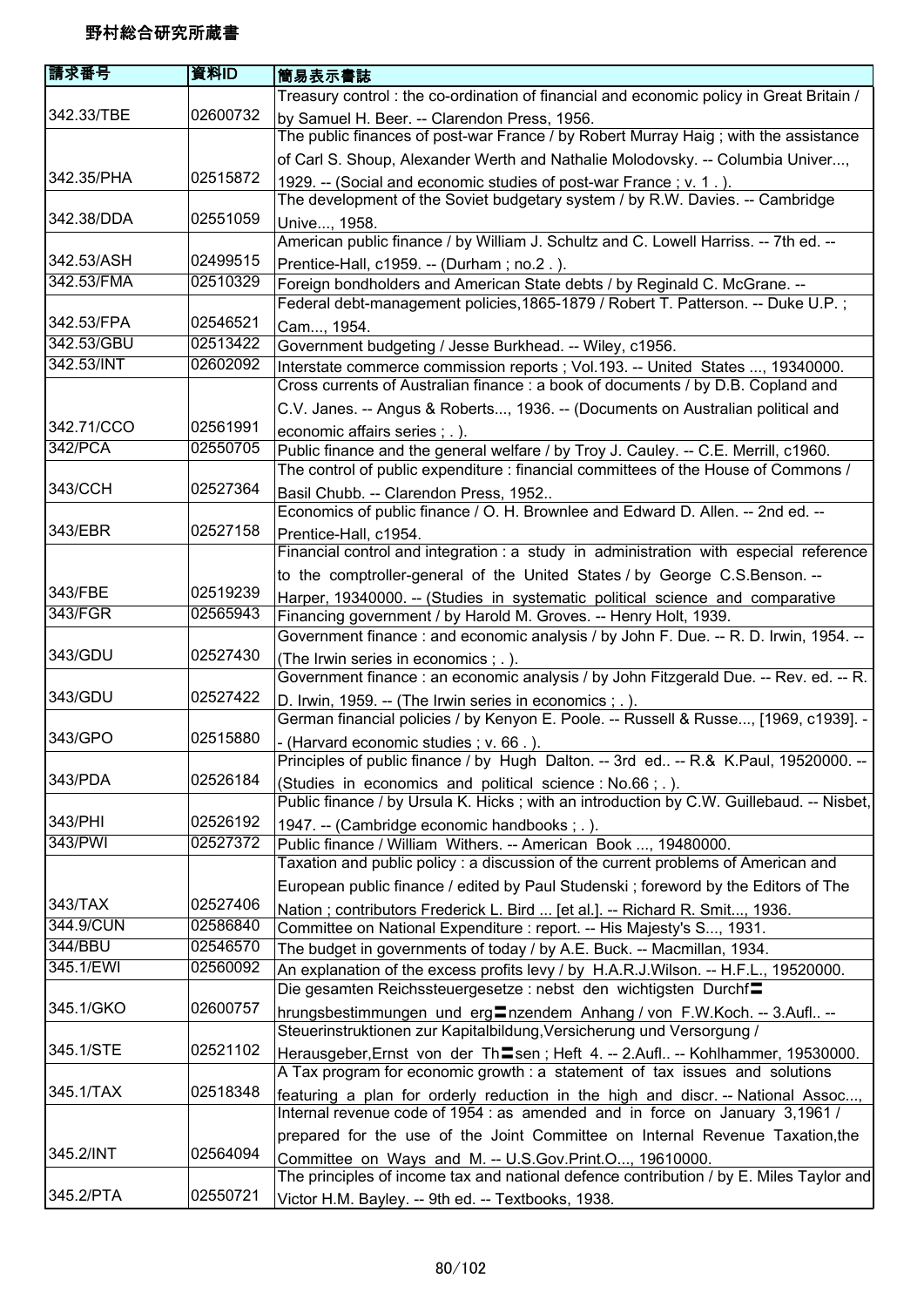| 請求番号                 | 資料ID                 | 簡易表示書誌                                                                                                                 |
|----------------------|----------------------|------------------------------------------------------------------------------------------------------------------------|
|                      |                      | Taxation in India / Harvard Law School, International Program in Taxation; in                                          |
| 345.22/THA           | 02556892             | consultation with the United Nations Secretariat. -- Little, Brown, 1960. -- (World tax                                |
| 345.23/PNA           | 02550713             | Personal taxation explained / P. J. Naish. -- Evans Bros, 1963.                                                        |
|                      |                      | Taxation in Western Europe : a guide for industrialists / Federation of British                                        |
| 345.23/TAX           | 02518330             | Industries. -- 2. rev. ed. -- Federation of B, 1960.                                                                   |
|                      |                      | Taxation in Sweden / Harvard Law School, International Program in Taxation; in                                         |
| 345.23/THA           | 02556918             | consultation with the United Nations Secretariat. -- Little, Brown, 1959. -- (World tax                                |
|                      |                      | Taxation in the Federal Republic of Germany / Harvard University, International                                        |
|                      |                      | Program in Taxation; in consultation with the United Nations Secretariat. --                                           |
| 345.23/THA           | 02556884             | Commerce Cleari, 1963. -- (World tax series ; .).                                                                      |
|                      |                      | Federal tax practice cumulative supplement / by Laurence F.Casey;1961 cumulative                                       |
| 345.25/FCA           | 02518322             | supplement by John F.Riordan; 1961.Vol.1-4. -- Callaghan, 19610000.                                                    |
| 345.25/FSM           | 02551406             | Federal tax reform : the issues and a program / Dan Throop Smith. -- McGraw-Hill,                                      |
|                      |                      | Taxation and the American economy: an economic, legal, and administrative analysis                                     |
| 345.25/TAN           | 02499564             | / by William H. Anderson. -- Prentice-Hall, 1951. -- (Prentice-Hall economics series; .                                |
|                      |                      | Taxation in Mexico / Harvard Law School, International Program in Taxation; in                                         |
| 345.25/THA           | 02556934             | consultation with the United Nations Secretariat. -- Little, Brown, 1957. -- (World tax                                |
|                      |                      | Taxation in the United States / Harvard Law School, International Program in Taxation                                  |
|                      |                      | ; in consultation with the United Nations Secretariat; 全巻, [Original v.], 1964                                         |
| 345.25/THA           | 02556900             | cumulative supplement. -- Commerce Cleari, 1963-1965. -- (World tax series; .).                                        |
| 345.25/YUN           | 02521185             | Your federal income tax. -- U.S.G.P.O., 19500000.                                                                      |
|                      |                      | Taxation in Australia / Harvard Law School, International Program in Taxation; in                                      |
| 345.27/THA           | 02556926             | consultation with the United Nations Secretariat. -- Little, Brown, 1958. -- (World tax                                |
|                      |                      | The income-tax burden on stockholders / by Daniel M. Holland. -- Princeton Unive,                                      |
| 345.3/IHO            | 02535946             | c1958. -- (National Bureau of Economic Research : fiscal studies ; 5.).                                                |
|                      |                      | Income tax exemptions : an analysis of the effects of personal exeptions on the                                        |
| 345.3/ILE            | 02550671             | income tax structure / Michael Levy. -- North-Holland P, 1960.                                                         |
|                      |                      | The nature and tax treatment of capital gains and losses / Lawrence H. Seltzer; with                                   |
|                      |                      | the assistance of Selma F. Goldsmith and M. Slade Kendrick. -- National Bureau,                                        |
| 345/NSE              | 02550754             | c1951. -- (Fiscal studies ; 3.).                                                                                       |
| 345/SYO              | 02535268             | The system of national finance / by E.Hilton Young. -- 3rd ed -- John Murray,                                          |
| 345/THO              | 02519221             | Tax treatment of research and development / J.van Hoorn, Jr -- O.E.C.D., 19620000.                                     |
| 345/TKI              | 02556850             | Taxes and economic incentives / by Lewis H. Kimmel. -- Brookings Insti, 1950.                                          |
|                      |                      | Taxation and foreign investment : a study of taxation laws in India in relation to foreign                             |
| 345/TNA              | 02556868             | investment. -- 2nd ed. -- Asia Publishing, 1957.                                                                       |
|                      |                      | Taxation of income of life insurance companies. -- U.S.Government , 19580000. --                                       |
|                      |                      | (Hearings before the Subcommittee on Internal Revenue Taxation of the                                                  |
| 345/TUN<br>347.2/DSM | 02569317<br>02602043 | Committee on Ways and Means; .).                                                                                       |
|                      |                      | Deficits and depressions / by Dan Throop Smith. -- Wiley, 1936.                                                        |
| 347/KIM              | 02560589             | Kimber's record of government debts / established by Albert W.Kimber; edited by                                        |
|                      |                      | Alfred Nagel; 1931. -- Overseas Stati, 19310000.                                                                       |
| 347/KIM              | 02560571             | Kimber's record of government debts / editorial supervision by Albert W.Kimber;                                        |
|                      |                      | 1930. -- Overseas Stati, 19300000.<br>Kimber's record of government debts / edited by Albert W.Kimber; 1929. --        |
| 347/KIM              | 02560563             |                                                                                                                        |
|                      |                      | Overseas Stati, 19290000.<br>Kimber's record of government debts / edited by Albert W.Kimber; 1928. --                 |
| 347/KIM              | 02560555             |                                                                                                                        |
|                      |                      | Overseas Stati, 19280000.<br>Price-determining factors in American tobacco markets : experimental approach in          |
|                      |                      |                                                                                                                        |
| 348.6/PGO            | 02563641             | statistical analysis / Hendrieke Goris. -- North-Holland P, 1954. -- (Contributions to                                 |
|                      |                      | economic analysis; 5.).<br>Municipal bonds / Albert M. Hillhouse. -- Arno Press, 1975. -- (Wall Street and the         |
| 349.7/MHI            | 02519114             |                                                                                                                        |
|                      |                      | security markets; .).<br>A dictionary of statistical terms : prepared for the International Statistical Institute with |
|                      |                      | the assistance of the United Nations Educational, Scientific and Cultural Organisation                                 |
| 350.3/DKE            | 02507754             |                                                                                                                        |
|                      |                      | / by Maurice G. Kendall and William R. Buckland. -- Published for t, 1957.                                             |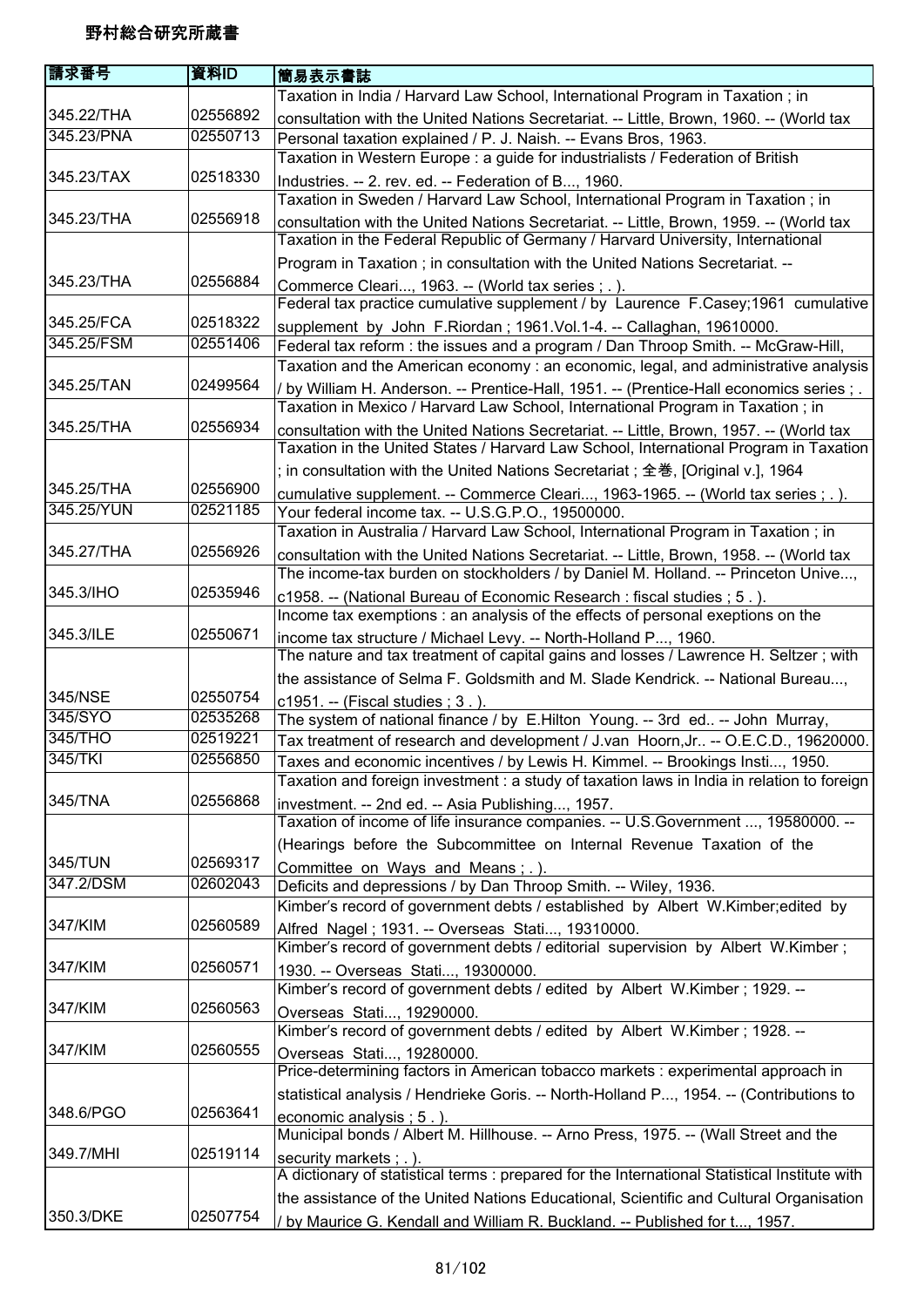| 請求番号       | 資料ID     | 簡易表示書誌                                                                                                                                                                            |
|------------|----------|-----------------------------------------------------------------------------------------------------------------------------------------------------------------------------------|
|            |          | Статистичуский словарь: 1700 статистических выражений на семи языках. --                                                                                                          |
| 350.3/STA  | 02568632 | K <sup>-</sup> zponti Sta, 19610000.                                                                                                                                              |
|            |          | Statistical yearbook = Annuaire statistique / Département des affaires économiques et                                                                                             |
|            |          | sociales internatinales, Bureau de statistique / Department of International Economic                                                                                             |
| 350.9/SUN  | 02587129 | and Social Affairs, Statistical Office; 全巻 - 30th issue. 1978. -- United Nations, 1949-.                                                                                          |
|            |          | Statistical yearbook = Annuaire statistique / Département des affaires économiques et                                                                                             |
|            |          | sociales internatinales, Bureau de statistique / Department of International Economic                                                                                             |
| 350.9/SUN  | 02587111 | and Social Affairs, Statistical Office; 全巻 - 30th issue. 1978. -- United Nations, 1949-.<br>Statistical yearbook = Annuaire statistique / Département des affaires économiques et |
|            |          | sociales internatinales, Bureau de statistique / Department of International Economic                                                                                             |
| 350.9/SUN  | 02587103 | and Social Affairs, Statistical Office ; 全巻 - 30th issue. 1978. -- United Nations, 1949-.                                                                                         |
|            |          | Statistical yearbook = Annuaire statistique / Département des affaires économiques et                                                                                             |
| 350.9/SUN  | 02587095 | sociales internatinales, Bureau de statistique / Department of International Economic                                                                                             |
| 352.2/CHI  | 02545192 | and Social Affairs, Statistical Office ; 全巻 - 30th issue. 1978. -- United Nations, 1949-.                                                                                         |
| 352.2/CHI  | 02545184 | The Chinese year book / edited by Chao-Ying Shih; 1936-37. -- Chinese Year ,<br>The Chinese year book / edited by Kwei Chungshu; 1935-36. -- Chinese Year ,                       |
| 352.2/CKO  | 02550838 | 中華民國統計提要 / 國民政府主計處統計局編 ; 24年輯. -- 商務印書館, 1936.5.                                                                                                                                  |
| 353.3/AUN  | 02587061 | Annual abstract of statistics; 全巻 - No. 135: 1999. -- H.M.S.O., 1948-.                                                                                                            |
| 353.3/AUN  | 02587053 | Annual abstract of statistics; 全巻 - No. 135: 1999. -- H.M.S.O., 1948-.                                                                                                            |
| 353.3/AUN  | 02587046 | Annual abstract of statistics; 全巻 - No. 135: 1999. -- H.M.S.O., 1948-.                                                                                                            |
| 353.3/AUN  | 02587038 | Annual abstract of statistics; 全巻 - No. 135: 1999. -- H.M.S.O., 1948-.                                                                                                            |
| 353.3/AUN  | 02587020 | Annual abstract of statistics; 全巻 - No. 135: 1999. -- H.M.S.O., 1948-.                                                                                                            |
|            |          | Statistisches Jahrbuch flr das Deutsche Reich / hrsg.vom Statistischen Reichsamt;                                                                                                 |
| 353.4/STA  | 02634681 | 44. Jahrg. 1924/25. -- Verlag des St, 19250000.                                                                                                                                   |
|            |          | Statistisches Jahrbuch für das Deutsche Reich / herausgegeben vom Statistischen                                                                                                   |
| 353.4/STA  | 02634665 | Reichsamt; 全巻 - Jahrg. 53. -- R. Hobbing, 1926-1934.                                                                                                                              |
|            |          | Statistisches Jahrbuch für das Deutsche Reich / herausgegeben vom Statistischen                                                                                                   |
| 353.4/STA  | 02561777 | Reichsamt; 全巻 - Jahrg. 53. -- R. Hobbing, 1926-1934.                                                                                                                              |
|            |          | Statistisches Jahrbuch für das Deutsche Reich / herausgegeben vom Statistischen                                                                                                   |
| 353.4/STA  | 02561769 | Reichsamt; 全巻 - Jahrg. 53. -- R. Hobbing, 1926-1934.                                                                                                                              |
|            |          | Statistisches Jahrbuch der Deutschen Demokratischen Republik / hrsg v. der                                                                                                        |
|            |          | Staatlichen Zentralverwaltung für Statistik; 全巻: ISBN:[*] - Jahrg. 35: 1990. --                                                                                                   |
| 353.4/STA  | 02562437 | Staatsverlag de, 1956-1990.                                                                                                                                                       |
|            |          | Statistisches Jahrbuch für das Deutsche Reich / herausgegeben vom Statistischen                                                                                                   |
| 353.4/STA  | 02562320 | Reichsamt; 全巻 - Jahrg. 53. -- R. Hobbing, 1926-1934.                                                                                                                              |
|            |          | Statistisches Jahrbuch für das Deutsche Reich / herausgegeben vom Statistischen                                                                                                   |
| 353.4/STA  | 02562312 | Reichsamt; 全巻 - Jahrg. 53. -- R. Hobbing, 1926-1934.<br>Demographic factors and savings / by W. Eizenga. -- North-Holland P, 1961. --                                             |
| 358.01/DEI | 02563625 | (Contributions to economic analysis; 22.).                                                                                                                                        |
| 361.4/ABE  | 02545200 | American community behavior / Jessie Shirley Bernard. -- Rev. ed. -- Holt, Rinehart                                                                                               |
|            |          | Gemeinschaft und Gesellschaft : Grundbegriffe der reinen Soziologie / von Ferdinand                                                                                               |
| 361/GTO    | 02560803 | Tönnies. -- 6. und 7. Aufl. -- Verlag Karl Cur, 1926.                                                                                                                             |
|            |          | Theorie der reinen und politischen Ökonomie ; 全巻, Halb. 1, Halb. 2. -- 5., völlig neu                                                                                             |
|            |          | bearbeitete Aufl. -- G. Fischer, 1923-1924. -- (System der soziologie / von Franz                                                                                                 |
| 361/SOP    | 02551281 | Oppenheimer; Bd. 3.).                                                                                                                                                             |
|            |          | Allgemeine Soziologie / von Franz Oppenheimer ; 1. Halbbd, 2. Halbbd. -- G. Fischer,                                                                                              |
| 361/SOP    | 02551273 | 1922-1923. -- (System der Soziologie / von Franz Oppenheimer ; Bd. 1).<br>The sociology of economic life / Neil J Smelser. -- Prentice-Hall, c1963. --                            |
| 361/SSM    | 02545374 | (Foundations of modern sociology series; 13.).                                                                                                                                    |
| 362.3/SOC  | 02521078 | Social research and industry in Europe : problems and perspectives. -- O.E.E.C.,                                                                                                  |
|            |          | Laissez faire and the general-welfare state : a study of conflict in American thought                                                                                             |
| 362.53/LFI | 02545770 | 1865-1901 / Sidney Fine. -- University of M, 1964.                                                                                                                                |
| 362/FJE    | 02518587 | Five world problems / by Charles E.Jefferson. -- Fleming H.Reve, 19270000.                                                                                                        |
| 364.6/PHA  | 02565950 | Pension funds and economic power / by Paul P. Harbrecht. -- Twentieth Centu,                                                                                                      |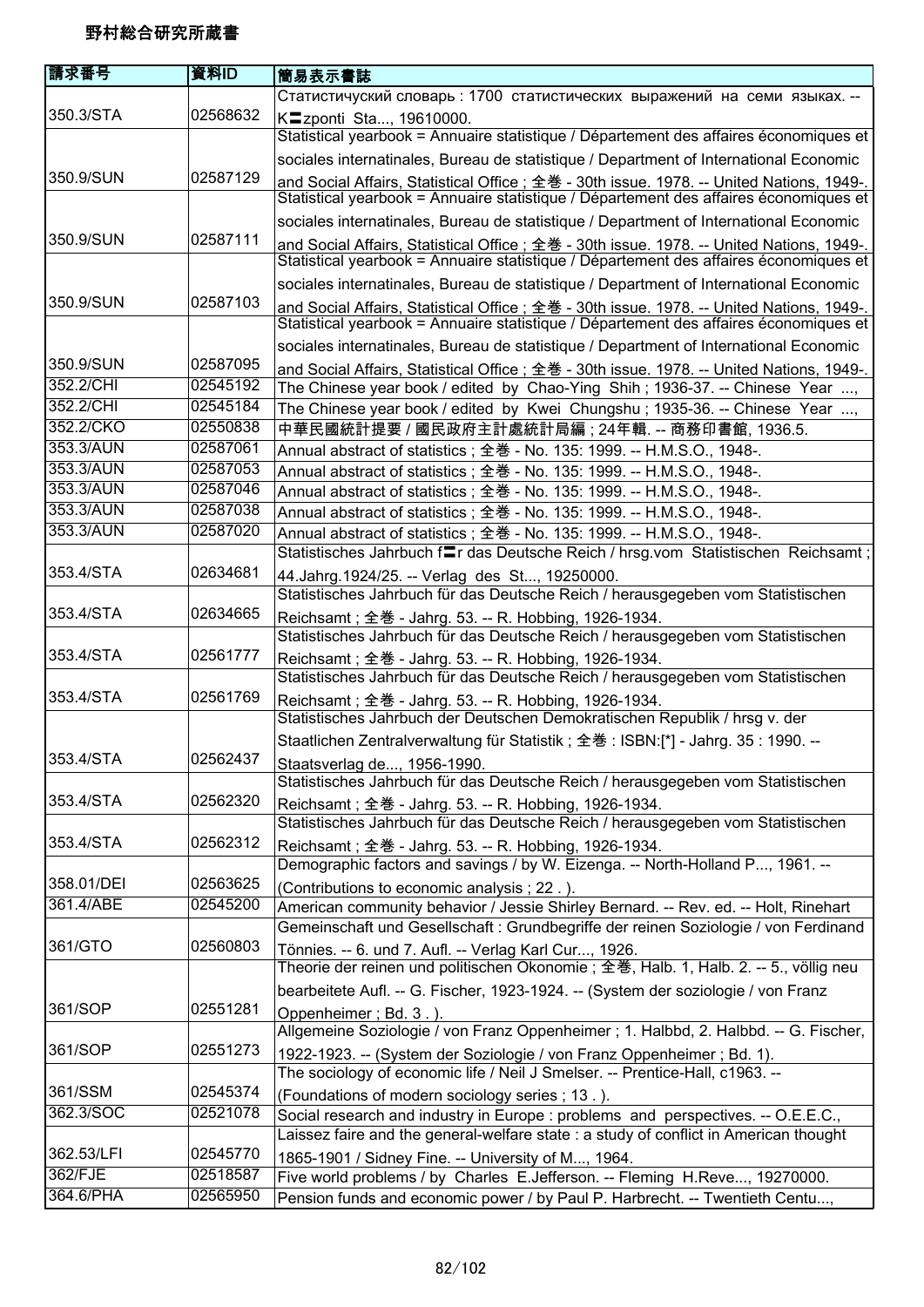| 請求番号                   | 資料ID                 | 簡易表示書誌                                                                                                                                                     |
|------------------------|----------------------|------------------------------------------------------------------------------------------------------------------------------------------------------------|
|                        |                      | Economic and financial aspects of social security : an international survey. --                                                                            |
| 364/ERI                | 02550770             | University of T, [1960].                                                                                                                                   |
|                        |                      | Financial trends in organized social work in New York City / Kate Huntley. -- Columbia                                                                     |
| 364/FHU                | 02498988             | Univ. , 1935. -- (Studies of the Research Bureau of the Welfare Council; no. 4.).                                                                          |
| 364/SST                | 02550788             | The science of social adjustment / by Sir Josiah Stamp. -- Macmillan, 1937.                                                                                |
|                        |                      | Housing and economic progress : a study of the housing experiences of Boston's                                                                             |
|                        |                      | middle-income families / Lloyd Rodwin. -- Harvard Univers, 1961. -- (Publications of                                                                       |
| 365.3/HRO              | 02560829             | the Joint Center for Urban Studies of the Massachusetts Institute of Technology and                                                                        |
| 365.7/LKA              | 02551026             | Leisure in America : a social inquiry / Max Kaplan. -- J. Wiley, c1960.                                                                                    |
| <b>365/HUN</b>         | 02563419             | How American buying habits change. -- Government Prin, 1930.                                                                                               |
| 366.02/WCO             | 02560795             | The wages of unskilled labor in manufacturing industries in the United States / by                                                                         |
|                        |                      | Whitney Coombs. -- Columbia Univ. , 1926.<br>World statistics of aliens : a compara-tive study of census returns, 1910-1920-1930.                          |
| 366.05/WLE             | 02586857             | -- King, 19360000. -- (International Labour Office.Studies and reports: Series                                                                             |
| 366.2/TDA              | 02563807             | They shall not want / by Maxine Davis. -- Macmillan, 19370000.                                                                                             |
|                        |                      | Die Angestellten : aus dem neuesten Deutschland / von S.Kracauer. -- Frankfurter                                                                           |
| 366.23/AKR             | 02565471             | So, 19300000.                                                                                                                                              |
| 366.23/RRA             | 02519742             | Rationalisierung und Sozialpolitik / von Bruno Rauecker. -- Sieben Stäbe, 1926.                                                                            |
| 366.25/LHO             | 02508091             | Labor in the American economy / by William Stephen Hopkins. -- McGraw-Hill, 1948.                                                                          |
|                        |                      | The choice of wage comparisons / Martin Patchen. -- Prentice-Hall, 1961. -- (The Ford                                                                      |
| 366.4/CPA              | 02563070             | Foundation Doctoral dissertation series; .).                                                                                                               |
|                        |                      | Labor-management relations : both sides of the union and association picture from the                                                                      |
|                        |                      | public viewpoint / Clarence E. Bonnett. -- Exposition Pres, 1959. -- (An exposition-                                                                       |
| 366.4/LBO              | 02563104             | university book; .).                                                                                                                                       |
|                        |                      | Real wages in the United States / by Paul H. Douglas. -- Mifflin, 1930. -- (Publications                                                                   |
| 366.4/RDO<br>366.4/WGA | 02514032<br>02563088 | of the Pollak Foundation for Economic Research; no. 9.).                                                                                                   |
|                        |                      | Wage policy and long-term contracts. -- Brookings Insti, 1962.<br>Survey of industrial relations : based on material mainly derived from official sources, |
|                        |                      | with regard to industrial remuneration, conditions, and relationships in Great Britain                                                                     |
|                        |                      | and certain other countries so far as available, together with statistical tables : with an                                                                |
| 366.5/SUN              | 02586808             | introduction by the Committee. -- H.M.S.O., 1926.                                                                                                          |
| 366.62/HPE             | 02550762             | A history of British trade unionism / by Henry Pelling. -- Macmillan, c1963.                                                                               |
|                        |                      | Collective bargaining in the automobile industry : a study of wage structure and                                                                           |
|                        |                      | competitive relations / by Robert M. Macdonald. -- Yale University, c1963. -- (Yale                                                                        |
| 366.63/CMA             | 02509610             | studies in economics; no. 17.).                                                                                                                            |
|                        |                      | The impact of collective bargaining on management / by Sumner H. Slichter, James J.                                                                        |
| 366.63/ISL             | 02516078             | Healy [and] E. Robert Livernash. -- Brookings Insti, c1960.                                                                                                |
|                        |                      | Industrial psychology / edited by Charles S. Myers. -- Thornton Butter, 1924. -- (The                                                                      |
| 366.94/IND             | 02519403             | Home university library of modern knowledge; .).                                                                                                           |
| 366/CRO                | 02563096             | Changing patterns of industrial conflict / Arthur M. M. Ross and Paul T. Hartman. -- J.                                                                    |
| 366/IPH                | 02551265             | Wiley, c1960.<br>Introduction to labor economics / Orme W. Phelps. -- 3rd ed. -- McGraw-Hill, 1961.                                                        |
|                        |                      | Die moderne Industriearbeiterschaft : Eine Einführung in die Grundfragen der                                                                               |
| 366/MWI                | 02565166             | Sozialreform / von Robert Wilbrandt. -- Moritz, 1926.                                                                                                      |
| 368.2/WDR              | 02601581             | Why not end poverty? / by F.H.Drinkwater. -- Oates & Washb, 19350000.                                                                                      |
|                        |                      | Science and education in the U.S.S.R / by A. Pinkevich. -- Gollancz, 1934. -- (The                                                                         |
| 372.38/SPI             | 02559425             | New Soviet library; 12.).                                                                                                                                  |
|                        |                      | American universities and Federal research / [By] Charles V. Kidd, Foreword by Paul                                                                        |
| 377.25/AKI             | 02546059             | E. Klopsteg. -- Belknap Pr., 1959.                                                                                                                         |
|                        |                      | Complete etiquette for ladies and gentlemen : a guide to the observances of good                                                                           |
| 385.9/CPA              | 02564060             | society / by Ann Page. -- Ward, Lock, 1961.                                                                                                                |
| 392.22/CSM             | 02565448             | China's Red Army marches / by Agnes Smedley. -- Vanguard Press, c1934.                                                                                     |
|                        |                      | Information theory and statistics / Solomon Kullback. -- Wiley, c1959. -- (Wiley                                                                           |
| 401/IKU                | 02545887             | publications in statistics ; . ).                                                                                                                          |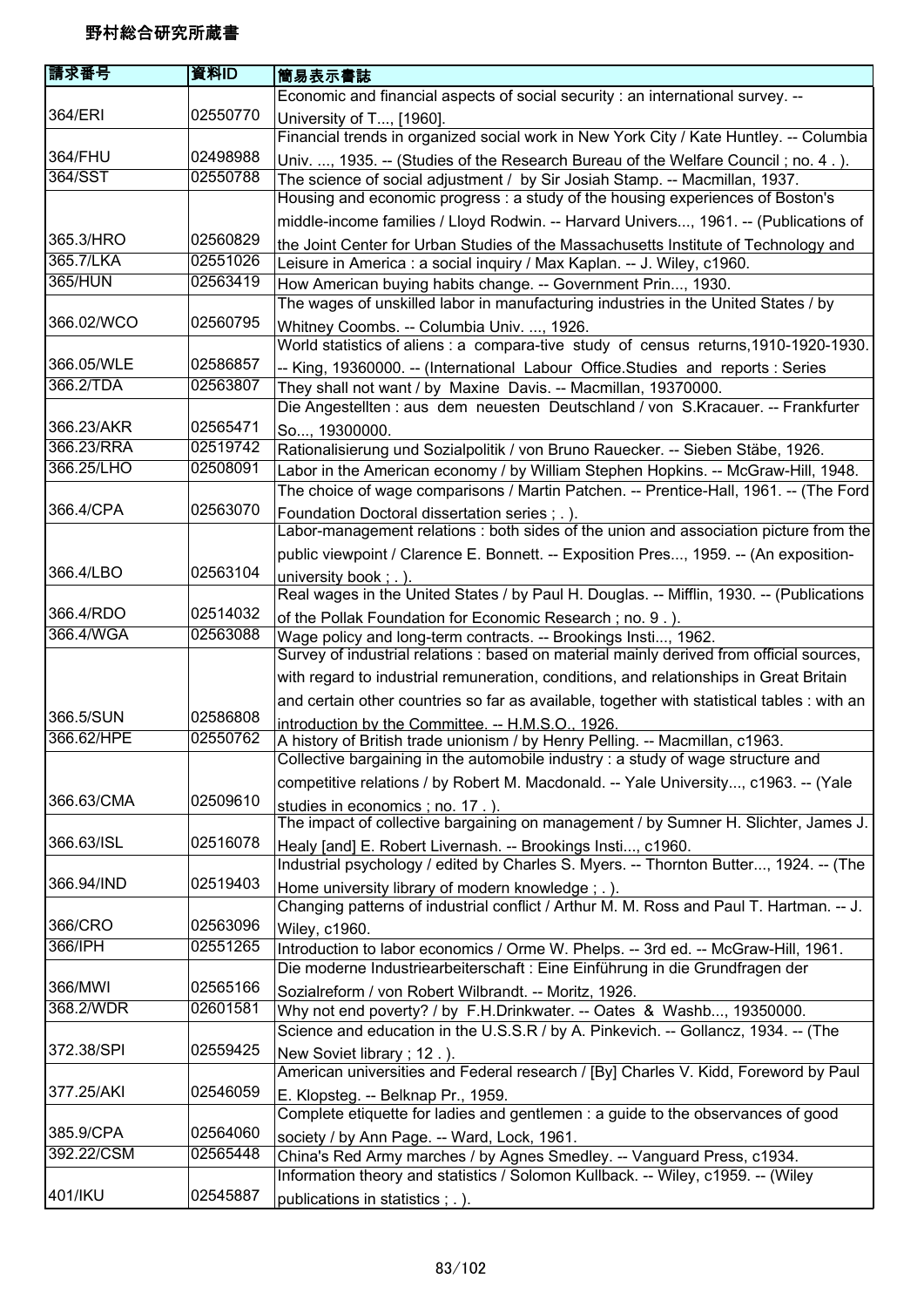| 請求番号       | 資料ID     | 簡易表示書誌                                                                                                                                                                                                                                             |
|------------|----------|----------------------------------------------------------------------------------------------------------------------------------------------------------------------------------------------------------------------------------------------------|
|            |          | General theory / Nelson Dunford and Jacob T. Schwartz; with the assistance of                                                                                                                                                                      |
|            |          | William G. Bade and Robert G. Bartle. -- Interscience, 1958. -- (Pure and applied                                                                                                                                                                  |
| 417.6/LDU  | 02564680 | mathematics; Vol. 7. )(Linear operators; pt. 1.).<br>Proceedings of the International Conference of Theoretical Physics. -- Science                                                                                                                |
| 421/PIN    | 02551000 | Counci, 19540000.<br>Bibliography of the stable isotopes of oxygen (O遏17遐 and O遏18遐) / compiled and                                                                                                                                                |
| 429.54/BIB | 02596575 | edited by David Samuel and Fritz Steckel. -- Pergamon Press, c1959.                                                                                                                                                                                |
| 440.3/INT  | 02561397 | International space bibliography. -- United Nations, 19660000.                                                                                                                                                                                     |
| 460.5/ANT  | 02563500 | Antibiotics annual ; 1959-1960. -- Antibiotica, 19600000.                                                                                                                                                                                          |
|            |          | Biochemists' handbook ; Earl J. King, Warren M. Sperry / compiled by 171                                                                                                                                                                           |
| 464/BIO    | 02569325 | contributors; edited by Cyril Long; consultant editors. -- D. Van Nostrand, c1961.                                                                                                                                                                 |
|            |          | Bibliography on the genetics of drosophila / Irwin H.Herskowitz; Part 4. -- McGraw-                                                                                                                                                                |
| 467/BHE    | 02561371 | Hill, 19630000.                                                                                                                                                                                                                                    |
| 493.8/BBL  | 02569341 | A bibliography of internal medicine: communicable diseases. -- University of C,                                                                                                                                                                    |
| 498.98/BHA | 02569366 | Bibliography of animal venoms / by R.W. Harmon and C.B. Pollard. -- Univ. of Florid<br>A Key to pharmaceutical and medicinal chemistry literature : a collection of papers                                                                         |
|            |          | comprising two symposia of one day each presented before the Divisions of Chemical                                                                                                                                                                 |
|            |          | Literature and Medicinal Chemistry at the 124th and 126th national meetings of the                                                                                                                                                                 |
|            |          | American Chemical Society, Chicago, Sept. 1953 and Sept. 1954. -- American                                                                                                                                                                         |
| 499.03/KEY | 02569358 | Chemic 1956 -- (Advances in chemistry series : no. 16<br>Non-ferrous metals : year book of associations and technical publications of                                                                                                              |
| 501.43/NON | 02559219 | O.E.E.C.countries Canada and the United Stat. -- O.E.E.C., 00000000.                                                                                                                                                                               |
|            |          | Energy sources : the wealth of the world / Eugene Ayres, Charles A. Scarlott. --                                                                                                                                                                   |
| 501.6/EAY  | 02561132 | McGraw-Hill, 1952.                                                                                                                                                                                                                                 |
|            |          | Enqu≡te sur 1'≡quipement ≡lectrique=Survey of electric power equipment ; 14th. --                                                                                                                                                                  |
| 501.6/ENQ  | 02569267 | OECD, 19610000.                                                                                                                                                                                                                                    |
| 501.6/EPU  | 02566206 | Energy in the future / Palmer Cosslett Putnam. -- Van Nostrand, 1953.                                                                                                                                                                              |
|            |          | Sources of information on atomic energy / by L.J. Anthony. -- 1st ed. -- Pergamon,                                                                                                                                                                 |
| 501.6/SAN  | 02561363 | 1966. -- (International series of monographs in library and information science; v. 2.<br>Soviet power : energy resources, production and potentials / Jordan A. Hodgkins. --                                                                      |
| 501.6/SHO  | 02510204 | Prentice-Hall, 1961.                                                                                                                                                                                                                               |
| 501.6/TOW  | 02563716 | Towards a new energy pattern in Europe / report prepared by the Energy Advisory<br>Commission under the chairmanship of Austin Robinson. -- O.E.E.C.; H.M, 1960.<br>Department of Economic and Social Affairs. World energy supplies 1958-1961. -- |
| 501.6/WUN  | 02586915 |                                                                                                                                                                                                                                                    |
|            |          | United Nations, 19630000. -- (Statistical papers : Series.J.No.6;.).<br>Bibliography of the history of technology / Eugene S. Ferguson. -- Published joint,                                                                                        |
| 502/BFE    | 02568491 | c1968. -- (Society for the History of Technology. Monograph series; v. 5.).                                                                                                                                                                        |
|            |          | Bibliography of the history of technology / Eugene S. Ferguson. -- Published joint,                                                                                                                                                                |
| 502/BFE    | 02568483 | c1968. -- (Society for the History of Technology. Monograph series; v. 5.).                                                                                                                                                                        |
|            |          | A century of industrial progress / edited by Frederic William Wile; with a foreword by                                                                                                                                                             |
| 502/CEN    | 02513315 | Herbert Hoover. -- American Instit, 1928.                                                                                                                                                                                                          |
| 502/EEI    | 02534964 | The economic consequences of automation / by Paul Einzig. -- Secker & Warbur,                                                                                                                                                                      |
| 502/EJE    | 02521029 | The evolution of modern industry / by F. R. J. Jervis. -- Harrap, 1960.                                                                                                                                                                            |
|            |          | Sowjetische Literatur zur Naturwissenschaft und Technik / bibliographischer                                                                                                                                                                        |
| 503.1/SOW  | 02596658 | Wegweiser bearbeitet von Günther Reichardt. -- 2. Aufl -- Steiner, 1959.                                                                                                                                                                           |
| 503.8/DIR  | 02510725 | Directory of "made in Japan".1938. -- Kokusai Sangyo, 19380000.                                                                                                                                                                                    |
|            |          | Industrial Asia year book 1959 : a survey of industrial progress in countries of                                                                                                                                                                   |
| 505.9/IND  | 02509966 | Asia, 1950-1959 / editor Manas Ranjian Sinha. -- Asian Studies , 19600000.                                                                                                                                                                         |
| 505.95/BUN | 02562080 | Biennial census of manufactures 1937; Part 2. -- U.S.G.P.O., 19390000.                                                                                                                                                                             |
|            |          | Biennial Census of Manufactures 1937 / prepared under the supervision of                                                                                                                                                                           |
| 505.95/BUN | 02551240 | Thomas J.Fitzgerald; Pt.1. -- United States , 19390000.                                                                                                                                                                                            |
|            |          | A graphic analysis of the census of manufactures of the United States : 1849 to 1919.                                                                                                                                                              |
| 505.95/GRA | 02550218 | -- National Indust, 1923.                                                                                                                                                                                                                          |
| 507.2/ICA  | 02519007 | Investment in innovation / C. F. Carter and B. R. Williams. -- Oxford Universi, 1958.                                                                                                                                                              |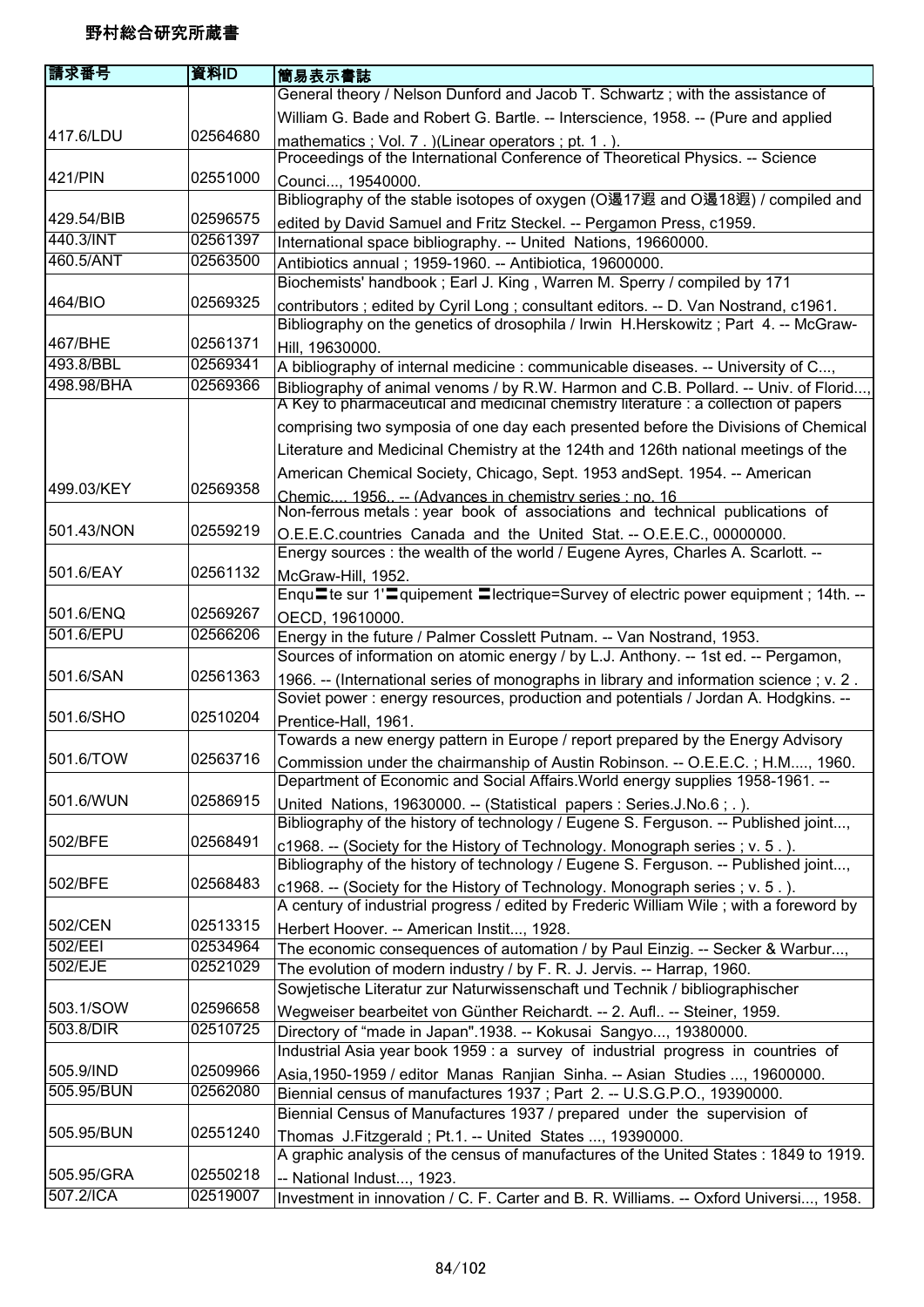| 請求番号       | 資料ID     | 簡易表示書誌                                                                                                                                                                        |
|------------|----------|-------------------------------------------------------------------------------------------------------------------------------------------------------------------------------|
|            |          | Factors in industrial and commercial efficiency : being part I of a Survey of industries :                                                                                    |
| 507/FUN    | 02634632 | with an introduction by the Committee. -- H.M.S.O., 1927. -- (Survey of industries; pt.                                                                                       |
|            |          | The limits of state industrial control: a symposium on the present situation & how to                                                                                         |
| 507/LIM    | 02559961 | meet it / edited by Huntly Carter. -- T. Fisher Unwin, [1919].                                                                                                                |
| 507/PRO    | 02559987 | Problems of nationalized industry / edited by William A. Robson. -- Allen & Unwin,                                                                                            |
|            |          | Scientists in industry: conflict and accommodation / by William Kornhauser; with the                                                                                          |
|            |          | assistance of Warren O. Hagstrom. -- University of C, 1962 -- (A Publication of the                                                                                           |
| 507/SKO    | 02565042 | Institute of Industrial Relations; .).                                                                                                                                        |
|            |          | Scientific manpower in Europe : a comparative study of scientific manpower in the                                                                                             |
|            |          | public service of Great Britain and selected European countries / by Edward                                                                                                   |
| 507/SMA    | 02527836 | McCrensky. -- Pergamon Press, [1958].                                                                                                                                         |
| 509.2/DJO  | 02556462 | Debt and production : the operating characteristics of our industrial economy /                                                                                               |
|            |          | Bassett Jones. -- John Day, 19330000.<br>Employment and output in protected manufacturing industries / Beatrice N. Vaccara;                                                   |
| 509.2/EVA  | 02510402 |                                                                                                                                                                               |
| 509.2/IBR  | 02510360 | lib. bdg -- Greenwood Press, 1980, c1960.<br>Industrial estates : tool for industrialization / by William Bredo. -- Free Press, 1960.                                         |
|            |          | The large international firm in develiping countries : the internaitonal petroleum                                                                                            |
|            |          | industry / by Edith T.penrose; with a chapter on the oil industry in Latin America                                                                                            |
| 509.2/LPE  | 02596773 | by P.R.Odell. -- MIT Press, 19680000.                                                                                                                                         |
|            |          | Patterns of industrial growth = Aper u de l'expansion industrielle 1938-1958. --                                                                                              |
| 509.2/PAT  | 02563260 | United Nations, 19600000.                                                                                                                                                     |
|            |          | Post-war investment. -- Cambridge Univ, 1962. -- (Occasional papers / the National                                                                                            |
| 509.2/PFL  | 02566164 | Institute of Economic and Social Research; no. 19.).                                                                                                                          |
|            |          | Strategy and structure : chapters in the history of the industrial enterprise / Alfred D.                                                                                     |
| 509.2/SCH  | 02560357 | Chandler, Jr; pbk. -- M.I.T. Press, c1962.                                                                                                                                    |
|            |          | Industrial estates in Asia and the Far East / [by] Department of Economic and Social                                                                                          |
| 509.22/IDE | 02563278 | Affairs, United Nations. -- Department of E, 1962.                                                                                                                            |
|            |          | British industry today : a study of English trends in industrial relations / by Ben M.                                                                                        |
| 509.23/BSE | 02535102 | Selekman and Sylvia Kopald Selekman. -- Harper & Brothe, 1929.                                                                                                                |
|            |          | Concentration in British industry : an empirical study of the structure of industrial                                                                                         |
|            |          | production, 1935-51 / by Richard Evely and I.M.D. Little. -- Cambridge Unive, 1960.                                                                                           |
| 509.23/CEV | 02545481 | -- (Economic and social studies / National Institute of Economic and Social Research ;  <br>Die Deutsche Industrie im Gemeinsamen Markt / bearbeitet von Ernst Otto;mit einer |
|            |          |                                                                                                                                                                               |
| 509.23/DEU | 02519676 | Einf <sup>I</sup> hrung von Heinrich Eichner. -- Lutzeyer, 19570000. -- (Schriftenreihe zum                                                                                   |
|            |          | Handbuch $f = r$ europ $r = 1$ ische Wirtschaft: Heft 3; .).<br>Growth of industrial production in the Soviet Union / by G. Warren Nutter; assisted by                        |
|            |          | Israel Borenstein and Adam Kaufman; a study by the National Bureau of Economic                                                                                                |
| 509.23/GNU | 02560340 | Research. -- Princeton Unive, 1962. -- (National Bureau of Economic Research                                                                                                  |
|            |          | Die Industrie-und Gewerbebetriebe in Wien / von Peter H.Benda. --                                                                                                             |
| 509.23/IBE | 02514933 | Berger, Horn, Nie, 19600000. -- (Wiener geographische Schriften. 9; .).                                                                                                       |
|            |          | The structure of industry in Britain : a study in economic change / G. C. Allen. --                                                                                           |
| 509.23/SAL | 02515401 | Longmans, c1961.                                                                                                                                                              |
|            |          | The developent of the flour-milling industry in the United States : with special                                                                                              |
|            |          | reference to the industry in Minneapolis / by Charles Byron Kuhlmann. -- New                                                                                                  |
| 509.25/DKU | 02566271 | York:Hough, 19290000. -- (Tart, Schaffner & Marx prize essays : 46 ; . ).                                                                                                     |
|            |          | Industrial profits in the United States / Ralph Cecil Epstein; assisted by Florence M.                                                                                        |
|            |          | Clark. -- National Bureau, 1934. -- (Publications of the National Bureau of Economic                                                                                          |
| 509.25/IEP | 02509396 | Research; no. 26.).                                                                                                                                                           |
| 509.25/PLO | 02596914 | Production for use / Harold Loeb. -- Basic Books, 19360000.                                                                                                                   |
| 509.25/STR | 02509495 | The structure of American industry : some case studies / edited by Walter Adams. --                                                                                           |
|            |          | Macmillan, 1950.<br>Alfred Weber's theory of the location of industries / (edited by) Carl Joachim                                                                            |
| 509.29/ALF | 02568913 |                                                                                                                                                                               |
| 509.5/DVI  | 02565638 | Friedrich. -- Univ.of Chicag, 19290000.<br>Dynamic management in industry / by Raymond Villers. -- Prentice-Hall, c1960.                                                      |
|            |          |                                                                                                                                                                               |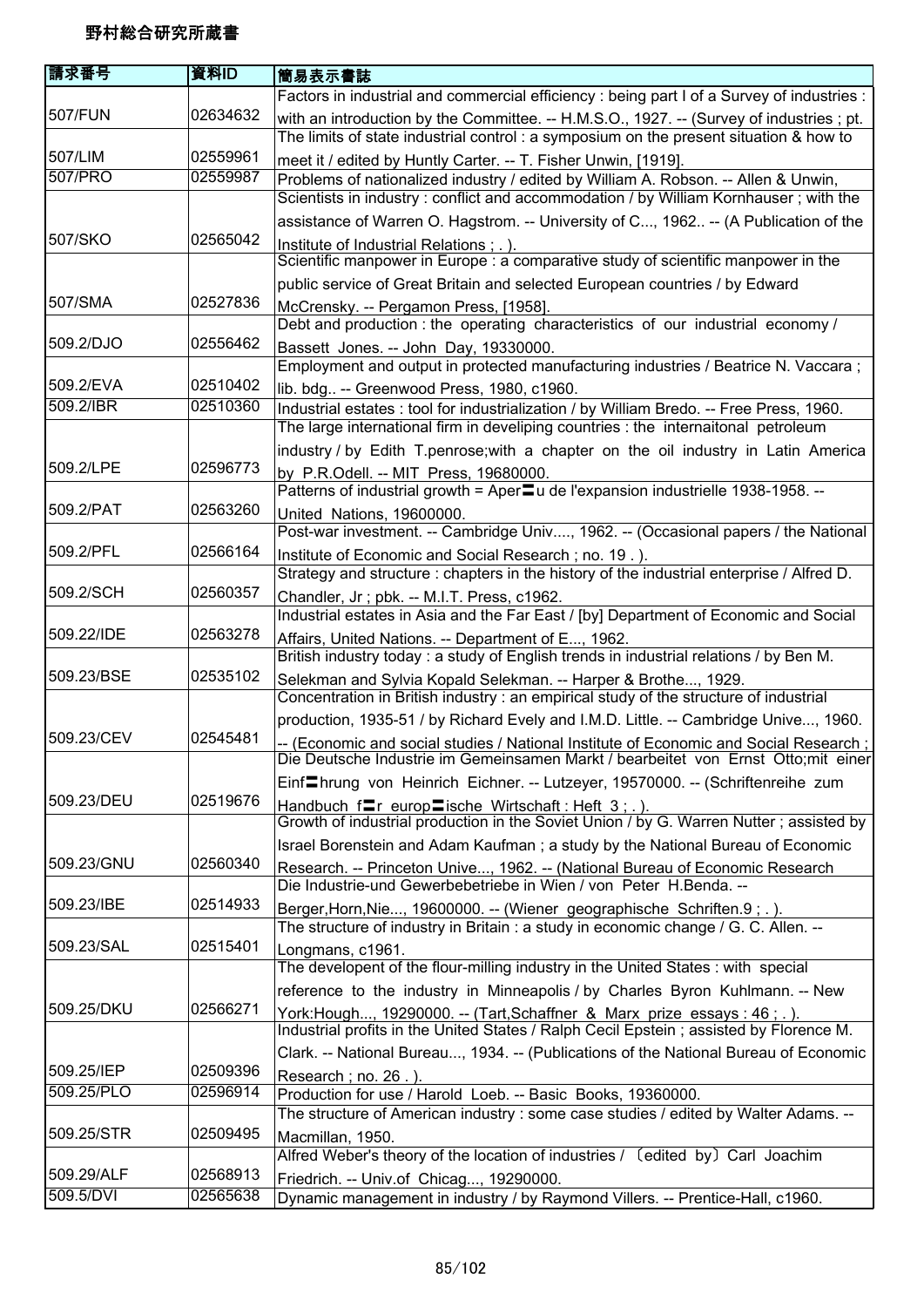| 請求番号       | 資料ID     | 簡易表示書誌                                                                                     |
|------------|----------|--------------------------------------------------------------------------------------------|
|            |          | Management in the industrial world : an international analysis / Frederick Harbison,       |
| 509.5/MHA  | 02564714 | Charles A. Myers. -- McGraw-Hill, 1959. -- (McGraw-Hill series in management ; . ).        |
|            |          | Principles of industrial organization / by Dexter Simpson Kimball. -- 3rd ed --            |
| 509.5/PKI  | 02564672 | McGraw-Hill, 1925.                                                                         |
|            |          | Organization theory in industrial practice : a symposium / Foundation for Research on      |
| 509.52/ORG | 02560209 | Human Behavior; ed. by Mason Haire. -- Wiley, c1962.                                       |
|            |          | Workshop organization / by G.D.H. Cole. -- Clarendon Press, 1923. -- (Economic and         |
| 509.52/WCO | 02567493 | social history of the World War; British series .).                                        |
| 509.6/COS  | 02519510 | Cost and production handbook / edited by L. P. Alford. -- Ronald, 1934.                    |
| 509.6/DME  | 02527570 | Dynamic factors in industrial productivity / by Seymour Melman. -- Basil Blackwell,        |
| 509.6/DVI  | 02515716 | The dynamics of industrial management / by Raymond Villers. -- Funk & Wagnalls,            |
|            |          | Economics of the manufacturing business / by W. A. Stewart Jones. -- Sir Isaac             |
| 509.6/EJO  | 02564136 | Pitma, 1928. -- (The Bedrock series ; no. 9.).                                             |
| 509.6/ICO  | 02499762 | Industrial marketing: cases and concepts / E. Raymond Corey. -- Prentice-Hall, 1962.       |
|            |          | Industrial pricing policies : an analysis of pricing policies of Danish manufacturers / B. |
| 509.6/IFO  | 02585586 | Fog. -- North Holland P, 1960.                                                             |
|            |          | Introduction to industrial management : text, cases, and problems / by Franklin E.         |
| 509.6/IFO  | 02534782 | Folts. -- 3rd ed. -- McGraw-Hill, 1949.                                                    |
|            |          | The industrial system: an inquiry into earned and unearned income / by J.A. Hobson.        |
| 509.6/IHO  | 02527505 | -- New and rev. ed., reprinted. -- P.S. King, 1927.                                        |
|            |          | Industrial purchasing: buying for industry and budgetary institutions / J.H. Westing       |
|            |          | and I.V. Fine and members of the Milwaukee Association of Purchasing Agents. -- 2nd        |
| 509.6/IWE  | 02499739 | ed. -- J. Wiley, c1961.                                                                    |
| 509.6/MVO  | 02534832 | The management of production: William Voris. -- Ronald Press, 19600000.                    |
|            |          | New concepts in manufacturing management. -- American Manage, c1961. -- (AMA               |
| 509.6/NEW  | 02568764 | management reports; no. 60.).                                                              |
| 509.6/PBL  | 02567782 | Production organization / by John D. Black and Albert G. Black. -- Henry Holt, c1929       |
|            |          | Productivity trends in the United States / by John W. Kendrick ; assisted by Maude R.      |
| 509.6/PKE  | 02569051 | Pech. -- Princeton Unive, 1961. -- (National Bureau of Economic Research general           |
|            |          | Planning production / Charles C. Holt  [et al.]. -- Prentice-Hall, 1960. -- (Prentice-Hall |
| 509.6/PLA  | 02534816 | international series in management; .).                                                    |
|            |          | A world production order / by F.M.Wibaut; transl. from the Dutch by                        |
| 509.6/WWI  | 02567915 | R.W.Roame; with a foreword by Sidney Webb. -- Allen & Unwin, 19350000.                     |
|            |          | Ford oder Marx : die praktische Lösung der sozialen Frage / J. Walcher. -- Neuer           |
| 509.61/FWA | 02606010 | Deutscher, 1925.                                                                           |
| 509.8/IIN  | 02521235 | Industrial accident statistics. -- ILO, 19380000. -- (Studies and reports. Series N:       |
|            |          | Annual report of the Chief Inspector of Factories and Workshops; 1896-1897 - 1931-         |
| 509/AUN    | 02586782 | 1936. -- Printed for H.M, 1897-.                                                           |
|            |          | Industrial economics / Dexter Simpson Kimball. -- 1st ed. -- McGraw-Hill, 1929. --         |
| 509/IKI    | 02535904 | (McGraw-Hill industrial management series).                                                |
|            |          | Industry and finance / edited by Adam W.Kirkaldy; Supplementary vol -- Pitman,             |
| 509/IND    | 02564953 | 19200000.                                                                                  |
| 509/IVA    | 02568178 | Industrial structure and policy / Stanley Vance. -- Prentice-Hall, 1961.                   |
| 509/MLE    | 02518785 | The methods and principles of industrial production / by R.H.L. Lee. -- Nelson, [1927].    |
|            |          | The new product: how to find, test, develop, cost, price, protect, advertise and sell      |
| 509/NKA    | 02535219 | new products / Delmar W. Karger. -- Industrial Pres, c1960.                                |
| 509/PLE    | 02535912 | Problems in industrial purchasing / Howard T. Lewis. -- 2nd ed. -- McGraw-Hill, 1935.      |
|            |          | Yardsticks for industrial research : the evaluation of research and development output     |
| 509/YQU    | 02564987 | / James Brian Quinn. -- Ronald, 1959.                                                      |
| 531.27/HAN | 02535862 | Handbook of aluminum. -- Aluminum Co.of, 19570000.                                         |
|            |          | Bibliographic guide to refrigeration=Guide bibliographique du froid; 1961-1964. --         |
| 533.8/BIB  | 02569440 | Pergamon Press, 19650000.                                                                  |
|            |          | Giant enterprise : Ford, General Motors, and the automobile industry; sources and          |
|            |          | readings / compiled and edited by Alfred D. Chandler, Jr. -- Harcourt, Brace, c1964.       |
| 537.09/GIA | 02527760 | -- (The Forces in American economic growth series ; .).                                    |
|            |          |                                                                                            |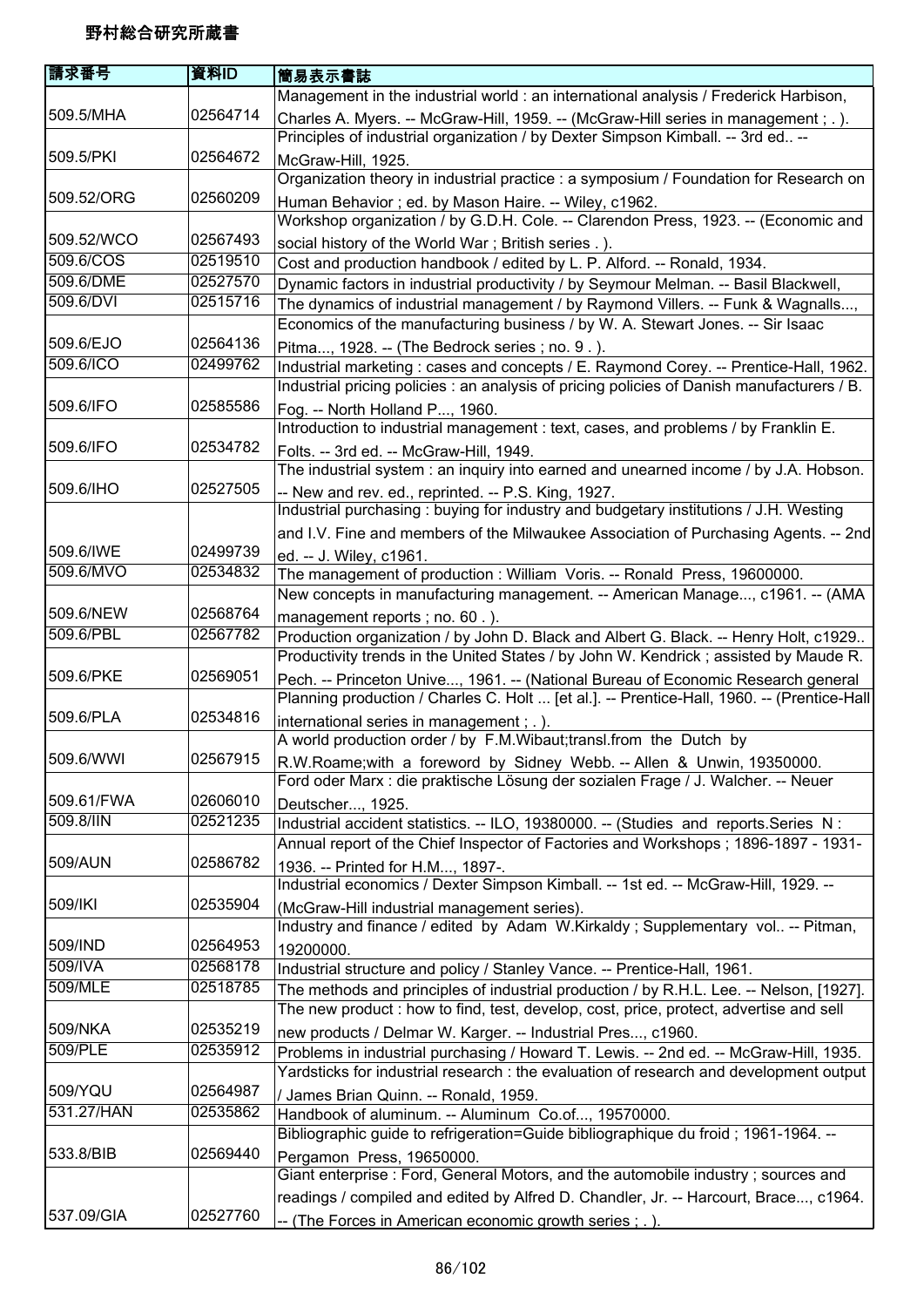| 請求番号                   | 資料ID                 | 簡易表示書誌                                                                                                                                                                        |
|------------------------|----------------------|-------------------------------------------------------------------------------------------------------------------------------------------------------------------------------|
|                        |                      | The motor industry / George Maxcy, Aubrey Silberston. -- G. Allen & Unwi, 1959. --                                                                                            |
| 537.09/MMA             | 02566222             | (Cambridge studies in industry; .).                                                                                                                                           |
|                        |                      | A Guide to information sources in space science and technology / edited by                                                                                                    |
|                        |                      | Bernhard M.Fry and Foster E.Mohrhardt. -- Wiley, 19630000. -- (Guides to                                                                                                      |
| 538.9/GUI              | 02596732             | information sources in science and technology: Vol.1; .).                                                                                                                     |
| 539.09/IND             | 02563732             | The Industrial challenge of nuclear energy; 3. -- OEEC, 19600000.                                                                                                             |
| 540.5/AUN              | 02586881             | Annual bulletin of electric energy statistics for Europe; Vol.8. -- United Nations,                                                                                           |
| 540.9/MLE              | 02513323             | Marketing electrical apparatus and supplies / Edwin H. Lewis. -- McGraw-Hill, 1961.                                                                                           |
|                        |                      | The Electricity supply industry in Europe: a study prepared by the Electricity                                                                                                |
| 540.92/ELE             | 02563724             | Committee. -- O.E.E.C., 1960.                                                                                                                                                 |
|                        |                      | The Electricity supply industry in Europe : achievements 1959-1960, forecasts 1961-                                                                                           |
| 540.92/ELE             | 02568640             | 1966. -- OECD, 19620000.                                                                                                                                                      |
|                        |                      | Electrical utilities : the crisis in public control / by William E. Mosher ; editor, Finla G.                                                                                 |
|                        |                      | Crawford  [et al.]; under the auspices of School of Citizenship and Public Affairs                                                                                            |
| 540.93/ELE             | 02545507             | Syracuse University. -- 2nd, rev. ed. -- Harper & Brothe, 1929.                                                                                                               |
| 547.12/MOT             | 02550184             | Motor's flat rate & parts manual; 1961. -- Motor, 19610000.                                                                                                                   |
|                        |                      | A guide to computer literature : an introductory survey of the sources of information. --                                                                                     |
| 549.9/GPR              | 02596716             | <b>Bingley, 1969.</b>                                                                                                                                                         |
|                        |                      | The shipping world year book and who's who / Donald Maxwell, editor; 1960. --                                                                                                 |
| 550.5/SHI              | 02546034             | Shipping World, 19600000.                                                                                                                                                     |
|                        |                      | Jane's fighting ships : founded in 1897 by Fred T.Jane / compiled and edited by                                                                                               |
| 557/JAN                | 02568665             | Raymond V.B.Blackman; 1962-63. -- Sampson Low, Ma, 19620000.                                                                                                                  |
|                        |                      | Lloyd's maritime atlas / compiled and edited by the shipping editor at Lloyd's. -- 3rd                                                                                        |
| 558.78/LLO             | 02563583             | ed -- Corporation of , 1958.                                                                                                                                                  |
|                        |                      | A guide to information sources in mining / edited by Stuart R. Kaplan. -- Interscience                                                                                        |
| 560.3/GUI              | 02596633             | Pu, [1965]. -- (Guides to information sources in science and technology; v. 2.).                                                                                              |
| 560.5/MET              | 02560720             | Metal statistics ; 1959. -- American Metal, 19590000.                                                                                                                         |
| 560.5/MET              | 02560712             | Metal statistics ; 1958. -- American Metal, 19580000.                                                                                                                         |
| 560.5/MET              | 02560704             | Metal statistics ; 1957. -- American Metal, 19570000.                                                                                                                         |
| 560.5/MET              | 02560696             | Metal statistics ; 1955. -- American Metal, 19550000.                                                                                                                         |
| 560.5/MET              | 02560688             | Metal statistics ; 1949. -- American Metal, 19490000.                                                                                                                         |
| 560.5/MET              | 02560670             | Metal statistics ; 1940. -- American Metal, 19400000.                                                                                                                         |
| 560.5/MET              | 02560662             | Metal statistics ; 1939. -- American Metal, 19390000.                                                                                                                         |
| 560.5/MET              | 02560654             | Metal statistics ; 1937. -- American Metal, 19370000.                                                                                                                         |
| 560.5/MET              | 02560647             | Metal statistics ; 1936. -- American Metal, 19360000.                                                                                                                         |
| 560.5/MET              | 02560639             | Metal statistics ; 1935. -- American Metal, 19350000.                                                                                                                         |
| 560.5/MET              | 02560621             | Metal statistics; 1934. -- American Metal, 19340000.                                                                                                                          |
| 560.5/MET              | 02560613<br>02560605 | Metal statistics; 1933. -- American Metal, 19330000.                                                                                                                          |
| 560.5/MET<br>560.5/MET | 02560597             | Metal statistics ; 1932. -- American Metal, 19320000.                                                                                                                         |
| 560.5/MET              | 02550978             | Metal statistics ; 1931. -- American Metal, 19310000.                                                                                                                         |
| 560.5/MET              | 02550960             | Metal statistics ; 1961. -- American Metal, 19610000.                                                                                                                         |
|                        |                      | Metal statistics ; 1960. -- American Metal, 19600000.                                                                                                                         |
| 560.5/MIN              | 02526135             | Mining year book : incorporating the mining manual / compiler Walter E.Skinner;                                                                                               |
|                        |                      | 1963. -- Skinner, 19630000.<br>Statistical summary of the mineral industry : world production, exports and imports                                                            |
| 560.9/STA              | 02569028             |                                                                                                                                                                               |
| 560.92/DUN             | 02586873             | 1953-1958. -- Her Majesty's , 19600000.                                                                                                                                       |
|                        |                      | Development of mineral resources in Asia and the Far East. -- United Nations, 1953.<br>The mineral industry of the British Empire and foreign countries : statistical summary |
| 560.92/MIM             | 02527240             |                                                                                                                                                                               |
|                        |                      | 1930-1932 / Imperial Institute. -- H.M.Stationery , 19330000.<br>Handbuch fir den Gemeinsamen Markt der Montan-Union: Eisen-und                                               |
|                        |                      |                                                                                                                                                                               |
| 564.09/HAN             | 02510758             | Stahlwerke.1957/58 / Zusammengestellt, bearbeitet und hrsg. unter Mitwirkung der                                                                                              |
|                        |                      | Wirtschaftsvereinigung Eisen-und Stahlindu. -- WolfRod <sup>1</sup> , 19580000.<br>History of the British steel industry / by J. C. Carr and W. Taplin; Assisted by A. E. G.  |
| 564.09/HCA             | 02558948             |                                                                                                                                                                               |
|                        |                      | Wright. -- Basil Blackwell, 1962                                                                                                                                              |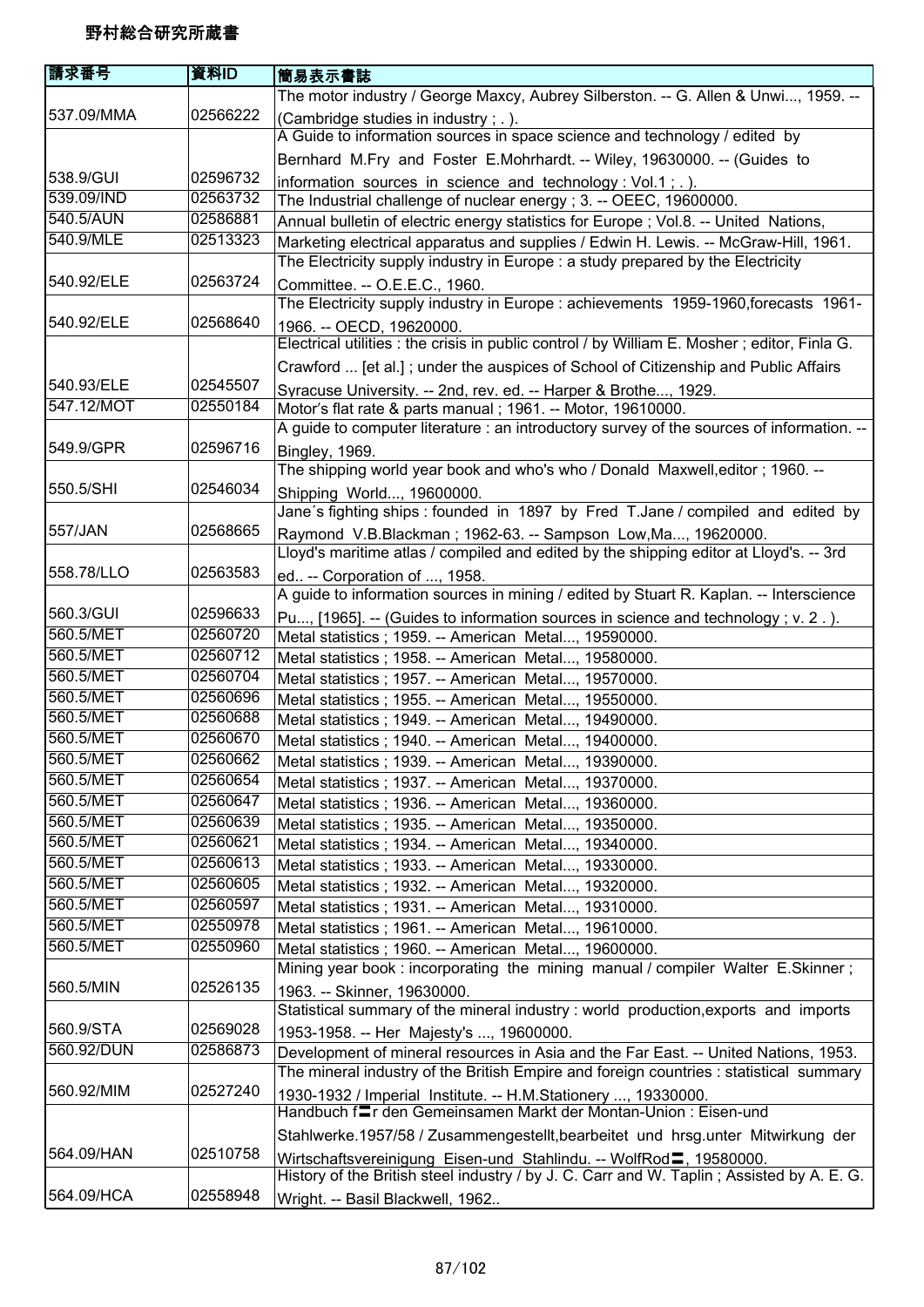| History of the British iron and steel industry from c.450 B.C. to A.D.1775 / by H.R.<br>564.09/HSC<br>02561173<br>Schubert. -- Routledge & Keg, 1957.<br>Iron and steel production / W.G. Moore. -- Hutchinson Educ, 1961. -- (New visual<br>564.09/IMO<br>02569275<br>geography; Economic series).<br>The Iron and steel industry in Europe : a study by the Iron and Steel Committee in<br>564.09/IRO<br>02561405<br>May 1960. -- OECD, 1960.<br>Long-term trends and problems of the European steel industry / prepared by the<br>02586865<br>564.09/LUN<br>secretariat of the Economic Commission for Europe. -- United Nations , 1959.<br>564.09/MET<br>02634699<br>Metal industry: handbook and directory 1959. -- Louis Cassier, 19590000.<br>564.09/MET<br>02585859<br>Metal industry: handbook and directory; 1962. -- Louis Cassier, 19620000.<br>564.09/MET<br>02585842<br>Metal industry: handbook and directory; 1961. -- Louis Cassier, 19610000.<br>564.09/MET<br>02585834<br>Metal industry: handbook and directory; 1960. -- Louis Cassier, 19600000.<br>564.09/MET<br>02585826<br>Metal industry: handbook and directory; 1958. -- Louis Cassier, 19580000.<br>564.09/MET<br>02585818<br>Metal industry: handbook and directory; 1957. -- Louis Cassier, 19570000.<br>02585800<br>564.09/MET<br>Metal industry: handbook and directory; 1956. -- Louis Cassier, 19560000.<br>564.09/MET<br>02585792<br>Metal industry: handbook and directory; 1955. -- Louis Cassier, 19550000.<br>British Iron and Steel Federation Statistical Handbook 1959; Vol.1. -- British Iron ,<br>564.09/SBR<br>02510683<br>19590000.<br>British Iron and Steel Federation Statistical handbook 1959; Vol.2. -- British Iron ,<br>564.09/SBR<br>02510675<br>19590000.<br>The steel industry wage structure : a study of the joint union-management job<br>evaluation program in the basic steel industry / Jack Stieber. -- Harvard Univers,<br>564.09/SST<br>02551463<br>1959. -- (Wertheim publications in industrial relations; .).<br>564.09/STA<br>02565612<br>Statistics of the iron & steel industry of Japan; 1956. -- Japan Iron & , 19570000.<br>564.09/STA<br>02565604<br>Statistics of the iron & steel industry of Japan; 1955. -- Japan Iron & , 19560000.<br>564.09/STA<br>02565596<br>Statistics of the iron & steel industry of Japan; 1954. -- Japan Iron & , 19550000.<br>564.09/STE<br>02551356<br>Steel products. -- Yawata Iron &, 19500000.<br>564.09/STE<br>02550291<br>Steel products ; 1959. -- Yawata Iron &, 19590000.<br>564.09/WAT<br>02550242<br>Watkins cyclopedia of the steel industry. -- 7th ed. -- Steel Publicati, 1959.<br>World's non-ferrous smelters & refineries : including a classified guide to the<br>564.09/WOR<br>02527851<br>metals and alloys produced.1960 / edited by H.G.Cordero. -- Quin Press,<br>Year book of the American Bureau of Metal Statistics; 42nd annual issue for th. --<br>564.09/YEA<br>02550325<br>American Burea, 19630000.<br>Year book of the American Bureau of Metal Statistics; 41st annual issue for th. --<br>564.09/YEA<br>02550317<br>American Burea, 19620000.<br>Year book of the American Bureau of Metal Statistics; 40th annual issue for th. --<br>02550309<br>564.09/YEA<br>American Burea, 19610000.<br>565.52/ALU<br>02563195<br>Aluminium panorama. -- Aluminium Limi, 19530000.<br>The Secondary aluminium industry in the U.S.A -- OEEC, 19520000. -- (OEEC<br>565.52/SEC<br>02586733<br>documentation report of the technical assistance mission : $No.19$ ; .).<br>The Non-ferrous metal industry in Europe : a study by the Non-Ferrous Metals<br>565/NON<br>02563765<br>Committee. -- OEEC, 19560000.<br>Welding handbook / American Welding Society; Ed. by Arthur L. Phillips; 全巻 -<br>566.6/WEL<br>02569432<br>section 5. -- 4th ed. -- American Weldin, 1957-1962.<br>Guide to metallurgical information / edited by Eleanor B. Gibson [and] Elizabeth W.<br>566/GUI<br>02596724<br>Tapia. -- 2d ed. -- Special Librari, 1965. -- (SLA bibliography ; no. 3.).<br>566/QUI<br>02561033<br>Quin's metal handbook; 1963. -- Metal Informat, 19630000.<br>566/QUI<br>02561025<br>Quin's metal handbook; 1961-62. -- Metal Informat, 19610000.<br>566/QUI<br>02561017<br>Quin's metal handbook; 1955. -- Metal Informat, 19550000.<br>566/QUI<br>02561009<br>Quin's metal handbook; 1954. -- Metal Informat, 19540000.<br>Nationalization in practice : the British coal industry / William Warren Haynes. --<br>567.09/NHA<br>02564110<br>Harvard Univer, 19530000.<br>The research revolution / Leonard S. Silk; with an introduction by Wassily W.<br>567/RSI<br>02567139<br>Leontief. -- McGraw-Hill, 1960. | 請求番号 | 資料ID | 簡易表示書誌 |
|--------------------------------------------------------------------------------------------------------------------------------------------------------------------------------------------------------------------------------------------------------------------------------------------------------------------------------------------------------------------------------------------------------------------------------------------------------------------------------------------------------------------------------------------------------------------------------------------------------------------------------------------------------------------------------------------------------------------------------------------------------------------------------------------------------------------------------------------------------------------------------------------------------------------------------------------------------------------------------------------------------------------------------------------------------------------------------------------------------------------------------------------------------------------------------------------------------------------------------------------------------------------------------------------------------------------------------------------------------------------------------------------------------------------------------------------------------------------------------------------------------------------------------------------------------------------------------------------------------------------------------------------------------------------------------------------------------------------------------------------------------------------------------------------------------------------------------------------------------------------------------------------------------------------------------------------------------------------------------------------------------------------------------------------------------------------------------------------------------------------------------------------------------------------------------------------------------------------------------------------------------------------------------------------------------------------------------------------------------------------------------------------------------------------------------------------------------------------------------------------------------------------------------------------------------------------------------------------------------------------------------------------------------------------------------------------------------------------------------------------------------------------------------------------------------------------------------------------------------------------------------------------------------------------------------------------------------------------------------------------------------------------------------------------------------------------------------------------------------------------------------------------------------------------------------------------------------------------------------------------------------------------------------------------------------------------------------------------------------------------------------------------------------------------------------------------------------------------------------------------------------------------------------------------------------------------------------------------------------------------------------------------------------------------------------------------------------------------------------------------------------------------------------------------------------------------------------------------------------------------------------------------------------------------------------------------------------------------------------------------------------------------------------------------------------------------------------------------------------------------------------------------------------------------------------------------------------------------------------------------------------------------------------------------------------------------------------------------------------------------------------------------------------------------------------------------------------------------------------------------------------------------------------------------------------------------------------------------------------------------------------------------------------------------------------------------------------------|------|------|--------|
|                                                                                                                                                                                                                                                                                                                                                                                                                                                                                                                                                                                                                                                                                                                                                                                                                                                                                                                                                                                                                                                                                                                                                                                                                                                                                                                                                                                                                                                                                                                                                                                                                                                                                                                                                                                                                                                                                                                                                                                                                                                                                                                                                                                                                                                                                                                                                                                                                                                                                                                                                                                                                                                                                                                                                                                                                                                                                                                                                                                                                                                                                                                                                                                                                                                                                                                                                                                                                                                                                                                                                                                                                                                                                                                                                                                                                                                                                                                                                                                                                                                                                                                                                                                                                                                                                                                                                                                                                                                                                                                                                                                                                                                                                                              |      |      |        |
|                                                                                                                                                                                                                                                                                                                                                                                                                                                                                                                                                                                                                                                                                                                                                                                                                                                                                                                                                                                                                                                                                                                                                                                                                                                                                                                                                                                                                                                                                                                                                                                                                                                                                                                                                                                                                                                                                                                                                                                                                                                                                                                                                                                                                                                                                                                                                                                                                                                                                                                                                                                                                                                                                                                                                                                                                                                                                                                                                                                                                                                                                                                                                                                                                                                                                                                                                                                                                                                                                                                                                                                                                                                                                                                                                                                                                                                                                                                                                                                                                                                                                                                                                                                                                                                                                                                                                                                                                                                                                                                                                                                                                                                                                                              |      |      |        |
|                                                                                                                                                                                                                                                                                                                                                                                                                                                                                                                                                                                                                                                                                                                                                                                                                                                                                                                                                                                                                                                                                                                                                                                                                                                                                                                                                                                                                                                                                                                                                                                                                                                                                                                                                                                                                                                                                                                                                                                                                                                                                                                                                                                                                                                                                                                                                                                                                                                                                                                                                                                                                                                                                                                                                                                                                                                                                                                                                                                                                                                                                                                                                                                                                                                                                                                                                                                                                                                                                                                                                                                                                                                                                                                                                                                                                                                                                                                                                                                                                                                                                                                                                                                                                                                                                                                                                                                                                                                                                                                                                                                                                                                                                                              |      |      |        |
|                                                                                                                                                                                                                                                                                                                                                                                                                                                                                                                                                                                                                                                                                                                                                                                                                                                                                                                                                                                                                                                                                                                                                                                                                                                                                                                                                                                                                                                                                                                                                                                                                                                                                                                                                                                                                                                                                                                                                                                                                                                                                                                                                                                                                                                                                                                                                                                                                                                                                                                                                                                                                                                                                                                                                                                                                                                                                                                                                                                                                                                                                                                                                                                                                                                                                                                                                                                                                                                                                                                                                                                                                                                                                                                                                                                                                                                                                                                                                                                                                                                                                                                                                                                                                                                                                                                                                                                                                                                                                                                                                                                                                                                                                                              |      |      |        |
|                                                                                                                                                                                                                                                                                                                                                                                                                                                                                                                                                                                                                                                                                                                                                                                                                                                                                                                                                                                                                                                                                                                                                                                                                                                                                                                                                                                                                                                                                                                                                                                                                                                                                                                                                                                                                                                                                                                                                                                                                                                                                                                                                                                                                                                                                                                                                                                                                                                                                                                                                                                                                                                                                                                                                                                                                                                                                                                                                                                                                                                                                                                                                                                                                                                                                                                                                                                                                                                                                                                                                                                                                                                                                                                                                                                                                                                                                                                                                                                                                                                                                                                                                                                                                                                                                                                                                                                                                                                                                                                                                                                                                                                                                                              |      |      |        |
|                                                                                                                                                                                                                                                                                                                                                                                                                                                                                                                                                                                                                                                                                                                                                                                                                                                                                                                                                                                                                                                                                                                                                                                                                                                                                                                                                                                                                                                                                                                                                                                                                                                                                                                                                                                                                                                                                                                                                                                                                                                                                                                                                                                                                                                                                                                                                                                                                                                                                                                                                                                                                                                                                                                                                                                                                                                                                                                                                                                                                                                                                                                                                                                                                                                                                                                                                                                                                                                                                                                                                                                                                                                                                                                                                                                                                                                                                                                                                                                                                                                                                                                                                                                                                                                                                                                                                                                                                                                                                                                                                                                                                                                                                                              |      |      |        |
|                                                                                                                                                                                                                                                                                                                                                                                                                                                                                                                                                                                                                                                                                                                                                                                                                                                                                                                                                                                                                                                                                                                                                                                                                                                                                                                                                                                                                                                                                                                                                                                                                                                                                                                                                                                                                                                                                                                                                                                                                                                                                                                                                                                                                                                                                                                                                                                                                                                                                                                                                                                                                                                                                                                                                                                                                                                                                                                                                                                                                                                                                                                                                                                                                                                                                                                                                                                                                                                                                                                                                                                                                                                                                                                                                                                                                                                                                                                                                                                                                                                                                                                                                                                                                                                                                                                                                                                                                                                                                                                                                                                                                                                                                                              |      |      |        |
|                                                                                                                                                                                                                                                                                                                                                                                                                                                                                                                                                                                                                                                                                                                                                                                                                                                                                                                                                                                                                                                                                                                                                                                                                                                                                                                                                                                                                                                                                                                                                                                                                                                                                                                                                                                                                                                                                                                                                                                                                                                                                                                                                                                                                                                                                                                                                                                                                                                                                                                                                                                                                                                                                                                                                                                                                                                                                                                                                                                                                                                                                                                                                                                                                                                                                                                                                                                                                                                                                                                                                                                                                                                                                                                                                                                                                                                                                                                                                                                                                                                                                                                                                                                                                                                                                                                                                                                                                                                                                                                                                                                                                                                                                                              |      |      |        |
|                                                                                                                                                                                                                                                                                                                                                                                                                                                                                                                                                                                                                                                                                                                                                                                                                                                                                                                                                                                                                                                                                                                                                                                                                                                                                                                                                                                                                                                                                                                                                                                                                                                                                                                                                                                                                                                                                                                                                                                                                                                                                                                                                                                                                                                                                                                                                                                                                                                                                                                                                                                                                                                                                                                                                                                                                                                                                                                                                                                                                                                                                                                                                                                                                                                                                                                                                                                                                                                                                                                                                                                                                                                                                                                                                                                                                                                                                                                                                                                                                                                                                                                                                                                                                                                                                                                                                                                                                                                                                                                                                                                                                                                                                                              |      |      |        |
|                                                                                                                                                                                                                                                                                                                                                                                                                                                                                                                                                                                                                                                                                                                                                                                                                                                                                                                                                                                                                                                                                                                                                                                                                                                                                                                                                                                                                                                                                                                                                                                                                                                                                                                                                                                                                                                                                                                                                                                                                                                                                                                                                                                                                                                                                                                                                                                                                                                                                                                                                                                                                                                                                                                                                                                                                                                                                                                                                                                                                                                                                                                                                                                                                                                                                                                                                                                                                                                                                                                                                                                                                                                                                                                                                                                                                                                                                                                                                                                                                                                                                                                                                                                                                                                                                                                                                                                                                                                                                                                                                                                                                                                                                                              |      |      |        |
|                                                                                                                                                                                                                                                                                                                                                                                                                                                                                                                                                                                                                                                                                                                                                                                                                                                                                                                                                                                                                                                                                                                                                                                                                                                                                                                                                                                                                                                                                                                                                                                                                                                                                                                                                                                                                                                                                                                                                                                                                                                                                                                                                                                                                                                                                                                                                                                                                                                                                                                                                                                                                                                                                                                                                                                                                                                                                                                                                                                                                                                                                                                                                                                                                                                                                                                                                                                                                                                                                                                                                                                                                                                                                                                                                                                                                                                                                                                                                                                                                                                                                                                                                                                                                                                                                                                                                                                                                                                                                                                                                                                                                                                                                                              |      |      |        |
|                                                                                                                                                                                                                                                                                                                                                                                                                                                                                                                                                                                                                                                                                                                                                                                                                                                                                                                                                                                                                                                                                                                                                                                                                                                                                                                                                                                                                                                                                                                                                                                                                                                                                                                                                                                                                                                                                                                                                                                                                                                                                                                                                                                                                                                                                                                                                                                                                                                                                                                                                                                                                                                                                                                                                                                                                                                                                                                                                                                                                                                                                                                                                                                                                                                                                                                                                                                                                                                                                                                                                                                                                                                                                                                                                                                                                                                                                                                                                                                                                                                                                                                                                                                                                                                                                                                                                                                                                                                                                                                                                                                                                                                                                                              |      |      |        |
|                                                                                                                                                                                                                                                                                                                                                                                                                                                                                                                                                                                                                                                                                                                                                                                                                                                                                                                                                                                                                                                                                                                                                                                                                                                                                                                                                                                                                                                                                                                                                                                                                                                                                                                                                                                                                                                                                                                                                                                                                                                                                                                                                                                                                                                                                                                                                                                                                                                                                                                                                                                                                                                                                                                                                                                                                                                                                                                                                                                                                                                                                                                                                                                                                                                                                                                                                                                                                                                                                                                                                                                                                                                                                                                                                                                                                                                                                                                                                                                                                                                                                                                                                                                                                                                                                                                                                                                                                                                                                                                                                                                                                                                                                                              |      |      |        |
|                                                                                                                                                                                                                                                                                                                                                                                                                                                                                                                                                                                                                                                                                                                                                                                                                                                                                                                                                                                                                                                                                                                                                                                                                                                                                                                                                                                                                                                                                                                                                                                                                                                                                                                                                                                                                                                                                                                                                                                                                                                                                                                                                                                                                                                                                                                                                                                                                                                                                                                                                                                                                                                                                                                                                                                                                                                                                                                                                                                                                                                                                                                                                                                                                                                                                                                                                                                                                                                                                                                                                                                                                                                                                                                                                                                                                                                                                                                                                                                                                                                                                                                                                                                                                                                                                                                                                                                                                                                                                                                                                                                                                                                                                                              |      |      |        |
|                                                                                                                                                                                                                                                                                                                                                                                                                                                                                                                                                                                                                                                                                                                                                                                                                                                                                                                                                                                                                                                                                                                                                                                                                                                                                                                                                                                                                                                                                                                                                                                                                                                                                                                                                                                                                                                                                                                                                                                                                                                                                                                                                                                                                                                                                                                                                                                                                                                                                                                                                                                                                                                                                                                                                                                                                                                                                                                                                                                                                                                                                                                                                                                                                                                                                                                                                                                                                                                                                                                                                                                                                                                                                                                                                                                                                                                                                                                                                                                                                                                                                                                                                                                                                                                                                                                                                                                                                                                                                                                                                                                                                                                                                                              |      |      |        |
|                                                                                                                                                                                                                                                                                                                                                                                                                                                                                                                                                                                                                                                                                                                                                                                                                                                                                                                                                                                                                                                                                                                                                                                                                                                                                                                                                                                                                                                                                                                                                                                                                                                                                                                                                                                                                                                                                                                                                                                                                                                                                                                                                                                                                                                                                                                                                                                                                                                                                                                                                                                                                                                                                                                                                                                                                                                                                                                                                                                                                                                                                                                                                                                                                                                                                                                                                                                                                                                                                                                                                                                                                                                                                                                                                                                                                                                                                                                                                                                                                                                                                                                                                                                                                                                                                                                                                                                                                                                                                                                                                                                                                                                                                                              |      |      |        |
|                                                                                                                                                                                                                                                                                                                                                                                                                                                                                                                                                                                                                                                                                                                                                                                                                                                                                                                                                                                                                                                                                                                                                                                                                                                                                                                                                                                                                                                                                                                                                                                                                                                                                                                                                                                                                                                                                                                                                                                                                                                                                                                                                                                                                                                                                                                                                                                                                                                                                                                                                                                                                                                                                                                                                                                                                                                                                                                                                                                                                                                                                                                                                                                                                                                                                                                                                                                                                                                                                                                                                                                                                                                                                                                                                                                                                                                                                                                                                                                                                                                                                                                                                                                                                                                                                                                                                                                                                                                                                                                                                                                                                                                                                                              |      |      |        |
|                                                                                                                                                                                                                                                                                                                                                                                                                                                                                                                                                                                                                                                                                                                                                                                                                                                                                                                                                                                                                                                                                                                                                                                                                                                                                                                                                                                                                                                                                                                                                                                                                                                                                                                                                                                                                                                                                                                                                                                                                                                                                                                                                                                                                                                                                                                                                                                                                                                                                                                                                                                                                                                                                                                                                                                                                                                                                                                                                                                                                                                                                                                                                                                                                                                                                                                                                                                                                                                                                                                                                                                                                                                                                                                                                                                                                                                                                                                                                                                                                                                                                                                                                                                                                                                                                                                                                                                                                                                                                                                                                                                                                                                                                                              |      |      |        |
|                                                                                                                                                                                                                                                                                                                                                                                                                                                                                                                                                                                                                                                                                                                                                                                                                                                                                                                                                                                                                                                                                                                                                                                                                                                                                                                                                                                                                                                                                                                                                                                                                                                                                                                                                                                                                                                                                                                                                                                                                                                                                                                                                                                                                                                                                                                                                                                                                                                                                                                                                                                                                                                                                                                                                                                                                                                                                                                                                                                                                                                                                                                                                                                                                                                                                                                                                                                                                                                                                                                                                                                                                                                                                                                                                                                                                                                                                                                                                                                                                                                                                                                                                                                                                                                                                                                                                                                                                                                                                                                                                                                                                                                                                                              |      |      |        |
|                                                                                                                                                                                                                                                                                                                                                                                                                                                                                                                                                                                                                                                                                                                                                                                                                                                                                                                                                                                                                                                                                                                                                                                                                                                                                                                                                                                                                                                                                                                                                                                                                                                                                                                                                                                                                                                                                                                                                                                                                                                                                                                                                                                                                                                                                                                                                                                                                                                                                                                                                                                                                                                                                                                                                                                                                                                                                                                                                                                                                                                                                                                                                                                                                                                                                                                                                                                                                                                                                                                                                                                                                                                                                                                                                                                                                                                                                                                                                                                                                                                                                                                                                                                                                                                                                                                                                                                                                                                                                                                                                                                                                                                                                                              |      |      |        |
|                                                                                                                                                                                                                                                                                                                                                                                                                                                                                                                                                                                                                                                                                                                                                                                                                                                                                                                                                                                                                                                                                                                                                                                                                                                                                                                                                                                                                                                                                                                                                                                                                                                                                                                                                                                                                                                                                                                                                                                                                                                                                                                                                                                                                                                                                                                                                                                                                                                                                                                                                                                                                                                                                                                                                                                                                                                                                                                                                                                                                                                                                                                                                                                                                                                                                                                                                                                                                                                                                                                                                                                                                                                                                                                                                                                                                                                                                                                                                                                                                                                                                                                                                                                                                                                                                                                                                                                                                                                                                                                                                                                                                                                                                                              |      |      |        |
|                                                                                                                                                                                                                                                                                                                                                                                                                                                                                                                                                                                                                                                                                                                                                                                                                                                                                                                                                                                                                                                                                                                                                                                                                                                                                                                                                                                                                                                                                                                                                                                                                                                                                                                                                                                                                                                                                                                                                                                                                                                                                                                                                                                                                                                                                                                                                                                                                                                                                                                                                                                                                                                                                                                                                                                                                                                                                                                                                                                                                                                                                                                                                                                                                                                                                                                                                                                                                                                                                                                                                                                                                                                                                                                                                                                                                                                                                                                                                                                                                                                                                                                                                                                                                                                                                                                                                                                                                                                                                                                                                                                                                                                                                                              |      |      |        |
|                                                                                                                                                                                                                                                                                                                                                                                                                                                                                                                                                                                                                                                                                                                                                                                                                                                                                                                                                                                                                                                                                                                                                                                                                                                                                                                                                                                                                                                                                                                                                                                                                                                                                                                                                                                                                                                                                                                                                                                                                                                                                                                                                                                                                                                                                                                                                                                                                                                                                                                                                                                                                                                                                                                                                                                                                                                                                                                                                                                                                                                                                                                                                                                                                                                                                                                                                                                                                                                                                                                                                                                                                                                                                                                                                                                                                                                                                                                                                                                                                                                                                                                                                                                                                                                                                                                                                                                                                                                                                                                                                                                                                                                                                                              |      |      |        |
|                                                                                                                                                                                                                                                                                                                                                                                                                                                                                                                                                                                                                                                                                                                                                                                                                                                                                                                                                                                                                                                                                                                                                                                                                                                                                                                                                                                                                                                                                                                                                                                                                                                                                                                                                                                                                                                                                                                                                                                                                                                                                                                                                                                                                                                                                                                                                                                                                                                                                                                                                                                                                                                                                                                                                                                                                                                                                                                                                                                                                                                                                                                                                                                                                                                                                                                                                                                                                                                                                                                                                                                                                                                                                                                                                                                                                                                                                                                                                                                                                                                                                                                                                                                                                                                                                                                                                                                                                                                                                                                                                                                                                                                                                                              |      |      |        |
|                                                                                                                                                                                                                                                                                                                                                                                                                                                                                                                                                                                                                                                                                                                                                                                                                                                                                                                                                                                                                                                                                                                                                                                                                                                                                                                                                                                                                                                                                                                                                                                                                                                                                                                                                                                                                                                                                                                                                                                                                                                                                                                                                                                                                                                                                                                                                                                                                                                                                                                                                                                                                                                                                                                                                                                                                                                                                                                                                                                                                                                                                                                                                                                                                                                                                                                                                                                                                                                                                                                                                                                                                                                                                                                                                                                                                                                                                                                                                                                                                                                                                                                                                                                                                                                                                                                                                                                                                                                                                                                                                                                                                                                                                                              |      |      |        |
|                                                                                                                                                                                                                                                                                                                                                                                                                                                                                                                                                                                                                                                                                                                                                                                                                                                                                                                                                                                                                                                                                                                                                                                                                                                                                                                                                                                                                                                                                                                                                                                                                                                                                                                                                                                                                                                                                                                                                                                                                                                                                                                                                                                                                                                                                                                                                                                                                                                                                                                                                                                                                                                                                                                                                                                                                                                                                                                                                                                                                                                                                                                                                                                                                                                                                                                                                                                                                                                                                                                                                                                                                                                                                                                                                                                                                                                                                                                                                                                                                                                                                                                                                                                                                                                                                                                                                                                                                                                                                                                                                                                                                                                                                                              |      |      |        |
|                                                                                                                                                                                                                                                                                                                                                                                                                                                                                                                                                                                                                                                                                                                                                                                                                                                                                                                                                                                                                                                                                                                                                                                                                                                                                                                                                                                                                                                                                                                                                                                                                                                                                                                                                                                                                                                                                                                                                                                                                                                                                                                                                                                                                                                                                                                                                                                                                                                                                                                                                                                                                                                                                                                                                                                                                                                                                                                                                                                                                                                                                                                                                                                                                                                                                                                                                                                                                                                                                                                                                                                                                                                                                                                                                                                                                                                                                                                                                                                                                                                                                                                                                                                                                                                                                                                                                                                                                                                                                                                                                                                                                                                                                                              |      |      |        |
|                                                                                                                                                                                                                                                                                                                                                                                                                                                                                                                                                                                                                                                                                                                                                                                                                                                                                                                                                                                                                                                                                                                                                                                                                                                                                                                                                                                                                                                                                                                                                                                                                                                                                                                                                                                                                                                                                                                                                                                                                                                                                                                                                                                                                                                                                                                                                                                                                                                                                                                                                                                                                                                                                                                                                                                                                                                                                                                                                                                                                                                                                                                                                                                                                                                                                                                                                                                                                                                                                                                                                                                                                                                                                                                                                                                                                                                                                                                                                                                                                                                                                                                                                                                                                                                                                                                                                                                                                                                                                                                                                                                                                                                                                                              |      |      |        |
|                                                                                                                                                                                                                                                                                                                                                                                                                                                                                                                                                                                                                                                                                                                                                                                                                                                                                                                                                                                                                                                                                                                                                                                                                                                                                                                                                                                                                                                                                                                                                                                                                                                                                                                                                                                                                                                                                                                                                                                                                                                                                                                                                                                                                                                                                                                                                                                                                                                                                                                                                                                                                                                                                                                                                                                                                                                                                                                                                                                                                                                                                                                                                                                                                                                                                                                                                                                                                                                                                                                                                                                                                                                                                                                                                                                                                                                                                                                                                                                                                                                                                                                                                                                                                                                                                                                                                                                                                                                                                                                                                                                                                                                                                                              |      |      |        |
|                                                                                                                                                                                                                                                                                                                                                                                                                                                                                                                                                                                                                                                                                                                                                                                                                                                                                                                                                                                                                                                                                                                                                                                                                                                                                                                                                                                                                                                                                                                                                                                                                                                                                                                                                                                                                                                                                                                                                                                                                                                                                                                                                                                                                                                                                                                                                                                                                                                                                                                                                                                                                                                                                                                                                                                                                                                                                                                                                                                                                                                                                                                                                                                                                                                                                                                                                                                                                                                                                                                                                                                                                                                                                                                                                                                                                                                                                                                                                                                                                                                                                                                                                                                                                                                                                                                                                                                                                                                                                                                                                                                                                                                                                                              |      |      |        |
|                                                                                                                                                                                                                                                                                                                                                                                                                                                                                                                                                                                                                                                                                                                                                                                                                                                                                                                                                                                                                                                                                                                                                                                                                                                                                                                                                                                                                                                                                                                                                                                                                                                                                                                                                                                                                                                                                                                                                                                                                                                                                                                                                                                                                                                                                                                                                                                                                                                                                                                                                                                                                                                                                                                                                                                                                                                                                                                                                                                                                                                                                                                                                                                                                                                                                                                                                                                                                                                                                                                                                                                                                                                                                                                                                                                                                                                                                                                                                                                                                                                                                                                                                                                                                                                                                                                                                                                                                                                                                                                                                                                                                                                                                                              |      |      |        |
|                                                                                                                                                                                                                                                                                                                                                                                                                                                                                                                                                                                                                                                                                                                                                                                                                                                                                                                                                                                                                                                                                                                                                                                                                                                                                                                                                                                                                                                                                                                                                                                                                                                                                                                                                                                                                                                                                                                                                                                                                                                                                                                                                                                                                                                                                                                                                                                                                                                                                                                                                                                                                                                                                                                                                                                                                                                                                                                                                                                                                                                                                                                                                                                                                                                                                                                                                                                                                                                                                                                                                                                                                                                                                                                                                                                                                                                                                                                                                                                                                                                                                                                                                                                                                                                                                                                                                                                                                                                                                                                                                                                                                                                                                                              |      |      |        |
|                                                                                                                                                                                                                                                                                                                                                                                                                                                                                                                                                                                                                                                                                                                                                                                                                                                                                                                                                                                                                                                                                                                                                                                                                                                                                                                                                                                                                                                                                                                                                                                                                                                                                                                                                                                                                                                                                                                                                                                                                                                                                                                                                                                                                                                                                                                                                                                                                                                                                                                                                                                                                                                                                                                                                                                                                                                                                                                                                                                                                                                                                                                                                                                                                                                                                                                                                                                                                                                                                                                                                                                                                                                                                                                                                                                                                                                                                                                                                                                                                                                                                                                                                                                                                                                                                                                                                                                                                                                                                                                                                                                                                                                                                                              |      |      |        |
|                                                                                                                                                                                                                                                                                                                                                                                                                                                                                                                                                                                                                                                                                                                                                                                                                                                                                                                                                                                                                                                                                                                                                                                                                                                                                                                                                                                                                                                                                                                                                                                                                                                                                                                                                                                                                                                                                                                                                                                                                                                                                                                                                                                                                                                                                                                                                                                                                                                                                                                                                                                                                                                                                                                                                                                                                                                                                                                                                                                                                                                                                                                                                                                                                                                                                                                                                                                                                                                                                                                                                                                                                                                                                                                                                                                                                                                                                                                                                                                                                                                                                                                                                                                                                                                                                                                                                                                                                                                                                                                                                                                                                                                                                                              |      |      |        |
|                                                                                                                                                                                                                                                                                                                                                                                                                                                                                                                                                                                                                                                                                                                                                                                                                                                                                                                                                                                                                                                                                                                                                                                                                                                                                                                                                                                                                                                                                                                                                                                                                                                                                                                                                                                                                                                                                                                                                                                                                                                                                                                                                                                                                                                                                                                                                                                                                                                                                                                                                                                                                                                                                                                                                                                                                                                                                                                                                                                                                                                                                                                                                                                                                                                                                                                                                                                                                                                                                                                                                                                                                                                                                                                                                                                                                                                                                                                                                                                                                                                                                                                                                                                                                                                                                                                                                                                                                                                                                                                                                                                                                                                                                                              |      |      |        |
|                                                                                                                                                                                                                                                                                                                                                                                                                                                                                                                                                                                                                                                                                                                                                                                                                                                                                                                                                                                                                                                                                                                                                                                                                                                                                                                                                                                                                                                                                                                                                                                                                                                                                                                                                                                                                                                                                                                                                                                                                                                                                                                                                                                                                                                                                                                                                                                                                                                                                                                                                                                                                                                                                                                                                                                                                                                                                                                                                                                                                                                                                                                                                                                                                                                                                                                                                                                                                                                                                                                                                                                                                                                                                                                                                                                                                                                                                                                                                                                                                                                                                                                                                                                                                                                                                                                                                                                                                                                                                                                                                                                                                                                                                                              |      |      |        |
|                                                                                                                                                                                                                                                                                                                                                                                                                                                                                                                                                                                                                                                                                                                                                                                                                                                                                                                                                                                                                                                                                                                                                                                                                                                                                                                                                                                                                                                                                                                                                                                                                                                                                                                                                                                                                                                                                                                                                                                                                                                                                                                                                                                                                                                                                                                                                                                                                                                                                                                                                                                                                                                                                                                                                                                                                                                                                                                                                                                                                                                                                                                                                                                                                                                                                                                                                                                                                                                                                                                                                                                                                                                                                                                                                                                                                                                                                                                                                                                                                                                                                                                                                                                                                                                                                                                                                                                                                                                                                                                                                                                                                                                                                                              |      |      |        |
|                                                                                                                                                                                                                                                                                                                                                                                                                                                                                                                                                                                                                                                                                                                                                                                                                                                                                                                                                                                                                                                                                                                                                                                                                                                                                                                                                                                                                                                                                                                                                                                                                                                                                                                                                                                                                                                                                                                                                                                                                                                                                                                                                                                                                                                                                                                                                                                                                                                                                                                                                                                                                                                                                                                                                                                                                                                                                                                                                                                                                                                                                                                                                                                                                                                                                                                                                                                                                                                                                                                                                                                                                                                                                                                                                                                                                                                                                                                                                                                                                                                                                                                                                                                                                                                                                                                                                                                                                                                                                                                                                                                                                                                                                                              |      |      |        |
|                                                                                                                                                                                                                                                                                                                                                                                                                                                                                                                                                                                                                                                                                                                                                                                                                                                                                                                                                                                                                                                                                                                                                                                                                                                                                                                                                                                                                                                                                                                                                                                                                                                                                                                                                                                                                                                                                                                                                                                                                                                                                                                                                                                                                                                                                                                                                                                                                                                                                                                                                                                                                                                                                                                                                                                                                                                                                                                                                                                                                                                                                                                                                                                                                                                                                                                                                                                                                                                                                                                                                                                                                                                                                                                                                                                                                                                                                                                                                                                                                                                                                                                                                                                                                                                                                                                                                                                                                                                                                                                                                                                                                                                                                                              |      |      |        |
|                                                                                                                                                                                                                                                                                                                                                                                                                                                                                                                                                                                                                                                                                                                                                                                                                                                                                                                                                                                                                                                                                                                                                                                                                                                                                                                                                                                                                                                                                                                                                                                                                                                                                                                                                                                                                                                                                                                                                                                                                                                                                                                                                                                                                                                                                                                                                                                                                                                                                                                                                                                                                                                                                                                                                                                                                                                                                                                                                                                                                                                                                                                                                                                                                                                                                                                                                                                                                                                                                                                                                                                                                                                                                                                                                                                                                                                                                                                                                                                                                                                                                                                                                                                                                                                                                                                                                                                                                                                                                                                                                                                                                                                                                                              |      |      |        |
|                                                                                                                                                                                                                                                                                                                                                                                                                                                                                                                                                                                                                                                                                                                                                                                                                                                                                                                                                                                                                                                                                                                                                                                                                                                                                                                                                                                                                                                                                                                                                                                                                                                                                                                                                                                                                                                                                                                                                                                                                                                                                                                                                                                                                                                                                                                                                                                                                                                                                                                                                                                                                                                                                                                                                                                                                                                                                                                                                                                                                                                                                                                                                                                                                                                                                                                                                                                                                                                                                                                                                                                                                                                                                                                                                                                                                                                                                                                                                                                                                                                                                                                                                                                                                                                                                                                                                                                                                                                                                                                                                                                                                                                                                                              |      |      |        |
|                                                                                                                                                                                                                                                                                                                                                                                                                                                                                                                                                                                                                                                                                                                                                                                                                                                                                                                                                                                                                                                                                                                                                                                                                                                                                                                                                                                                                                                                                                                                                                                                                                                                                                                                                                                                                                                                                                                                                                                                                                                                                                                                                                                                                                                                                                                                                                                                                                                                                                                                                                                                                                                                                                                                                                                                                                                                                                                                                                                                                                                                                                                                                                                                                                                                                                                                                                                                                                                                                                                                                                                                                                                                                                                                                                                                                                                                                                                                                                                                                                                                                                                                                                                                                                                                                                                                                                                                                                                                                                                                                                                                                                                                                                              |      |      |        |
|                                                                                                                                                                                                                                                                                                                                                                                                                                                                                                                                                                                                                                                                                                                                                                                                                                                                                                                                                                                                                                                                                                                                                                                                                                                                                                                                                                                                                                                                                                                                                                                                                                                                                                                                                                                                                                                                                                                                                                                                                                                                                                                                                                                                                                                                                                                                                                                                                                                                                                                                                                                                                                                                                                                                                                                                                                                                                                                                                                                                                                                                                                                                                                                                                                                                                                                                                                                                                                                                                                                                                                                                                                                                                                                                                                                                                                                                                                                                                                                                                                                                                                                                                                                                                                                                                                                                                                                                                                                                                                                                                                                                                                                                                                              |      |      |        |
|                                                                                                                                                                                                                                                                                                                                                                                                                                                                                                                                                                                                                                                                                                                                                                                                                                                                                                                                                                                                                                                                                                                                                                                                                                                                                                                                                                                                                                                                                                                                                                                                                                                                                                                                                                                                                                                                                                                                                                                                                                                                                                                                                                                                                                                                                                                                                                                                                                                                                                                                                                                                                                                                                                                                                                                                                                                                                                                                                                                                                                                                                                                                                                                                                                                                                                                                                                                                                                                                                                                                                                                                                                                                                                                                                                                                                                                                                                                                                                                                                                                                                                                                                                                                                                                                                                                                                                                                                                                                                                                                                                                                                                                                                                              |      |      |        |
|                                                                                                                                                                                                                                                                                                                                                                                                                                                                                                                                                                                                                                                                                                                                                                                                                                                                                                                                                                                                                                                                                                                                                                                                                                                                                                                                                                                                                                                                                                                                                                                                                                                                                                                                                                                                                                                                                                                                                                                                                                                                                                                                                                                                                                                                                                                                                                                                                                                                                                                                                                                                                                                                                                                                                                                                                                                                                                                                                                                                                                                                                                                                                                                                                                                                                                                                                                                                                                                                                                                                                                                                                                                                                                                                                                                                                                                                                                                                                                                                                                                                                                                                                                                                                                                                                                                                                                                                                                                                                                                                                                                                                                                                                                              |      |      |        |
|                                                                                                                                                                                                                                                                                                                                                                                                                                                                                                                                                                                                                                                                                                                                                                                                                                                                                                                                                                                                                                                                                                                                                                                                                                                                                                                                                                                                                                                                                                                                                                                                                                                                                                                                                                                                                                                                                                                                                                                                                                                                                                                                                                                                                                                                                                                                                                                                                                                                                                                                                                                                                                                                                                                                                                                                                                                                                                                                                                                                                                                                                                                                                                                                                                                                                                                                                                                                                                                                                                                                                                                                                                                                                                                                                                                                                                                                                                                                                                                                                                                                                                                                                                                                                                                                                                                                                                                                                                                                                                                                                                                                                                                                                                              |      |      |        |
|                                                                                                                                                                                                                                                                                                                                                                                                                                                                                                                                                                                                                                                                                                                                                                                                                                                                                                                                                                                                                                                                                                                                                                                                                                                                                                                                                                                                                                                                                                                                                                                                                                                                                                                                                                                                                                                                                                                                                                                                                                                                                                                                                                                                                                                                                                                                                                                                                                                                                                                                                                                                                                                                                                                                                                                                                                                                                                                                                                                                                                                                                                                                                                                                                                                                                                                                                                                                                                                                                                                                                                                                                                                                                                                                                                                                                                                                                                                                                                                                                                                                                                                                                                                                                                                                                                                                                                                                                                                                                                                                                                                                                                                                                                              |      |      |        |
|                                                                                                                                                                                                                                                                                                                                                                                                                                                                                                                                                                                                                                                                                                                                                                                                                                                                                                                                                                                                                                                                                                                                                                                                                                                                                                                                                                                                                                                                                                                                                                                                                                                                                                                                                                                                                                                                                                                                                                                                                                                                                                                                                                                                                                                                                                                                                                                                                                                                                                                                                                                                                                                                                                                                                                                                                                                                                                                                                                                                                                                                                                                                                                                                                                                                                                                                                                                                                                                                                                                                                                                                                                                                                                                                                                                                                                                                                                                                                                                                                                                                                                                                                                                                                                                                                                                                                                                                                                                                                                                                                                                                                                                                                                              |      |      |        |
|                                                                                                                                                                                                                                                                                                                                                                                                                                                                                                                                                                                                                                                                                                                                                                                                                                                                                                                                                                                                                                                                                                                                                                                                                                                                                                                                                                                                                                                                                                                                                                                                                                                                                                                                                                                                                                                                                                                                                                                                                                                                                                                                                                                                                                                                                                                                                                                                                                                                                                                                                                                                                                                                                                                                                                                                                                                                                                                                                                                                                                                                                                                                                                                                                                                                                                                                                                                                                                                                                                                                                                                                                                                                                                                                                                                                                                                                                                                                                                                                                                                                                                                                                                                                                                                                                                                                                                                                                                                                                                                                                                                                                                                                                                              |      |      |        |
|                                                                                                                                                                                                                                                                                                                                                                                                                                                                                                                                                                                                                                                                                                                                                                                                                                                                                                                                                                                                                                                                                                                                                                                                                                                                                                                                                                                                                                                                                                                                                                                                                                                                                                                                                                                                                                                                                                                                                                                                                                                                                                                                                                                                                                                                                                                                                                                                                                                                                                                                                                                                                                                                                                                                                                                                                                                                                                                                                                                                                                                                                                                                                                                                                                                                                                                                                                                                                                                                                                                                                                                                                                                                                                                                                                                                                                                                                                                                                                                                                                                                                                                                                                                                                                                                                                                                                                                                                                                                                                                                                                                                                                                                                                              |      |      |        |
|                                                                                                                                                                                                                                                                                                                                                                                                                                                                                                                                                                                                                                                                                                                                                                                                                                                                                                                                                                                                                                                                                                                                                                                                                                                                                                                                                                                                                                                                                                                                                                                                                                                                                                                                                                                                                                                                                                                                                                                                                                                                                                                                                                                                                                                                                                                                                                                                                                                                                                                                                                                                                                                                                                                                                                                                                                                                                                                                                                                                                                                                                                                                                                                                                                                                                                                                                                                                                                                                                                                                                                                                                                                                                                                                                                                                                                                                                                                                                                                                                                                                                                                                                                                                                                                                                                                                                                                                                                                                                                                                                                                                                                                                                                              |      |      |        |
|                                                                                                                                                                                                                                                                                                                                                                                                                                                                                                                                                                                                                                                                                                                                                                                                                                                                                                                                                                                                                                                                                                                                                                                                                                                                                                                                                                                                                                                                                                                                                                                                                                                                                                                                                                                                                                                                                                                                                                                                                                                                                                                                                                                                                                                                                                                                                                                                                                                                                                                                                                                                                                                                                                                                                                                                                                                                                                                                                                                                                                                                                                                                                                                                                                                                                                                                                                                                                                                                                                                                                                                                                                                                                                                                                                                                                                                                                                                                                                                                                                                                                                                                                                                                                                                                                                                                                                                                                                                                                                                                                                                                                                                                                                              |      |      |        |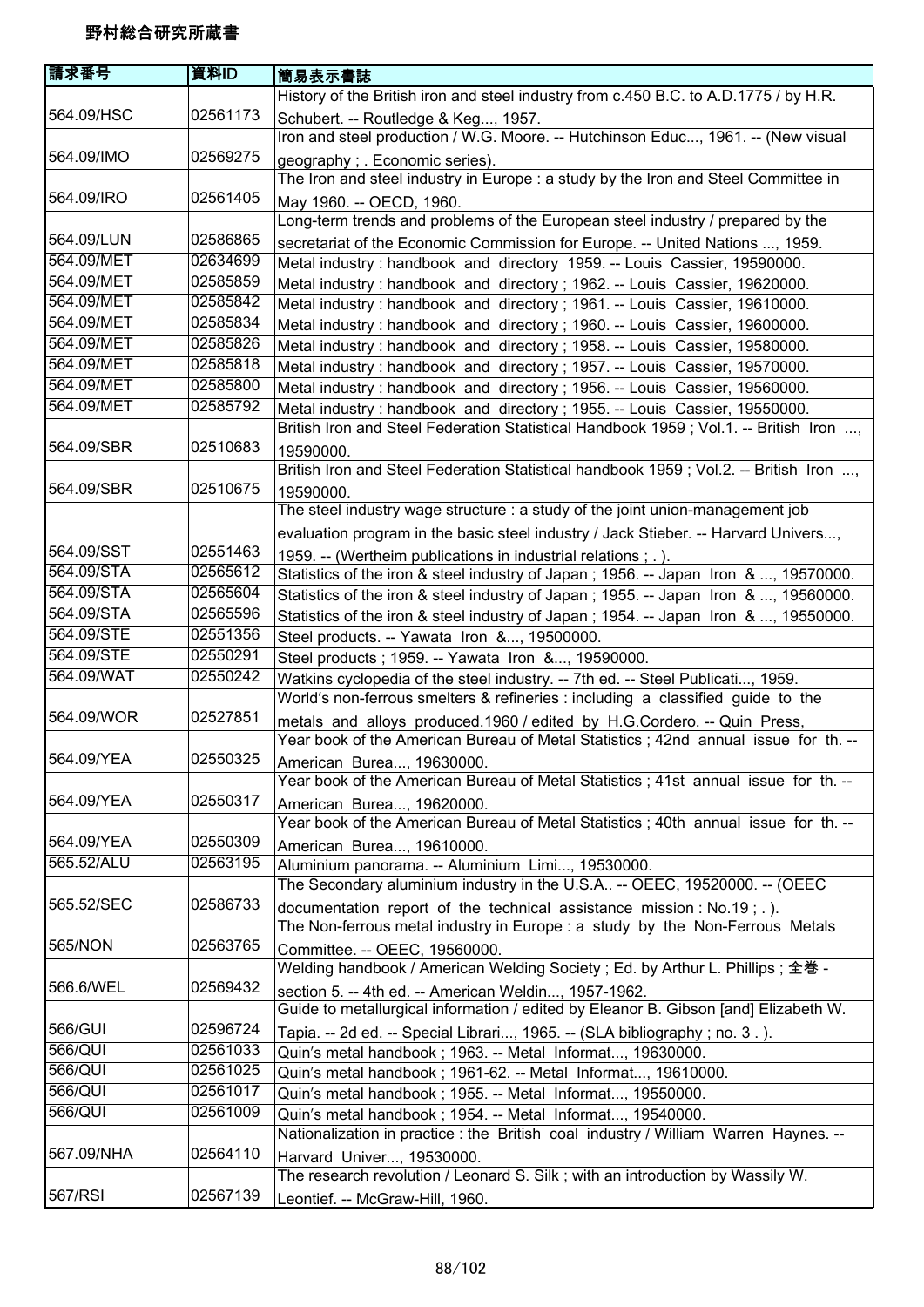| 請求番号       | 資料ID     | 簡易表示書誌                                                                                     |
|------------|----------|--------------------------------------------------------------------------------------------|
|            |          | American petroleum industry: a survey of the present position of the petroleum             |
| 568.09/AME | 02606721 | industry and its outlook toward the future. -- American Petrol, 1935.                      |
| 568.09/FFA | 02556470 | Foreign oil and the free world. -- 1st ed. -- McGraw-Hill, [1954].                         |
|            |          | Financing the natural gas industry : the role of life insurance investment policies. --    |
| 568.09/FHO | 02535177 | Columbia Univer, 1961 [c1958]. -- (Columbia studies in the social sciences ; no. 602       |
|            |          | The oil business as I saw it: half a century with Sinclair / William L. Connelly. -- Univ. |
| 568.09/OCO | 02564144 | of Oklaho, [c.1954].                                                                       |
| 568/OLE    | 02527331 | Oil and state in the Middle East / George Lenczowski. -- Cornell Univ. P, [c1960].         |
| 568/PEL    | 02586451 | Persian oil : a study in power politics / by L.P. Elwell-Sutton. -- Lawrence & Wish,       |
|            |          | Imperial chemical industries / comp.from a survey by the Times; 1961. -- the               |
| 570.2/IMP  | 02586709 | Times, 19620000.                                                                           |
| 570.3/CHE  | 02551455 | Chemical age, 1962 : directory and who's who. -- Benn Brothers, 19620000.                  |
|            |          | Literature of chemical technology. -- American Chemic, 1968. -- (Advances in               |
| 570.3/LIT  | 02569382 | chemistry series; 78.).                                                                    |
|            |          | Periodica chimica : Verzeichnis der im Chemischen Zentralblatt referierten                 |
|            |          | Zeitschriften mit den entsprechenden genormten Titelabkürzungen / hrsg. von                |
| 570.3/PER  | 02569416 | Maximilian Pflücke und Alice Hawelek. -- Nachtrag. -- Akademie-Verlag, 1962.               |
|            |          | Periodica chimica : Verzeichnis der im Chemischen Zentralblatt referierten                 |
|            |          | Zeitschriften mit den entsprechenden genormten Titelabkürzungen / hrsg. von                |
| 570.3/PER  | 02569390 | Maximilian Pflücke und Alice Hawelek. -- 2., neu bearb. Aufl. -- Akademie-Verlag,          |
|            |          | British plastics year book 1963 : a classified guide to the plastics industry. -- Iliffe   |
| 570.9/BRI  | 02535235 | Books, 19630000.                                                                           |
|            |          | The Chemical industry in Europe : a study prepared by the Chemical Products                |
| 570.9/CHE  | 02563757 | Committee. -- OEEC, 19590000.                                                              |
|            |          | The Chemical industry in Europe 1959-1960 : a study prepared by the Chemical               |
| 570.9/CHE  | 02563740 | Products Committee. -- OEEC, 19610000.                                                     |
|            |          | The Coal industry in Europe : the situation in 1959 and 1960 and outlook on                |
| 575.09/COA | 02562841 | future trends ; [1961]. -- OECD, 19620000.                                                 |
|            |          | The Coal industry in Europe : the situation in 1958 and 1959 and outlook on                |
| 575.09/COA | 02562833 | future trends; (1969) .-- OEEC, 19620000.                                                  |
|            |          | Integration and competition in the petroleum industry / by Melvin G. de Chazeau and        |
| 575.09/IDE | 02508117 | Alfred E. Kahn. -- Yale University, 1959. -- (Petroleum monograph series ; v. 3.).         |
|            |          | Pipelines and tankers : a report on the effect of the use of pipelines on the              |
| 575.09/PIP | 02562858 | transport of oil by tankers. -- OECD, 19610000.                                            |
|            |          | The natural gas industry: monopoly and competition in field markets / Edward J.            |
| 575.59/NNE | 02535730 | Neuner. -- University of O, [c1960].                                                       |
|            |          | Chemical nitrogen : a survey of processes, organization, and international                 |
|            |          | trade, stressing factors essential to tariff con / United States Tariff Commission;        |
| 575.93/CUN | 02606457 | Report no.114. -- U.S.Gov.Print.O, 19370000.                                               |
|            |          | Rubber: an economic and statistical study / by Jos <sup>1</sup> Carlos de Macedo           |
| 578.2/RMA  | 02535854 | Soares; preface to the Brazilian ed.by Antonio Carlos Ribeiro de Andrada; pre. --          |
|            |          | Sources of information on the rubber / by E. R. Yescombe. -- [1st ed.]. -- New York,       |
| 578/SYE    | 02569374 | Pergamon Press [1968]. -- (International series of monographs in library and               |
|            |          | Paper: its history sources and manufacture / H. A. Maddox. -- Sir Isaac Pitma, [19--       |
| 585.09/PMA | 02518751 | ]. -- (Pitman's common commodities and industries ; .).                                    |
|            |          | The Pulp and paper industry in the USA : a report by a mission of European                 |
| 585.09/PUL | 02568111 | experts. -- Organisation f, 19510000.                                                      |
|            |          | Pulp and Paper in Latin America : present situation and future trends of demand,           |
| 585.09/PUN | 02586899 | production and trade. -- United Nations , 1963.                                            |
|            |          | Pulp and paper : chemistry and chemical technology / James P. Casey ; 全巻 - Vol. 3.         |
| 585/PCA    | 02585651 | -- 2. ed., rev. and enlg. -- Interscience Pu, 1960-61                                      |
|            |          | Pulp and paper : chemistry and chemical technology / James P. Casey; 全巻 - Vol. 3.          |
| 585/PCA    | 02585644 | -- 2. ed., rev. and enlg. -- Interscience Pu, 1960-61                                      |
|            |          | Pulp and paper : chemistry and chemical technology / James P. Casey; 全巻 - Vol. 3.          |
| 585/PCA    | 02585636 | -- 2. ed., rev. and enlg. -- Interscience Pu, 1960-61                                      |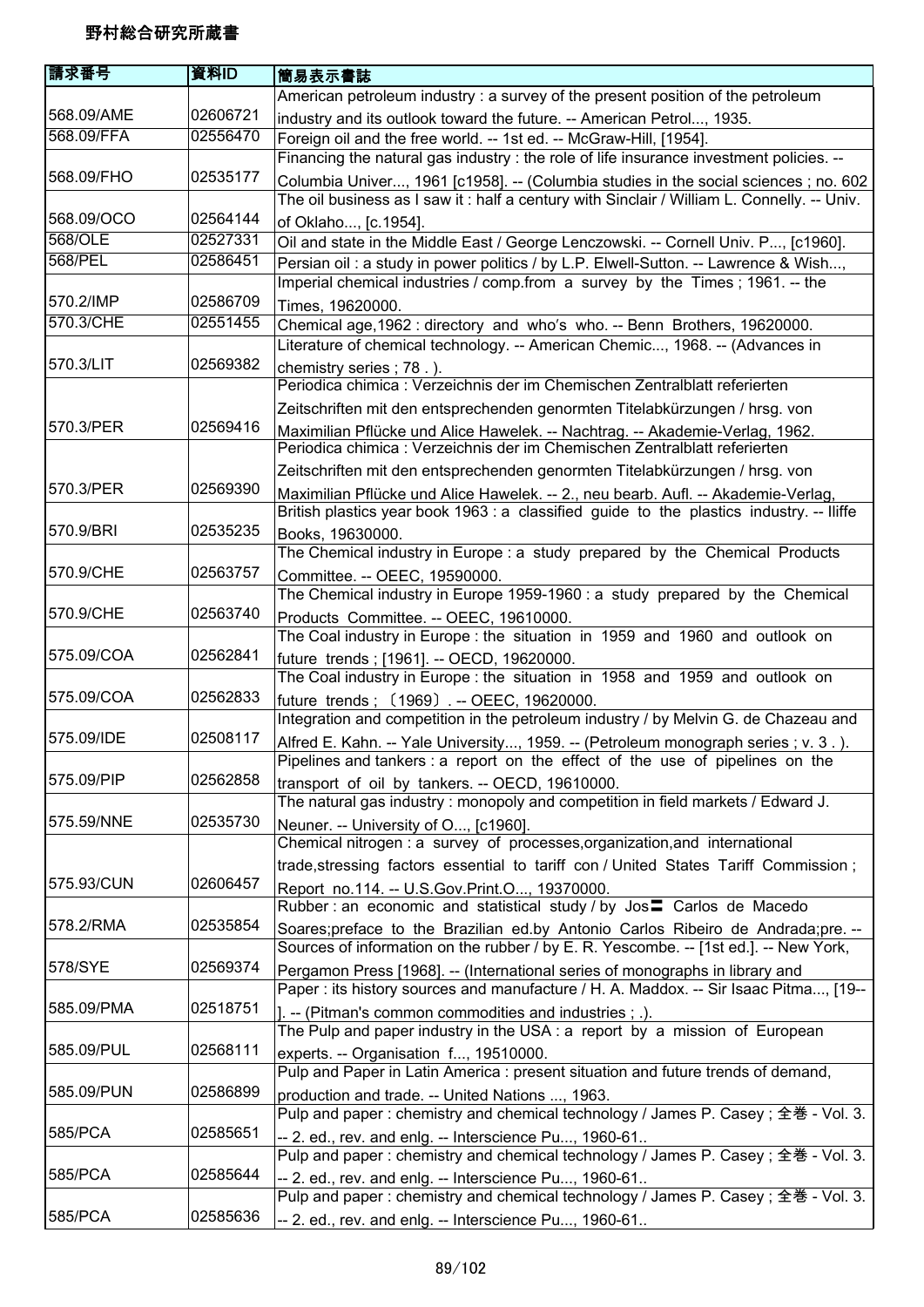| 請求番号       | 資料ID     | 簡易表示書誌                                                                                                                                            |
|------------|----------|---------------------------------------------------------------------------------------------------------------------------------------------------|
| 586.09/CMA | 02551307 | Competition in the rayon industry / by Jesse W. Markham. -- Harvard Univers, 1952.                                                                |
|            |          | The cotton industry of India: being the report of the journey to India / by Arno S.                                                               |
| 586.09/CPE | 02568152 | Pearse. -- [Evans], 1930.                                                                                                                         |
|            |          | Cotton : From the raw material to the finished product / by R. J. Peake. -- Sir I. Pitman,                                                        |
| 586.09/CPE | 02518694 |                                                                                                                                                   |
|            |          | 1920. -- (Pitman's common commodities of commerce; .).<br>The Indian cotton textile industry : its past, present and future / by M. P. Gandhi. -- |
| 586.09/IGA | 02568145 |                                                                                                                                                   |
|            |          | The Book Co., 1930.<br>The Indian cotton facts / compiled by Cotton Department; 1920. -- Toyo Menka                                               |
| 586.09/IND | 02518736 |                                                                                                                                                   |
|            |          | Ka, 19200000.                                                                                                                                     |
| 586.09/IND | 02518728 | The Indian cotton facts / compiled by Cotton Department; 1925. -- Toyo Menka                                                                      |
|            |          | Ka, 19250000.<br>The Indian cotton facts / compiled by Cotton Department ; 1924. -- Toyo Menka                                                    |
|            |          |                                                                                                                                                   |
| 586.09/IND | 02518710 | Ka, 19240000.                                                                                                                                     |
|            |          | Survey of textile industries : cotton, wool, artificial silk : being part III of a Survey of                                                      |
| 586.09/SUN | 02586816 | Industries. -- H.M.S.O., 1928. -- (Survey of industries; pt. 3.).                                                                                 |
|            |          | World developments in the cotton industry : with special reference to the cotton piece                                                            |
| 586.09/WBA | 02566248 | goods industry in the United States / by Louis Bader. -- New York Univer, 1925.                                                                   |
| 586.09/WOO | 02518686 | Wool year book ; 1938. -- Manchester Lin, 19380000.                                                                                               |
| 586.09/WOO | 02518678 | Wool year book ; 1937. -- Manchester Lin, 19370000.                                                                                               |
| 586.2/CHO  | 02568657 | Chop list of main mill's cotton fabrics in Japan. -- Konan Shoin, 00000000.                                                                       |
|            |          | World consumption of wool: an analysis of consumption and trade in wool and wool                                                                  |
|            |          | products in the empire and in foreign countries / prepared in the Intelligence Branch of                                                          |
| 586.51/WUN | 02510469 | the Imperial Economic Committee. -- H.M.S.O., 1936.                                                                                               |
|            |          | World sugar production & consumption : an economic-geographical survey / by                                                                       |
| 588.1/WRO  | 02518769 | C.J.Robertson; with a foreword by Noel Deerr. -- John Bale, Sons, 19340000.                                                                       |
| 601.53/TLI | 02519627 | TVA : democracy on the march / David Eli Lilienthal. -- 20th anniversary ed. -- Harper,                                                           |
|            |          | The Commercial and industrial manual : Japan and Manchoukuo.1936. --                                                                              |
| 602.1/COM  | 02509362 | Commercial & , 19360000.                                                                                                                          |
|            |          | World resources and industries : a functional appraisal of the availability of agricultural                                                       |
| 602.9/WZI  | 02515062 | and industrial materials / by Erich W. Zimmermann. -- Rev. ed -- Harper, c1951.                                                                   |
|            |          | Literature of agricultural research / J. Richard Blanchard and Harald Ostvold. --                                                                 |
| 610.3/LBL  | 02561389 | University of C, 1958. -- (University of California bibliographic guides ; . ).                                                                   |
| 610.5/PUN  | 02510642 | Production yearbook 1959; Vol.13. -- Food and Agri, 19600000.                                                                                     |
| 610.59/IIN | 02551232 | International yearbook of Agricultural statistics ; 1938-39. -- Villa Umberto, 19390000.                                                          |
|            |          | International yearbook of Agricultural statistics; 1933-36 and 1936-37. -- Villa                                                                  |
| 610.59/IIN | 02551224 | Umberto, 19370000.                                                                                                                                |
|            |          | German agricultural policy: the development of a national philosophy toward                                                                       |
| 611.1/GHO  | 02526127 | agriculture in postwar Germany / by John Bradshaw Holt. -- University of N, 1936.                                                                 |
|            |          | Die deutsche Landwirtschaft im gemeinsamen Markt / von Fritz Baade. -- A. Lutzeyer,                                                               |
| 611.2/DBA  | 02567196 | c1958. -- (Schriftenreihe zum Handbuch für europäische Wirtschaft; Heft 4.).                                                                      |
|            |          | Land economics research : papers presented at a symposium held at Lincoln,                                                                        |
|            |          | Nebraska, June 16-23, 1961, under the joint sponsorship of Farm Foundation,                                                                       |
| 611.2/LAN  | 02514909 | Resources for the Future, Inc. / edited by Joseph Ackerman, Marion Clawson, and                                                                   |
|            |          | Land utilization in China: a study of 16,786 farms in 168 localities, and 38,256 farm                                                             |
|            |          | families in twenty-two provinces in China, 1929-1933 / by John Lossing Buck; 全巻 -                                                                 |
| 611.2/LBU  | 02510352 | [v. 3]. -- University of N, 1937.                                                                                                                 |
|            |          | Food standards and definitions in the United States : A guidebook / F. L. Gunderson,                                                              |
| 611.3/FGU  | 02535243 | H. W. Gunderson & E. R. Ferguson. -- Academic Press, 1963.                                                                                        |
|            |          | The pinch of plenty : the world agrarian crisis / by Ann Berkelbach & D. G. Hutton. --                                                            |
| 611.3/PBE  | 02565281 | Sidgwick & Jack, 1932. -- (World problems of to-day; .).                                                                                          |
| 613.41/FER | 02563773 | Fertilizers : production, consumption, prices and trade in Europe. -- O.E.E.C., 1959.                                                             |
| 670.1/CTH  | 02513497 | Commerce : its theory and practice / by S. Evelyn Thomas. -- Gregg, 1932.                                                                         |
| 670.1/RSE  | 02550820 | The romance of commerce / by H.Gordon Selfridge. -- John Lane the, 19230000.                                                                      |
|            |          | Applied business arithmetic : for personal and business use / Edwin                                                                               |
| 670.19/API | 02565828 | B.Piper, Joseph Gruber and Preston E.Curry. -- 7th ed -- South-Western,                                                                           |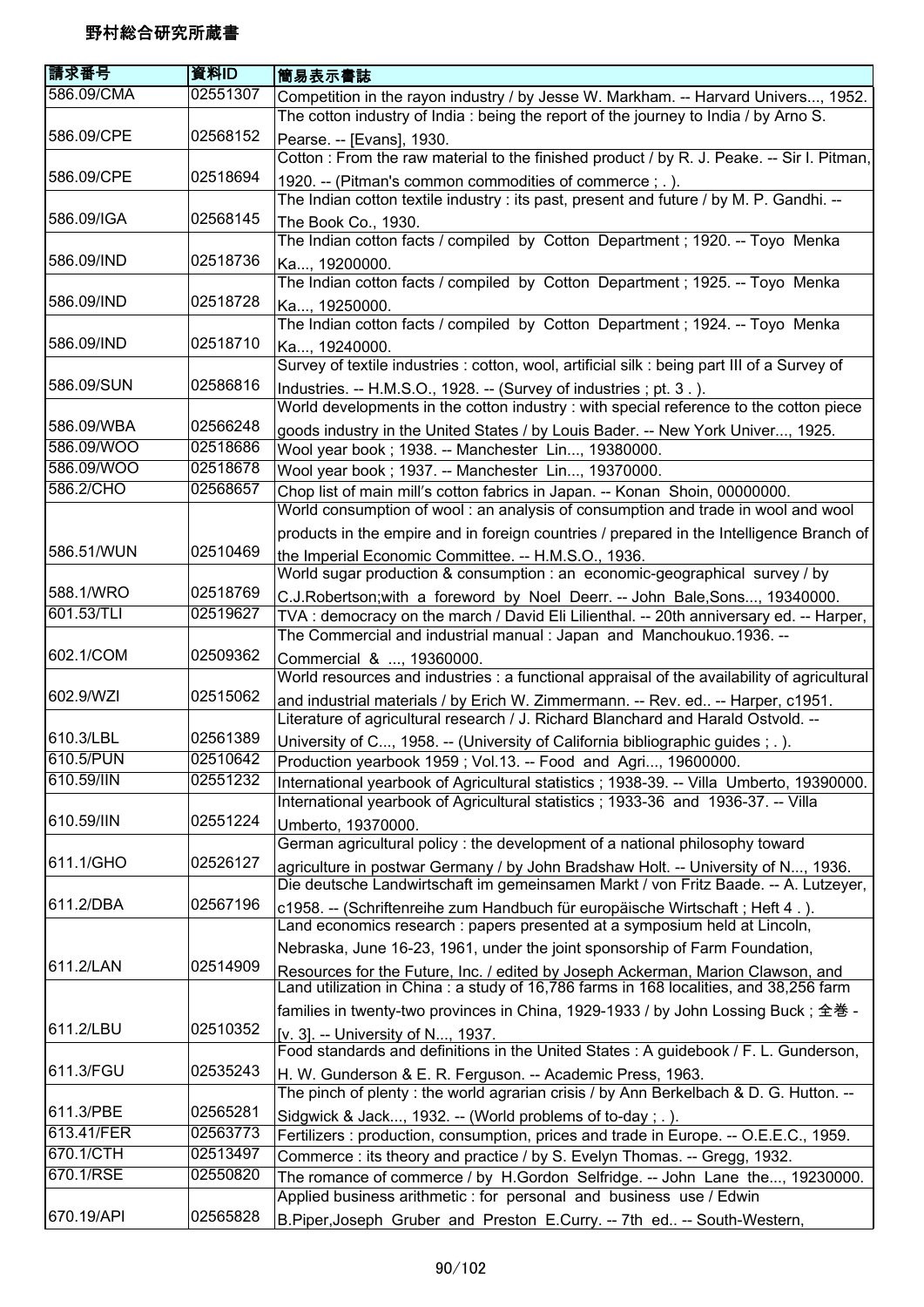| <b>請求番号</b>             | 資料ID                 | 簡易表示書誌                                                                                                                                                            |
|-------------------------|----------------------|-------------------------------------------------------------------------------------------------------------------------------------------------------------------|
| 670.3/CPU               | 02586162             | The commercial dictionary / by A. G. P. Pullan and D. W. Alcock. -- Sweet & Maxwell,                                                                              |
|                         |                      | Langford's Technical and commercial dictionary / edited by R.A. Langford and R.W.                                                                                 |
| 670.3/LAN               | 02596815             | Aeberhard; with the collaboration of H.H. Brehm  [et al.]. -- I. Pitman, 1963.                                                                                    |
|                         |                      | World commerce and governments : trends and outlook / W. S. Woytinsky and E. S.                                                                                   |
| 670.3/WWO               | 02558898             | Woytinsky. -- Twentieth Centu, 1955.                                                                                                                              |
|                         |                      | Letters from a self-made merchant to his son / [George Horace Lorimer]; being the                                                                                 |
| 670.4/LET               | 02559581             | letters written by John Graham  -- 31st and chapter ed -- Methuen, 1924.                                                                                          |
| 670.59/CUN              | 02555159             | Commerce yearbook; 1932.Vol.2. -- U.S.Government , 19330000.                                                                                                      |
| 670.59/CUN              | 02555142             | Commerce yearbook ; 1932.Vol.1. -- U.S.Government , 19320000.                                                                                                     |
| 670.59/CUN              | 02555134             | Commerce yearbook; 1931.Vol.2. -- U.S. Government , 19310000.                                                                                                     |
|                         |                      | United States.Department of Commerce: Commerce yearbook; 1931.Vol.1. --                                                                                           |
| 670.59/CUN              | 02555126             | U.S.Government , 19310000.                                                                                                                                        |
| 670.59/FUN              | 02556413             | Foreign commerce yearbook; 1950. -- Government Pri, 19520000.                                                                                                     |
| 670.59/FUN              | 02556405             | Foreign commerce yearbook; 1949. -- Government Pri, 19510000.                                                                                                     |
| 670.59/FUN              | 02556397             | Foreign commerce yearbook; 1948. -- Government Pri, 19500000.                                                                                                     |
| 670.59/FUN              | 02556389             | Foreign commerce yearbook ; 1938. -- Government Pri, 19390000.                                                                                                    |
| 670.59/FUN              | 02556371             | Foreign commerce yearbook; 1937. -- Government Pri, 19380000.                                                                                                     |
| 670.59/FUN              | 02556363             | Foreign commerce yearbook; 1936. -- Government Pri, 19370000.                                                                                                     |
| 670.59/FUN              | 02556355             | Foreign commerce yearbook; 1936. -- Government Pri, 19370000.                                                                                                     |
| 670.59/FUN              | 02556348<br>02556330 | Foreign commerce yearbook; 1935. -- Government Pri, 19350000.                                                                                                     |
| 670.59/FUN              |                      | Foreign commerce yearbook; 1933. -- Government Pri, 19340000.                                                                                                     |
|                         |                      | Commercial composition and correspondence / by Henry Freer Bray. -- 14th ed --                                                                                    |
| 670.9/CBR<br>670.93/BHA | 02586378<br>02586337 | Maruzen Co., 1921.                                                                                                                                                |
| 670.93/WJA              | 02500056             | Business correspondence in English & Japanese / by O.Hashimoto. -- Bunkendo,                                                                                      |
|                         |                      | Writing and communicating in business. -- Macmillan, [1964].                                                                                                      |
|                         |                      | Commercial policy in war times and after : a study of the application of democratic                                                                               |
| 671/CCU                 | 02567931             | ideas to international commercial relations / by William Smith Culbertson; with an                                                                                |
|                         |                      | introduction by Henry C. Emery. -- Appleton, 1919. -- (Problems of war and of                                                                                     |
| 671/GRO                 | 02567642             | German commercial policy / by Wilhelm Röpke. -- Longman, Green, 1934. --                                                                                          |
|                         |                      | (Publications of the Graduate Institute of International Studies; No. 12.).<br>Commercial crises of the nineteenth century / by H. M. Hyndman; with a new preface |
| 672.33/CHY              | 02600773             |                                                                                                                                                                   |
|                         |                      | by John A. Hobson. -- Allen & Unwin, 1932.<br>London's markets : their origin and historoy / by W.J. Passingham. -- Sampson Low,                                  |
| 672.33/LPA              | 02535375             |                                                                                                                                                                   |
| 672.34/DEU              | 02519668             | Ma, [1935].<br>Deutschlands R <sup>1</sup> ckkehr zum Weltmarkt / hrsg.von Ludwig Erhard. -- Econ-Verlag,                                                         |
|                         |                      | Pitman's commercial atlas of the world : with an account of the                                                                                                   |
| 672.9/PIT               | 02563542             | trade, productions, means of communication, and the principal statistics of ever. --                                                                              |
| 673.2/BME               | 02606564             | Better buying: through consumer information / Jean Meynaud. -- Organisation fo,                                                                                   |
|                         |                      | The economics of instalment selling : a study in consumers' credit, with special                                                                                  |
| 673.3/ESE               | 02513778             | refereance to the automobile / by Edwin R.A. Seligman; 全巻, v. 1, v. 2. -- Harper,                                                                                 |
|                         |                      | The economics of instalment selling : a study in consumers' credit, with special                                                                                  |
| 673.3/ESE               | 02513760             | refereance to the automobile / by Edwin R.A. Seligman; 全巻, v. 1, v. 2. -- Harper,                                                                                 |
|                         |                      | Getting the most out of salesmen : a Dartnell manual for the use of sales                                                                                         |
|                         |                      | managers and those in charge of branch and district selling o/by J.C.Aspley. -                                                                                    |
| 673.3/GAS               | 02519395             | - Dartnell Corpo, 19350000.                                                                                                                                       |
|                         |                      | Hire-purchase and credit sales : law and practice / by E. Campbell-Salmon. -- Sir                                                                                 |
| 673.3/HCA               | 02586352             | Issac Pitma, 1962.                                                                                                                                                |
| 673.3/SHO               | 02564169             | The supersalesmen / Edwin P.Hoyt. -- World Pub., 19620000.                                                                                                        |
| 673.8/CBA               | 02499903             | Chain store distribution and management / by William J. Baxter. -- Harper, 1928.                                                                                  |
| 673.8/CLE               | 02568137             | Chain stores in America / by Godfrey M. Lebhar. -- 3rd ed. -- Chain Store Pub,                                                                                    |
| 673/MMU                 | 02568368             | Merchandising through mergers / by John Allen Murphy. -- Harper, 19300000.                                                                                        |
|                         |                      | Advertising administration: principles and practice / by F.B. Lane. -- Butterworths,                                                                              |
| 674/ALA                 | 02586188             | 1931. -- (The library of advertising; 1.).                                                                                                                        |
| 674/HAN                 | 02567394             | Handbook of public relations / Howard Stephenson. -- McGraw-Hill, c1960.                                                                                          |
| 674/PBO                 | 02567733             | Problems in advertising / by Neil H. Borden. -- 2nd ed -- McGraw-Hill Boo, 1932.                                                                                  |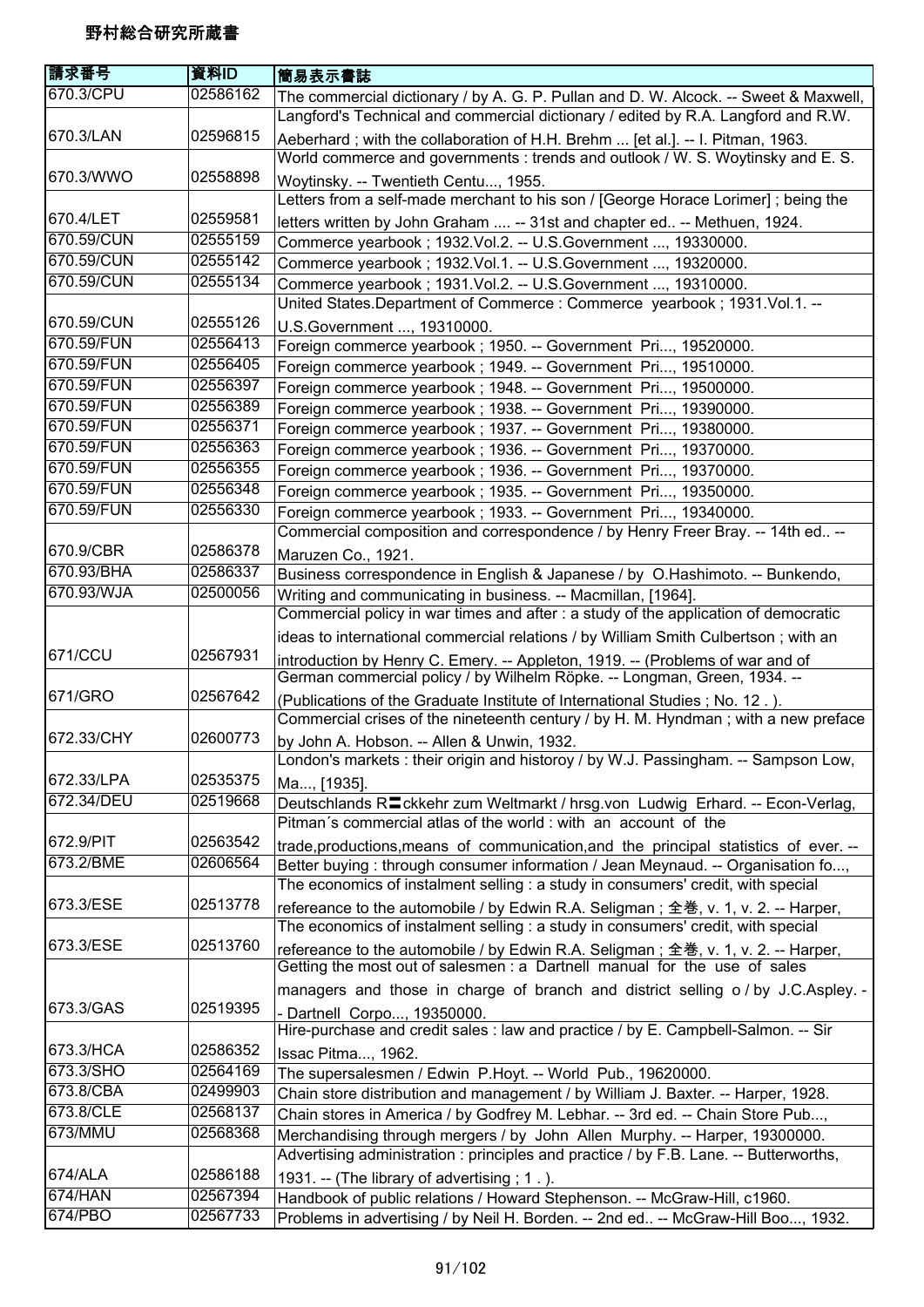| 請求番号      | 資料ID     | 簡易表示書誌                                                                                       |
|-----------|----------|----------------------------------------------------------------------------------------------|
|           |          | Publicity : their role in modern public relations / Clarence A. Schoenfeld. -- the           |
| 674/PSC   | 02567386 | Macmillan, [c1963].                                                                          |
|           |          | Dictionary of the world's commercial products : with French, German, & Spanish               |
| 675.1/DVA | 02586329 | equivalents for the names of the commercial products / By J.H. Vanstone. -- 3rd ed --        |
|           |          | Basis for marketing decision through controlled motivation research / Louis Cheskin. --      |
| 675.2/BCH | 02586386 | Business Public, 1962.                                                                       |
|           |          | Cases in marketing management / by Ralph Westfall and Harper W. Boyd, Jr. -- R.D.            |
| 675.2/CWE | 02567741 | Irwin, 1961.                                                                                 |
| 675.2/ECO | 02535565 | The elements of marketing / by Paul D. Converse. -- Prentice-Hall, 1931.                     |
|           |          | The economics of marketing / by Hugh B.Killough and Barrington Associates, Inc. --           |
| 675.2/EKI | 02499911 | Harper & Brot, 19330000.                                                                     |
| 675.2/GHE | 02601151 | The genesis of the Common Market / W.O. Henderson. -- Frank Cass, 1962.                      |
|           |          | Grundlagen der Marktbeobachtung : mit einer Darstellung der Beobachtungspraxis               |
| 675.2/GSC | 02518561 | in der Deutschen Porzellanindustrie / von Erich Sch <sup>ter</sup> er. -- Krische, 19280000. |
|           |          | Handbook of international marketing : how to export, import and invest overseas. --          |
| 675.2/HST | 02535557 | McGraw-Hill, 1963. -- (McGraw-Hill handbooks; .).                                            |
| 675.2/IFR | 02585701 | Industrial marketing / by John H. Frederick. -- Prentice-Hall, 1934.                         |
|           |          | Industrial marketing research : management and technique / Nicholas A. H. Stacey             |
| 675.2/IST | 02567774 | and Aubrey Wilson. -- Hutchinson, 1963.                                                      |
|           |          | The location of economic activity / Edgar M. Hoover. -- McGraw-Hill, 1948. --                |
| 675.2/LHO | 02499267 | (Economic handbook series ; .).                                                              |
|           |          | Marketing by manufacturers : report of the International Conference held in Paris 2nd        |
| 675.2/MAR | 02606556 | to 4th May 1956. -- European Produc, 1957.                                                   |
|           |          | Market research on a European scale : Paris Conference, 29th June-1st July 1959. --          |
| 675.2/MAR | 02606549 | European Produc, 1960. -- (Project; .).                                                      |
|           |          | Marketing handbook / edited by Paul H. Nystrom; staff editor, Albert W. Frey. --             |
| 675.2/MAR | 02602332 | Ronald Press Co, 1951, c1948.                                                                |
|           |          | Marketing for profit : a study in the formulation of commercial policy within the            |
| 675.2/MHA | 02586303 | business organization / by Leonard Hardy. -- Longmans, Green, 1962.                          |
| 675.2/MHE | 02585743 | Modern marketing: dynamics and management / Harry Walker Hepner. -- McGraw-                  |
|           |          | Marketing / Myron S. Heidingsfield and Albert B. Blankenship. -- 1st ed. revised. --         |
| 675.2/MHE | 02559136 | Barnes & Noble, 1953. -- (College outline series ; 83.).                                     |
|           |          | Marketing and business research / [by] Myron S. Heidingsfield [&] Frank H. Eby, jr. -        |
| 675.2/MHE | 02499895 | Holt, Rinehart , 1962. -- (Modern management series ; .).                                    |
|           |          | Making profits in the stock market / by Jacob O.Kamm. -- rev.ed -- World Pub.Co.,            |
| 675.2/MKA | 02564292 | 19590000.                                                                                    |
|           |          | Marketing research / David J. Luck, Hugh G. Wales, Donald A. Taylor. -- 2nd ed. --           |
| 675.2/MLU | 02567758 | Prentice-Hall, 1961.                                                                         |
|           |          | Motivation research and marketing management / Joseph William Newman. --                     |
| 675.2/MNE | 02601250 | Harvard Univers, 1957.                                                                       |
|           |          | Motivation and market behavior / edited by Robert Ferber and Hugh G. Wales;                  |
| 675.2/MOT | 02567766 | prepared under the sponsorship of the American Marketing Association. -- R.D. Irwin,         |
| 675.2/MRE | 02521326 | Marketing investigations / by William J.Reilly. -- Ronald Press, 19290000.                   |
| 675.2/NSI | 02535706 | New techniques in marketing management / Harry Simmons. -- Prentice-Hall, 1958.              |
|           |          | Outline of marketing / by William J. Shultz. -- Littlefield, Ad, 1956. -- (Littlefield       |
| 675.2/OSH | 02559144 | college outlines; .).                                                                        |
| 675.2/PBR | 02586121 | Principles of retailing / by Norris A.Brisco. -- Prentice-Hall, 19270000.                    |
| 675.2/PRE | 02500700 | Planned marketing / by Vergil D.Reed. -- Ronald Press, 19290000.                             |
|           |          | Principles of marketing / Rayburn D. Tousley, Eugene Clark, Fred E. Clark. --                |
| 675.2/PTO | 02568087 | Macmillan, c1962.                                                                            |
|           |          | Readings in market research : a selection of papers by British authors. -- British           |
| 675.2/REA | 02558914 | Market , 1956.                                                                               |
|           |          | Readings in marketing / edited by J.H. Westing. -- Maruzen Asian edition. -- Prentice-       |
| 675.2/REA | 02499952 | Hall, c1953.                                                                                 |
| 675.2/RWR | 02535714 | Readings in marketing principles / by Ivan Wright & Chas. E. Landon. -- Prentice-Hall,       |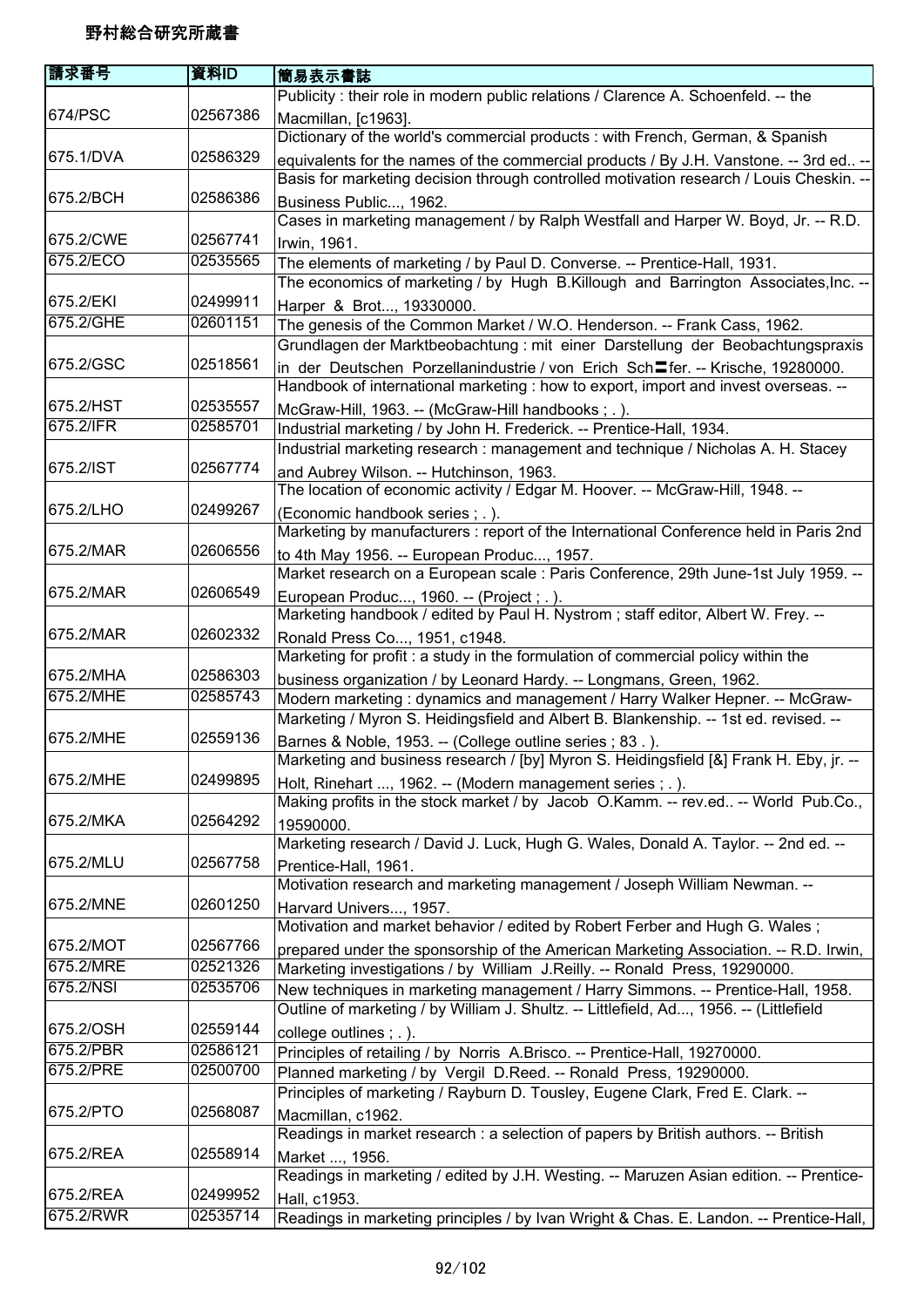| 請求番号      | 資料ID     | 簡易表示書誌                                                                                  |
|-----------|----------|-----------------------------------------------------------------------------------------|
| 675.2/SFA | 02534824 | Selected cases in marketing management. -- Prentice-Hall, 1961.                         |
|           |          | Scientific marketing management : its principles and methods / by Percival White. --    |
| 675.2/SWH | 02586295 | Harper, 1927.                                                                           |
| 675.2/TBA | 02535540 | Techniques for marketing new products / Douglas Banning. -- McGraw-Hill, 1957.          |
|           |          | American produce markets / Henry E. Erdman. -- Heath, 1928. -- (Agricultural            |
| 675/AER   | 02519650 | commerce and administration series; .).                                                 |
| 675/CBA   | 02586311 | Commodity exchanges / by Julius B. Baer and George P. Woodruff. -- 3rd ed --            |
|           |          | Why people buy : motivation research and its successful application / by Louis          |
| 675/WCH   | 02521334 | Cheskin; with an introduction by Howard D.Hadley. -- Liveright, 19590000.               |
| 676.1/BLO | 02568079 | Blue sky law / by Louis Loss and Edward M. Cowett. -- Little, Brown, 1958.              |
| 676.1/FLA | 02562759 | Federal securities act procedure / by J.K.Lasser and J.A.Gerardi. -- McGraw-Hill,       |
| 676.1/NBE | 02545390 | The new deal's SEC: the formative years / Ralph F. de Bedts. -- Columbia Univer,        |
|           |          | Securities regulation / by Louis Loss; 全巻 - v. 6:supplement v. 3. -- 2nd ed. -- Little, |
| 676.1/SLO | 02561199 | Brown, 1961-1969.                                                                       |
|           |          | Securities regulation / by Louis Loss; 全巻 - v. 6:supplement v. 3. -- 2nd ed. -- Little, |
| 676.1/SLO | 02561181 | Brown, 1961-1969.                                                                       |
| 676.3/BAR | 02567477 | The book of the stock exchange / by F. E. Armstrong. -- 5th ed -- Pitman, 1957.         |
|           |          | The book of the Stock Exchange: a comprehensive guide to the theory and practice        |
|           |          | of stock and share transactions and to the business of the members of London and        |
| 676.3/BAR | 02514875 | provincial stock exchanges / by F.E. Armstrong. -- 4th ed. -- Pitman, 1949.             |
| 676.3/BBA | 02515427 | Badger on investment principles and practices / by Ralph E. Badger. -- Prentice-Hall,   |
|           |          | Business barometers used in forecasting trade and sucurity prices : a text book on      |
|           |          | applied economics for merchants, bankers and investors / by Roger W.Babson. -- 2nd      |
| 676.3/BBA | 02515393 | ed -- Wilson, 19100000.                                                                 |
| 676.3/CCA | 02535441 | Cases and problems in investments / by Francis J. Calkins. -- Prentice-Hall :, 1955.    |
| 676.3/CFI | 02586428 | Capital underwriting / by David Finnie. -- Pitman, 19340000.                            |
| 676.3/HCO | 02567717 | How I made \$1,000,000 in mail order / E. Joseph Cossman. -- Prentice-Hall, 1963.       |
|           |          | How to buy stocks : a guide to making more money in the market / by Louis Engel. --     |
| 676.3/HEN | 02564508 | 3rd ed -- Little, Brown, 1962.                                                          |
| 676.3/HEN | 02562031 | How to buy stocks : a guide to successful investing / by Louis Engel. -- Little, Brown, |
| 676.3/HEN | 02519296 | How to buy stocks / by Louis Engel. -- Bantam Books, 19530000.                          |
|           |          | How to trade in stocks : the livermore formula for combining time element and           |
| 676.3/HLI | 02602340 | price / by Jesse L.Livermore. -- Duell, Sloan & , 19400000.                             |
|           |          | Investment management : a casebook / George E. Bates. -- McGraw-Hill, 1959. --          |
| 676.3/IBA | 02519130 | (Harvard University; .).                                                                |
|           |          | Investments and investment policy / by Floyd F.Burtchett. -- Longmans, Green,           |
| 676.3/IBU | 02535458 | 19390000. -- (Longmans'economics series; .).                                            |
| 676.3/IEG | 02519601 | Investment decisions under uncertainty / R.A.D. Egerton. -- Liverpool Unive, 1960.      |
| 676.3/IKA | 02546448 | Investor's handbook / by Jacob O.Kamm. -- World Pub., 19540000.                         |
|           |          | Investment in stocks and shares : a complete guide to the methods of investment         |
| 676.3/IKI | 02546604 | in stock exchange securities / by E.D.Kissan and L.D.Williams. -- Isaac Pitman,         |
|           |          | Investment analysis: fundamentals in the analysis of investment securities / by         |
| 676.3/ILA | 02535482 | Walter Edwards Lagerquist. -- Macmillan, 19270000.                                      |
| 676.3/INV | 02601243 | An investors guide. -- Financial Times, 1960.                                           |
| 676.3/IVA | 02546638 | Investment policies that pay / by Ray Vance. -- B. C. Forbes, 1929.                     |
|           |          | Japanese securities markets : a historical survey / T.F.M. Adams ; with foreword by     |
| 676.3/JAD | 02601318 | Hisato Ichimada. -- Seihei Okuyama, c1953.                                              |
|           |          | Jordan on investments / by David F. Jordan. -- 3rd rev. ed. (revised to January 1,      |
| 676.3/JJO | 02519148 | 1940). -- Prentice-Hall, 1940.                                                          |
|           |          | A lifetime investment program : income, profits, safety / by Thomas F. Willmore. --     |
| 676.3/LWI | 02546620 | Harper, 19540000.                                                                       |
|           |          | Making money on the Stock Exchange : a beginners' guide to investment policy / by       |
| 676.3/MGI | 02602381 | Charles Gifford & J.A. Stevens. -- Macgibbon & Kee, 1955.                               |
|           |          | Making money on the stock exchange : a beginner's guide to investment policy /          |
| 676.3/MGI | 02601052 | Charles Gifford & J.A. Stevens. -- 2nd ed. -- MacGibbon & Kee, 1960.                    |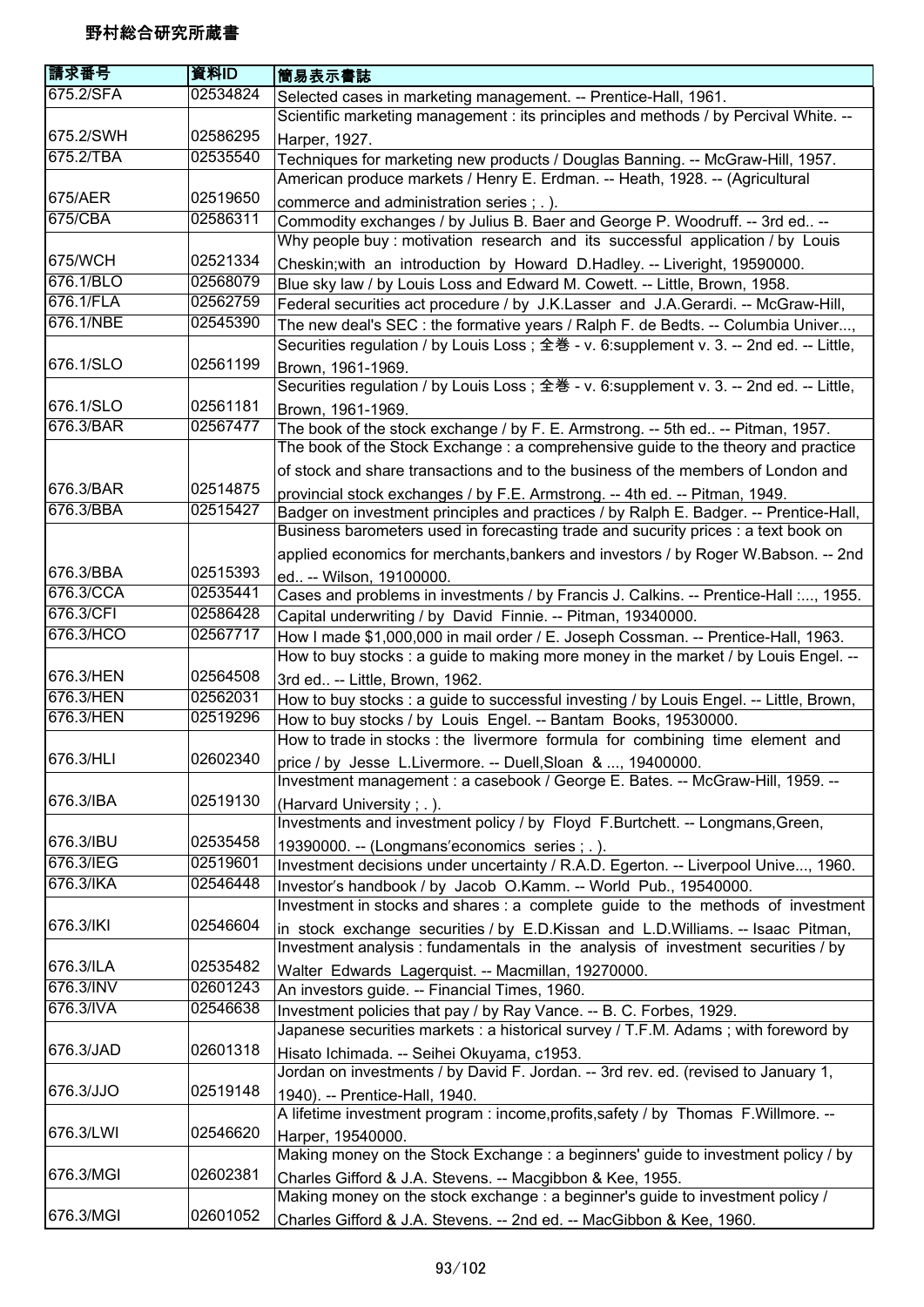| 請求番号       | 資料ID     | 簡易表示書誌                                                                                          |
|------------|----------|-------------------------------------------------------------------------------------------------|
| 676.3/NHO  | 02546067 | The New York foreign exchange market / Alan R. Holmes. -- Federal Reserve,                      |
| 676.3/RUL  | 02506939 | Rules and regulations of the stock exchange. -- Morley, 19510000.                               |
|            |          | The security markets: findings and recommendations of a special staff of the                    |
| 676.3/SEC  | 02585867 | Twentieth Century Fund . editors. -- Twentieth Centu, 1935.                                     |
| 676.3/SEC  | 02510600 | Securities statistics yearbook.1963. -- Korea Stock E, 19630000.                                |
|            |          | Stock market profit without forecasting : a research report on investment by formula            |
| 676.3/SGE  | 02567410 | plan / Edgar S. Genstein. -- Investment Rese, 1954.                                             |
|            |          | Stock market profit without forecasting : a research report on investment by formula            |
| 676.3/SGE  | 02535953 | plan / Edgar S. Genstein. -- Investment Rese, 1954.                                             |
|            |          | The stock exchange : a short study of investment and speculation / by Francis                   |
|            |          | W.Hirst. -- New and rev.ed -- Butterworth, 19320000. -- (The home university                    |
| 676.3/SHI  | 02519262 | library of modern knowledge; .).                                                                |
| 676.3/SMI  | 02556520 | The stock market : basic guide for investors / by Joseph Mindell. -- B. C. Forbes & ,           |
|            |          | The Stock Exchange : its history and functions / E. Victor Morgan & W.A. Thomas ;               |
| 676.3/SMO  | 02567485 | foreword by Lord Ritchie. -- Elek, 1962.                                                        |
|            |          | Storage and control of stock : for industry and public undertakings / by A. Morrison. --        |
| 676.3/SMO  | 02499945 | Pitman, c1962.                                                                                  |
| 676.3/SRI  | 02559318 | Stock market economics / by M.S. Rix. -- I. Pitman, 1954.                                       |
| 676.3/SSH  | 02567378 | The securities market and how it works / by Birl E. Shultz. -- Harper, c1946.                   |
| 676.3/SSH  | 02527745 | The securities market and how it works / by Birl E. Shultz. -- Harper, c1946.                   |
| 676.3/SSL  | 02546026 | Security speculation: the dazzling adventure / by Laurence H.Sloan. -- Harper,                  |
| 676.3/STO  | 02586493 | Stock market control / editors, Evans Clark  [et al.]. -- D. Appleton-Cen, 1934.                |
| 676.3/STO  | 02560936 | Stock exchange precedents for the professional / by Nedlaw. -- Nedlaw, 19530000.                |
|            |          | Some quantitative aspects of stock trading on the leading U.S : twenty-five years of            |
|            |          | development, 1930-1954 / by the Foundation for Economic Research of the University              |
| 676.3/SUN  | 02567469 | of Amsterdam. -- H.E. Stenfert K, 1958.                                                         |
| 676.3/SWI  | 02601334 | Stocks and shares / by Hartley Withers. -- 4th ed -- John Murray, 1948.                         |
| 676.3/SWI  | 02601326 | Stocks and shares / by Hartley Withers. -- 2nd ed. -- John Murray, 1917.                        |
| 676.3/WHI  | 02601300 | Wall street and Lombard Street / Francis Wrigley Hirst. -- Macmillan, 1931                      |
|            |          | Wertpapierbörsen / Otto Hintner. -- Betriebswirtsch, c1960. -- (Die                             |
| 676.3/WHI  | 02569283 | Wirtschaftswissenschaften; 20. Lfg., Reihe A (Betriebswirtschaftslehre) Beitrag Nr. 31          |
| 676.3/YNE  | 02601219 | Your guide to stocks and shares / by Nedlaw. -- Kaye, 1958.                                     |
|            |          | The debentures and debenture stock of trading and other companies : with forms                  |
|            |          | including forms of proceedings to enforce securities / by Edward Manson. -- 2nd ed. --          |
| 676.34/DMA | 02596823 | Butterworth, 1910. -- (Butterworths' standard law book series; No. 2.).                         |
|            |          | The routine of a public issue / by Oswald M.Brown;with a foreword by Harold                     |
| 676.34/RBR | 02606895 | G.Brown. -- Heffer, 19320000.                                                                   |
|            |          | Cases in real estate finance / James C.T.Mao. -- Univ.of Michig, 19590000. --                   |
| 676.9/CMA  | 02566123 | (Michigan business reports: No.31; .).                                                          |
| 676.9/PLA  | 02559227 | Les Placements en valeurs mobili≣res. -- Soci≡t≡ de, 19570000.                                  |
|            |          | Real estate : information sources / Janice B.Babb and Beverly F.Cordick. -- Gale                |
| 676.9/RBA  | 02596583 | Research , 19630000. -- (Management information guide : 1; .).                                  |
| 676.9/SWI  | 02559193 | Swissimmobil nouvelle s <sup>-</sup> rie. -- Soci <sup>-1</sup> de, 19590000.                   |
|            |          | Advertising investment securities / prepared by the Investment Research Committee               |
| 676/ADV    | 02569069 | of the Financial Advertisers Association; at the suggestion of the Education                    |
|            |          | Committee of the Investment Bankers Association of America. -- Prentice-Hall, 1928.             |
|            | 02565208 | The articles of association and by-laws and regulations for the conduct of business of          |
| 676/ART    |          | the Tokyo Stock Exchange: the exchange act. -- Tokyo Stock Exc, 1933.                           |
| 676/AUN    | 02586683 | Annual report of the Securities and Exchange Commission; 27th. -- U.S.Government                |
|            |          | , 19620000.                                                                                     |
| 676/AUN    | 02586675 | Annual report of the Securities and Exchange Commission; 26th. -- U.S.Government                |
|            |          | , 19600000.<br>Annual report of the Securities and Exchange Commission; 24th. -- U.S.Government |
| 676/AUN    | 02586667 |                                                                                                 |
|            |          | , 19590000.                                                                                     |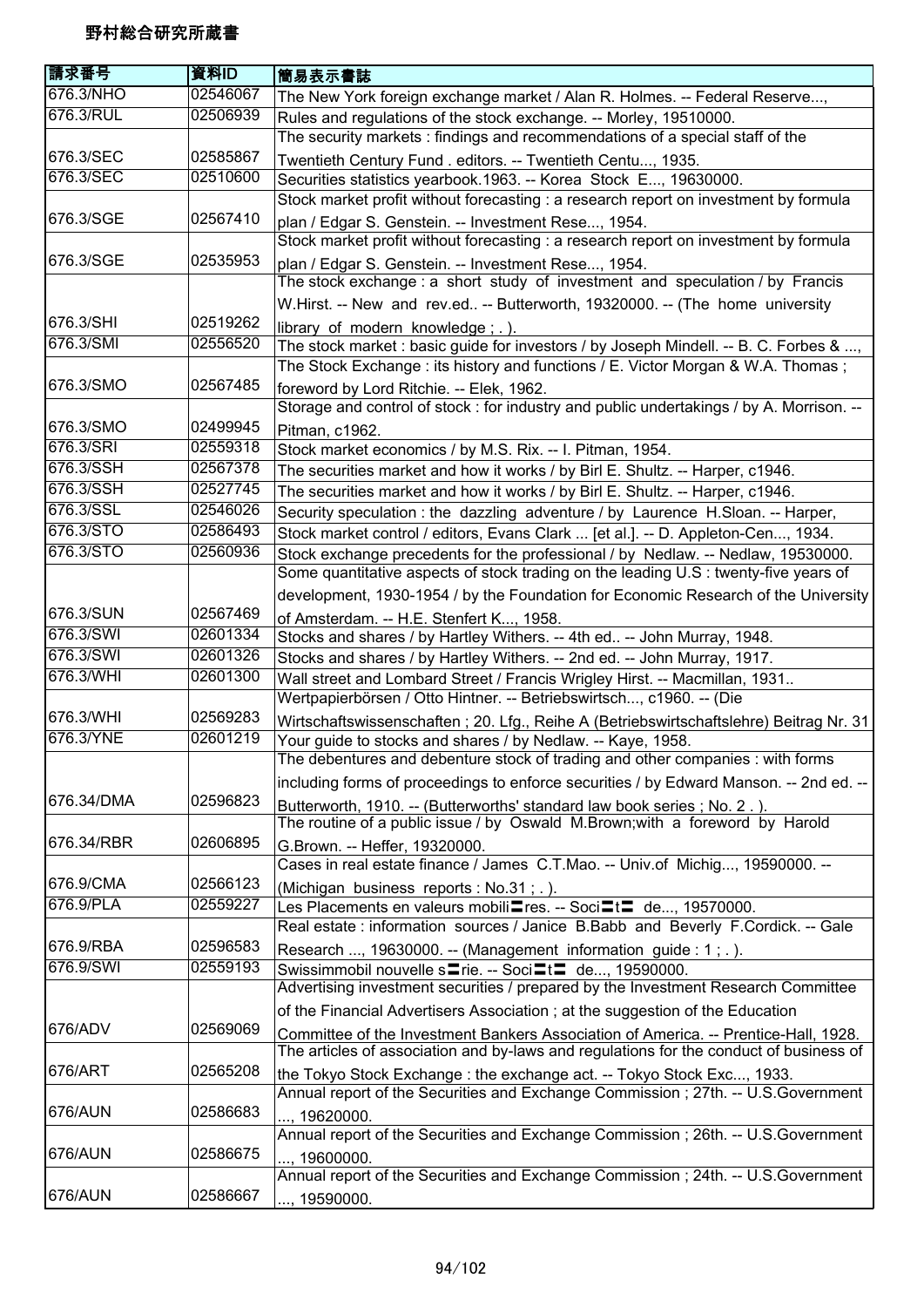| 請求番号               | 資料ID                 | 簡易表示書誌                                                                                                                                            |
|--------------------|----------------------|---------------------------------------------------------------------------------------------------------------------------------------------------|
|                    |                      | Annual report of the Securities and Exchange Commission; 23rd. -- U.S.Government                                                                  |
| 676/AUN            | 02586659             | , 19580000.                                                                                                                                       |
|                    |                      | Annual report of the Securities and Exchange Commission ; 22nd. -- U.S.Government                                                                 |
| 676/AUN            | 02586642             | , 19560000.                                                                                                                                       |
|                    |                      | Annual report of the Securities and Exchange Commission; 19th. -- U.S.Government                                                                  |
| 676/AUN            | 02586634             | , 19540000.                                                                                                                                       |
|                    |                      | Annual report of the Securities and Exchange Commission; 18th. -- U.S.Government                                                                  |
| 676/AUN            | 02586626             | , 19530000.                                                                                                                                       |
|                    |                      | Annual report of the Securities and Exchange Commission; 17th. -- U.S.Government                                                                  |
| 676/AUN            | 02586618             | , 19520000.                                                                                                                                       |
|                    |                      | Annual report of the Securities and Exchange Commission; 16th. -- U.S.Government                                                                  |
| 676/AUN            | 02586600             | , 19500000.                                                                                                                                       |
|                    |                      | Annual report of the Securities and Exchange Commission; 15th. -- U.S.Government                                                                  |
| 676/AUN            | 02586592             | , 19500000.                                                                                                                                       |
|                    |                      | Annual report of the Securities and Exchange Commission; 12th. -- U.S.Government                                                                  |
| 676/AUN            | 02586584             | , 19470000.                                                                                                                                       |
|                    |                      | Annual report of the Securities and Exchange Commission; 7th. -- U.S.Government                                                                   |
| 676/AUN            | 02586576             | , 19420000.                                                                                                                                       |
|                    |                      | Annual report of the Securities and Exchange Commission; 6th. -- U.S. Government                                                                  |
| 676/AUN            | 02586568             | , 19410000.                                                                                                                                       |
| 676/AUN            | 02586550             | Annual report of the Securities and Exchange Commission; 5th. -- U.S.Government                                                                   |
|                    |                      | , 19400000.<br>Annual report of the Securities and Exchange Commission; 4th. -- U.S.Government                                                    |
| 676/AUN            | 02586543             |                                                                                                                                                   |
|                    |                      | , 19380000.<br>Annual report of the Securities and Exchange Commission ; 3rd. -- U.S. Government                                                  |
| 676/AUN            | 02586535             | , 19370000.                                                                                                                                       |
|                    |                      | Annual report of the Securities and Exchange Commission ; 2nd. -- U.S.Government                                                                  |
| 676/AUN            | 02586527             | , 19360000.                                                                                                                                       |
|                    |                      | Les bourses de valeurs mobili res en Belgique : situation actuelle droit,r =                                                                      |
|                    |                      | glements, usages des places, Etrang Eres projets de rEformes / Emil                                                                               |
| 676/BLA            | 02541738             | Lamal;preface de M.P.Wauermans. -- Bruylant, 19340000.                                                                                            |
| 676/BLO            | 02567972             | The battle for investment survival / by G. M. Loeb. -- Barron, 1952.                                                                              |
| 676/BLO            | 02567964             | The battle for investment survival / by G. M. Loeb. -- [2nd ed.]. -- Hurry House, 1955.                                                           |
| 676/BOP            | 02565620             | Börsen- und Wertpapiergeschäfte / von Georg Oppermann. -- Verlag Wertpapi,                                                                        |
|                    |                      | B=rsenreform in Deutschland : eine Darstellung der Ergebnisse der deutschen B                                                                     |
|                    |                      | <b>Einsenenquete / von Franz Josef Pfleger und Ludwig Gschwindt; mit einem</b>                                                                    |
|                    |                      | Vorwort von Walther Lotz; 1.Abschnitt. -- Cotta, 18960000. -- (MInchener                                                                          |
| 676/BPF            | 02515922             | Volkswirtschaftliche Studien : . ).                                                                                                               |
|                    |                      | Ce qu'il faut savoir des titres et de la bourse / Gerard de Coune. -- Comite                                                                      |
| 676/CDE<br>676/CSM | 02606291<br>02545739 | Nationa, 19560000.                                                                                                                                |
| 676/DEP            | 02606275             | Common stocks as long term investments / by Edgar Lawrence Smith. -- Macmillan,                                                                   |
|                    |                      | Departmental and branch office directory ; 1958. -- Bankers Trust , 19580000.                                                                     |
| 676/DOR            | 02568343             | Dow theory applied to the London stock exchange / by Major C.B.Ormerod --                                                                         |
| 676/EBA            | 02545150             | Pitman, 19390000.                                                                                                                                 |
| 676/EBE            | 02567451             | Enduring investments / by Roger W. Babson. -- Macmillan, 1921.<br>The evaluation of common stocks / by Arnold Bernhard. -- Simon and Schus, 1959. |
|                    |                      | The fixed investment trust / by Marshall D. Ketchum. -- Univ. of Chicag, 1937. --                                                                 |
| 676/FKE            | 02606739             | (Studies in business administration; Vol. 7. No. 3.).                                                                                             |
|                    |                      | The fundamentals of successful stock market investing : a guide to stock buying for                                                               |
| 676/FKI            | 02559250             | beginners / by Martin Kimberly. -- William-Frederi, 19550000.                                                                                     |
|                    |                      | Financial independence through common stocks / by Robert D. Merritt. -- Simon and                                                                 |
| 676/FME            | 02564433             | Schus, c1963.                                                                                                                                     |
| 676/FOU            | 02545176             | The foundations of investment / by "Ponti-fex". -- Thomas Skinner, 19000000.                                                                      |
|                    |                      | General rules and regulations under the Securities Exchange Act of 1934 / United                                                                  |
| 676/GUN            | 02606887             | States Securities and Exchange Commission. -- U.S.Gov.Print.O, 19460000.                                                                          |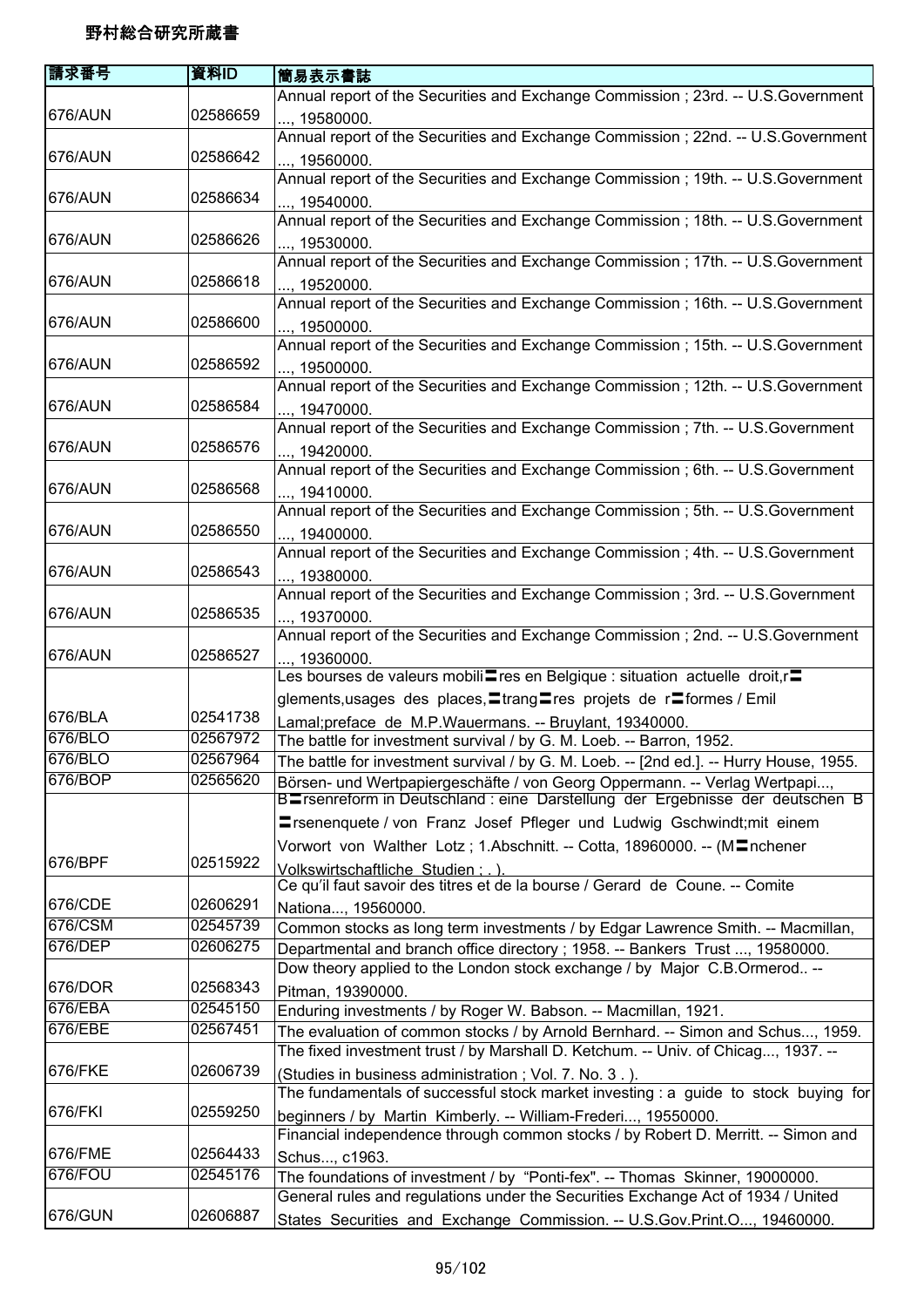| 請求番号           | 資料ID     | 簡易表示書誌                                                                                                                                                                   |
|----------------|----------|--------------------------------------------------------------------------------------------------------------------------------------------------------------------------|
|                |          | General rules and regulations under the Securities Act of 1933 / United States                                                                                           |
| 676/GUN        | 02606879 | Securities and Exchange Commission. -- U.S.Gov.Print.O, 19470000.<br>How I stated earning \$50,000 a year in sales at the age of 26 / by Robert                          |
| 676/HGA        | 02567691 | J.Gallivan, Jr -- Prentice-Hall, 19630000.                                                                                                                               |
| 676/HHA        | 02566149 | How to invest wisely / by E.C.Harwood. -- American Insti, 19550000.                                                                                                      |
| 676/HOP        | 02559235 | Hoppenstedts Vademecum der Investmentfonds. -- Hoppenstedt, 19610000.                                                                                                    |
| 676/HPO        | 02567592 | The history / by A. P. Poley; assisted by F. H. Carruthers Gould. -- Pitman, 1907.                                                                                       |
| 676/HRY        | 02563856 | How to invest wisely / by Stanley D.Ryals and E.C.Harwood. -- American Insti,                                                                                            |
|                |          | Investment-Sparen und Investment-Gesellschaften : eine volkswirtschaftliche und                                                                                          |
| 676/IBA        | 02559110 | rechtspolitische Betrachtung / von Egon Barocka. -- Deutscher Spar, 19560000.<br>Investing for a successful future : how to surmount rising prices and high taxes /      |
| 676/IBA        | 02567980 | Thomas E. Babson, David L. Babson. -- Macmillan, c1959.                                                                                                                  |
| 676/IBA        | 02526887 | Investment fundamentals / by Roger W.Babson. -- Harper, 19310000.                                                                                                        |
| 676/ICA        | 02545721 | Investment timing by formula plans: today's approach to investment programs / by<br>H.G.Carpenter. -- Harper & Brot, 19430000.                                           |
|                |          | Investment and speculation : studies of modern movements and basic principles /                                                                                          |
| 676/ICH        | 02567550 | by Lawrence Chamberlain and William Wren Hay. -- Henry Holt, 19310000.                                                                                                   |
|                |          | Investing simplified : a guide to unit trusts, investment clubs and other share-purchase                                                                                 |
| 676/IDU        | 02567907 | schemes / Edward Du Cann; with a foreword by Sir Edward Wilshaw. -- Newman<br>Introduction to Wall Street : a practical guide book for the Investor or speculator / John |
| 676/IFO        | 02567543 | Francis Fowler, Jr -- Harper, 1930.                                                                                                                                      |
|                |          | The intelligent investor : a book of practical counsel / by Benjamin Graham. -- [Rev.                                                                                    |
| 676/IGR        | 02568335 | ed.]. -- Harper, c1954.<br>Investing made easy: a simple explanation of the methods by which savings                                                                     |
| 676/IHO        | 02545143 | can be invested / by Arnold Hore and Frederick W.Carter. -- Allen & Unwin,                                                                                               |
| 676/IJO        | 02556546 | Investments / David F. Jordan and Herbert E. Dougall. -- 7th ed. -- Prentice-Hall,                                                                                       |
| 676/INV        | 02602415 | Investment list. -- Straker Brothe, 19600000.                                                                                                                            |
| 676/IPA        | 02567899 | Investment & speculation : a study / by P.U.Patel. -- (the author, 19600000.                                                                                             |
|                |          | Investment analysis and management / [by] Lester V. Plum, Joseph H. Hamphrey, jr.                                                                                        |
| 676/IPL        | 02567675 | [and] John W. Bowyey, jr. -- Rev. ed. -- Irwin, 1961.                                                                                                                    |
| 676/ISC        | 02564557 | Investitionsrechnungen in Theorie und Praxis / Heinz Schindler. -- Verlag Anton Ha,                                                                                      |
|                |          | Investment made easy : through mutual funds and closed-end investment                                                                                                    |
| 676/IWE        | 02566214 | companies / Rudolph L.Weissman. -- Harper, 19620000.                                                                                                                     |
| 676/IWE        | 02560738 | The investment company and the investor / Rudolph L. Weissman. -- Harper, 1951.                                                                                          |
| 676/JOH        | 02545168 | Johnson & Sanderson's stock exchange investment handbook ; 1939. -- H.O.Lloyd,                                                                                           |
| <b>676/KKE</b> | 02606184 | Keane's manual of investment trusts / C.P. Keane. -- Financial Pub. , 1928.                                                                                              |
| 676/LEG        | 02606325 | Legal aspects of foreign investment / ed. by Wolfgang Gaston Friedmann & Richard                                                                                         |
|                |          | C. Pugh. -- Little, Brown, c1959.                                                                                                                                        |
| 676/LIS        | 02567923 | List of members of the stock exchange : with their addresses, offices, stand and                                                                                         |
| 676/MEM        | 02550937 | telephone numbers, for the year ending the 24th March, 1952. -- Couchman,                                                                                                |
|                |          | Memento des valeurs ; 1959. -- Informa, 19590000.                                                                                                                        |
| 676/MOO        | 02562643 | Moody's handbook of widely held common stocks ; 4th 1964 ed -- Moody's<br>Invest, 19630000.                                                                              |
| 676/MOO        | 02562635 | Moody's handbook of widely held common stocks; 4th 1963 ed -- Moody's<br>Invest, 19630000.                                                                               |
|                |          | Moody's handbook of widely held common stocks; 3rd 1963 ed -- Moody's                                                                                                    |
| 676/MOO        | 02562627 | Invest, 19630000.                                                                                                                                                        |
|                |          | Moody's handbook of widely held common stocks; 2nd 1963 ed -- Moody's                                                                                                    |
| 676/MOO        | 02562619 | Invest, 19630000.                                                                                                                                                        |
|                |          | Moody's handbook of widely held common stocks; 1st 1963 ed -- Moody's                                                                                                    |
| 676/MOO        | 02562601 | Invest, 19630000.                                                                                                                                                        |
|                |          | Moody's handbook of widely held common stocks; 4th 1962 ed -- Moody's                                                                                                    |
| 676/MOO        | 02562593 | Invest, 19620000.                                                                                                                                                        |
|                |          | Moody's handbook of widely held common stocks; 3rd 1962 ed -- Moody's                                                                                                    |
| 676/MOO        | 02562585 | Invest, 19620000.                                                                                                                                                        |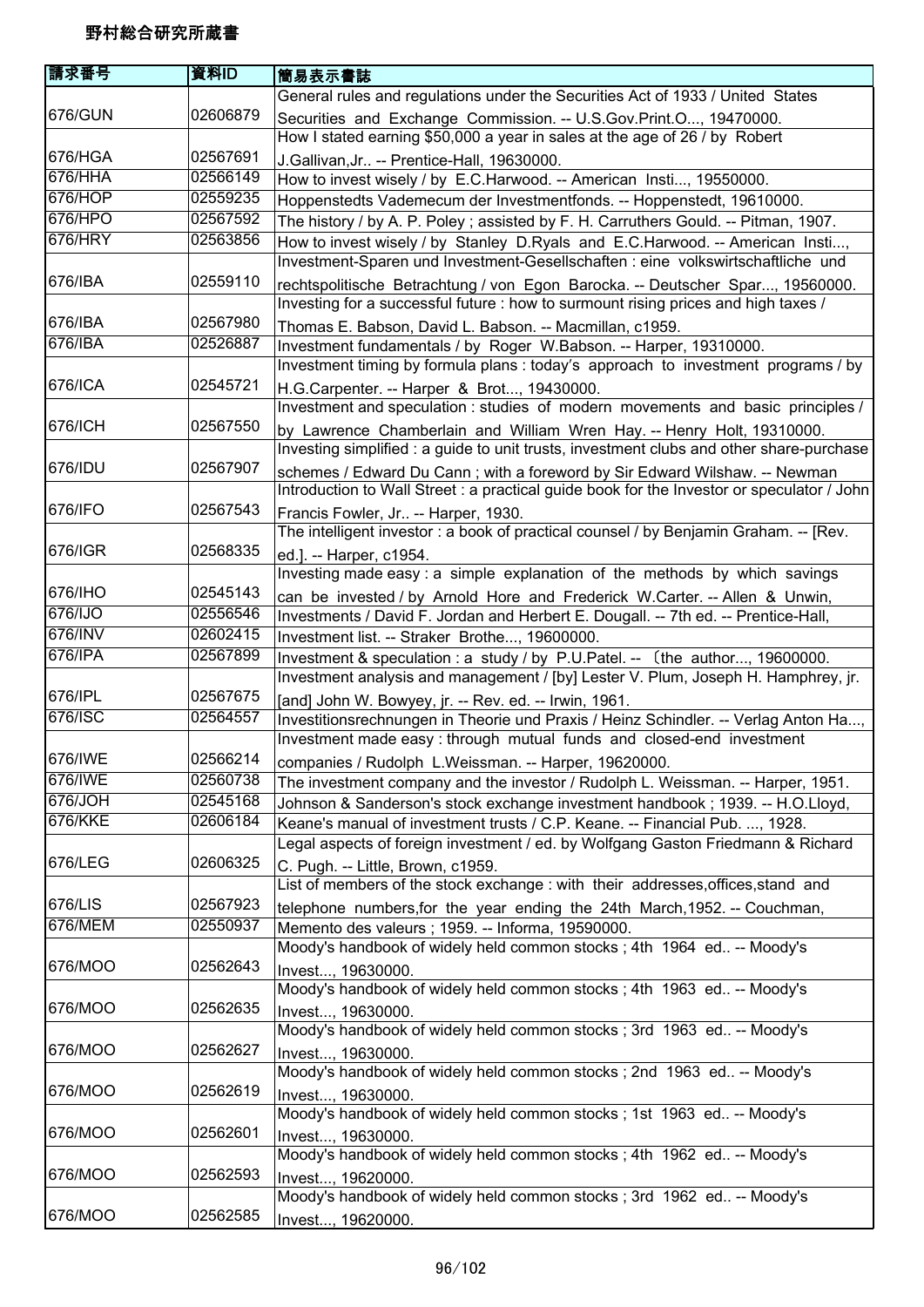| 請求番号    | 資料ID     | 簡易表示書誌                                                                                         |
|---------|----------|------------------------------------------------------------------------------------------------|
|         |          | Moody's handbook of widely held common stocks ; 2nd 1962 ed -- Moody's                         |
| 676/MOO | 02562577 | Invest, 19620000.                                                                              |
|         |          | Moody's handbook of widely held common stocks; 1st 1962 ed -- Moody's                          |
| 676/MOO | 02562569 | Invest, 19620000.                                                                              |
|         |          | Moody's handbook of widely held common stocks; 3rd 1961 ed -- Moody's                          |
| 676/MOO | 02562551 | Invest, 19610000.                                                                              |
|         |          | Moody's handbook of widely held common stocks; 1st 1961 ed -- Moody's                          |
| 676/MOO | 02562544 | Invest, 19610000.                                                                              |
|         |          | Moody's handbook of widely held common stocks ; 4th 1960 ed -- Moody's                         |
| 676/MOO | 02562536 | Invest, 19600000.                                                                              |
|         |          | Moody's handbook of widely held common stocks; 3rd 1960 ed -- Moody's                          |
| 676/MOO | 02562528 | Invest, 19600000.                                                                              |
|         |          | Moody's handbook of widely held common stocks; 2nd 1960 ed -- Moody's                          |
| 676/MOO | 02562510 | Invest, 19600000.                                                                              |
|         |          | Moody's handbook of widely held common stocks; 1st 1960 ed -- Moody's                          |
| 676/MOO | 02562502 | Invest, 19600000.                                                                              |
|         |          | Moody's handbook of widely held common stocks; 3rd 1958 ed -- Moody's                          |
| 676/MOO | 02562494 | Invest, 19580000.                                                                              |
|         |          | Moody's handbook of widely held common stocks; February 1958. -- Moody's                       |
| 676/MOO | 02562486 | Invest, 19580000.                                                                              |
|         |          | Moody's handbook of widely held common stocks; November 1957. -- Moody's                       |
| 676/MOO | 02562478 | Invest, 19570000.                                                                              |
|         |          | Moody's handbook of widely held common stocks; August 1957. -- Moody's Invest,                 |
| 676/MOO | 02562460 | 19570000.                                                                                      |
| 676/MOO | 02562452 | Moody's handbook of widely held common stocks; May 1957. -- Moody's Invest,                    |
|         |          | Moody's handbook of widely held common stocks; Feburary 1957. -- Moody's                       |
| 676/MOO | 02562445 | Invest, 19570000.                                                                              |
| 676/NDI | 02567956 | New levels in the stock market / by Charles Amos Dice. -- McGraw-Hill, 19290000.               |
|         |          | Die New Yorker B <sup>T</sup> rsenspekulation / von Haldun Efendioglu. -- Hinstorff, 19340000. |
| 676/NEF | 02606705 | -- (Hamburger Wirtschafts-und sozialwissenschaftliche Schriften: Heft 29; .).                  |
| 676/NEW | 02606234 | New York Stock Exchange constitution and rules; 1961. -- Commerce Clear,                       |
| 676/NEW | 02606218 | New York Stock Exchange constitution and rules ; 1959. -- Commerce Clear,                      |
|         |          | Ordinary shares : a manual for investors / by Hargreaves Parkinson. -- 3rd completely          |
| 676/OPA | 02518538 | rev. ed. -- Eyre & Spottisw, 1949.                                                             |
| 676/PRI | 02602118 | Les Principales soci $\blacksquare$ t $\blacksquare$ s par actions. -- Chaix, 19620000.        |
| 676/PTO | 02559508 | Practical formulas for successful investing / Lucile Tomlinson. -- Funk, 19550000.             |
| 676/PTO | 02558195 | Practical formulas for successful investing / Lucile Tomlinson. -- W.Funk, 19530000.           |
| 676/PWO | 02562023 | Profits in insurance stocks / by Walter H. Woodward. -- Macmillan, 1928.                       |
|         |          | Report to the shareholders of the First National City Bank of New York and the First           |
| 676/REP | 02569184 | National City Trust Company. -- (s.n.), 19590000.                                              |
|         |          | Rights of the minority stockholder and of the railway security holder / by Richard             |
| 676/RHA | 02567444 | Selden Harvey. -- Baker, 19290000.                                                             |
|         |          | The sophisticated investor: a guide to stock-market profits / by Burton Crane. --              |
| 676/SCR | 02568350 | Simon and Sch, 19590000.                                                                       |
|         |          | Les sociétés d'investissement : étude juridique, économique et financière / Robert             |
| 676/SDE | 02606309 | Rolland de Ravel. -- Librairie du Re, 1959.                                                    |
|         |          | A study of corporation securities : their nature and uses in finance / Arthur Stone            |
| 676/SDE | 02527810 | Dewing. -- Ronald Press, 1934.                                                                 |
| 676/SDU | 02565190 | The stock exchange / by Charles Duguid. -- Methuen, 1904.                                      |
| 676/SEC | 02602027 | Security dealers of North America ; Mid-year 1961. -- Standard & Po, 19610000.                 |
| 676/SEC | 02602019 | Security dealers of North America; 1960. -- Standard & Po, 19600000.                           |
| 676/SEC | 02563328 | Security dealers of North America; 1961. -- Standard & Po, 19610000.                           |
| 676/SEC | 02563310 | Security dealers of North America; 1964. -- Standard & Po, 19640000.                           |
|         |          | Speculation on the stock and produce exchanges of the United States / by Henry                 |
| 676/SEM | 02634574 | Crosby Emery. -- Columbia Univ., 1896. -- (Studies in history ; v. 7 no. 2.).                  |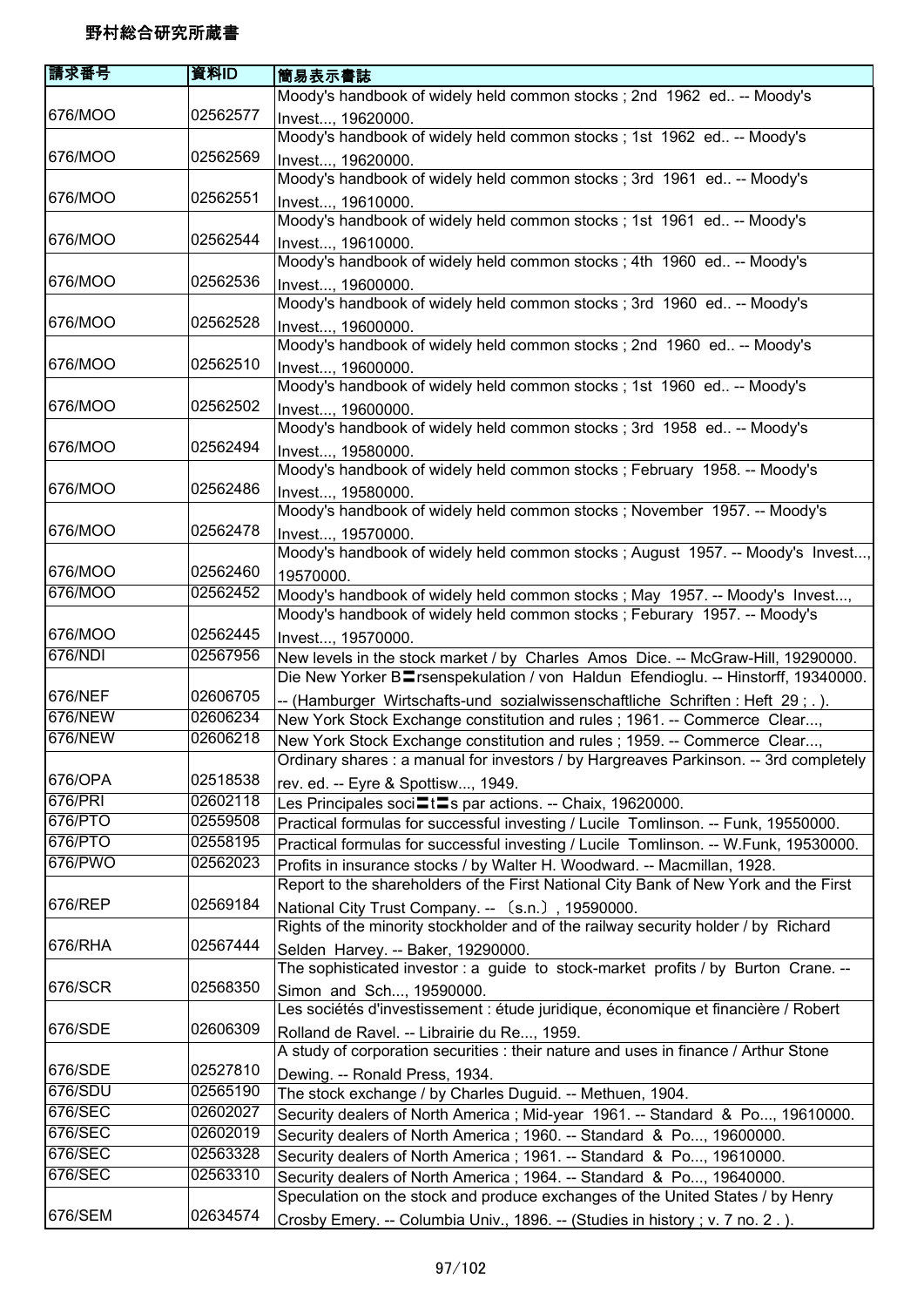| 請求番号      | 資料ID     | 簡易表示書誌                                                                                                                                                                        |
|-----------|----------|-------------------------------------------------------------------------------------------------------------------------------------------------------------------------------|
| 676/SFL   | 02567519 | Security speculation : its economic effects / by John T. Flynn. -- Harcourt, 1934.                                                                                            |
| 676/SLA   | 02551414 | Stock brokerage accounting / Charles H.Langer. -- Walton School , 19400000.<br>Securities Exchange Act of 1934 : analyzed and explained / by Charles H. Meyer. --             |
| 676/SME   | 02567667 | Francis Emory F, 1934.                                                                                                                                                        |
| 676/SOS   | 02634772 | Speculation on the New York Stock Exchange. -- Columbia Univ.  -- (Studies in                                                                                                 |
|           |          | Stock exchange transactions : income, taxation, documentation and audit / by Colin A.                                                                                         |
| 676/SPE   | 02586519 | Perry; with a foreword by Eric Fletcher. -- Pitman, 1961.                                                                                                                     |
| 676/SRO   | 02551331 | Stock market primer / Claude N. Rosenberg, Jr. -- Prentice-Hall, 1962.                                                                                                        |
| 676/SSH   | 02551158 | Stock exchange procedure / by Birl E.Shultz. -- New York Stoc, 19360000.<br>Shares in mutual investment funds : their use by trustee and individual investors /               |
| 676/SST   | 02567527 |                                                                                                                                                                               |
|           |          | by Alec Brock Stevenson. -- Rev.and enlarged (ed. -- Vanderbilt Uni,<br>Stock exchanges ten-year record of prices and dividends : London and provincial. --                   |
| 676/STO   | 02510634 | Mathieson, 19400000.                                                                                                                                                          |
| 676/SUN   | 02634764 | Stock market study. -- U.S.Gov.Print.O, 19550000.                                                                                                                             |
| 676/TGE   | 02551372 | Taxation of securities transactions / Joseph F. Gelband. -- Prentice-Hall, 19610000.                                                                                          |
| 676/TIM   | 02562767 | The Times issuing house year book; 1962. -- 25th ed -- Times Publishi,<br>Trust investments : general principles, statutes and decisions of the various states                |
|           |          | including laws governing investments by savings banks in the leading states and a list                                                                                        |
|           |          | of legal investments in connecticut, Massachusetts and New York / by Frank C.                                                                                                 |
| 676/TMA   | 02567428 | McKinney. -- 2nd ed., rev. and enl -- Press of Trust , c1927.                                                                                                                 |
| 676/VBA   | 02606150 | Valuation of industrial securities / by Ralph Eastman Badger. -- Prentice-Hall, 1925.<br>Wall Street procedure : with special reference to broker's accounts / by DeWitt Carl |
| 676/WEG   | 02561330 |                                                                                                                                                                               |
|           |          | Eggleston. -- Greenberg, 1930.<br>What investors should know facts about Wall Street methods / by C. Frederick                                                                |
| 676/WHA   | 02559664 |                                                                                                                                                                               |
| 676/WOR   | 02606242 | Harrison. -- Wall Street Inv                                                                                                                                                  |
|           |          | The work of the Securities and Exchange Commission. -- U.S. Government, 1949.<br>What to consider when speculating and investing in today's market / by the                   |
| 676/WSP   | 02559656 | "Specialist" Staff of The Magazine of Wall Street. -- Magazine Walls,                                                                                                         |
| 676/WST   | 02564326 | What about mutual funds? / By John A. Straley. -- rev. ed. -- Harper & Row, 1958.                                                                                             |
| 676/WST   | 02567998 | What about common stocks? / John A. Straley. -- Harper & Row, [c1962].<br>Your investments : how to increase your capital and income / by Leo Barnes;                         |
| 676/YBA   | 02558872 | 1959. -- American Resea, 19590000.                                                                                                                                            |
|           |          | Your investments : how to increase your capital and income / by Leo Barnes;                                                                                                   |
| 676/YBA   | 02558864 | 1960. -- American Resea, 19600000.                                                                                                                                            |
|           |          | Your buying guide to mutual funds and investment companies / by Leo Barnes. --                                                                                                |
| 676/YBA   | 02551364 | 1959 ed -- American resea, 19590000.                                                                                                                                          |
|           |          | Your investment stake : in a world in transition / by the "Specialist" Staff of The                                                                                           |
| 676/YSP   | 02559649 | Magazine of Wall Street. -- Magazine Walls, 19560000.                                                                                                                         |
|           |          | Zone de libre-echange ou Communaute Economique Europeenne ; 2 partie. --                                                                                                      |
| 676/ZON   | 02606341 | Editions de I, 19600000. -- (Bibliotheque de la Societe Royale d'Economie<br>Zone de libre echange ou Communaute Economique Europeenne ; 1 partie. --                         |
| 676/ZON   | 02606333 | Editions de I, 19590000. -- (Bibliotheque de la Societe Royale d'Economie<br>A compilation of warehouse laws and decisions / by Barry Mohun. -- Banks Law                     |
| 677.1/CMO | 02563294 | Pub, 19040000.                                                                                                                                                                |
| 678.1/EEV | 02518645 | Exchange and trade control in theory and practice / H.E. Evitt. -- 3rd ed. -- Pitman,                                                                                         |
| 678.1/EGR | 02586394 | Empire stock-taking / by L.ST.Clare Grondona. -- Simpkin Marsha, 19300000.                                                                                                    |
|           |          | The free-trade movement and its result / G. Armitage-Smith. -- Blackie, 1898. -- (The                                                                                         |
| 678.1/FAR | 02562049 | Victorian era series ; .).                                                                                                                                                    |
|           |          | Import purchasing : principles and problems / by George B.Roorbach. -- A.W.Shaw                                                                                               |
| 678.1/IRO | 02527349 | Co., 19270000.                                                                                                                                                                |
|           |          | Protection or free trade : an examination of the tariff question with especial regard to                                                                                      |
| 678.1/PGE | 02541720 | the interests of labour / by Henry George. -- Kegan Paul, Tre, 1886.<br>Quotas or stable money: three essays on the Ottawa and London                                         |
| 678.1/QSH | 02601367 | conferences, 1932-33 / E.O.G.Shann. -- Angus & Rober, 19330000.                                                                                                               |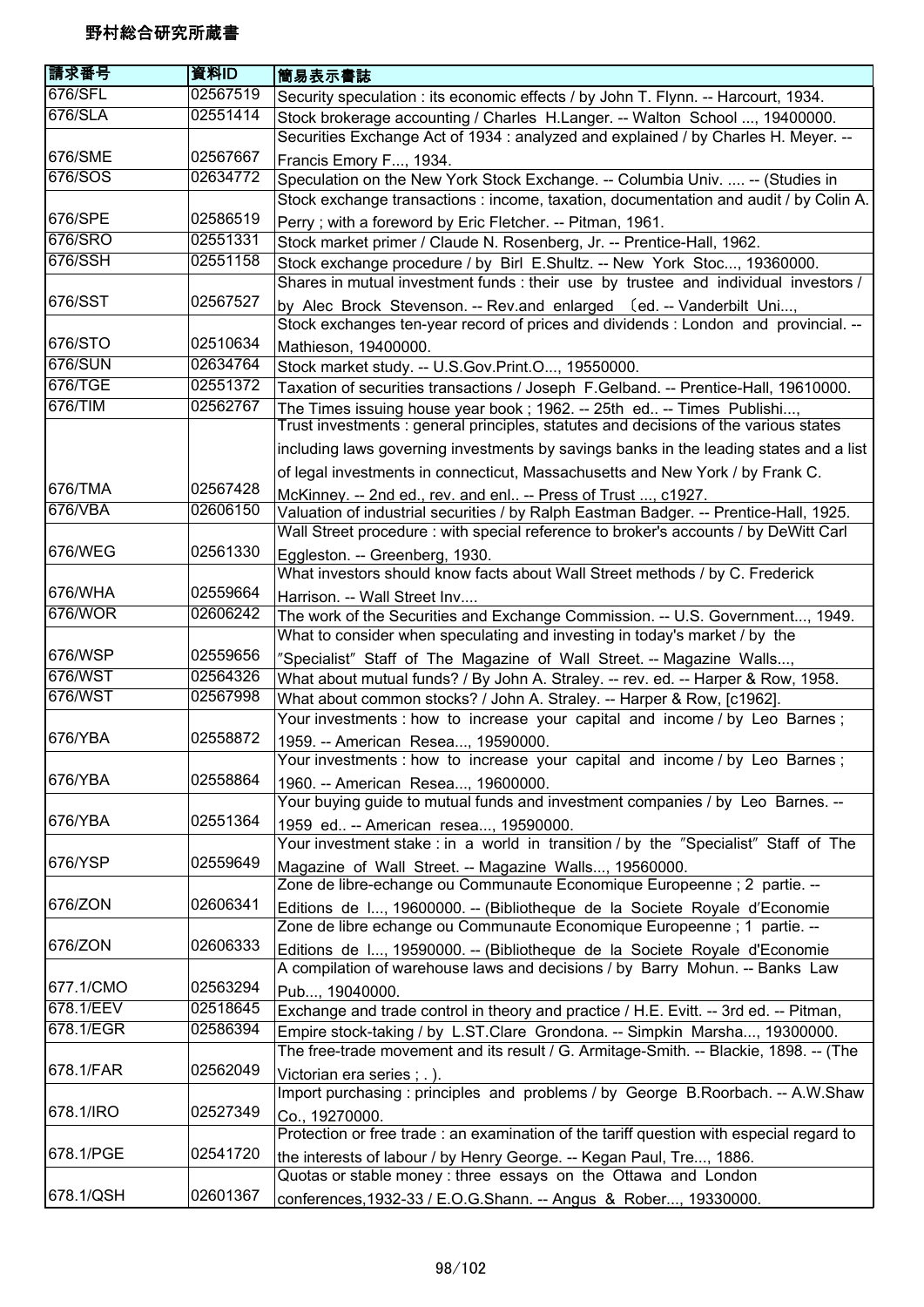| 請求番号       | 資料ID     | 簡易表示書誌                                                                                                                                                                   |
|------------|----------|--------------------------------------------------------------------------------------------------------------------------------------------------------------------------|
|            |          | The state in its relation to trade / by T.H. Farrer; with supplementary chapter by Sir                                                                                   |
| 678.1/SFA  | 02518637 | Robert Giffen  -- Macmillan, 1902.                                                                                                                                       |
|            |          | A Study of trade between Asia and Europe / prepared by the Secretariats of the                                                                                           |
| 678.1/SUN  | 02586923 | Economic Commission for Asia and the Far East  [et al.]. -- United Nations, 1953.                                                                                        |
|            |          | The trade balance : a problem in national planning / by K.E.Edgeworth. -- Allen &                                                                                        |
| 678.1/TED  | 02518652 | Unwin, 19340000.                                                                                                                                                         |
|            |          | World trade policies : the changing panorama, 1920-1953 : a series of contemporary                                                                                       |
| 678.1/WCH  | 02556538 | periodic surveys / Henry Chalmers; foreword by J.B. Condliffe. -- University of C,                                                                                       |
|            |          | Empire free trade : a study of the effects of free trade on British industry and of                                                                                      |
|            |          | the opportunities for trade expansio / by Charles A.McCurdy; with an introduction                                                                                        |
| 678.11/EMA | 02567881 | by Lord Beaverbrook. -- Hutchinson, 00000000.                                                                                                                            |
| 678.11/FRE | 02558930 | The free trade proposals / edited by G.D.N. Worswick. -- Blackwell, 1960.                                                                                                |
|            |          | Soviet foreign trade: menace or promise / by J.M. Budish and Samuel S. Shipman. --                                                                                       |
| 678.15/SBU | 02567873 | Horace Liverigh, 1931.                                                                                                                                                   |
|            |          | Concentration in international trade / by Michael Michaely. -- North-Holland, 1962. --                                                                                   |
| 678.2/CMI  | 02563781 | (Contributions to economic analysis; 28.).                                                                                                                               |
| 678.2/CPR  | 02586485 | The communist foreign trade system. -- George Allen & , 1963.                                                                                                            |
| 678.2/CPR  | 02546356 | The communist foreign trade system. -- George Allen & , 1963.                                                                                                            |
|            |          | The development of modern world trade / Isaac Lippincott. -- Appleton-Centur, 1936.                                                                                      |
| 678.2/DLI  | 02527281 | -- (The century studies in economics ; .).                                                                                                                               |
| 678.2/EBO  | 02518629 | Europe and The American tariff / by O.Fred Boucke. -- T.Y.Crowell, 19330000.                                                                                             |
|            |          | Funktionen- und Risikenlehre des Warenhandels / von Karl Oberparleiter. -- Spaethe                                                                                       |
| 678.2/FOB  | 02513505 | & Linde, 1930.                                                                                                                                                           |
|            |          | Industrial growth and world trade: an empirical study of trends in production,                                                                                           |
|            |          | consumption and trade in manufactures from 1899-1959 with a discussion of probable                                                                                       |
| 678.2/IMA  | 02527299 | future trends / by Alfred Maizels. -- Cambridge Unive, 1963. -- (Economic and social                                                                                     |
| 678.2/ITO  | 02560134 | studies / National Institute of Economic and Social Research ; 21                                                                                                        |
|            |          | International trade and commercial policy / Lawrence W. Towle. -- Harper & Brothe,                                                                                       |
| 678.2/IVA  | 02556553 | International trade: theory and economic policy / Jaroslav Vanek. -- Irwin, 1962. --                                                                                     |
|            |          | (The Irwin series in economics ; .).<br>The mystery of the trade depression: an analysis of the collapse of production and                                               |
|            |          | employment under the capitalist system in the industrial countries of Europe with the                                                                                    |
|            |          | outline of a plan for the economic re-organization of human society upon the basis of                                                                                    |
| 678.2/MHO  | 02602068 |                                                                                                                                                                          |
|            |          | individual liberty, personal property and private enterprise / by Frederic E. Holsinger. -<br>Monetary problems of an export economy: the Cuban experience 1914-1947. -- |
| 678.2/MWA  | 02567626 | Harvard Univ. P, 1950. -- (Harvard economic studies; v. 88.).                                                                                                            |
| 678.2/SUN  | 02586907 | Survey of primary commodity markets; 1955. -- United Nations, 19550000.                                                                                                  |
|            |          | Trade union democracy in western Europe / Walter Galenson. -- University of C,                                                                                           |
| 678.2/TGA  | 02550796 | 1961. -- (A Publication of the Institute of Industrial Relations, University of California).                                                                             |
|            |          | Trends in the foreign trade of the United States. -- National Indust, 1930. -- (Studies                                                                                  |
| 678.2/TRE  | 02528644 | of international problems; .).                                                                                                                                           |
|            |          | The Tendency towards regionalization in international trade 1928-1956 / Erik                                                                                             |
| 678.2/TTH  | 02565091 | Thorbecke. -- Martinus Nijhof, 1960.                                                                                                                                     |
|            |          | Foreign trade in the U.S.S.R / by J.D. Yanson. -- V. Gollancz, 1934. -- (The New                                                                                         |
| 678.23/FYA | 02526598 | Soviet library; 8.).                                                                                                                                                     |
|            |          | American business and public policy : the politics of foreign trade / Raymond A.                                                                                         |
|            |          | Bauer, Ithiel de Sola Pool, & Lewis Anthony Dexter; foreword by Max F. Millikan. --                                                                                      |
| 678.25/ABA | 02500130 | Atherton Press, 1963. -- (The Atherton Press political science series ; . ).                                                                                             |
| 678.25/AHU | 02527323 | American imports / by Don D. Humphrey. -- Twentieth Centu, 1955.                                                                                                         |
|            |          | The invisible tariff: a study of the control of imports into the United States / Percy                                                                                   |
| 678.25/IBI | 02601136 | Wells Bidwell. -- Council on Fore, [c1939].                                                                                                                              |
|            |          | Import liberalization and employment : the effects of unilateral reductions in United                                                                                    |
| 678.25/ISA | 02535573 | States import barriers / by Walter S. Salant and Beatrice N. Vaccara. -- Brookings                                                                                       |
|            |          | Price and quantity trends in the foreign trade of the United States / by Robert E.                                                                                       |
| 678.25/PLI | 02527315 | Lipsey. -- Princeton Unive, 1963. -- (Studies in international economic relations ; no.                                                                                  |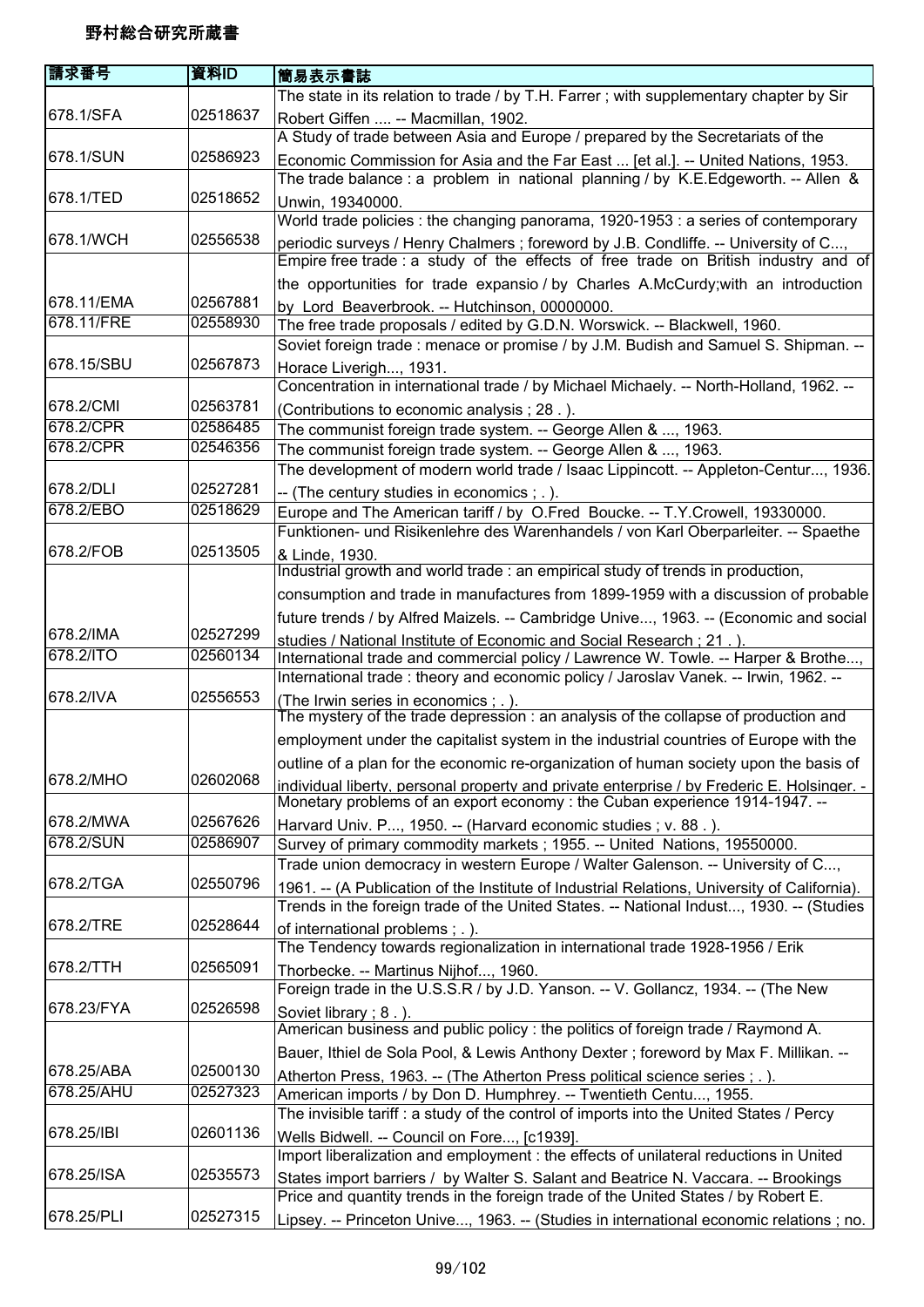| 請求番号       | 資料ID     | 簡易表示書誌                                                                                    |
|------------|----------|-------------------------------------------------------------------------------------------|
| 678.25/UAU | 02601144 | United States imports and world trade / by Henry G. Aubrey. -- Clarendon Press,           |
|            |          | Breaking down the tariff walls: ways leading to unification of European economics / by    |
| 678.3/BGR  | 02564003 | Wilhelm Grotkopp; transl. by Erich Schadow. -- Ernest Benn, 1930.                         |
| 678.3/CJA  | 02558989 | The customs tariff of Japan. -- Japan Tariff As, 1962.                                    |
|            |          | Customs regulations and procedure in the United Kingdom of Great Britain and              |
|            |          | Northern Ireland / published by direction of the Commissioners of Her Majesty's           |
| 678.3/CUN  | 02510170 | Customs and Excise. -- Consolidated ed. -- H.M.S.O., 1961.                                |
| 678.3/CWR  | 02513414 | China's struggle for tariff autonomy / by Stanley F. Wright. -- Kelly, 1938.              |
| 678.3/PGR  | 02559698 | Protective tariffs / by Frank D.Graham. -- Harper & Brot, 19340000.                       |
|            |          | The Seven: a provisional appraisal of the European Free Trade Association / F.V.          |
| 678.3/SME  | 02601169 | Meyer. -- Barrie & Rockli, 1960.                                                          |
| 678.3/TBE  | 02559680 | Tariffs: the case examined / by William Beveridge. -- Longmans, 1931.                     |
|            |          | Trade unionism and munitions / by G.D.H. Cole. -- Clarendon Press, 1923. --               |
| 678.3/TCO  | 02513042 | (Economic and social history of the World War; British series .).                         |
|            |          | Trade associations: their organization and management / by Emmett Hay Naylor. --          |
| 678.3/TNA  | 02601276 | Ronald Press Co, 1921.                                                                    |
|            |          | The finance of foreign trade : a practical guide to the operations of banker and          |
| 678.4/FSP  | 02515864 | merchant. -- 2nd ed. -- Pitman, 1936.                                                     |
|            |          | The finance of foreign trade : a practical guide to the operations of banker and          |
| 678.4/FSP  | 02546596 | merchant / by William F. Spalding. -- I. Pitman, 1926.                                    |
|            |          | OEEC statistical bulletins ; 1957. -- OEEC, 19580000. -- (OEEC statistical bulletins ;    |
| 678.9/OEE  | 02568517 | 4 series .).                                                                              |
|            |          | OEEC statistical bulletins; 1955. -- OEEC, 19560000. -- (OEEC statistical bulletins;      |
| 678.9/OEE  | 02568509 | 4 series .).                                                                              |
| 678.9/YUN  | 02587087 | Yearbook of international trade statistics; 1962. -- United Nations, 19640000.            |
| 678.9/YUN  | 02587079 | Yearbook of international trade statistics; 1953. -- United Nations, 19540000.            |
|            |          | Aid: including a handbook of major dutiable United States imports / by Howard S.          |
| 678/API    | 02534659 | Piquet. -- T.Y. Crowell, 1953.                                                            |
|            |          | Australia and the Far East: diplomatic and trade relations / by S.H. Roberts  [et al.];   |
| 678/AUS    | 02564201 | edited by I. Clunies Ross; with a foreword by Sir Thomas Bavin. -- Angus &                |
|            |          | Economics of international trade / by Hugh B. Killough and lucy W. Killough. -- 2nd ed.   |
| 678/EKI    | 02527232 | -- McGraw-Hill, 1948.                                                                     |
|            |          | Foreign commerce handbook : basic information and a guide to sources. --<br>12th          |
| 678/FOR    | 02606523 | ed -- U.S.Chamber of, 19540000.                                                           |
| 678/FTA    | 02514040 | Free trade: the tariff and reciprocity. -- Macmillan, 1920.                               |
|            |          | Final report of the committee on industry and trade / presented by the President of the   |
|            |          | Board of Trade to Parliament by Command of His Majesty, March, 1929. -- H.M.S.O.,         |
| 678/FUN    | 02634582 | 1929. -- (Cmd; 3282).                                                                     |
|            |          | The international trade balance in theory and practice / by Theodore H. Boggs. --         |
| 678/IBO    | 02560522 | Macmillan; 192                                                                            |
| 678/IHO    | 02561348 | International trade principles and practices / Paul V. Horn. -- 3rd ed. -- Prentice-Hall; |
| 678/IMA    | 02560126 | International trade and the national income multiplier / by Fritz Machlup. -- Blakiston,  |
|            |          | International trade and development / Gerald M. Meier. -- Harper international ed. --     |
| 678/IME    | 02546018 | Harper & Row, c1963.                                                                      |
|            |          | International trade theory in a developing world : proceedings of a conference held by    |
|            |          | the International Economic Association / edited by Roy Harrod; Assisted by Douglas        |
| 678/INT    | 02586345 | Hague. -- Macmillan, 1963.                                                                |
| 678/ITA    | 02567584 | International trade / by F. W. Taussig. -- Macmillan, 1927.                               |
| 678/ITA    | 02518488 | Introduction to international trade and finance / Lorie Tarshis. -- J. Wiley, c1955.      |
|            |          | Local impact of foreign trade : a study in methods of local economic accounting / a       |
|            |          | special project committee statementand a staff report by Werner Hochwald, Herbert E.      |
| 678/LOC    | 02510188 | Striner [and] Sidney Sonenblum. -- National Planni, [1960].                               |
| 678/PKE    | 02600948 | The pure theory of international trade / Murray C. Kemp. -- Prentice-Hall, c1964.         |
|            |          | Patterns of trade and development / by Ragnar Nurkse. -- B. Blackwell, 1961. --           |
| 678/PNU    | 02558955 | (Wicksell lectures; 1959.).                                                               |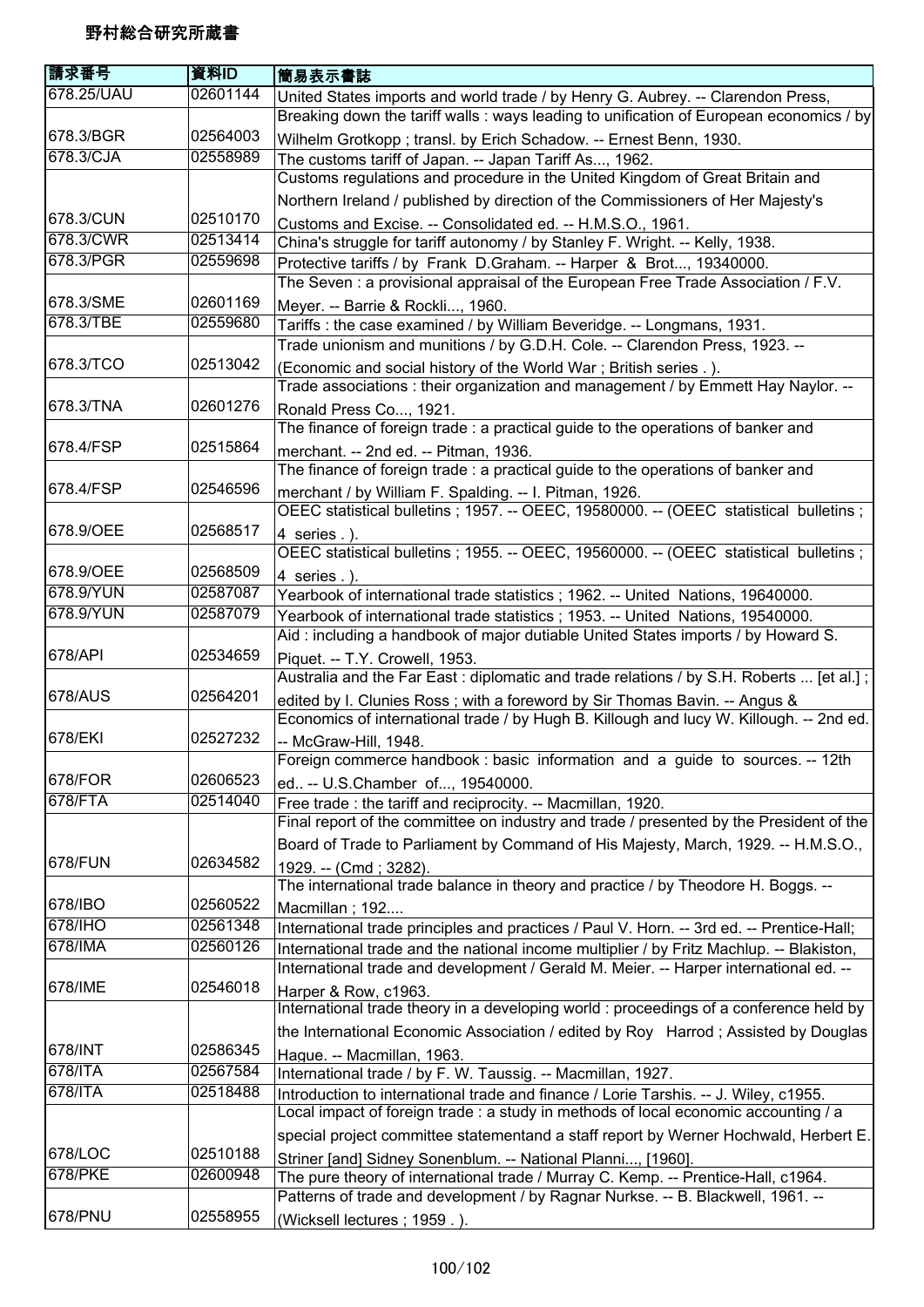| 請求番号       | 資料ID     | 簡易表示書誌                                                                                       |
|------------|----------|----------------------------------------------------------------------------------------------|
| 678/RKI    | 02564128 | The romance of trade / by A.W. Kirkaldy. -- New ed. -- K. Paul, Trench, 1929.                |
|            |          | Seaways and sea trade : being maritime geography of routes, ports, rivers, canals and        |
| 678/SHA    | 02513109 | cargoes / by Alfred Cecil Hardy. -- Routledge, 1927.                                         |
|            |          | Statistisches Handbuch des Welthandels / bearbeitet von Ernst Hickmann. -- Verlag            |
| 678/SHI    | 02586477 | Hoppenst, c1939.                                                                             |
|            |          | Survey of overseas markets : with an introduction by The Committee. --                       |
| 678/SUR    | 02606283 | H.M.Stationery , 19250000.                                                                   |
|            |          | Trade and economic structure: models and methods / Richard E. Caves. -- Harvard              |
| 678/TCA    | 02586410 | Univers, c1960. -- (Harvard economic studies ; v. 115.).                                     |
|            |          | The theory of international trade / by Gottfried von Haberler; translated from the           |
| 678/THA    | 02518512 | German by Alfred Stonier and Frederic Benham. -- Hodge, 1936.                                |
|            |          | Trade and trade barriers in the Pacific / by Philip Green Wright; with an introduction       |
| 678/TWR    | 02527224 | by W. L. Holland. -- Institute of Pa, 1935. -- (International research series ; . ).         |
| 678/WSA    | 02564300 | World trade and its future / by Sir Arthur Salter. -- Univ. of Pennsy, 1936.                 |
|            |          | Investitionslenkung: Maglichkeiten und Grenzen staatlicher Eingriffe in den                  |
|            |          | Aufbau der Produktion / von Ernst GInter Vetter. -- Quelle & Meye, 19560000.                 |
|            |          | -- (VerIffentlichungen des Forschungsinstitutes fIr Wirtschafts politik an der               |
| 680.1/IVE  | 02534626 | Universit <sup>-</sup> t Mainz: Bd.5:.).                                                     |
| 680.59/AUN | 02586931 | Annual bulletin of transport statistics for Europe; 全巻 - v. 34. -- Economic Commis,          |
| 681/MWI    | 02586170 | Motor traffic management / by G. Lloyd Wilson. -- D. Appleton, 1928. h.                      |
|            |          | The unified transport system of the U.S.S.R / K.N. Tverskoi. -- Victor Gollancz, 1935. -     |
| 682.38/UTV | 02559417 | - (The New Soviet library; 10.).                                                             |
|            |          | Shipping and shipbroking : a guide to all branches of shipbroking and ship                   |
|            |          | management / Charles D. Macmurray and Malcolm M. Cree ; with a foreword by W.J.              |
| 683/SMA    | 02606432 | McAlister. -- 3rd ed. -- Pitman, 1934.                                                       |
|            |          | Toll roads and the problem of highway modernization / by Wilfred Owen and Charles            |
| 685.7/TOW  | 02606416 | L. Dearing. -- Brookings Insti, 1951.                                                        |
|            |          | Louisiana & Arkansas Railway company first mortgage and deed of trust. -- Chase              |
| 686.25/LOU | 02634616 | National, 19300000.                                                                          |
|            |          | Railroads in the U.S.A. / edited by the Organisation for European Economic Co-               |
| 686.25/RAI | 02499523 | operation. -- Organisation fo, 1952. -- (Technical assistance mission ; no. 14.).            |
| 686.3/RST  | 02565521 | Railroad equipment financing / by Donald Macqueen Street. -- Columbia Univer                 |
|            |          | Tourism in Europe : a study prepared by the Tourism Committee in September                   |
| 688.2/TOU  | 02563484 | 1961. -- OEEC, 19610000.                                                                     |
|            |          | Postage stamps of the United States / United States Post Office Department. --               |
| 693.8/POS  | 02499549 | United States , 19490000.                                                                    |
| 706.9/GUI  | 02600674 | Guide to London museuns and galleries. -- H.N.S.O., 19580000.                                |
|            |          | Robert Estienne : an historical study of the elder Stephanus / Elizabeth Armstrong. --       |
| 749.06/RAR | 02512994 | Cambridge Unive, 1954.                                                                       |
|            |          | International motion picture almanac / Charles S.Aaronson, editor; 1959. -- Quigley          |
| 778.05/INT | 02546000 | Pub., 19580000.                                                                              |
| 809.8/SSM  | 02601037 | Shorthand and typewriting self taught / by Charles E.Smith. -- Blue Ribbon B,                |
|            |          | A language teaching bibliography / compiled and edited by the Centre for Information         |
| 830.7/LAN  | 02596567 | Centre of the British Council. -- Cambridge U.P., 1968.                                      |
|            |          | Idiomatic and syntactic English dictionary / compiled by A. S. Hornby, E. V. Gatenby,        |
| 833.4/IDI  | 02634590 | A. H. Wakefield. -- Institute for R, 1942.                                                   |
|            |          | Dictionary of American slang / compiled and edited by H. Wentworth and Stuart Berg           |
| 833.8/DIC  | 02556421 | Flexner. -- Maruzen Asian ed. -- Maruzen, 1960.                                              |
|            |          | The American college dictionary / C.L. Barnhart, editor in chief; Jess Stein, managing       |
| 833/AME    | 02562338 | editor; assisted and advised by 355 authorities and specialists. -- Random House,            |
|            |          | Chambers's English dictionary: pronouncing, explanatory, etymological / edited by            |
| 833/CHA    | 02634707 | Thomas Davidson. -- Sanseido, 1901.                                                          |
|            |          | Oxford illustrated dictionary / text edited by J. Coulson  [et al.]; illustrations edited by |
| 833/OXF    | 02586758 | Helen Mary Petter. -- Clarendon Press, 1962.                                                 |